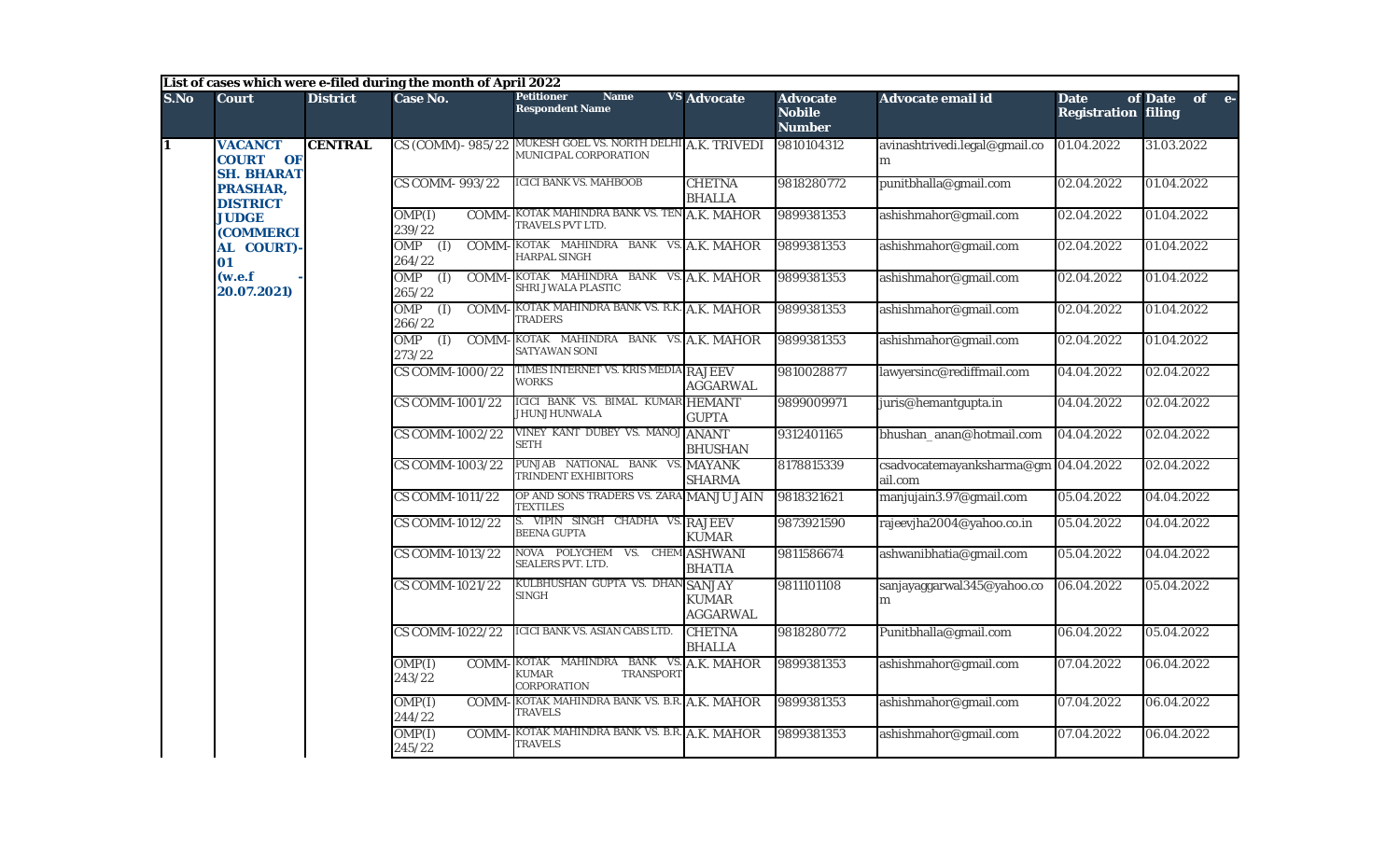| S.No | <b>Court</b> | <b>District</b> | <b>Case No.</b>                                   | <b>Petitioner</b><br><b>Name</b><br><b>Respondent Name</b>       | <b>VS</b> Advocate              | <b>Advocate</b><br><b>Nobile</b><br><b>Number</b> | Advocate email id                              | <b>Date</b><br><b>Registration filing</b> | of Date of e- |  |
|------|--------------|-----------------|---------------------------------------------------|------------------------------------------------------------------|---------------------------------|---------------------------------------------------|------------------------------------------------|-------------------------------------------|---------------|--|
|      |              |                 | OMP(I)<br>246/22                                  | COMM-UGRO CAPITAL LTD. VS. S.D. SHUBHENDU<br>ENGINEERS TECH LTD. | <b>KAUSHIK</b>                  | 8505853818                                        | ilc@infinitylawchambers.com                    | 07.04.2022                                | 06.04.2022    |  |
|      |              |                 | OMP(I)<br>247/22                                  | COMM-KOTAK MAHINDRA BANK VS. A.K. MAHOR<br><b>AJAY YADAV</b>     |                                 | 9899381353                                        | ashishmahor@gmail.com                          | 07.04.2022                                | 06.04.2022    |  |
|      |              |                 | <b>CS COMM-1035/22</b>                            | DUKAAN RESOURCES VS. V.S. AJAY<br><b>ENTERPRISES</b>             | <b>MALVIYA</b>                  | 9868112556                                        | ajaymalviyalaw@yahoo.com                       | 07.04.2022                                | 06.04.2022    |  |
|      |              |                 | OMP COMM-43/22                                    | HDFC BANK VS. AYUSH KUMAR ANISH BHOLA 9811452022<br>SINGH        |                                 |                                                   | anishbhola17@yahoo.com                         | 08.04.2022                                | 07.04.2022    |  |
|      |              |                 | <b>OMP COMM-249/22</b>                            | HDFC BANK VS. SAGAR RAM LAL                                      | <b>ANISH BHOLA 9811452022</b>   |                                                   | anishbhola17@yahoo.com                         | 08.04.2022                                | 07.04.2022    |  |
|      |              |                 | OMP(I)<br>250/22                                  | <b>COMM-KOTAK MAHINDRA BANK VS. A.K. MAHOR</b><br>AJAY KUMAR     |                                 | 9899381353                                        | ashishmahor@gmail.com                          | 08.04.2022                                | 07.04.2022    |  |
|      |              |                 | <b>CS COMM-1038/22</b>                            | <b>ICICI BANK VS. ISLAM AHMAD</b>                                | <b>DEEPAK</b><br><b>KAUSHIK</b> | 9818030800                                        | induslegalia@gmail.com                         | 08.04.2022                                | 07.04.2022    |  |
|      |              |                 | <b>CS COMM-1039/22</b>                            | <b>ICICI BANK</b><br>VS. SHANTANU DEEPAK<br><b>SHANDILYA</b>     | <b>KAUSHIK</b>                  | 9818030800                                        | induslegalia@gmail.com                         | 08.04.2022                                | 07.04.2022    |  |
|      |              |                 | OMP COMM-45/22                                    | BHAWNA BHATIA VS. RAJ KAMAL INDERJEET<br><b>BHATIA</b>           | <b>SINGH</b><br><b>MEHRA</b>    | 9810969938                                        | inderjeetsinghmehra@gmail.co 11.04.2022<br>m   |                                           | 08.04.2022    |  |
|      |              |                 | CS COMM-1071/22                                   | ICICI BANK VS. SANJEEV KUMAR SATISH<br><b>GUPTA</b>              | <b>KUMAR</b>                    | 9213905829                                        | manish@klfindia.com                            | 12.04.2022                                | 11.04.2022    |  |
|      |              |                 | <b>CS COMM-1072/22</b>                            | ICICI BANK VS. SANJEEV KUMAR SATISH<br><b>GUPTA</b>              | <b>KUMAR</b>                    | 9213905829                                        | manish@klfindia.com                            | 12.04.2022                                | 11.04.2022    |  |
|      |              |                 | CS COMM-1073/22                                   | NIRAJ KUMAR VS. NEW MAMTA NEELAM<br><b>SAREE CENTER</b>          | <b>MALIK</b>                    | 7303296156                                        | neelam.malik8512@gmail.com                     | 12.04.2022                                | 11.04.2022    |  |
|      |              |                 | <b>CS COMM-1074/22</b>                            | ICICI BANK VS. HEMANT KUMAR                                      | <b>DEEPAK</b><br><b>KAUSHIK</b> | 9818030800                                        | induslegalia@gmail.com                         | 13.04.2022                                | 12.04.2022    |  |
|      |              |                 | <b>CS COMM-1075/22</b>                            | RANJITA HALDER VS. SAHIB JI NAVDEEP<br>TRAVELS LTD.              | <b>SINGH</b>                    | 9811311360                                        | nsingh-1908@yahoo.com                          | 13.04.2022                                | 12.04.2022    |  |
|      |              |                 | <b>CS COMM-1121/22</b>                            | <b>ICICI BANK VS. RAM KISHAN</b>                                 | <b>DEEPAK</b><br><b>KAUSHIK</b> | 9818030800                                        | induslegalia@gmail.com                         | 13.04.2022                                | 12.04.2022    |  |
|      |              |                 | <b>CS COMM-1122/22</b>                            | <b>ICICI BANK VS. LALIT KUMAR</b>                                | <b>DEEPAK</b><br><b>KAUSHIK</b> | 9818030800                                        | induslegalia@gmail.com                         | 13.04.2022                                | 12.04.2022    |  |
|      |              |                 | $\overline{(\mathbf{I})}$<br><b>OMP</b><br>288/22 | <b>COMM-TATA CAPITAL VS. SUVARI DEVI</b>                         | <b>VARUN BEDI</b>               | 8285672608                                        | advocatevarunbedi@gmail.com 16.04.2022         |                                           | 13.04.2022    |  |
|      |              |                 | <b>OMP</b><br>$\overline{(\mathbf{I})}$<br>289/22 | COMM-TATA CAPITAL VS. JAGJIVAN RAM VARUN BEDI                    |                                 | 8285672608                                        | advocatevarunbedi@gmail.com 16.04.2022         |                                           | 13.04.2022    |  |
|      |              |                 | <b>OMP</b><br>(T)<br>1/22                         | COMM-ARIJIT PANRUI VS. HARI OM NADEEM<br><b>SINGH</b>            | <b>QURESHI</b>                  | 9899686394                                        | nadeemqureshiadvocate@gmai 18.04.2022<br>l.com |                                           | 16.04.2022    |  |
|      |              |                 | <b>CS COMM-1091/22</b>                            | TAG HEUER S.A. VS. VJ TRADERS                                    | <b>K.G. BANSAL</b>              | 9990389539                                        | unitedmark@unitedipr.com                       | 18.04.2022                                | 16.04.2022    |  |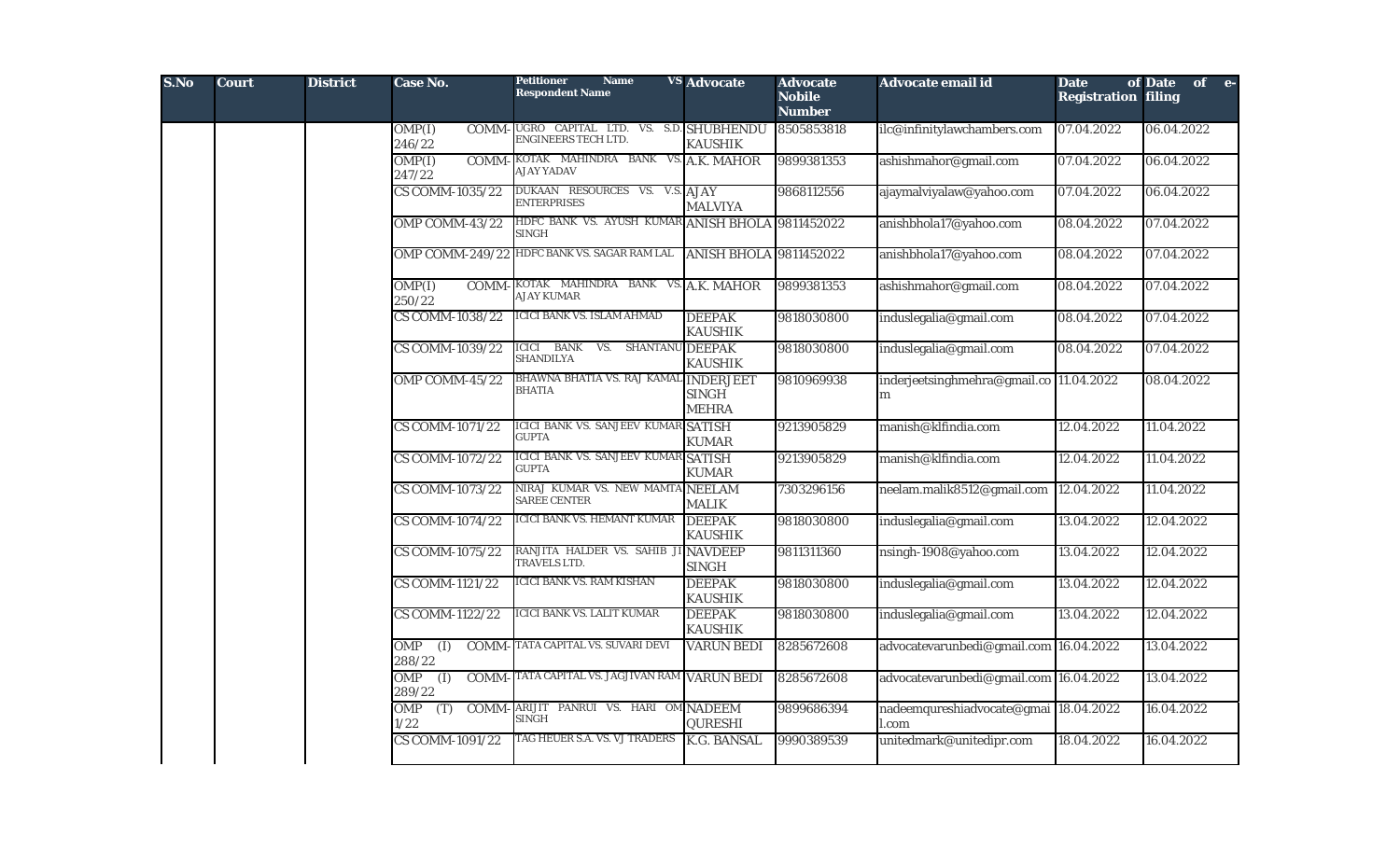| S.No | <b>Court</b> | <b>District</b> | <b>Case No.</b>                                           | <b>Petitioner</b><br><b>Name</b><br><b>Respondent Name</b>                     | <b>VS Advocate</b>            | <b>Advocate</b><br><b>Nobile</b><br><b>Number</b> | <b>Advocate email id</b>                     | <b>Date</b><br><b>Registration filing</b> | of Date of e- |  |
|------|--------------|-----------------|-----------------------------------------------------------|--------------------------------------------------------------------------------|-------------------------------|---------------------------------------------------|----------------------------------------------|-------------------------------------------|---------------|--|
|      |              |                 | <b>CS COMM-1093/22</b>                                    | ICICI BANK VS. SUSHILA DEVI                                                    | <b>SATISH</b><br><b>KUMAR</b> | 9213905829                                        | manish@klfindia.com                          | 18.04.2022                                | 16.04.2022    |  |
|      |              |                 | <b>CS COMM-1094/22</b>                                    | <b>ICICI BANK VS. DHARMENDER</b>                                               | <b>SATISH</b><br><b>KUMAR</b> | 9213905829                                        | manish@klfindia.com                          | 18.04.2022                                | 16.04.2022    |  |
|      |              |                 | CS COMM-1095/22                                           | <b>ICICI BANK VS., HARISH</b>                                                  | <b>VIKAS</b><br><b>CHOPRA</b> | 9212036118                                        | vikaschopraadvocate@gmail.co 18.04.2022      |                                           | 16.04.2022    |  |
|      |              |                 | <b>CS COMM-1096/22</b>                                    | ICICI BANK VS. RUCHIKA NARAIN                                                  | <b>VIKAS</b><br><b>CHOPRA</b> | 9212036118                                        | vikaschopraadvocate@gmail.co 18.04.2022      |                                           | 16.04.2022    |  |
|      |              |                 | <b>CS COMM-1116/22</b>                                    | WRAPWELL PACKAGING<br><b>VS</b><br>GREENBERRY RG HEALTHCARE                    | <b>RAKESH</b><br><b>KUMAR</b> | 41055222                                          | rakesh@credencelaw.com                       | 20.04.2022                                | 18.04.2022    |  |
|      |              |                 | <b>CS COMM-1117/22</b>                                    | ICICI BANK VS. PRANAV MITTAL                                                   | <b>RAJEEV</b><br><b>SAGAR</b> | 9810021846                                        | sagarandsagar@live.com                       | 20.04.2022                                | 18.04.2022    |  |
|      |              |                 | <b>CS COMM-1123/22</b>                                    | MINDA INDUSTRIES VS. SHRI SIMRANJIT<br>PERFECT AUTO PRODUCT                    | <b>SINGH</b>                  | 9893955119                                        | simranjeet.singh@athenalegal.i 21.04.2022    |                                           | 20.04.2022    |  |
|      |              |                 | <b>CS COMM-1132/22</b>                                    | ICICI BANK VS. MOHD. NADEEM RANJAN<br>QURESHI                                  | <b>COMPANY</b>                | 9311022101                                        | ranjan.and.company@gmail.co 22.04.2022       |                                           | 21.04.2022    |  |
|      |              |                 | <b>OMP</b><br>$\overline{(\mathbf{I})}$<br>COMM-<br>49/22 | JAYDEEP DUTTA VS. SBI CARDS KULDEEP RAI 7042513698<br>AND PAYMENT SERVICES LTD |                               |                                                   | kuldeeprai.369@gmail.com                     | 22.04.2022                                | 21.04.2022    |  |
|      |              |                 |                                                           | OMP(COMM)-52/22 BANWARI LAL RATAN LAL VS. N.R. VIPIN<br><b>FARBRICS</b>        | <b>DILAWARI</b>               | 9312203957                                        | vipindilawari@gmail.com                      | 23.04.2022                                | 22.04.2022    |  |
|      |              |                 | <b>CS COMM-1136/22</b>                                    | TRANSLUMINA THERAPEUTICS D.C.<br><b>VS. VIRAT PHARMACY</b>                     | <b>AKARNIYA</b>               | 9990149444                                        | dcaakarniya@gmail.com                        | 23.04.2022                                | 22.04.2022    |  |
|      |              |                 | CS COMM-1137/22                                           | STATE BANK OF INDIA VS. NAND VIJAY<br><b>RAM NAGAR</b>                         | <b>PRAKASH</b>                | 9810210832                                        | vijayprakash9682@gmail.com                   | 25.04.2022                                | 23.04.2022    |  |
|      |              |                 | <b>CS COMM-1138/22</b>                                    | SANJAY KUMAR<br>GOEL<br><b>VS</b><br><b>GRAVITA METAL INC</b>                  | <b>ADYANT</b><br><b>LEGAL</b> | 8588074107                                        | vinit@adyantlegal.com                        | 25.04.2022                                | 23.04.2022    |  |
|      |              |                 | CS COMM-1146/22                                           | SHAILJA PAPERS VS. ANDERSON PRANAY<br>PRINTING HOUSE LTD.                      | <b>TRIVEDI</b>                | 9810660640                                        | pranay.trivedi@yahoo.co.in                   | 26.04.2022                                | 25.04.2022    |  |
|      |              |                 | <b>CS COMM-1147/22</b>                                    | SHAILJA PAPERS VS. HIMANSHU PRANAY<br>GUPTA                                    | <b>TRIVEDI</b>                | 9810660640                                        | pranay.trivedi@yahoo.co.in                   | 26.04.2022                                | 25.04.2022    |  |
|      |              |                 | <b>CS COMM-1148/22</b>                                    | <b>ICICI BANK VS. RAKESH KUMAR</b>                                             | <b>VIKAS</b><br><b>CHOPRA</b> | 9212036118                                        | vikaschopraadvocate@gmail.co 26.04.2022      |                                           | 25.04.2022    |  |
|      |              |                 | <b>CS COMM-1149/22</b>                                    | <b>ICICI BANK VS. SATYA PRAKASH</b>                                            | <b>VIKAS</b><br><b>CHOPRA</b> | 9212036118                                        | vikaschopraadvocate@gmail.co 26.04.2022      |                                           | 25.04.2022    |  |
|      |              |                 | <b>CS COMM-1150/22</b>                                    | ICICI BANK VS. SUNEEL KUMAR                                                    | <b>VIKAS</b><br><b>CHOPRA</b> | 9212036118                                        | vikaschopraadvocate@gmail.co 26.04.2022<br>m |                                           | 25.04.2022    |  |
|      |              |                 | <b>CS COMM-1151/22</b>                                    | <b>ICICI BANK VS. RAJ PANWAR</b>                                               | <b>VIKAS</b><br><b>CHOPRA</b> | 9212036118                                        | vikaschopraadvocate@gmail.co 26.04.2022<br>m |                                           | 25.04.2022    |  |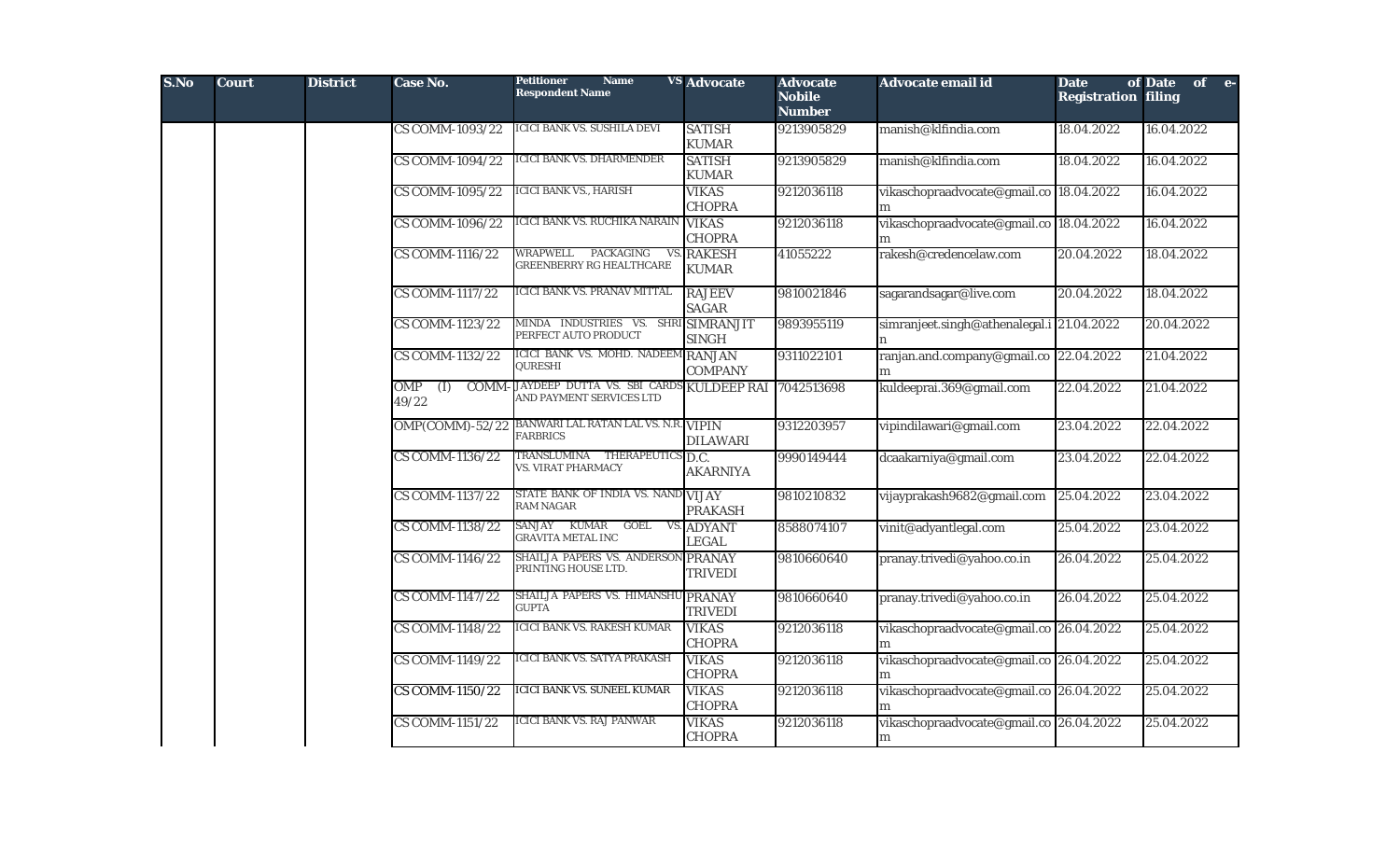| S.No           | <b>Court</b>                                                  | <b>District</b> | Case No.                                   | <b>Petitioner</b><br><b>Name</b><br><b>Respondent Name</b>                                                                  | <b>VS</b> Advocate                         | <b>Advocate</b><br><b>Nobile</b><br><b>Number</b> | Advocate email id                              | <b>Date</b><br><b>Registration filing</b> | of Date<br>of e- |
|----------------|---------------------------------------------------------------|-----------------|--------------------------------------------|-----------------------------------------------------------------------------------------------------------------------------|--------------------------------------------|---------------------------------------------------|------------------------------------------------|-------------------------------------------|------------------|
|                |                                                               |                 | <b>CS COMM-1167/22</b>                     | RAJEEV BHATIA VS. VAN INKS PRADEEP<br>CHEMICALS PVT. LTD.                                                                   | <b>RANA</b>                                | 9717458522                                        | ranapradeep1020@gmail.com                      | 28.04.2022                                | 27.04.2022       |
|                |                                                               |                 | <b>CS COMM-1176/22</b>                     | AASHISH MEHRA VS. MOHD.<br><b>USMAN</b>                                                                                     | <b>JALAJ</b><br><b>AGGARWAL</b>            | 9717124017                                        | advocatejalaj@gmail.com                        | 29.04.2022                                | 28.04.2022       |
|                |                                                               |                 | <b>CS COMM-1177/22</b>                     | SUKESH KUMAR CHAUHAN VS. SATYENDRA<br>SOUTH<br>MUNICIPAL<br>DELHI<br>CORPORATION                                            | <b>KR. SINGH</b>                           | 9811161525                                        | sksingh116@gmail.com                           | 29.04.2022                                | 28.04.2022       |
| $\overline{2}$ | SH.<br><b>RAJNEESH</b><br><b>KUMAR</b>                        | <b>CENTRAL</b>  | <b>OMP</b><br>(COMM)/237/2022              | (I) KOTAK MAHINDRA BANK LTD Vs<br>SANDEEP KUMAR DHIMAN                                                                      | <b>ASHISH</b><br><b>KUMAR</b><br>MAHOR(P), | 9899381353                                        | ashishmahor@gmail.com                          | 02-04-2022                                | 01-04-2022       |
|                | <b>GUPTA DJ</b><br><b>COMMERCI</b><br>AL COURT,<br><b>THC</b> |                 | <b>OMP</b><br>(COMM)/236/2022              | (I) KOTAK MAHINDRA BANK LTD Vs ASHISH<br><b>TEN TRAVELS PVT LTD</b>                                                         | <b>KUMAR</b><br>MAHOR(P),                  | 9899381353                                        | ashishmahor@gmail.com                          | 02-04-2022                                | 01-04-2022       |
|                |                                                               |                 | $\overline{\text{CS}}$<br>(COMM)/988/2022  | ICICI BANK Vs BIJENDER SINGH CHETNA<br>YADAV                                                                                | BHALLA(P),                                 | 9818280772                                        | PUNITBHALLA@GMAIL.COM 02-04-2022               |                                           | 01-04-2022       |
|                |                                                               |                 | <b>OMP</b><br>(COMM)/235/2022              | (I) M/S ELECTRONICA FINANCE LTD RAHUL<br>/s INSEPTRA INDIA PVT LTD 0195                                                     | <b>BHARADWAJ</b> (<br>P),                  | 8376049807                                        | advocateashok.1@gmail.com                      | 02-04-2022                                | 01-04-2022       |
|                |                                                               |                 | $\overline{\text{CS}}$<br>(COMM)/996/2022  | ICICI BANK LTD Vs MANYA AMAN HEMANT<br><b>PATHAK</b>                                                                        | GUPTA(P),                                  | 9899009971                                        | juris@hemantgupta.in                           | 04-04-2022                                | 02-04-2022       |
|                |                                                               |                 | $\overline{\text{CS}}$<br>(COMM)/998/2022  | M/S ICICI BANK LTD Vs MR DHAN HEMANT<br><b>SINGH</b>                                                                        | GUPTA(P),                                  | 9899009971                                        | juris@hemantgupta.in                           | 04-04-2022                                | 02-04-2022       |
|                |                                                               |                 | $\overline{\text{CS}}$<br>(COMM)/997/2022  | ICICI BANK LTD Vs MOHD JUNED HEMANT<br><b>IQUBAL</b>                                                                        | GUPTA(P),                                  | 9899009971                                        | juris@hemantgupta.in                           | 04-04-2022                                | 02-04-2022       |
|                |                                                               |                 | $\overline{\text{CS}}$<br>(COMM)/1007/2022 | <b>ICICI BANK Vs ASHOK KUMAR</b>                                                                                            | <b>CHETNA</b><br>BHALLA(P),                | 9818280772                                        | PUNITBHALLA@GMAIL.COM 05-04-2022               |                                           | 04-04-2022       |
|                |                                                               |                 | $\overline{\text{CS}}$<br>(COMM)/1006/2022 | M/S AYAM WELDMESH PRIVATE RAJEEV<br>LIMITED Vs M/S VIVA CONCRETE<br><b>TECHNOLOGIES</b><br><b>PRIVATE</b><br><b>LIMITED</b> | <b>SHRIVASTAVA</b><br>(P),                 | 9911792701                                        | rajeevadv.shrivastava@gmail.c 05-04-2022<br>om |                                           | 04-04-2022       |
|                |                                                               |                 | $\overline{\text{CS}}$<br>(COMM)/1020/2022 | <b>ICICI BANK Vs ASHOK KUMAR</b>                                                                                            | <b>CHETNA</b><br>BHALLA(P),                | 9818280772                                        | PUNITBHALLA@GMAIL.COM 06-04-2022               |                                           | 05-04-2022       |
|                |                                                               |                 | $\overline{\text{CS}}$<br>(COMM)/1019/2022 | KULBHUSAN GUPTA Vs RAMESH SANJAY<br><b>SINGH</b>                                                                            | <b>KUMAR</b><br><b>AGGARWAL(P</b>          | 9811101108                                        | sanjayaggarwal345@yahoo.co<br>m                | 06-04-2022                                | 05-04-2022       |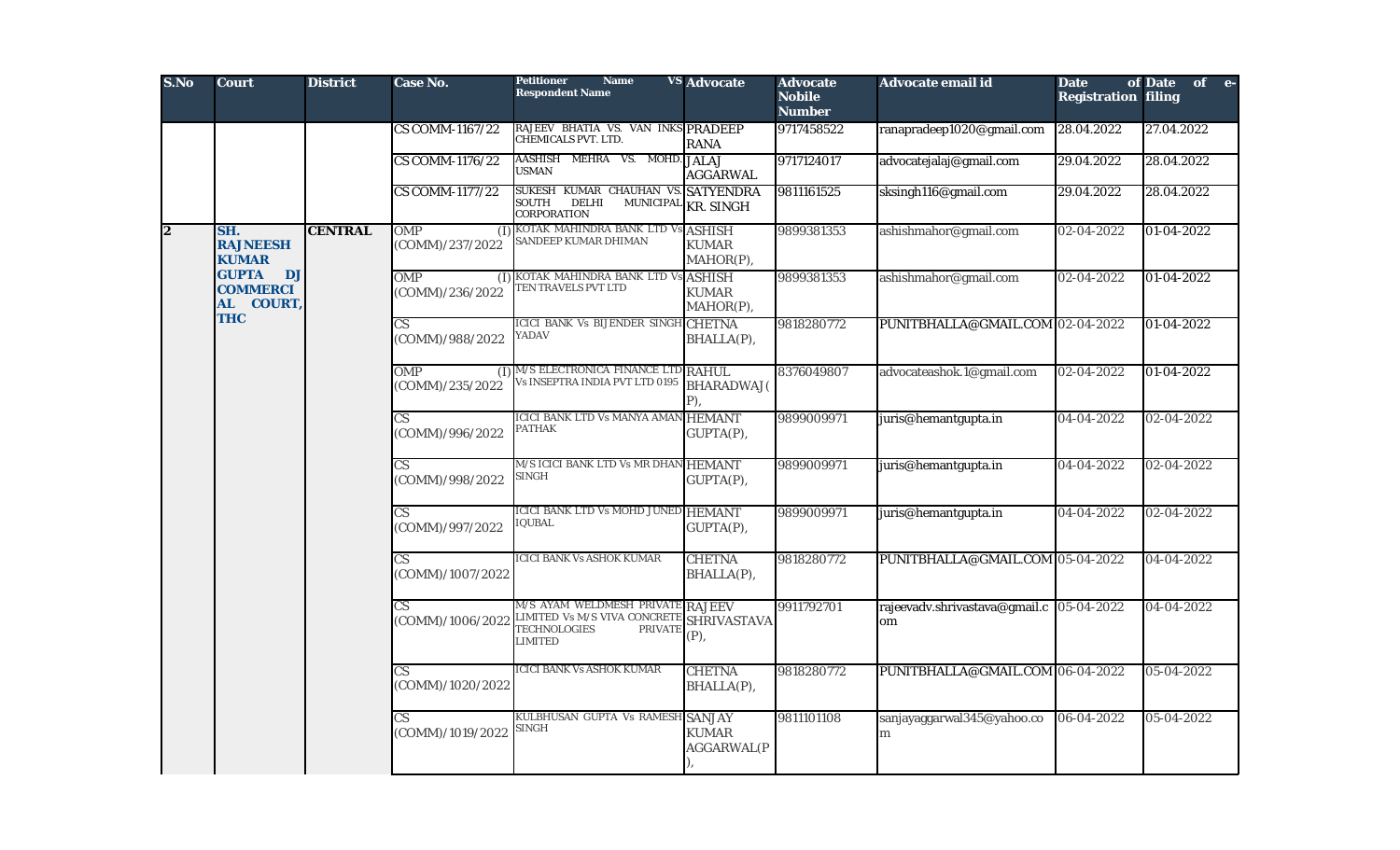| S.No | <b>Court</b> | <b>District</b> | Case No.                                   | <b>Petitioner</b><br><b>Name</b><br><b>Respondent Name</b>                                 | <b>VS</b> Advocate                         | <b>Advocate</b><br><b>Nobile</b><br><b>Number</b> | Advocate email id                  | <b>Date</b><br><b>Registration filing</b> | of Date<br>of e- |
|------|--------------|-----------------|--------------------------------------------|--------------------------------------------------------------------------------------------|--------------------------------------------|---------------------------------------------------|------------------------------------|-------------------------------------------|------------------|
|      |              |                 | OMP<br>(COMM)/242/2022                     | (I) U GRO CAPITAL LIMITED Vs B M ANANDITA<br><b>INDUSTRIES</b>                             | $SINGH(P)$ ,                               | 8505853818                                        | ilc@infinitylawchambers.com        | $\sqrt{07-04-2022}$                       | 06-04-2022       |
|      |              |                 | $\overline{\text{CS}}$<br>(COMM)/1034/2022 | <b>ICICI BANK Vs</b><br>YOUG DUTT CHETNA<br><b>SHARMA</b>                                  | BHALLA(P),                                 | 9818280772                                        | PUNITBHALLA@GMAIL.COM 07-04-2022   |                                           | 06-04-2022       |
|      |              |                 | CS<br>(COMM)/1033/2022                     | SEEMA BHALOTIA Vs NIRMAL RAHUL<br><b>POLYMERS</b>                                          | KUMAR(P),                                  | 9582986102                                        | adv.rahulkr@gmail.com              | 07-04-2022                                | 06-04-2022       |
|      |              |                 | $\overline{\text{CS}}$<br>(COMM)/1047/2022 | ICICI BANK Vs PRAKASH PANDEY                                                               | <b>DEEPAK</b><br>KAUSHIK(P),               | 9818030800                                        | induslegalia@gmail.com             | 08-04-2022                                | 07-04-2022       |
|      |              |                 | OMP<br>(COMM)/253/2022                     | (I) KOTAK MAHINDRA BANK LTD Vs<br>N S CONCRETES PVT LTD                                    | <b>ASHISH</b><br><b>KUMAR</b><br>MAHOR(P), | 9899381353                                        | ashishmahor@gmail.com              | $08 - 04 - 2022$                          | 07-04-2022       |
|      |              |                 | $\overline{\text{CS}}$<br>(COMM)/1046/2022 | MANOJ KUMAR MEHROTRA VS SATYENDRA<br>NORTH<br>DELHI<br>MUNICIPAL<br>CORPORATION            | <b>KUMAR</b><br>SINGH(P),                  | 9811161525                                        | sksingh116@gmail.com               | 08-04-2022                                | 07-04-2022       |
|      |              |                 | $\overline{\text{CS}}$<br>(COMM)/1059/2022 | <b>ICICI BANK Vs ABID KHAN</b>                                                             | <b>PRASHANT</b><br>KUMAR(P),               | 9818030800                                        | induslegalia@gmail.com             | 11-04-2022                                | 08-04-2022       |
|      |              |                 | $\overline{\text{CS}}$<br>(COMM)/1060/2022 | <b>ICICI BANK Vs AMIT KUMAR</b>                                                            | <b>DEEPAK</b><br>KAUSHIK(P),               | 9818030800                                        | induslegalia@gmail.com             | 11-04-2022                                | 08-04-2022       |
|      |              |                 | <b>OMP</b><br>(COMM)/267/2022              | (I) KOTAK MAHINDRA BANK LTD Vs ASHISH<br>RAM JI LAL                                        | <b>KUMAR</b><br>MAHOR(P),                  | 9899381353                                        | ashishmahor@gmail.com              | 11-04-2022                                | 08-04-2022       |
|      |              |                 | <b>OMP</b><br>(COMM)/268/2022              | (I) KOTAK MAHINDRA BANK LTD Vs<br>HIGHWAY TRANS SERVICES PVT<br>LTD.                       | <b>ASHISH</b><br><b>KUMAR</b><br>MAHOR(P), | 9899381353                                        | ashishmahor@gmail.com              | 11-04-2022                                | 08-04-2022       |
|      |              |                 | $\overline{\text{CS}}$<br>(COMM)/1063/2022 | MUKESH GOEL VS NORTH DELHI AVINASH<br>MUNICIPAL CORORATION                                 | <b>KUMAR</b><br>TRIVEDI (P)                | 9810104312                                        | avinashtrivedi.legal@gmail.co<br>m | 12-04-2022                                | 11-04-2022       |
|      |              |                 | CS<br>(COMM)/1077/2022                     | RANJIT HALDAR Vs HOLIDAYS BY<br>SAJIB JI PRIVATE LIMITED                                   | <b>CHANCHAL</b><br><b>KUMAR</b><br>JHA(P), | 9811311360                                        | Advnavdeep1963@yahoo.com           | 13-04-2022                                | 12-04-2022       |
|      |              |                 | <b>CS</b><br>(COMM)/1076/2022              | ASHOK KUMAR KHANDELWAL Vs SUSHIL<br><b>MADAN LAL</b>                                       | <b>KUMAR</b><br>SAHA(P),                   | 9810677189                                        | sahask9@gmail.com                  | 13-04-2022                                | 12-04-2022       |
|      |              |                 | <b>OMP</b><br>(COMM)/47/2022               | KUMAR<br>AGARWAL<br>ANIL<br>MAHINDRA AND MAHINDRA MALIK(P),<br><b>FINANCE SERVICES LTD</b> | Vs SALIM                                   | 9910595051                                        | smalik5051@gmail.com               | 16-04-2022                                | 13-04-2022       |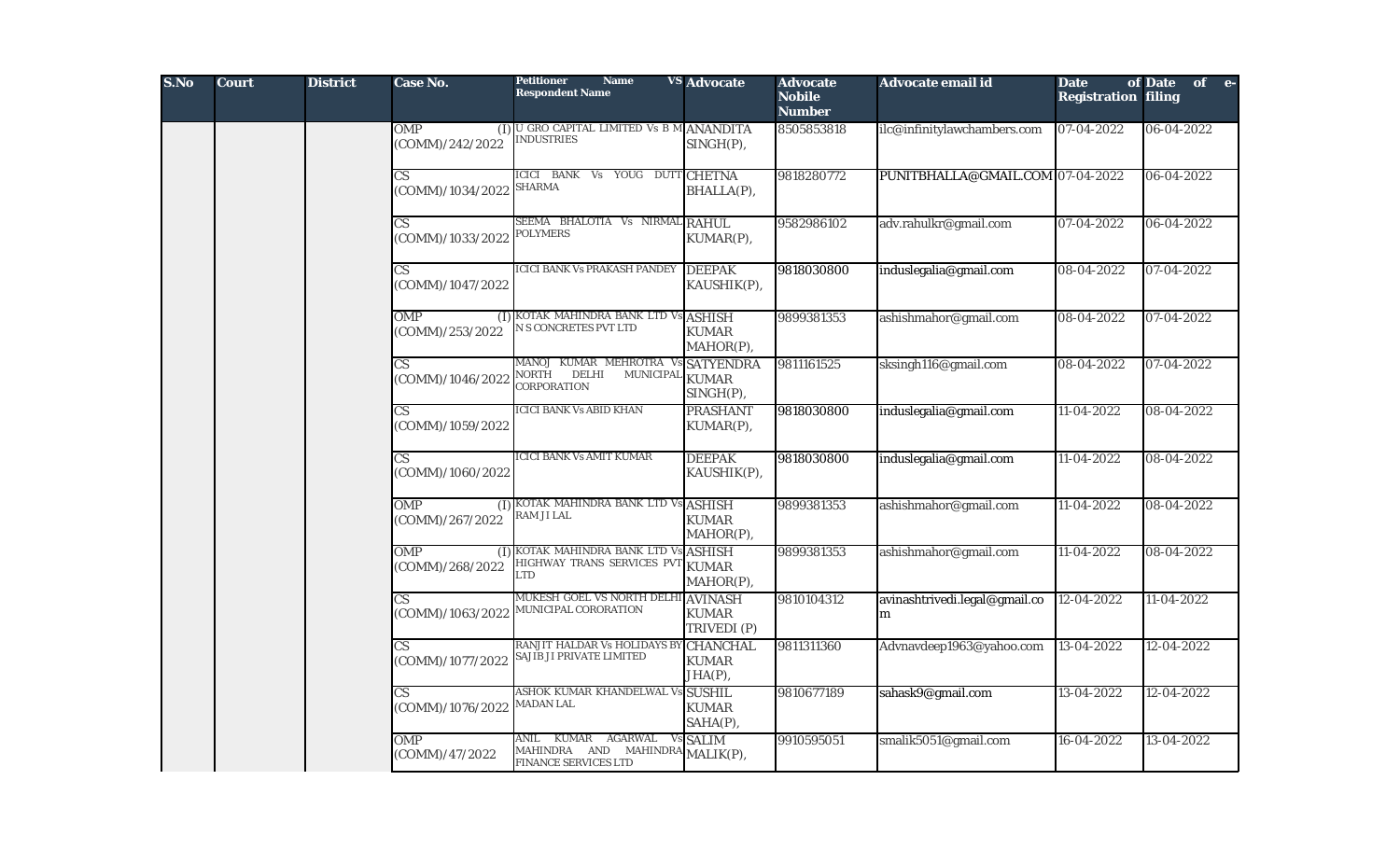| S.No | <b>Court</b> | <b>District</b> | Case No.                                   | <b>Petitioner</b><br><b>Name</b><br><b>Respondent Name</b>                                                                                              | <b>VS</b> Advocate                                                         | <b>Advocate</b><br><b>Nobile</b><br><b>Number</b> | Advocate email id                            | <b>Date</b><br><b>Registration filing</b> | of Date of e- |
|------|--------------|-----------------|--------------------------------------------|---------------------------------------------------------------------------------------------------------------------------------------------------------|----------------------------------------------------------------------------|---------------------------------------------------|----------------------------------------------|-------------------------------------------|---------------|
|      |              |                 | <b>OMP</b><br>(COMM)/286/2022              | CAPITAL<br>$(I)$ TATA<br><b>FINANCIAL VARUN</b><br>SERVICES LTD Vs JAGJIVAN RAM                                                                         | BEDI(P),                                                                   | 8285672608                                        | advocatevarunbedi@gmail.com 16-04-2022       |                                           | 13-04-2022    |
|      |              |                 | $\mathbf{C}\mathbf{S}$<br>(COMM)/1101/2022 | <b>ICICI BANK Vs VISAKHA</b>                                                                                                                            | <b>VISHAL</b><br>$RAO(P)$ ,                                                | 9212036118                                        | NA                                           | 18-04-2022                                | 16-04-2022    |
|      |              |                 | $\mathbf{C}\mathbf{S}$<br>(COMM)/1100/2022 | DABUR INDIA LIMITED<br>EZEEBEE OVERSEAS PRIVATE RAYEEN(P),<br><b>LIMITED</b>                                                                            | Vs MD.                                                                     | SAZID 8750905558                                  | sazid@ashwathhlegal.com                      | 18-04-2022                                | 16-04-2022    |
|      |              |                 | CS<br>(COMM)/1114/2022                     | CENTRAL BANK OF INDIA Vs SHAILESH<br>DHARMENDRA                                                                                                         | KUMAR(P),                                                                  | 9891285888                                        | ADVSHAILESHKUMAR@GM<br>AIL.COM               | 20-04-2022                                | 19-04-2022    |
|      |              |                 | $\overline{\text{CS}}$<br>(COMM)/1119/2022 | M/S N.S. DYE CHEM THROUGH PALLAVI<br><b>AUTHORISED</b> NEERU (P)<br>ITS<br>REPRESENTATIVE Vs M/S RAMA<br>PAPER MILLS LTD THROUGH ITS<br><b>DIRECTOR</b> |                                                                            | 7938248891                                        | Advocateaquarian@gmail.com                   | 20-04-2022                                | 19-04-2022    |
|      |              |                 | $\overline{\text{CS}}$<br>(COMM)/1124/2022 | UCO BANK Vs DINESH KUMAR                                                                                                                                | <b>KAMLESH</b><br><b>KUMAR</b><br>TIWARI (P)                               | 9810019131                                        | ad.kamleshtiwari@gmail.com                   | 21-04-2022                                | 20-04-2022    |
|      |              |                 | $\overline{\text{CS}}$<br>(COMM)/1125/2022 | PUNJAB NATIONAL BANK<br>AMIT THAKUR                                                                                                                     | Vs RAMA ARORA 9811090338<br>(P)                                            |                                                   | ramaaroraassociates@gmail.co 21-04-2022<br>m |                                           | 20-04-2022    |
|      |              |                 | Execution<br>(Comm)/3/2022                 | HDB FINANCIAL SERVICES LTD Vs DEEPANKUR<br><b>RAJEEV J AND ANR</b>                                                                                      | SONDHI(P),                                                                 | 9999925860                                        | DEEPANKUR@SONDHIPART 23-04-2022<br>NERS.COM  |                                           | 21-04-2022    |
|      |              |                 | Misc DJ/285/2022                           | PRAN NATH MEHTA Vs M/S CRI P P AHUJA (P)<br>LIMITED                                                                                                     |                                                                            | 9811297244                                        | rsprempaulahuja@gmail.com                    | 23-04-2022                                | 21-04-2022    |
|      |              |                 | <b>OMP</b><br>(COMM)/50/2022               | NEHA TANEJA Vs PIRAMAL SANDEEP<br>CAPITAL AND HOUSING FINANCE SHRIVASTAV<br><b>LIMITED</b>                                                              | (P)                                                                        | 9873197603                                        | prisitnccouncilors@gmail.com                 | 23-04-2022                                | $21-04-2022$  |
|      |              |                 | <b>OMP</b><br>(I)<br>(COMM)/290/2022       | M/S TATA CAPITAL FINANCIAL VIKAS<br>SERVICES LTDAND ANR<br>CHHAVADI CONSTRUCTION CO<br>AND ANR                                                          | $\frac{Vs}{\gamma \gamma}$ SHARMA(P),                                      | 9811205567                                        | sharmavikas407@gmail.com                     | 25-04-2022                                | 23-04-2022    |
|      |              |                 | <b>CS</b><br>(COMM)/1144/2022              | PRABODH TIWARI Vs NORTH SATYENDRA<br>MUNICIPAL KUMAR<br>DELHI<br>CORPORATION                                                                            | SINGH(P),                                                                  | 9811161525                                        | sksingh116@gmail.com                         | 26-04-2022                                | 25-04-2022    |
|      |              |                 | $\overline{\text{CS}}$<br>(COMM)/1145/2022 | GOODONE INFOTECH Vs JWALA UMANG<br><b>ELECTRICALS</b><br><b>AND</b><br><b>APPLIANCES</b>                                                                | $\operatorname{HOME}\nolimits[\operatorname{MITTAL}\nolimits(\mathbf{P}),$ | 99533333092                                       | ADV.UMANGMITTAL@GMAI 26-04-2022<br>L.COM     |                                           | 25-04-2022    |
|      |              |                 | <b>OMP</b><br>(COMM)/59/2022               | SHRI MANOJ DASSANI Vs M/S Sunil<br><b>GAURAV AGENCIES</b>                                                                                               | kumar(P),                                                                  | 9811297244                                        | rsprempaulahuja@gmail.com                    | 26-04-2022                                | 25-04-2022    |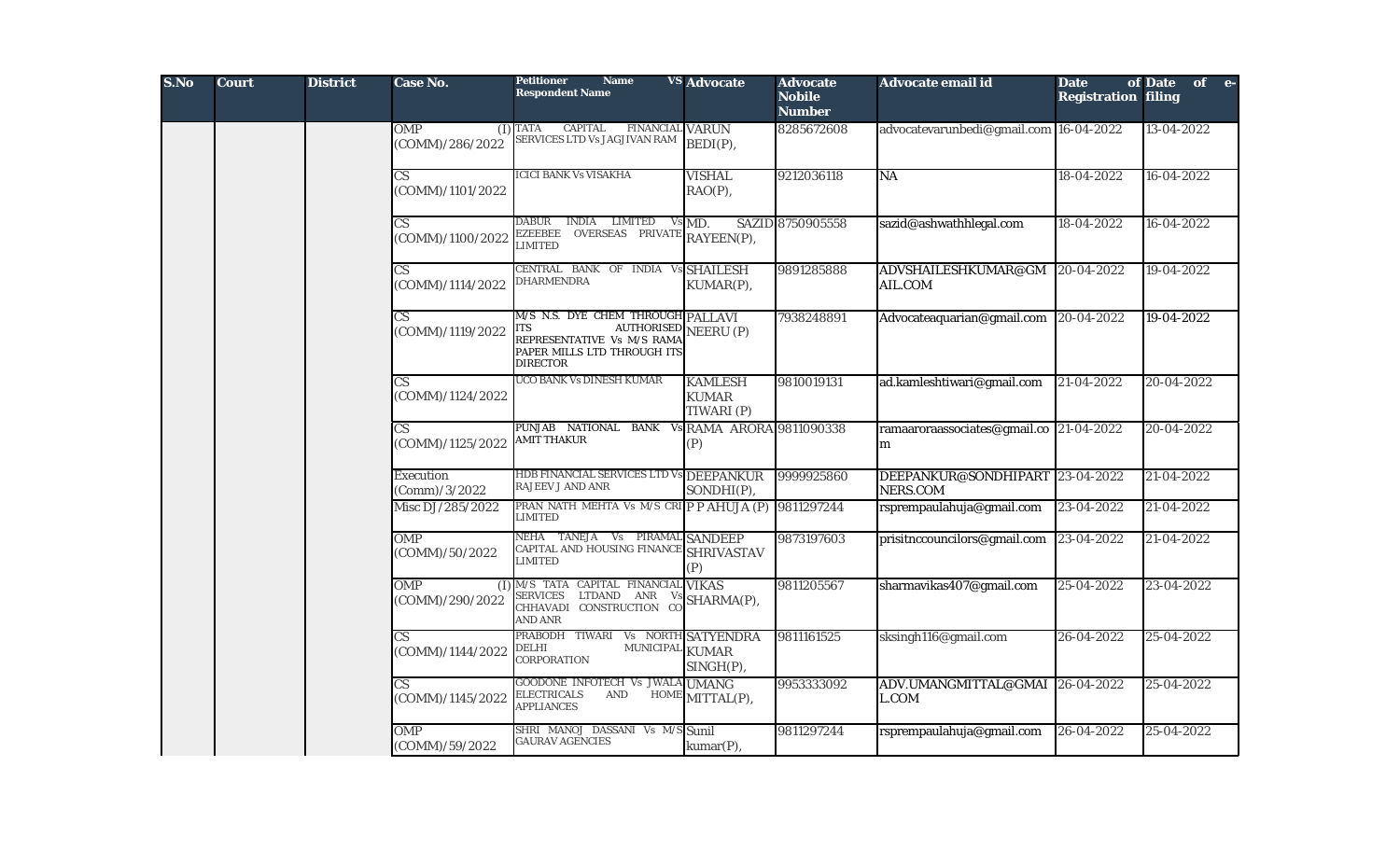| S.No                    | <b>Court</b>                                                       | <b>District</b> | Case No.                     | <b>Petitioner</b><br><b>Name</b><br><b>Respondent Name</b>                             | <b>VS</b> Advocate                                                                        | <b>Advocate</b><br><b>Nobile</b><br><b>Number</b> | <b>Advocate email id</b>                       | <b>Date</b><br><b>Registration filing</b> | of Date of e- |            |                             |                                                              |                                                                   |                                                                                    |                                            |                       |                          |            |            |
|-------------------------|--------------------------------------------------------------------|-----------------|------------------------------|----------------------------------------------------------------------------------------|-------------------------------------------------------------------------------------------|---------------------------------------------------|------------------------------------------------|-------------------------------------------|---------------|------------|-----------------------------|--------------------------------------------------------------|-------------------------------------------------------------------|------------------------------------------------------------------------------------|--------------------------------------------|-----------------------|--------------------------|------------|------------|
|                         |                                                                    |                 | <b>OMP</b><br>(COMM)/58/2022 | SMT KAVITA DASSANI Vs M/S Sunil<br><b>GAURAV AGENCIES</b>                              | kumar(P),                                                                                 | 9811297244                                        | rsprempaulahuja@gmail.com                      | 26-04-2022                                | 25-04-2022    |            |                             |                                                              |                                                                   |                                                                                    |                                            |                       |                          |            |            |
|                         |                                                                    |                 | CS.<br>(COMM)/1158/2022      | <b>HELLO VERIFY INDIA PVT LTD Vs MUKESH</b><br>ADECCO INDIA PRIVATE LIMITED            | VATS(P)                                                                                   | 9811131195                                        | mukeshvatsa.associates@gmail 27-04-2022<br>com |                                           | 26-04-2022    |            |                             |                                                              |                                                                   |                                                                                    |                                            |                       |                          |            |            |
| $\overline{\mathbf{3}}$ | <b>SH. PAWAN CENTRAL</b><br><b>JAIN,</b><br>KR.<br><b>DISTRICT</b> |                 | OMP(I)(COMM)<br>238/2022     | M/S ELECTRONICA FINANCE LTD. SH.<br>V/S<br><b>INSEPTRA INDIA PVT. LTD.</b>             | <b>BHARDWAJ</b>                                                                           | RAHUL 8376049807                                  | advocateashok.1@gmail.com                      | 02.04.2022                                | 01.04.2022    |            |                             |                                                              |                                                                   |                                                                                    |                                            |                       |                          |            |            |
|                         | <b>JUDGE,</b><br><b>(COMMERCI</b><br>AL COURT)                     |                 | CS(COMM)<br>990/2022         | M/S DPZ INTERNATIONAL & ORS. SH. BHAVYA 9811389644<br>V/S<br>M/S RAJENDRA GEARS & ORS. | <b>SETHI</b>                                                                              |                                                   | sethibhavya@gmail.com                          | 02.04.2022                                | 02.04.2022    |            |                             |                                                              |                                                                   |                                                                                    |                                            |                       |                          |            |            |
|                         | <b>TIS</b><br>03,<br><b>HAZARI</b>                                 |                 | CS(COMM)<br>1014/2022        | M/S NAROMA TEXTILES IMPEX MS.<br>PVT. LTD. V/S<br><b>M/S ANKUR TEXTILES</b>            | <b>JAIN</b>                                                                               | MANJU 9818321621                                  | manjujain3.97@gmail.com                        | 05.04.2022                                | 04.04.2022    |            |                             |                                                              |                                                                   |                                                                                    |                                            |                       |                          |            |            |
|                         | COURT,<br><b>DELHI</b>                                             |                 | CS(COMM)<br>1015/2022        | M/S OP AND SONS TRADERS PVT. MS.<br>LTD. V/S<br>M/S DAKSH FAB & ANR.                   | <b>JAIN</b>                                                                               | MANJU 9818321621                                  | manjujain3.97@gmail.com                        | 05.04.2022                                | 04.04.2022    |            |                             |                                                              |                                                                   |                                                                                    |                                            |                       |                          |            |            |
|                         |                                                                    |                 | CS(COMM)<br>1026/2022        | BOSCH LIMITED V/S WAZIR SH. NAQEEB 9871160477<br>SINGH PROP. OF<br>PRITAM AUTOMOTIVE   | NAWAB                                                                                     |                                                   | info@zensip.com                                | 06.04.2022                                | 05.04.2022    |            |                             |                                                              |                                                                   |                                                                                    |                                            |                       |                          |            |            |
|                         |                                                                    |                 | CS(COMM)<br>1027/2022        | ADITYA GUPTA V/S DHAN SINGH                                                            | SH. SANJAY 9811101108<br><b>KUMAR</b><br><b>AGGARWAL</b>                                  |                                                   | sanjayaggarwal345@yahoo.co<br>m                | 06.04.2022                                | 05.04.2022    |            |                             |                                                              |                                                                   |                                                                                    |                                            |                       |                          |            |            |
|                         |                                                                    |                 |                              | CS(COMM)<br>1028/2022                                                                  | TARUN KUMAR JAIN V/S NORTH SH. HEMANT 9811258764<br>DELHI MUNICIPAL<br><b>CORPORATION</b> | <b>GUPTA</b>                                      |                                                | vakihra@hotmail.com                       | 06.04.2022    | 05.04.2022 |                             |                                                              |                                                                   |                                                                                    |                                            |                       |                          |            |            |
|                         |                                                                    |                 | CS(COMM)<br>1036/2022        | ICICI BANK LTD. V/S LOKENDER MS. CHETNA 9818280772<br><b>ATTARI</b>                    | <b>BHALLA</b>                                                                             |                                                   | PUNITBHALLA@GMAIL.COM 07.04.2022               |                                           | 06.04.2022    |            |                             |                                                              |                                                                   |                                                                                    |                                            |                       |                          |            |            |
|                         |                                                                    |                 |                              |                                                                                        |                                                                                           |                                                   |                                                |                                           |               |            |                             |                                                              | CS(COMM)<br>1037/2022                                             | M/S SALORA INTERNATIONAL SH.<br>LTD. V/S M/S V.S.<br><b>ENTERPRISES &amp; ANR.</b> | <b>MALVIYA</b>                             | AJAY 9868112556       | ajaymalviyalaw@yahoo.com | 07.04.2022 | 06.04.2022 |
|                         |                                                                    |                 |                              |                                                                                        |                                                                                           |                                                   |                                                |                                           |               |            |                             | OMP(I)(COMM)<br>248/2022                                     | KOTAK MAHINDRA BANK LTD. SH.<br><b>V/S HARSH TANWAR</b><br>& ANR. | <b>MAHOR</b>                                                                       | A.K. 9899381353                            | ashishmahor@gmail.com | 07.04.2022               | 06.04.2022 |            |
|                         |                                                                    |                 |                              |                                                                                        |                                                                                           |                                                   |                                                |                                           |               |            | <b>OMP(COMM)</b><br>44/2022 | AMIR CHAND JAIN V/S DEEPAK SH.<br><b>BHARGAVA &amp; ANR.</b> | <b>HIMANSHU</b><br><b>VERMA</b>                                   | 7827141819                                                                         | verma.himanshu294@gmail.co 08.04.2022<br>m |                       | 07.04.2022               |            |            |
|                         |                                                                    |                 | OMP(I)(COMM)<br>255/2022     | KOTAK MAHINDRA BANK LTD. SH.<br><b>V/S BHAJAN SINGH</b><br>& ANR.                      | <b>MAHOR</b>                                                                              | A.K. 9899381353                                   | ashishmahor@gmail.com                          | 08.04.2022                                | 07.04.2022    |            |                             |                                                              |                                                                   |                                                                                    |                                            |                       |                          |            |            |
|                         |                                                                    |                 | CS(COMM)<br>1049/2022        | ICICI BANK LTD. V/S MANOJ MS. CHETNA 9818280772<br><b>KUMAR</b>                        | <b>BHALLA</b>                                                                             |                                                   | PUNITBHALLA@GMAIL.COM 08.04.2022               |                                           | 07.04.2022    |            |                             |                                                              |                                                                   |                                                                                    |                                            |                       |                          |            |            |
|                         |                                                                    |                 | CS(COMM)<br>1050/2022        | GOYAL V/S ONKAR SH.<br><b>NAVEEN</b><br><b>SINGH</b>                                   | <b>RAI</b>                                                                                | LAJPAT 9818758533                                 | delhi.lajpatray@gmail.com                      | 08.04.2022                                | 07.04.2022    |            |                             |                                                              |                                                                   |                                                                                    |                                            |                       |                          |            |            |
|                         |                                                                    |                 | CS(COMM)<br>1051/2022        | ICICI BANK LTD. V/S ANKIT BAJAJ                                                        | SH.<br><b>KAUSHIK</b>                                                                     | DEEPAK 9818030800                                 | induslegalia@gmail.com                         | 08.04.2022                                | 07.04.2022    |            |                             |                                                              |                                                                   |                                                                                    |                                            |                       |                          |            |            |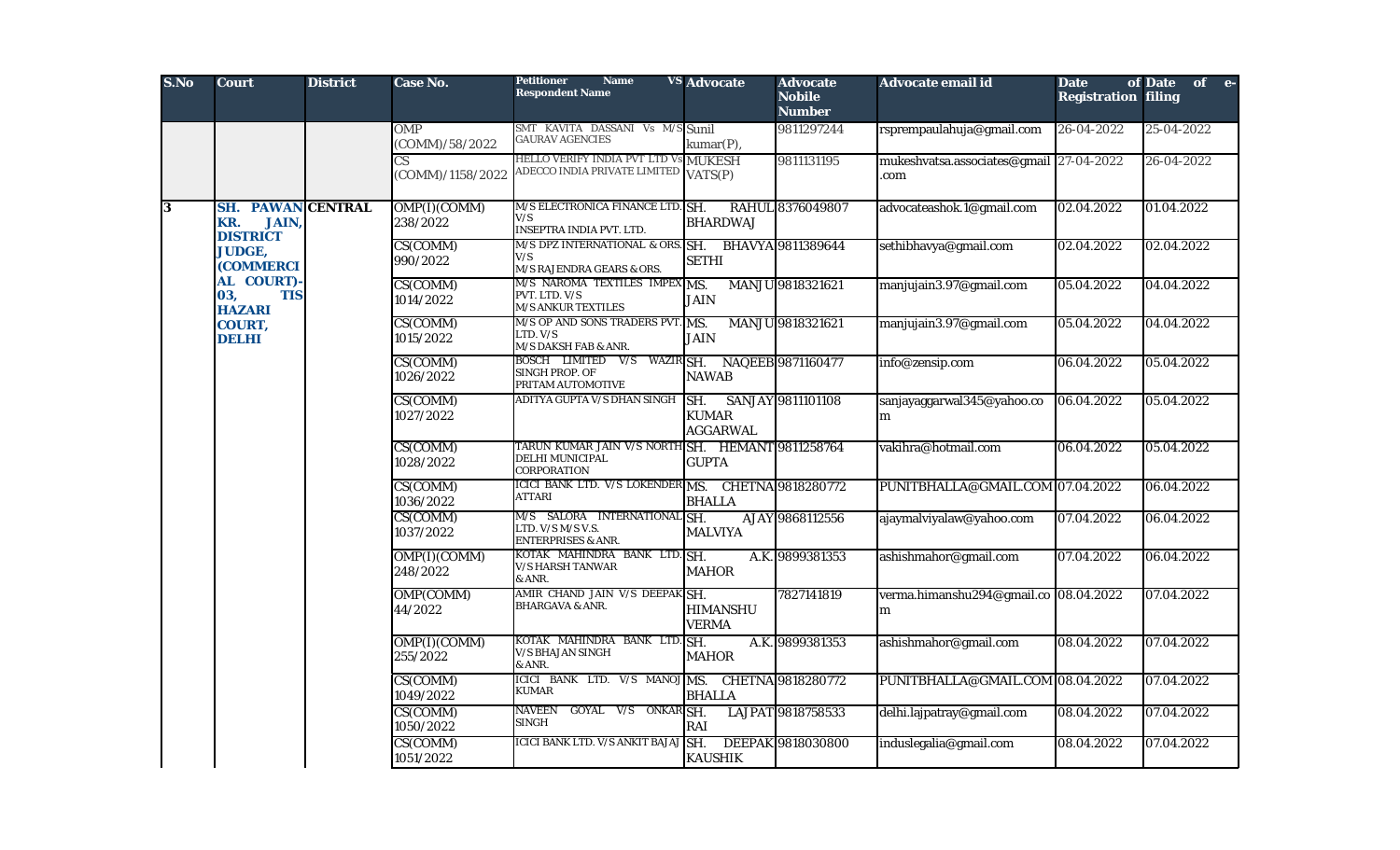| S.No | <b>Court</b> | <b>District</b> | Case No.                 | <b>Petitioner</b><br><b>Name</b><br><b>Respondent Name</b>                                                      | <b>VS Advocate</b>                                    | <b>Advocate</b><br><b>Nobile</b><br><b>Number</b> | Advocate email id                              | <b>Date</b><br><b>Registration filing</b> | of Date of e- |
|------|--------------|-----------------|--------------------------|-----------------------------------------------------------------------------------------------------------------|-------------------------------------------------------|---------------------------------------------------|------------------------------------------------|-------------------------------------------|---------------|
|      |              |                 | CS(COMM)<br>1052/2022    | <b>ICICI BANK LTD. V/S VINOD</b>                                                                                | SH. DEEPAK 9818030800<br><b>KAUSHIK</b>               |                                                   | induslegalia@gmail.com                         | 08.04.2022                                | 07.04.2022    |
|      |              |                 | CS(COMM)<br>1053/2022    | ICICI BANK LTD. V/S ANJU RANI                                                                                   | SH. DEEPAK 9818030800<br><b>KAUSHIK</b>               |                                                   | induslegalia@gmail.com                         | 08.04.2022                                | 07.04.2022    |
|      |              |                 | CS(COMM)<br>1054/2022    | ICICI BANK LTD. V/S GAURAV SH.<br><b>NATH GOSWAMI</b>                                                           | <b>KAUSHIK</b>                                        | DEEPAK 9818030800                                 | induslegalia@gmail.com                         | 08.04.2022                                | 07.04.2022    |
|      |              |                 | OMP(I)(COMM)<br>259/2022 | KOTAK MAHINDRA BANK LTD. SH.<br><b>V/S HIGHWAY TOURS</b><br>SERVICE (P) LTD.                                    | <b>MAHOR</b>                                          | A.K. 9899381353                                   | ashishmahor@gmail.com                          | 11.04.2022                                | 08.04.2022    |
|      |              |                 | OMP(I)(COMM)<br>260/2022 | KOTAK MAHINDRA BANK LTD. SH.<br><b>V/S JATIN JINDAL</b>                                                         | <b>MAHOR</b>                                          | A.K. 9899381353                                   | ashishmahor@gmail.com                          | 11.04.2022                                | 08.04.2022    |
|      |              |                 | OMP(I)(COMM)<br>261/2022 | KOTAK MAHINDRA BANK LTD. SH.<br><b>V/S LAL MOHAMMAD</b>                                                         | <b>MAHOR</b>                                          | A.K. 9899381353                                   | ashishmahor@gmail.com                          | 11.04.2022                                | 08.04.2022    |
|      |              |                 | OMP(I)(COMM)<br>262/2022 | KOTAK MAHINDRA BANK LTD. SH.<br><b>V/S R.K. TRADERS</b>                                                         | <b>MAHOR</b>                                          | A.K. 9899381353                                   | ashishmahor@gmail.com                          | 11.04.2022                                | 08.04.2022    |
|      |              |                 | OMP(I)(COMM)<br>263/2022 | KOTAK MAHINDRA BANK LTD. SH.<br><b>V/S RAJNI</b>                                                                | <b>MAHOR</b>                                          | A.K. 9899381353                                   | ashishmahor@gmail.com                          | 11.04.2022                                | 08.04.2022    |
|      |              |                 | MISC. DJ/238/2022        | M/S M.M. FABRICS V/S M/S SH.<br>NEELAM COLLECTION                                                               | <b>DEEP</b>                                           | VIKAS 9588100261                                  | lawvikas99@gmail.com                           | 11.04.2022                                | 08.04.2022    |
|      |              |                 | OMP(I)(COMM)<br>272/2022 | KOTAK MAHINDRA BANK LTD. SH.<br>V/S SIDDHI LOGISTIC                                                             | <b>MAHOR</b>                                          | A.K. 9899381353                                   | ashishmahor@gmail.com                          | 12.04.2022                                | 11.04.2022    |
|      |              |                 | CS(COMM)<br>1068/2022    | NARESH UPPAL V/S NORTH SH.<br>DELHI MUNICIPAL<br><b>CORPORATION</b>                                             | <b>SATYENDRA</b><br><b>KUMAR</b><br><b>SINGH</b>      | 9811161525                                        | SKSINGH116@GMAIL.COM                           | 12.04.2022                                | 11.04.2022    |
|      |              |                 | CS(COMM)<br>1069/2022    | ICICI BANK LTD. V/S BASANT B SH.<br><b>KHATRI</b>                                                               | <b>KAUSHIK</b>                                        | DEEPAK 9818030800                                 | induslegalia@gmail.com                         | 12.04.2022                                | 11.04.2022    |
|      |              |                 | CS(COMM)<br>1070/2022    | ICICI BANK LTD. V/S AJAY SH.<br><b>KUMAR RANA</b>                                                               | <b>KAUSHIK</b>                                        | DEEPAK 9818030800                                 | induslegalia@gmail.com                         | 12.04.2022                                | 11.04.2022    |
|      |              |                 | MISC. DJ/241/2022        | ICICI BANK LTD. V/S SHILPI SH.<br><b>KHANNA</b>                                                                 | <b>SINGH</b>                                          | JAGJIT 9810034684                                 | jagjitsinghadvocate@yahoo.co.i 12.04.2022      |                                           | 11.04.2022    |
|      |              |                 | CS(COMM)<br>1084/2022    | LEVI STRAUSS & COMPANY V/S<br><b>ASHOK KUMAR</b><br>(UNKOWN)                                                    | SH. PRAMOD 9718209970<br><b>KUMAD</b><br><b>SINGH</b> |                                                   | mail@thelegist.com                             | 13.04.2022                                | 12.04.2022    |
|      |              |                 | CS(COMM)<br>1087/2022    | M/S PLAZA WIRES PVT. LTD. V/S SH.<br><b>URBAN</b><br>DEVELOPMENT ENVIRONMENT<br><b>DEPARTMENT &amp;</b><br>ANR. | <b>DUSHYANT</b><br><b>SWAROOP</b>                     | 9811340327                                        | advdushyantswaroop@gmail.co 18.04.2022<br>m    |                                           | 16.04.2022    |
|      |              |                 | CS(COMM)<br>1088/2022    | ICICI BANK LTD. V/S VIJAY                                                                                       | SH.<br><b>CHOPRA</b>                                  | VIKAS 9212036118                                  | vikaschopraadvoctate@gmail.c  18.04.2022<br>om |                                           | 16.04.2022    |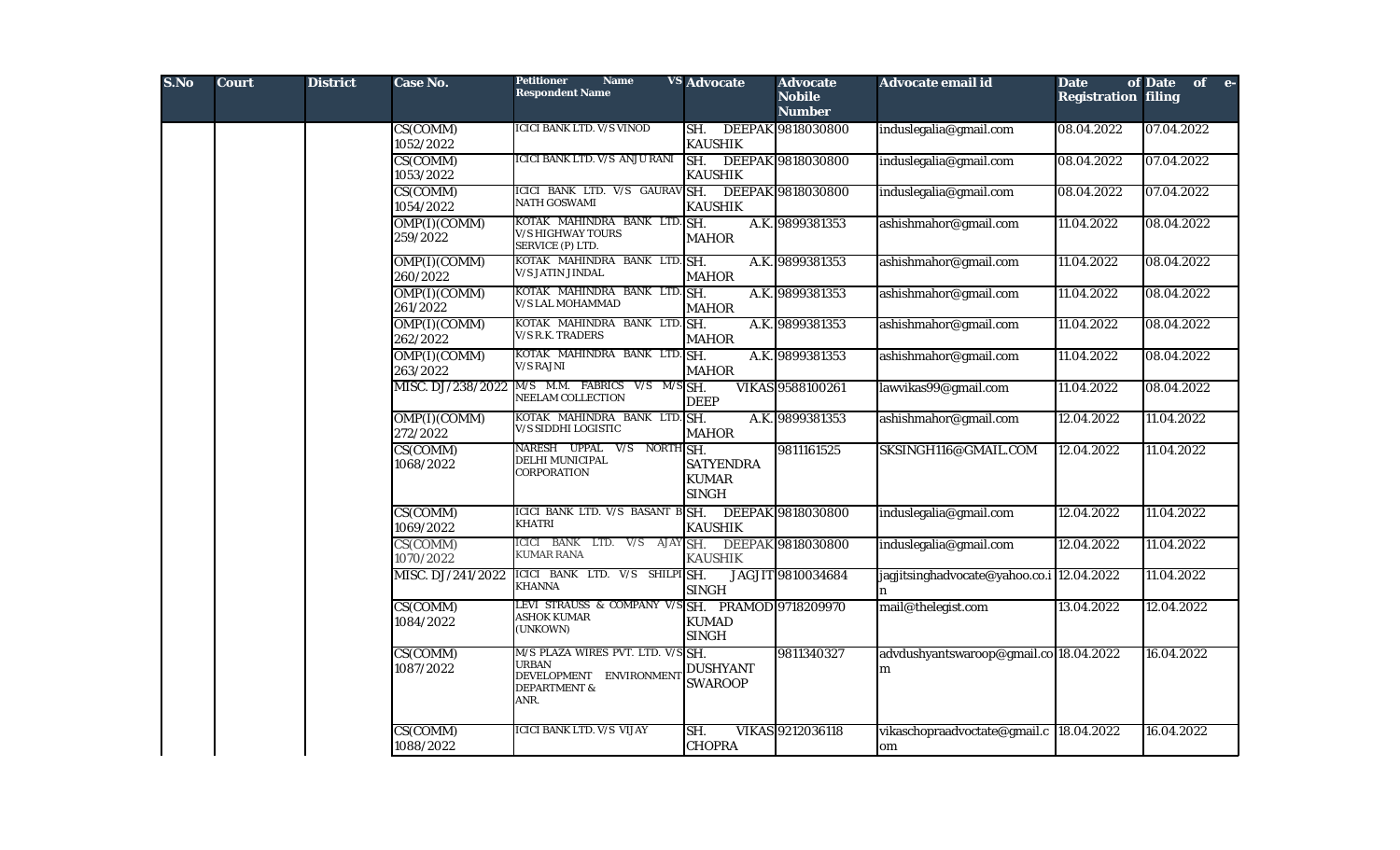| S.No | <b>Court</b> | <b>District</b> | <b>Case No.</b>          | <b>Petitioner</b><br><b>Name</b><br><b>Respondent Name</b>                                                                  | <b>VS Advocate</b>                | <b>Advocate</b><br><b>Nobile</b><br><b>Number</b> | Advocate email id                             | <b>Date</b><br><b>Registration filing</b> | of Date of e- |  |
|------|--------------|-----------------|--------------------------|-----------------------------------------------------------------------------------------------------------------------------|-----------------------------------|---------------------------------------------------|-----------------------------------------------|-------------------------------------------|---------------|--|
|      |              |                 | CS(COMM)<br>1089/2022    | SMT. SHEELA DEVI & ANR. V/SSH.<br><b>M/S AMBUJ HOTEL</b><br>AND REAL ESTATE PVT. LTD.                                       | <b>KUMAR</b><br><b>SINGH</b>      | PUJYA 9868759344                                  | singhpujya2@gmail.com                         | 18.04.2022                                | 16.04.2022    |  |
|      |              |                 | CS(COMM)<br>1118/2022    | CENTRAL BANK OF INDIA V/SSH, SHAILESH 9891285888<br>MOHD. FARAHIM                                                           | <b>KUMAR</b>                      |                                                   | advshaileshkumar@gmail.com 20.04.2022         |                                           | 19.04.2022    |  |
|      |              |                 |                          | MISC. DJ/278/2022 STATE BANK OF INDIA V/S SH. MUKESH 9811786351<br><b>SURABHI SOOD</b>                                      | <b>RANJAN</b>                     |                                                   | MUKESHRANJANADVOCATE 21.04.2022<br>@GMAIL.COM |                                           | 20.04.2022    |  |
|      |              |                 | CS(COMM)<br>1129/2022    | ICICI BANK LTD. V/S GAJENDRA SH. DEEPAK 9818030800<br>SINGH                                                                 | <b>KAUSHIK</b>                    |                                                   | induslegalia@gmail.com                        | 22.04.2022                                | 21.04.2022    |  |
|      |              |                 | CS(COMM)<br>1130/2022    | ICICI BANK LTD. V/S RAHUL RAJ                                                                                               | SH.<br><b>RANJAN</b>              | R.K. 9311022101                                   | ranjan.and.company@gmail.co 22.04.2022<br>m   |                                           | 21.04.2022    |  |
|      |              |                 | CS(COMM)<br>1131/2022    | ICICI BANK LTD. V/S K.K. SH. DEEPAK 9818030800<br><b>ENTERPRISES</b>                                                        | <b>KAUSHIK</b>                    |                                                   | induslegalia@gmail.com                        | 22.04.2022                                | 21.04.2022    |  |
|      |              |                 |                          | EX.(COMM)/1/2022 M/S KIRTI TEXTILES PVT. LTD. SH. GAURAV 9711998149<br>V/S TELU RAM PROP.<br>OF TELU RAM & SONS             | <b>GUPTA</b>                      |                                                   | gauravguptalawyer@gmail.com 22.04.2022        |                                           | 21.04.2022    |  |
|      |              |                 |                          | EX.(COMM)/2/2022 M/S KIRTI TEXTILES PVT. LTD. SH. GAURAV 9711998149<br><b>V/S RANDEEP SINGH</b><br>PROP. OF AMBIKA CREATION | <b>GUPTA</b>                      |                                                   | gauravguptalawyer@gmail.com 22.04.2022        |                                           | 21.04.2022    |  |
|      |              |                 |                          | EX.(COMM)/4/2022 H.D.B. FINANACIAL SERVICES SH.<br>LTD. V/S SHAZAD ALI<br>& ANR.                                            | <b>DEEPANKAR</b><br><b>SONDHI</b> | 9999925860                                        | deepakursondhipartner@gmail 23.04.2022<br>com |                                           | 22.04.2022    |  |
|      |              |                 | OMP(COMM)<br>51/2022     | SUDHANSHU JAIN V.S M/S HDFCSH. ANSHUL 9205089671<br><b>BANK LTD.</b>                                                        | <b>GUPTA</b>                      |                                                   | angpartnerslawyers@gmail.co<br>m              | 23.04.2022                                | 22.04.2022    |  |
|      |              |                 |                          | MISC. DJ/287/2022 STATE BANK OF INDIA V/S SH. MUKESH 9811786351<br><b>SURABHI SOOD</b>                                      | <b>RANJAN</b>                     |                                                   | MUKESHRANJANADVOCATE 23.04.2022<br>@GMAIL.COM |                                           | 22.04.2022    |  |
|      |              |                 | OMP(I)(COMM)<br>291/2022 | <b>CAPITAL</b><br><b>TATA</b><br>FINANCIAL SH.<br>SERVICE LTD. V/S KAVYA<br><b>ENTERPRISES &amp; ANR.</b>                   | <b>SHARMA</b>                     | <b>VIKAS 9811205567</b>                           | sharmavikas407@gmail.com                      | 26.04.2022                                | 25.04.2022    |  |
|      |              |                 | CS(COMM)<br>1141/2022    | ICICI BANK LTD. V/S SANDEEP SH.<br><b>BHARDWAJ</b>                                                                          | <b>CHOPRA</b>                     | VIKAS 9212036118                                  | vikaschopraadvoctate@gmail.c 26.04.2022<br>om |                                           | 25.04.2022    |  |
|      |              |                 | CS(COMM)<br>1142/2022    | MUKESH GOEL V/S NORTH DELHISH.<br><b>MUNICIPAL</b><br><b>CORPORATION</b>                                                    | <b>TRIVEDI</b>                    | A.K. 9871441764                                   | avinashtrivedi.legal@gmail.co<br>m            | 26.04.2022                                | 25.04.2022    |  |
|      |              |                 | CS(COMM)<br>1143/2022    | ICICI BANK LTD. V/S SACHINGH.<br><b>KUMAR SINGH</b>                                                                         | <b>CHOPRA</b>                     | VIKAS 9212036118                                  | vikaschopraadvoctate@gmail.c 26.04.2022<br>om |                                           | 25.04.2022    |  |
|      |              |                 | CS(COMM)<br>1159/2022    | STATE BANK OF INDIA V/S SH.<br>MOMOZONE FOOD AND<br><b>BEVERAGES</b>                                                        | <b>JAIN</b>                       | HONEY 9873039121                                  | ashishbatra85@gmail.com                       | 27.04.2022                                | 26.04.2022    |  |
|      |              |                 | CS(COMM)<br>1170/2022    | M/S SHAGUN ENTERPRISES PVT. SH.<br>LTD. V/S<br>M/S MAHALAXMI ENTERPRISES &<br>ANR.                                          | <b>KUMAR</b><br><b>SINGH</b>      | ASHOK 8287291544                                  | advashok061176@gmail.com                      | 28.04.2022                                | 27.04.2022    |  |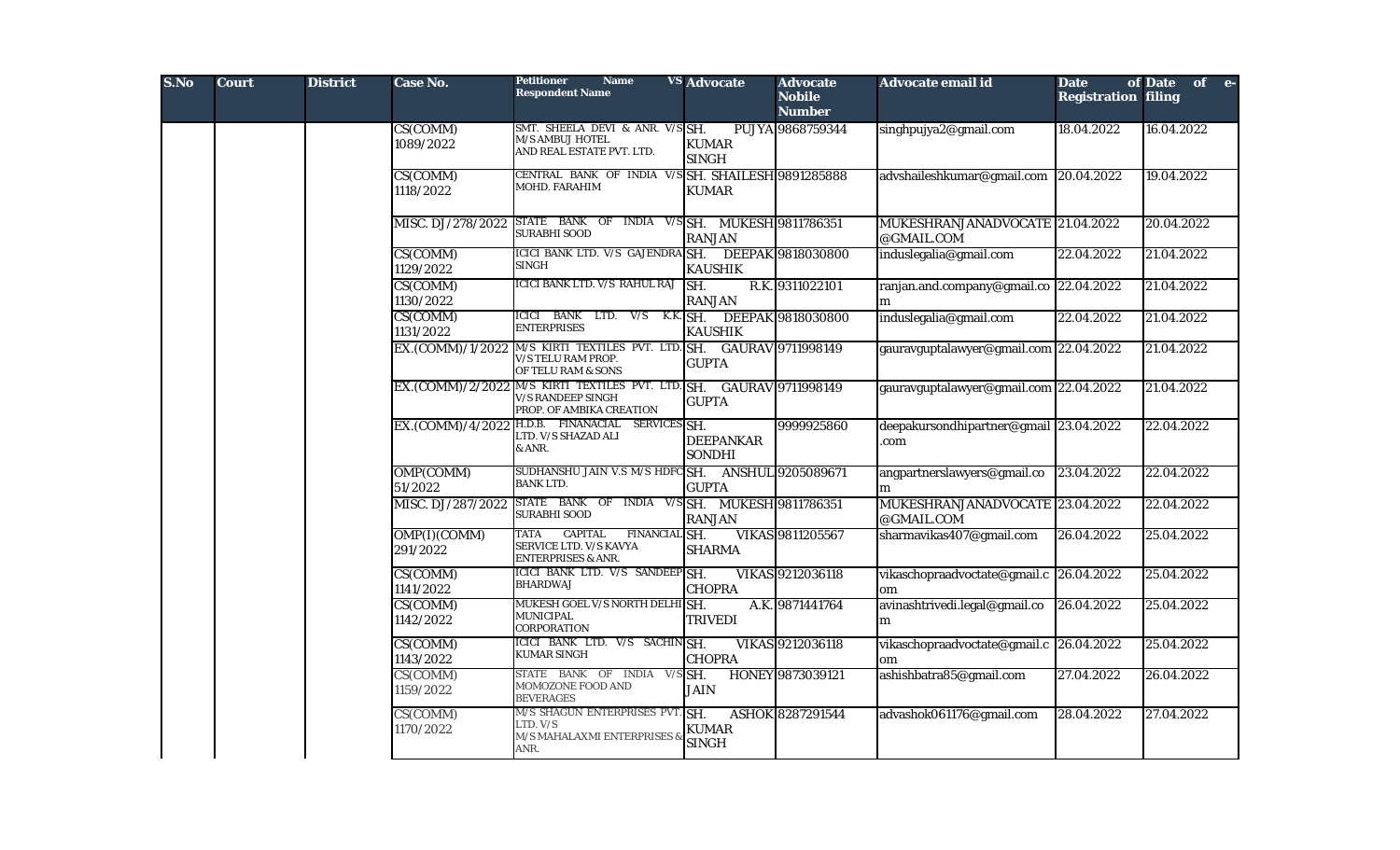| S.No                    | <b>Court</b>                                        | <b>District</b>      | Case No.                                                       | <b>Name</b><br><b>Petitioner</b><br><b>Respondent Name</b>                                                 | <b>VS</b> Advocate                               | <b>Advocate</b><br><b>Nobile</b><br><b>Number</b> | Advocate email id                                  | <b>Date</b><br><b>Registration filing</b> | of Date<br>$of$ e- |  |  |  |  |  |  |  |  |                                               |                                                                |                |            |                                           |            |            |
|-------------------------|-----------------------------------------------------|----------------------|----------------------------------------------------------------|------------------------------------------------------------------------------------------------------------|--------------------------------------------------|---------------------------------------------------|----------------------------------------------------|-------------------------------------------|--------------------|--|--|--|--|--|--|--|--|-----------------------------------------------|----------------------------------------------------------------|----------------|------------|-------------------------------------------|------------|------------|
|                         |                                                     |                      | CS(COMM)<br>1171/2022                                          | SMT. SHILPA KHANNA V/S MOHD. SH.<br><b>FIROZ ALAM</b>                                                      | <b>TRIPATHI</b>                                  | SUSHIL 7669006101                                 | sushilkumartripathi10@gmail.<br>com                | 28.04.2022                                | 27.04.2022         |  |  |  |  |  |  |  |  |                                               |                                                                |                |            |                                           |            |            |
|                         |                                                     |                      | CS(COMM)<br>1172/2022                                          | BANK OF INDIA V/S M/S SANGAM MS.<br>ZARI CENTRE &<br>ORS.                                                  | <b>GUPTA</b>                                     | DEEPA 9312292558                                  | advocate.deepa.gupta@gmail.c 28.04.2022<br>om      |                                           | 27.04.2022         |  |  |  |  |  |  |  |  |                                               |                                                                |                |            |                                           |            |            |
|                         |                                                     |                      | CS(COMM)<br>1181/2022                                          | AASHISH MEHRA V/S MS. REHNA SH.<br><b>BABY</b>                                                             | <b>AGARWAL</b>                                   | JALAJ 9717124017                                  | advocatejalaj@gmail.com                            | 29.04.2022                                | 28.04.2022         |  |  |  |  |  |  |  |  |                                               |                                                                |                |            |                                           |            |            |
|                         |                                                     |                      | CS(COMM)<br>1182/2022                                          | AMARJEET SINGH V/S SHRISH, PRAVEEN 9810928188<br><b>MOHAN DASS TALREJA</b>                                 | <b>SURI</b>                                      |                                                   | praveensuri73@gmail.com                            | 29.04.2022                                | 28.04.2022         |  |  |  |  |  |  |  |  |                                               |                                                                |                |            |                                           |            |            |
|                         |                                                     |                      | CS(COMM)<br>1183/2022                                          | MUKUL MITTAL V/S GHAN SH.<br><b>SHYAM</b>                                                                  | <b>KUMAR</b><br><b>CHANDEL</b>                   | ANIL 9310504690                                   | akcandp@gmail.com                                  | 29.04.2022                                | 28.04.2022         |  |  |  |  |  |  |  |  |                                               |                                                                |                |            |                                           |            |            |
|                         |                                                     |                      |                                                                | EX.(COMM)/8/2022 MANJUL PUBLISHING HOUSE SH. NAVDEEP 9811311360<br>LTD. V/S MS. USHA JAIN                  | <b>SINGH</b>                                     |                                                   | NSINGH_1908@YAHOO.CO.I 29.04.2022<br>N             |                                           | 28.04.2022         |  |  |  |  |  |  |  |  |                                               |                                                                |                |            |                                           |            |            |
| $\overline{\mathbf{4}}$ | <b>MS</b><br><b>SAXENA,</b>                         | <b>NISHA CENTRAL</b> | <b>OMP</b><br>COMM/231/2022                                    | (I) KOTAK MAHINDRA BANK LTD VS. A.K.MAHOR<br><b>OM SAI TRANSPORT</b>                                       |                                                  | 9899381353                                        | ASHISHMAHOR@GMAIL.CO<br>$\mathbf{M}$               | 01.04.2022                                | 24.03.2022         |  |  |  |  |  |  |  |  |                                               |                                                                |                |            |                                           |            |            |
|                         | <b>DISTRICT</b><br><b>JUDGE,</b><br><b>COMMERCI</b> |                      | <b>OMP</b><br>(1)<br>COMM/232/2022                             | KOTAK MAHINDRA BANK LTD VS. A.K.MAHOR<br>KARNATKA FREIGHT CARRIERS<br><b>PVT LTD</b>                       |                                                  | 9899381353                                        | ASHISHMAHOR@GMAIL.CO<br>М                          | 01.04.2022                                | 24.03.2022         |  |  |  |  |  |  |  |  |                                               |                                                                |                |            |                                           |            |            |
|                         | AL<br><b>COURT-</b><br>04                           |                      | $\overline{\text{CS}}$<br>$\overline{\text{COMM}}$<br>983/2020 | <b>ANIL GOEL VS. NDMC &amp; ANR</b>                                                                        | <b>SATYENDER</b><br><b>KUMAR</b><br><b>SINGH</b> | 9811611525                                        | SKSINGH16@GMAIL.COM                                | 01.04.2022                                | 23.03.2022         |  |  |  |  |  |  |  |  |                                               |                                                                |                |            |                                           |            |            |
|                         |                                                     |                      | $\overline{\text{CS}}$<br>$\overline{(COMM)}$<br>984/2020      | <b>BANK</b><br>V/S<br>CANARA<br><b>BHAGWATI AUTO &amp; ANR</b>                                             | M/S PRANAY<br><b>SHARMA</b>                      | 9873101002                                        | PRANAY.ADV@GMAIL.COM                               | 01.04.2022                                | 23.03.2022         |  |  |  |  |  |  |  |  |                                               |                                                                |                |            |                                           |            |            |
|                         |                                                     |                      | $\overline{\text{CS}}$<br>999/2022                             | (COMM) M/S JINDAL ENTERPRISES VS. AVINASH KR 9810104312<br>DELHI MUNICIPAL TRIVEDI<br>NORTH<br>CORPORATION |                                                  |                                                   | AVINASHDRIVEDI.LEGAL@G 02.04.2022<br>MAIL.COM      |                                           | 24.03.2022         |  |  |  |  |  |  |  |  |                                               |                                                                |                |            |                                           |            |            |
|                         |                                                     |                      |                                                                |                                                                                                            |                                                  |                                                   |                                                    |                                           |                    |  |  |  |  |  |  |  |  | (COMM)<br>$\overline{\text{CS}}$<br>1004/2022 | HINDUSTAN DRUG HOUSE VS. TUSHAR<br>ASIAN HOTEL NORTH LTD & ANR | <b>AGARWAL</b> | 9971374150 | TUSHAWRAGARWAL92@GM 04.04.2022<br>AIL.COM |            | 30.03.2022 |
|                         |                                                     |                      |                                                                |                                                                                                            |                                                  |                                                   |                                                    |                                           |                    |  |  |  |  |  |  |  |  | (COMM)<br>$\overline{\text{CS}}$<br>1009/2022 | ICICI BANK LTD VS. SUBHASH HEMANT<br><b>CHAND</b>              | <b>GUPTA</b>   | 9899009971 | <b>JURIS@HEMANTGUPTA.IN</b>               | 05.04.2022 | 31.03.2022 |
|                         |                                                     |                      | CS<br>1010/2022                                                | (COMM) ICICI BANK LTD VS. RAGHAV HEMANT<br><b>ENTERPRISES</b>                                              | <b>GUPTA</b>                                     | 9899009971                                        | <b>JURIS@HEMANTGUPTA.IN</b>                        | 05.04.2022                                | 31.03.2022         |  |  |  |  |  |  |  |  |                                               |                                                                |                |            |                                           |            |            |
|                         |                                                     |                      | $\overline{\text{CS}}$<br>1030/2022                            | (COMM) M/S WESTON ALUMINIUM VS.<br>M/S SFMS FURNITURE PVT LTD                                              | <b>ABHINAV</b><br><b>TYAGI</b>                   | 9711996530                                        | LEGALABHINAV@GMAIL.CO 06.04.2022<br>M              |                                           | 31.03.2022         |  |  |  |  |  |  |  |  |                                               |                                                                |                |            |                                           |            |            |
|                         |                                                     |                      | $\overline{\text{CS}}$<br>103/2022                             | (COMM) M/S AKS IMPEX VS M/S NEERU RADHEY<br><b>TRADING CO</b>                                              | <b>SHYAM</b>                                     | 9968237976                                        | RSSSHARMAADVOCATE5@G 06.04.2022<br><b>MAIL.COM</b> |                                           | 31.03.2022         |  |  |  |  |  |  |  |  |                                               |                                                                |                |            |                                           |            |            |
|                         |                                                     |                      | MISC DJ/237/2022                                               | DEEPAK KUMAR GOYAL VS. ICICI RAVINDRA<br><b>BANK LTD</b>                                                   | <b>KUMAR</b>                                     | 8826206201                                        | RAVINDRAKUMAR.ADVT@G 08.04.2022<br>MAIL.COM        |                                           | 31.03.2022         |  |  |  |  |  |  |  |  |                                               |                                                                |                |            |                                           |            |            |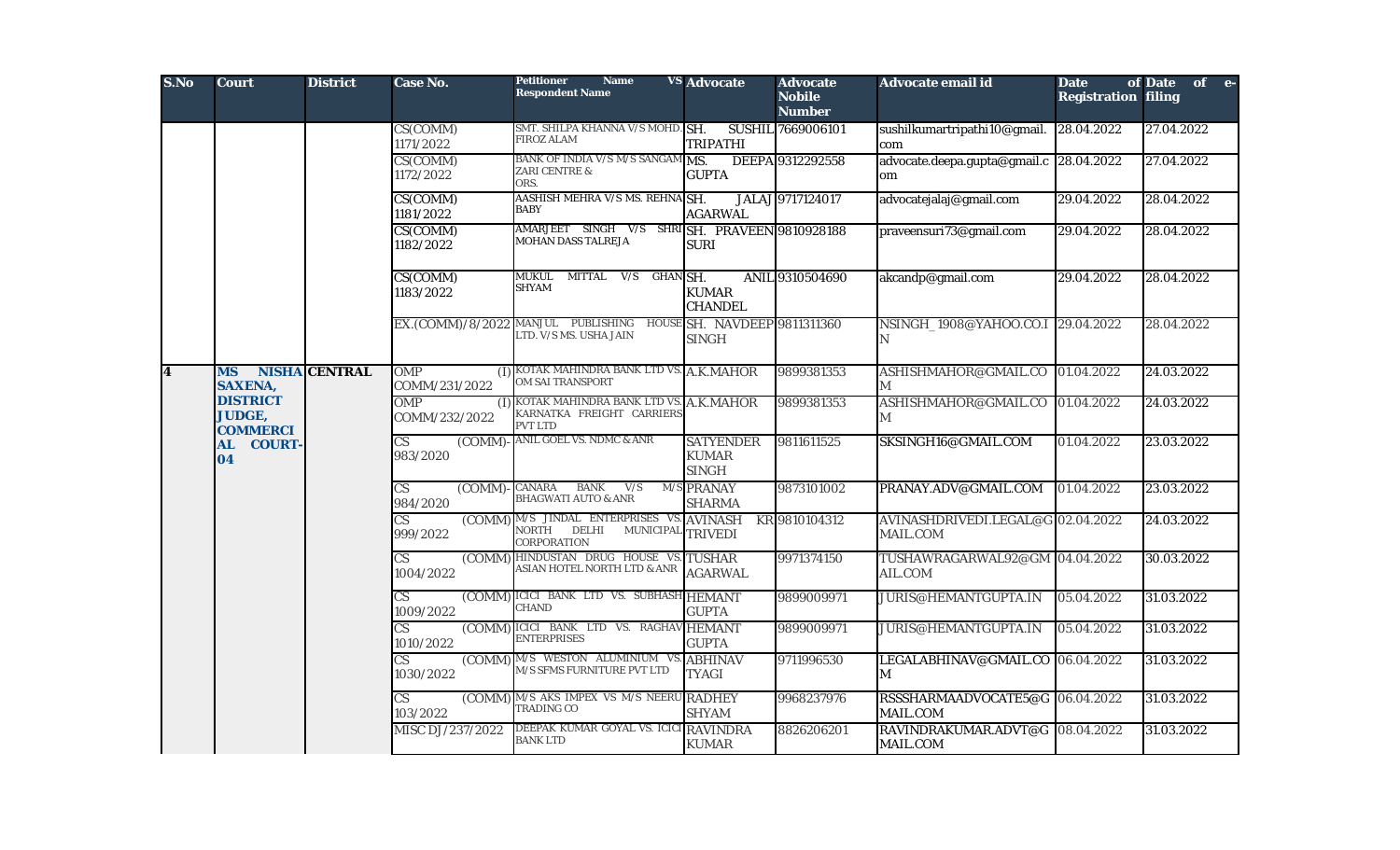| S.No | <b>Court</b> | <b>District</b> | Case No.                             | <b>Petitioner</b><br><b>Name</b><br><b>Respondent Name</b>                         | <b>VS</b> Advocate                              | <b>Advocate</b><br><b>Nobile</b><br><b>Number</b> | Advocate email id                              | <b>Date</b><br><b>Registration filing</b> | of Date of e- |
|------|--------------|-----------------|--------------------------------------|------------------------------------------------------------------------------------|-------------------------------------------------|---------------------------------------------------|------------------------------------------------|-------------------------------------------|---------------|
|      |              |                 | CS<br>1056/2022                      | (COMM) ICICI BANK LTD VS. ANKIT SHAH DEEPAK                                        | <b>KAUSHIK</b>                                  | 9818030800                                        | INDUSLEGALIA@GMAIL.CO<br>M                     | 08.04.2022                                | 31.03.2022    |
|      |              |                 | OMP<br>COMM/46/2022                  | SH. VIJENDER SINGH VS. M/S HANS<br>AAR KAY FIN LEASE PVT LTD                       | <b>SINGH</b><br>&<br><b>ASSOCIATES</b>          | RAJ 8076488279                                    | <b>NIL</b>                                     | 11.04.2022                                | 05.04.2022    |
|      |              |                 | <b>OMP</b><br>(COMM)/279/2022        | $(I)$ KOTAK<br><b>MAHINDRA</b><br><b>IMITED Vs ARBIN KHAN</b>                      | <b>BANK ASHISH</b><br><b>KUMAR</b><br>MAHOR(P), | 9899381353                                        | ASHISHMAHOR@GMAIL.CO 13-04-2022<br>M           |                                           | 05.04.2022    |
|      |              |                 | <b>OMP</b><br>(I)<br>(COMM)/278/2022 | <b>KOTAK</b><br><b>MAHINDRA</b><br>LIMITED Vs HARPAL SINGH                         | <b>BANK ASHISH</b><br><b>KUMAR</b><br>MAHOR(P), | 9899381353                                        | ASHISHMAHOR@GMAIL.CO<br>M                      | 13-04-2022                                | 05.04.2022    |
|      |              |                 | <b>OMP</b><br>(1)<br>(COMM)/281/2022 | <b>KOTAK</b><br><b>MAHINDRA</b><br>LIMITED Vs N S CONCRETES<br>PRIVATE LTD         | <b>BANK ASHISH</b><br><b>KUMAR</b><br>MAHOR(P), | 9899381353                                        | ASHISHMAHOR@GMAIL.CO<br>M                      | $13-04-2022$                              | 05.04.2022    |
|      |              |                 | <b>OMP</b><br>(1)<br>(COMM)/276/2022 | <b>KOTAK</b><br><b>MAHINDRA</b><br><b>BANK AK</b><br><b>LIMITED Vs R K TRADERS</b> | MAHOR(P),                                       | 9899381353                                        | ASHISHMAHOR@GMAIL.CO<br>M                      | 13-04-2022                                | 05.04.2022    |
|      |              |                 | <b>OMP</b><br>(1)<br>(COMM)/277/2022 | <b>MAHINDRA</b><br><b>KOTAK</b><br><b>LIMITED Vs RAJESH SINGH</b>                  | <b>BANK ASHISH</b><br><b>KUMAR</b><br>MAHOR(P), | 9899381353                                        | ASHISHMAHOR@GMAIL.CO<br>M                      | 13-04-2022                                | 05.04.2022    |
|      |              |                 | <b>OMP</b><br>(I)<br>(COMM)/275/2022 | <b>KOTAK</b><br><b>MAHINDRA</b><br><b>IMITED Vs SUNIL</b>                          | <b>BANK ASHISH</b><br><b>KUMAR</b><br>MAHOR(P), | 9899381353                                        | ASHISHMAHOR@GMAIL.CO 13-04-2022<br>$\mathbf M$ |                                           | 05.04.2022    |
|      |              |                 | <b>OMP</b><br>(I)<br>(COMM)/280/2022 | <b>KOTAK</b><br><b>MAHINDRA</b><br>LIMITED Vs VIRENDER SINGH                       | <b>BANK ASHISH</b><br><b>KUMAR</b><br>MAHOR(P), | 9899381353                                        | ASHISHMAHOR@GMAIL.CO<br>$\mathbf M$            | 13-04-2022                                | 05.04.2022    |
|      |              |                 | <b>OMP</b><br>(I)<br>(COMM)/274/2022 | <b>KOTAK</b><br><b>MAHINDRA</b><br><b>JIMITED Vs YASHPAL</b>                       | <b>BANK ASHISH</b><br><b>KUMAR</b><br>MAHOR(P), | 9899381353                                        | ASHISHMAHOR@GMAIL.CO<br>M                      | 13-04-2022                                | 05.04.2022    |
|      |              |                 | (COMM)<br>CS.<br>1078/2022           | M/S GRIPPERS INDIA VS M/S RAHUL<br>NIRMAL CARS PVT LTD                             | <b>KUMAR</b>                                    | 8285828057                                        | R.KSINGH2109@GMAIL.COM 13-04-2022              |                                           | 05.04.2022    |
|      |              |                 | (COMM)/1110/2022                     | M/S AGGARWAL INDUSTRIES Vs SHUBHAM<br>M/S PM AND COMPANY                           | <b>VISHWAKARM</b><br>$A(P)$ ,                   | 8423114771                                        | sandeepjindals@rediffmail.co<br>m              | 19.04.2022                                | 12.04.2022    |
|      |              |                 | CS<br>(COMM)/1107/2022               | ICICI BANK LIMITED Vs ANKIT VISHAL<br><b>KUMAR GOEL</b>                            | $RAO(P)$ ,                                      | 7838658795                                        | vikaschopraadvocate@gmail.co 19.04.2022<br>m   |                                           | 12.04.2022    |
|      |              |                 | CS.<br>COMM)/1109/2022               | <b>ICICI BANK LIMITED Vs SHAKEEL VISHAL</b><br><b>CHAUDHARY</b>                    | $RAO(P)$ ,                                      | 7838658795                                        | vikaschopraadvocate@gmail.co 19.04.2022<br>m   |                                           | 12.04.2022    |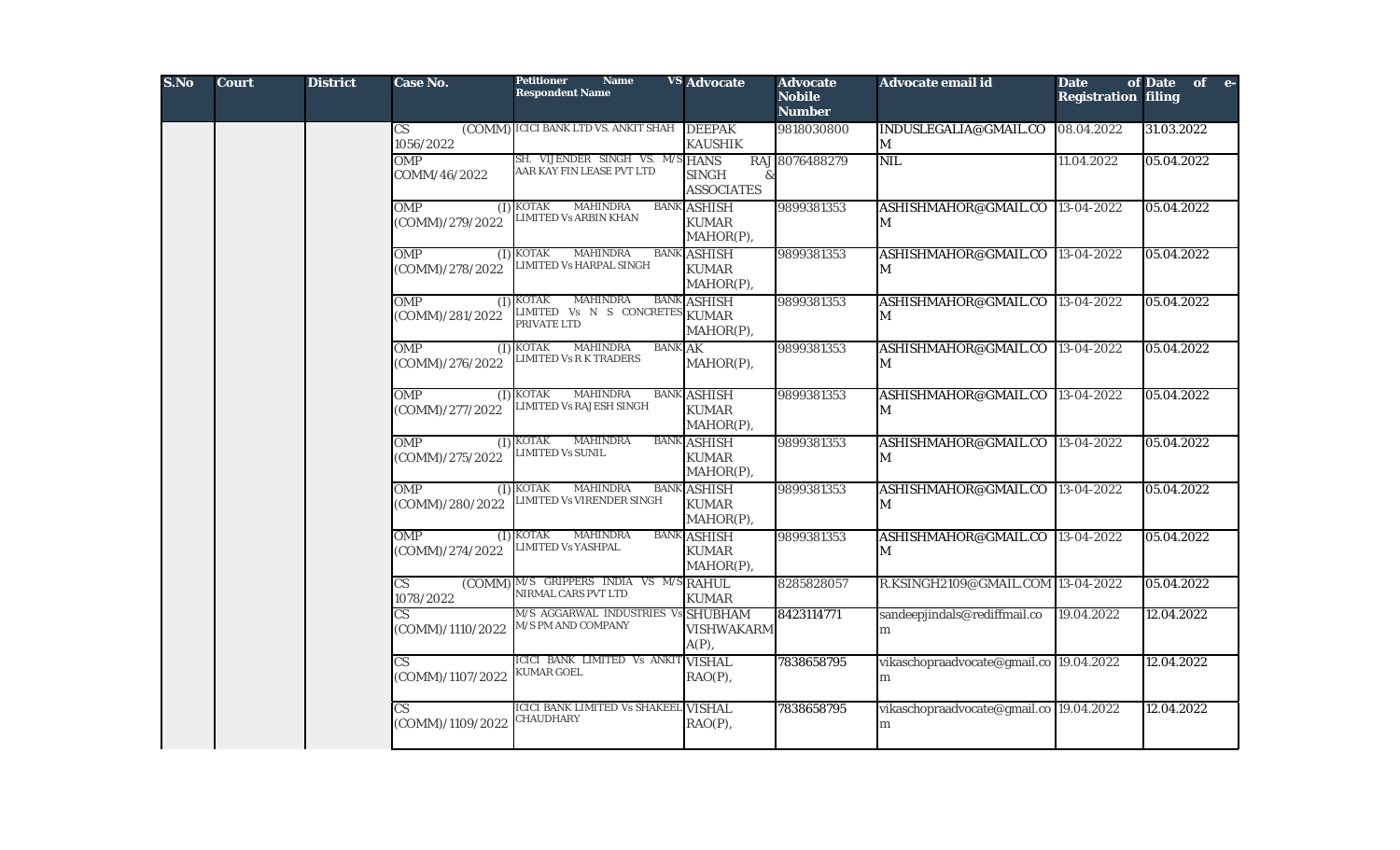| S.No | <b>Court</b> | <b>District</b> | Case No.                                   | <b>Petitioner</b><br><b>Name</b><br><b>Respondent Name</b>                                                                            | <b>VS Advocate</b>                       | <b>Advocate</b><br><b>Nobile</b><br><b>Number</b> | Advocate email id                             | <b>Date</b><br><b>Registration filing</b> | of Date of e- |
|------|--------------|-----------------|--------------------------------------------|---------------------------------------------------------------------------------------------------------------------------------------|------------------------------------------|---------------------------------------------------|-----------------------------------------------|-------------------------------------------|---------------|
|      |              |                 | $\overline{\text{CS}}$<br>(COMM)/1108/2022 | ICICI BANK LIMITED Vs KAPIL VISHAL<br><b>TYAGI</b>                                                                                    | $RAO(P)$ ,                               | 7838658795                                        | vikaschopraadvocate@gmail.co 19.04.2022<br>m  |                                           | 12.04.2022    |
|      |              |                 | CS<br>(COMM)/1106/2022                     | RADO URHREN<br>RG<br>Vs<br><b>TRADERS</b>                                                                                             | VJ SHRAVAN<br><b>KUMAR</b><br>BANSAL(P), |                                                   | unitedmark@unitedipr.com                      | 19.04.2022                                | 12.04.2022    |
|      |              |                 | $\mathbf{C}\mathbf{S}$<br>(COMM)/1115/2022 | <b>CORPORATION</b><br>NOKIA<br>SHARAFAZ AHMAD                                                                                         | VS, HIMANSHU<br><b>DEORA</b>             |                                                   | INFO@ZEUSIP.COM                               | 20.04.2022                                | 12.04.2022    |
|      |              |                 | EX<br>326/2022                             | (COMM) M/S VIKAS PUBLISHING HOUSE RAJESH<br>PVT LTD VS. M/S ACADEMIC BOOK KUMAR<br><b>HOUSE</b>                                       |                                          |                                                   | KUMARRAJESHADV@YAHO<br>0.COM                  | 21.04.2022                                | 16.04.2022    |
|      |              |                 | $\overline{\text{CS}}$<br>(COMM)/1133/2022 | ICICI BANK LIMITED Vs ANIL PRASHANT<br><b>SIKARWAR</b>                                                                                | KUMAR(P),                                |                                                   | INDUSLEGALIA@GMAIL.CO<br>М                    | 22.04.2022                                | 16.04.2022    |
|      |              |                 | $\mathbf{C}\mathbf{S}$<br>(COMM)/1135/2022 | ICICI BANK LIMITED VS. M/S NAV SATISH<br>RATNA ELECTRONICS PVT LTD                                                                    | <b>KUMAR</b>                             | 9811191050                                        | MANISH@KLFINDIA.COM                           | 23.04.2022                                | 16.04.2022    |
|      |              |                 | <b>OMP</b><br>(COMM)/55/2022               | (I) ANIL KUMAR AGARWAL VS. M/S SALIM MALIK 8800378267<br>MAHINDRA & MAHINDRA                                                          |                                          |                                                   | SMALIK5051@GMAIL.COM                          | 25.04.2022                                | 16.04.2022    |
|      |              |                 | <b>OMP</b><br>(COMM)/54/2022               | (I) ANIL KUMAR AGARWAL VS. M/S SALIM MALIK<br><b>MAHINDRA &amp; MAHINDRA</b>                                                          |                                          | 8800378267                                        | SMALIK5051@GMAIL.COM                          | 25.04.2022                                | 16.04.2022    |
|      |              |                 | $\overline{CS}$<br>(COMM)/1140/2022        | PUNJAB NATIONAL<br>BANK VS. SHIVAM<br><b>OMKARNATH &amp; ORS.</b>                                                                     | <b>TYAGI</b>                             | 9354715728                                        | STYA0414@GMAIL.COM                            | 26.04.2022                                | 16.04.2022    |
|      |              |                 | $\overline{\text{CS}}$<br>(COMM)/1155/2022 | <b>BANK</b><br><b>LIMITED</b><br>ICICI<br>ROVINSH KUMAR                                                                               | <b>VS. VIKAS</b><br><b>CHOPRA</b>        | 9810620930                                        | VIkaschopraadvocate@gmail.c 26.04.2022<br>om  |                                           | 16.04.2022    |
|      |              |                 | $\overline{\text{CS}}$<br>(COMM)/1156/2022 | M/S RAM NIWAS GOEL VS. SOUTH A.K.TRIVEDI<br>DELHI<br><b>MUNICIPAL</b><br><b>CORPORATION</b>                                           |                                          | 9871441764                                        | AVINASHDRIVEDI.LEGAL@G 27.04.2022<br>MAIL.COM |                                           | 19.04.2022    |
|      |              |                 | $\overline{\text{CS}}$<br>(COMM)/1157/2022 | M/S PLATINEX DB VALVES INDIA STUTI WASON 8010903234<br>PVT LTD VS. MR. NEMARAM<br>PROPRIETOR OF M/S SHRI<br><b>BALAJI ENTERPRISES</b> |                                          |                                                   | INFO.LEXJMD@GMAIL.COM 27.04.2022              |                                           | 19.04.2022    |
|      |              |                 | <b>CS</b><br>(COMM)/1166/2022              | MOHD. NADEEM VS. UMESH PRADUMAN<br><b>KUMAR SINGH &amp; OTHERS</b>                                                                    | <b>SHARMA</b>                            | 7303803631                                        | PRADUMANSHARMA031@G<br>MAIL.COM               | 28.04.2022                                | 21.04.2022    |
|      |              |                 | $\overline{\text{CS}}$<br>(COMM)/1168/2022 | TARUN KUMAR JAIN VS. NORTH HEMANT<br><b>DELHI</b><br>MUNICIPAL GUPTA<br>CORPORATION                                                   |                                          | 9811085066                                        | VAKILHRA@HOTMAIL.COM                          | 28.04.2022                                | 21.04.2022    |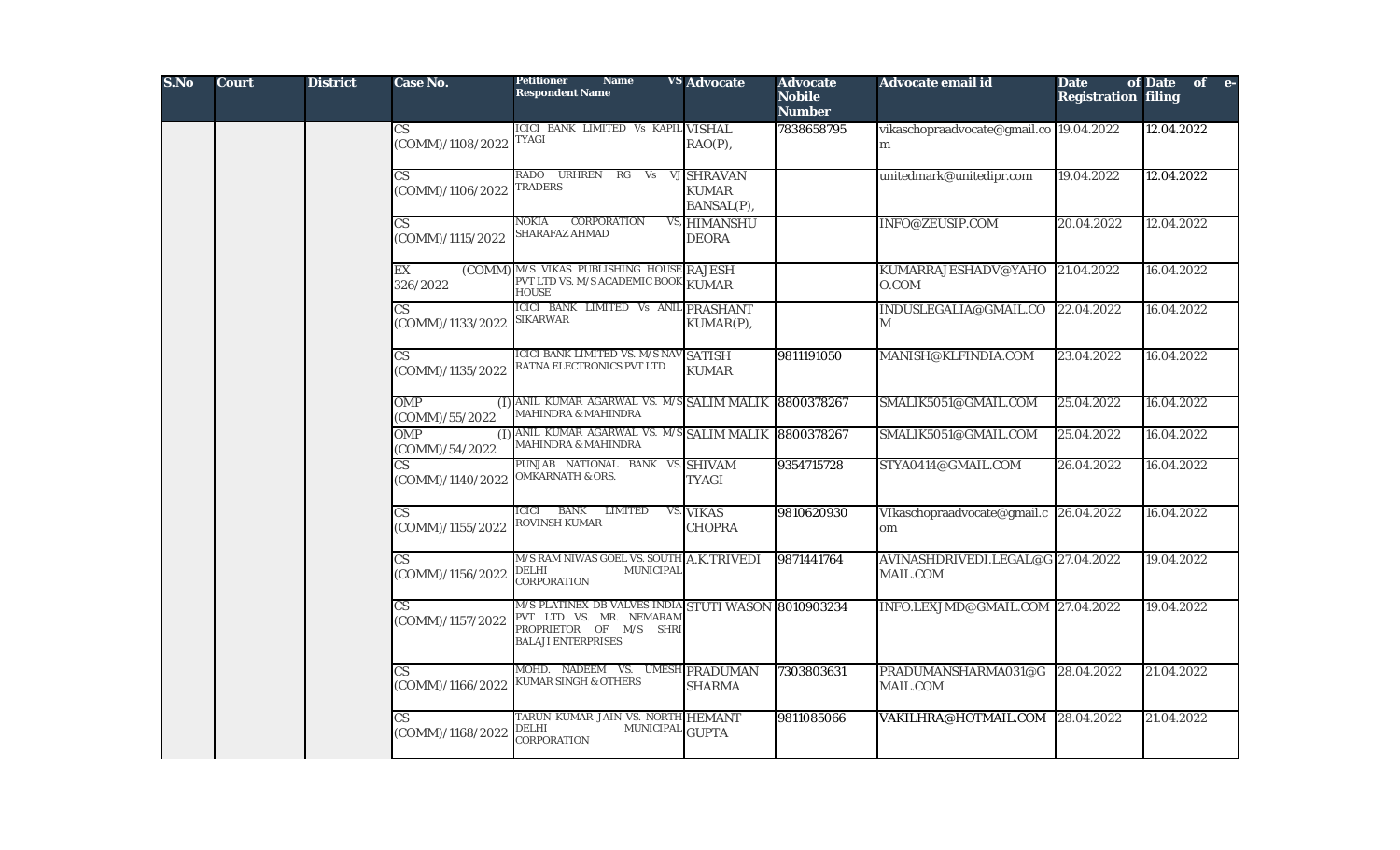| S.No                    | <b>Court</b>                          | <b>District</b> | Case No.                                   | <b>Petitioner</b><br><b>Name</b><br><b>Respondent Name</b>                         | <b>VS Advocate</b>                            | <b>Advocate</b><br><b>Nobile</b><br><b>Number</b> | <b>Advocate email id</b>            | <b>Date</b><br><b>Registration filing</b> | of Date of e- |                                                  |                              |                             |                        |              |            |            |            |
|-------------------------|---------------------------------------|-----------------|--------------------------------------------|------------------------------------------------------------------------------------|-----------------------------------------------|---------------------------------------------------|-------------------------------------|-------------------------------------------|---------------|--------------------------------------------------|------------------------------|-----------------------------|------------------------|--------------|------------|------------|------------|
|                         |                                       |                 | CS<br>(COMM)/1178/2022                     | ICICI BANK LIMITED VS. VIKRAM CHETNA<br>SINGH                                      | <b>BHALLA</b>                                 | 9818280772                                        | PUNITBHALLA@GMAIL.COM 29.04.2022    |                                           | 25.04.2022    |                                                  |                              |                             |                        |              |            |            |            |
|                         |                                       |                 | $\overline{\text{CS}}$<br>(COMM)/1174/2022 | SHILPA KHANNA VS. KEWAL SUSHIL<br><b>GANDHI</b>                                    | <b>TRIPATHI</b>                               | 7669006101                                        | SUSHILKUMARTRIPATHI10<br>@GMAIL.COM | 29.04.2022                                | 20.04.2022    |                                                  |                              |                             |                        |              |            |            |            |
| $\overline{\mathbf{5}}$ | SH.<br><b>ASHWANI</b><br><b>KUMAR</b> | <b>CENTRAL</b>  | CS COMM-986/22                             | SUPER CASSETTES V/S<br>RENDERLIVE<br><b>FILMS</b><br><b>ENTERMENENT</b>            | <b>M/S BADRI DASS</b>                         | 9717496117                                        |                                     | 01.04.2022                                | 01.04.2022    |                                                  |                              |                             |                        |              |            |            |            |
|                         | <b>SARPAL,</b><br><b>DISTRICT</b>     |                 | $CS$ COMM $-$ 991/22                       | <b>ICICI BANK LTD V/S VINOD KR</b>                                                 | <b>CHETNA</b><br><b>BHALLA</b>                |                                                   |                                     | 02.04.2022                                | 02.04.2022    |                                                  |                              |                             |                        |              |            |            |            |
|                         | <b>JUDGE,</b><br><b>COMMERCI</b>      |                 | $CS$ COMM $-$ 992/22                       | ICICI BANK LTD V/S PARAMJEET MANISH<br>SINGH                                       | <b>DIWAN</b>                                  |                                                   |                                     | 02.04.2022                                | 02.04.2022    |                                                  |                              |                             |                        |              |            |            |            |
|                         | <b>COURT-</b><br><b>AL</b><br>05      |                 | OMPM(I) COMM<br>240/22                     | M/S ELECTRONICA FIN V/S RIDDI RAHUL<br><b>INDUSTRIES 9191</b>                      | <b>BHARDWAJ</b>                               |                                                   |                                     | 04.04.2022                                | 04.04.2022    |                                                  |                              |                             |                        |              |            |            |            |
|                         |                                       |                 | OMP (I) COMM<br>241/22                     | M/S ELECTRONICA FIN V/S RIDDI RAHUL<br><b>INDUSTRIES 0612</b>                      | <b>BHARDWAJ</b>                               |                                                   |                                     | 04.04.2022                                | 04.04.2022    |                                                  |                              |                             |                        |              |            |            |            |
|                         |                                       |                 | CS COMM - 999/22                           | <b>SBI V/S NEELAM DHAWAN</b>                                                       | <b>GOPAL</b><br><b>CHAND</b><br><b>SHARMA</b> | 9162810643                                        | SBI.15652@SBI.CO.IN                 | 04.04.2022                                | 04.04.2022    |                                                  |                              |                             |                        |              |            |            |            |
|                         |                                       |                 | $EX - 276/22$                              | <b>MAINSH SUKHAJA V/S SDMC</b>                                                     | <b>SK SINGH</b>                               |                                                   |                                     | 04.04.2022                                | 04.04.2022    |                                                  |                              |                             |                        |              |            |            |            |
|                         |                                       |                 | $EX - 277/22$                              | NEERAJ NATH SHARMA V/S MEENAKSHI<br><b>RAJENDER PRASAD</b>                         | <b>NATH</b>                                   | 9811550084                                        |                                     | 04.04.2022                                | 04.04.2022    |                                                  |                              |                             |                        |              |            |            |            |
|                         |                                       |                 | $EX - 282/22$                              | ICICI BANK LTD V/S RAJ KUMAR                                                       | <b>AMRENDRA</b><br><b>KUMAR</b>               | 9811802239                                        |                                     | 04.04.2022                                | 04.04.2022    |                                                  |                              |                             |                        |              |            |            |            |
|                         |                                       |                 |                                            | CS COMM - 1016/22 UJJWAL GANDHI V/S ASHOK DIVYANSHU<br><b>MAKHIJA</b>              | <b>SRIVASTAVA</b>                             |                                                   |                                     | 05.04.2022                                | 05.04.2022    |                                                  |                              |                             |                        |              |            |            |            |
|                         |                                       |                 |                                            | CS COMM $-$ 1017/22 O P & SONS TRADER P LTD V/S MANJU JAIN<br><b>ARORA FABRICS</b> |                                               |                                                   |                                     | 05.04.2022                                | 05.04.2022    |                                                  |                              |                             |                        |              |            |            |            |
|                         |                                       |                 | $EX - 284/22$                              | <b>MANISH SAKUJA V/S SDMC</b>                                                      | <b>SK SINGH</b>                               |                                                   |                                     | 06.04.2022                                | 06.04.2022    |                                                  |                              |                             |                        |              |            |            |            |
|                         |                                       |                 |                                            |                                                                                    |                                               |                                                   |                                     |                                           |               |                                                  | <b>COMM</b><br>CS<br>1024/22 | ADITYA GUPTA V/S AMIT BAJAJ | lS.<br><b>AGGARWAL</b> | K 9811588061 |            | 06.04.2022 | 06.04.2022 |
|                         |                                       |                 |                                            |                                                                                    |                                               |                                                   |                                     |                                           |               | <b>COMM</b><br>$\overline{\text{CS}}$<br>1025/22 | VIPIN VADHVA V/S NDMC        | <b>SK SINGH</b>             |                        |              | 06.04.2022 | 06.04.2022 |            |
|                         |                                       |                 |                                            | CS COMM - 1041/22 SURIYA ROSHNI LTD V/S RAJEEV SHRIHAR<br><b>KR SINGH</b>          | <b>TRIPATHI</b>                               |                                                   |                                     | 08.04.2022                                | 08.04.2022    |                                                  |                              |                             |                        |              |            |            |            |
|                         |                                       |                 | <b>COMM</b><br>CS<br>1042/22               | REEMA MANOCHA V/S N D M C                                                          | <b>SK SING</b>                                |                                                   |                                     | 08.04.2022                                | 08.04.2022    |                                                  |                              |                             |                        |              |            |            |            |
|                         |                                       |                 | <b>COMM</b><br>CS<br>1043/22               | ICICI BANK LTD V/S RINKU DEEPAK<br><b>PANDEY</b>                                   | <b>KAUSHIK</b>                                | 9818030800                                        |                                     | 08.04.2022                                | 08.04.2022    |                                                  |                              |                             |                        |              |            |            |            |
|                         |                                       |                 | OMP (I) COMM -<br>251/22                   | KOTAK MAHINDRA BANK V/S S K ASHISH<br><b>ENTERPRISES</b>                           | KR<br><b>MOHAR</b>                            |                                                   |                                     | 08.04.2022                                | 08.04.2022    |                                                  |                              |                             |                        |              |            |            |            |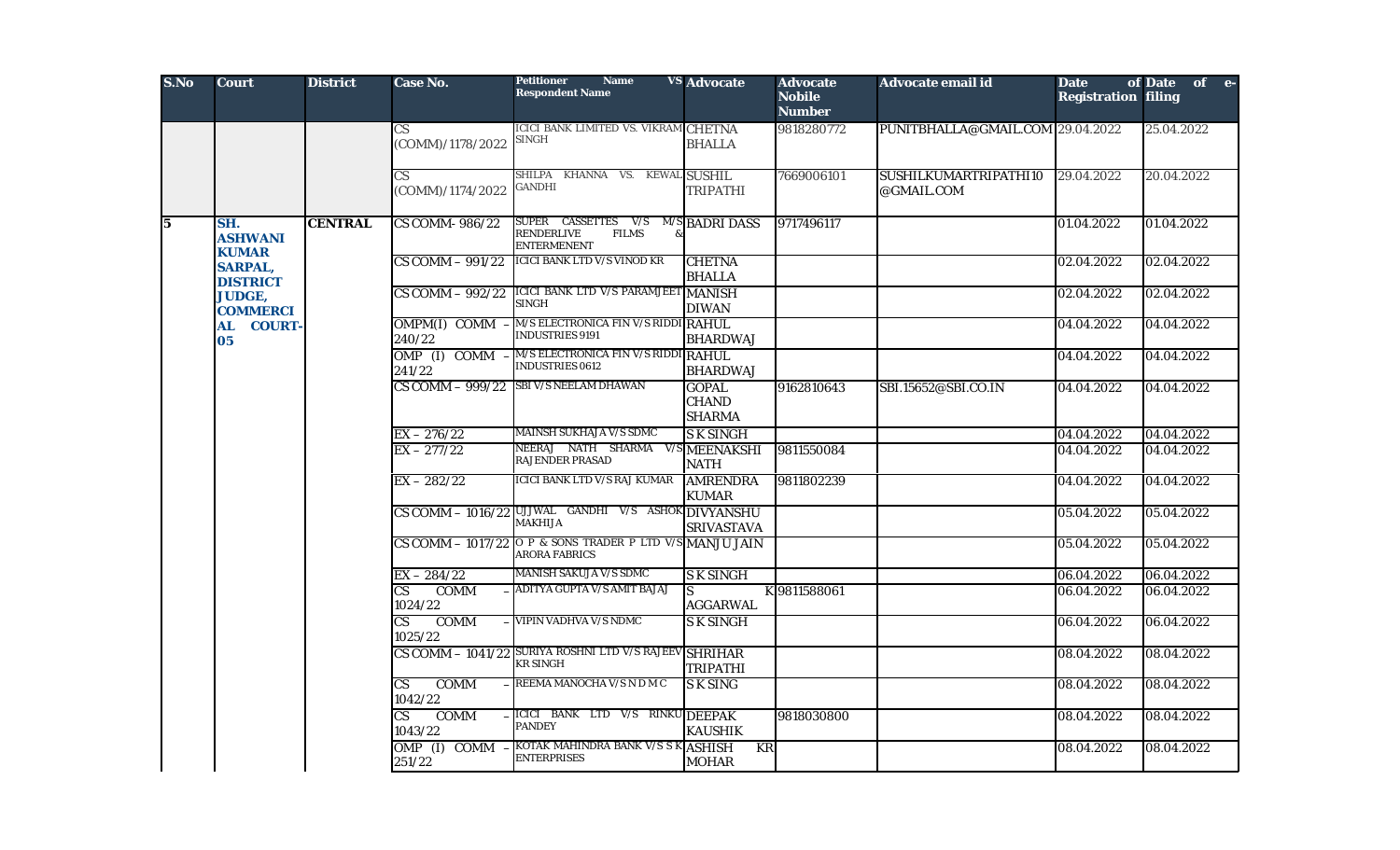| S.No | <b>Court</b> | <b>District</b> | Case No.                                         | <b>Petitioner</b><br><b>Name</b><br><b>Respondent Name</b>                           | <b>VS</b> Advocate                     | <b>Advocate</b><br><b>Nobile</b><br><b>Number</b> | <b>Advocate email id</b> | <b>Date</b><br><b>Registration filing</b> | of Date of e- |
|------|--------------|-----------------|--------------------------------------------------|--------------------------------------------------------------------------------------|----------------------------------------|---------------------------------------------------|--------------------------|-------------------------------------------|---------------|
|      |              |                 | 252/22                                           | OMP (I) COMM - KOTAK MAHINDRA BANK V/S ASHISH<br>ZAHID ALI                           | KR<br><b>MOHAR</b>                     |                                                   |                          | 08.04.2022                                | 08.04.2022    |
|      |              |                 | 256/22                                           | OMP (I) COMM - KOTAK MAHINDRA BANK V/S ASHISH<br><b>HIGHWAY TRANS SERVICES</b>       | <b>KR</b><br><b>MOHAR</b>              |                                                   |                          | 11.04.2022                                | 11.04.2022    |
|      |              |                 | $OMP$ (I) COMM<br>257/22                         | KOTAK MAHINDRA BANK V/S ASHISH<br>DIVYA PAPPADAM                                     | $\overline{\text{KR}}$<br><b>MOHAR</b> |                                                   |                          | 11.04.2022                                | 11.04.2022    |
|      |              |                 | 258/22                                           | OMP (I) COMM - TATA CAPITAL FIN V/S PIRU LAL                                         | <b>VIKAS</b><br><b>SHARMA</b>          | 9811205567                                        |                          | 11.04.2022                                | 11.04.2022    |
|      |              |                 | $\overline{\text{CS}}$<br><b>COMM</b><br>1066/22 | - UMESH GUPTA V/S SDMC                                                               | <b>SK SING</b>                         |                                                   |                          | 12.04.2022                                | 12.04.2022    |
|      |              |                 | $\overline{\text{CS}}$<br><b>COMM</b><br>1067/22 | -ICICI BANK LTD V/S REYAZ PRASHANT KR<br><b>AHMED</b>                                |                                        |                                                   |                          | 12.04.2022                                | 12.04.2022    |
|      |              |                 | OMP (I) COMM<br>269/22                           | -KOTAK MAHINDRA BANK V/S ASHISH<br><b>SANJAY KUMAR</b>                               | KR<br><b>MOHAR</b>                     |                                                   |                          | 12.04.2022                                | 12.04.2022    |
|      |              |                 | OMP (I) COMM<br>270/22                           | -KOTAK MAHINDRA BANK V/SASHISH<br>TARUN LOGISTICS PACKERS AND MOHAR<br><b>MOVERS</b> | <b>KR</b>                              |                                                   |                          | 12.04.2022                                | 12.04.2022    |
|      |              |                 | OMP (I) COMM<br>271/2022                         | KOTAK MAHINDRA BANK V/S ASHISH<br>SIDDHI LOGISTICS                                   | KR<br><b>MOHAR</b>                     |                                                   |                          | 12.04.2022                                | 12.04.2022    |
|      |              |                 | $Ex - 298/22$                                    | <b>MANISH SAKUJA V/S SDMC</b>                                                        | <b>SK SINGH</b>                        |                                                   |                          | 13.04.2022                                | 13.04.2022    |
|      |              |                 | <b>CS</b><br><b>COMM</b><br>1086/22              | KAPIL COREPACKS P LTD V/SGURVINDER<br><b>ARUN SHARMA</b>                             | <b>SINGH</b>                           |                                                   |                          | 16.04.2022                                | 16.04.2022    |
|      |              |                 | $\overline{\text{CS}}$<br><b>COMM</b><br>1097/22 | - TARUN KR JAIN V/S NDMC                                                             | <b>HEMANT</b><br><b>GUPTA</b>          | 9899346833                                        |                          | 18.04.2022                                | 18.04.2022    |
|      |              |                 | CS.<br><b>COMM</b><br>1098/22                    | ICICI BANK LTD V/S RAJ KR VISHAL RAO<br><b>CHAUHAN</b>                               |                                        | 8657070903                                        |                          | 18.04.2022                                | 18.04.2022    |
|      |              |                 | $\overline{\text{CS}}$<br><b>COMM</b><br>1099/22 | <b>ICICI BANK LTD V/S JAWED KHAN VISHAL RAO</b><br>SAIFI                             |                                        | 8657070903                                        |                          | 18.04.2022                                | 18.04.2022    |
|      |              |                 | MISC DJ $-261/22$                                | ICICI BANK LTD V/S OM PRAKASH MANISH                                                 | <b>DIWAN</b>                           |                                                   |                          | 18.04.2022                                | 18.04.2022    |
|      |              |                 | MISC DJ $-262/22$                                | ICICI BANK LTD V/S FATHEHVAR MANISH<br><b>TRADING CO</b>                             | <b>DIWAN</b>                           |                                                   |                          | 18.04.2022                                | 18.04.2022    |
|      |              |                 | MISC DJ $- 263/22$                               | ICICI BANK LTD V/S RAGHU PURI MANISH                                                 | <b>DIWAN</b>                           |                                                   |                          | 18.04.2022                                | 18.04.2022    |
|      |              |                 | $EX - 312/22$                                    | ICICI BANK LTD V/S ALOK KR CHARANJEET 9540197757<br><b>DIWADI</b>                    | <b>SINGH</b>                           |                                                   |                          | 18.04.2022                                | 18.04.2022    |
|      |              |                 | $EX - 313/22$                                    | ICICI BANK LTD V/S PRASHUK CHARANJEET 9540197757<br><b>JAIN</b>                      | <b>SINGH</b>                           |                                                   |                          | 18.04.2022                                | 18.04.2022    |
|      |              |                 |                                                  | CS COMM - 1105/22 BANK OF BARODA V/S PSA IMPEX AATREYA                               | <b>SINGH</b>                           |                                                   |                          | 19.04.2022                                | 19.04.2022    |
|      |              |                 | <b>COMM</b><br>OMP<br>48/22                      | - LAXMI DEVI V/S AXIS BANK                                                           | AJAY KUMAR 9654769757                  |                                                   |                          | 20.04.2022                                | 20.04.2022    |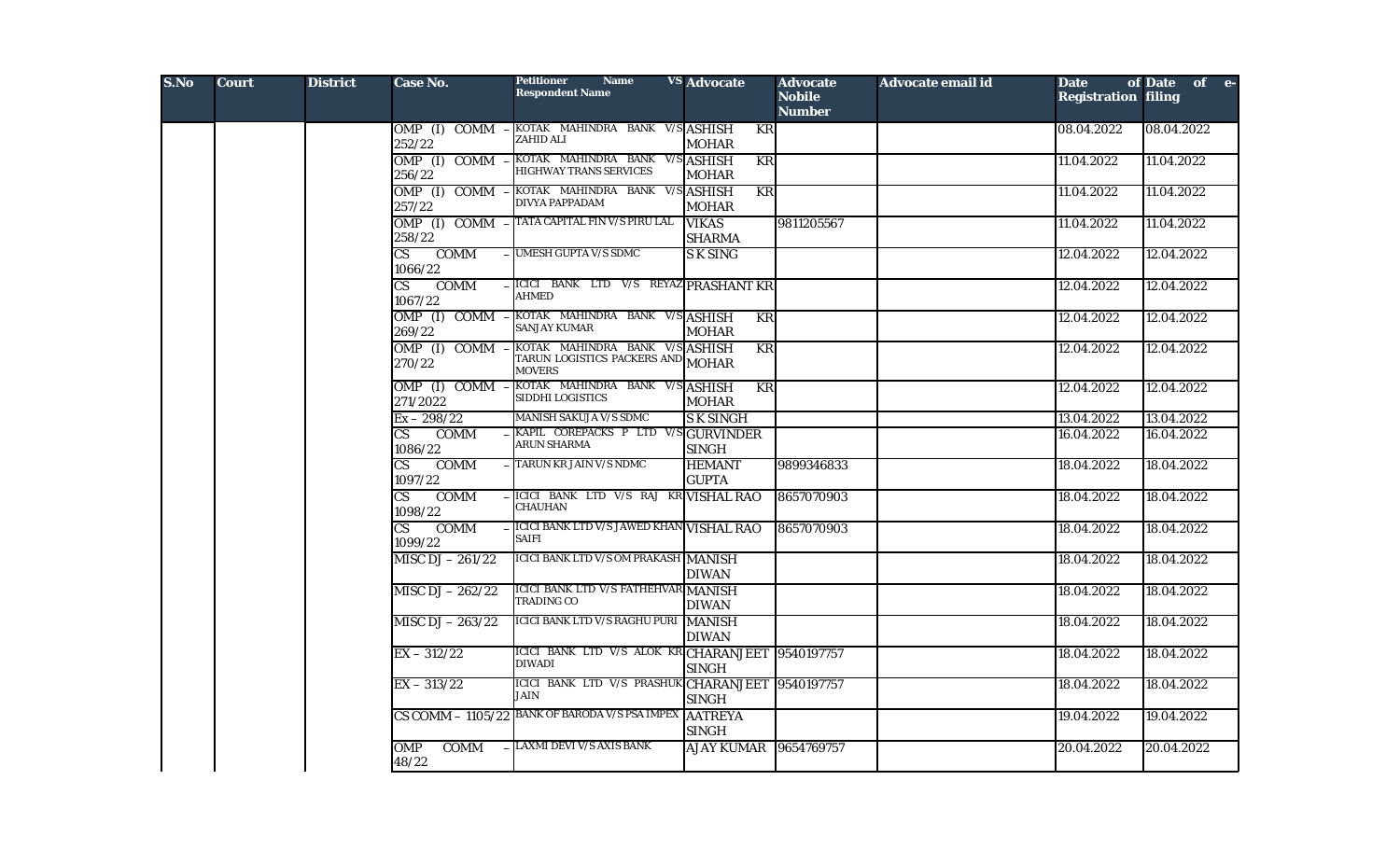| S.No | <b>Court</b>                         | <b>District</b> | <b>Case No.</b>                | <b>Petitioner</b><br><b>Name</b><br><b>Respondent Name</b>                                              | <b>VS</b> Advocate                  | <b>Advocate</b><br><b>Nobile</b><br><b>Number</b> | Advocate email id         | <b>Date</b><br><b>Registration filing</b> | of Date of e-     |
|------|--------------------------------------|-----------------|--------------------------------|---------------------------------------------------------------------------------------------------------|-------------------------------------|---------------------------------------------------|---------------------------|-------------------------------------------|-------------------|
|      |                                      |                 |                                | CS COMM - 1120/22 MD FAISAL KHAN V/S NOVUS SARTHAK<br>TECHNOLOGIES P LTD                                | <b>SHARMA</b>                       | 9873900254                                        |                           | 21.04.2022                                | 21.04.2022        |
|      |                                      |                 | CS COMM - 1126/22              | ICICI BANK LTD V/S PRABHAT<br><b>KAMAL GOEL</b>                                                         |                                     |                                                   |                           | 22.04.2022                                | 22.04.2022        |
|      |                                      |                 |                                | $CS$ COMM $-$ 1127/22 ICICI BANK LTD V/S MOHIT<br>GOVIL.                                                |                                     | 9818050800                                        |                           | 22.04.2022                                | 22.04.2022        |
|      |                                      |                 | CS COMM - 1128/22              | <b>ICICI BANK LTD V/S ADITI RAWAT</b>                                                                   |                                     | 9818050800                                        |                           | 22.04.2022                                | 22.04.2022        |
|      |                                      |                 |                                | CS COMM - 1134/22 LALIT KR CHHARI V/S ARVIND PIYUSH GAUR 9212469941<br><b>YADAV</b>                     |                                     |                                                   |                           | 23.04.2022                                | 23.04.2022        |
|      |                                      |                 | OMP $($ COMM $p -$<br>53/2022  | PURAN SINGH VISHWAKARMA SUBHASH<br><b>V/S KOTAK MAHINDRA PRIME</b>                                      | <b>CHAND</b><br><b>SHARMA</b>       |                                                   |                           | 25.04.2022                                | 25.04.2022        |
|      |                                      |                 |                                | CS COMM - 1153/22 RAM NIWAS GOEL V/S SDMC                                                               | <b>A K TRIVEDI</b>                  |                                                   |                           | 26.04.2022                                | 26.04.2022        |
|      |                                      |                 |                                | CS COMM - 1152/22 ICICI BANK LTD V/S SACHIN KR                                                          | <b>VISHAL RAO</b>                   |                                                   |                           | 26.04.2022                                | 26.04.2022        |
|      |                                      |                 |                                | CS COMM - 1154/22 ICICI BANK LTD V/S VIPIN KR VISHAL RAO<br><b>KATIYAR</b>                              |                                     |                                                   |                           | 26.04.2022                                | 26.04.2022        |
|      |                                      |                 |                                | CS COMM - 1161/22 ADIDAS AG V/S ASHOK KR                                                                | <b>AASTHA</b><br><b>SHARMA</b>      |                                                   |                           | 27.04.2022                                | 27.04.2022        |
|      |                                      |                 |                                | CS COMM - 1162/22 SBI V/S M/S A V PACKERS                                                               | <b>ASHISH</b><br><b>BATRA</b>       | 9891223874                                        |                           | 27.04.2022                                | 27.04.2022        |
|      |                                      |                 | $EX -07/22$                    | BPT INFRA PROJ P LTD V/S AKSHU JAIN<br><b>UNION BANK OF INDIA</b>                                       |                                     | 9810300955                                        |                           | 28.04.2022                                | 28.04.2022        |
|      |                                      |                 | $CS \overline{COMM} - 1179/22$ | AASHISH MEHRA V/S MOHD JALAJ<br><b>MEHARBAN</b>                                                         | <b>AGGARWAL</b>                     | 9811089878                                        |                           | 29.04.2022                                | 29.04.2022        |
|      |                                      |                 |                                | $\overline{\text{CS COMM}} - 1180/22 \overline{\text{RAVINDER}}$ KR WADHWA V/S S K SINGH<br><b>SDMC</b> |                                     |                                                   |                           | 29.04.2022                                | 29.04.2022        |
|      |                                      |                 | CS COMM - 1187/22              | ICICI BANK LTD V/S GAURAV JOGINDER KR 9810315334<br><b>SUBHASH JAIN</b>                                 | <b>SUKHIJA</b>                      |                                                   |                           | 02.05.2022                                | 02.05.2022        |
|      |                                      |                 | MISC DJ $-305/22$              | ICICI BANK LTD V/S ATUL MANISH<br>SHARMA                                                                | <b>DEWAN</b>                        |                                                   |                           | 02.05.2022                                | <b>02.05.2022</b> |
| 6    | SH.<br><b>PARAMJIT</b>               | <b>CENTRAL</b>  | 987/2022                       | ROMANA HERBAL CARE PVT. LTD<br>VS.RAKESH CHANDNA                                                        |                                     | 8810460803                                        | admin@ablawin             | 01-04-2022                                | 22-03-2022        |
|      | SINGH,<br><b>DISTRICT</b>            |                 | 234/2022                       | KOTAK MAHINDRA BANK LTD. VS.<br><b>MANGAL SHAH</b>                                                      |                                     | 9899381353                                        | ASHISHMAHOR@GMAIL.CO<br>М | 01-04-2022                                | 29-03-2022        |
|      | <b>JUDGE(COM</b><br><b>MERCIAL)-</b> |                 | 233/2022                       | KOTAK MAHINDRA BANK LTD. VS.<br><b>GURMEET SINGH</b>                                                    |                                     | 9899381353                                        | ASHISHMAHOR@GMAIL.CO<br>M | 01-04-2022                                | 29-03-2022        |
|      | 06,<br><b>CENTRAL</b>                |                 | 994/2022                       | naresh uppal vs ndmc                                                                                    | <b>SATYENDRA</b><br><b>KR SINGH</b> | 9811161525                                        | sksingh116@gmail.com      | 02-04-2022                                | 02-04-2022        |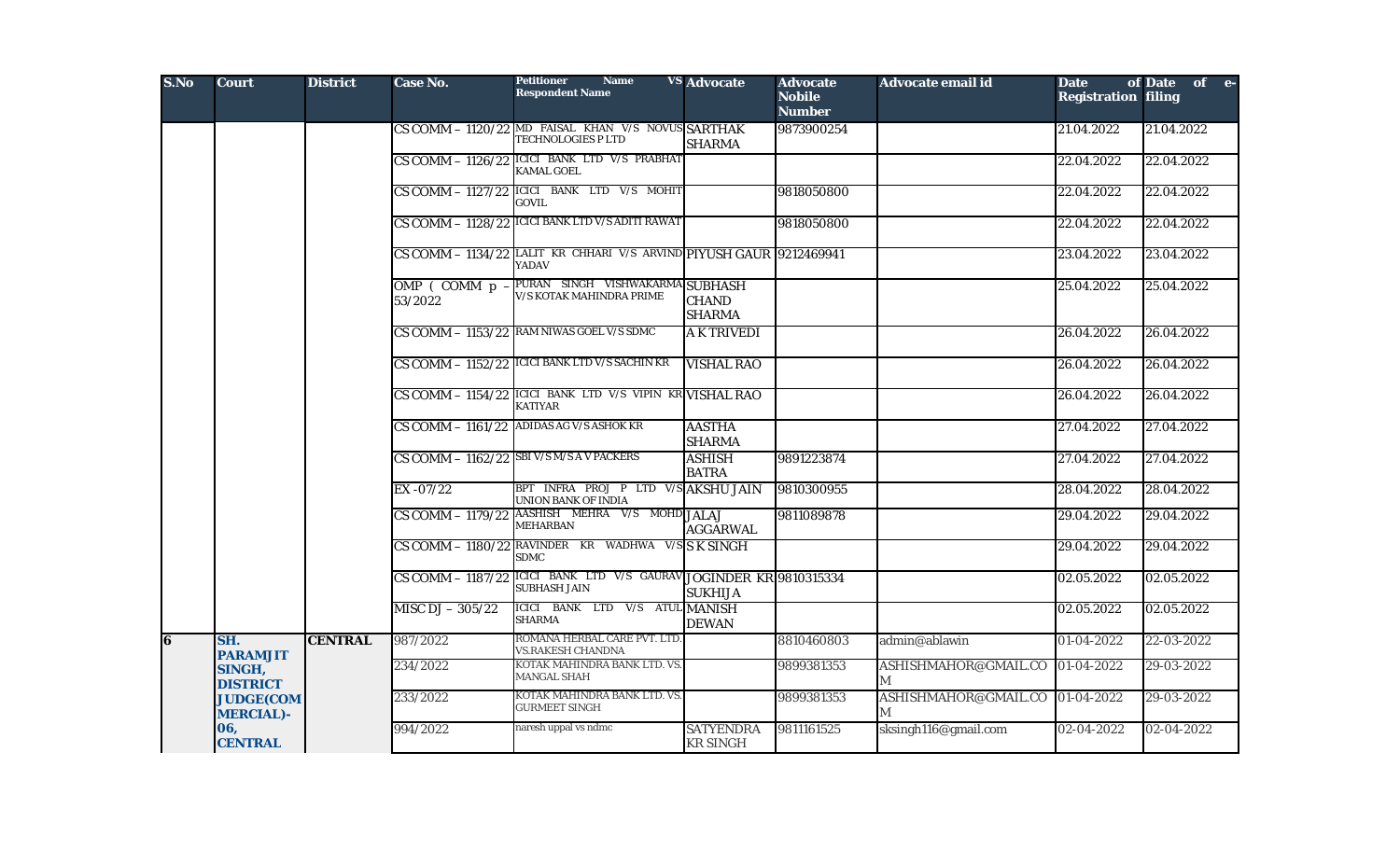| S.No | <b>Court</b> | <b>District</b> | Case No.   | <b>Petitioner</b><br><b>Name</b><br><b>Respondent Name</b>                 | <b>VS</b> Advocate                              | <b>Advocate</b><br><b>Nobile</b><br><b>Number</b> | Advocate email id                                    | <b>Date</b><br><b>Registration filing</b> | of Date of e- |
|------|--------------|-----------------|------------|----------------------------------------------------------------------------|-------------------------------------------------|---------------------------------------------------|------------------------------------------------------|-------------------------------------------|---------------|
|      |              |                 | 995/2022   | m/s ram niwas goel vs ndmc                                                 | aninash                                         | kr 9871441764                                     | avinashtrivedi.legal@gmail.co                        | 02-04-2022                                | 28-03-2022    |
|      |              |                 |            |                                                                            | trivedi                                         |                                                   | m                                                    |                                           |               |
|      |              |                 | 1008/2022  | icici bank mr. Abubhav singh                                               | hemant gupta                                    | 9899009971                                        | juris@hemantgunpta.in                                | 05-04-2022                                | 02-04-2022    |
|      |              |                 | 1008/2022  | icici bank vs manas ranjan sahoo                                           | hemant gupta                                    | 9899009971                                        | juris@hemantgunpta.in                                | 05-04-2022                                | 02-04-2022    |
|      |              |                 | 283/2022   | kotak mahindra bank vs east mumbai                                         | abhishek<br>kaushik                             |                                                   |                                                      | 05-04-2022                                | 02-04-2022    |
|      |              |                 | 1018/2022  | gauatari hosietry vs m/s b.r. sons                                         | karan bhambri                                   | 8882684194                                        | advkaranbhambri@gmail.com                            | 05-04-2022                                | 04-04-2022    |
|      |              |                 | 1023/2022  | <b>SATURN</b><br><b>INSFITUTE</b><br>MANAGEMENT VS VARDHMAN<br><b>HOME</b> | OF ABHINAV<br><b>TYAGI</b>                      | 9711996530                                        | LEGAIABHINAV@YAHOO.CO 06-04-2022<br>M                |                                           | 28-03-2022    |
|      |              |                 | 1032/2022  | M/S. NAVEEM IMPEX VS. M/S.<br>HMS METAL PVT. LTD. 9711996530               |                                                 |                                                   | <b>LEGAL</b><br>ABHINAV@GMAIL.COM                    | 06.04.2022                                | 09.05.2022    |
|      |              |                 | 1029/2022  | polo vs galaxy caps                                                        | bansal<br>k.g.<br>s.k. bansal                   | &9990605966                                       | unitedmark@unitedipr.com                             | 06-04-2022                                | 02-04-2022    |
|      |              |                 | 254/2022   | KOTAK MAHINDRA BANK VS A.K. MAHOR<br><b>ARVIND ROAD CARRIERS</b>           |                                                 | 9899381353                                        |                                                      | 08-04-2022                                | 02-04-2022    |
|      |              |                 | 1048/2022  | M/S LAMONEA SRIL VS AMIT SUMIT<br><b>BAHUGUNA</b>                          | <b>KULKARNI</b>                                 | 9899809187                                        | SUMIT@MIMANSALAW.IN                                  | 08-04-2022                                | 29-03-2022    |
|      |              |                 | 1045/2022  | RAM NIWAS GOEL VS NDMC                                                     | <b>AVINASH KR. 9871441764</b><br><b>TRIVEDI</b> |                                                   | AVINASHTRIVEDI.LEGAL@G 08-04-2022<br><b>MAIL.COM</b> |                                           | 07-04-2022    |
|      |              |                 | 1044/2022  | SHREE ORGANICS VS KUNTAL S. ANKIT<br>JAIN                                  | <b>MIGLANI</b>                                  | 7276358720                                        | indusLEGALIA@GMAIL.COM 08-04-2022                    |                                           | 29-03-2022    |
|      |              |                 | 1062/2022  | icici bank vs rishi pal                                                    | deepak kaushik 9818030800                       |                                                   | indusLEGALIA@GMAIL.COM                               | $ 11-04-2022 $                            | 07-04-2022    |
|      |              |                 | 1061/2022  | icici bank vs kuldeep kumar                                                | deepak kaushik 9818030800                       |                                                   | indusLEGALIA@GMAIL.COM 11-04-2022                    |                                           | 07-04-2022    |
|      |              |                 | 1065/2022  | icici bank vs amit kumar                                                   | deepak kaushik 9818030800                       |                                                   | indusLEGALIA@GMAIL.COM 12-04-2022                    |                                           | 08-04-2022    |
|      |              |                 | 1064/20222 | ICICI BANK VS NARENDERA deepak kaushik 9818030800<br><b>KUMAR</b>          |                                                 |                                                   | indusLEGALIA@GMAIL.COM                               | 12-04-2022                                | 08-04-2022    |
|      |              |                 | 285/2022   | kotak mahidra vs hansraj                                                   | ak mahor                                        | 9899381353                                        | ashishmahor@gmail.com                                | 13-04-2022                                | 08-04-2022    |
|      |              |                 | 284/2022   | koak mahndra vs divya papadam                                              | ak mahor                                        | 9899381353                                        | ashishmahor@gmail.com                                | 13-04-2022                                | 08-04-2022    |
|      |              |                 | 283/2022   | kotak mahindra vs om prakash<br>iaiswal                                    | ak mahor                                        | 9899381353                                        | ashishmahor@gmail.com                                | 13-04-2022                                | 08-04-2022    |
|      |              |                 | 282/2022   | kotak mahindra vs raj kishore                                              | ak mahor                                        | 9899381353                                        | ashishmahor@gmail.com                                | 13-04-2022                                | 08-04-2022    |
|      |              |                 | 1082/2022  | icici bank vs kunwar pal singh                                             | deepak<br>kaushik                               | 9818030800                                        | indusLEGALIA@GMAIL.COM                               | 13-04-2022                                | 11-04-2022    |
|      |              |                 | 1078/2022  | icici bank vs bharat bhusan sondhi                                         | deepak<br>kaushik                               | 9818030800                                        | indusLEGALIA@GMAIL.COM                               | 13-04-2022                                | 11-04-2022    |
|      |              |                 | 1080/2022  | Gupta & compnay vs baijnath prasad                                         | prashant jain                                   | 9810015893                                        | pj.associate@gmail.com                               | 13-04-2022                                | 12-04-2022    |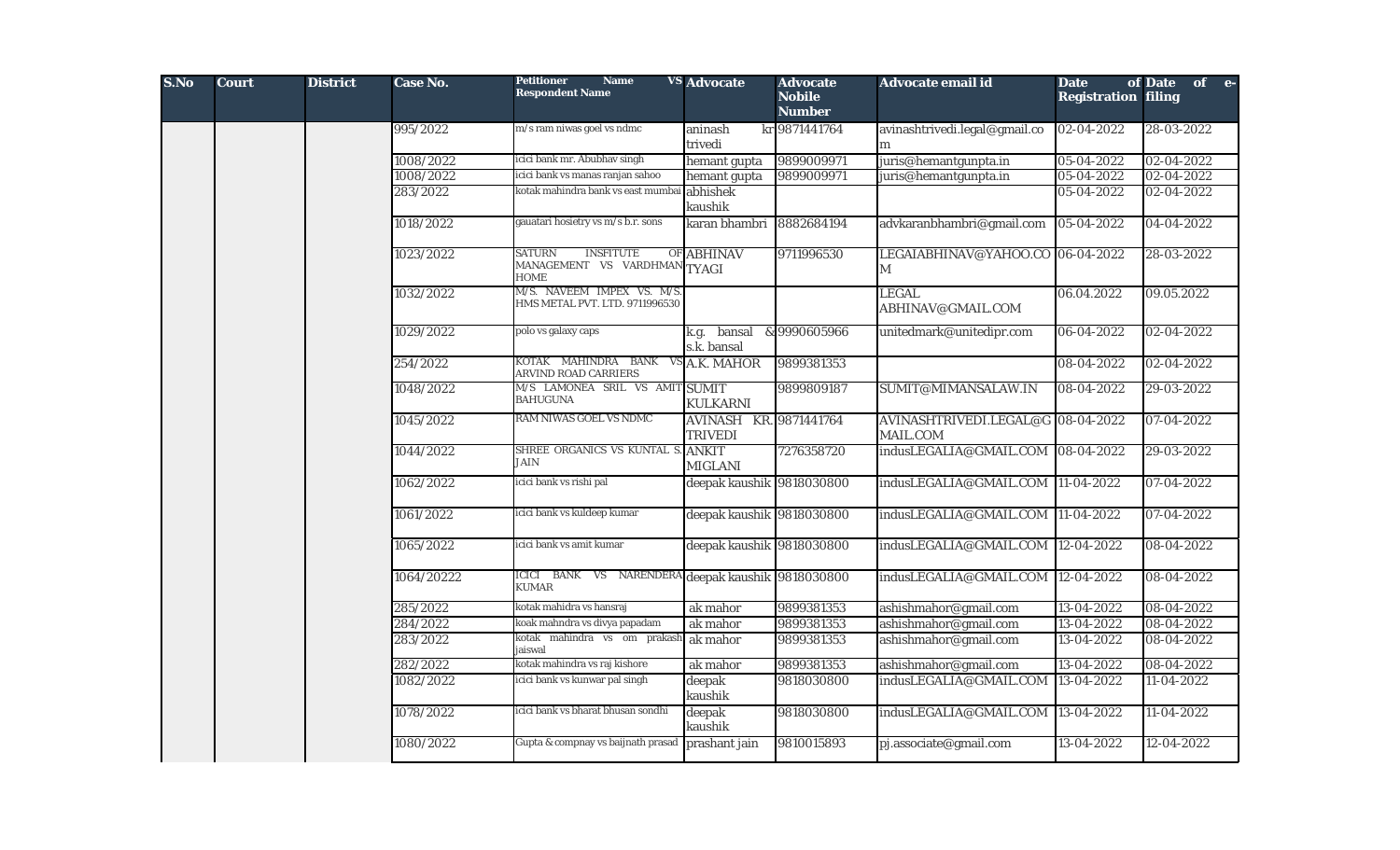| S.No | <b>Court</b>                                             | <b>District</b> | <b>Case No.</b>                      | <b>Petitioner</b><br><b>Name</b><br><b>Respondent Name</b>              | <b>VS</b> Advocate                 | <b>Advocate</b><br><b>Nobile</b><br><b>Number</b> | Advocate email id                            | <b>Date</b><br><b>Registration filing</b> | of Date<br>of e- |
|------|----------------------------------------------------------|-----------------|--------------------------------------|-------------------------------------------------------------------------|------------------------------------|---------------------------------------------------|----------------------------------------------|-------------------------------------------|------------------|
|      |                                                          |                 | 1081/2022                            | suhubham enterprises                                                    | prashant jain                      | 9810015893                                        | pj.associate@gmail.com                       | 13-04-2022                                | $12 - 04 - 2022$ |
|      |                                                          |                 | 1085/2022                            | surender kumar vs sushil                                                | jai ram garg                       | 9811033341                                        | advjairam9@gmail.com                         | 13-04-2022                                | 12-04-2022       |
|      |                                                          |                 | 1083/2022                            | mohd faheem vs shriram general                                          | erudite legal                      | 9958724670                                        | kushal.kumar@eruditelegal.asi 13-04-2022     |                                           | 04-04-2022       |
|      |                                                          |                 | 1090/2022                            | B.R. Creamics Vs. Kanta Suresh Kr.<br>Jan.                              |                                    | 9654713565                                        | ckaushik11@gmail.com                         | 18-04-2022                                | 04-04-2022       |
|      |                                                          |                 | 1092/2022                            | ICICI BANK LTD. VS. VEERPAL<br><b>SINGH</b>                             |                                    | 9810021846                                        | rajnees.kuma@icicibak.com                    | 18-04-2022                                | 15-02-2022       |
|      |                                                          |                 | 309/2022                             | Cholomandalam<br>M/s.<br>Invest.&<br>Finance Co. Vs. Krishana Kr.       |                                    | 9811828969                                        | sudhirkb@chola.murugappa.co 18-04-2022<br>m  |                                           | 04-04-2022       |
|      |                                                          |                 | 1104/2022                            | icici bank vs roshni malik                                              | vikas chopra                       | 9212036118                                        | vikaschopraadvocate@gmail.co 19-04-2022<br>m |                                           | 16-04-2022       |
|      |                                                          |                 | 1103/2022                            | icici bank vs ashu pandey                                               | vikas chopra                       | 9212036118                                        | vikaschopraadvocate@gmail.co 19-04-2022<br>m |                                           | 16-04-2022       |
|      |                                                          |                 | 1102/2022                            | icici bank vs vijay gupta                                               | vikas chopra                       | 9212036118                                        | vikaschopraadvocate@gmail.co 19-04-2022      |                                           | 16-04-2022       |
|      |                                                          |                 | 1113/2022                            | <b>ICICI BANK VS RAJ KUMAR</b>                                          | <b>SATISH</b><br><b>KUMAR</b>      | 9213905829                                        | MANISH@klfindia.com                          | 20-04-2022                                | 21-03-2022       |
|      |                                                          |                 | 329/2022                             | Dhani Loans and Services Ltd. Vs.<br>Padam Shri Creadtions Pvt. Ltd.    |                                    | 8376049807                                        | Amarnath rbc@yahoo.com                       | 25-04-2022                                | 25-01-2022       |
|      |                                                          |                 | 56/2022                              | Anil Kr. Aggarwal Vs. M/s. Mahindra<br>& Mahindra finance services Ltd. |                                    | 9910595051                                        | Smalik 5051@gmail.com                        | 25-04-2022                                | 13-04-2022       |
|      |                                                          |                 | 1139/2022                            | anurag singhal vs smot anith parveen kumar 9811141796<br>aggarwal       | garg                               |                                                   | parveengargofficial@gmail.co                 | 25-04-2022                                | 18-04-2022       |
|      |                                                          |                 | 1164/2022                            | PUNJAB VS<br>M/S<br><b>KRISHNA</b><br><b>FASHION &amp; ANR</b>          | <b>CHITRA</b><br><b>MALHOTRA</b>   | 9212888057                                        | CHITRASOBTI@GMAIL.COM                        | 27-04-2022                                | 11-04-2022       |
|      |                                                          |                 | 1169/20222                           | SANJAY CHATUEVEDI VS MANISH J.K.A<br>RAI                                | <b>ASSOCIATES</b>                  | 9953283177                                        | JKA.LEGAL@GMAIL.COM                          | 28-04-2022                                | 27-04-2022       |
|      |                                                          |                 | 1173/2022                            | cbs publishers vs seekay publishers                                     | aditya prakash 9953744141<br>arora |                                                   |                                              | 28-04-2022                                | 27-04-2022       |
| 17   | <b>SH. DINESH West</b><br><b>BHATT</b> , DJ<br>(COMMERCI |                 | <b>OMP</b><br>(1)<br>(COMM)/263/2022 | CARS24 FINANCIAL SERVICES<br>TD Vs HANUMAN RAM                          | Lalit<br>Pandey(P),                | Kumar 9717391663                                  | lalitpandeyadv@gmail.com                     | 01-04-2022                                | 01-04-2022       |
|      | AL COURT)-<br>01                                         |                 | <b>OMP</b><br>(COMM)/274/2022        | (I) HINDUJA LEYLLEND FINANCE Lalit<br>LTD Vs PAWAN PAL                  | Pandey(P),                         | Kumar 9717391663                                  | lalitpandeyadv@gmail.com                     | 11-04-2022                                | 07-04-2022       |
|      |                                                          |                 | <b>OMP</b><br>(1)<br>(COMM)/273/2022 | HINDUJA LEYLAND FINANCE LTD Lalit<br>Vs SHANVI TRADERS                  | Pandey(P),                         | Kumar 9717391663                                  | lalitpandeyadv@gmail.com                     | 11-04-2022                                | 07-04-2022       |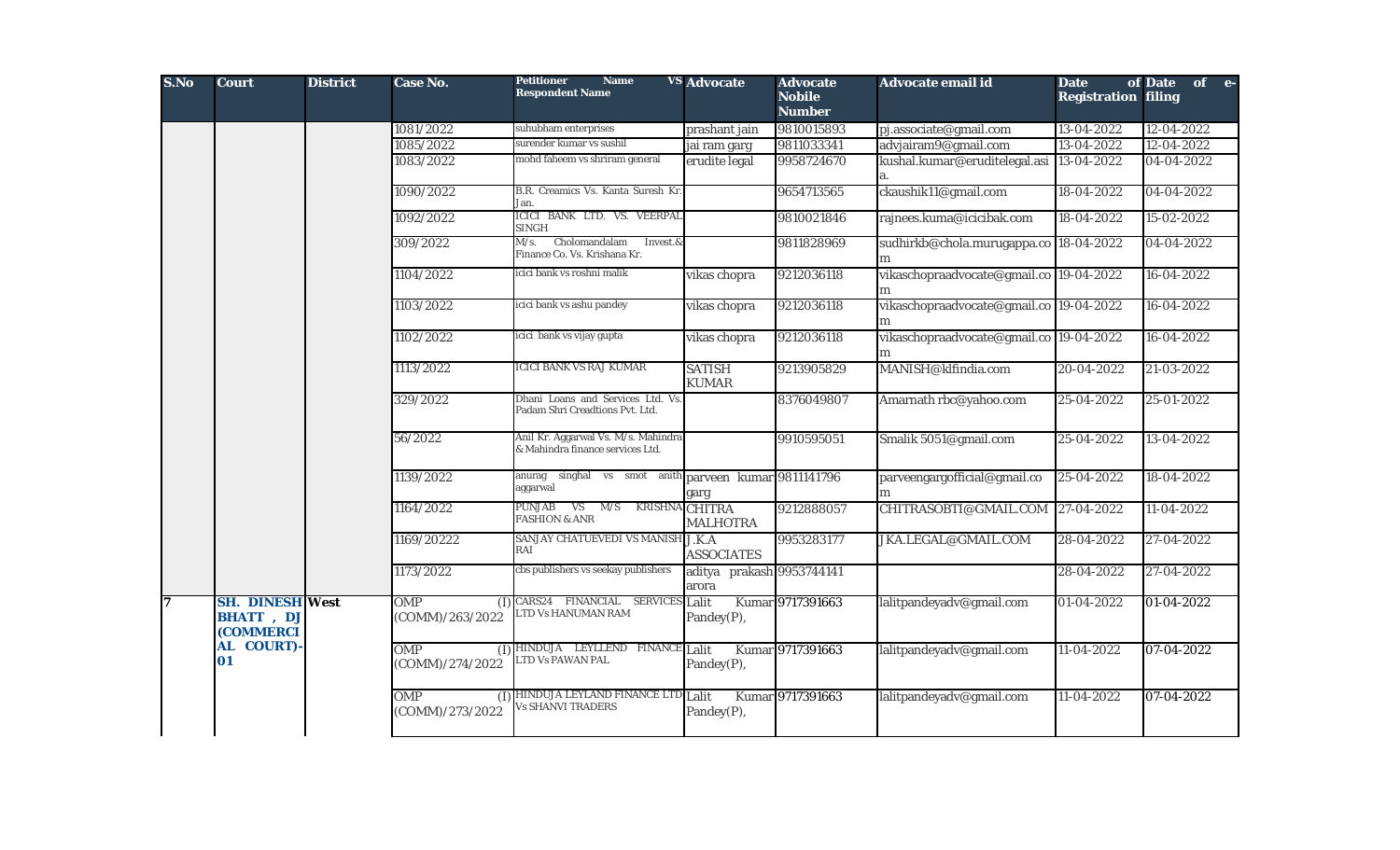| S.No | <b>Court</b> | <b>District</b> | Case No.                             | <b>Petitioner</b><br><b>Name</b><br><b>Respondent Name</b>                                       | <b>VS</b> Advocate | <b>Advocate</b><br><b>Nobile</b><br><b>Number</b> | Advocate email id        | <b>Date</b><br><b>Registration filing</b> | of Date of e- |
|------|--------------|-----------------|--------------------------------------|--------------------------------------------------------------------------------------------------|--------------------|---------------------------------------------------|--------------------------|-------------------------------------------|---------------|
|      |              |                 | <b>OMP</b><br>(COMM)/275/2022        | (I) HINDUJA LEYLAND FINANCE LTD Lalit<br><b>Vs BHURE KHAN</b>                                    | Pandey(P),         | Kumar 9717391663                                  | lalitpandeyadv@gmail.com | 11-04-2022                                | 07-04-2022    |
|      |              |                 | <b>OMP</b><br>(COMM)/291/2022        | (I) CARS 24 FINANCIAL SERVICES Lalit<br>PVT LTD Vs SHUBHAM SHARMA                                | Pandey(P),         | Kumar 9717391663                                  | lalitpandeyadv@gmail.com | 18-04-2022                                | 21-04-2022    |
|      |              |                 | <b>OMP</b><br>(COMM)/290/2022        | (I) CARS 24 FINANCIAL SERVICES Lalit<br>PVT LTD<br>Vs MUKESH<br><b>DHENGALE</b>                  | Pandey(P),         | Kumar 9717391663                                  | lalitpandeyadv@gmail.com | 18-04-2022                                | 21-04-2022    |
|      |              |                 | <b>OMP</b><br>(COMM)/302/2022        | (I) ORIX LEASING AND FINANCIAL ABID<br>SERVICES INDIA LTD Vs SANDEEP<br><b>KUMAR</b>             | AHMAD(P),          | 9213142242                                        | abidahmadadv@gmail.com   | 19-04-2022                                | 19-04-2022    |
|      |              |                 | OMP<br>(COMM)/303/2022               | (I) ORIX LEASING AND FINANCIAL ABID<br><b>SERVICES</b><br><b>INDIA</b><br>LTD<br><b>AVDHESH</b>  | Vs AHMAD(P),       | 9213142242                                        | abidahmadadv@gmail.com   | 19-04-2022                                | 19-04-2022    |
|      |              |                 | OMP<br>(COMM)/304/2022               | (I) ORIX LEASING AND FINANCIAL ABID<br>SERVICES INDIA LTD Vs ASHOO                               | AHMAD(P),          | 9213142242                                        | abidahmadadv@gmail.com   | 19-04-2022                                | 19-04-2022    |
|      |              |                 | <b>OMP</b><br>(COMM)/313/2022        | (I) CARS 24 FINANCIAL SERVICES Lalit<br>PVT LTD Vs BIKESH KUMAR Pandey(P),<br><b>SINGH</b>       |                    | Kumar 9717391663                                  | lalitpandeyadv@gmail.com | 22-04-2022                                | 21-04-2022    |
|      |              |                 | <b>OMP</b><br>(1)<br>(COMM)/314/2022 | CARS 24 FINANCIALS ERVICES Lalit<br>PVT LTD Vs VINEESH P V                                       | Pandey(P),         | Kumar 9717391663                                  | lalitpandeyadv@gmail.com | $22 - 04 - 2022$                          | 21-04-2022    |
|      |              |                 | OMP<br>(COMM)/315/2022               | (I) CARS 24 FINANCIAL SERVICES Lalit<br>PVT LTD Vs GURUKIRAN S                                   | Pandey(P),         | Kumar 9717391663                                  | lalitpandeyadv@gmail.com | 22-04-2022                                | 21-04-2022    |
|      |              |                 | OMP<br>(COMM)/316/2022               | (I) CARS 24 FINANCIAL SERVICES Lalit<br>PVT LTD Vs SANGRAM RAJARAM Pandey(P),<br><b>WAGHMARE</b> |                    | Kumar 9717391663                                  | lalitpandeyadv@gmail.com | 22-04-2022                                | 21-04-2022    |
|      |              |                 | <b>OMP</b><br>(1)<br>(COMM)/317/2022 | CARS 24 FINANCIAL SERVICES Lalit<br>PVT LTD Vs KUNDAN D KADAM                                    | Pandey(P),         | Kumar 9717391663                                  | lalitpandeyadv@gmail.com | $22 - 04 - 2022$                          | 21-04-2022    |
|      |              |                 | <b>OMP</b><br>(COMM)/310/2022        | (I) CARS 24 FINANCIAL SERVICES Lalit<br>PVT LTD Vs RIVESH                                        | Pandey(P),         | Kumar 9717391663                                  | lalitpandeyadv@gmail.com | 22-04-2022                                | 21-04-2022    |
|      |              |                 | <b>OMP</b><br>(COMM)/311/2022        | (I) CARS 24 FINANCIAL SERVICES Lalit<br><b>PVT</b><br><b>LTD</b><br>Vs<br>SHANTARAM KULAWADE     | MAHESH Pandey(P),  | Kumar 9717391663                                  | lalitpandeyadv@gmail.com | 22-04-2022                                | 21-04-2022    |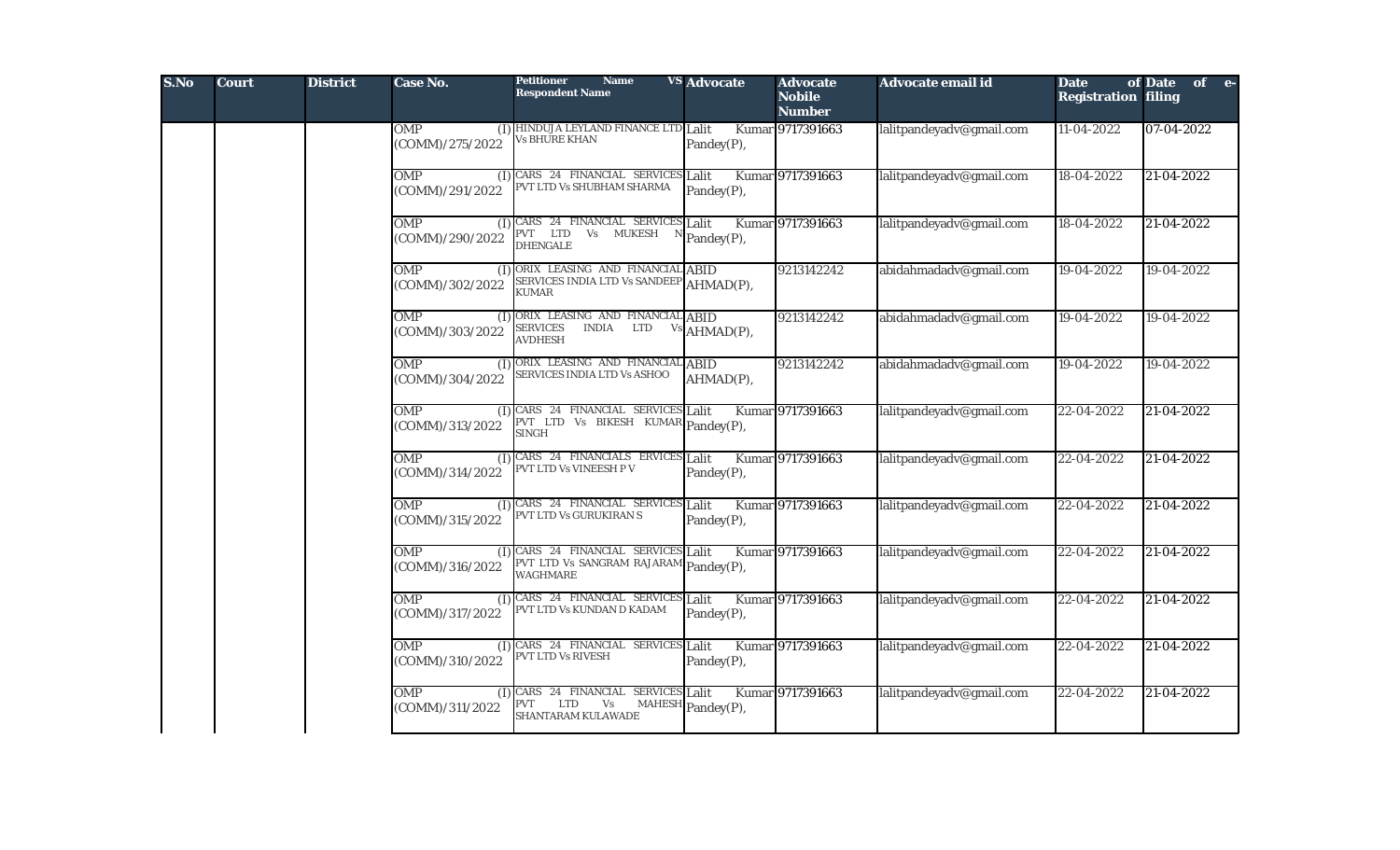| S.No                    | <b>Court</b>                                    | <b>District</b> | Case No.                             | <b>Petitioner</b><br><b>Name</b><br><b>Respondent Name</b>                                   | <b>VS</b> Advocate                 | <b>Advocate</b><br><b>Nobile</b><br><b>Number</b> | Advocate email id                                          | <b>Date</b><br><b>Registration filing</b> | of Date of e-                                             |                         |            |                           |            |            |  |                        |                                                            |               |                  |                                                                 |               |            |
|-------------------------|-------------------------------------------------|-----------------|--------------------------------------|----------------------------------------------------------------------------------------------|------------------------------------|---------------------------------------------------|------------------------------------------------------------|-------------------------------------------|-----------------------------------------------------------|-------------------------|------------|---------------------------|------------|------------|--|------------------------|------------------------------------------------------------|---------------|------------------|-----------------------------------------------------------------|---------------|------------|
|                         |                                                 |                 | <b>OMP</b><br>(I)<br>(COMM)/312/2022 | CARS 24 FINANCIAL SERVICES Lalit<br>PVT LTD Vs SANJAY KUMAR                                  | Pandey(P),                         | Kumar 9717391663                                  | lalitpandeyadv@gmail.com                                   | 22-04-2022                                | 21-04-2022                                                |                         |            |                           |            |            |  |                        |                                                            |               |                  |                                                                 |               |            |
| $\overline{\mathbf{8}}$ | <b>VACANT</b><br><b>COURT OF</b>                | West            | CS/COMM/259/202                      | CANARA BANK VS. M/S THE HAIR ANUJ<br><b>WORLD</b>                                            | <b>AGARWAL</b>                     | 9999490798                                        | advocateanujagarwal@yahoo.c<br>$_{\rm om}$                 | 05.04.2022                                | 05.04.2022                                                |                         |            |                           |            |            |  |                        |                                                            |               |                  |                                                                 |               |            |
|                         | SH.<br><b>GURDEEP</b>                           |                 |                                      | CS/COMM/260/202 YES BANK VS. BEHL HOSPITAL                                                   | <b>SANJEEV</b><br><b>PATHAK</b>    | 9810955145                                        | sanjeev.pathak@srcslegal.com                               | 05.04.2022                                | 05.04.2022                                                |                         |            |                           |            |            |  |                        |                                                            |               |                  |                                                                 |               |            |
|                         | SINGH, LD.<br><b>DISTRICT</b>                   |                 | OMP(I)/COMM/270<br>/2022             | CARS24 FINANCIAL SERVICES VS.<br><b>JYOTI PRASAD</b>                                         | <b>LALIT</b><br><b>PANDEY</b>      | 9717391663                                        | lalitpandeyadv@gmail.com                                   | 05.04.2022                                | 05.04.2022                                                |                         |            |                           |            |            |  |                        |                                                            |               |                  |                                                                 |               |            |
|                         | <b>JUDGE</b><br>(COMM)-02,<br><b>WEST, THC,</b> |                 | <b>OMP</b><br>271/2022               | (I)/COMM HINDUJA LEYLAND VS. GANGA LALIT<br><b>SUPPLIER</b>                                  | <b>PANDEY</b>                      | 9717391663                                        | lalitpandeyadv@gmail.com                                   | 08.04.2022                                | 08.04.2022                                                |                         |            |                           |            |            |  |                        |                                                            |               |                  |                                                                 |               |            |
|                         | <b>DELHI</b>                                    |                 | <b>OMP</b><br>272/2022               | (I)/COMM HINDUJA LEYLAND VS. GANGA LALIT<br><b>SUPPLIER</b>                                  | <b>PANDEY</b>                      | 9717391663                                        | lalitpandeyadv@gmail.com                                   | 08.04.2022                                | 08.04.2022                                                |                         |            |                           |            |            |  |                        |                                                            |               |                  |                                                                 |               |            |
|                         |                                                 |                 |                                      | CS/COMM/268/202 INDIAN BANK VS. M/S TAMANNA JASDEV<br>COLLECTION                             | <b>SINGH</b>                       | 9873793171                                        |                                                            | 11.04.2022                                | 11.04.2022                                                |                         |            |                           |            |            |  |                        |                                                            |               |                  |                                                                 |               |            |
|                         |                                                 |                 |                                      | CS/COMM/270/202 CANARA BANK VS. CREATIVE CHITRA<br><b>WORLD</b>                              | <b>MALHOTRA</b>                    | 9212888057                                        | chitrasobti@gmail.com                                      | 12.04.2022                                | 12.04.2022                                                |                         |            |                           |            |            |  |                        |                                                            |               |                  |                                                                 |               |            |
|                         |                                                 |                 |                                      | CS/COMM/271/202                                                                              | CANARA BANK VS SATYA DEV           | <b>SUMIT</b><br><b>VIRMANI</b>                    | 9873245548                                                 | sumitvirmani2@gmail.com                   | 12.04.2022                                                | 12.04.2022              |            |                           |            |            |  |                        |                                                            |               |                  |                                                                 |               |            |
|                         |                                                 |                 |                                      | CS/COMM/272/202                                                                              | <b>CANARA BANK VS. JUST WHITES</b> | <b>CHITRA</b><br><b>MALHOTRA</b>                  | 9212888057                                                 | chitrasobti@gmail.com                     | 12.04.2022                                                | 12.04.2022              |            |                           |            |            |  |                        |                                                            |               |                  |                                                                 |               |            |
|                         |                                                 |                 | <b>OMP</b><br>276/2022               | (I)/COMM M/S MANN FINANCE LEASING KUNAL<br>PVT. LTD. VS. SANJEEV                             | <b>MADAN</b>                       | 9717468652                                        | kunalmadan@kmalawoffice.co<br>m                            | 12.04.2022                                | 12.04.2022                                                |                         |            |                           |            |            |  |                        |                                                            |               |                  |                                                                 |               |            |
|                         |                                                 |                 | OMP<br>277/2022                      | (I)/COMM HDFC BANK VS. NITIN NARULA                                                          | <b>GOPAL</b><br><b>KASHYAP</b>     | 9958683230                                        | naveenk101@gmail.com                                       | 12.04.2022                                | 12.04.2022                                                |                         |            |                           |            |            |  |                        |                                                            |               |                  |                                                                 |               |            |
|                         |                                                 |                 | <b>OMP</b><br>278/2022               | (I)/COMM HDFC BANK VS. MRITUNJAY NAVEEN<br><b>KUMAR</b>                                      | <b>SHARMA</b>                      | 9958683230                                        | naveenk101@gmail.com                                       | 12.04.2022                                | 12.04.2022                                                |                         |            |                           |            |            |  |                        |                                                            |               |                  |                                                                 |               |            |
|                         |                                                 |                 |                                      |                                                                                              |                                    |                                                   |                                                            |                                           |                                                           |                         |            |                           |            |            |  | <b>OMP</b><br>279/2022 | (I)/COMM HDFC BANK VS. RANA MOOSA NAVEEN<br><b>NAQQASH</b> | <b>SHARMA</b> | 9958683230       | naveenk101@gmail.com                                            | 12.04.2022    | 12.04.2022 |
|                         |                                                 |                 |                                      |                                                                                              |                                    |                                                   |                                                            |                                           |                                                           |                         |            |                           |            |            |  |                        |                                                            |               | MISC.DJ/177/2022 | NIKUNJ WOODS PVT. LTD. VS. MANOJ<br><b>M/S JUPITER CREATION</b> | <b>KHATRI</b> | 9212010299 |
|                         |                                                 |                 |                                      |                                                                                              |                                    |                                                   |                                                            | CS/COMM/273/202                           | SAR GLOBAL PVT. LTD. VS. SHITAL PARVESH<br>TEXT PVT. LTD. | <b>BANSAL</b>           | 8010909016 | parveshh.bansal@gmail.com | 13.04.2022 | 13.04.2022 |  |                        |                                                            |               |                  |                                                                 |               |            |
|                         |                                                 |                 |                                      |                                                                                              | <b>OMP</b><br>280/2022             | (I) / COMM HDFC BANK VS. SANJAY SINGH             | <b>NAVEEN</b><br><b>SHARMA</b>                             | 9958683230                                | naveenk101@gmail.com                                      | 13.04.2022              | 13.04.2022 |                           |            |            |  |                        |                                                            |               |                  |                                                                 |               |            |
|                         |                                                 |                 |                                      |                                                                                              |                                    | CS/COMM/275/202                                   | OKAYA POWER PVT. LTD. VS. V.T. ACHIN<br><b>ENGINEERING</b> | <b>MITTAL</b>                             | 9811112729                                                | achinmittal13@gmail.com | 16.04.2022 | 16.04.2022                |            |            |  |                        |                                                            |               |                  |                                                                 |               |            |
|                         |                                                 |                 | CS/COMM/276/202                      | AJAY BHASIN VS. M/S MAXX RAJINDER<br>VALUE MARKETING PVT. LTD.                               | <b>SINGH</b>                       | 9818489589                                        | aarrajindersingh@gmail.com                                 | 16.04.2022                                | 16.04.2022                                                |                         |            |                           |            |            |  |                        |                                                            |               |                  |                                                                 |               |            |
|                         |                                                 |                 | <b>OMP</b><br>(I)/COMM<br>281/2022   | LEASING & FINANCE PRAMOD<br>ORIX<br>SERVICES INDIA LTD. VS. CCR KUMAR<br>LOGISTICS PVT. LTD. |                                    | 9811594189                                        | p.k.sinha72@gmail.com                                      | 16.04.2022                                | 16.04.2022                                                |                         |            |                           |            |            |  |                        |                                                            |               |                  |                                                                 |               |            |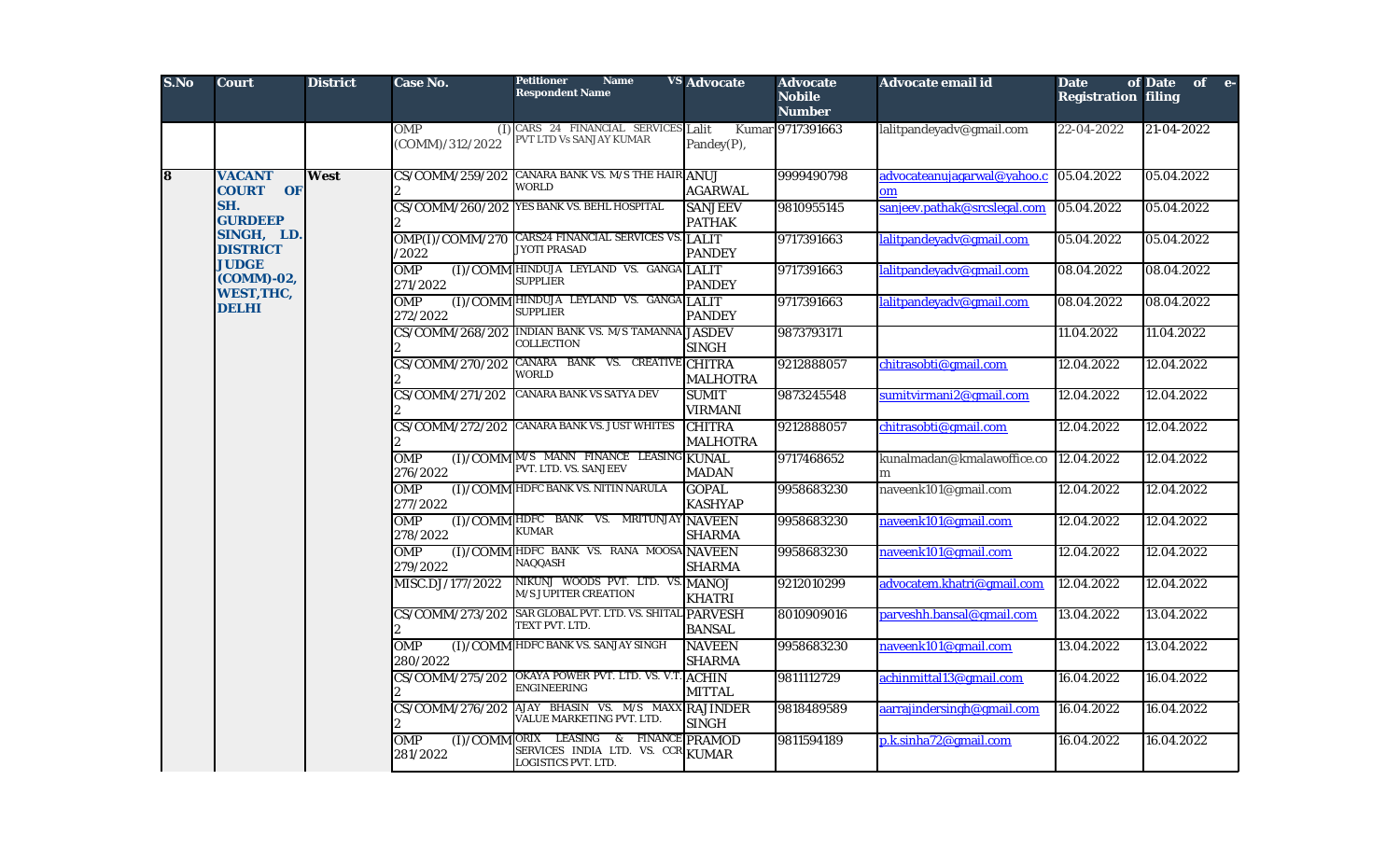| S.No | <b>Court</b> | <b>District</b> | Case No.                           | <b>Petitioner</b><br><b>Name</b><br><b>Respondent Name</b>                                         | <b>VS</b> Advocate                            | <b>Advocate</b><br><b>Nobile</b><br><b>Number</b> | Advocate email id             | <b>Date</b><br><b>Registration filing</b> | of Date of e- |
|------|--------------|-----------------|------------------------------------|----------------------------------------------------------------------------------------------------|-----------------------------------------------|---------------------------------------------------|-------------------------------|-------------------------------------------|---------------|
|      |              |                 | CS/COMM/279/202                    | UNDER ARMOUR VS. ASHOK NAVLIN<br><b>KUMAR</b>                                                      | <b>SWAIN</b>                                  | 9999093893                                        | eludication.legal@outlook.com | 18.04.2022                                | 18.04.2022    |
|      |              |                 | CS/COMM/280/202                    | UNDER ARMOUR VS. ASHOK NAVLIN<br><b>KUMAR</b>                                                      | <b>SWAIN</b>                                  | 9999093893                                        | eludication.legal@outlook.com | 18.04.2022                                | 18.04.2022    |
|      |              |                 | OMP/COMM<br>12/2022                | <b>JASKARAN SINGH VS. M/S POOJA SONPAL</b><br>FINELEASE LTD.                                       | <b>ANAND</b>                                  | 9811101222                                        | sanand@asa_partners.com       | 18.04.2022                                | 18.04.2022    |
|      |              |                 | <b>OMP</b><br>282/2022             | (I)/COMM CARS24 FINANCIAL SERVICES VS. LALIT<br>SARIK                                              | <b>PANDEY</b>                                 | 9717391663                                        | lalitpandeyadv@gmail.com      | 18.04.2022                                | 18.04.2022    |
|      |              |                 | <b>OMP</b><br>283/2022             | (I)/COMMORIX LEASING & FINANCE PRAMOD<br>SERVICES INDIA LTD. VS. CCR KUMAR<br>LOGISTICS PVT. LTD.  | <b>SINHA</b>                                  | 9811594109                                        | p.k.sinha72@gmail.com         | 18.04.2022                                | 18.04.2022    |
|      |              |                 | <b>OMP</b><br>284/2022             | (I)/COMM ORIX LEASING & FINANCE PRAMOD<br>SERVICES INDIA LTD. VS. CCR KUMAR<br>LOGISTICS PVT. LTD. | <b>SINHA</b>                                  | 9811594109                                        | p.k.sinha72@gmail.com         | 18.04.2022                                | 18.04.2022    |
|      |              |                 | <b>OMP</b><br>(I)/COMM<br>285/2022 | ORIX LEASING &<br>SERVICES INDIA LTD. VS. CCR KUMAR<br>LOGISTICS PVT. LTD.                         | <b>FINANCE PRAMOD</b><br><b>SINHA</b>         | 9811594109                                        | p.k.sinha72@gmail.com         | 18.04.2022                                | 18.04.2022    |
|      |              |                 | <b>OMP</b><br>286/2022             | (I)/COMM HDFC BANK VS. SANGITA YADAV                                                               | <b>GOPAL</b><br><b>KASHYAP</b>                | 9958683230                                        | naveenk101@gmail.com          | 18.04.2022                                | 18.04.2022    |
|      |              |                 | <b>OMP</b><br>287/2022             | (I)/COMM HDFC BANK VS. SHOBHIT GUPTA                                                               | <b>GOPAL</b><br><b>KASHYAP</b>                | 9958683230                                        | naveenk101@gmail.com          | 18.04.2022                                | 18.04.2022    |
|      |              |                 | <b>OMP</b><br>(I)/COMM<br>288/2022 | ORIX LEASING & FINANCE PAMOD<br>SERVICES INDIA LTD. VS. CCR KUMAR<br>LOGISTICS PVT. LTD.           | <b>SINHA</b>                                  | 9811594109                                        | p.k.sinha72@gmail.com         | 18.04.2022                                | 18.04.2022    |
|      |              |                 |                                    | CS/COMM/284/202 BANK OF BARODA VS. BALJINDER AATREYA                                               | <b>SINGH</b>                                  | 9650344042                                        | office@amicualchemis.com      | 19.04.2022                                | 19.04.2022    |
|      |              |                 | CS/COMM/283/202                    | <b>BANK OF BARODA VS. SHAHZAD AATREYA</b><br>KHAN                                                  | <b>SINGH</b>                                  | 9650344042                                        | office@amicualchemis.com      | 19.04.2022                                | 19.04.2022    |
|      |              |                 | CS/COMM/284/202                    | BANK OF INDIA VS. KANWALJIT AATREYA<br>ARORA                                                       | <b>SINGH</b>                                  | 9650344042                                        | office@amicualchemis.com      | 19.04.2022                                | 19.04.2022    |
|      |              |                 | CS/COMM/285/202                    | M/S UNITED OVERSEAS VS. JJ PREM GARG<br>PRINTS                                                     |                                               | 8860844670                                        | premgarg.legal@yahoo.com      | 19.04.2022                                | 19.04.2022    |
|      |              |                 | CS/COMM/286/202                    | GRAND CHEMICAL<br>VS.<br><b>ENTERPRISES</b>                                                        | P.R. MALLIKA<br><b>BHATIA</b><br><b>ARORA</b> | 9873687806                                        | mallika97@gmail.com           | 19.04.2022                                | 19.04.2022    |
|      |              |                 | <b>OMP</b><br>298/2022             | $(I)/COMM$ ORIX LEASING &<br>SERVICES INDIA LTD. VS. CCR KUMAR<br>LOGISTICS PVT. LTD.              | <b>FINANCE PAMOD</b><br><b>SINHA</b>          | 9811594109                                        | p.k.sinha72@gmail.com         | 19.04.2022                                | 19.04.2022    |
|      |              |                 | OMP<br>299/2022                    | (I)/COMM HDFC BANK VS.<br><b>RAJINDER NAVEEN</b><br><b>SACHDEVA</b>                                | <b>SHARMA</b>                                 | 9958683230                                        | naveenk101@gmail.com          | 19.04.2022                                | 19.04.2022    |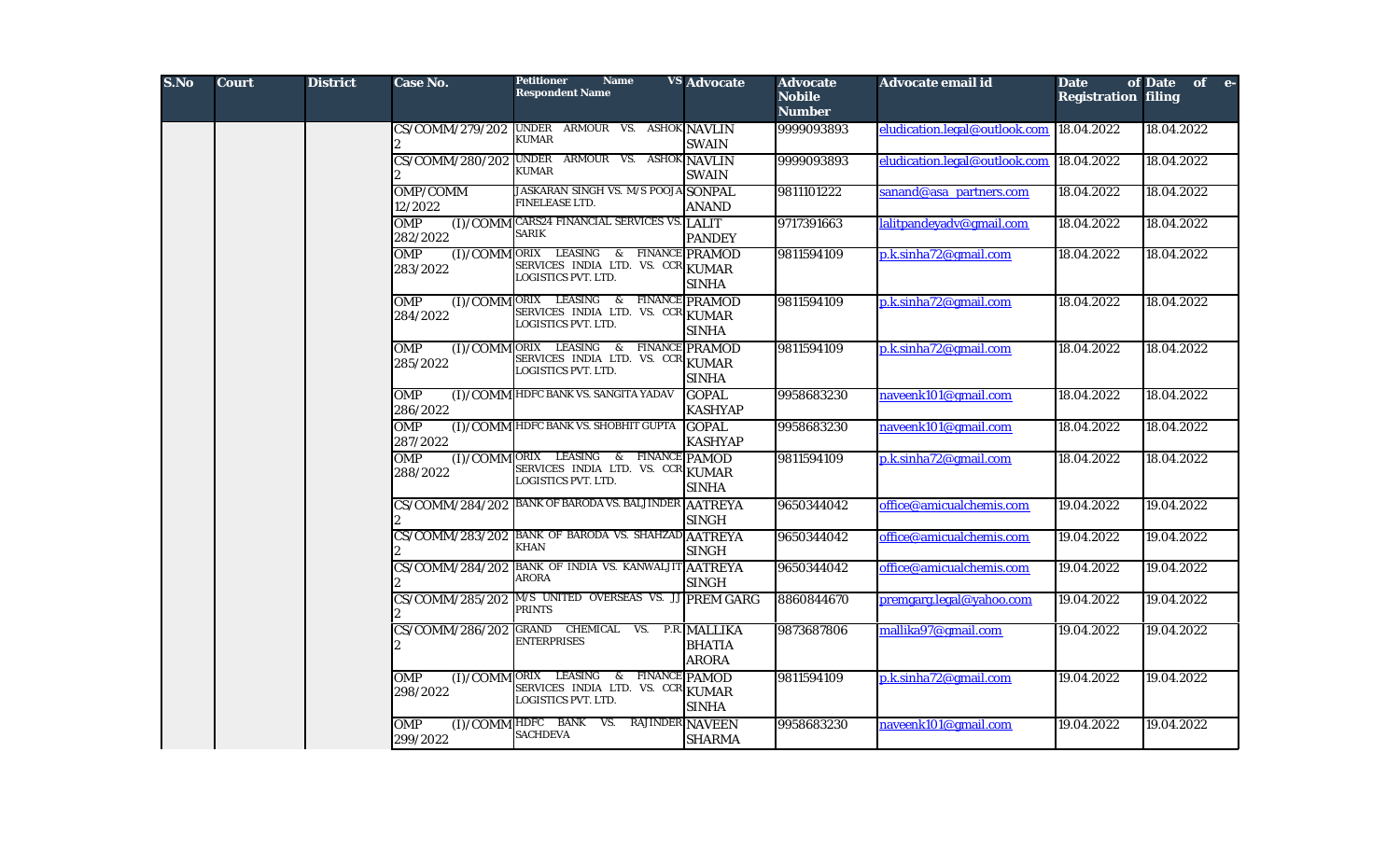| S.No | <b>Court</b> | <b>District</b> | Case No.                           | <b>Petitioner</b><br><b>Name</b><br><b>Respondent Name</b>                                | <b>VS Advocate</b>                       | <b>Advocate</b><br><b>Nobile</b><br><b>Number</b> | Advocate email id                            | <b>Date</b><br><b>Registration filing</b> | of Date of e- |
|------|--------------|-----------------|------------------------------------|-------------------------------------------------------------------------------------------|------------------------------------------|---------------------------------------------------|----------------------------------------------|-------------------------------------------|---------------|
|      |              |                 | OMP<br>(I)/COMM<br>300/2022        | ORIX LEASING & FINANCE PRAMOD<br>SERVICES INDIA LTD. VS. CCR KUMAR<br>LOGISTICS PVT. LTD. |                                          | 9811594109                                        | p.k.sinha72@gmail.com                        | 19.04.2022                                | 19.04.2022    |
|      |              |                 | <b>OMP</b><br>301/2022             | (I)/COMM HDFC BANK VS. KOMAL SHARMA PAMOD                                                 | <b>KUMAR</b><br><b>SINHA</b>             | 9811594109                                        | p.k.sinha72@gmail.com                        | 19.04.2022                                | 19.04.2022    |
|      |              |                 | <b>OMP</b><br>(I)/COMM<br>308/2022 | <b>CARS24 FINANCIAL SERVICES VS. LALIT</b><br>CHANDAN H.S.                                | <b>PANDEY</b>                            | 9717391663                                        | lalitpandeyadv@gmail.com                     | 21.04.2022                                | 21.04.2022    |
|      |              |                 | CS/COMM/293/202                    | JITENDER KUMAR VS MS RAKHI                                                                | <b>V.K.PURI</b>                          | 9811059395                                        | puri_1@yahoo.co.in                           | 23.04.2022                                | 23.04.2022    |
|      |              |                 | CS/COMM/294/202                    | SITA RAM VS GREEN VALLEY DEEPAK<br>TIMBER                                                 | <b>VERMA</b>                             | 981053800                                         | advdeepak@gmail.com                          | 23.04.2022                                | 23.04.2022    |
|      |              |                 | <b>OMP</b><br>(I)/COMM/319/202     | SHRIRAM TRANSPORT FINANCE<br>CO. LTD VS MOHD ADIL                                         | <b>MANOJ</b><br><b>KUMAR</b>             | 9811133644                                        | manojk.adv@gmail.com                         | 26.04.2022                                | 26.04.2022    |
|      |              |                 | CS/COMM/306/202                    | UNIMARK HEALTHCARE LTD VS NITIN<br>OPTNO PHARMA PVT LTD                                   | <b>NAYYAR</b>                            | 9811711730                                        | lawindiadirect@gmail.com                     | 26.04.2022                                | 26.04.2022    |
|      |              |                 | CS/COMM/307/202                    | UNIMARK HEALTHCARE LTD VS NITIN<br>SURYA PHARMACEUTICALS                                  | <b>NAYYAR</b>                            | 9811711730                                        | lawindiadirect@gmail.com                     | 26.04.2022                                | 26.04.2022    |
|      |              |                 | CS/COMM/308/202                    | STATE BANK OF INDIA VS MR. ARVIND<br>SONI                                                 | <b>GUPTA</b>                             | 9811317311                                        | advocatearvindgupta@gmail.co 26.04.2022<br>m |                                           | 26.04.2022    |
|      |              |                 | MISC DJ/196/2022                   | M/S ABHISHEK GREENCHEM PVT CHANCHAL<br>LTD VS RAKESH BAJAJ                                | <b>KUMAR JHA</b>                         | 9953560704                                        | adv.ckjha90@gmail.com                        | 26.04.2022                                | 26.04.2022    |
|      |              |                 | CS/COMM/314/202                    | CANARA BANK VS ANGEL DESIRE CHITRAMALH 9212888057                                         | <b>OTRA</b>                              |                                                   | chitrasobti@gmail.com                        | 28.04.2022                                | 28.04.2022    |
|      |              |                 | CS/COMM/313/202                    | <b>CHANDER</b><br>SUBAHASH<br><b>BHANDARI ENGINEERING</b>                                 | <b>VS GAURAV</b><br><b>GUPTA</b>         | 9711998149                                        | gouravguptalawyer@gmail.com 28.04.2022       |                                           | 28.04.2022    |
|      |              |                 | CS/COMM/316/202                    | M/S AVG LOGISTIC LTD VS M/S LAL<br><b>VARUN TRADERS</b>                                   | <b>THAKUR</b>                            | SINGH 9212046428                                  | thukuradvocates@yahoo.co.in                  | 28.04.2022                                | 28.04.2022    |
|      |              |                 | CS/COMM/317/202                    | <b>GURQBAL</b><br><b>SINGH</b><br><b>VS</b><br><b>AUTOBOBILES PVT</b>                     | MN VARUN SINGH 997167360<br><b>AHUJA</b> |                                                   | alo@ahujalawoffices.com                      | 29.04.2022                                | 29.04.2022    |
|      |              |                 | <b>OMP</b><br>/320/2022            | (I)/COMM HDFC BANK VS. PANKAJ KUMAR                                                       | <b>NAVEEN</b><br><b>SHARMA</b>           | 9958683230                                        | lawindiadirect@gmail.com                     | 29.04.2022                                | 29.04.2022    |
|      |              |                 | OMP/COMM/14/20<br>22               | HDFC BANK VS PANKAJ KUMAR                                                                 | <b>SHAILENDRA</b><br><b>DHAIYA</b>       | 9312275287                                        | shailender_967@yahoo.com                     | 29.04.2022                                | 29.04.2022    |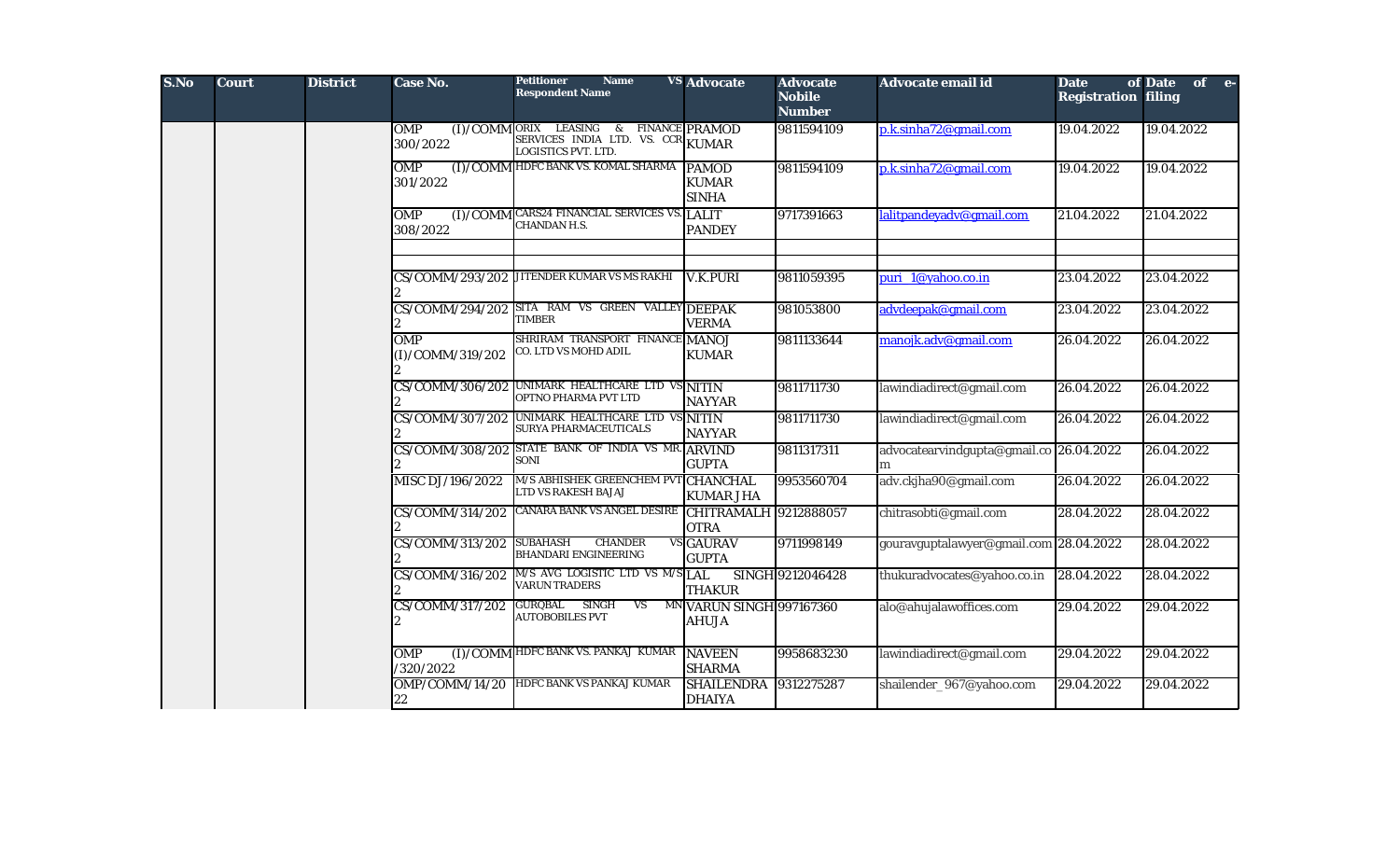| S.No           | <b>Court</b>                                        | <b>District</b>                              | Case No.                                  | <b>Name</b><br><b>Petitioner</b><br><b>Respondent Name</b>                                    | <b>VS</b> Advocate                                                    | <b>Advocate</b><br><b>Nobile</b><br><b>Number</b> | Advocate email id                              | <b>Date</b><br><b>Registration filing</b> | of Date of e- |
|----------------|-----------------------------------------------------|----------------------------------------------|-------------------------------------------|-----------------------------------------------------------------------------------------------|-----------------------------------------------------------------------|---------------------------------------------------|------------------------------------------------|-------------------------------------------|---------------|
|                |                                                     |                                              | MISC.DJ/177/2022                          | CS/COMM/320/2022                                                                              | M/S<br><b>ENTERPRISES</b><br>VS<br><b>GANGA</b><br><b>SAGAR SINGH</b> | SMART 9350999608                                  | advocatemishra@yahoo.com                       | 30.04.2022                                | 30.04.2022    |
|                |                                                     |                                              |                                           | MISC DJ / 208/2022 STATE BANK OF INDIA VS AJAY P.P.SINGH<br><b>KUMAR GUPTA</b>                | <b>RANA</b>                                                           | 9899771497                                        | prashant21184@gmail.com                        | 30.04.2022                                | 30.04.2022    |
| $\overline{9}$ | MS.<br><b>SANTOSH</b>                               | <b>NEW DELHI CS(COMM)</b><br><b>DISTRICT</b> | 2206/2022                                 | VARUN JAYASWALVS<br><b>SARDANA</b>                                                            | MANOJ ATULGULERI                                                      | 9899183282                                        | mails@atulguleria.co.                          | 26.04.22                                  | 19.04.22      |
|                | <b>SNEHI</b><br><b>MANN,</b><br><b>DISTRICT</b>     |                                              | CS(COMM)<br>2221/2022                     | M/S PVR LIMITED VS M/S SHASHANK<br>COUNTRY CLUB HOSPITALITY SUREND3ER<br>AND HOLIDAYS LTD     | <b>CHOWDHRY</b>                                                       | 8130944144                                        | shashankchowdhry@gmil.com                      | 27.04.22                                  | 17.04.22      |
|                | <b>JUDGE</b><br><b>(COMMERCI</b><br>AL COURT)-      |                                              | CS(COMM)<br>2249/2022                     | KAPIL CHANDRA JAIN AND PRATEEK<br>ANOTHER VS M/SSHREE SATYAIN VATS<br><b>FOODS AND OTHERS</b> |                                                                       | 9899525755                                        | prateekvats@outlook.com                        | 28.04.22                                  | 26.04.22      |
|                | 01                                                  |                                              | CS(COMM)<br>2258/2022                     | CLEAR MEDIA INDIA PVT LTD VS ABHAY SAHAI 9971067110<br>KINDLE INFRAHEIGHTS PVT LTD            |                                                                       |                                                   | Bc01969@gmail.com                              | 28.04.22                                  | 25.04.22      |
| <b>10</b>      | SH.<br><b>GURVINDER DISTRICT</b><br>PAL SINGH,      |                                              | <b>NEW DELHI OMP(MISC)COMM1</b><br>682/22 | DHARA RAIL PROJECGTS PVGT MADHUMITA<br>LTD VS UNION OF INDIA                                  | <b>BHATTA</b><br><b>CHARJEE</b>                                       | 9811785211                                        | bhattacharjee.madhumita@gm 01.04.22<br>ail.com |                                           | 30.03.22      |
|                | <b>DISTRICT</b><br><b>JUDGE</b><br><b>(COMMERCI</b> |                                              | CS/COMM1698/22                            | M/S PROGRESSIVE LCD VISION K SUNIL<br>PVT LTD VS AJAY TANWAR                                  |                                                                       | 9810078793                                        | ksunil193@gmail.com                            | 01.04.22                                  | 31.03.022     |
|                | AL COURT)-<br>02                                    |                                              | CS/COMM1668/22                            | M/S MATRIX GHUARDETYCH PVT JOBY<br>LTD VS M/S MIST DIRECT SALRES VARGHESE<br><b>PVT LTD</b>   |                                                                       | P 9899855689                                      | lawjpv@gmial.com                               | 01.04.22                                  | 30.03.22      |
|                |                                                     |                                              | CS/COMM1688/22                            | <b>WESTEND</b><br><b>GREEN</b><br>SOCIETY VS KAPIL KUMARIA & GEHLAWAT<br>ANR                  | <b>FARMS SUMIT</b>                                                    | 9717777388                                        | sumit.gehlot@ffidelegal.com                    | 01.04.22                                  | 30.03.22      |
|                |                                                     |                                              | CS/COMM1724/22                            | DELHIVERY LTD VS M/S R K VINIT<br><b>ENERGY</b>                                               | <b>TREHAN</b>                                                         | 8588074107                                        | trehan.vinit@gmail.com                         | 02.04.22                                  | 03.03.22      |
|                |                                                     |                                              | CS/COMM1724/22                            | DELHIVERY LTD VS M/S R KVINIT<br><b>ENERGY</b>                                                | <b>TREHAN</b>                                                         | 8588074107                                        | trehan.vinit@gmail.com                         | 02.04.22                                  | 03.03.22      |
|                |                                                     |                                              | CS/COMM1735/22                            | <b>INDRAPRASTHA GAS LTDE VS AFP KARAN SETH</b><br>MANUFACTURING CO PVT LTD                    |                                                                       | 9810110500                                        |                                                | 02.04.22                                  | 10.03.22      |
|                |                                                     |                                              | CS(COMM)<br>1770/2022                     | M/S FASHION MAKERS VS M/S BHUPENDRA<br>ECHHA EXPORTS AND ANOTHER                              | <b>SINGH</b>                                                          | 9899674779                                        | bhupendrasingh189967@gmail 05.04.22<br>.com    |                                           | 25.03.22      |
|                |                                                     |                                              | OMP(COMM)<br>17962022                     | GOPAL DASS ESTATES AND B SHEKHAR<br>HOUSING PVT LTD VS AMAND<br><b>ANAND</b>                  |                                                                       | 8010056536                                        | bimloendushekhar77@gmail.co 05.04.22<br>m      |                                           | 01.04.22      |
|                |                                                     |                                              | CS(COMM)<br>1766/2022                     | ANIL MEHTA VS THE GENERAL A K TRIVEDI<br><b>MANAGER</b>                                       |                                                                       | 9810104312                                        | avinashtrivedi.legal@gmail.co<br>m             | 05.04.22                                  | 31.03.22      |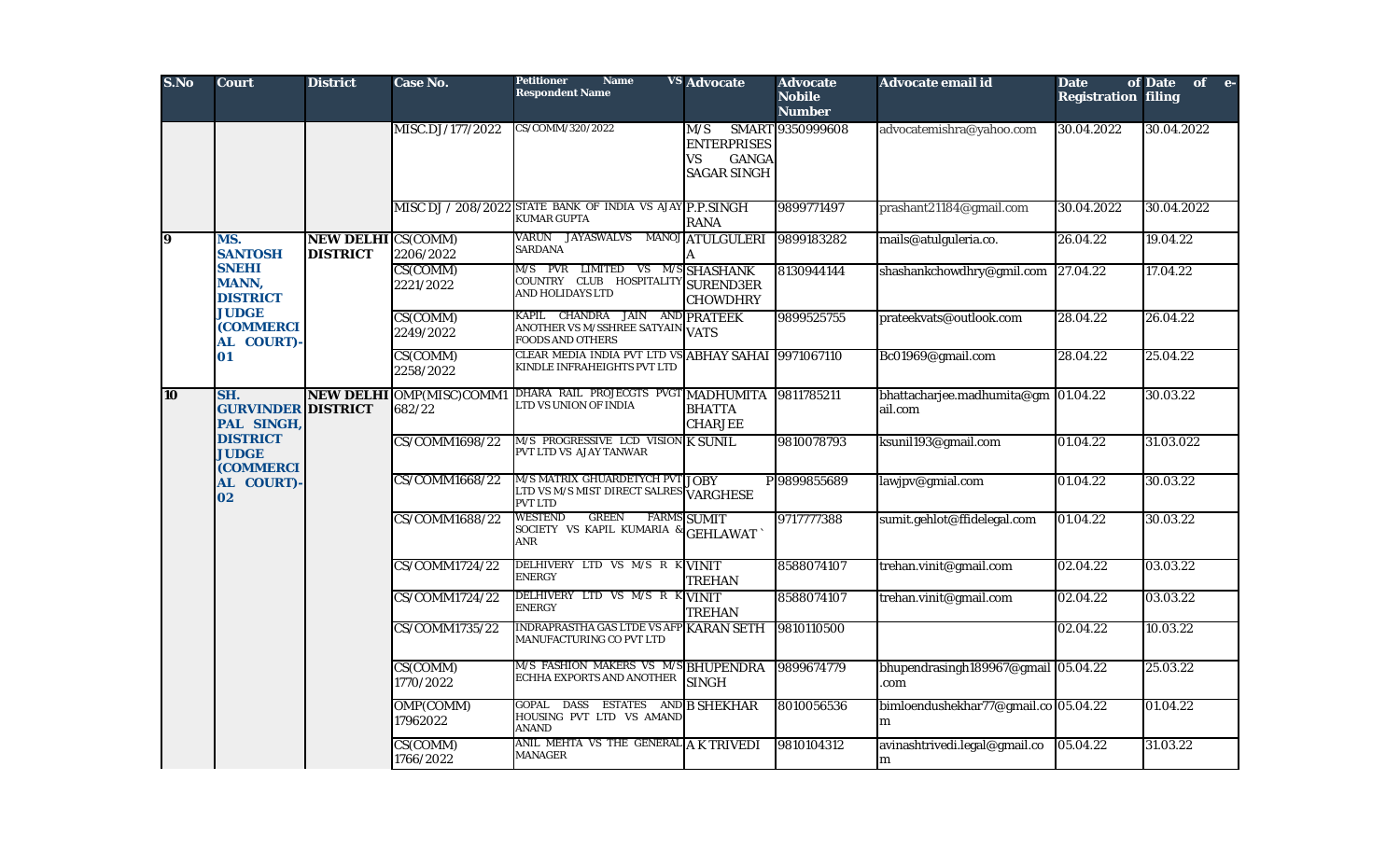| S.No | <b>Court</b> | <b>District</b> | <b>Case No.</b>           | <b>Petitioner</b><br><b>Name</b><br><b>Respondent Name</b>                                    | <b>VS Advocate</b>                   | <b>Advocate</b><br><b>Nobile</b><br><b>Number</b> | Advocate email id                           | <b>Date</b><br><b>Registration filing</b> | of Date of e- |
|------|--------------|-----------------|---------------------------|-----------------------------------------------------------------------------------------------|--------------------------------------|---------------------------------------------------|---------------------------------------------|-------------------------------------------|---------------|
|      |              |                 | CS(COMM)<br>1800/2022     | REVEX PLASTICISERS PVT LTD VS BHARAT<br>SHREE SHYAM SURAKSHA UDYOG GUPTA                      |                                      |                                                   | legistauxiliary@gmail.com                   | 06.04.22                                  | 30.03.22      |
|      |              |                 | CS(COMM)<br>1828/2022     | M/S<br>COMMUNICATION PVT LTD VS VERMA<br>NYSAA RETAIL PVT LTD AND<br><b>OTHERS</b>            | VERMMILLION VISHWENDRA 9871704611    |                                                   | verma.vishwendra@yah00.co.i 07.04.22<br>n   |                                           | 02.4.22       |
|      |              |                 | OMP(I)(COMM)<br>1852/2022 | HERO FINCORP. LTD VS SIBI ALEX AMITABH                                                        | <b>SINGH</b>                         | 9971177170                                        | Irlflegal@gmail.com                         | 07.04.22                                  | 02.4.22       |
|      |              |                 | OMP(COMM)<br>1871/2022    | PURAMUFTI PUBLIC SCHOOL VS AMOL<br>ENDUSMART SERVICES PVT LTD<br><b>AND OTHERS</b>            | <b>CHITRAVANS</b><br>HI              | 9999091814                                        | amolchitravanshi19@gmail.co<br>m            | 08.04.22                                  | 05.04.22      |
|      |              |                 | CS(COMM)<br>1876/2022     | M/S NARENDRA TUBE HOUSE VS SHWETA<br>AGTECH INDUSTRIES PVT LTD                                | <b>GOEL</b>                          | 9871324432                                        | shwetagoel2106@yahoo.co.in                  | 11.04.22                                  | 06.04.22      |
|      |              |                 | CS(COMM)<br>1877/2022     | <b>M/SAURIGAIN</b><br>PVT LTD VS AKASH VIJAY KABRA                                            | CONSULTANTS M.K. BANSAL              | 9350711107                                        | manojbansal0428@gmail.com 11.04.22          |                                           | 04.04.22      |
|      |              |                 | OMP(COMM)<br>1942/2022    | <b>KAMRAJ</b><br>HIGHER SECONDARY SCHOOL VS<br>EDUSMART SERVICE PVT LTD<br><b>AND ANOTHER</b> | MATRICULATION MAYILSAMY.K 9818709797 |                                                   | suprememayilo@gmail.com                     | 12.04.22                                  | 06.4.22       |
|      |              |                 | OMP(COMM)<br>1900/2022    | ABHIMANYUM DHAWAN VS M/S GAURAV PURI 9833947824<br>AXIS BANK AND ANOTHER                      |                                      |                                                   | advgayravoyrui@gmail.com                    | 12.04.22                                  | 02.4.22       |
|      |              |                 | CS(COMM)<br>2006/2022     | CANRA BANK VS SUDARSHAN                                                                       | <b>RISHI</b><br><b>CHAWLA</b>        | 9871457890                                        | chawlaassociates1977@gmail.c<br>om          | 16.04.22                                  | 07.04.22      |
|      |              |                 | CS(COMM)<br>2005/2022     | CANRA BANK VS SUMIT KUMAR RISHI<br>TANWAR                                                     | <b>CHAWLA</b>                        | 9871457890                                        | chawlaassociates1977@gmail.c<br>om          | 16.04.22                                  | 07.04.22      |
|      |              |                 | CS(COMM)<br>2007/2022     | <b>CANRA BANK VS RAJESH KUMAR</b>                                                             | <b>RISHI</b><br><b>CHAWLA</b>        | 9871457890                                        | chawlaassociates1977@gmail.c 16.04.22<br>om |                                           | 07.04.22      |
|      |              |                 | CS(COMM)<br>2008/2022     | <b>CANRA BANK VS AMJAD</b>                                                                    | <b>RISHI</b><br><b>CHAWLA</b>        | 9871457890                                        | chawlaassociates1977@gmail.c<br>om          | 16.04.22                                  | 07.04.22      |
|      |              |                 | CS(COMM)<br>2013/2022     | M/S PRAKASH MASALA CO PVT ASHISH<br>LTD VS DEVENDER KUMAR CHAUHAN<br><b>CHACHAN</b>           |                                      | 9999448797                                        | kushagrabansal@akassociates.<br>org. in     | 16.04.22                                  | 05.04.22      |
|      |              |                 | CS(COMM)<br>1996/2022     | RAJESTHAN ANTIBIOTICS LTD VS MUKESH<br>NITYAM PHARMA AND ANOTHER                              | <b>SINHA</b>                         | 9971061063                                        | mukeshsinha.adv@gmail.com                   | 16.04.22                                  | 11.04.22      |
|      |              |                 | CS(COMM)<br>2004/2022     | M/S PENAM LOBARATORIES LTD NAGENDRA<br>VS M/SMARS TREMEDIES PVT KUMAR<br><b>LTD</b>           |                                      | 9810098503                                        | kumarassociates_ad@gmail.co 16.04.22<br>m   |                                           | 04.04.22      |
|      |              |                 | CS(COMM)<br>2034/2022     | STATE BANK OF INDIA VS SHRITARUN<br><b>RAM PARCHA</b>                                         | <b>CHANDIOK</b>                      | 9818365119                                        | varunchandiok@gmail.com                     | 18.04.22                                  | 12.04.22      |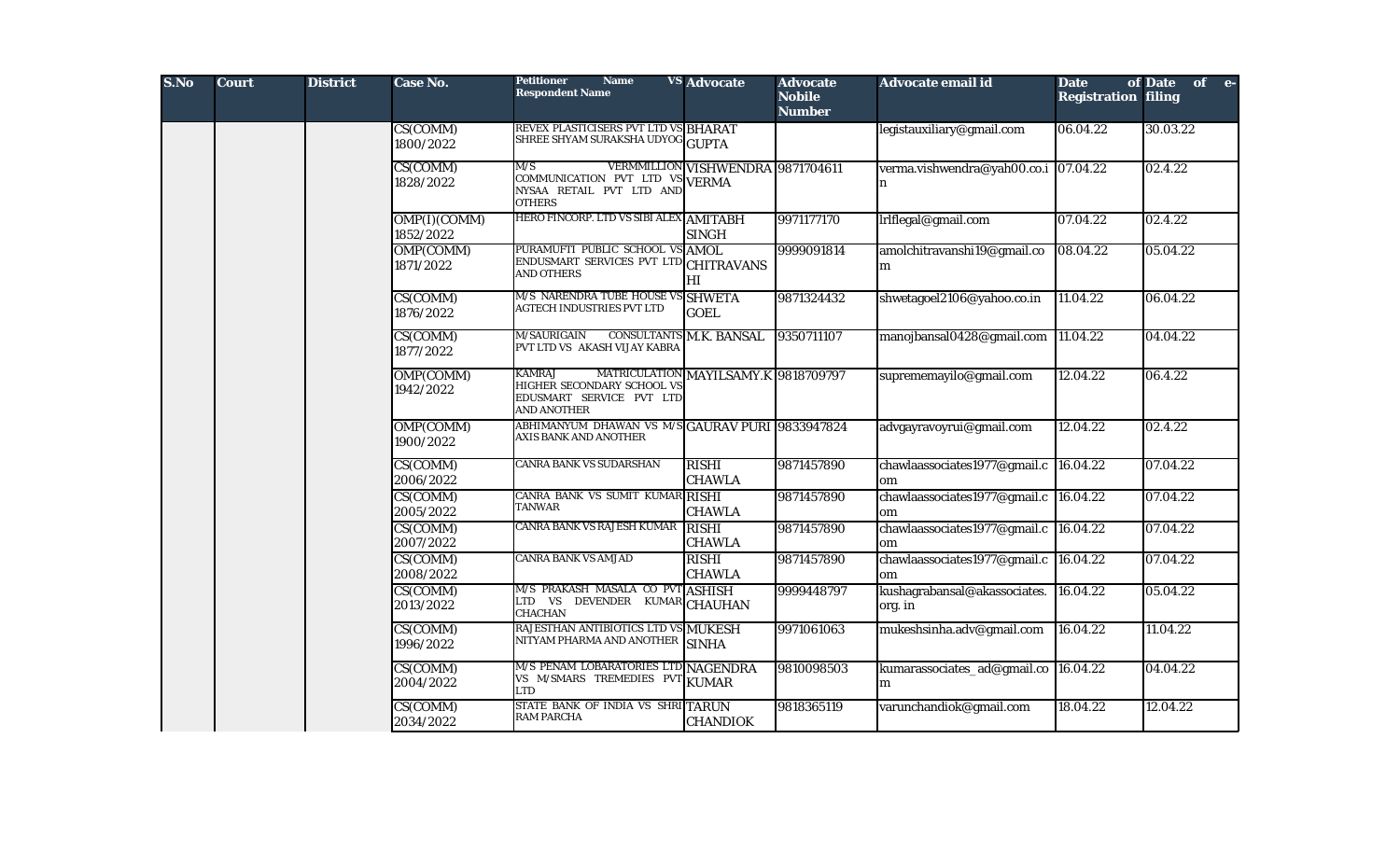| S.No | <b>Court</b> | <b>District</b> | Case No.                  | Petitioner<br><b>Name</b><br><b>Respondent Name</b>                                                                          | <b>VS</b> Advocate                         | <b>Advocate</b><br><b>Nobile</b><br><b>Number</b> | Advocate email id                              | <b>Date</b><br><b>Registration filing</b> | of Date of e- |
|------|--------------|-----------------|---------------------------|------------------------------------------------------------------------------------------------------------------------------|--------------------------------------------|---------------------------------------------------|------------------------------------------------|-------------------------------------------|---------------|
|      |              |                 | OMP(COMM)<br>2064/2022    | RPS<br>MANAGEMENT<br>CONSULTANCY PVT LTD AND<br><b>OTHERS</b><br><b>VS</b><br><b>MONEYWISE</b><br>FINANCIAL SERVICES PVT LTD | AND RIT ARORA                              | 7838737001                                        | ritarora91@gmail.com                           | 19.04.22                                  | 18.04.22      |
|      |              |                 | OMP(COMM)<br>2081/2022    | DINESH KUMAR VS DCB BANK ASHISH<br>LTD                                                                                       | <b>UPADHAYAY</b>                           | 9811215280                                        | ashishupadhaya@gmail.com                       | 19.04.22                                  | 16.04.22      |
|      |              |                 | OMP(I)(COMM)<br>2059/2022 | <b>HERO FINCORP LTD VS SIBI ALEX</b>                                                                                         | <b>AMITABH</b><br><b>SINGH</b>             | 9971177170                                        | Irlflegal@gmail.com                            | 19.04.22                                  | 16.04.22      |
|      |              |                 | OMP(I)(COMM)<br>2058/2022 | HERO FINCORP LTD vs BINEESH                                                                                                  | <b>AMITABH</b><br><b>SINGH</b>             | 9971177170                                        | Irlflegal@gmail.com                            | 19.04.22                                  | 16.04.22      |
|      |              |                 | CS(COMM) 2090/22          | M/S UNIFREIGHT MOVERS PVT MAHIMA<br><b>LTD VS M/S WINSOME YARNS PVT RATHI</b><br>LTD LIMITED ANR                             |                                            | 8800870164                                        | mahimarathi@sohamlegal.com 20.04.22            |                                           | 16.04.22      |
|      |              |                 | CS(COMM)<br>2100/2022     | PUNJAB NATIONAL BANK VSGEETANJALI<br>CHET RAM MEENA AND OTHERS                                                               | <b>SHARMA</b>                              | 8447833470                                        | Advocate.134@gmail.com                         | 21.004.22                                 | 12.04./22     |
|      |              |                 | CS(COMM)<br>2123/2022     | VINAIK UPMANYU VS EATBUD SWATI<br>FOOD PVT LTD AND OTHERS                                                                    | <b>CHANANA</b>                             | 7838393940                                        | shilp@zealattorney.com                         | 21.04.22                                  | 18.04.22      |
|      |              |                 | CS(COMM)<br>2118/2022     | S K AGARWAL AND CO VS SUPER RAJIV BAKSHI 9891695725<br>DISCO ISPAT                                                           |                                            |                                                   | rajivebakshi@gmail.com                         | 21.0422                                   | 18.04.22      |
|      |              |                 | CS(COMM)<br>2133/2022     | PUMA SE VS ASHOK KUMAR                                                                                                       | <b>SHSHI</b><br>PRATAP OJHA                | 9891584230                                        | sojha@rnaip.com                                | 22.04.22                                  | 20.04.22      |
|      |              |                 | CS(COMM)<br>2141/2022     | CANRA BANK VS<br><b>INFRASTRUCTURE</b><br>DEVELOPMENT PVT LTD AND<br><b>OTHERS</b>                                           | <b>FEDELITY YUDHISTER</b><br><b>SHARMA</b> | 8860193372                                        | yudhistersharma55@gmail.co<br>m                | 22.04.22                                  | 20.04.22      |
|      |              |                 | CS(COMM)<br>2151/2022     | PURAMUFTI PUBLIC SCHOOL VS AMOL<br>ENDUSMART SERVICES PVT LTD<br><b>AND OTHERS</b>                                           | <b>CHTRAVANSH</b>                          | 9999091814                                        | amolchitravanshi19@gmail.co<br>m               | 20.04.22                                  | 20.04.22      |
|      |              |                 | CS(COMM)<br>2161/2022     | GULSHAN VERMA AND OTHERS ADYANT<br>VS SANJAY SAREEN<br><b>ANOTHER</b>                                                        | $\left.\mathrm{AND}\right  \mathrm{LEGAL}$ | 8588074107                                        | vinit@adyantlegal.com                          | 23.04.22                                  | 16.04.22      |
|      |              |                 | CS(COMM)<br>2180/2022     | M/S PRAKASH MASALA CO PVT ASHISH<br>LTD VS M/S BHARAT FOODS AND<br><b>BEVERGES PVT LTD</b>                                   | <b>CHAUHAN</b>                             | 99999468603                                       | ashishchauhan@akassociates.o 25.04.22<br>rg.in |                                           | 12.04.22      |
|      |              |                 | CS(COMM)<br>2181/2022     | M/S PRAKASH MASALA CO PVT ASHISH<br>LTD VS M/S NANAJI NAMKEEN<br>UDYOG PVT LTD AND OTHERS                                    | <b>CHAUHAN</b>                             | 99999468603                                       | ashishchauhan@akassociates.o 25.04.22<br>rg.in |                                           | 12.04.22      |
|      |              |                 | OMP(COMM)<br>2208/2022    | DNV FURNITURES VS M/S ZR VIVEK<br>MANAGEMENT PVT LTD AND KISHAROE<br><b>OTHERS</b>                                           |                                            | 9891787719                                        | tandtlaw@tandtlaw.co.in                        | 26.04.26                                  | 16.04.22      |
|      |              |                 | CS(COMM)<br>2240/2022     | M/S HT MEDIA LIMITED VS M/S AMIT BAJAJ<br>NAC ADVERTISING INDIA PVT<br><b>LTD</b>                                            |                                            | 9213187809                                        | advocate.puneet@gmail.com                      | 28.0-4.22                                 | 26.04.22      |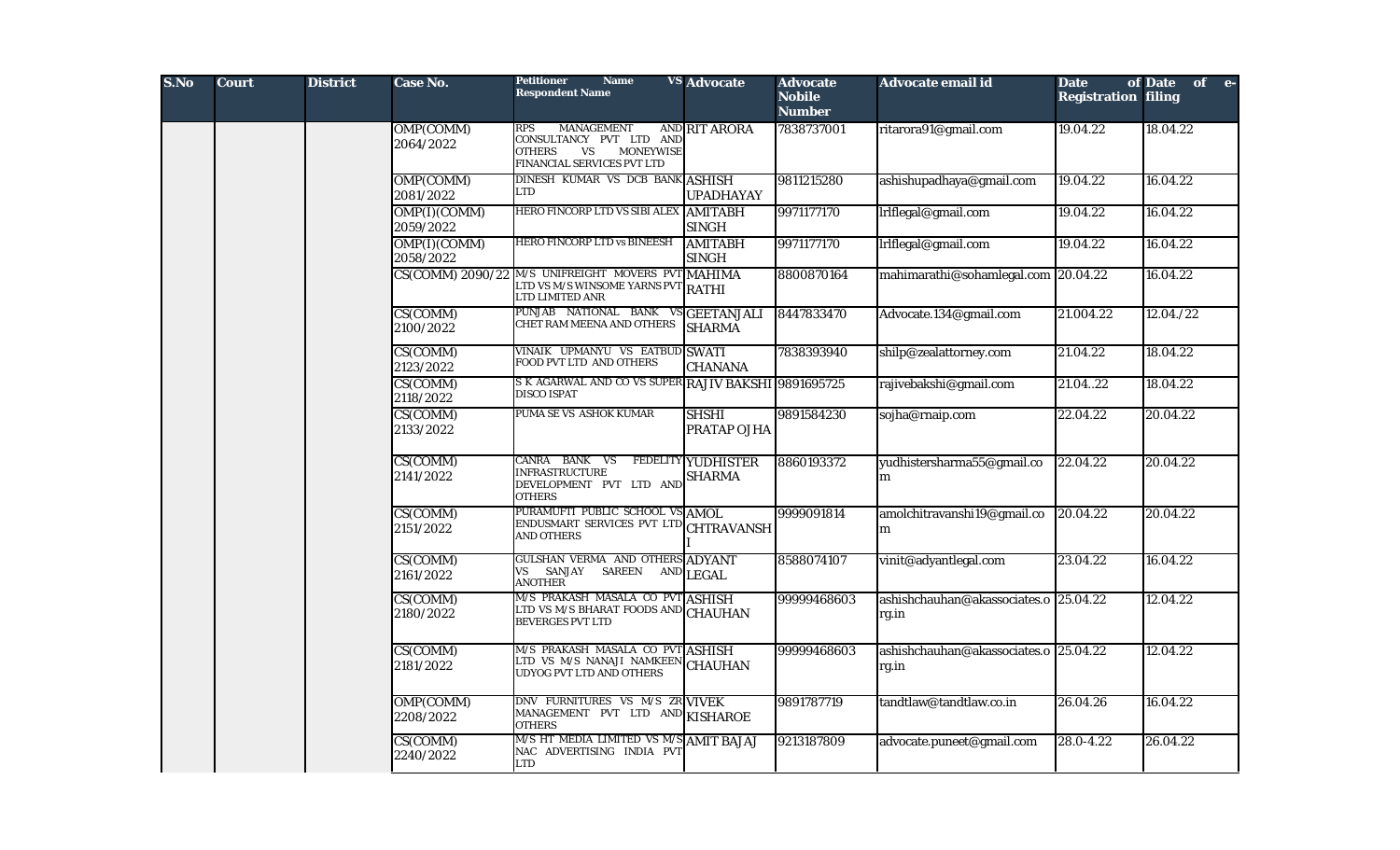| S.No            | <b>Court</b>                                    | <b>District</b> | <b>Case No.</b>                     | <b>Petitioner</b><br><b>Name</b><br><b>Respondent Name</b>                                                                                       | <b>VS</b> Advocate                         | <b>Advocate</b><br><b>Nobile</b><br><b>Number</b> | Advocate email id                    | <b>Date</b><br><b>Registration filing</b> | of Date of e- |
|-----------------|-------------------------------------------------|-----------------|-------------------------------------|--------------------------------------------------------------------------------------------------------------------------------------------------|--------------------------------------------|---------------------------------------------------|--------------------------------------|-------------------------------------------|---------------|
|                 |                                                 |                 | <b>CS(COMM) 1/2022</b>              | M/S FORSOE CHEMICALS INDIA S HARIHARAN 9911014138<br>PVT LTD VS M/S N S CONCRETE<br><b>SOLUTIONS PVT LTD</b>                                     |                                            |                                                   | hariharan.adv@gmail.com              | 27.04.22                                  | 21.04.22      |
|                 |                                                 |                 | OMP(COMM)<br>2250/2022              | KARBI ANGLONG AUTONOMOUS SISHMITA<br>COUNCIL VS WAPCOS LIMITED KUMARIO<br><b>AND OTHERS</b>                                                      |                                            | 558733062                                         | veerupal55@gmail.com                 | 27.04.22                                  | 25.04.22      |
|                 |                                                 |                 | CS(COMM)<br>2266/2022               | M/S DAGA TRADING COMPANY SANJAY<br>PVT LTD VS M/S CSM ECOGREENS SINGH<br><b>INFRASTRUCTURES PVT LTD</b>                                          | <b>MISHRA</b>                              | 9818336108                                        | Ssanjayk.advocate@gmail.com          | 29.04.22                                  | 23.04.22      |
| $\overline{11}$ |                                                 | <b>DISTRICT</b> | SH. SANJIV NEW DELHI CS/COMM1679/22 | <b>GRAPHX TECHSTUDIO PVT LTD</b>                                                                                                                 | <b>VIPUL LAMA</b>                          | 9911725864                                        | vipul_lamba@hotmail.com              | 01.04.22                                  | 31.03.022     |
|                 | <b>JAIN,</b><br><b>DISTRICT</b><br><b>JUDGE</b> |                 | CS/COMM1680/22                      | JAIPARKASH YADAV VS ANSAL SUMIT<br><b>PROPERTIES</b><br><b>INFRASTRUCTURE LTD</b>                                                                | $\left.\mathrm{AND}\right  \mathrm{MEHTA}$ | 9810084594                                        | sumit@rudralawfir.com                | 01.04.22                                  | 28.03.22      |
|                 | <b>(COMMERCI</b><br>AL COURT)<br>03             |                 | CS/COMM1689/22                      | <b>GREEN</b><br><b>WESTEND</b><br>SOCIETY VS KAPIL KUMARIA & GEHLAWAT<br>ANR                                                                     | <b>FARMS SUMIT</b>                         | 9717777388                                        | sumit.gehlot@ffidelegal.com          | 01.04.22                                  | 30.03.22      |
|                 |                                                 |                 | CS/COMM1686/22                      | <b>GREEN</b><br><b>WESTEND</b><br>SOCIETY VS KAPIL KUMARIA &<br>ANR                                                                              | <b>FARMS SUMIT</b><br>GEHLAWAT             | 9717777388                                        | sumit.gehlot@ffidelegal.com          | 01.04.22                                  | 30.03.22      |
|                 |                                                 |                 | CS/COMM1669/22                      | AMOL SETHI AND OTHERS VS SANJEEV<br>MASTER CAPITAL SERVICES AND SAHAY<br><b>OTHERS</b>                                                           |                                            | 9810199210                                        | sanjeevsahay2211@gmail.com           | 01.04.22                                  | 8.03.22       |
|                 |                                                 |                 | CS(COMM)<br>1762/2022               | ADVANI AND CO VS MANRIZWAN<br><b>INDUSTRIES</b>                                                                                                  |                                            | 9643349576                                        | rizwanoffice0506@gmail.com           | 04.04.22                                  | 21.03.22      |
|                 |                                                 |                 | CS(COMM)<br>1762/2022               | <b>SURENDER</b><br><b>KUMAR</b><br><b>HINDUSTAN</b><br>COSTRUCTION<br><b>COMPANY LIMITED</b>                                                     | VS M/S RAMESHWAR<br><b>SINGH RANA</b>      | 9811735307                                        | rameshwar.rana.rr@gmail.com 04.04.22 |                                           | 31.03.22      |
|                 |                                                 |                 | CS(COMM)<br>1742/2022               | PERFECT IMPACT DESIGINING GAURAV<br>AND PRINCTING PVT LTD VS KOCHHAR<br><b>COROMANDEL AGRICO PVT LTD</b>                                         |                                            | 9810940055                                        | gaurav.jurist@gmail.com              | 04.04.22                                  | 30.03.22      |
|                 |                                                 |                 | OMP(COMM)<br>1750/2022              | VIJAY<br><b>SINGH</b><br><b>SUNDA UDAY</b><br>OF<br><b>PROPRIETOR</b><br>M/S<br><b>CHAUDHARY ASSOCIATES VS M/S</b><br><b>METSO INDIA PVT LTD</b> | <b>CHAUHAN</b>                             | 9212843448                                        | chauhanuday93@gmail.com              | 04.04.22                                  | 30.03.22      |
|                 |                                                 |                 | OMP(COMM)<br>1798/2022              | <b>GANDHI</b><br><b>RAJIV</b><br><b>HIGHER</b><br><b>MATRICULATION</b><br><b>SECONDARY SCHOOL</b>                                                | NATIONAL MAYILSAMY K 9818709797            |                                                   | superememayil@gmail.com              | 05.04.22                                  | 01.04.22      |
|                 |                                                 |                 | CS(COMM)<br>1801/2022               | AXIS BANK LTD VS CHANDER ANUJ KUMAR<br><b>SHEKHAR</b>                                                                                            | <b>CHAUHAN</b>                             |                                                   | info@aualegal.com                    | 06.04.22                                  | 06.04.22      |
|                 |                                                 |                 | OMP(I)(COMM)<br>1849/2022           | HERO FINCORP. LTD VS BINEESH                                                                                                                     | <b>AMITABH</b><br><b>SINGH</b>             | 9971177170                                        | lrlflegal@gmail.com                  | 07.04.22                                  | 02.4.22       |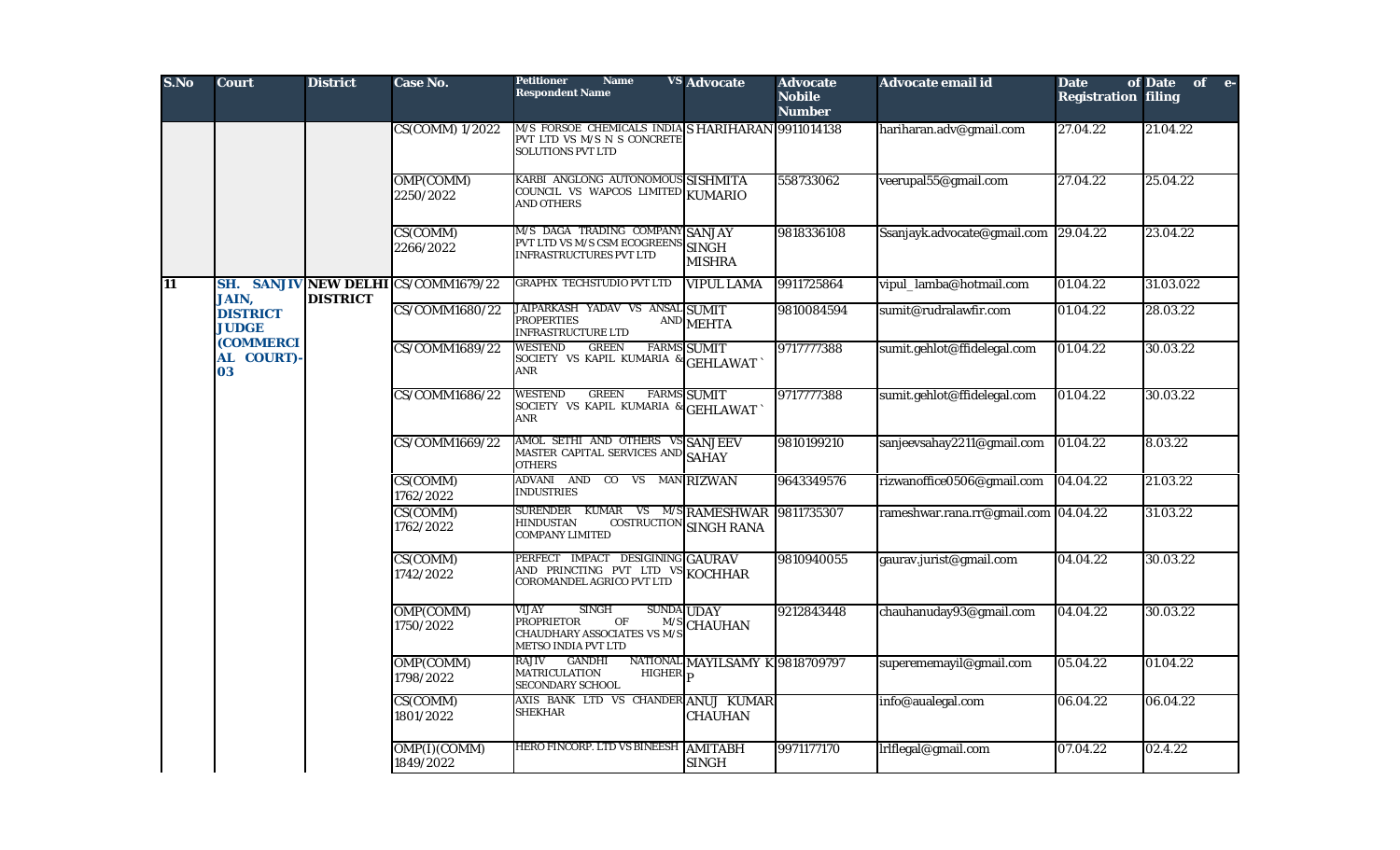| S.No | <b>Court</b> | <b>District</b> | <b>Case No.</b>           | <b>Petitioner</b><br><b>Name</b><br><b>Respondent Name</b>                                                                      | <b>VS</b> Advocate                                | <b>Advocate</b><br><b>Nobile</b><br><b>Number</b> | <b>Advocate email id</b>                   | <b>Date</b><br><b>Registration filing</b> | of Date of e- |
|------|--------------|-----------------|---------------------------|---------------------------------------------------------------------------------------------------------------------------------|---------------------------------------------------|---------------------------------------------------|--------------------------------------------|-------------------------------------------|---------------|
|      |              |                 | OMP(I)(COMM)<br>1850/2022 | FINCORP.<br><b>LTD</b><br><b>HERO</b><br><b>NAVASMON CM</b>                                                                     | VS AMITABH<br><b>SINGH</b>                        | 9971177170                                        | Irlflegal@gmail.com                        | 07.04.22                                  | 02.4.22       |
|      |              |                 | OMP(I)(COMM)<br>1851/2022 | HERO FINCORP LTD VS FAIZAL VAMITABH<br>M                                                                                        | <b>SINGH</b>                                      | 9971177170                                        | lrlflegal@gmail.com                        | 07.04.22                                  | 02.4.22       |
|      |              |                 | CS(COMM)<br>1845/2022     | ADDMARK COMMUNI9CATION VS RAJESH<br>PRADEEP KHANNA                                                                              | <b>RANJAN</b>                                     | 9811428400                                        | ranjanr29@gmail.com                        | 07.04.22                                  | 05.04.22      |
|      |              |                 | CS(COMM)<br>1826/2022     | THE<br>$\rm AIR$<br>CARGO<br><b>AGENTS AMAN</b><br>ASSOCIATION OF NIDIA VS $MS/S$ PANWAR<br><b>DAGA AIR AGENTS &amp; OTHERS</b> |                                                   | 9910687976                                        | muditg88@gmail.com                         | 07.04.22                                  | 04.04.22      |
|      |              |                 | CS(COMM)<br>1844/2022     | SAS ENGINEERING PRODUCTS VS SAURABH<br>M/S PRIMA TELECOM LTD AND VERMA<br><b>OTHERS</b>                                         | 8860625759                                        |                                                   | saurabhverma@gmail.com                     | 07.04.22                                  | 02.4.22       |
|      |              |                 | CS(COMM)<br>1827/2022     | BRITISH MOTOR<br>M/S<br>COMPANY (1934) PVT LTD VS M/S GANESH<br>TRIVENI MOTOR STORE                                             | <b>CAR ADARSH</b>                                 | 9811024738                                        | adarshganeshadv@gmail.com                  | 07.04.22                                  | 30.03.22      |
|      |              |                 | CS(COMM)<br>1830/2022     | M/S IBROAD 7 COMMUNICAION VISHWENDRA 9871704611<br>PVT LTD VS M/S XRBIA MIRTH VERMA<br>PROPERTIES LLP AND OTHER                 |                                                   |                                                   | vishwendra@yahoo.co.in                     | 07.04.22                                  | 06.04.22      |
|      |              |                 | CS(COMM)<br>1879/2022     | PUMA SE VS MADAAN TRADERS                                                                                                       | <b>SHASHI</b><br><b>PRATAP OJHA</b>               | 9891584230                                        | shashi.ipr.attorney@gmail.com 11.04.22     |                                           | 08.04.22      |
|      |              |                 | CS(COMM)<br>1883/2022     | <b>ENTERPRISES</b><br>M/SGAURI<br><b>VARUN PURI</b>                                                                             | <b>VS RADHA</b><br><b>KRISHNA</b><br><b>GUPTA</b> | 9810138450                                        | kgupta98987@rediffmail.com                 | 11.04.22                                  |               |
|      |              |                 | CS(COMM)<br>1902/2022     | <b>GAURAV</b><br><b>CHHIBBER</b><br>SINGAPORE AIRLINES LTD                                                                      | <b>VS SABHAY</b><br><b>CHOUDHARY</b>              | 9871567339                                        | sabhay@lexindigo.in                        | 11.04.22                                  | 11.04.22      |
|      |              |                 | CS(COMM)<br>1899/2022     | M/S AHUJA BUILDERS VS AIMS ABHAY<br>GOLF TOWN DEVELOPERS PVT MAHAJAN<br><b>LTD</b>                                              |                                                   | 9910050991                                        | abhay@mahajanandassociates. 12.04.22<br>in |                                           | 09.04.22      |
|      |              |                 | OMP(COMM)<br>1943/2022    | <b>KAMRAJ</b><br>HIGHER SECONDARY SCHOOL VS<br>EDUSMART SERVICE PVT LTD<br><b>AND ANOTHER</b>                                   | MATRICULATION MAYILSAMY.K 9818709797              |                                                   | suprememayilo@gmail.com                    | 12.04.22                                  | 06.4.22       |
|      |              |                 | OMP(COMM)<br>1943/2022    | <b>KAMRAJ</b><br>HIGHER SECONDARY SCHOOL VS<br>EDUSMART SERVICE PVT LTD<br><b>AND ANOTHER</b>                                   | MATRICULATION MAYILSAMY.K 9818709797              |                                                   | suprememayilo@gmail.com                    | 12.04.22                                  | 06.4.22       |
|      |              |                 | CS(COMM)<br>1946/2022     | RAKESH MALIK VS KARVY STOCK RAJIV BAKSHI 9891695725<br><b>BROKING LTD</b>                                                       |                                                   |                                                   | rajivebakshi@gmail.com                     | 12.04.22                                  | 08.04.22      |
|      |              |                 | OMP(COMM)<br>1944/2022    | UNION OF INDIA VS M/S NEHAL TP SINGH<br><b>ENHTERPRISES</b>                                                                     |                                                   | 9971529687                                        | advicatetpsingh@gmail.com                  | 12./04.22                                 | 22.03.22      |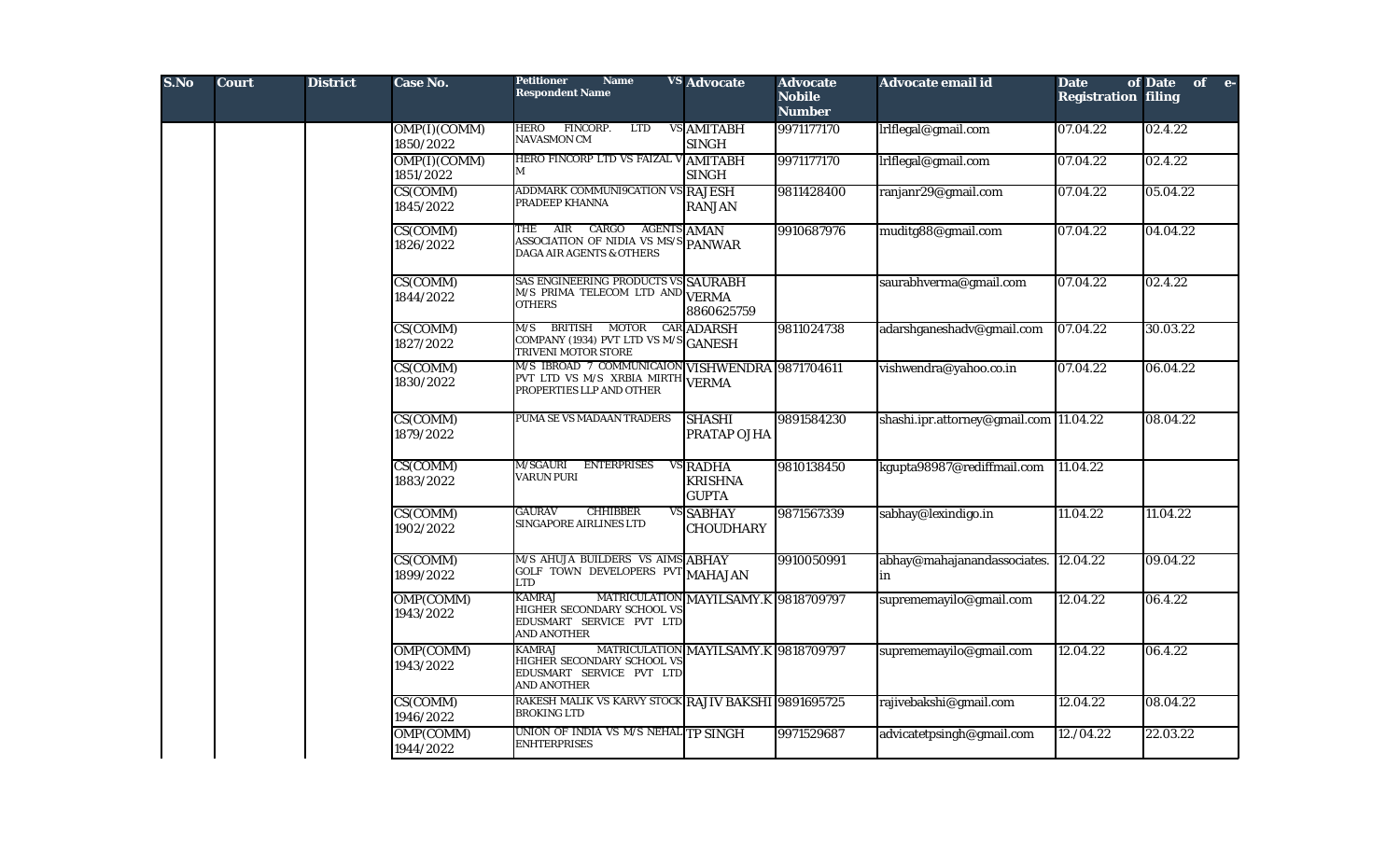| S.No | <b>Court</b> | <b>District</b> | Case No.                  | <b>Petitioner</b><br><b>Name</b><br><b>Respondent Name</b>                                             | <b>VS</b> Advocate                  | <b>Advocate</b><br><b>Nobile</b><br><b>Number</b> | Advocate email id                             | <b>Date</b><br><b>Registration filing</b> | of Date of e- |
|------|--------------|-----------------|---------------------------|--------------------------------------------------------------------------------------------------------|-------------------------------------|---------------------------------------------------|-----------------------------------------------|-------------------------------------------|---------------|
|      |              |                 | CS(COMM)<br>1980/2022     | M/S COMPUTECH SYSTEMS VS RITESH<br><b>UJAAS ENERGY LIMITED</b>                                         | <b>KHATRI</b>                       | 9899891989                                        | rk@petitijuris.in                             | 13.04.22                                  | 06.04.22      |
|      |              |                 | OMP(I)(COMM)<br>1977/2022 | KOTAK MAHINDRA PRIME LTD VS RAJESH<br><b>INTWON REALTORS PVT LTD</b>                                   | <b>JANGRA</b>                       | 9958726491                                        | jangraadvocate@gmail.com                      | 13.04.22                                  | 31.03.22      |
|      |              |                 | CS(COMM)<br>1994/2022     | M/S ARTEK SURFIN CHEMICALS R K JAIN<br>LTD VS ARUN KJUMAR BAGGA                                        |                                     | 9810042289                                        | advocaterakeshjain@gmail.co<br>m              | 16.4.22                                   | 13.04.22      |
|      |              |                 | CS(COMM)<br>1995/2022     | SUDERSHAN SINTH SETHI VS MICHAEL<br>SMT RANJANA BHASIN AND PETER<br><b>OTHERS</b>                      |                                     | 8882563551                                        | michaelrichardpeter@gmail.co 16.04.22<br>m    |                                           | 29.03.22      |
|      |              |                 | CS(COMM)<br>2012/2022     | M/S PRAKASH MASALA CO PVT ASHISH<br>LTD<br><b>VS</b><br>M/S<br>MULTIGRAIN PVT LTD AND<br><b>OTHERS</b> | <b>ASTRON</b> CHAUHAN               | 9999448797                                        | kushagrabansal@akassociates.<br>org. in       | 16.04.22                                  | 05.04.22      |
|      |              |                 | CS(COMM)<br>2010/2022     | CANRA BANK VS ANIL KUO RISHI<br><b>PRASAD</b>                                                          | <b>CHAWLA</b>                       | 9871457890                                        | chawlaassociates1977@gmail.c 16.04.22<br>om   |                                           | 07.04.22      |
|      |              |                 | CS(COMM)<br>2009/2022     | CANRA BANK VS ARUN KUMAR                                                                               | <b>RISHI</b><br><b>CHAWLA</b>       | 9871457890                                        | chawlaassociates1977@gmail.c<br>om            | 16.04.22                                  | 07.04.22      |
|      |              |                 | CS(COMM)<br>2011/2022     | CANRA BANK VS KAMAL SINGH RISHI<br>NEGI                                                                | <b>CHAWLA</b>                       | 9871457890                                        | chawlaassociates1977@gmail.c 16.04.22<br>om   |                                           | 07.04.22      |
|      |              |                 | CS(COMM)<br>1997/2022     | RAJESTHAN ANTIBIOTICS LTD VS MUKESH<br>NITYAM PHARMA AND ANOTHER                                       | <b>SINHA</b>                        | 9971061063                                        | mukeshsinha.adv@gmail.com                     | 16.04.22                                  | 11.04.22      |
|      |              |                 | CS(COMM)<br>2035/2022     | STATE BANK OF INDIA VS TARUN<br><b>GURVINDER PAL SINGH</b>                                             | <b>CHANDIOK</b>                     | 9818365119                                        | varunchandiok@gmail.com                       | 18.04.22                                  | 12.04.22      |
|      |              |                 | CS(COMM)<br>2037/2022     | UNION BANK OF INDIA VS M/S SHAGUN<br><b>SURESH KUMAR</b>                                               | <b>BHARGAVA</b>                     | 9891770449                                        | shagunbhargawalaw@gmail.co 18.04.22<br>m      |                                           | 12.04.22      |
|      |              |                 | $cs$ (COMM)<br>2038/2022  | AMHATA HYDRO ENERGY PVT MANOJ<br>LITD VS PTC INDIA FINANCIAL KUMAR<br><b>SERVICES LTD</b>              |                                     | 9811020612                                        | manojkumar@hammurabisolo<br>mon.com           | 18.04.22                                  | 16.04.22      |
|      |              |                 | CS(COMM)<br>2036/2022     | MINOSHA INDIA LTD VS M?S SONDHI<br>SQUARE DIGITAL PRESS AND NARULA<br><b>ANOTHER</b>                   | <b>DALAL</b>                        | 9953095583                                        | sondhinaruladalal&sndlawyers. 18.04.22<br>com |                                           | 12.04./22     |
|      |              |                 | CS(COMM)<br>2076/2022     | PUMA SE VS JS FASHION MART                                                                             | <b>SHASHI</b><br><b>PRATAP OJHA</b> | 9891584230                                        | sojha@rnaip.com                               | 19.04.22                                  | 18.04.22      |
|      |              |                 | CS(COMM)<br>2091/2022     | M/S<br>ELECTRICALSPVT LTD VS M/S<br>PARI ENTERPRISES AND ANR                                           | <b>GOLDMEDAL K.G. BANSAL</b>        | 9990605966                                        | unitedmark@unitedirp.com                      | 20.04.22                                  | 18.04.22      |
|      |              |                 | CS(COMM)<br>2092/2022     | SANJEET SHARMA VS M/S ADS ANSHU<br><b>CIVIL &amp; INTERIOR PVT LTD</b>                                 | <b>SHARMA</b>                       | 8126797077                                        | anshu.kaushik98@gmail.com                     | 20.04.22                                  | 23.03.22      |
|      |              |                 | CS(COMM)<br>2139/2022     | KAPIL ELECTRIC CO VS REDICON SAMRIDHI<br>INFRASTRUCTURE AND HOUSING ARORA                              |                                     | 9811313939                                        | advsamridhiarora@gmail.com                    | 22.04.22                                  | 21.04.22      |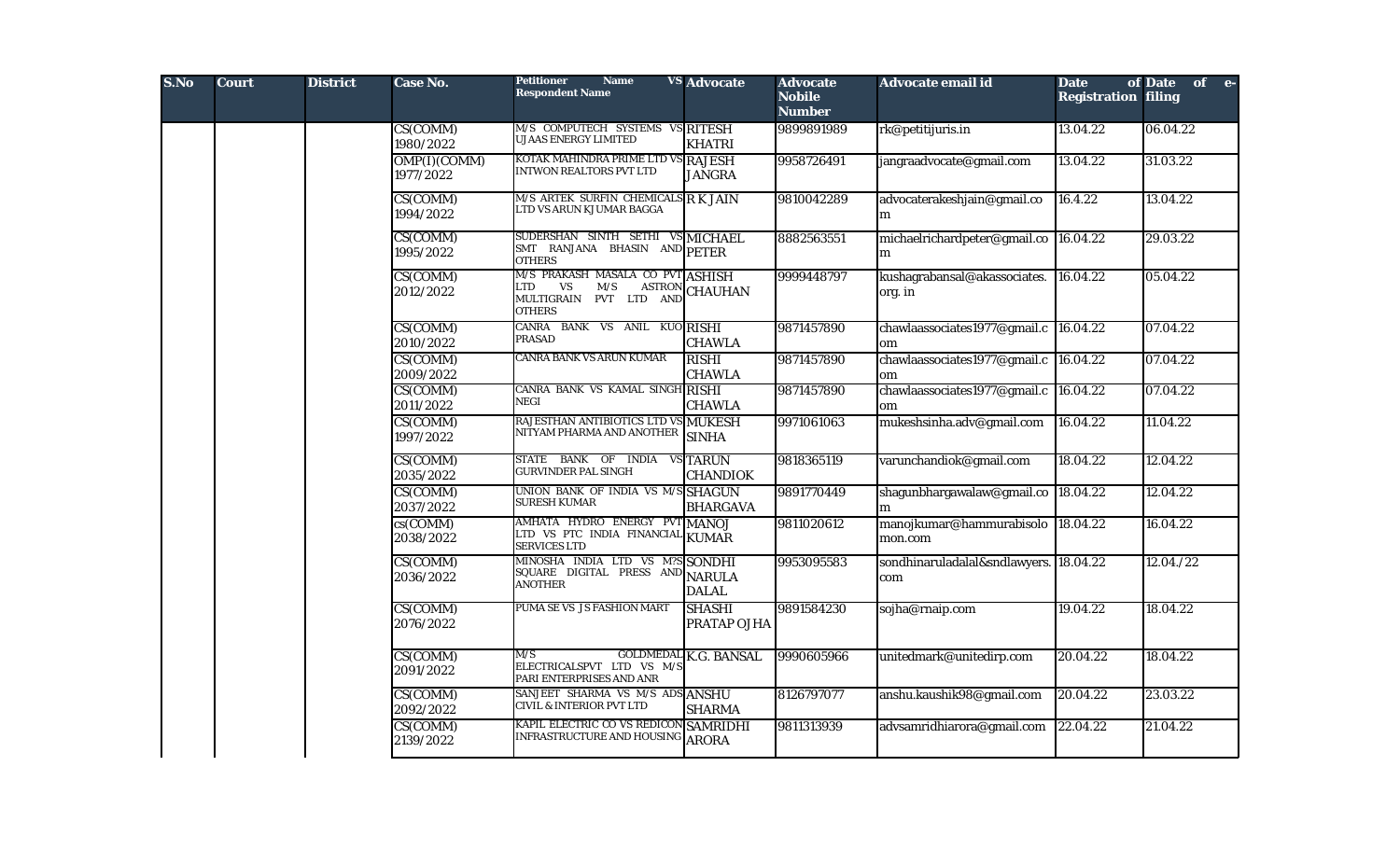| S.No      | <b>Court</b>                              | <b>District</b>   | Case No.                                  | <b>Petitioner</b><br><b>Name</b><br><b>Respondent Name</b>                                                                              | <b>VS</b> Advocate                | <b>Advocate</b><br><b>Nobile</b><br><b>Number</b> | Advocate email id                           | <b>Date</b><br><b>Registration filing</b> | of Date<br>of e- |
|-----------|-------------------------------------------|-------------------|-------------------------------------------|-----------------------------------------------------------------------------------------------------------------------------------------|-----------------------------------|---------------------------------------------------|---------------------------------------------|-------------------------------------------|------------------|
|           |                                           |                   | CS(COMM)<br>2149/2022                     | <b>JASKEERAT INFRSOLUTION PVT SK MISHRA</b><br>LTD VS ASHWATH QUIPPO<br><b>INFRAPROJECTS PVT LTD</b>                                    |                                   | 9873377910                                        | advocatesujeet@gmail.com                    | 22.04.22                                  | 19.04.22         |
|           |                                           |                   | CS(COMM)<br>2156/2022                     | UNION BANK OF INDIA VS M/S S P ROHTASH<br><b>CREATIONS AND OTHERS</b>                                                                   | <b>KUMAR</b><br><b>JAJORIA</b>    | 9868750997                                        | rkjajoria26@gmail.com                       | 23.04.22                                  | 21.04.22         |
|           |                                           |                   | CS(COMM)<br>2158/2022                     | UNION OF INDIA VS MB RUBBER SANJEEV<br><b>PVT LTD</b>                                                                                   | <b>YADAV</b>                      | 9868099500                                        | sanjeevyadav@gmail.com                      | 23.04.22                                  | 28.02.22         |
|           |                                           |                   | OMP(COMM)<br>2183/2022                    | SANJEEV KUMAR YADAV VS M/S VIPUL KUMAR 9811030089<br><b>AXIS BANK LTD</b>                                                               |                                   |                                                   | vipul.rmlnlu@gmail.com                      | 25.04.22                                  | 21.04.22         |
|           |                                           |                   | CS(COMM)<br>2209/2022                     | SATISH KUMAR VS JAI SHANKAR ABINASH<br><b>AND OTHERS</b>                                                                                | <b>MISHRA</b>                     | K 98111235958                                     | abinashkmishra@gmail.com                    | 26.04.22                                  | 12./04.22        |
|           |                                           |                   | CS(COMM)<br>2220/2022                     | PUNJAB NATIONAL BANK VSLALIT KUMAR 8447587097<br>SEEMA AGGARWAL                                                                         |                                   |                                                   | lalitkumar2573@gmail.com                    | $\sqrt{27.04.22}$                         | 08.04.22         |
|           |                                           |                   | OMP(COMM)<br>2252/2022                    | KARBI ANGLONG AUTONOMOUS SISHMITA<br>COUNCIL VS WAPCOS LIMITED KUMARIO<br><b>AND OTHERS</b>                                             |                                   | 558733062                                         | veerupal55@gmail.com                        | 27.04.22                                  | 25.04.22         |
|           |                                           |                   | CS(COMM)<br>2251/2022                     | M/S FORSOE CHEMICALS INDIA S HARIHARAN 9911014138<br>PVT LTD VS M/S N S CONCRETE<br><b>SOLUTIONS PVT LTD</b>                            |                                   |                                                   | hariharan.adv@gmail.com                     | 27.04.22                                  | 21.04.22         |
|           |                                           |                   | CS(COMM)<br>2269/2022                     | <b>INTERARCH</b><br><b>BUILDING KAJAL</b><br>M/S<br>PRODUCTS PVT LTD VS M/S KUMARI<br>ALLIED NIPPON PVT LTD AND KUMARI<br><b>OTHERS</b> |                                   | 9773946224                                        | advocate.rajatmaken@gmail.co 29.04.22<br>m. |                                           | 07.04.22         |
|           |                                           |                   | CS(COMM)<br>2267/2022                     | NORTHERN STEEL AND GENERAL SANJAY<br>MILLS PVT LTD VS NEENA SINGH<br>SHARMA AND OTHERS                                                  | <b>MISHRA</b>                     | 9818336108                                        | Ssanjayk.advocate@gmail.com 29.04.22        |                                           | 23.04.22         |
| <b>12</b> | SH.<br><b>KUMAR</b><br><b>BHARTWAL,</b>   | <b>PREM SOUTH</b> | <b>OMP</b><br>(COMM)/352/2022             | (I) IDFC FIRST BANK LTD Vs MINU SANJEEV<br>MINOCHA 5635                                                                                 | KUMAR(P),                         | 8285002845                                        | sanjeev.pathak@srcslegal.com                | $1 - 4 - 2022$                            | $1 - 4 - 2022$   |
|           | D.J<br><b>(COMMERCI</b><br><b>AL</b> )-01 |                   | $\overline{\text{CS}}$<br>(COMM)/221/2022 | <b>GABION TECNOLOGIES INDIA PVT ROHIT</b><br>LTD Vs KEYSTONE INFRA PVT LTD RATTU(P),                                                    |                                   | 9811194067                                        | advdinesh82@gmail.com                       | $1 - 4 - 2022$                            | $1 - 4 - 2022$   |
|           |                                           |                   | <b>OMP</b><br>(COMM)/361/2022             | (I) IDFC FIRST BANK LTD Vs SANJEEV<br>PRAVEEN KUMAR 8096                                                                                | KUMAR(P),                         | 8285002845                                        | sanjeev.pathak@srcslegal.com                | $\sqrt{2-4-20}$ 22                        | $2 - 4 - 2022$   |
|           |                                           |                   | <b>Execution</b><br>(Comm)/5/2022         | ANIL AGGARWAL Vs MS KAANS PARIKSHIT<br>TRADING COMPANY                                                                                  | MAHIPAL(P),                       | 9868873986                                        | pmahipal09@gmail.com                        | 2-4-2022                                  | $2 - 4 - 2022$   |
|           |                                           |                   | <b>OMP</b><br>(COMM)/16/2022              | <b>PUSHPENDER</b><br>TELEPHONE ALI(P),<br><b>MAHANAGAR</b><br>NIGAM LIMITED                                                             | SACHDEVA Vs MD. QUAMAR 9811160421 |                                                   | qmr.rose@gmail.com                          | $2 - 4 - 2022$                            | $2 - 4 - 2022$   |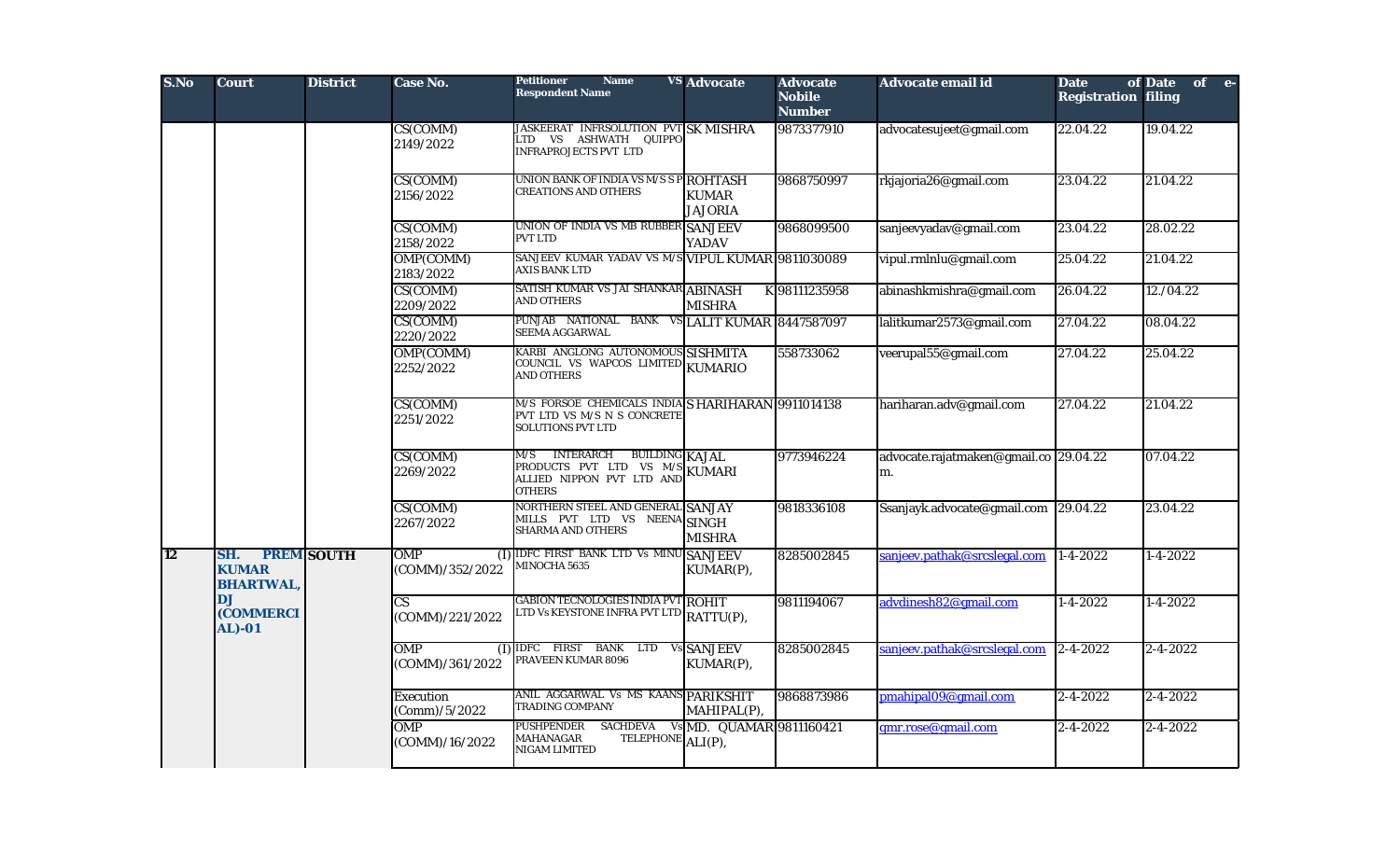| S.No | <b>Court</b> | <b>District</b> | Case No.                                    | <b>Petitioner</b><br><b>Name</b><br><b>Respondent Name</b>                  | <b>VS</b> Advocate | <b>Advocate</b><br><b>Nobile</b><br><b>Number</b> | Advocate email id                    | <b>Date</b><br><b>Registration filing</b> | of Date of e-  |
|------|--------------|-----------------|---------------------------------------------|-----------------------------------------------------------------------------|--------------------|---------------------------------------------------|--------------------------------------|-------------------------------------------|----------------|
|      |              |                 | $\overline{\text{CS}}$<br>(COMM)/223/2022   | OM SONS MARKETING PVT LTD Vs Eysha<br>FLYOVER DISTILLERIES PVT LTD          | Marysha(P),        | 8930371387                                        | eyshamarysha@gmail.com               | $2 - 4 - 2022$                            | $2 - 4 - 2022$ |
|      |              |                 | <b>OMP</b><br>(COMM)/363/2022               | (I) IDFC FIRST BANK LTD Vs JPS SANJEEV<br>BUILDTECH PRIVATE LIMITED<br>8393 | KUMAR(P),          | 8285002845                                        | sanjeev.pathak@srcslegal.com         | $2 - 4 - 2022$                            | $2 - 4 - 2022$ |
|      |              |                 | <b>OMP</b><br>(1)<br>(COMM)/362/2022        | <b>IDFC FIRST BANK LTD Vs SUNNY SANJEEV</b><br><b>CHAUDHARY 1871</b>        | KUMAR(P),          | 8285002845                                        | sanjeev.pathak@srcslegal.com         | $2 - 4 - 2022$                            | $2 - 4 - 2022$ |
|      |              |                 | <b>OMP</b><br>(COMM)/358/2022               | (I) IDFC FIRST BANK LTD Vs ANKIT SANJEEV<br><b>KUMAR 8781</b>               | KUMAR(P),          | 8285002845                                        | sanjeev.pathak@srcslegal.com         | $2-4-2022$                                | $2 - 4 - 2022$ |
|      |              |                 | <b>OMP</b><br>(COMM)/357/2022               | (I) IDFC FIRST BANK LTD Vs SHIVLAL SANJEEV<br><b>GAUTAM 3256</b>            | KUMAR(P),          | 8285002845                                        | sanjeev.pathak@srcslegal.com         | $2 - 4 - 2022$                            | $2 - 4 - 2022$ |
|      |              |                 | <b>OMP</b><br>(I)<br>(COMM)/359/2022        | <b>IDFC FIRST BANK LTD Vs MOHD SANJEEV</b><br><b>SHAHZAD 6177</b>           | KUMAR(P),          | 8285002845                                        | sanjeev.pathak@srcslegal.com         | $2 - 4 - 2022$                            | $2 - 4 - 2022$ |
|      |              |                 | <b>OMP</b><br>(COMM)/360/2022               | (I) IDFC FIRST BANK LTD Vs MANOJ SANJEEV<br>8038                            | KUMAR(P),          | 8285002845                                        | sanjeev.pathak@srcslegal.com         | $2 - 4 - 2022$                            | $2 - 4 - 2022$ |
|      |              |                 | <b>OMP</b><br>(COMM)/354/2022               | (I) IDFC FIRST BANK LTD Vs AJAY SANJEEV<br>7803                             | KUMAR(P),          | 8285002845                                        | sanjeev.pathak@srcslegal.com         | $\sqrt{2-4-2022}$                         | $2 - 4 - 2022$ |
|      |              |                 | <b>OMP</b><br>(COMM)/356/2022               | (I) IDFC FIRST BANK LTD Vs SUNITA SANJEEV<br>5308                           | KUMAR(P),          | 8285002845                                        | sanjeev.pathak@srcslegal.com         | $2 - 4 - 2022$                            | $2 - 4 - 2022$ |
|      |              |                 | <b>OMP</b><br>(COMM)/355/2022               | (I) IDFC FIRST BANK LTD Vs MOHD SANJEEV<br><b>SALMAN 1913</b>               | KUMAR(P),          | 8285002845                                        | sanjeev.pathak@srcslegal.com         | $2 - 4 - 2022$                            | $2 - 4 - 2022$ |
|      |              |                 | <b>OMP</b><br>(I)<br>(COMM)/371/2022        | HDFC BANK LTD Vs INDIAN SANJEEV<br><b>OCEAN LOGISTICS 6707</b>              | KUMAR(P),          | 8285002845                                        | sanjeev.pathak@srcslegal.com         | 4-4-2022                                  | $4 - 4 - 2022$ |
|      |              |                 | <b>OMP</b><br>(1)<br>(COMM)/373/2022        | HDFC BANK LTD Vs INDIAN SANJEEV<br><b>OCEAN LOGISTICS 8155</b>              | KUMAR(P),          | 8285002845                                        | sanjeev.pathak@srcslegal.com         | $ 4 - 4 - 2022 $                          | 4-4-2022       |
|      |              |                 | Execution<br>(Comm)/9/2022                  | HDB FINANCIAL SERVICES Vs AP DEEPANKUR<br><b>ENGINEERS AND ORS</b>          | SONDHI(P),         | 9999925860                                        | deepankur@sondhipartnrs.com 4-4-2022 |                                           | $4 - 4 - 2022$ |
|      |              |                 | <b>Execution</b><br>$\left $ (Comm)/11/2022 | INCRED FINANCIAL SERVICES RAJESH<br>LIMITED Vs GAJE SINGH                   | KUMAR(P),          | 9958726491                                        | jangraadvocate@gmail.com             | $\sqrt{4-4-2022}$                         | $4 - 4 - 2022$ |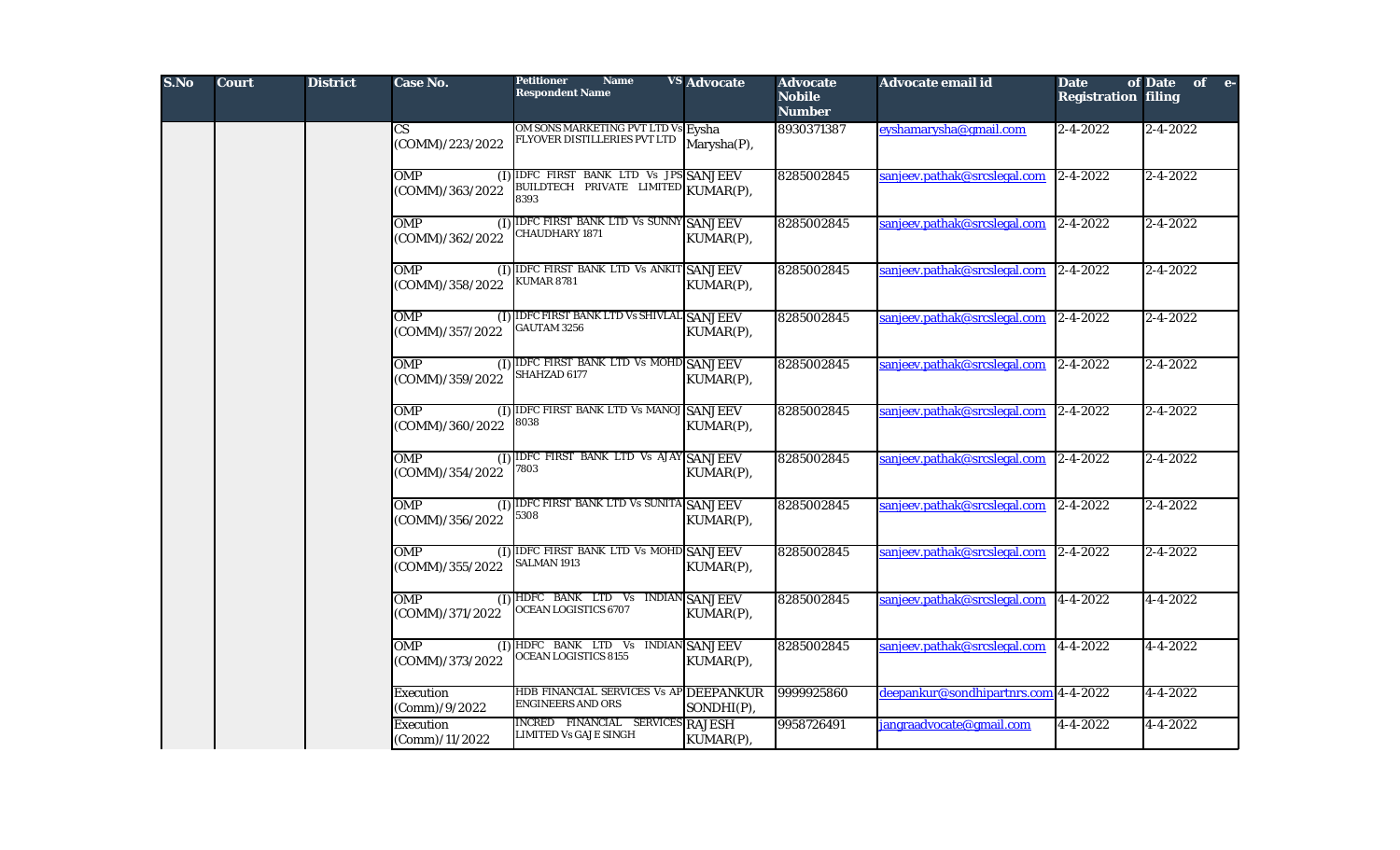| S.No | <b>Court</b> | <b>District</b> | Case No.                                  | <b>Petitioner</b><br><b>Name</b><br><b>Respondent Name</b>                                                                                                                                                | <b>VS</b> Advocate        | <b>Advocate</b><br><b>Nobile</b><br><b>Number</b> | Advocate email id            | <b>Date</b><br><b>Registration filing</b> | of Date of e-  |
|------|--------------|-----------------|-------------------------------------------|-----------------------------------------------------------------------------------------------------------------------------------------------------------------------------------------------------------|---------------------------|---------------------------------------------------|------------------------------|-------------------------------------------|----------------|
|      |              |                 | <b>Execution</b><br>(Comm)/10/2022        | HDFC BANK LTD Vs ASHISH SANJEEV<br>KUMAR                                                                                                                                                                  | KUMAR(P),                 | 8285002845                                        | sanjeev.pathak@srcslegal.com | $ 4 - 4 - 2022 $                          | 4-4-2022       |
|      |              |                 | СS<br>(COMM)/227/2022                     | OUTLOOK PUBLISHING<br><b>INDIA SETU</b><br>PVT LTD Vs ALIGN MEDIA                                                                                                                                         | NIKET(P),                 | 9873109672                                        | mail@curelegal.com           | $5 - 4 - 2022$                            | $5 - 4 - 2022$ |
|      |              |                 | Execution<br>(Comm)/13/2022               | DHANI LOANS AND SERVICES LTD RAHUL<br>Vs DEV SHARMA                                                                                                                                                       | <b>BHARADWAJ</b> (<br>P), | 8376049807                                        | Amarnath rbc@yahoo.com       | $5 - 4 - 2022$                            | $5 - 4 - 2022$ |
|      |              |                 | <b>CS</b><br>(COMM)/226/2022              | BLUE STAR LTD Vs SKILLAR SIDDHARTH<br>ENTERPRISE INDIA PRIVATE SHANKAR<br>LIMITED                                                                                                                         | $DEV(P)$ ,                | 9818093228                                        | siddharth.dev@dnrlegal.com   | $5 - 4 - 2022$                            | 5-4-2022       |
|      |              |                 | <b>OMP</b><br>(I)<br>(COMM)/381/2022      | <b>IDFC FIRST BANK LTD Vs SANJEEV</b><br><b>MOHAMMAD TURFEL 6946</b>                                                                                                                                      | KUMAR(P),                 | 8285002845                                        | sanjeev.pathak@srcslegal.com | $ 6-4-2022 $                              | 6-4-2022       |
|      |              |                 | $\overline{\text{CS}}$<br>(COMM)/229/2022 | R B MITTAL Vs M/S FASENSE VINEET<br><b>LIFESTYLE PVT LTD</b>                                                                                                                                              | KAUSHIK(P),               | 858895706                                         | vpj123@yahoo.co.in           | $6 - 4 - 2022$                            | $6 - 4 - 2022$ |
|      |              |                 | $\overline{\text{CS}}$<br>(COMM)/228/2022 | OUTLOOK PUBLISHING INDIA SETU<br>PVT LTD Vs PARK INSTITUTIONS                                                                                                                                             | NIKET(P),                 | 9873109672                                        | mail@curelegal.com           | $6 - 4 - 2022$                            | $6 - 4 - 2022$ |
|      |              |                 | <b>Execution</b><br>(Comm)/16/2022        | KOGTA FINANCIAL INDIA LTD Vs ANKUR<br>PUSHPENDRA SHARMA                                                                                                                                                   | KATYAL(P),                | 9811809439                                        | ankurkatyal@asklegal.co.in   | $7 - 4 - 2022$                            | 7-4-2022       |
|      |              |                 | $\overline{\text{CS}}$<br>(COMM)/231/2022 | <b>HAIFEM</b><br>SOLUTIONS SAGAR<br>M/S<br>PRIVATE LIMITED THROUGH BHARDWAJ(P<br>AUTHORIZED REPRESENTATIVE<br>MS SUNIDHI PAL Vs M/S LIBRA <sup>]),</sup><br>SALES THROUGH PROP SHRI<br><b>DALIP SINGH</b> |                           | 9999942765                                        | dematsagar@gmail.com         | 7-4-2022                                  | $7 - 4 - 2022$ |
|      |              |                 | <b>OMP</b><br>(I)<br>(COMM)/388/2022      | TOYOTA FINANCIAL SERVICES RAJESH<br>NDIA LTD Vs NARENDRA KUMAR                                                                                                                                            | KUMAR(P),                 | 9958726491                                        | jangraadvocate@gmail.com     | $8-4-2022$                                | $8-4-2022$     |
|      |              |                 | <b>OMP</b><br>(I)<br>(COMM)/389/2022      | TOYOTA FINANCIAL SERVICES RAJESH<br><b>NDIA LTD Vs HARBHAJAN SINGH</b>                                                                                                                                    | KUMAR(P),                 | 9958726491                                        | jangraadvocate@gmail.com     | $8-4-2022$                                | 8-4-2022       |
|      |              |                 | <b>OMP</b><br>(1)<br>(COMM)/396/2022      | TOYOTA FINANCIAL SERVICES RAJESH<br>INDIA LTD Vs MUNESH SINGH                                                                                                                                             | KUMAR(P),                 | 9958726491                                        | jangraadvocate@gmail.com     | $8-4-2022$                                | 8-4-2022       |
|      |              |                 | <b>OMP</b><br>(D<br>(COMM)/390/2022       | TOYOTA FINANCIAL SERVICES RAJESH<br>INDIA LTD Vs DINESH KUMAR KUMAR(P),<br>MISHRA                                                                                                                         |                           | 9958726491                                        | jangraadvocate@gmail.com     | $8 - 4 - 2022$                            | $8 - 4 - 2022$ |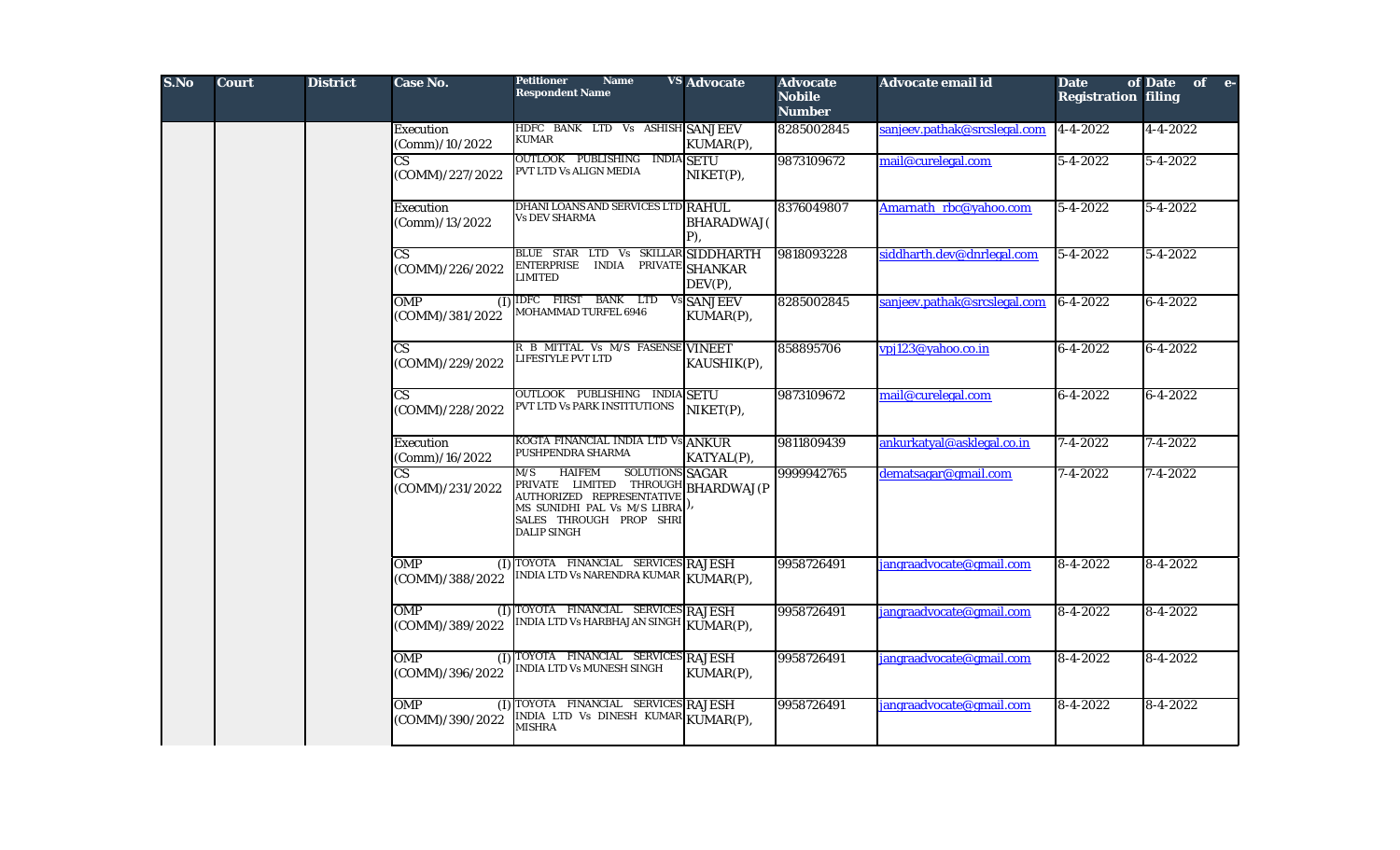| S.No | <b>Court</b> | <b>District</b> | <b>Case No.</b>                           | <b>Petitioner</b><br><b>Name</b><br><b>Respondent Name</b>                                      | <b>VS</b> Advocate          | <b>Advocate</b><br><b>Nobile</b><br><b>Number</b> | Advocate email id            | <b>Date</b><br><b>Registration filing</b> | of Date of e-   |
|------|--------------|-----------------|-------------------------------------------|-------------------------------------------------------------------------------------------------|-----------------------------|---------------------------------------------------|------------------------------|-------------------------------------------|-----------------|
|      |              |                 | <b>OMP</b><br>(COMM)/391/2022             | (I) TOYOTA FINANCIAL SERVICES RAJESH<br>INDIA LTD Vs ENDOW INFOCONS KUMAR(P),<br><b>PVT LTD</b> |                             | 9958726491                                        | jangraadvocate@gmail.com     | $\sqrt{8-4-2022}$                         | $8-4-2022$      |
|      |              |                 | <b>OMP</b><br>(COMM)/392/2022             | (I) TOYOTA FINANCIAL SERVICES RAJESH<br>INDIA<br>LTD<br>Vs<br><b>AUTOMOBILES</b>                | ASHA KUMAR(P),              | 9958726491                                        | jangraadvocate@gmail.com     | $8-4-2022$                                | 8-4-2022        |
|      |              |                 | <b>OMP</b><br>(I)<br>(COMM)/393/2022      | TOYOTA FINANCIAL SERVICES RAJESH<br>INDIA LTD Vs PRUSHOTTAM KUMAR(P),<br><b>UPADHYAY</b>        |                             | 9958726491                                        | jangraadvocate@gmail.com     | $8-4-2022$                                | 8-4-2022        |
|      |              |                 | OMP<br>(1)<br>(COMM)/394/2022             | TOYOTA FINANCIAIL SERICES RAJESH<br>INDIA LTD Vs SANJEEV KUMAR KUMAR(P),<br><b>MISHRA</b>       |                             | 9958726491                                        | jangraadvocate@gmail.com     | $8-4-2022$                                | 8-4-2022        |
|      |              |                 | <b>OMP</b><br>(1)<br>(COMM)/395/2022      | TOYOTA FINANCIAL SERVICES RAJESH<br>INDIA LTD Vs ABIK CHATTERJEE                                | KUMAR(P),                   | 9958726491                                        | jangraadvocate@gmail.com     | $8-4-2022$                                | 8-4-2022        |
|      |              |                 | Execution<br>(Comm)/20/2022               | HDFC BANK LTD Vs AJAY KUMAR                                                                     | <b>SANJEEV</b><br>KUMAR(P), | 8285002845                                        | sanjeev.pathak@srcslegal.com | $\sqrt{11-4-2022}$                        | $11 - 4 - 2022$ |
|      |              |                 | <b>Execution</b><br>(Comm)/19/2022        | HDFC BANK LTD Vs GAJENDRA SANJEEV<br><b>SINGH</b>                                               | KUMAR(P),                   | 8285002845                                        | sanjeev.pathak@srcslegal.com | $11-4-2022$                               | 11-4-2022       |
|      |              |                 | <b>Execution</b><br>(Comm)/21/2022        | M/S IIFL FINANCE LIMITED Vs SANJEEV<br><b>NANDA SALES</b>                                       | KUMAR(P),                   | 8285002845                                        | sanjeev.pathak@srcslegal.com | $11-4-2022$                               | 11-4-2022       |
|      |              |                 | Execution<br>(Comm)/18/2022               | DHANI LOANS AND SERVICES LTD DINESH<br><b>Vs K RAMESH</b>                                       | JAIN(P),                    | 8376049807                                        | amaranth rbc@yahoo.com       | 11-4-2022                                 | $11 - 4 - 2022$ |
|      |              |                 | <b>OMP</b><br>(COMM)/408/2022             | (I) IDFC FIRST BANK LTD Vs SANJEEV<br>NEMCHAND GHAMANDI LAL 8489 KUMAR(P),                      |                             | 8285002845                                        | sanjeev.pathak@srcslegal.com | $12 - 4 - 2022$                           | $12 - 4 - 2022$ |
|      |              |                 | <b>OMP</b><br>(COMM)/409/2022             | (I) IDFC FIRST BANK LTD Vs SUNIL SANJEEV<br>KUMAR SHARMA 5201                                   | KUMAR(P),                   | 8285002845                                        | sanjeev.pathak@srcslegal.com | 12-4-2022                                 | 12-4-2022       |
|      |              |                 | <b>OMP</b><br>(COMM)/411/2022             | (I) IDFC FIRST BANK LTD Vs ASHOK SANJEEV<br><b>KUMAR 8625</b>                                   | KUMAR(P),                   | 8285002845                                        | sanjeev.pathak@srcslegal.com | 12-4-2022                                 | 12-4-2022       |
|      |              |                 | <b>OMP</b><br>(1)<br>(COMM)/410/2022      | TOYOTA FINANCIAL SERVICES RAHUL<br>INDIA LTD Vs RASHBEG SINGH BHARADWAJ(<br>9867                | $P$ ),                      | 8376049807                                        | Amarnath rbc@yahoo.com       | 12-4-2022                                 | 12-4-2022       |
|      |              |                 | $\overline{\text{CS}}$<br>(COMM)/233/2022 | INDIAN OVERSEAS BANK<br>Vs<br><b>SUMIT TEXTILE</b>                                              | Vaishali<br>Sharma(P),      | 9811255673                                        | advocatesinha@rediffmail.com | $12 - 4 - 2022$                           | 12-4-2022       |
|      |              |                 | <b>OMP</b><br>(COMM)/428/2022             | (I) IDFC FIRST BANK LTD Vs SUJEET SANJEEV<br><b>KUMAR JHA 3586</b>                              | KUMAR(P),                   | 8285002845                                        | sanjeev.pathak@srcslegal.com | $13-04-2022$                              | 13-04-2022      |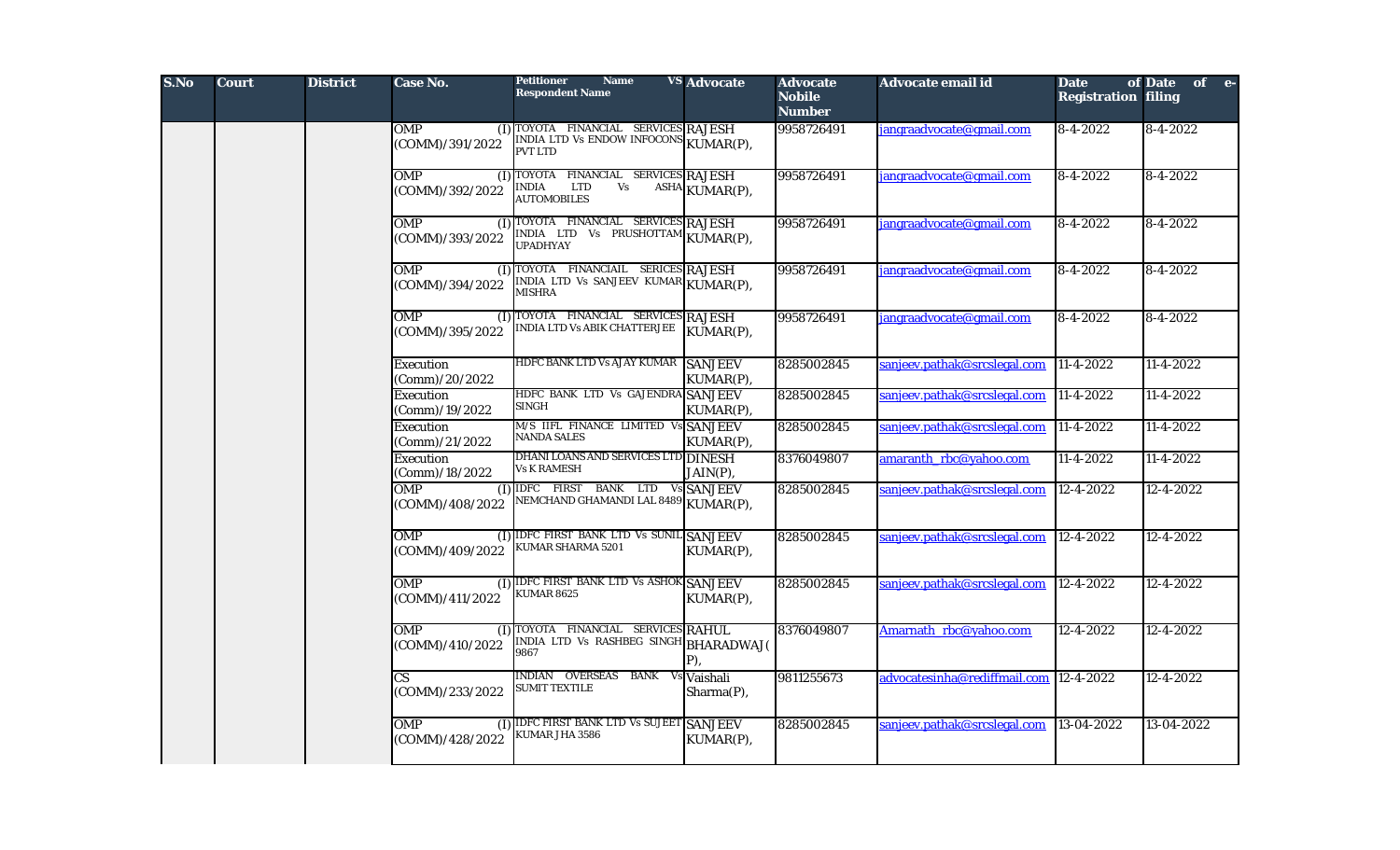| S.No | <b>Court</b> | <b>District</b> | Case No.                                  | <b>Petitioner</b><br><b>Name</b><br><b>Respondent Name</b>                                                           | <b>VS Advocate</b>                | <b>Advocate</b><br><b>Nobile</b><br><b>Number</b> | Advocate email id                           | <b>Date</b><br><b>Registration filing</b> | of Date of e- |
|------|--------------|-----------------|-------------------------------------------|----------------------------------------------------------------------------------------------------------------------|-----------------------------------|---------------------------------------------------|---------------------------------------------|-------------------------------------------|---------------|
|      |              |                 | <b>OMP</b><br>(COMM)/429/2022             | (I) IDFC FIRST BANK LTD Vs VIKAS SANJEEV<br><b>BHATI 9240</b>                                                        | KUMAR(P),                         | 8285002845                                        | sanjeev.pathak@srcslegal.com                | 13-04-2022                                | 13-04-2022    |
|      |              |                 | <b>OMP</b><br>(COMM)/430/2022             | (I) IDFC FIRST BANK LTD Vs ASIF ALI SANJEEV<br>5942                                                                  | KUMAR(P),                         | 8285002845                                        | sanjeev.pathak@srcslegal.com                | 13-04-2022                                | 13-04-2022    |
|      |              |                 | $\overline{\text{CS}}$<br>(COMM)/237/2022 | CANARA BANK Vs M/S THAKUR RITU<br>TRADING<br>PROPRIETORSHIP FIRM                                                     | COMPANYA SHARMA(P),               | 9810765963                                        | thakur.prakash2674@gmail.co<br>m            | 16-04-2022                                | 16-04-2022    |
|      |              |                 | <b>OMP</b><br>(COMM)/436/2022             | (I) YES BANK LTD Vs KULDEEP SANJEEV<br>JAGDEV SINGH 3115                                                             | KUMAR(P),                         | 8285002845                                        | sanjeev.pathak@srcslegal.com                | 18-04-2022                                | 18-04-2022    |
|      |              |                 | <b>OMP</b><br>(COMM)/439/2022             | (I) YES BANK LTD Vs WEST DELHI SANJEEV<br>TRAVELS 0528                                                               | KUMAR(P),                         | 8285002845                                        | sanjeev.pathak@srcslegal.com                | 18-04-2022                                | 18-04-2022    |
|      |              |                 | <b>OMP</b><br>(COMM)/437/2022             | $(I)$ YES BANK Vs<br>WEST<br><b>TRAVELS 0514</b>                                                                     | <b>DELHI SANJEEV</b><br>KUMAR(P), | 8285002845                                        | sanjeev.pathak@srcslegal.com                | 18-04-2022                                | 18-04-2022    |
|      |              |                 | $\mathbf{C}\mathbf{S}$<br>(COMM)/239/2022 | RAJANI PRODUCTS Vs SURENDER SHRAVAN<br>KUMAR AGARWAL TRADING AS<br><b>SHREE VIMAL PROTEINS</b>                       | <b>KUMAR</b><br>BANSAL(P),        | 26843455                                          | unitedmark@unitedipr.com                    | 18-04-2022                                | 18-04-2022    |
|      |              |                 | $\overline{\text{CS}}$<br>(COMM)/240/2022 | <b>BOSS</b><br><b>TRADEMARK SHRAVAN</b><br><b>HUGO</b><br>MANAGEMENT GMBH Vs BOSS KUMAR<br><b>MENS GARMENT STORE</b> | BANSAL(P),                        | 26843455                                          | unitedmark@unitedipr.com                    | 18-04-2022                                | 18-04-2022    |
|      |              |                 | <b>OMP</b><br>(COMM)/18/2022              | ATIN MEHTA Vs AXIS BANK LTD                                                                                          | <b>NITIN</b><br>MEHTA(P),         | 9871185290                                        |                                             | 18-04-2022                                | 18-04-2022    |
|      |              |                 | OMP<br>(COMM)/438/2022                    | (I) HDFC BANK LTD Vs YOGESH RAJEEV<br><b>DASHRATH BINDRA</b>                                                         | <b>KUMAR</b><br>RANJAN(P),        | 9311022101                                        | ranjan.and.company@gamil.co<br>$\mathbf{m}$ | 18-04-2022                                | 18-04-2022    |
|      |              |                 | $\overline{\text{CS}}$<br>(COMM)/241/2022 | <b>GRAM SUPPLY CHAIN</b><br>M/S<br>SOLUTIONS PRIVATE LIMITED Vs<br>M/S TRIPLE MMM LOGYSMART<br>PRIVATE LIMITED       |                                   |                                                   |                                             | 18-04-2022                                | 18-04-2022    |
|      |              |                 | $\overline{\text{CS}}$<br>(COMM)/243/2022 | M/S ASICS CORPORATION Vs SHRAVAN<br>DHEERAJ SHOE CO                                                                  | <b>KUMAR</b><br>BANSAL(P),        | 26843455                                          | unitedmark@unitedipr.com                    | 18-04-2022                                | 18-04-2022    |
|      |              |                 | $\overline{\text{CS}}$<br>(COMM)/238/2022 | MR PROBODH KAUSHISH Vs MR<br>MAHINDER SINGH RANA                                                                     | sujoy gaur(P),                    | 9968814243                                        | suyashgaur.sg@gmail.com                     | 18-04-2022                                | 18-04-2022    |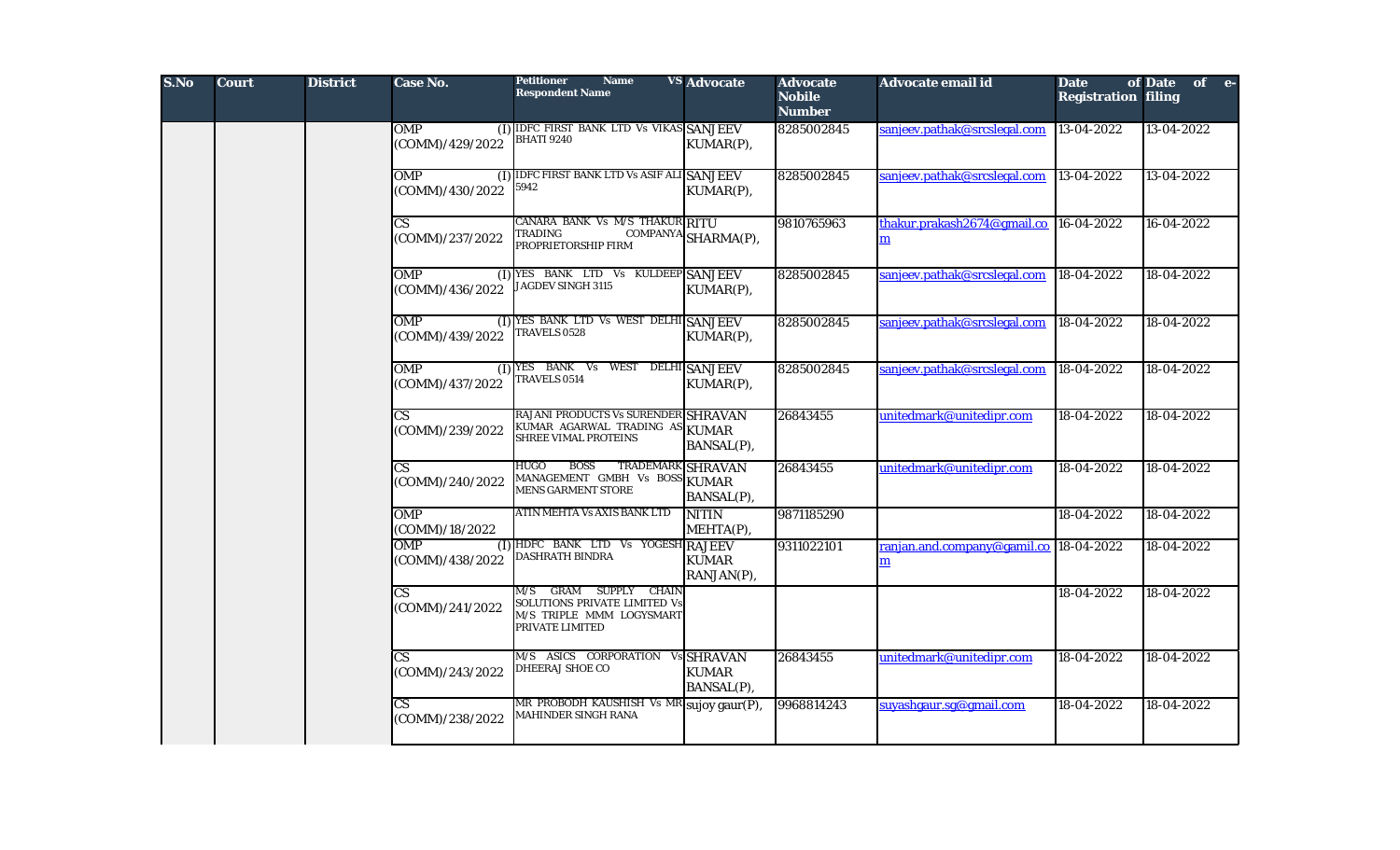| S.No | <b>Court</b> | <b>District</b> | Case No.                                  | <b>Petitioner</b><br><b>Name</b><br><b>Respondent Name</b>                             | <b>VS</b> Advocate                          | <b>Advocate</b><br><b>Nobile</b><br><b>Number</b> | Advocate email id                                                  | <b>Date</b><br><b>Registration filing</b> | of Date of e- |
|------|--------------|-----------------|-------------------------------------------|----------------------------------------------------------------------------------------|---------------------------------------------|---------------------------------------------------|--------------------------------------------------------------------|-------------------------------------------|---------------|
|      |              |                 | $\mathbf{C}\mathbf{S}$<br>(COMM)/248/2022 | PACE CREATION Vs KAPCO AMARENDRA<br>ANTIVIBRATION INDIA PVT LTD                        | <b>KUMAR</b><br>DUBEY(P),                   | 9599801185                                        | globalvisionlawoffice@gmail.co 19-04-2022<br>$\mathbf{m}$          |                                           | 19-04-2022    |
|      |              |                 | CS<br>(COMM)/247/2022                     | PACE CREATION Vs GREEN LINE AMARENDRA<br><b>LAMINATES PVTLTD</b>                       | <b>KUMAR</b><br>DUBEY(P),                   | 9599801185                                        | globalyisionlawoffice@gmail.co 19-04-2022<br>m                     |                                           | 19-04-2022    |
|      |              |                 | <b>OMP</b><br>(COMM)/446/2022             | (I) HDFC BANK LTD Vs HEMANT SANJEEV<br>YADAV 3103                                      | KUMAR(P),                                   | 8285002845                                        | sanjeev.pathak@srcslegal.com                                       | 19-04-2022                                | 19-04-2022    |
|      |              |                 | <b>OMP</b><br>(1)<br>(COMM)/445/2022      | HDFC BANK LTD Vs HEMANT SANJEEV<br><b>YADAV 3184</b>                                   | KUMAR(P),                                   | 8285002845                                        | sanjeev.pathak@srcslegal.com                                       | 19-04-2022                                | 19-04-2022    |
|      |              |                 | <b>OMP</b><br>(COMM)/443/2022             | (I) IDFC FIRST BANK LTD Vs MANOJ SANJEEV<br><b>KUMAR KANSAL 3574</b>                   | KUMAR(P),                                   | 8285002845                                        | sanjeev.pathak@srcslegal.com                                       | $\sqrt{19-04} - 2022$                     | 19-04-2022    |
|      |              |                 | <b>OMP</b><br>(COMM)/444/2022             | (I) IDFC FIRST BANK LTD Vs SANJEEV<br>SANDEEP KUMAR CHANDEL 8902 KUMAR(P),             |                                             | 8285002845                                        | sanjeev.pathak@srcslegal.com                                       | 19-04-2022                                | 19-04-2022    |
|      |              |                 | <b>OMP</b><br>(COMM)/442/2022             | (I) IDFC FIRST BANK LTD Vs SANJEEV<br><b>BHUPENDER KUMAR 5082</b>                      | KUMAR(P),                                   | 8285002845                                        | sanjeev.pathak@srcslegal.com                                       | 19-04-2022                                | 19-04-2022    |
|      |              |                 | <b>CS</b><br>(COMM)/251/2022              | PREM AND SONS Vs NOVA PUNEET<br><b>LUBRICANTS</b>                                      | SINGHAL(P),                                 | 8826687687                                        | advocatesinghal@ymail.com                                          | 20-04-2022                                | 20-04-2022    |
|      |              |                 | $\mathbf{C}\mathbf{S}$<br>(COMM)/253/2022 | UNION BANK OF INDIA Vs SHRI<br>JAGDISH KUMAR MANDAL                                    |                                             | 9810197621                                        | jitendragargadv@gamil.com                                          | 20-04-2022                                | 20-04-2022    |
|      |              |                 | $\mathbf{C}\mathbf{S}$<br>(COMM)/254/2022 | PUNJAB NATIONAL BANK Vs SONIKA<br>THROUGH ITS<br>PROPRIETOR TYAGI(P),<br>HAPIJULSHEIKH |                                             | 9999290919                                        | sonicatyagi198511@gmail.com                                        | 20-04-2022                                | 20-04-2022    |
|      |              |                 | CS.<br>(COMM)/252/2022                    | <b>AKASH AGGARWAL Vs FLIPKART</b><br>INTERNET PRIVATE LIMITED                          | <b>Naseem</b><br>Naseem(P),                 | 9911373783                                        | info@markshield.in                                                 | 20-04-2022                                | 20-04-2022    |
|      |              |                 | <b>CS</b><br>(COMM)/260/2022              | M/S TRDP HAPPY WORLD PVT LTD SHAILEN<br>Vs MR RAUSHAN RAJ                              | BHATIA(P),                                  | 9818558690                                        | advocate.shailenbhatia89@gm 21-04-2022<br>ail.com                  |                                           | 21-04-2022    |
|      |              |                 | $\mathbf{C}\mathbf{S}$<br>(COMM)/261/2022 | ICICI BANK Vs PRADEEP KUMAR                                                            | <b>RAJEEV</b><br><b>KUMAR</b><br>RANJAN(P), | 9311022101                                        | ranjan.and.company@gamil.co 21-04-2022<br>$\underline{\mathbf{m}}$ |                                           | 21-04-2022    |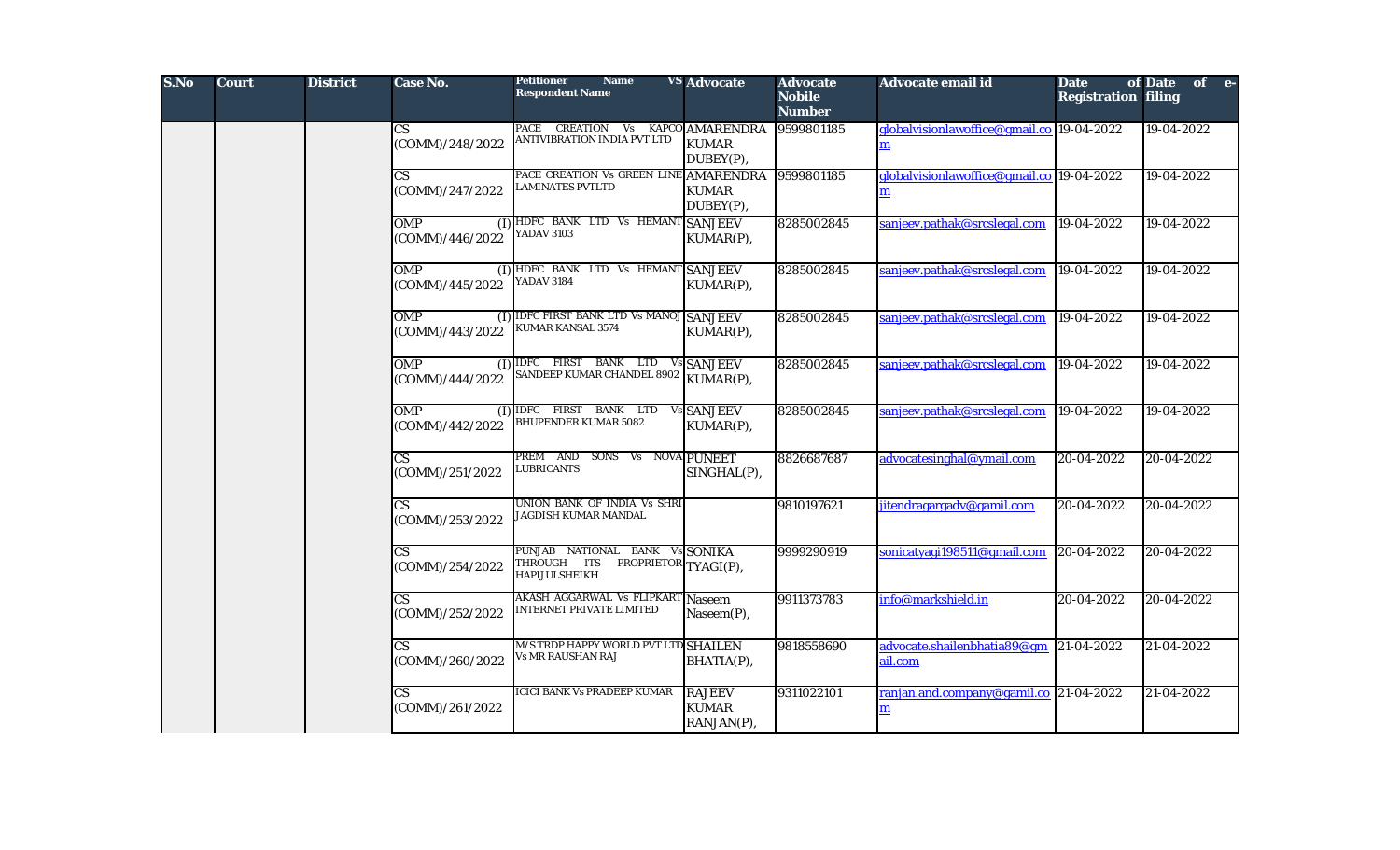| S.No | <b>Court</b> | <b>District</b> | Case No.                                  | <b>Petitioner</b><br><b>Name</b><br><b>Respondent Name</b>                                                                        | <b>VS</b> Advocate              | <b>Advocate</b><br><b>Nobile</b><br><b>Number</b> | Advocate email id                                                        | <b>Date</b><br><b>Registration filing</b> | of Date<br>of e- |
|------|--------------|-----------------|-------------------------------------------|-----------------------------------------------------------------------------------------------------------------------------------|---------------------------------|---------------------------------------------------|--------------------------------------------------------------------------|-------------------------------------------|------------------|
|      |              |                 | $\overline{\text{CS}}$<br>(COMM)/268/2022 | ICICI BANK Vs MOHAMMED RAJEEV<br><b>HASAN</b>                                                                                     | <b>KUMAR</b><br>RANJAN(P),      | 9311022101                                        | ranjan.and.company@gamil.co $\ 22-04-2022\ $<br>$\underline{\mathbf{m}}$ |                                           | 22-04-2022       |
|      |              |                 | $\overline{\text{CS}}$<br>(COMM)/267/2022 | ICICI BANK Vs MOHAMMED RAJEEV<br><b>HASAN</b>                                                                                     | <b>KUMAR</b><br>RANJAN(P),      | 9311022101                                        | ranjan.and.company@gamil.co 22-04-2022<br>m                              |                                           | 22-04-2022       |
|      |              |                 | <b>OMP</b><br>(I)<br>(COMM)/454/2022      | ALTERNATIVE RAHUL<br><b>OFFICE</b><br>FOR<br><b>ARCHITECTURE</b><br>Vs<br>INFRASTRUCTURE AND SERVICE<br>LIMITED                   | IRCON MALHOTRA(P                | 9899218215                                        | rahulssmalhotra@gmail.com                                                | 22-04-2022                                | 22-04-2022       |
|      |              |                 | $\mathbf{C}\mathbf{S}$<br>(COMM)/265/2022 | M/S G2G ENTERPRISES Vs M/S MANOJ<br><b>EVERIN INDIA PVT LTD</b>                                                                   | KUMAR(P),                       | 9958218986                                        | niveshlaw@gmail.com                                                      | 22-04-2022                                | 22-04-2022       |
|      |              |                 | $\mathbf{C}\mathbf{S}$<br>(COMM)/266/2022 | HOLISOL LOGISTICS PRIVATE ankur<br>LIMITED Vs CELLO INDUSTRIES                                                                    | $aggarwal(P)$ ,                 | 9999989589                                        |                                                                          | 22-04-2022                                | 22-04-2022       |
|      |              |                 | $\mathbf{C}\mathbf{S}$<br>(COMM)/264/2022 | HOLISOL LOGISTICS PRIVATE<br>LIMITED Vs CELLO MARKETING                                                                           | ankur<br>aggarwal(P),           | 9999989589                                        |                                                                          | 22-04-2022                                | 22-04-2022       |
|      |              |                 | $\mathbf{C}\mathbf{S}$<br>(COMM)/263/2022 | HOLISOL LOGISTICS PRIVATE<br>LIMITED Vs CELLO ENTRADE                                                                             | ankur<br>$aggarwal(P)$ ,        | 9999989589                                        |                                                                          | 22-04-2022                                | 22-04-2022       |
|      |              |                 | $\mathbf{C}\mathbf{S}$<br>(COMM)/272/2022 | COLORFUL VACATIONS PVT LTD CHANDRA<br><b>ASSOCIATION</b><br>Vs<br>OF<br><b>MUNICIPALITIES</b><br><b>AND</b><br><b>DEVELOPMENT</b> | <b>SHEKHAR</b><br>YADAV(P),     | 8700253725                                        | advpremranjan@gmail.com                                                  | 23-04-2022                                | 23-04-2022       |
|      |              |                 | $\overline{\text{CS}}$<br>(COMM)/276/2022 | STATE BANK OF INDIA Vs SUNIL PRIYANKA<br>SHARMA                                                                                   | VERMA(P),                       | 9810435723                                        | nirmalkk@hotmail.com                                                     | 25-04-2022                                | 25-04-2022       |
|      |              |                 | OMP<br>(COMM)/19/2022                     | GAURAV DUGGAL Vs IIFL HOME DEEPAK<br><b>FINANCE LIMITED</b>                                                                       | BASHTA(P),                      | 9999149022                                        | deepakbashta@gmail.com                                                   | 26-04-2022                                | 26-04-2022       |
|      |              |                 | <b>OMP</b><br>(COMM)/20/2022              | <b>THROOUGH</b><br><b>REPRESENTATIVE</b><br>MR ATUL DWARKA PRASAD JOSHI<br>Vs ARCHANA CHADHA                                      | <b>ITS</b> Zulfiker<br>P.S.(P), | Ali 9911681171                                    | adv.zulfiker@gmail.com                                                   | 26-04-2022                                | 26-04-2022       |
|      |              |                 | <b>OMP</b><br>(1)<br>(COMM)/455/2022      | AXIS BANK LIMITED Vs MUKESH                                                                                                       | <b>RAJESH</b><br>KUMAR(P),      | 9958726491                                        | jangraadvocate@gmail.com                                                 | 26-04-2022                                | 26-04-2022       |
|      |              |                 | $\overline{\text{CS}}$<br>(COMM)/277/2022 | M/S MCB ELECTRO CONTROLS Vs SUNNY(P),<br>NARENDER SINGH BHATI                                                                     |                                 | 9971149344                                        | office.rajivmishra@gmail.com                                             | 26-04-2022                                | 26-04-2022       |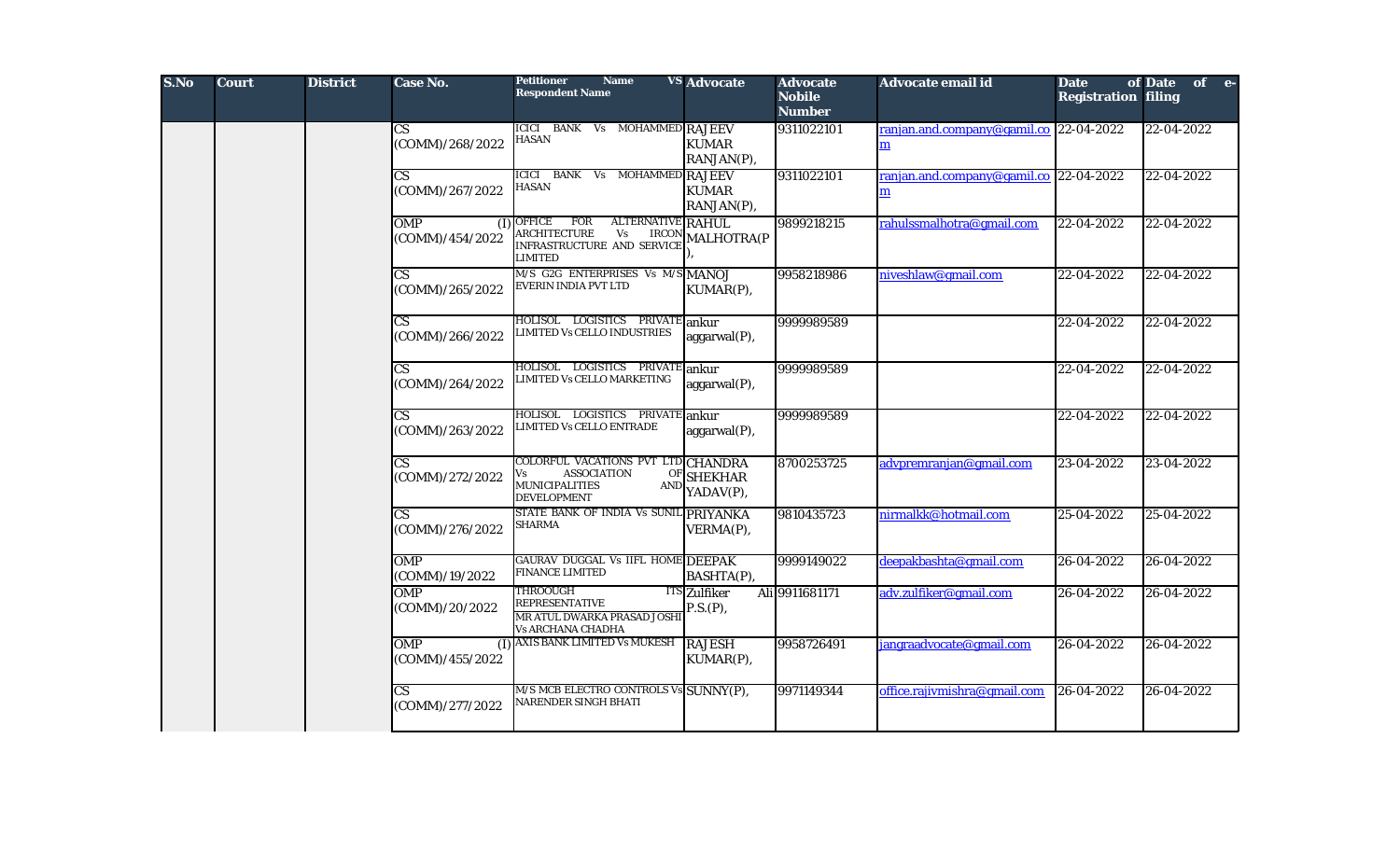| S.No | <b>Court</b>                      | <b>District</b>    | Case No.                | <b>Petitioner</b><br><b>Name</b><br><b>Respondent Name</b>                                                           | <b>VS</b> Advocate                   | <b>Advocate</b><br><b>Nobile</b><br><b>Number</b> | Advocate email id                    | <b>Date</b><br><b>Registration filing</b> | of Date<br>of e- |
|------|-----------------------------------|--------------------|-------------------------|----------------------------------------------------------------------------------------------------------------------|--------------------------------------|---------------------------------------------------|--------------------------------------|-------------------------------------------|------------------|
|      |                                   |                    | CS<br>(COMM)/278/2022   | M/S VINI COSMETICS PVT LTD Vs MOHIT<br>ASHOK KUMAR JOHN DOE                                                          | SHARMA(P),                           | 9971773474                                        | allipcare@gmail.com                  | 26-04-2022                                | 26-04-2022       |
|      |                                   |                    | CS<br>(COMM)/283/2022   | IFFCO<br>MC<br><b>CROP</b><br>PRIVATE LIMITED<br>Vs<br>HP<br>NARAYAN AGRO SALE CENTER                                | <b>SCIENCE</b> Shubham<br>Saigal(P), | 9407223688                                        | shubhamsaigal@jaslaw.in              | 29-04-2022                                | 29-04-2022       |
|      |                                   |                    | СS<br>(COMM)/285/2022   | AMARYLLIS APPLIANCES INDIA MOHIT<br><b>PVT LTD Vs SANJAY BANSAL PROP MONGA(P),</b><br>OF KOLOR KRAFT                 |                                      | 9999495500                                        | mongahk@yahoo.com                    | 30.04.2022                                | 30.04.2022       |
|      |                                   |                    | OMP<br>(COMM)/22/2022   | SHIV SHANKAR Vs KOGTA Shrutanjaya<br>FINANCIAL INDIA LIMITED                                                         | Bhardwaj(P),                         | 9910809384                                        | shrutanjay@gmail.com                 | 30.04.2022                                | 30.04.2022       |
| 13   | SH.<br><b>KUMAR</b>               | <b>VINAY SOUTH</b> | CS(COMM)/224/22         | KRBL Ltd Vs. Lekh Raj International K.G. Bansal<br>& Anr.                                                            |                                      | 8527779509                                        | unitedmark@unitedipr.com             | 02.04.2022                                | 01.04.2022       |
|      | <b>KHANNA,</b><br><b>DISTRICT</b> |                    | EX(Comm)/6/22           | ECL Finance Ltd Vs. Bhadana Amit Upadhyay 9540209777<br><b>Security Services</b>                                     |                                      |                                                   | aupadhyay11@hotmail.com              | 02.04.2022                                | 29.03.2022       |
|      | <b>JUDGE</b><br><b>(COMMERCI</b>  |                    | EX(Comm)/7/2022         | Intec Capital Ltd Vs. A&M Infra Mallika<br><b>Developers Pvt Ltd</b>                                                 | Ahluwalia                            | 9818100892                                        | legal.mallikaahluwalia@gmail.<br>com | 04.04.2022                                | 03.04.2022       |
|      | AL COURT)<br>02                   |                    | EX(Comm)/8/2022         | Intec Capital Ltd Vs. A&M Infra Mallika<br><b>Developers Pvt Ltd</b>                                                 | Ahluwalia                            | 9818100892                                        | legal.mallikaahluwalia@gmail.<br>com | 04.04.2022                                | 03.04.2022       |
|      |                                   |                    | OMP(I)(COMM)/36<br>4/22 | IDFC First Bank Ltd Vs. Anand Sanjeev Pathak<br>Kumar                                                                |                                      | 8285002845                                        | litigation@srcslegal.com             | 04.04.2022                                | 01.04.2022       |
|      |                                   |                    | /22                     | OMP(I)(COMM)/365 IDFC First Bank Ltd Vs. Sudhanshu Sanjeev Pathak 8285002845<br>Kalra                                |                                      |                                                   | litigation@srcslegal.com             | 04.04.2022                                | 01.04.2022       |
|      |                                   |                    | OMP(I)(COMM)/36<br>6/22 | IDFC First Bank Ltd Vs. Pratibha Sanjeev Pathak 8285002845<br>Jpadhyay                                               |                                      |                                                   | litigation@srcslegal.com             | 04.04.2022                                | 01.04.2022       |
|      |                                   |                    | OMP(I)(COMM)/367<br>/22 | <b>IDFC First Bank Ltd Vs. Kiran Pal</b>                                                                             | Sanjeev Pathak 8285002845            |                                                   | litigation@srcslegal.com             | 04.04.2022                                | 01.04.2022       |
|      |                                   |                    | OMP(I)(COMM)/36<br>8/22 | IDFC First Bank Ltd Vs. Pooja Sanjeev Pathak 8285002845<br>Chaudhary                                                 |                                      |                                                   | litigation@srcslegal.com             | 04.04.2022                                | 01.04.2022       |
|      |                                   |                    | OMP(I)(COMM)/36<br>9/22 | IDFC First Bank Ltd Vs. Swati Sanjeev Pathak 8285002845<br>Sharma                                                    |                                      |                                                   | litigation@srcslegal.com             | 04.04.2022                                | 01.04.2022       |
|      |                                   |                    | OMP(I)(COMM)/37<br>0/22 | IDFC First Bank Ltd Vs. Gaurav Sanjeev Pathak 8285002845<br>Sharma                                                   |                                      |                                                   | litigation@srcslegal.com             | 04.04.2022                                | 01.04.2022       |
|      |                                   |                    | 22'                     | OMP(I)(COMM)/372 IDFC First Bank Ltd Vs. Pawan Sanjeev Pathak 8285002845<br>Kumar                                    |                                      |                                                   | litigation@srcslegal.com             | 04.04.2022                                | 01.04.2022       |
|      |                                   |                    | EX(COMM)/12/22          | Vishesh Enterprises Vs. S.P.M. Sales Bhavesh<br>Pvt Ltd                                                              | Sharma                               | Kr 9810034712                                     | gabslawassociates@gmail.com          | 05.04.2022                                | 29.03.2022       |
|      |                                   |                    | CS(COMM)/225/20<br>22   | Siddharth Newar Vs. White Metallic Subhash<br>& Ors.                                                                 | Chawla                               | 9810838180                                        | advocate.schawla@gmail.com           | 05.04.2022                                | 02.04.2022       |
|      |                                   |                    | /22                     | OMP(I)(COMM)/374 IDFC First Bank Ltd Vs. Bhudev Sanjeev Pathak 8285002845<br>$\operatorname{\mathbf{Sing}}\nolimits$ |                                      |                                                   | litigation@srcslegal.com             | 05.04.2022                                | 02.04.2022       |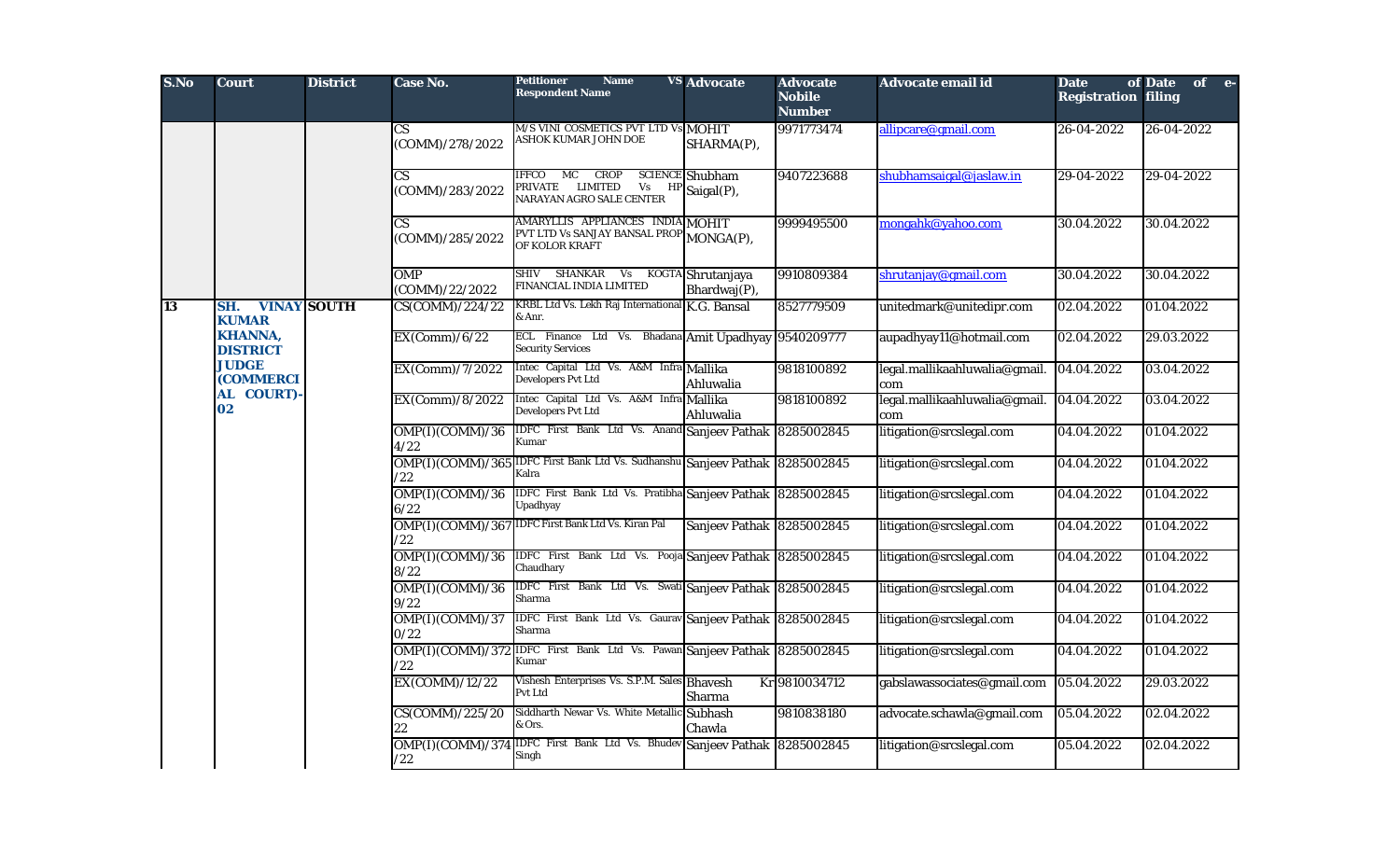| S.No | <b>Court</b> | <b>District</b> | Case No.                   | Petitioner<br><b>Name</b><br><b>Respondent Name</b>                                  | <b>VS Advocate</b>            | <b>Advocate</b><br><b>Nobile</b><br><b>Number</b> | Advocate email id        | <b>Date</b><br><b>Registration filing</b> | of Date of e- |
|------|--------------|-----------------|----------------------------|--------------------------------------------------------------------------------------|-------------------------------|---------------------------------------------------|--------------------------|-------------------------------------------|---------------|
|      |              |                 | $22^{\prime}$              | OMP(I)(COMM)/375 IDFC First Bank Ltd Vs. Surendra Sanjeev Pathak 8285002845<br>Singh |                               |                                                   | litigation@srcslegal.com | 05.04.2022                                | 02.04.2022    |
|      |              |                 | /22                        | OMP(I)(COMM)/376 IDFC First Bank Ltd Vs. Jai Kumar                                   | Sanjeev Pathak 8285002845     |                                                   | litigation@srcslegal.com | 05.04.2022                                | 02.04.2022    |
|      |              |                 | /22                        | OMP(I)(COMM)/377 IDFC First Bank Ltd Vs. Ajay Kumar                                  | Sanjeev Pathak 8285002845     |                                                   | litigation@srcslegal.com | 05.04.2022                                | 02.04.2022    |
|      |              |                 | /22                        | OMP(I)(COMM)/378 IDFC First Bank Ltd Vs. Pradeep Sanjeev Pathak 8285002845<br>Mishra |                               |                                                   | litigation@srcslegal.com | 05.04.2022                                | 02.04.2022    |
|      |              |                 | /22                        | OMP(I)(COMM)/379 IDFC First Bank Ltd Vs. Dilip Gupta                                 | Sanjeev Pathak 8285002845     |                                                   | litigation@srcslegal.com | 05.04.2022                                | 02.04.2022    |
|      |              |                 | OMP(I)(COMM)/38<br>0/22    | IDFC First Bank Ltd Vs. Pushpa Sanjeev Pathak 8285002845<br>Kumari                   |                               |                                                   | litigation@srcslegal.com | 05.04.2022                                | 02.04.2022    |
|      |              |                 | EX(COMM)/14/202            | HDFC Bank Ltd Vs. Kishan Wats                                                        | Sanjeev Pathak 8285002845     |                                                   | litigation@srcslegal.com | 06.04.2022                                | 05.04.2022    |
|      |              |                 | CS(COMM)/230/20            | Asics Corporation Vs. Ashok Kumar K.G Bansal<br>and Ors                              |                               | 35544635                                          | unitedip@unitedipr.com   | 06.04.2022                                | 06.04.2022    |
|      |              |                 | EX(COMM)/15/202            | HDFC Bank<br>Ltd<br>Vs.<br>nfrastructure                                             | MRI Sanjeev Pathak 8285002845 |                                                   | litigation@srcslegal.com | 07.04.2022                                | 06.04.2022    |
|      |              |                 | OMP(I)(COMM)/38<br>2/22    | <b>IDFC First Bank Ltd Vs. Kamlesh</b>                                               | Sanjeev Pathak 8285002845     |                                                   | litigation@srcslegal.com | 07.04.2022                                | 06.04.2022    |
|      |              |                 | OMP(I)(COMM)/38<br>3/22    | DFC First Bank Ltd Vs. Shadab                                                        | Sanjeev Pathak 8285002845     |                                                   | litigation@srcslegal.com | 07.04.2022                                | 06.04.2022    |
|      |              |                 | OMP(I)(COMM)/38<br>4/22    | IDFC First Bank Ltd Vs. Vikash Sanjeev Pathak 8285002845<br><b>Kumar Choudhary</b>   |                               |                                                   | litigation@srcslegal.com | 07.04.2022                                | 06.04.2022    |
|      |              |                 | OMP(I)(COMM)/38<br>5/22    | IDFC First Bank Ltd Vs. Rati Lal                                                     | Sanjeev Pathak 8285002845     |                                                   | litigation@srcslegal.com | 07.04.2022                                | 06.04.2022    |
|      |              |                 | OMP(I)(COMM)/38<br>6/22    | IDFC First Bank Ltd Vs. Pakshe Sanjeev Pathak 8285002845<br>Sharma                   |                               |                                                   | litigation@srcslegal.com | 07.04.2022                                | 06.04.2022    |
|      |              |                 | OMP(I)(COMM)/387<br>/22    | IDFC First Bank Ltd Vs. Jasbir Kaur Sanjeev Pathak 8285002845                        |                               |                                                   | litigation@srcslegal.com | 07.04.2022                                | 06.04.2022    |
|      |              |                 | OMP(I)(COMM)397/<br>22     | Toyota Financial Services India Ltd Rajesh Jangra<br>Vs. Sarvan Singh                |                               | 9958726491                                        | jangraadvocate@gmail.com | 08.04.2022                                | 08.04.2022    |
|      |              |                 | $OMP(I)$ (COMM)398<br>/22  | Toyota Financial Services India Ltd Rajesh Jangra<br>Vs. Rupinder Singh              |                               | 9958726491                                        | jangraadvocate@gmail.com | 08.04.2022                                | 08.04.2022    |
|      |              |                 | OMP(I)(COMM)399<br>/22     | Toyota Financial Services India Ltd Rajesh Jangra<br>Vs. Abadhuta Kandpan            |                               | 9958726491                                        | jangraadvocate@gmail.com | 08.04.2022                                | 08.04.2022    |
|      |              |                 | OMP(I)(COMM)400<br>/22     | Toyota Financial Services India Ltd Rajesh Jangra<br>Vs. Jagdish Singh               |                               | 9958726491                                        | jangraadvocate@gmail.com | 08.04.2022                                | 08.04.2022    |
|      |              |                 | OMP(I)(COMM)401/<br>$22\,$ | Toyota Financial Services India Ltd Rajesh Jangra<br>Vs. Vivek Khosla                |                               | 9958726491                                        | jangraadvocate@gmail.com | 08.04.2022                                | 08.04.2022    |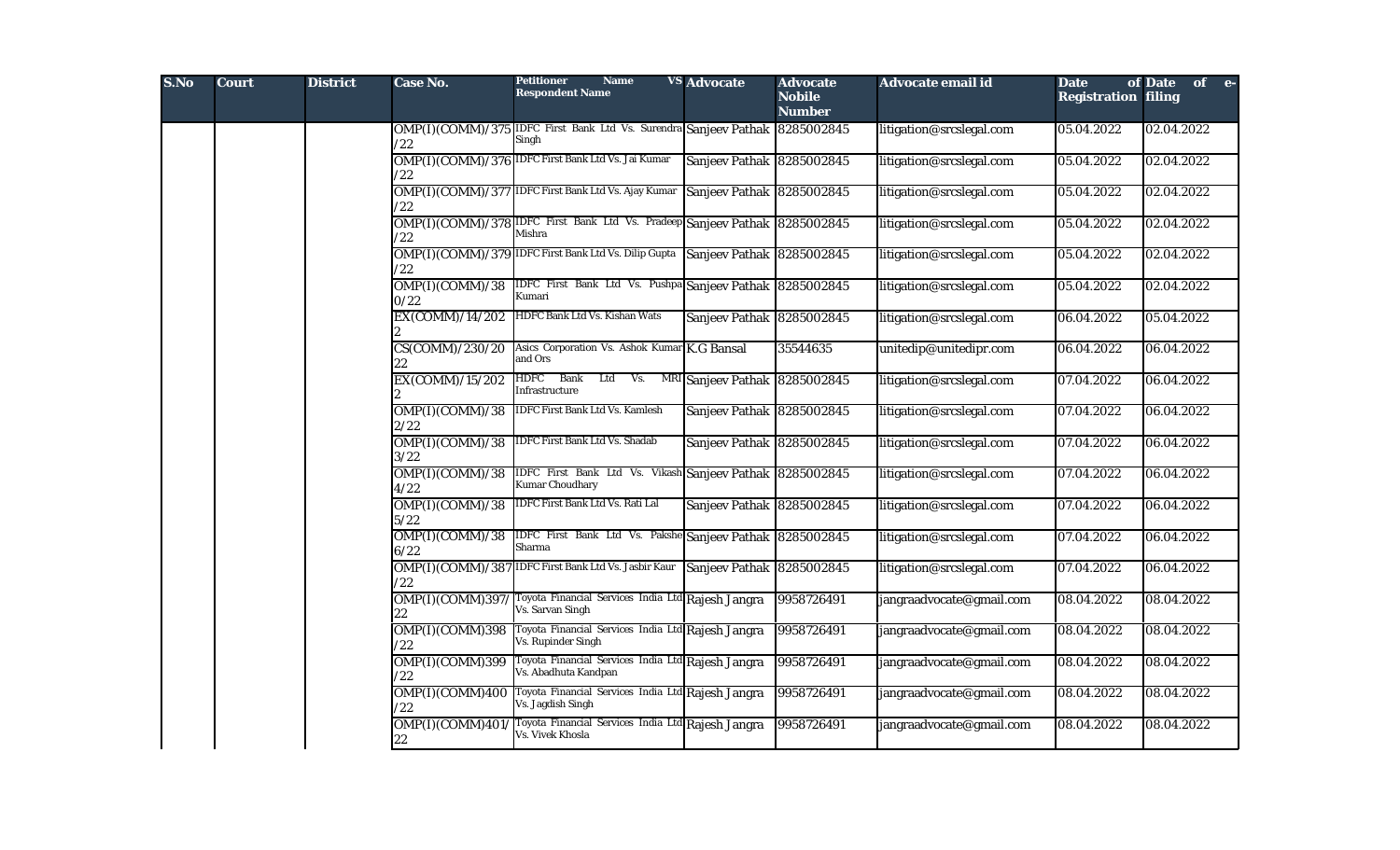| S.No | <b>Court</b> | <b>District</b> | Case No.                            | <b>Petitioner</b><br><b>Name</b><br><b>Respondent Name</b>                    | <b>VS Advocate</b>                | <b>Advocate</b><br><b>Nobile</b><br><b>Number</b> | Advocate email id                             | <b>Date</b><br><b>Registration filing</b> | of Date of e- |  |
|------|--------------|-----------------|-------------------------------------|-------------------------------------------------------------------------------|-----------------------------------|---------------------------------------------------|-----------------------------------------------|-------------------------------------------|---------------|--|
|      |              |                 | CS(COMM)/232/22                     | Pappu Seth Vs. South Delhi Vikas Sharma<br><b>Municipal Corporation</b>       |                                   | 9810566116                                        | advocatevikassharma1@gmail.<br>com            | 11.04.2022                                | 04.04.2022    |  |
|      |              |                 | EX(COMM)/22/22                      | <b>HDFC Bank Ltd Vs. Jeet Singh</b>                                           | Sanjeev Pathak 8285002845         |                                                   | litigation@srcslegal.com                      | 11.04.2022                                | 06.04.2022    |  |
|      |              |                 | EX(COMM)/23/22                      | Kogta Financial India Ltd Vs. Hari Ankur Katyal<br>Lal                        |                                   | 9811809439                                        | ankurkatyal@asklegal.co.in                    | 11.04.2022                                | 07.04.2022    |  |
|      |              |                 | OMP(COMM)/17/22                     | Aishwarya Pandey & Anr. Vs. IIF1<br>Home Finance Ltd                          | Shwetank<br>Sailakwal             | 9990803222                                        | shwetanksoilakwal@gmail.com 11.04.2022        |                                           | 08.04.2022    |  |
|      |              |                 | OMP(I)(COMM)402<br>/22              | Toyota Financial Services India Ltd Rajesh Jangra<br>Vs. Harjit Singh         |                                   | 9958726491                                        | jangraadvocate@gmail.com                      | 11.04.2022                                | 08.04.2022    |  |
|      |              |                 | OMP(I)(COMM)403<br>/22              | Toyota Financial Services India Ltd Rajesh Jangra<br>Vs. Sourav Verma         |                                   | 9958726491                                        | jangraadvocate@gmail.com                      | 11.04.2022                                | 08.04.2022    |  |
|      |              |                 | OMP(I)(COMM)404<br>/22              | Toyota Financial Services India Ltd Rajesh Jangra<br>Vs. Dadan Kr Pandey      |                                   | 9958726491                                        | jangraadvocate@gmail.com                      | 11.04.2022                                | 08.04.2022    |  |
|      |              |                 | OMP(I)(COMM)405<br>122              | Toyota Financial Services India Ltd Rajesh Jangra<br>Vs. Sahil Malhotra       |                                   | 9958726491                                        | jangraadvocate@gmail.com                      | 11.04.2022                                | 08.04.2022    |  |
|      |              |                 | OMP(I)(COMM)406<br>122              | Toyota Financial Services India Ltd Rajesh Jangra<br>Vs. Ajay Jain            |                                   | 9958726491                                        | jangraadvocate@gmail.com                      | 11.04.2022                                | 08.04.2022    |  |
|      |              |                 | OMP(I)(COMM)407<br>/22              | Toyota Financial Services India Ltd Rajesh Jangra<br>Vs. Ramesh Chandra Singh |                                   | 9958726491                                        | jangraadvocate@gmail.com                      | 11.04.2022                                | 08.04.2022    |  |
|      |              |                 | CS(COMM)/234/22                     | Balram Vs. ADEL Landmark Ltd                                                  | Sanjeev Kumar 9971127533<br>Tyagi |                                                   | sanjeevtyagiadvocate@gmail.co 12.04.2022<br>m |                                           | 25.03.2022    |  |
|      |              |                 | $\overline{\text{CS(COMM)}/235/22}$ | Dynamic Marketing Solutions Vs<br>Three Aces Global Logistics Pvt Ltd         | Sanjay Rastogi                    | 9811151952                                        | vakil.arastogi@gmail.com                      | 12.04.2022                                | 12.04.2022    |  |
|      |              |                 | 22                                  | OMP(I) (COMM) 412/ Yes Bank Ltd Vs. Priyanka                                  | Sachin Katyal                     | 9811015339                                        | katyalsachin2008@gmial.com                    | 12.04.2022                                | 16.03.2022    |  |
|      |              |                 | 22                                  | OMP(I)(COMM)413/ Yes Bank Ltd Vs. Kaushal Pratap Sachin Katyal<br>Singh       |                                   | 9811015339                                        | katyalsachin2008@gmial.com                    | 12.04.2022                                | 16.03.2022    |  |
|      |              |                 | 22                                  | OMP(I)(COMM)414/ Yes Bank Ltd Vs. Shahid Chaudhary                            | Sachin Katyal                     | 9811015339                                        | katyalsachin2008@gmial.com                    | 12.04.2022                                | 16.03.2022    |  |
|      |              |                 | 22                                  | OMP(I)(COMM)415/Yes Bank Ltd Vs. Mahesh Hargyan                               | Sachin Katyal                     | 9811015339                                        | katyalsachin2008@gmial.com                    | 12.04.2022                                | 16.03.2022    |  |
|      |              |                 |                                     | OMP(I) (COMM) 416/ Yes Bank Ltd Vs. Praveen Kumar                             | Sachin Katyal                     | 9811015339                                        | katyalsachin2008@gmial.com                    | 12.04.2022                                | 16.03.2022    |  |
|      |              |                 | 22                                  | OMP(I)(COMM)417/ Yes Bank Ltd Vs. Gaurav Chauhan                              | Sachin Katyal                     | 9811015339                                        | katyalsachin2008@gmial.com                    | 12.04.2022                                | 16.03.2022    |  |
|      |              |                 | 22                                  | OMP(I)(COMM)418/ Yes Bank Ltd Vs. Anil Raj Sharma                             | Sachin Katyal                     | 9811015339                                        | katyalsachin2008@gmial.com                    | 12.04.2022                                | 16.03.2022    |  |
|      |              |                 | $22\,$                              | OMP(I)(COMM)419/Yes Bank Ltd Vs. Sushil Suresh                                | Sachin Katyal                     | 9811015339                                        | katyalsachin2008@gmial.com                    | 12.04.2022                                | 16.03.2022    |  |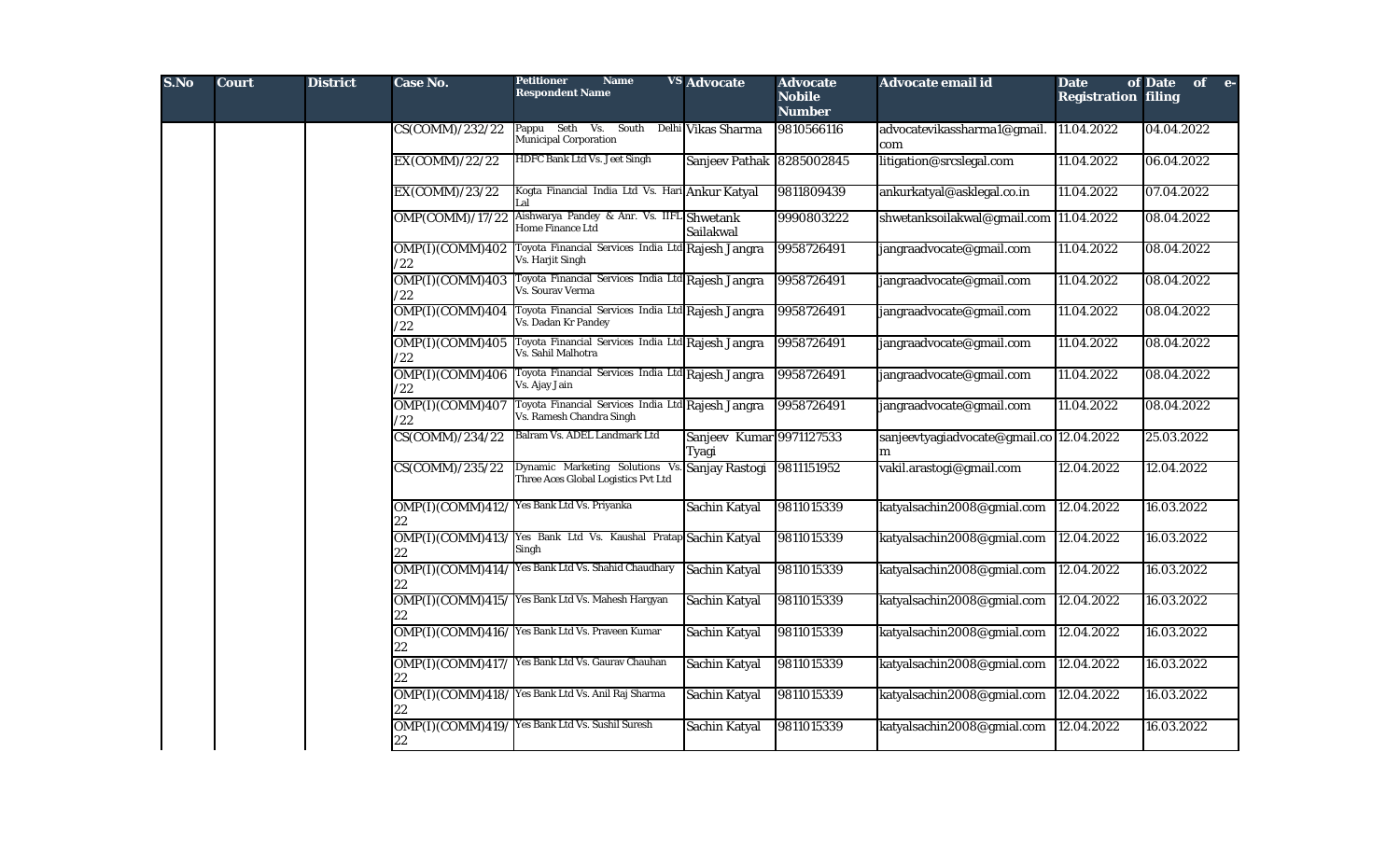| S.No | <b>Court</b> | <b>District</b> | Case No.                         | <b>Petitioner</b><br><b>Name</b><br><b>Respondent Name</b>                                    | <b>VS Advocate</b>        | <b>Advocate</b><br><b>Nobile</b><br><b>Number</b> | <b>Advocate email id</b>     | <b>Date</b><br><b>Registration filing</b> | of Date of e- |  |
|------|--------------|-----------------|----------------------------------|-----------------------------------------------------------------------------------------------|---------------------------|---------------------------------------------------|------------------------------|-------------------------------------------|---------------|--|
|      |              |                 | /22                              | OMP(I)(COMM)420 Yes Bank Ltd Vs. Vinod Kumar                                                  | Sachin Katyal             | 9811015339                                        | katyalsachin2008@gmial.com   | 12.04.2022                                | 16.03.2022    |  |
|      |              |                 | EX(COMM)/24/22                   | HDFC Bank Ltd Vs. Kishan Lal                                                                  | Sanjeev Pathak 8285002845 |                                                   | litigation@srcslegal.com     | 13.04.2022                                | 15.01.2022    |  |
|      |              |                 | OMP(I)(COMM)421/<br>22           | Yes Bank Ltd Vs. Dalbir Singh                                                                 | Sachin Katyal             | 9811015339                                        | katyalsachin2008@gmial.com   | 13.04.2022                                | 24.03.2022    |  |
|      |              |                 | OMP(I)(COMM)422<br>$^{\prime}22$ | Yes Bank Ltd Vs. AP Engineers                                                                 | Sachin Katyal             | 9811015339                                        | katyalsachin2008@gmial.com   | 13.04.2022                                | 25.03.2022    |  |
|      |              |                 | OMP(I)(COMM)423<br>$^{\prime}22$ | Yes Bank Ltd Vs. AP Engineers                                                                 | Sachin Katyal             | 9811015339                                        | katyalsachin2008@gmial.com   | 13.04.2022                                | 25.03.2022    |  |
|      |              |                 | OMP(I)(COMM)424<br>/22           | Yes Bank Ltd Vs. AP Engineers                                                                 | Sachin Katyal             | 9811015339                                        | katyalsachin2008@gmial.com   | 13.04.2022                                | 25.03.2022    |  |
|      |              |                 | OMP(I)(COMM)425<br>/22           | Yes Bank Ltd Vs. AP Engineers                                                                 | Sachin Katyal             | 9811015339                                        | katyalsachin2008@gmial.com   | 13.04.2022                                | 25.03.2022    |  |
|      |              |                 | OMP(I)(COMM)/42<br>6/22          | IDFC First Bank Ltd Vs. Wings Sanjeev Pathak 8285002845<br><b>Transport Company</b>           |                           |                                                   | litigation@srcslegal.com     | 13.04.2022                                | 12.04.2022    |  |
|      |              |                 | /22                              | OMP(I)(COMM)/427 IDFC First Bank Ltd Vs. Chandra Sanjeev Pathak 8285002845<br>Prakash Agrawal |                           |                                                   | litigation@srcslegal.com     | 13.04.2022                                | 13.04.2022    |  |
|      |              |                 | CS(COMM)/236/22                  | M.L. Sharma & Co Pvt Ltd Vs. Amit Sharma<br>Hexagramm Infrastructure Pvt Ltd                  |                           | 9958299393                                        | diligentlawyers@gmail.com    | 16.04.2022                                | 07.04.2022    |  |
|      |              |                 | 22                               | OMP(I) (COMM) 431/ Yes Bank Ltd Vs. Kamal Chandela                                            | Sachin Katyal             | 9811015339                                        | katyalsachin2008@gmial.com   | 16.04.2022                                | 25.03.2022    |  |
|      |              |                 | /22                              | OMP(I) (COMM) 432 Yes Bank Ltd Vs. Chandra Mohan                                              | Sachin Katyal             | 9811015339                                        | katyalsachin2008@gmial.com   | 16.04.2022                                | 25.03.2022    |  |
|      |              |                 | 22                               | OMP(I)(COMM)433/Yes Bank Ltd Vs. Virender Singh                                               | Sachin Katyal             | 9811015339                                        | katyalsachin2008@gmial.com   | 16.04.2022                                | 25.03.2022    |  |
|      |              |                 | /22                              | OMP(I)(COMM)434 Yes Bank Ltd Vs. Suresh Kumar                                                 | Sachin Katyal             | 9811015339                                        | katyalsachin2008@gmial.com   | 16.04.2022                                | 25.03.2022    |  |
|      |              |                 | 22                               | OMP(I)(COMM)435/Yes Bank Ltd Vs. Mahesh Lamba                                                 | Sachin Katyal             | 9811015339                                        | katyalsachin2008@gmial.com   | 16.04.2022                                | 25.03.2022    |  |
|      |              |                 | EX-158/22                        | SBI Cards and Payments Services Ltd Rajiv Narain<br>Vs. Sandeep Kumar                         |                           | 9810508115                                        | leagumassociates@gmail.com   | 18.04.2022                                | 28.03.2022    |  |
|      |              |                 | OMP(I)(COMM)/44<br>0/22          | HDFC Bank Ltd Vs. Sumit Mehta                                                                 | Sanjeev Pathak 8285002845 |                                                   | litigation@srcslegal.com     | 18.04.2022                                | 16.04.2022    |  |
|      |              |                 | $^{\prime}22$                    | OMP(I)(COMM)/441 HDFC Bank Ltd Vs. Atul Jadon                                                 | Sanjeev Pathak 8285002845 |                                                   | litigation@srcslegal.com     | 18.04.2022                                | 16.04.2022    |  |
|      |              |                 | CS(COMM)/244/22                  | Visage Beauty and Health Care Pv<br>Ltd Vs. V3F Beauty (India) & Ors.                         | t Vaibhav Vutts           | 9911379907                                        | vaibhav@vutts.com            | 18.04.2022                                | 06.04.2022    |  |
|      |              |                 | $CS(C\overline{OMM})/245/22$     | RPRP & Associates Vs. MAG Filters & Pankaj Gupta<br><b>Equiptments Pvt Ltd</b>                |                           | 9811022227                                        | globaljurislawfirm@gmail.com | 18.04.2022                                | 05.04.2022    |  |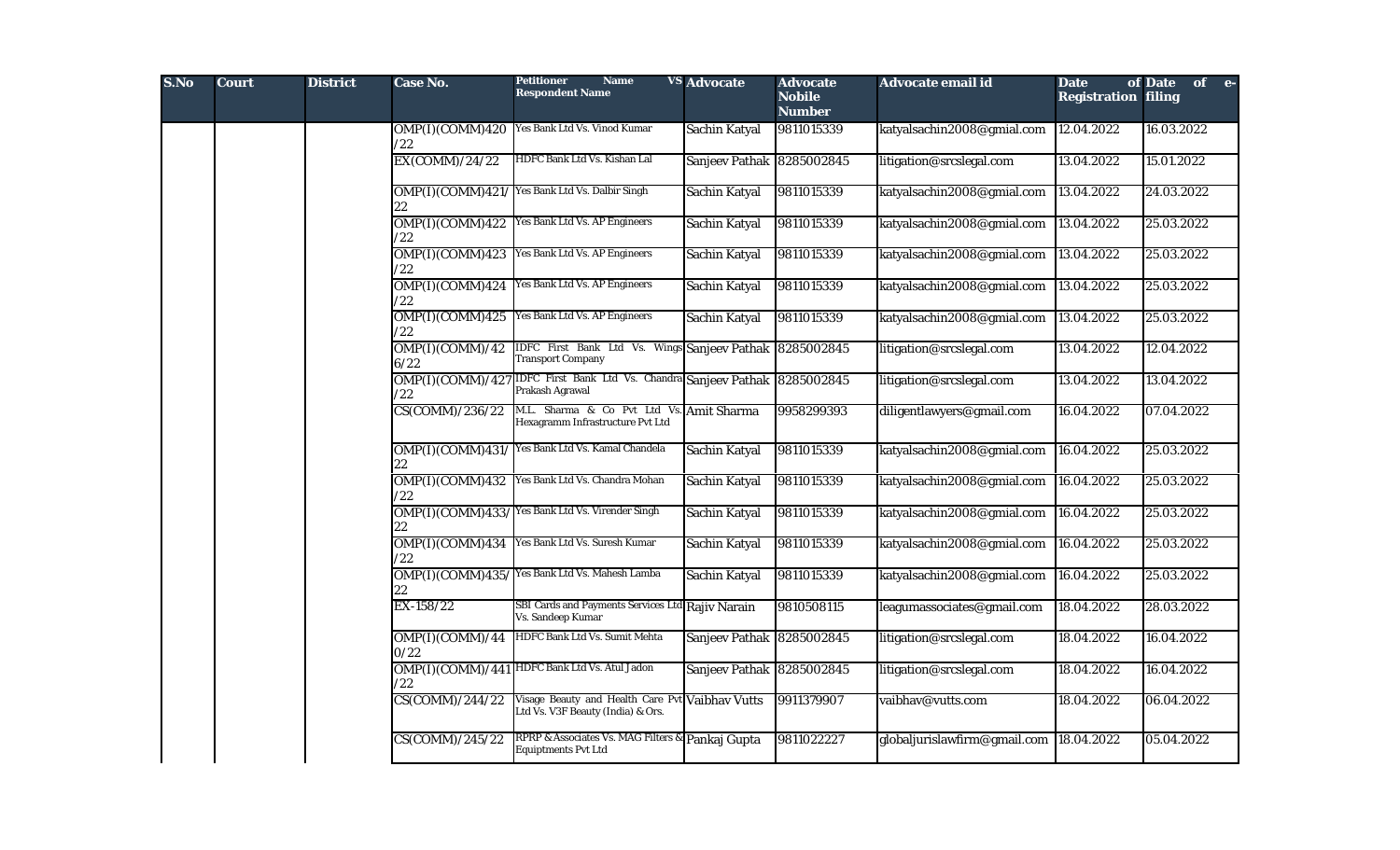| S.No | <b>Court</b> | <b>District</b> | Case No.                | <b>Petitioner</b><br><b>Name</b><br><b>Respondent Name</b>                                         | <b>VS Advocate</b>        | <b>Advocate</b><br><b>Nobile</b><br><b>Number</b> | <b>Advocate email id</b> | <b>Date</b><br><b>Registration filing</b> | of Date of e- |  |
|------|--------------|-----------------|-------------------------|----------------------------------------------------------------------------------------------------|---------------------------|---------------------------------------------------|--------------------------|-------------------------------------------|---------------|--|
|      |              |                 | CS(COMM)/246/22         | Ahuja Builders Vs. Complainace Keshav Kumar<br><b>Construction Contracts Pvt Ltd</b>               |                           | 9999626126                                        | keshav.adv1@gmail.com    | 19.04.2022                                | 26.03.2022    |  |
|      |              |                 | CS(COMM)/249/22         | Levi Strauss and Co. Vs. X India and<br>Anr.                                                       |                           |                                                   |                          | 19.04.2022                                |               |  |
|      |              |                 | /22                     | OMP(I)(COMM)/447 Yes Bank Ltd Vs. Ritesh Chadha                                                    | Sanjeev Pathak 8285002845 |                                                   | litigation@srcslegal.com | 19.04.2022                                | 18.04.2022    |  |
|      |              |                 | OMP(I)(COMM)/44<br>8/22 | Yes Bank Ltd Vs. West Delhi Travels                                                                | Sanjeev Pathak 8285002845 |                                                   | litigation@srcslegal.com | 19.04.2022                                | 18.04.2022    |  |
|      |              |                 | OMP(I)(COMM)/44<br>9/22 | IDFC First Bank Ltd Vs. Suneeta Sanjeev Pathak 8285002845<br>Rani                                  |                           |                                                   | litigation@srcslegal.com | 19.04.2022                                | 18.04.2022    |  |
|      |              |                 | OMP(I)(COMM)/45<br>0/22 | IDFC First Bank Ltd Vs. Dheeraj Sanjeev Pathak 8285002845<br><b>Yashwant Singh</b>                 |                           |                                                   | litigation@srcslegal.com | 19.04.2022                                | 18.04.2022    |  |
|      |              |                 | /22                     | OMP(I)(COMM)/451 HDFC Bank Ltd Vs. Hemant Yadav                                                    | Sanjeev Pathak 8285002845 |                                                   | litigation@srcslegal.com | 20.04.2022                                | 19.04.2022    |  |
|      |              |                 | OMP(I)(COMM)/45<br>2/22 | HDFC Bank Ltd Vs. Hemant Yadav                                                                     | Sanjeev Pathak 8285002845 |                                                   | litigation@srcslegal.com | 20.04.2022                                | 19.04.2022    |  |
|      |              |                 | /22                     | OMP(I)(COMM)/453 HDFC Bank Ltd Vs. Hemant Yadav                                                    | Sanjeev Pathak 8285002845 |                                                   | litigation@srcslegal.com | 20.04.2022                                | 19.04.2022    |  |
|      |              |                 | CS(COMM)/249/22         | Levi Strauss & Co. Vs. X-India and K.G Bansal<br>Anr.                                              |                           | 35544635                                          | unitedip@unitedipr.com   | 20.04.2022                                | 19.04.2022    |  |
|      |              |                 | CS(COMM)/250/22         | Suraj Bihani Vs. V.K. Chhabra                                                                      | Vineet Kaushik 8588957065 |                                                   | vineet1743@gmail.com     | 20.04.2022                                | 11.04.2022    |  |
|      |              |                 | CS(COMM)/255/22         | <b>ICICI Bank Ltd Vs. Shakti Rastogi</b>                                                           | C Parkash                 | 9810654872                                        | advocatecp@gmail.com     | 21.04.2022                                | 24.03.2022    |  |
|      |              |                 | CS(COMM)/256/22         | ICICI Bank Ltd Vs. Hemanshu C Parkash<br>Sharma                                                    |                           | 9810654872                                        | advocatecp@gmail.com     | 21.04.2022                                | 24.03.2022    |  |
|      |              |                 | CS(COMM)/257/22         | <b>ICICI Bank Ltd Vs. Product Players &amp; C Parkash</b><br>Ors.                                  |                           | 9810654872                                        | advocatecp@gmail.com     | 21.04.2022                                | 24.03.2022    |  |
|      |              |                 | CS(COMM)/258/22         | ICICI Bank Ltd Vs. Debendra Kumar C Parkash<br>Rath                                                |                           | 9810654872                                        | advocatecp@gmail.com     | 21.04.2022                                | 24.03.2022    |  |
|      |              |                 | CS(COMM)/259/22         | ICICI Bank Ltd Vs. Surender Kumar C Parkash<br>Aggarwal                                            |                           | 9810654872                                        | advocatecp@gmail.com     | 21.04.2022                                | 24.03.2022    |  |
|      |              |                 | CS(COMM)/262/22         | Jubilant Consumer Pvt Ltd Vs. Pra Law Office<br>Mentor Hospitality Pvt Ltd                         |                           | 011-40676723                                      | sanjeev@pralw.in         | 22.04.2022                                | 18.04.2022    |  |
|      |              |                 | CS(COMM)/269/22         | Noxell Corporation and Anr. Vs. K.G. Bansal<br><b>Bennet Coleman and Company Ltd</b>               |                           | 26843455                                          | unitedmark@unitedipr.com | 22.04.2022                                | 22.04.2022    |  |
|      |              |                 | CS(COMM)/270/22         | Navigators Visa Global Logistics Ltd Rishab Kaushik 8130280098<br>Vs. Rama Arts and Exports & Anr. |                           |                                                   | justizialegal@gmail.com  | 22.04.2022                                | 11.04.2022    |  |
|      |              |                 | CS(COMM)/271/22         | Union Bank of India Vs. Mohd Quaisar Ali<br><b>Waseem Khan</b>                                     |                           | 9999802592                                        | aliquaisar110@gmail.com  | 23.04.2022                                | 16.04.2022    |  |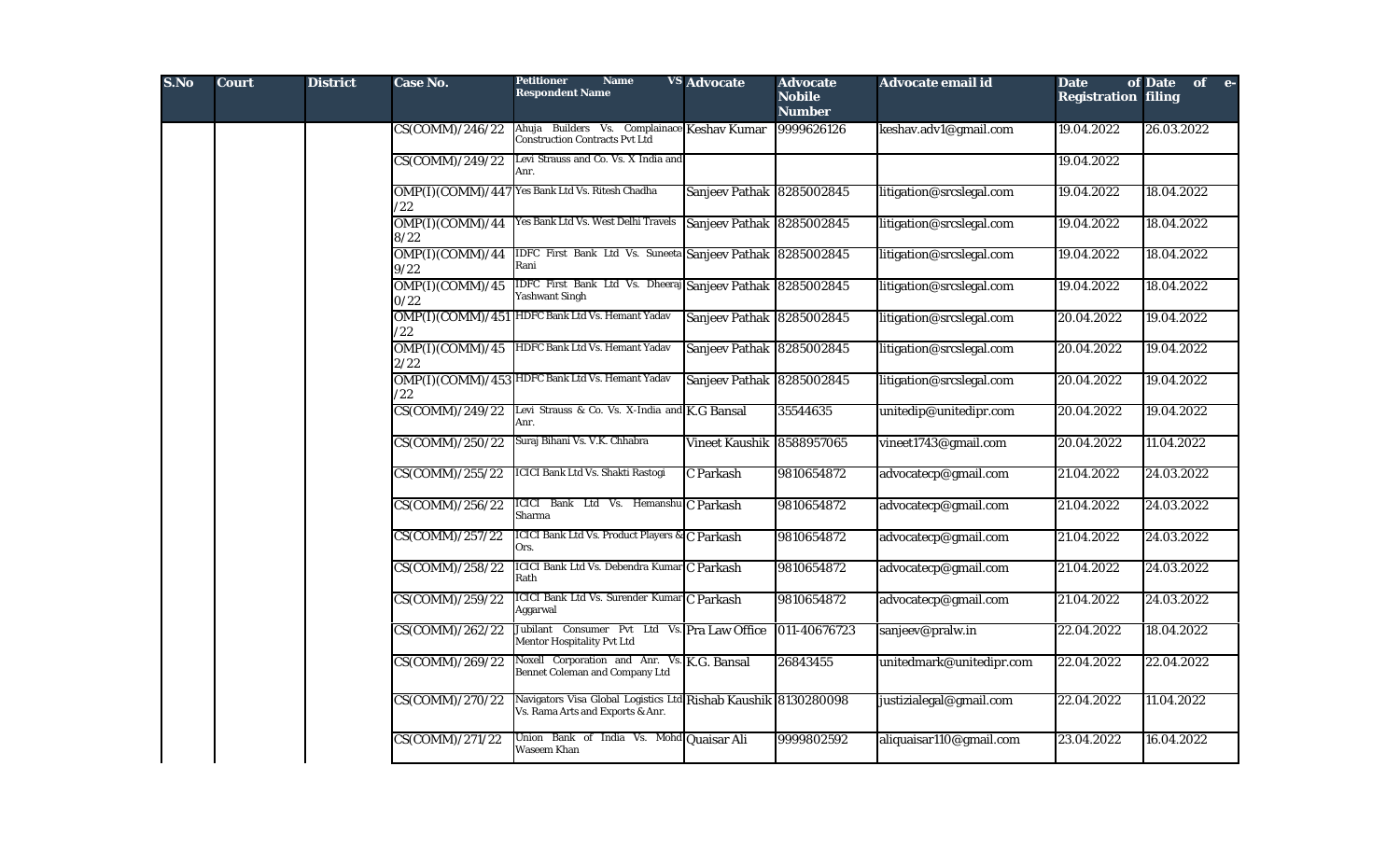| S.No | <b>Court</b>                                                      | <b>District</b>                 | <b>Case No.</b>                           | <b>Petitioner</b><br><b>Name</b><br><b>Respondent Name</b>                                                      | <b>VS</b> Advocate             | <b>Advocate</b><br><b>Nobile</b><br><b>Number</b> | Advocate email id                           | <b>Date</b><br><b>Registration filing</b> | of Date<br>of e- |
|------|-------------------------------------------------------------------|---------------------------------|-------------------------------------------|-----------------------------------------------------------------------------------------------------------------|--------------------------------|---------------------------------------------------|---------------------------------------------|-------------------------------------------|------------------|
|      |                                                                   |                                 | CS(COMM)/273/22                           | State Bank of India Vs. Smt. Bimla                                                                              | <b>Amit Chawla</b>             | 9312965659                                        | chawla8jl@gmail.com                         | 25.04.2022                                | 20.04.2022       |
|      |                                                                   |                                 | CS(COMM)/274/22                           | State Bank of India Vs. Sh. Krishan Amit Chawla<br>Singh                                                        |                                | 9312965659                                        | chawla8jl@gmail.com                         | 25.04.2022                                | 20.04.2022       |
|      |                                                                   |                                 | CS(COMM)/275/22                           | Basant<br>Goel Vs. ASAS Global Dhurjati Verma 9811667456<br><b>Services Pvt Ltd</b>                             |                                |                                                   | dhurajtiverma@yahoo.com                     | 25.04.2022                                | 22.04.2022       |
|      |                                                                   |                                 |                                           | EX.(COMM)25/2022 M/S. Ahuja Builders Vs. M.I. Ishan Dhamija<br>Buildtech Pvt. Ltd.                              |                                | 9910050991                                        | abhay@mahajanandassociates.<br>in           | 26.04.2022                                | 25.04.2022       |
|      |                                                                   |                                 | CS(COMM)/280/20                           | M/s G&G Concrete Solution Vs. M/s Sumit Kumar<br><b>ABC</b> Builder                                             |                                | 9711791072                                        | sumit_yadav1994@yahoo.in                    | 27.04.2022                                | 08.04.2022       |
|      |                                                                   |                                 | CS(COMM)/279/22                           | M/s G&G Concrete Solution Vs. M/s Sumit Kumar<br>SG & Co.                                                       |                                | 9711791072                                        | sumit_yadav1994@yahoo.in                    | 27.04.2022                                | 06.04.2022       |
|      |                                                                   |                                 | CS(COMM)/282/22                           | Metro Life Styles India Pvt. Ltd. Vs. Ashim Sridhar<br>Yes Bank Ltd.                                            |                                | 9971547353                                        | ashim.shridhar@hotmail.com                  | 27.04.2022                                | 27.04.2022       |
|      |                                                                   |                                 | CS(COMM)/281/22                           | <b>ICICI Bank Ltd. Vs. Aamir Khan</b>                                                                           | R. K. Ranjan                   | 9311022101                                        | ranjan.and.company@gmail.co 27.04.2022<br>m |                                           | 22.04.2022       |
|      |                                                                   |                                 | CS(COMM)/456/20<br>22                     | Tata Capital Financial Services Ltd. S.P. Rana<br><b>Vs Varun Tandon</b>                                        |                                | 9953455007                                        | sprana2013.sr@gmail.com                     | 29.04.2022                                | 23.04.2022       |
|      |                                                                   |                                 | CS(COMM)/284/20                           | Total Sourcing<br>Solutions<br><b>Indospirit Distribution Limited</b>                                           | Vs Santosh Gupta               | 7982934206                                        | santoshguptaadv@gmail.com                   | 29.04.2022                                | 07.04.2022       |
|      |                                                                   |                                 | <b>EXECUTION</b><br>(COMM.)26/22          | Laxman Public School Society Vs Vaishali Kakra<br>Union and Ors.                                                |                                | 9971795136                                        | kakra.associates@gmail.com                  | 29.04.2022                                | 25.04.2022       |
|      |                                                                   |                                 | <b>EXECUTION</b><br>(COMM.)27/2022        | Kotak Mahindra Bank Ltd. Vs Rahul Ankur Katyal<br>Jaiswar                                                       |                                | 9811809439                                        | ankurkatyal@asklegal.co.in                  | 29.04.2022                                | 27.04.2022       |
|      |                                                                   |                                 | OMP(COMM)/21/22                           | Galaxy<br>Entertainment Zulfiker Ali<br>M/s<br>Corporation Limited Vs. Neelam<br>Nayyar & Ors.                  |                                | 9911681171                                        | adv.zulfiker@gmail.com                      | 30.04.2022                                | 25.04.2022       |
| 14   | <b>VACANT</b><br><b>COURT</b><br>SH.<br><b>RAJ</b>                | <b>SOUTH-</b><br><b>OF EAST</b> | $\overline{\text{CS}}$<br>(COMM)/339/2022 | M/S BRINDCO SALES PRIVATE AKHIL<br>$\mathrm{Vs}$<br><b>INDOSPIRIT</b><br>LIMITED<br><b>DISTRIBUTION LIMITED</b> | <b>KUMAR</b><br>GOLA(P),       | 9811121363                                        | office@vedantaverma.com                     | 02-04-2022                                | 01.04.2022       |
|      | <b>KUMAR</b><br><b>CHAUHAN,</b><br>LD.                            |                                 | $\overline{\text{CS}}$<br>(COMM)/341/2022 | CANARA BANK Vs JAGMOHAN LAL                                                                                     | <b>HITESH</b><br>SACHAR(P),    | 9891966005                                        | hiteshsachar@gmail.com                      | 02-04-2022                                | 01.04.2022       |
|      | <b>DISTRICT</b><br><b>JUDGE</b><br><b>(COMMERCI</b><br>AL-COURT), |                                 | $\overline{\text{CS}}$<br>(COMM)/340/2022 | M/S BRINDCO SALES PRIVATE AKHIL<br>LIMITED Vs RAHUL WADHWA                                                      | <b>KUMAR</b><br>GOLA(P),       | 9811121363                                        | office@vedantaverma.com                     | 02-04-2022                                | 01.04.2022       |
|      | <b>SOUTH-</b><br>EAST,<br><b>SAKET</b>                            |                                 | CS.<br>(COMM)/342/2022                    | PARAMOUNT SURGIMED LTD Vs<br>NARENDER SINGH                                                                     | <b>BHUVANESH</b><br>SEHGAL(P), | 981014906                                         | bhuvanesh@abcolawoffices.co<br>m            | 04-04-2022                                | 03.04.2022       |
|      | <b>COURT</b>                                                      |                                 | $\overline{\text{CS}}$<br>(COMM)/378/2022 | M/S PC JAIN TEXTILES PVT LTD KUNAL<br>Vs M/S SHREE INDUSTRIES                                                   | MADAN(P),                      | 8760842619                                        | rajatsagliya@gmail.com                      | 05-04-2022                                | 04.04.2022       |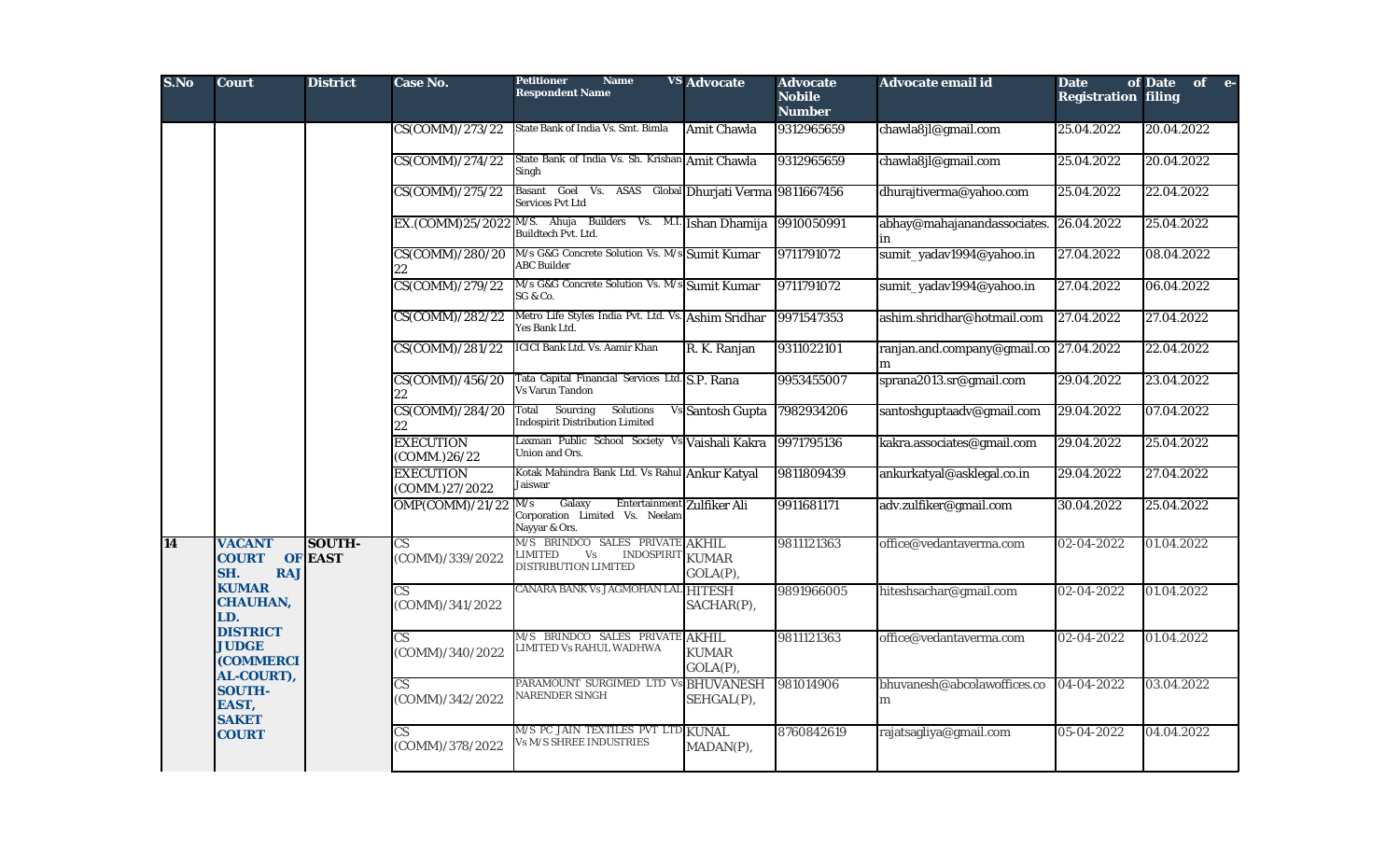| S.No | <b>Court</b> | <b>District</b> | Case No.                                  | <b>Petitioner</b><br><b>Name</b><br><b>Respondent Name</b>                                                                                                | <b>VS</b> Advocate            | <b>Advocate</b><br><b>Nobile</b><br><b>Number</b> | Advocate email id                  | <b>Date</b><br><b>Registration filing</b> | of Date of e- |  |
|------|--------------|-----------------|-------------------------------------------|-----------------------------------------------------------------------------------------------------------------------------------------------------------|-------------------------------|---------------------------------------------------|------------------------------------|-------------------------------------------|---------------|--|
|      |              |                 | CS<br>(COMM)/373/2022                     | VIJAY KUMAR AGARWAL VS TERESA<br><b>OMAXE LIMITED</b>                                                                                                     | KAUSHAL(P),                   | 9810047975                                        | N/A                                | 05-04-2022                                | 04.04.2022    |  |
|      |              |                 | $\overline{\text{CS}}$<br>(COMM)/383/2022 | M/ S SAINATH ENTERPRISES Vs ANUBHAV<br>M/S FRIENDS AUTO INDIA MEHROTRA(P<br><b>LIMITD</b>                                                                 |                               | 9811338605                                        | varum.adv19@gmail.com              | 06-04-2022                                | 05.04.2022    |  |
|      |              |                 | $\overline{\text{CS}}$<br>(COMM)/382/2022 | M/S DEEP BLUE XPRESS PVT LTD MANISH<br>Vs GOVIND J YADAV                                                                                                  | KUMAR(P),                     | 9717505475                                        | jain.himanshu87@gmail.com          | 06-04-2022                                | 05.04.2022    |  |
|      |              |                 | CS.<br>(COMM)/375/2022                    | DELTA PROTECH PVT LTD Vs KAILASH<br><b>IMPERIA STRUCTURES LTD</b>                                                                                         | CHANDRA(P),                   | 9810675135                                        | kailashadv@gmail.com               | 06-04-2022                                | 05.04.2022    |  |
|      |              |                 | $\overline{\text{CS}}$<br>(COMM)/376/2022 | RAVI PRAKASH SHARMA<br><b>VARDHMAN</b><br>PROPERTIES GARG(P),<br><b>LIMITED</b>                                                                           | Vs NITIN                      | 9958986363                                        | info@knowlix.in                    | 06-04-2022                                | 05.04.2022    |  |
|      |              |                 | $\overline{\text{CS}}$<br>(COMM)/379/2022 | FENA PVT LTD Vs FUTURE RETAIL Rahul<br>LTD                                                                                                                | Chauhan(P),                   | 011-43565357                                      | info@avnalegal.com                 | 08-04-2022                                | 01.04.2022    |  |
|      |              |                 | $\overline{\text{CS}}$<br>(COMM)/384/2022 | <b>IJS ELECTRONICS Vs RANNA AMIT</b><br><b>KALPESH TRIVEDI</b>                                                                                            | ANAND(P),                     | 9810410049                                        | advbrijeshkumarsingh@gmail.<br>com | 08-04-2022                                | 07.04.2022    |  |
|      |              |                 | <b>CS</b><br>(COMM)/395/2022              | MR AMIT WALIA Vs MS SHWETA R. JAWAHAR 9999696345<br><b>SHARMA</b>                                                                                         | $LAL(P)$ ,                    |                                                   | advanigarg@gmail.com               | 18-04-2022                                | 11.04.2022    |  |
|      |              |                 | $\overline{\text{CS}}$<br>(COMM)/392/2022 | M/S SAITRON INDIA LTD Vs Alok Kumar(P), 9971859494<br><b>COMPLETE</b><br><b>HOME</b><br>TANEJA<br><b>SOLUTIONS PVT LTD</b>                                |                               |                                                   | info@nmkpatners.in                 | 16-04-2022                                | 11.04.2022    |  |
|      |              |                 | CS <sup>-</sup><br>(COMM)/366/2022        | RADHA CHARAN VASHIST Vs ATC ANKIT<br>TELECOME INDIA PVT LTD                                                                                               | VASHIST(P),                   | 9810045051                                        | pawankbahl@gmail.com               | 19-04-2022                                | 07.04.2022    |  |
|      |              |                 | $\overline{\text{CS}}$<br>(COMM)/367/2022 | M/S ESSJAY ERICSSON PRIVATE LAKSHAY<br>IMITED THROUGH AR<br><b>LENSKART SOLUTIONS PRIVATE</b><br><b>LIMITED</b><br>THROUGH<br><b>ITS</b><br>DIRECTOR / AR | $\frac{Vs}{T}$ MANGLA(P),     | 9810705871                                        | mdmobinakhatar@gmail.com           | 19-04-2022                                | 19.04.2022    |  |
|      |              |                 | CS <sup>-</sup><br>(COMM)/398/2022        | ANIL<br>AGGARWAL<br>Vs<br>TRADING CO LTD                                                                                                                  | <b>SEA SANYAM</b><br>JAIN(P), | 9953926219                                        | sanyaam07@gmail.com                | 20-04-2022                                | 17.02.2022    |  |
|      |              |                 | $\overline{\text{CS}}$<br>(COMM)/397/2022 | PRECISION TESTING MACHINES MANOJ<br>PVT LTD Vs SANTOSH KUMAR(P),<br><b>AYUSH AGENCY</b>                                                                   |                               | 9810675719                                        | advocatesindia@yahoo.co.in         | 22-04-2022                                | 22.04.2022    |  |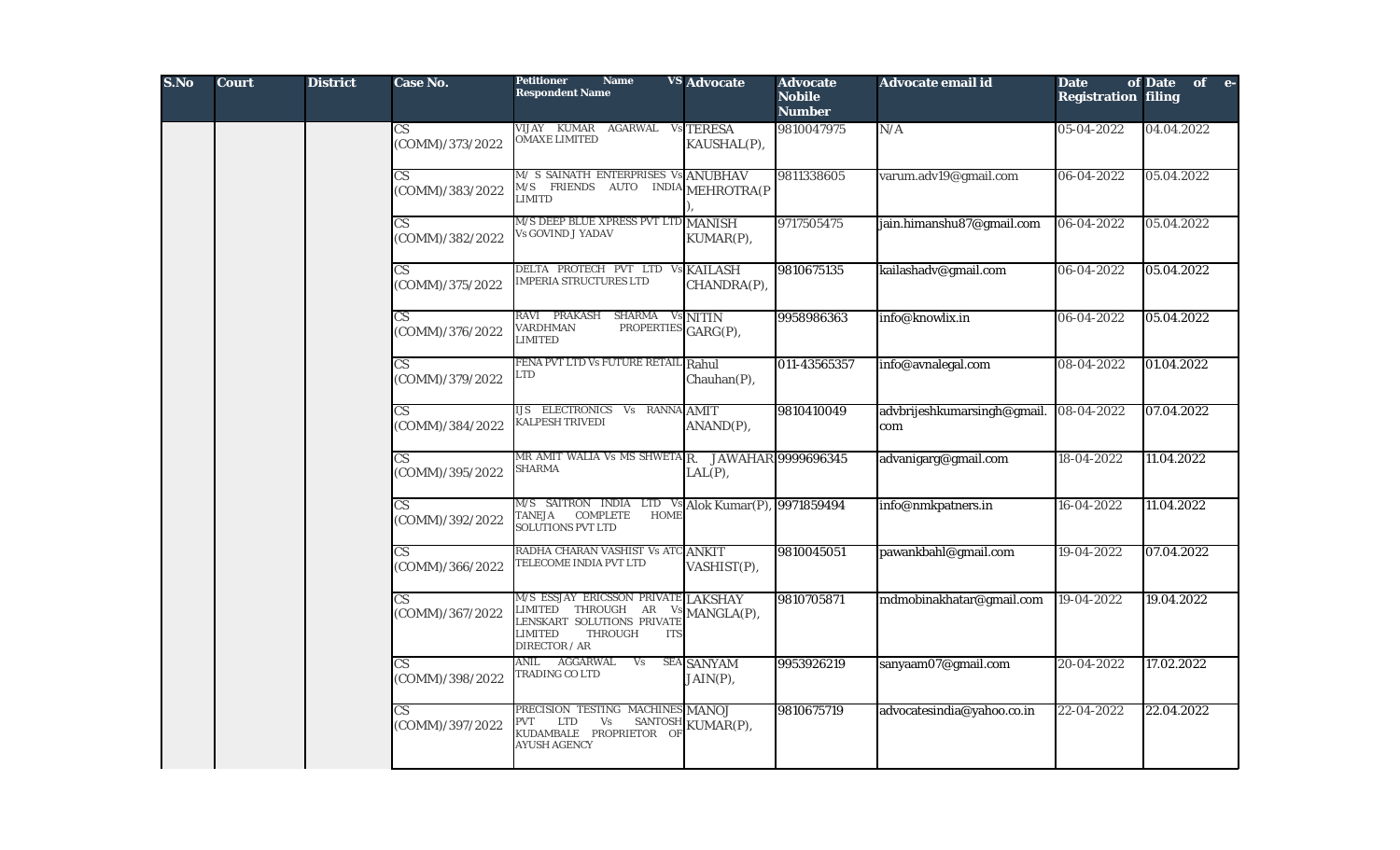| S.No | <b>Court</b>                                                      | <b>District</b>                 | Case No.                                      | <b>Petitioner</b><br><b>Name</b><br><b>Respondent Name</b>                                                                             | <b>VS</b> Advocate   | <b>Advocate</b><br><b>Nobile</b><br><b>Number</b> | Advocate email id                           | <b>Date</b><br><b>Registration filing</b> | of Date of e- |  |
|------|-------------------------------------------------------------------|---------------------------------|-----------------------------------------------|----------------------------------------------------------------------------------------------------------------------------------------|----------------------|---------------------------------------------------|---------------------------------------------|-------------------------------------------|---------------|--|
|      |                                                                   |                                 | $\mathop{\rm CS}\nolimits$<br>(COMM)/393/2022 | PRAMENDRA KUMAR KHOKHER UMESH<br>Vs HDFC ERGO GENERAL INS CO YADAV(P),<br><b>LTD</b>                                                   |                      | 9213124537                                        | raosahabandcompany@gmail.c 27-04-2022<br>om |                                           | 26.04.2022    |  |
|      |                                                                   |                                 | $\overline{\text{CS}}$<br>(COMM)/396/2022     | <b>RAMA</b><br>M/S<br><b>ELECTRICALS</b> Gautam<br>THROUGH RAM NARAYAN Vs M/S<br>FACILITY PLUS MANAGEMENT<br>PVT LTD THROUGH DIRECTORS | Chakraverty(P),      | 9873048485                                        | shivshafmaadhu1@gmail.com                   | 27-04-2022                                | 26.04.2022    |  |
| 15   | <b>VACANT</b><br><b>COURT</b><br>MS.<br><b>RAJ</b><br><b>RANI</b> | <b>SOUTH-</b><br><b>OF EAST</b> | $\overline{\text{CS}}$<br>(COMM)/319/2022     | MRJ STEELS PRIVATE LIMITED Vs RISHI<br>M/S DEWAN CHAND THROUGH SEHGAL(P),<br><b>ITS PARTNERS</b>                                       |                      | 9818331429                                        | khemlawoffices@gmail.com                    | 02-04-2022                                | 01-04-2022    |  |
|      | MITRA,<br><b>DISTRICT</b><br><b>JUDGE</b>                         |                                 | $\overline{\text{CS}}$<br>(COMM)/321/2022     | SSIPL LIFESTYLE PVT LTD Vs IMAN ABBAS 9810847293<br>VISHWANANDA<br><b>VIDYA</b><br>KATHAVEERANAHALLI<br>AND OTHERS                     | NAQVI(P),            |                                                   | inaquvi@lexcounsel.in                       | 02-04-2022                                | 01-04-2022    |  |
|      | (COMM-02),<br><b>SOUTH EAST</b><br><b>DISTRICT,</b>               |                                 | $\overline{\text{CS}}$<br>(COMM)/320/2022     | PUNJAB NATIONAL BANK Vs SURUCHI<br>SUNIL RAWAT                                                                                         | KUMARI(P),           | 9716992446                                        | suruchik24@gmail.com                        | 02-04-2022                                | 01-04-2022    |  |
|      | <b>SAKET</b><br><b>COURTS,</b><br><b>NEW DELHI</b>                |                                 | $\overline{\text{CS}}$<br>(COMM)/332/2022     | ISSGF INDIA PVT LTD Vs LLOYD Sajal Jain(P),<br>INSULATION INDIA LTD                                                                    |                      | 9899461354                                        | ankur.kashyap@rkchambers.co 04-04-2022<br>m |                                           | 02-04-2022    |  |
|      |                                                                   |                                 | CS<br>(COMM)/329/2022                         | <b>HOUSING</b><br>DEVELOPMENT KARNAIL<br>FINANCE CORPORATION LTD Vs SINGH(P),<br>VINEET KUMAR SINGH                                    |                      | 9811163363                                        | karnailsinghlegal@yahoo.com                 | 04-04-2022                                | 02-04-2022    |  |
|      |                                                                   |                                 | $\mathbf{C}\mathbf{S}$<br>(COMM)/331/2022     | $M/S$ IMPEX SERVICES INDIA $\overline{K}$ .V.<br>PRIVATE LIMITED Vs M/S DBA BALAKRISHN<br><b>ENTERPRISES LLP</b>                       | $AN(P)$ ,            | 9810054012                                        | balaksh@yahoo.com                           | 04-04-2022                                | 02-04-2022    |  |
|      |                                                                   |                                 | CS.<br>(COMM)/330/2022                        | PARAMOUNT SURGIMED LTD Vs BHUVANESH<br>BHAVYAM PHARMACY PVT LTD                                                                        | SEHGAL(P),           | 9810149006                                        | bhuvnesh@abcolawoffices.com 04-04-2022      |                                           | 02-04-2022    |  |
|      |                                                                   |                                 | $\mathbf{C}\mathbf{S}$<br>(COMM)/334/2022     | MS MEENU SHARMA (PROP OF S.K.<br>M/S MSENTERPRISES) Vs NINE SRIVASTAVA<br><b>CAFFE 9 HOSPITALITY SERVICES</b><br>PVT LTD               |                      | 8800086986                                        | N/A                                         | 05-04-2022                                | 04-04-2022    |  |
|      |                                                                   |                                 | CS<br>(COMM)/336/2022                         | MAJA HEALTH<br>M/S<br>DIVISION Vs M/S HAPAG LLOYD SINGH(P),<br>INDIA PVT LTD THROUGH ITS<br><b>DIRECTORS</b>                           | <b>CARE JASPREET</b> | 9899641617                                        | jsbassociates.office@gmail.com 06-04-2022   |                                           | 05-04-2022    |  |
|      |                                                                   |                                 | CS.<br>(COMM)/335/2022                        | DRHL INDIA SERVICES PVT LTD K<br>Vs M/S JAKS INTERNATIONAL MUKHIJA(P),<br>AND ANR                                                      |                      | K 9810387379                                      | kkmukhijaadv@yahoo.com                      | 06-04-2022                                | 05-04-2022    |  |
|      |                                                                   |                                 | $\overline{\text{CS}}$<br>(COMM)/337/2022     | SANTOSH KUMARI Vs VARDHMAN NITIN<br>PROPERTIES LIMITED                                                                                 | GARG(P),             | 9958986363                                        | info@knowlex.in                             | 06-04-2022                                | 05-04-2022    |  |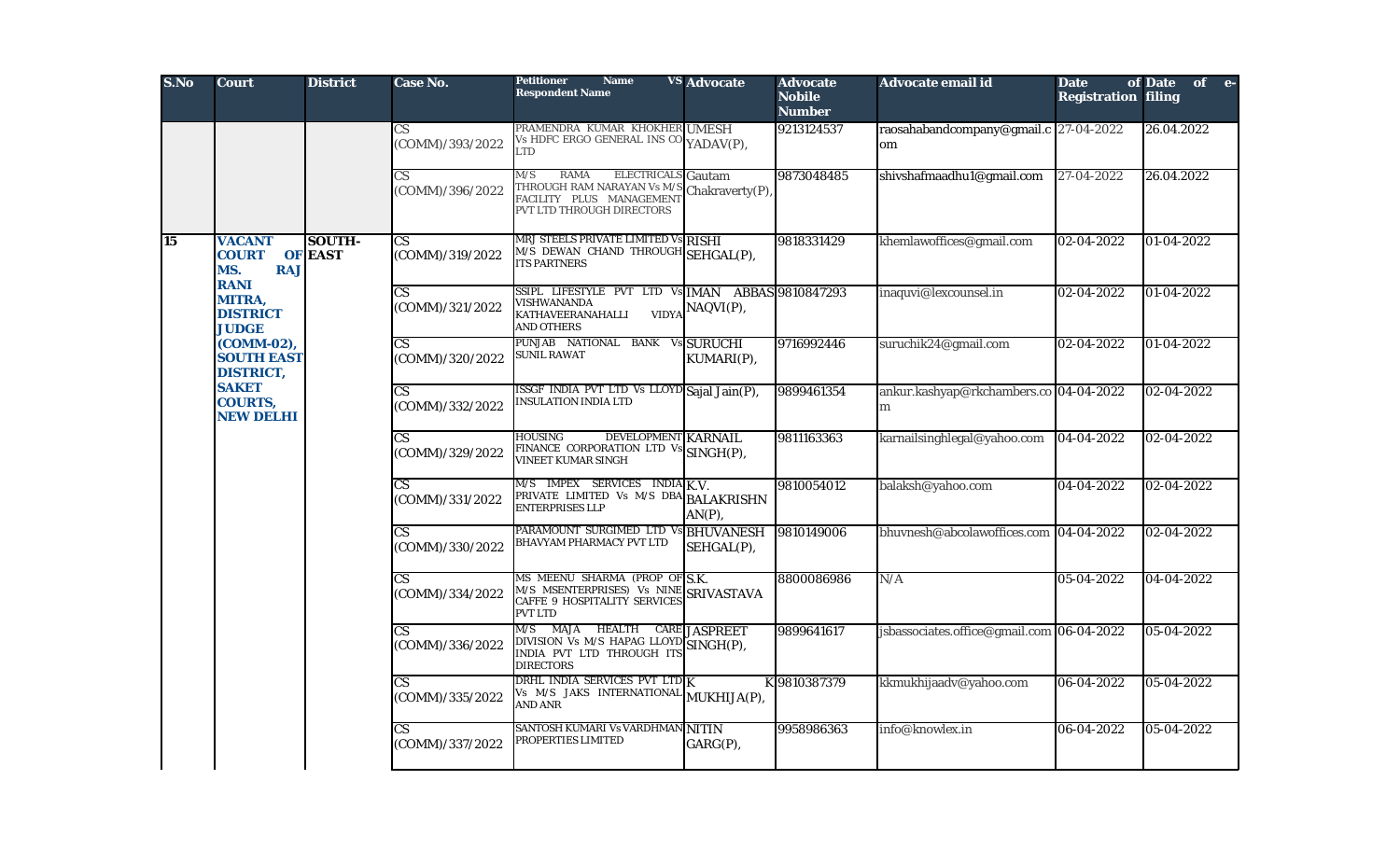| S.No | <b>Court</b> | <b>District</b> | Case No.                                  | <b>Petitioner</b><br><b>Name</b><br><b>Respondent Name</b>                                                                                                                 | <b>VS Advocate</b>            | <b>Advocate</b><br><b>Nobile</b><br><b>Number</b> | Advocate email id                      | <b>Date</b><br><b>Registration filing</b> | of Date of e- |  |
|------|--------------|-----------------|-------------------------------------------|----------------------------------------------------------------------------------------------------------------------------------------------------------------------------|-------------------------------|---------------------------------------------------|----------------------------------------|-------------------------------------------|---------------|--|
|      |              |                 | $\mathbf{C}\mathbf{S}$<br>(COMM)/347/2022 | PARAMOUNT SURGIMED LTD Vs BHUVANESH<br>SANJAY KUMAR SHARMA (PROP SEHGAL(P),<br>OF SIDDHI VINAYAK SALES)                                                                    |                               | 9971090069                                        | bhuvnesh@abcolawoffices.com 07-04-2022 |                                           | 06-04-2022    |  |
|      |              |                 | CS<br>(COMM)/346/2022                     | THE NAINITAL BANK LIMITED Vs MANOJ<br>RENU KALRA                                                                                                                           | KUMAR(P),                     | 9999846390                                        | advocatemanoj16@gmail.com              | $07-04-2022$                              | 06-04-2022    |  |
|      |              |                 | $\mathbf{C}\mathbf{S}$<br>(COMM)/350/2022 | BANWARI GINODIA Vs M/S SHIVOM<br><b>BOMBAY RAYON FASHIONS LTD</b>                                                                                                          | GARG(P),                      | 9650920980                                        | N/A                                    | 08-04-2022                                | 07-04-2022    |  |
|      |              |                 | $\mathbf{C}\mathbf{S}$<br>(COMM)/351/2022 | AXIS BANK LTD Vs SANTOSH Rahul<br>KUMAR SINGH                                                                                                                              | Chauhan(P),                   | 011-43565357                                      | info@avalegal.com                      | 08-04-2022                                | 07-04-2022    |  |
|      |              |                 | CS<br>(COMM)/349/2022                     | ESP SAFETY PVT LTD Vs VISHAL HIMANSHU<br>KAUSHAL                                                                                                                           | GUPTA(P),                     | 9811167693                                        | himanshu.g52@gmail.com                 | 08-04-2022                                | 07-04-2022    |  |
|      |              |                 | $\overline{\text{CS}}$<br>(COMM)/348/2022 | INDIAN OVERSEAS BANK Vs UMA MUNISH<br>PRAKASH                                                                                                                              | <b>CHANDER</b><br>JOSHI(P),   | 9999935053                                        | advocatejoshi@gmail.com                | 08-04-2022                                | 07-04-2022    |  |
|      |              |                 | $\mathbf{C}\mathbf{S}$<br>(COMM)/352/2022 | MR TITU KUMAR @<br>KUMAR PROPRIETOR OF M/S VB<br>COMPUTERS Vs ZIA INFRA<br><b>ENGINEERING</b><br><b>PVT</b><br><b>LTD</b><br>THROUGH<br>ITS<br>MANAGING<br><b>DIRECTOR</b> | TITOO manoj<br>mittal(P),     | 9971165471                                        | mksinha@lawyer.com                     | 11-04-2022                                | 08-04-2022    |  |
|      |              |                 | $\overline{\text{CS}}$<br>(COMM)/353/2022 | M/S McCOY SILICONES LTD V:<br>M/S PROFENSTER INDIA LIMITED                                                                                                                 | ABHISHEK<br><b>AGGARWAL(P</b> | 9811114489                                        | girishadvocate@yahoo.co.in             | 12-04-2022                                | 11-04-2022    |  |
|      |              |                 | $\mathbf{C}\mathbf{S}$<br>(COMM)/354/2022 | MRS NISHI GUPTA PROPRIETOR ABHISHEK<br>OF M/S ANCHIT MARKETING AGGARWAL(P<br>ASSOCIATES Vs M/S GH PRINTS<br><b>PVT LTD</b>                                                 |                               | 9811114489                                        | girishadvocate@yahoo.co.in             | 12-04-2022                                | 11-04-2022    |  |
|      |              |                 | $\overline{\text{CS}}$<br>(COMM)/357/2022 | INDRA PRAKASH PATHAK Vs SUMAN<br>WAPCOS AND NPCC LTD (A GOVT GUPTA(P),<br>OF INDIA ENTERPRISES)                                                                            |                               | 9873256616                                        | anubhavshangle@gmail.com               | 13-04-2022                                | 12-04-2022    |  |
|      |              |                 | CS.<br>(COMM)/356/2022                    | S —<br>ELECTRICALS RAJEEV<br>M/S<br>E<br>SWITCHGEARS AND CONTROLS P<br>LTD Vs SH AMAR SINGH PROP OF<br>M/S AMAR ELECTRIC CO                                                | KUMAR<br>TEWARI(P),           | 9811231910                                        | rtewari88@gmail.com                    | 13-04-2022                                | 12-04-2022    |  |
|      |              |                 | $\mathbf{C}\mathbf{S}$<br>(COMM)/355/2022 | AXIS BANK LTD Vs SANDEEP Rahul<br>KUMAR SAINI                                                                                                                              | Chauhan(P),                   | 8744057941                                        | info@avalegal.com                      | 13-04-2022                                | 12-04-2022    |  |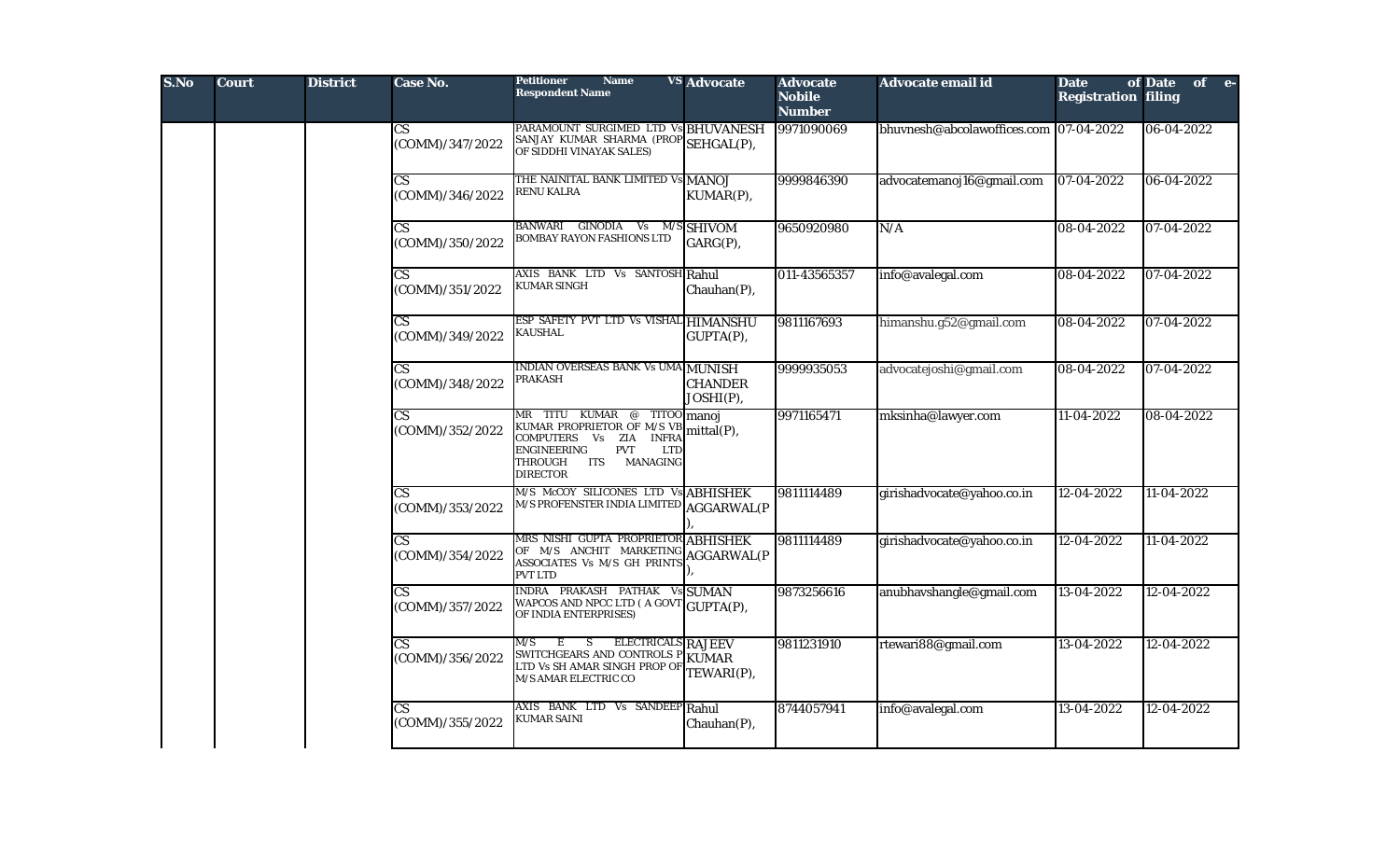| S.No | <b>Court</b> | <b>District</b> | <b>Case No.</b>                           | <b>Petitioner</b><br><b>Name</b><br><b>Respondent Name</b>                                                                                                             | <b>VS Advocate</b>              | <b>Advocate</b><br><b>Nobile</b><br><b>Number</b> | Advocate email id                 | <b>Date</b><br><b>Registration filing</b> | of Date of e- |
|------|--------------|-----------------|-------------------------------------------|------------------------------------------------------------------------------------------------------------------------------------------------------------------------|---------------------------------|---------------------------------------------------|-----------------------------------|-------------------------------------------|---------------|
|      |              |                 | $\mathbf{C}\mathbf{S}$<br>(COMM)/361/2022 | STATE BANK OF INDIA Vs VIKAS VARUN<br><b>JASMERA</b>                                                                                                                   | CHANDIOK(P)                     | 9818365119                                        | varunchandiok@gmail.com           | 16-04-2022                                | 13-04-2022    |
|      |              |                 | $\mathbf{C}\mathbf{S}$<br>(COMM)/360/2022 | STATE BANK OF INDIA Vs ARVIND VARUN<br><b>SINGH</b>                                                                                                                    | CHANDIOK(P)                     | 9818365119                                        | varunchandiok@gmail.com           | 16-04-2022                                | 13-04-2022    |
|      |              |                 | $\overline{\text{CS}}$<br>(COMM)/358/2022 | BERGER PAINTS INDIA LTD Vs Rohit<br>M/S RUDRA BUILDWELL INFRA Kumar(P),<br><b>PVT LTD</b>                                                                              |                                 | 9315739702                                        | rohitkumar9842@gmail.com          | 16-04-2022                                | 13-04-2022    |
|      |              |                 | $\mathbf{C}\mathbf{S}$<br>(COMM)/359/2022 | BERGER PAINTS INDIA LTD Vs Rohit<br>CHANDRASHEKHAR PROP OF Kumar(P),<br><b>LALANA ENTERPRISES</b>                                                                      |                                 | 9315739702                                        | rohitkumar9842@gmail.com          | 16-04-2022                                | 13-04-2022    |
|      |              |                 | $\mathbf{C}\mathbf{S}$<br>(COMM)/364/2022 | PUNJAB NATIONAL BANK Vs Sheepali<br><b>SAZIA JAVEED</b>                                                                                                                | Patial(P),                      | 9717387978                                        | advsheepali@gmail.com             | 18-04-2022                                | 16-04-2022    |
|      |              |                 | $\mathbf{C}\mathbf{S}$<br>(COMM)/362/2022 | M/S TSG ASHTECH MOVERS PVT MOHIT<br>LTD Vs $M/S$ UNIQUE INDIA KUMAR(P),<br>ENTERPRISES PROP SH RAJESH<br><b>KUMAR</b>                                                  |                                 | 9873624008                                        | N/A                               | 18-04-2022                                | 16-04-2022    |
|      |              |                 | $\mathbf{C}\mathbf{S}$<br>(COMM)/363/2022 | NATIONAL BANK<br><b>PUNJAB</b><br>SABINA GUPTA                                                                                                                         | <b>Sheepali</b><br>Patial(P),   | 9717387978                                        | advsheepali@gmail.com             | 18-04-2022                                | 16-04-2022    |
|      |              |                 | $\mathbf{C}\mathbf{S}$<br>(COMM)/369/2022 | <b>SHARMA</b><br>M/S<br>INTERNATIONAL PVT LTD Vs M/S KUMAR<br>MAHARISHI PUBLIC SCHOOL                                                                                  | <b>BOOKS HARISH</b><br>GARG(P), | 9810150029                                        | hkgarg.co@gmail.com               | 19-04-2022                                | 18-04-2022    |
|      |              |                 | CS.<br>(COMM)/368/2022                    | M/S ARTHEON ELECTRONIC PVT LAKSHAY<br>TD.<br>$Vs$ $M/S$<br><b>SOLUTIONS PVT LTD</b>                                                                                    | LENSKART MANGLA(P),             | 9718075818                                        | legalhealers@yahoo.in             | 19-04-2022                                | 18-04-2022    |
|      |              |                 | $\overline{\text{CS}}$<br>(COMM)/372/2022 | M/S SUKRITI CONSTRUCTIONS SAURABH<br><b>SOLE</b><br>(THROUGH<br>ITS<br>PROPRIETOR MR SURENDER<br><b>SINGH)</b><br>Vs<br><b>AHLUWALIA</b><br><b>CONTRACTS INDIA LTD</b> | UPADHYAY(P)                     | 7291000492                                        | joohidubey18@gmail.com            | 20-04-2022                                | 19-04-2022    |
|      |              |                 | СS<br>(COMM)/370/2022                     | <b>INTEGRIS</b><br><b>HEALTH</b><br>LTDTHROUGH ITS AUTHORISED Mehley(P),<br>REPRESENTATIVE Vs M/S P M Mehley(P),<br><b>MEDICARE AND ORS</b>                            | PVT Sakshi                      | 9810575142                                        | admin@atlanticlaw.in              | 20-04-2022                                | 19-04-2022    |
|      |              |                 | $\mathbf{C}\mathbf{S}$<br>(COMM)/371/2022 | M/S GULSHAN LAMEE PACK PVT ARVIND<br>LTD Vs M/S EUROLIFE HEALTH KUMAR(P),<br><b>CARE PVT LTD</b>                                                                       |                                 | 9873932356                                        | advocate.v.bhandari@gmail.co<br>m | 20-04-2022                                | 19-04-2022    |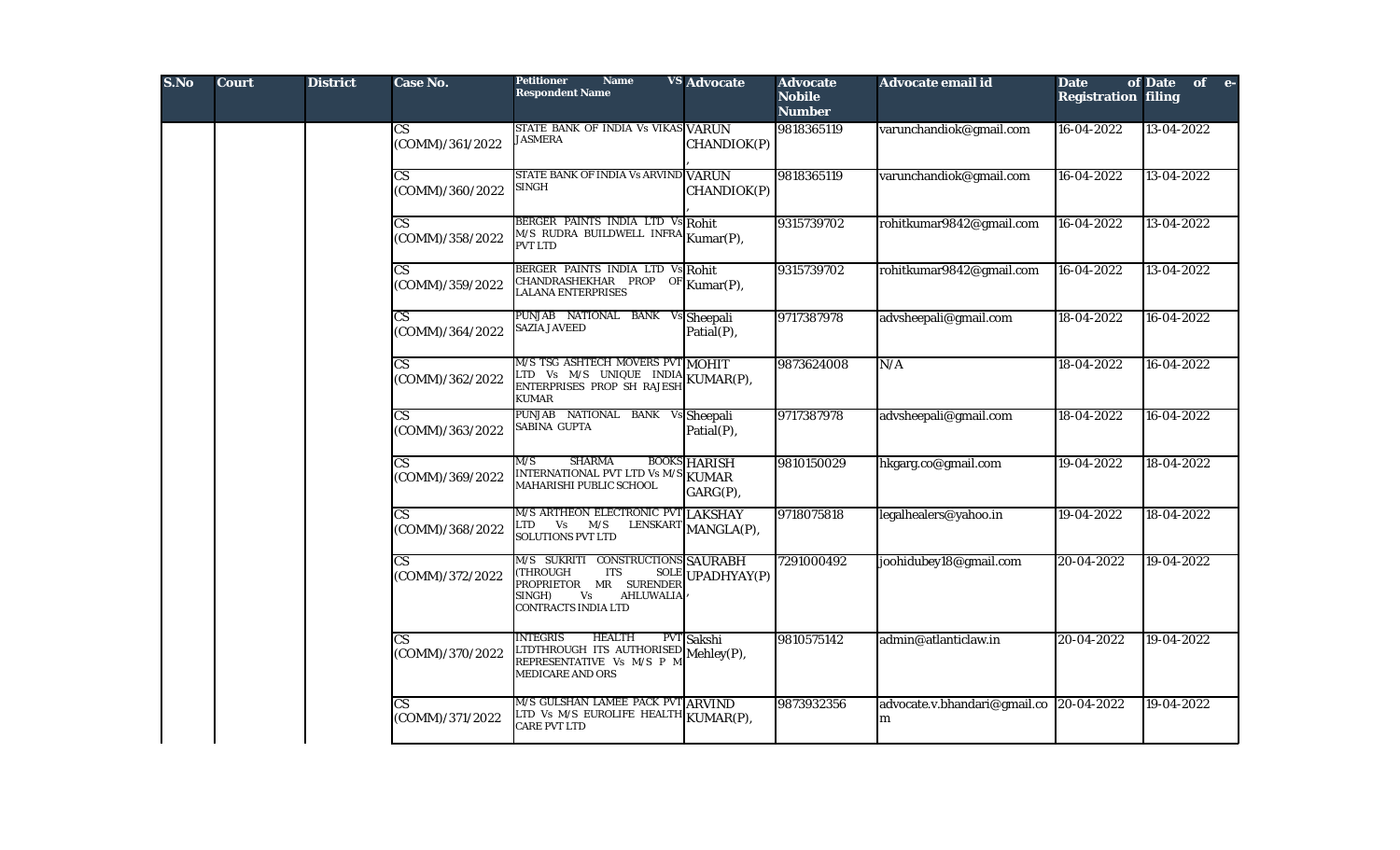| S.No      | <b>Court</b>                              | <b>District</b> | Case No.                                           | <b>Petitioner</b><br><b>Name</b><br><b>Respondent Name</b>                                                          | <b>VS</b> Advocate              | <b>Advocate</b><br><b>Nobile</b><br><b>Number</b> | Advocate email id                  | <b>Date</b><br><b>Registration filing</b> | of Date<br>of e- |
|-----------|-------------------------------------------|-----------------|----------------------------------------------------|---------------------------------------------------------------------------------------------------------------------|---------------------------------|---------------------------------------------------|------------------------------------|-------------------------------------------|------------------|
|           |                                           |                 | CS<br>(COMM)/385/2022                              | <b>SHREE</b><br><b>BABA</b><br>SOMNATH MD.<br>LOGISTICS Vs ROOTS COOLING AHMAD(P),<br><b>SYSTEMS PVT LTD</b>        |                                 | ABSAR 9999535003                                  | adv.absarahmad@gmail.com           | $21-04-2022$                              | 20-04-2022       |
|           |                                           |                 | $\mathbf{C}\mathbf{S}$<br>(COMM)/386/2022          | MR SANJAY BANSAL Vs THE VISHAL<br>DEVELOPMENT BANSAL(P),<br><b>ASSISTANT</b><br><b>COMMISSIONER</b>                 |                                 | 9250924093                                        | advocatevishalbansal@gmail.c<br>om | $22 - 04 - 2022$                          | 21-04-2022       |
|           |                                           |                 | CS<br>(COMM)/387/2022                              | MR SANJAY BANSAL Vs CENTRAL VISHAL<br>RESEARCH INSTITUTE FOR JUTE BANSAL(P),<br>AND ALLIED FIBRES                   |                                 | 9250924093                                        | advocatevishalbansal@gmail.c<br>om | 22-04-2022                                | 21-04-2022       |
|           |                                           |                 | CS.<br>(COMM)/388/2022                             | PUNJAB NATIONAL BANK Vs SHIV MOHAMMAD<br><b>BATHLA</b>                                                              | DANISH(P),                      | 9999802592                                        | aliquaisar110@gmail.com            | 23-04-2022                                | 22-04-20222      |
|           |                                           |                 | $\overline{\text{cs}}$<br>(COMM)/389/202<br>2 (TM) | ALLAHABAD LAW AGENCY Vs ROUNAK<br>AMAZON RETAIL INDIA PRIVATE NAYAK(P),<br><b>LIMITED AND ORS</b>                   |                                 | 7042835171                                        | rounaknayak@gmail.com              | 23-04-2022                                | 22-04-20222      |
| <b>16</b> | <b>SH. SANJAY East</b><br><b>SHARMA-I</b> |                 | EC-DLET-01-01699-<br>2022                          | M/S KOTAK MAHINDRA BANK RAVI<br>LIMITED VS MALKHAN SINGH                                                            | <b>SHANKAR</b><br>GARG          | 9811252038                                        | advocatersgarg@gmail.com           | $01-04-22$                                | $01 - 04 - 22$   |
|           |                                           |                 | EC-DLET-01-01727-<br>2022                          | STATE BANK OF INDIA VS AMIT<br><b>RANJEET</b>                                                                       | <b>CHAWLA</b>                   | 9312965659                                        | chawla8j1@gmail.com                | 01-04-22                                  | $01-04-22$       |
|           |                                           |                 | EC-DLET-01-01728-<br>2022                          | STATE BANK OF INDIA VS ASHOK AMIT<br><b>PARCHA</b>                                                                  | <b>CHAWLA</b>                   | 9312965659                                        | chawla8j1@gmail.com                | 01-04-22                                  | $01 - 04 - 22$   |
|           |                                           |                 | EC-DLET-01-01730-<br>2022                          | <b>TATA</b><br><b>CAPITAL</b><br><b>FINANCIAL LALIT</b><br>SERVICES PVT LTD VS MOHIT PANDEY<br><b>SANAN</b>         |                                 | 9717391663                                        | lalitpandeyadav@gmail.com          | $02 - 04 - 22$                            | $02 - 04 - 22$   |
|           |                                           |                 | EC-DLET-01-01729-<br>2022                          | <b>TATA</b><br><b>CAPITAL</b><br><b>FINANCIAL LALIT</b><br>SERVICES PVT LTD VS RADHA PANDEY<br><b>GOVIND SHARMA</b> |                                 | 9717391663                                        | lalitpandeyadav@gmail.com          | $02 - 04 - 22$                            | $02 - 04 - 22$   |
|           |                                           |                 | EC-DLET-01-01737-<br>2022                          | AXIS BANK VS NAVEEN KUMAR                                                                                           | <b>MAYANK</b><br><b>MAHAJAN</b> | 9873347330                                        | mayank_mahajan05@yahoo.c<br>om     | $ 02-04-22 $                              | $02 - 04 - 22$   |
|           |                                           |                 | EC-DLET-01-01735-<br>2022                          | <b>CARS24 FINANCIAL SERVICES PVT LALIT</b><br>LTD VS TAHIRHUSSAIN SAYYAD                                            | <b>PANDEY</b>                   | 9717391663                                        | lalitpandeyadav@gmail.com          | $02 - 04 - 22$                            | $02 - 04 - 22$   |
|           |                                           |                 | EC-DLET-01-01734-<br>2022                          | <b>CARS24 FINANCIAL SERVICES PVT LALIT</b><br>LTD VS BHARATH B R                                                    | <b>PANDEY</b>                   | 9717391663                                        | lalitpandeyadav@gmail.com          | 02-04-22                                  | $02 - 04 - 22$   |
|           |                                           |                 | EC-DLET-01-01733-<br>2022                          | <b>CARS24 FINANCIAL SERVICES PVT LALIT</b><br>LTD VS SHRAWAN RAM                                                    | <b>PANDEY</b>                   | 9717391663                                        | lalitpandeyadav@gmail.com          | 02-04-22                                  | $02 - 04 - 22$   |
|           |                                           |                 | EC-DLET-01-01731-<br>2022                          | <b>CARS24 FINANCIAL SERVICES PVT LALIT</b><br>LTD VS KIRAN GANPAT KHAIRE                                            | <b>PANDEY</b>                   | 9717391663                                        | lalitpandeyadav@gmail.com          | $02 - 04 - 22$                            | $02 - 04 - 22$   |
|           |                                           |                 | EC-DLET-01-01738-<br>2022                          | <b>CARS24 FINANCIAL SERVICES PVT LALIT</b><br>LTD VS NIKHIL KUMAR SHAHI                                             | <b>PANDEY</b>                   | 9717391663                                        | lalitpandeyadav@gmail.com          | $02 - 04 - 22$                            | $02 - 04 - 22$   |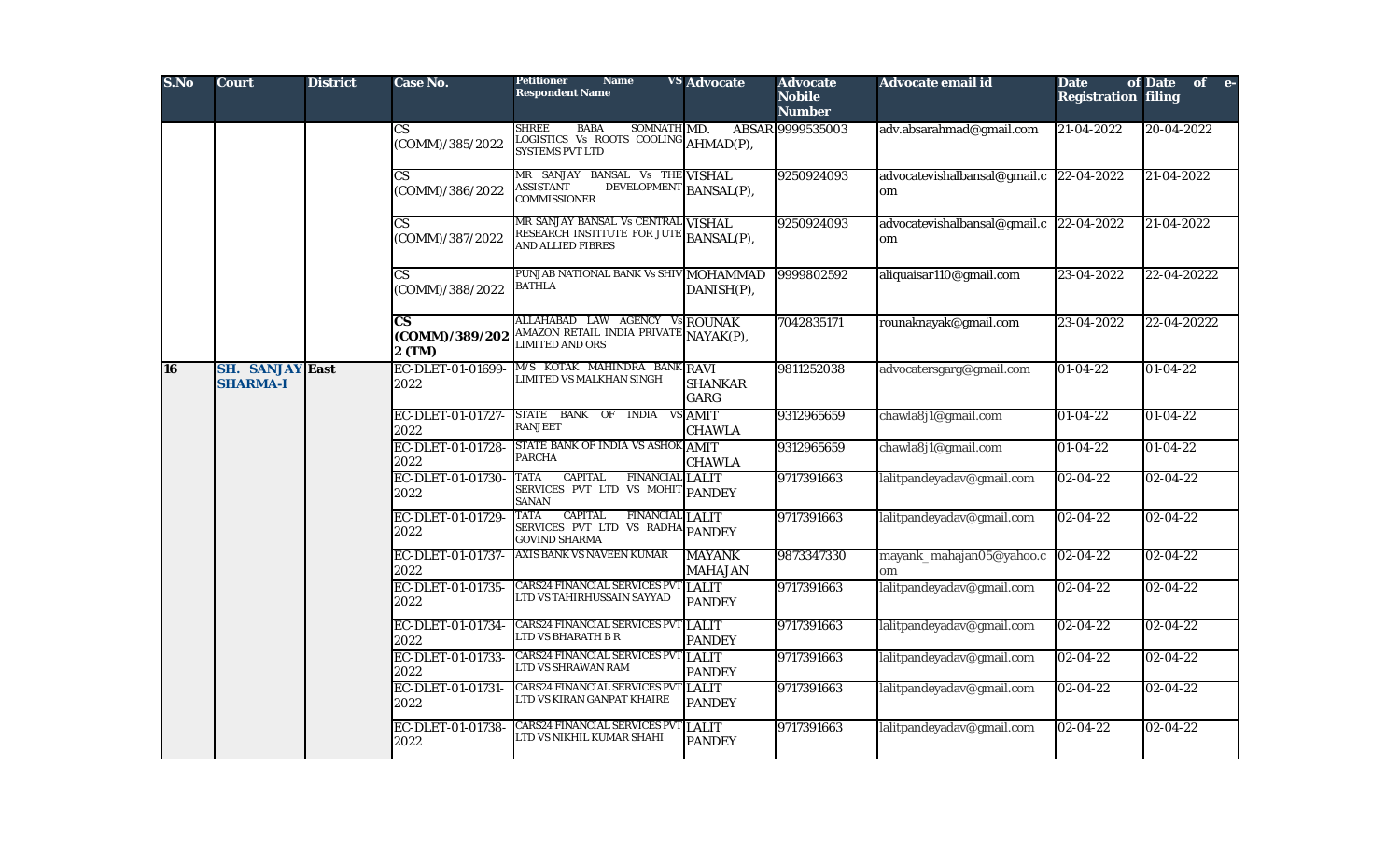| S.No | <b>Court</b> | <b>District</b> | Case No.                  | <b>Petitioner</b><br><b>Name</b><br><b>Respondent Name</b>                                          | <b>VS</b> Advocate     | <b>Advocate</b><br><b>Nobile</b><br><b>Number</b> | Advocate email id                            | <b>Date</b><br><b>Registration filing</b> | of Date<br>of e- |  |
|------|--------------|-----------------|---------------------------|-----------------------------------------------------------------------------------------------------|------------------------|---------------------------------------------------|----------------------------------------------|-------------------------------------------|------------------|--|
|      |              |                 | EC-DLET-01-01673-<br>2022 | CARS24 FINANCIAL SERVICES PVT LALIT<br>LTD VS RAJINDER SINGH                                        | <b>PANDEY</b>          | 9717391663                                        | lalitpandeyadav@gmail.com                    | $ 02-04-22 $                              | $02 - 04 - 22$   |  |
|      |              |                 | EC-DLET-01-01564-<br>2022 | <b>CARS24 FINANCIAL SERVICES PVT LALIT</b><br>TD VS SANTOSH JAISWAL                                 | <b>PANDEY</b>          | 9717391663                                        | lalitpandeyadav@gmail.com                    | $02 - 04 - 22$                            | $02 - 04 - 22$   |  |
|      |              |                 | EC-DLET-01-01739-<br>2022 | JULIE INDIA PVT LTD VS RINKU SONIA JASUJA 8920545467<br>RATHORE                                     |                        |                                                   | soniajasujaadvocate558@gmail 02-04-22<br>com |                                           | $02 - 04 - 22$   |  |
|      |              |                 | EC-DLET-01-01736-<br>2022 | PAWAN ENTERPRISES VS SHREE ABHISHEK<br><b>BANKEY</b><br><b>SAREE</b><br><b>BIHARI</b><br>COLLECTION | <b>KUMAR RAI</b>       | 9899787372                                        | abhi.j.rai@gmail.com                         | $02 - 04 - 22$                            | $02 - 04 - 22$   |  |
|      |              |                 | EC-DLET-01-01732-<br>2022 | PAWAN ENTERPRISES VS KIDS ABHISHEK<br>AANGAN                                                        | <b>KUMAR RAI</b>       | 9899787372                                        | abhi.j.rai@gmail.com                         | $02 - 04 - 22$                            | $02 - 04 - 22$   |  |
|      |              |                 | EC-DLET-01-01752-<br>2022 | DASH LEASING AND FINANCE NITISH<br>PVT. LTD. VS SALMAN                                              | <b>PATHANIA</b>        | 9999334816                                        | pathania.hot@gmail.com                       | 04-04-22                                  | $04 - 04 - 22$   |  |
|      |              |                 | EC-DLET-01-01751-<br>2022 | DASH LEASING AND FINANCE NITISH<br>PVT. LTD. VS RAM SINGH                                           | <b>PATHANIA</b>        | 9999334816                                        | pathania.hot@gmail.com                       | $04-04-22$                                | $04 - 04 - 22$   |  |
|      |              |                 | EC-DLET-01-01750-<br>2022 | DASH LEASING AND FINANCE NITISH<br>PVT. LTD. VS MUKESH KUMAR PATHANIA<br><b>JHA</b>                 |                        | 9999334816                                        | pathania.hot@gmail.com                       | $04-04-22$                                | $04 - 04 - 22$   |  |
|      |              |                 | EC-DLET-01-01749-<br>2022 | DASH LEASING AND FINANCE NITISH<br>PVT. LTD. VS GUDDU                                               | <b>PATHANIA</b>        | 9999334816                                        | pathania.hot@gmail.com                       | $04-04-22$                                | $04 - 04 - 22$   |  |
|      |              |                 | EC-DLET-01-01748-<br>2022 | <b>BALDEV FINLEASE PVT. LTD. VS NITISH</b><br><b>SOURABH</b>                                        | <b>PATHANIA</b>        | 9999334816                                        | pathania.hot@gmail.com                       | 04-04-22                                  | 04-04-22         |  |
|      |              |                 | EC-DLET-01-01747-<br>2022 | <b>BALDEV FINLEASE PVT. LTD. VS NITISH</b><br>SHAHWAZ KHAN                                          | <b>PATHANIA</b>        | 9999334816                                        | pathania.hot@gmail.com                       | $04 - 04 - 22$                            | $04 - 04 - 22$   |  |
|      |              |                 | EC-DLET-01-01746-<br>2022 | BALDEV FINLEASE PVT. LTD. VS NITISH<br>SAMPAT                                                       | <b>PATHANIA</b>        | 9999334816                                        | pathania.hot@gmail.com                       | $04 - 04 - 22$                            | $04 - 04 - 22$   |  |
|      |              |                 | EC-DLET-01-01745-<br>2022 | <b>BALDEV FINLEASE PVT. LTD. VS NITISH</b><br><b>FIROZ KHAN</b>                                     | <b>PATHANIA</b>        | 9999334816                                        | pathania.hot@gmail.com                       | $04-04-22$                                | $04 - 04 - 22$   |  |
|      |              |                 | EC-DLET-01-01698-<br>2022 | CHOLAMANDALAM INVESTMENT RAVI<br>AND FINANCE CO LTD. VS VRP SHANKAR<br>TECH INDIA                   | GARG                   | 9811252038                                        | advocatersgarg@gmail.com                     | $04 - 04 - 22$                            | $04 - 04 - 22$   |  |
|      |              |                 | EC-DLET-01-01697-<br>2022 | CHOLAMANDALAM INVESTMENT RAVI<br>AND FINANCE CO LTD. VS SHANKAR<br>SHARMA BRICK FIELD               | GARG                   | 9811252038                                        | advocatersgarg@gmail.com                     | $04 - 04 - 22$                            | $04 - 04 - 22$   |  |
|      |              |                 | EC-DLET-01-01696-<br>2022 | CHOLAMANDALAM INVESTMENT RAVI<br>AND FINANCE CO LTD. VS RAHUL SHANKAR<br>SINGH                      | GARG                   | 9811252038                                        | advocatersgarg@gmail.com                     | 04-04-22                                  | 04-04-22         |  |
|      |              |                 | EC-DLET-01-01694-<br>2022 | CHOLAMANDALAM INVESTMENT RAVI<br>AND FINANCE CO LTD. VS RAHAT<br>ALI                                | <b>SHANKAR</b><br>GARG | 9811252038                                        | advocatersgarg@gmail.com                     | $04 - 04 - 22$                            | $04 - 04 - 22$   |  |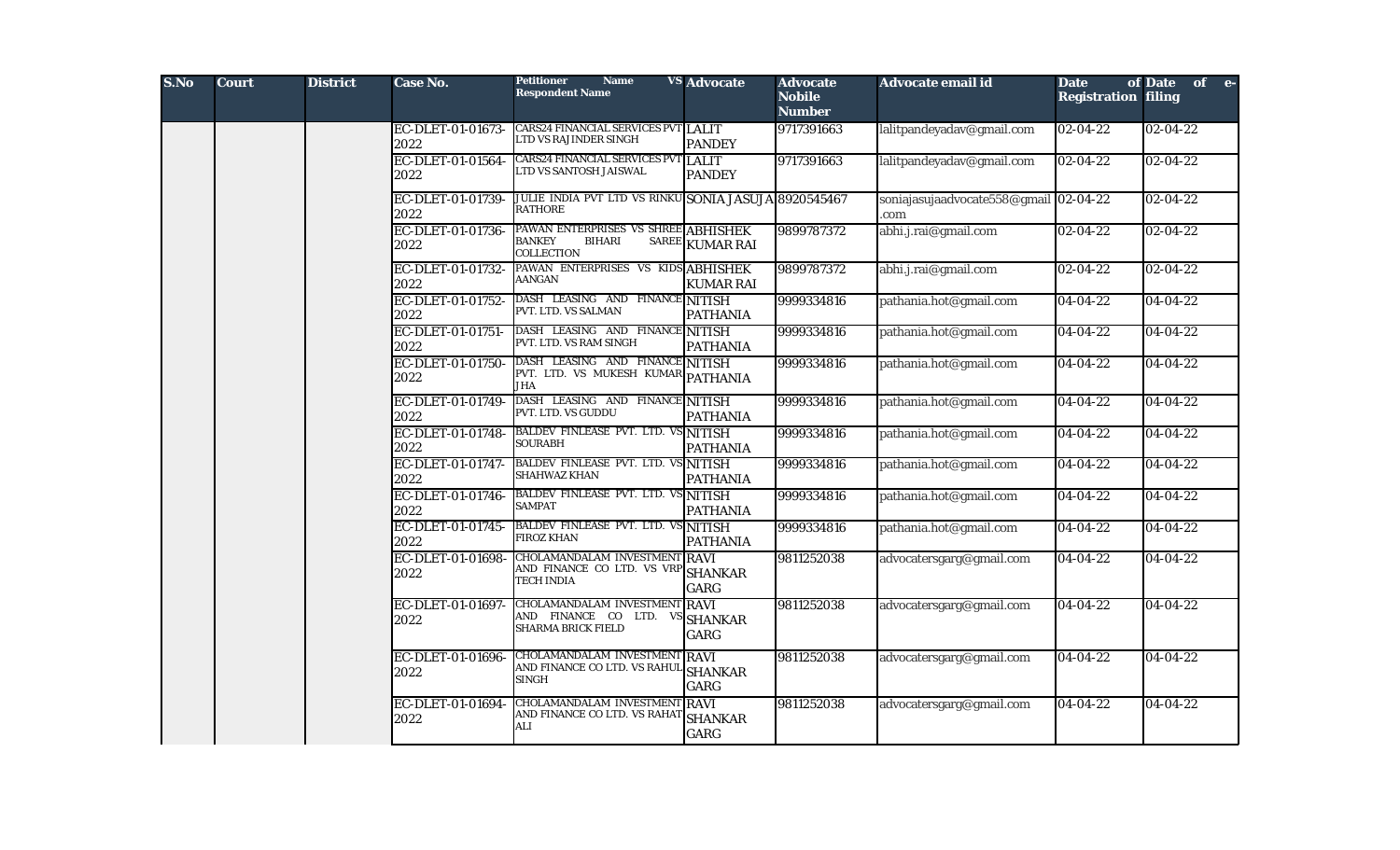| S.No | <b>Court</b> | <b>District</b> | <b>Case No.</b>           | <b>Petitioner</b><br><b>Name</b><br><b>Respondent Name</b>        | <b>VS</b> Advocate              | <b>Advocate</b><br><b>Nobile</b><br><b>Number</b> | Advocate email id              | <b>Date</b><br><b>Registration filing</b> | of Date<br>of e- |
|------|--------------|-----------------|---------------------------|-------------------------------------------------------------------|---------------------------------|---------------------------------------------------|--------------------------------|-------------------------------------------|------------------|
|      |              |                 | EC-DLET-01-01754-<br>2022 | AXIS BANK VS ASHOK KUMAR                                          | <b>MAYANK</b><br><b>MAHAJAN</b> | 9873347330                                        | mayank_mahajan05@yahoo.c<br>om | $ 05-04-22 $                              | 05-04-22         |
|      |              |                 | EC-DLET-01-01755-<br>2022 | AXIS BANK VS RAVINDER SINGH                                       | <b>MAYANK</b><br><b>MAHAJAN</b> | 9873347330                                        | mayank_mahajan05@yahoo.c<br>om | $ 05-04-22 $                              | 05-04-22         |
|      |              |                 | EC-DLET-01-01756-<br>2022 | <b>AXIS BANK VS SAGAR</b>                                         | <b>MAYANK</b><br><b>MAHAJAN</b> | 9873347330                                        | mayank_mahajan05@yahoo.c<br>om | $ 05-04-22 $                              | 05-04-22         |
|      |              |                 | EC-DLET-01-01758-<br>2022 | <b>AXIS BANK VS CHINKY</b>                                        | <b>MAYANK</b><br><b>MAHAJAN</b> | 9873347330                                        | mayank_mahajan05@yahoo.c<br>om | $05 - 04 - 22$                            | 05-04-22         |
|      |              |                 | EC-DLET-01-01757-<br>2022 | AXIS BANK VS NAVEEN KUMAR                                         | <b>MAYANK</b><br><b>MAHAJAN</b> | 9873347330                                        | mayank_mahajan05@yahoo.c<br>om | $ 05-04-22 $                              | 05-04-22         |
|      |              |                 | EC-DLET-01-01759-<br>2022 | CAPITAL HIND FINANCE PRIVATE GAGAN<br>LIMITED VS HIRALAL          | <b>JINDAL</b>                   | 9871365547                                        | adv.gagan.jindal@gmail.com     | $05 - 04 - 22$                            | 05-04-22         |
|      |              |                 | EC-DLET-01-01760-<br>2022 | CAPITAL HIND FINANCE PRIVATE GAGAN<br>LIMITED VS MANOJ KUMAR      | <b>JINDAL</b>                   | 9871365547                                        | adv.gagan.jindal@gmail.com     | 05-04-22                                  | $05 - 04 - 22$   |
|      |              |                 | EC-DLET-01-01761-<br>2022 | CAPITAL HIND FINANCE PRIVATE GAGAN<br>LIMITED VS MOHD KASIM       | <b>JINDAL</b>                   | 9871365547                                        | adv.gagan.jindal@gmail.com     | 05-04-22                                  | 05-04-22         |
|      |              |                 | EC-DLET-01-01762-<br>2022 | <b>CAPITAL HIND FINANCE PRIVATE</b><br>LIMITED VS MOHD SHAHBUDDIN | <b>GAGAN</b><br><b>JINDAL</b>   | 9871365547                                        | adv.gagan.jindal@gmail.com     | $05 - 04 - 22$                            | 05-04-22         |
|      |              |                 | EC-DLET-01-01763-<br>2022 | CAPITAL HIND FINANCE PRIVATE GAGAN<br>LIMITED VS NATHUNI PRASAD   | <b>JINDAL</b>                   | 9871365547                                        | adv.gagan.jindal@gmail.com     | $05 - 04 - 22$                            | 05-04-22         |
|      |              |                 | EC-DLET-01-01764-<br>2022 | CAPITAL HIND FINANCE PRIVATE GAGAN<br>LIMITED VS BALRAM SAHU      | <b>JINDAL</b>                   | 9871365547                                        | adv.gagan.jindal@gmail.com     | $05 - 04 - 22$                            | 05-04-22         |
|      |              |                 | EC-DLET-01-01765-<br>2022 | <b>CAPITAL HIND FINANCE PRIVATE</b><br>LIMITED VS SUSHIL KUMAR    | <b>GAGAN</b><br><b>JINDAL</b>   | 9871365547                                        | adv.gagan.jindal@gmail.com     | 05-04-22                                  | 05-04-22         |
|      |              |                 | EC-DLET-01-01767-<br>2022 | M/S ANRFINLEASE PVT LTD VS RISHABH<br><b>NAUSHAD</b>              | <b>GULATI</b>                   | 9873709995                                        | rishabh.g@live.in              | 06-04-22                                  | 06-04-22         |
|      |              |                 | EC-DLET-01-01768-<br>2022 | M/S ANRFINLEASE PVT LTD VS<br><b>NAUSHAD</b>                      | <b>RISHABH</b><br><b>GULATI</b> | 9873709995                                        | rishabh.g@live.in              | 06-04-22                                  | 06-04-22         |
|      |              |                 | EC-DLET-01-01779-<br>2022 | DASH LEASING AND FINANCE NITISH<br>PVT. LTD. VS SURESH KUMAR      | <b>PATHANIA</b>                 | 9999334816                                        | pathania.hot@gmail.com         | 06-04-22                                  | 06-04-22         |
|      |              |                 | EC-DLET-01-01778-<br>2022 | DASH LEASING AND FINANCE NITISH<br>PVT. LTD. VS SANJAY KUMAR      | <b>PATHANIA</b>                 | 9999334816                                        | pathania.hot@gmail.com         | $06 - 04 - 22$                            | $06 - 04 - 22$   |
|      |              |                 | EC-DLET-01-01777-<br>2022 | DASH LEASING AND FINANCE NITISH<br>PVT. LTD. VS RANJEET KUMAR     | <b>PATHANIA</b>                 | 9999334816                                        | pathania.hot@gmail.com         | 06-04-22                                  | $06 - 04 - 22$   |
|      |              |                 | EC-DLET-01-01776-<br>2022 | DASH LEASING AND FINANCE NITISH<br>PVT. LTD. VS MOHD AFSAR        | <b>PATHANIA</b>                 | 9999334816                                        | pathania.hot@gmail.com         | 06-04-22                                  | 06-04-22         |
|      |              |                 | EC-DLET-01-01775-<br>2022 | DASH LEASING AND FINANCE NITISH<br>PVT. LTD. VS LALIT             | <b>PATHANIA</b>                 | 9999334816                                        | pathania.hot@gmail.com         | 06-04-22                                  | 06-04-22         |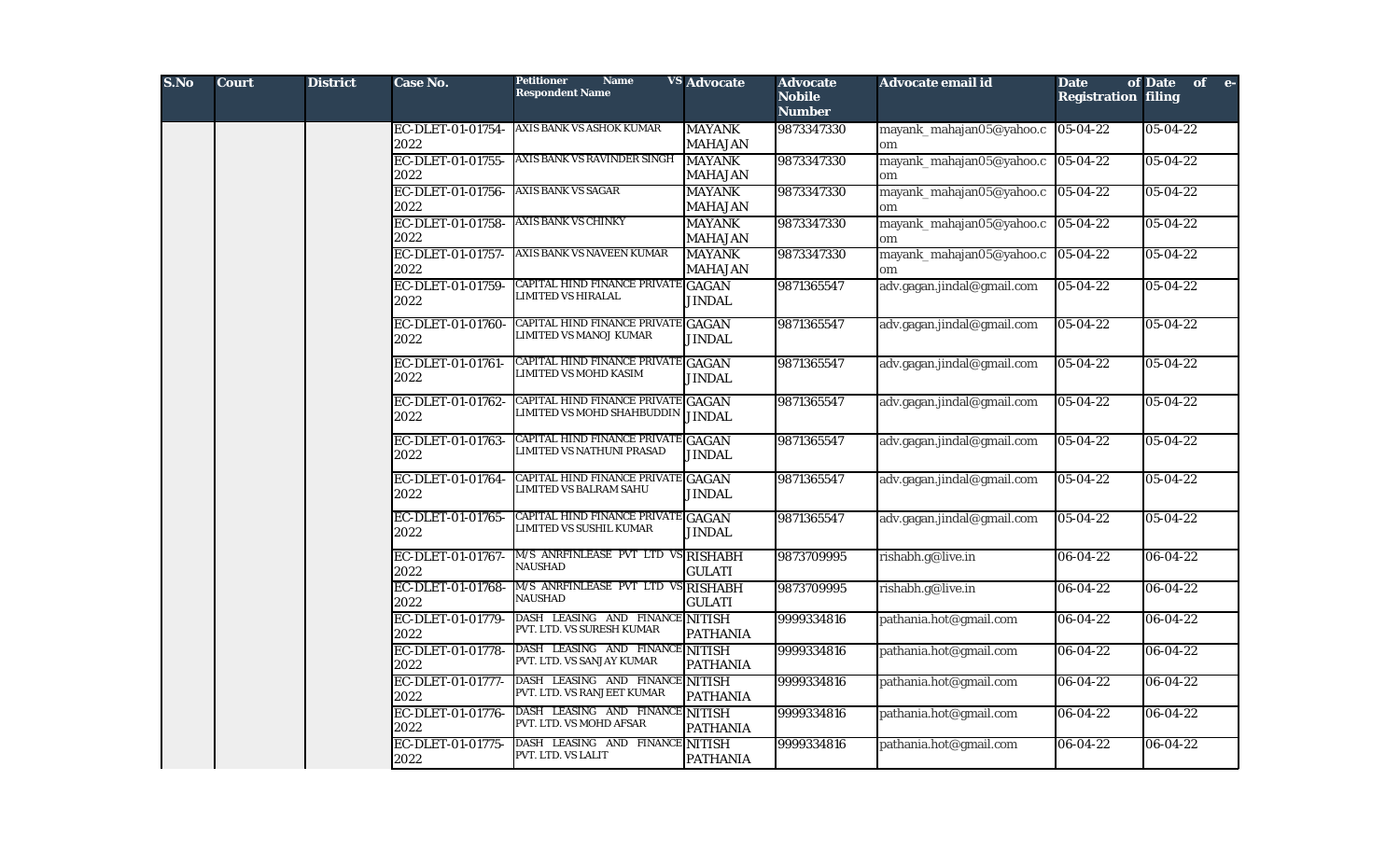| S.No | <b>Court</b> | <b>District</b> | <b>Case No.</b>           | <b>Petitioner</b><br><b>Name</b><br><b>Respondent Name</b>                                                   | <b>VS</b> Advocate           | <b>Advocate</b><br><b>Nobile</b><br><b>Number</b> | Advocate email id                         | <b>Date</b><br><b>Registration filing</b> | of Date of e-  |
|------|--------------|-----------------|---------------------------|--------------------------------------------------------------------------------------------------------------|------------------------------|---------------------------------------------------|-------------------------------------------|-------------------------------------------|----------------|
|      |              |                 | EC-DLET-01-01774-<br>2022 | DASH LEASING AND FINANCE NITISH<br>PVT. LTD. VS HIRA LAL MISHRA                                              | <b>PATHANIA</b>              | 9999334816                                        | pathania.hot@gmail.com                    | $06 - 04 - 22$                            | 06-04-22       |
|      |              |                 | EC-DLET-01-01773-<br>2022 | DASH LEASING AND FINANCE NITISH<br>PVT. LTD. VS GULZAR AHMED                                                 | <b>PATHANIA</b>              | 9999334816                                        | pathania.hot@gmail.com                    | 06-04-22                                  | 06-04-22       |
|      |              |                 | EC-DLET-01-01772-<br>2022 | DASH LEASING AND FINANCE NITISH<br>PVT. LTD. VS DABLU SHUKLA                                                 | <b>PATHANIA</b>              | 9999334816                                        | pathania.hot@gmail.com                    | 06-04-22                                  | 06-04-22       |
|      |              |                 | EC-DLET-01-01771-<br>2022 | DASH LEASING AND FINANCE NITISH<br>PVT. LTD. VS CHANCHAL BHATIA                                              | <b>PATHANIA</b>              | 9999334816                                        | pathania.hot@gmail.com                    | 06-04-22                                  | 06-04-22       |
|      |              |                 | EC-DLET-01-01795-<br>2022 | NEWLOOK LEASING PVT LTD VS JITENDER<br><b>RANVIR SINGH</b>                                                   | <b>KUMAR</b><br><b>YADAV</b> | 9999855157                                        | ADVJITENDERYADAV2017@<br><b>GMAIL.COM</b> | $ 07-04-22 $                              | 07-04-22       |
|      |              |                 | EC-DLET-01-01796-<br>2022 | M/S ANRFINLEASE PVT LTD VS RISHABH<br><b>ASAR KHAN</b>                                                       | <b>GULATI</b>                | 9873709995                                        | rishabh.g@live.in                         | $07 - 04 - 22$                            | 07-04-22       |
|      |              |                 | EC-DLET-01-01797-<br>2022 | M/S ANRFINLEASE PVT LTD VS RISHABH<br><b>VINOD KUMAR</b>                                                     | <b>GULATI</b>                | 9873709995                                        | rishabh.g@live.in                         | $07 - 04 - 22$                            | 07-04-22       |
|      |              |                 | EC-DLET-01-01798-<br>2022 | M/S ANRFINLEASE PVT LTD VS RISHABH<br><b>AWDESH KUMAR</b>                                                    | <b>GULATI</b>                | 9873709995                                        | rishabh.g@live.in                         | 07-04-22                                  | 07-04-22       |
|      |              |                 | EC-DLET-01-01803-<br>2022 | <b>DAZZLING</b><br><b>LEASING</b><br>FINANCE PVT. LTD. VS RAJ PATHANIA<br><b>KUMAR</b>                       | AND NITISH                   | 9999334816                                        | pathania.hot@gmail.com                    | $07 - 04 - 22$                            | 07-04-22       |
|      |              |                 | EC-DLET-01-01802-<br>2022 | BALDEV FINLEASE PVT. LTD. VS NITISH<br><b>SATENDER KUMAR</b>                                                 | <b>PATHANIA</b>              | 9999334816                                        | pathania.hot@gmail.com                    | $07 - 04 - 22$                            | 07-04-22       |
|      |              |                 | EC-DLET-01-01801-<br>2022 | <b>BALDEV FINLEASE PVT. LTD. VS NITISH</b><br><b>KAMIL</b>                                                   | <b>PATHANIA</b>              | 9999334816                                        | pathania.hot@gmail.com                    | $07 - 04 - 22$                            | 07-04-22       |
|      |              |                 | EC-DLET-01-01800-<br>2022 | <b>BALDEV FINLEASE PVT. LTD. VS NITISH</b><br>ADARSH KUMAR                                                   | <b>PATHANIA</b>              | 9999334816                                        | pathania.hot@gmail.com                    | $07 - 04 - 22$                            | 07-04-22       |
|      |              |                 | EC-DLET-01-01799-<br>2022 | BALDEV FINLEASE PVT. LTD. VS NITISH<br><b>BIJENDER SINGH</b>                                                 | <b>PATHANIA</b>              | 9999334816                                        | pathania.hot@gmail.com                    | $07 - 04 - 22$                            | 07-04-22       |
|      |              |                 | EC-DLET-01-01805-<br>2022 | HONEYWELL FINSERV PVT. LTD NITISH<br><b>VS NAZAKAT</b>                                                       | <b>PATHANIA</b>              | 9999334816                                        | pathania.hot@gmail.com                    | 07-04-22                                  | 07-04-22       |
|      |              |                 | EC-DLET-01-01804-<br>2022 | HONEYWELL FINSERV PVT. LTD NITISH<br><b>VS GOVINDA</b>                                                       | <b>PATHANIA</b>              | 9999334816                                        | pathania.hot@gmail.com                    | 07-04-22                                  | 07-04-22       |
|      |              |                 | EC-DLET-01-01807-<br>2022 | <b>CAPITAL</b><br><b>TATA</b><br><b>FINANCIAL LALIT</b><br>SERVICES PVT LTD VS MANOJ PANDEY<br><b>BANSAL</b> |                              | 9717391663                                        | lalitpandeyadav@gmail.com                 | 08-04-22                                  | 08-04-22       |
|      |              |                 | EC-DLET-01-01811-<br>2022 | SHREE ANK FINHOLD PVT. LTD B. B. SHARMA 9891887145<br><b>VS MOHD ZAHID</b>                                   |                              |                                                   | Bankebiharisharma@rediffmai<br>l.com      | $ 08-04-22 $                              | $08 - 04 - 22$ |
|      |              |                 | EC-DLET-01-01813-<br>2022 | INTERNATIONAL TRACTORS LTD RISHAB<br>VS BHUVAN RUSTAGI                                                       | <b>JAIN</b>                  | RAJ 011-26346552                                  | rishab@rrjassociate.com                   | 08-04-22                                  | $08 - 04 - 22$ |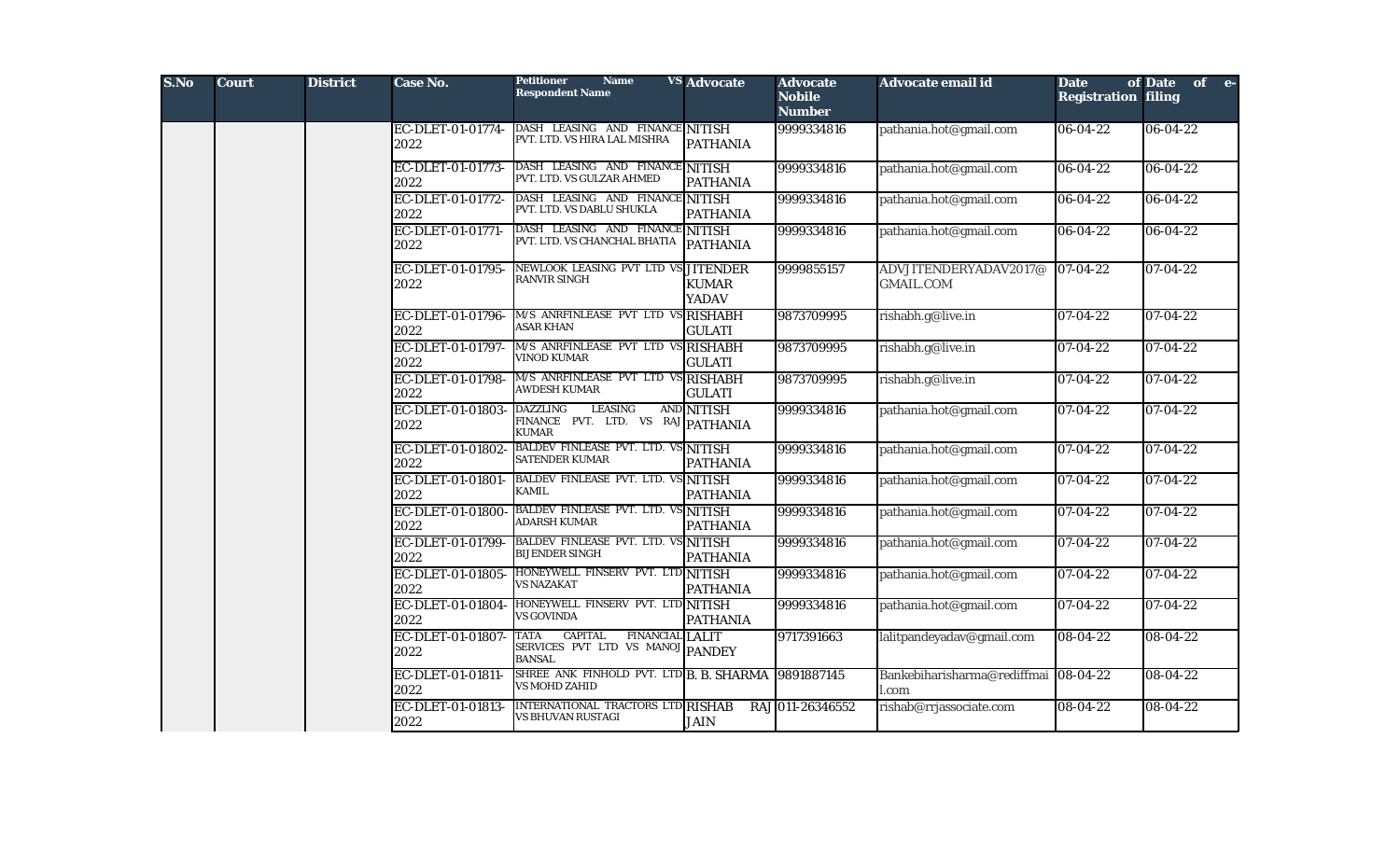| S.No | <b>Court</b> | <b>District</b> | <b>Case No.</b>           | <b>Petitioner</b><br><b>Name</b><br><b>Respondent Name</b>                            | <b>VS Advocate</b>                            | <b>Advocate</b><br><b>Nobile</b><br><b>Number</b> | <b>Advocate email id</b>  | <b>Date</b><br><b>Registration filing</b> | of Date of e- |
|------|--------------|-----------------|---------------------------|---------------------------------------------------------------------------------------|-----------------------------------------------|---------------------------------------------------|---------------------------|-------------------------------------------|---------------|
|      |              |                 | EC-DLET-01-01816-<br>2022 | MOHD WAQAR CHOUDHARY VS MANOJ<br>RANVIR SINGH BIJARNIA                                | <b>KUMAR SAHU</b>                             | 9654448699                                        | msahu@kandkassociates.in  | 08-04-22                                  | 08-04-22      |
|      |              |                 | EC-DLET-01-01626-<br>2022 | KANTI DEVI SAXENA VS ZAHIDA                                                           | <b>VIJAY KUMAR 9810811180</b><br><b>YADAV</b> |                                                   | saxsonslawco@gmail.com    | 08-04-22                                  | 08-04-22      |
|      |              |                 | EC-DLET-01-01818-<br>2022 | HINDUJA LEYLEND FINANCE LALIT<br>LTD. VS SANDEEP CHAUDHARY                            | <b>PANDEY</b>                                 | 9717391663                                        | lalitpandeyadav@gmail.com | $11-04-22$                                | $11-04-22$    |
|      |              |                 | EC-DLET-01-01819-<br>2022 | HINDUJA LEYLEND FINANCE LALIT<br>LTD. VS RAVINDER SINGH                               | <b>PANDEY</b>                                 | 9717391663                                        | lalitpandeyadav@gmail.com | $11-04-22$                                | $11-04-22$    |
|      |              |                 | EC-DLET-01-01820-<br>2022 | HINDUJA LEYLEND<br><b>FINANCE LALIT</b><br>LTD. VS<br><b>DELITE</b><br><b>COMPANY</b> | TRADING PANDEY                                | 9717391663                                        | lalitpandeyadav@gmail.com | $11-04-22$                                | $11-04-22$    |
|      |              |                 | EC-DLET-01-01821-<br>2022 | HINDUJA LEYLEND FINANCE LALIT<br>LTD. VS DELIGHT TRENDING PANDEY<br><b>COMPANY</b>    |                                               | 9717391663                                        | lalitpandeyadav@gmail.com | $11-04-22$                                | $11-04-22$    |
|      |              |                 | EC-DLET-01-01822-<br>2022 | HINDUJA LEYLEND FINANCE LALIT<br>LTD. VS NIRVAIR SINGH                                | <b>PANDEY</b>                                 | 9717391663                                        | lalitpandeyadav@gmail.com | $11-04-22$                                | $11-04-22$    |
|      |              |                 | EC-DLET-01-01823-<br>2022 | HINDUJA LEYLEND<br><b>FINANCE LALIT</b><br>LTD. VS RAJABUL                            | <b>PANDEY</b>                                 | 9717391663                                        | lalitpandeyadav@gmail.com | $11-04-22$                                | $11-04-22$    |
|      |              |                 | EC-DLET-01-01824-<br>2022 | HINDUJA LEYLEND FINANCE LALIT<br>LTD. VS VIJAY SINGH BARGALI                          | <b>PANDEY</b>                                 | 9717391663                                        | lalitpandeyadav@gmail.com | $11 - 04 - 22$                            | $11-04-22$    |
|      |              |                 | EC-DLET-01-01825-<br>2022 | HINDUJA LEYLEND FINANCE LALIT<br>LTD. VS RICHHAPAL SINGH                              | <b>PANDEY</b>                                 | 9717391663                                        | lalitpandeyadav@gmail.com | $11-04-22$                                | $11-04-22$    |
|      |              |                 | EC-DLET-01-01827-<br>2022 | HINDUJA LEYLEND<br><b>FINANCE LALIT</b><br>LTD. VS<br>DELIGH<br><b>COMPANY</b>        | TRADING PANDEY                                | 9717391663                                        | lalitpandeyadav@gmail.com | $11-04-22$                                | $11-04-22$    |
|      |              |                 | EC-DLET-01-01828-<br>2022 | HINDUJA LEYLEND<br><b>FINANCE LALIT</b><br>LTD. VS GURIKBAL SINGH                     | <b>PANDEY</b>                                 | 9717391663                                        | lalitpandeyadav@gmail.com | $11-04-22$                                | $11-04-22$    |
|      |              |                 | EC-DLET-01-01829-<br>2022 | HINDUJA LEYLEND FINANCE LALIT<br>LTD. VS FAIZAN HUSSAIN                               | <b>PANDEY</b>                                 | 9717391663                                        | lalitpandeyadav@gmail.com | $11-04-22$                                | $11-04-22$    |
|      |              |                 | EC-DLET-01-01830-<br>2022 | HINDUJA LEYLEND<br><b>FINANCE LALIT</b><br>LTD. VS DEEPAK SINGH                       | <b>PANDEY</b>                                 | 9717391663                                        | lalitpandeyadav@gmail.com | $11-04-22$                                | $11-04-22$    |
|      |              |                 | EC-DLET-01-01831-<br>2022 | HINDUJA LEYLEND<br><b>FINANCE LALIT</b><br>LTD. VS MAISAR ALI                         | <b>PANDEY</b>                                 | 9717391663                                        | lalitpandeyadav@gmail.com | $11-04-22$                                | $11-04-22$    |
|      |              |                 | EC-DLET-01-01817-<br>2022 | HINDUJA LEYLEND<br><b>FINANCE LALIT</b><br>LTD. VS JAIM                               | <b>PANDEY</b>                                 | 9717391663                                        | lalitpandeyadav@gmail.com | $11-04-22$                                | $11-04-22$    |
|      |              |                 | EC-DLET-01-01832-<br>2022 | CENTRAL ELECTRONICS LTD. VS JEEVESH<br><b>CANARA BANK</b>                             | <b>MEHTA</b>                                  | 9811617186                                        | jeevesh@manvenlegal.net   | $11-04-22$                                | $11-04-22$    |
|      |              |                 | EC-DLET-01-01791<br>2022  | MONTAGE ENTERPRISES PVT. SUJIT GUPTA<br>LTD. VS AKS FOOD PRODUCTS<br><b>SAMBHAL</b>   |                                               | 9811904386                                        | sujit.law@gmail.com       | $11-04-22$                                | $11-04-22$    |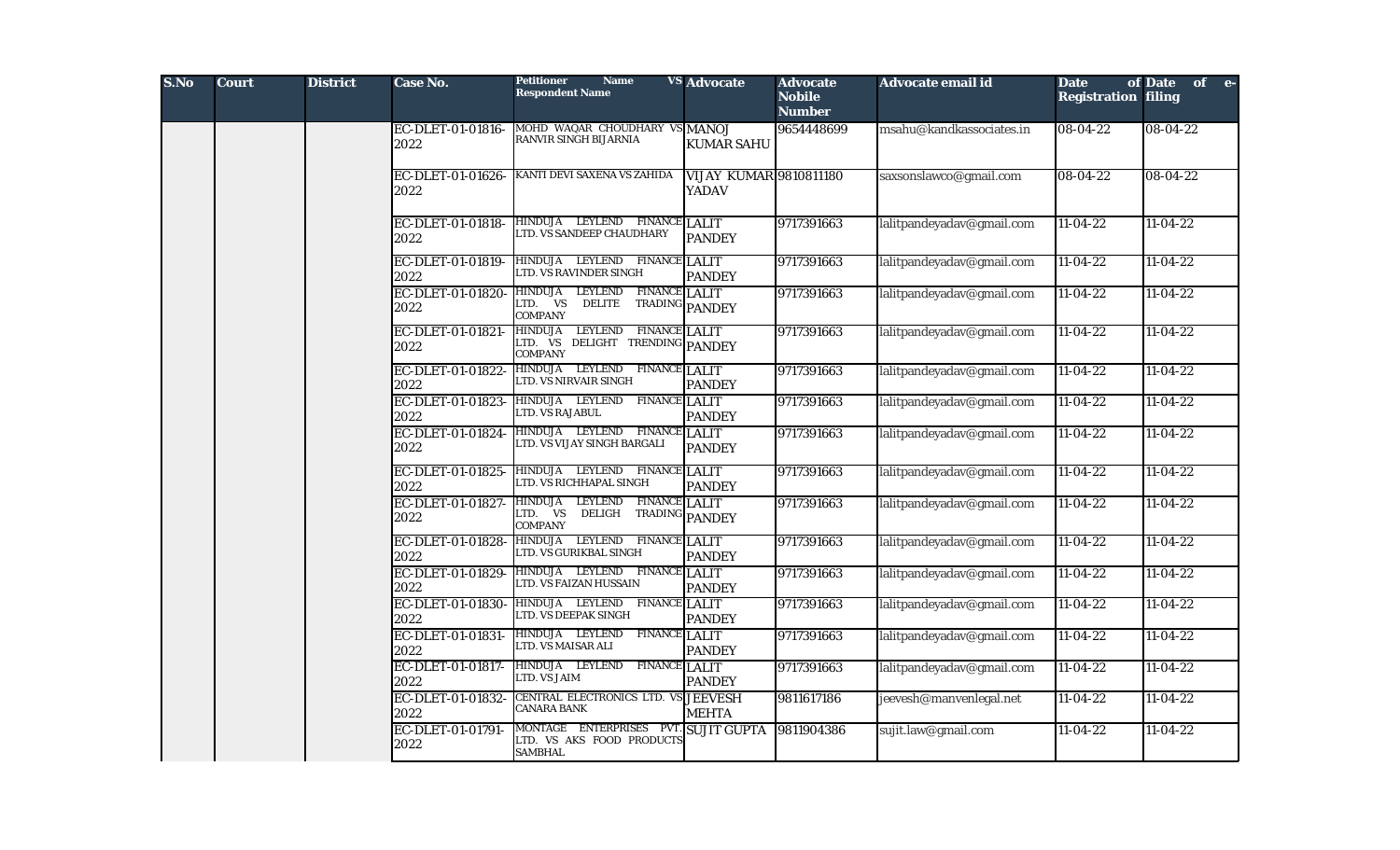| S.No | <b>Court</b> | <b>District</b> | Case No.                  | <b>Petitioner</b><br><b>Name</b><br><b>Respondent Name</b>                                                   | <b>VS</b> Advocate             | <b>Advocate</b><br><b>Nobile</b><br><b>Number</b> | Advocate email id         | <b>Date</b><br><b>Registration filing</b> | of Date of e-  |
|------|--------------|-----------------|---------------------------|--------------------------------------------------------------------------------------------------------------|--------------------------------|---------------------------------------------------|---------------------------|-------------------------------------------|----------------|
|      |              |                 | EC-DLET-01-01837-<br>2022 | AXIS BANK LTD. VS IRFAN                                                                                      | <b>RAHUL</b><br><b>CHAUHAN</b> | 011-43565357                                      | info@aualegal.com         | $11-04-22$                                | $11-04-22$     |
|      |              |                 | EC-DLET-01-01838-<br>2022 | AXIS BANK LTD. VS GURDHYAN                                                                                   | <b>RAHUL</b><br><b>CHAUHAN</b> | 011-43565357                                      | info@aualegal.com         | $11-04-22$                                | $11-04-22$     |
|      |              |                 | EC-DLET-01-01839-<br>2022 | <b>AXIS BANK LTD. VS SUNITA</b>                                                                              | <b>RAHUL</b><br><b>CHAUHAN</b> | 011-43565357                                      | info@aualegal.com         | $11-04-22$                                | $11-04-22$     |
|      |              |                 | EC-DLET-01-01840-<br>2022 | <b>CAPITAL</b><br><b>FINANCIAL LALIT</b><br>TATA<br>SERVICES PVT LTD VS ABHISHEK PANDEY<br>TAYA              |                                | 9717391663                                        | lalitpandeyadav@gmail.com | $12 - 04 - 22$                            | $12 - 04 - 22$ |
|      |              |                 | EC-DLET-01-01843-<br>2022 | <b>TATA</b><br><b>CAPITAL</b><br>FINANCIAL LALIT<br>SERVICES PVT LTD VS JAGDISH PANDEY<br>CHAND              |                                | 9717391663                                        | lalitpandeyadav@gmail.com | $12 - 04 - 22$                            | $12 - 04 - 22$ |
|      |              |                 | EC-DLET-01-01849-<br>2022 | <b>CAPITAL</b><br>TATA<br>FINANCIAL LALIT<br>SERVICES PVT LTD VS MOHD PANDEY<br><b>FARUK</b>                 |                                | 9717391663                                        | lalitpandeyadav@gmail.com | $\sqrt{12-04-22}$                         | $12 - 04 - 22$ |
|      |              |                 | EC-DLET-01-01850-<br>2022 | <b>CAPITAL</b><br>FINANCIAL LALIT<br>TATA<br>SERVICES PVT LTD VS ABHISHEK PANDEY<br>JAIN                     |                                | 9717391663                                        | lalitpandeyadav@gmail.com | $12 - 04 - 22$                            | $12 - 04 - 22$ |
|      |              |                 | EC-DLET-01-01848-<br>2022 | <b>CAPITAL</b><br><b>FINANCIAL LALIT</b><br>TATA<br>SERVICES PVT LTD VS VED PANDEY<br><b>PARKASH</b>         |                                | 9717391663                                        | lalitpandeyadav@gmail.com | $12 - 04 - 22$                            | $12 - 04 - 22$ |
|      |              |                 | EC-DLET-01-01842-<br>2022 | <b>CAPITAL</b><br>TATA<br><b>FINANCIAL LALIT</b><br>SERVICES PVT LTD VS RAVINDER PANDEY<br>KUMAR SAHNI       |                                | 9717391663                                        | lalitpandeyadav@gmail.com | $12 - 04 - 22$                            | $12 - 04 - 22$ |
|      |              |                 | EC-DLET-01-01851-<br>2022 | TATA<br><b>CAPITAL</b><br><b>FINANCIAL LALIT</b><br>SERVICES PVT LTD VS CHAMPA PANDEY<br><b>LAL PRAJAPAT</b> |                                | 9717391663                                        | lalitpandeyadav@gmail.com | $12 - 04 - 22$                            | $12 - 04 - 22$ |
|      |              |                 | EC-DLET-01-01847-<br>2022 | <b>CAPITAL</b><br>FINANCIAL LALIT<br>TATA<br>SERVICES PVT LTD VS SEVEN PANDEY<br>HILLS AUTOMOBILES PVT. LTD. |                                | 9717391663                                        | lalitpandeyadav@gmail.com | $12 - 04 - 22$                            | $12 - 04 - 22$ |
|      |              |                 | EC-DLET-01-01844-<br>2022 | <b>CAPITAL</b><br><b>FINANCIAL LALIT</b><br>TATA<br>SERVICES PVT LTD VS MANJIT PANDEY<br>SINGH               |                                | 9717391663                                        | lalitpandeyadav@gmail.com | $12 - 04 - 22$                            | $12 - 04 - 22$ |
|      |              |                 | EC-DLET-01-01852-<br>2022 | <b>TATA</b><br><b>CAPITAL</b><br>FINANCIAL LALIT<br>SERVICES PVT LTD VS ASHOK PANDEY<br>PAWAR                |                                | 9717391663                                        | lalitpandeyadav@gmail.com | $12 - 04 - 22$                            | $12 - 04 - 22$ |
|      |              |                 | EC-DLET-01-01853-<br>2022 | <b>CAPITAL</b><br><b>FINANCIAL LALIT</b><br>TATA<br>SERVICES PVT LTD VS VIJAYATA PANDEY<br>MAKKAR            |                                | 9717391663                                        | lalitpandeyadav@gmail.com | $12 - 04 - 22$                            | $12 - 04 - 22$ |
|      |              |                 | EC-DLET-01-01854-<br>2022 | <b>FINANCIAL LALIT</b><br>TATA<br><b>CAPITAL</b><br>SERVICES PVT LTD VS ANITA PANDEY<br><b>AHLAWAT</b>       |                                | 9717391663                                        | lalitpandeyadav@gmail.com | $12 - 04 - 22$                            | $12 - 04 - 22$ |
|      |              |                 | EC-DLET-01-01855-<br>2022 | TATA<br><b>CAPITAL</b><br><b>FINANCIAL LALIT</b><br>SERVICES PVT LTD VS SAJAN PANDEY<br><b>KAPOOR</b>        |                                | 9717391663                                        | lalitpandeyadav@gmail.com | $12 - 04 - 22$                            | $12 - 04 - 22$ |
|      |              |                 | EC-DLET-01-01865-<br>2022 | DASH LEASING AND FINANCE NITISH<br>PVT. LTD. VS SUNDER                                                       | <b>PATHANIA</b>                | 9999334816                                        | pathania.hot@gmail.com    | $12 - 04 - 22$                            | $12 - 04 - 22$ |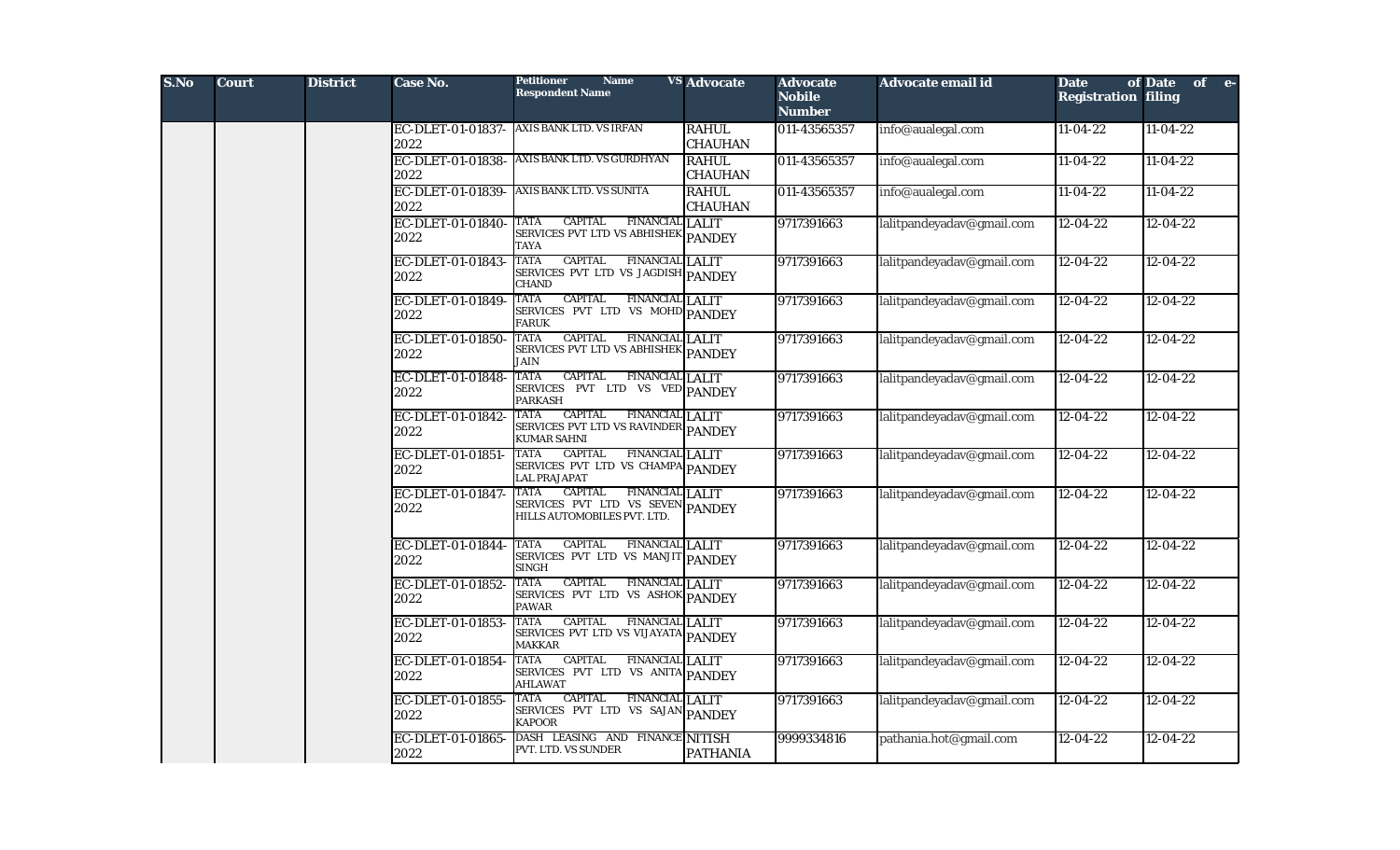| S.No | <b>Court</b> | <b>District</b> | Case No.                  | <b>Petitioner</b><br><b>Name</b><br><b>Respondent Name</b>                              | <b>VS</b> Advocate            | <b>Advocate</b><br><b>Nobile</b><br><b>Number</b> | Advocate email id                            | <b>Date</b><br><b>Registration filing</b> | of Date of e-  |
|------|--------------|-----------------|---------------------------|-----------------------------------------------------------------------------------------|-------------------------------|---------------------------------------------------|----------------------------------------------|-------------------------------------------|----------------|
|      |              |                 | EC-DLET-01-01864-<br>2022 | DASH LEASING AND FINANCE NITISH<br>PVT. LTD. VS SHAHID ALI                              | <b>PATHANIA</b>               | 9999334816                                        | pathania.hot@gmail.com                       | $12 - 04 - 22$                            | $12 - 04 - 22$ |
|      |              |                 | EC-DLET-01-01863-<br>2022 | DASH LEASING AND FINANCE NITISH<br>PVT. LTD. VS SHAH ALAM                               | <b>PATHANIA</b>               | 9999334816                                        | pathania.hot@gmail.com                       | $12 - 04 - 22$                            | $12 - 04 - 22$ |
|      |              |                 | EC-DLET-01-01862-<br>2022 | DASH LEASING AND FINANCE NITISH<br>PVT. LTD. VS SANTOSH KUMAR                           | <b>PATHANIA</b>               | 9999334816                                        | pathania.hot@gmail.com                       | $12 - 04 - 22$                            | $12 - 04 - 22$ |
|      |              |                 | EC-DLET-01-01861-<br>2022 | DASH LEASING AND FINANCE NITISH<br>PVT. LTD. VS RAJESH KUMAR PATHANIA<br><b>TIWARI</b>  |                               | 9999334816                                        | pathania.hot@gmail.com                       | $12 - 04 - 22$                            | $12 - 04 - 22$ |
|      |              |                 | EC-DLET-01-01860-<br>2022 | DASH LEASING AND FINANCE NITISH<br>PVT. LTD. VS MOHD TAHIR KHAN PATHANIA                |                               | 9999334816                                        | pathania.hot@gmail.com                       | $12 - 04 - 22$                            | $12 - 04 - 22$ |
|      |              |                 | EC-DLET-01-01859-<br>2022 | DASH LEASING AND FINANCE NITISH<br>PVT. LTD. VS ALIM KHAN                               | <b>PATHANIA</b>               | 9999334816                                        | pathania.hot@gmail.com                       | $12 - 04 - 22$                            | $12 - 04 - 22$ |
|      |              |                 | EC-DLET-01-01858-<br>2022 | <b>LEASING</b><br><b>DAZZLING</b><br>FINANCE PVT. LTD. VS MOHD PATHANIA<br><b>KADIR</b> | AND NITISH                    | 9999334816                                        | pathania.hot@gmail.com                       | $12 - 04 - 22$                            | $12 - 04 - 22$ |
|      |              |                 | EC-DLET-01-01875-<br>2022 | KOTAK MAHINDRA BANK LTD. VS RAVI<br>ABHISHEK SINGH                                      | <b>SHANKAR</b><br>GARG        | 9811252038                                        | advocatersgarg@gmail.com                     | $16-04-22$                                | $16-04-22$     |
|      |              |                 | EC-DLET-01-01880-<br>2022 | DHARA MOTOR FINANCE LTD. VS HAIDER<br><b>RAKESH</b>                                     | <b>ABBAS</b>                  | 9717062924                                        | habbas.21@gmail.com                          | $16 - 04 - 22$                            | $16 - 04 - 22$ |
|      |              |                 | EC-DLET-01-01881-<br>2022 | DHARA MOTOR FINANCE LTD. VS HAIDER<br><b>RAKESH</b>                                     | <b>ABBAS</b>                  | 9717062924                                        | habbas.21@gmail.com                          | $16-04-22$                                | $16-04-22$     |
|      |              |                 | EC-DLET-01-01886-<br>2022 | KOTAK MAHINDRA BANK LTD. VS RAJEEV<br><b>RAVISH SINGH</b>                               | <b>KUMAR</b><br><b>RANJAN</b> | 9811843931                                        | ranjan.and.company@gmail.co 16-04-22<br>m    |                                           | $16-04-22$     |
|      |              |                 | EC-DLET-01-01889-<br>2022 | DEEPAK JAIN VS SKY BOOK MANISH<br><b>CENTRE</b>                                         | <b>KUMAR</b>                  | 9871214093                                        | associatesrudram@gmail.com                   | 16-04-22                                  | $16-04-22$     |
|      |              |                 | EC-DLET-01-01890-<br>2022 | YELLOW BIRD PUBLICATIONS MANISH<br>PVT. LTD VS SARASWATI PUBLIC KUMAR<br><b>SCHOOL</b>  |                               | 9871214093                                        | associatesrudram@gmail.com                   | $16 - 04 - 22$                            | $16-04-22$     |
|      |              |                 | EC-DLET-01-01891-<br>2022 | YELLOW BIRD PUBLICATIONS MANISH<br>PVT. LTD VS GEETANJALI PUBLIC KUMAR<br><b>SCHOOL</b> |                               | 9871214093                                        | associatesrudram@gmail.com                   | $16 - 04 - 22$                            | $16 - 04 - 22$ |
|      |              |                 | EC-DLET-01-01896-<br>2022 | <b>BHOLA AUTO FINLEASE PVT LTD JITENDER</b><br>VS LAVKUSH CHAUHAN                       | <b>KUMAR</b><br><b>YADAV</b>  | 9999855157                                        | ADVJITENDERYADAV2017@<br><b>GMAIL.COM</b>    | $18-04-22$                                | $18-04-22$     |
|      |              |                 | EC-DLET-01-01897-<br>2022 | M/S MGS FINCAP PVT LTD VS SONIA JASUJA 8920545467<br><b>ROHIT PASSI</b>                 |                               |                                                   | soniajasujaadvocate558@gmail 18-04-22<br>com |                                           | $18-04-22$     |
|      |              |                 | EC-DLET-01-01894-<br>2022 | PUNJAB NATIONAL BANK VS PAWAN<br>PINKY ENTERPRISES                                      | <b>KUMAR</b><br><b>GUPTA</b>  | 7042522003                                        | pkgnkg@gmail.com                             | 18-04-22                                  | 18-04-22       |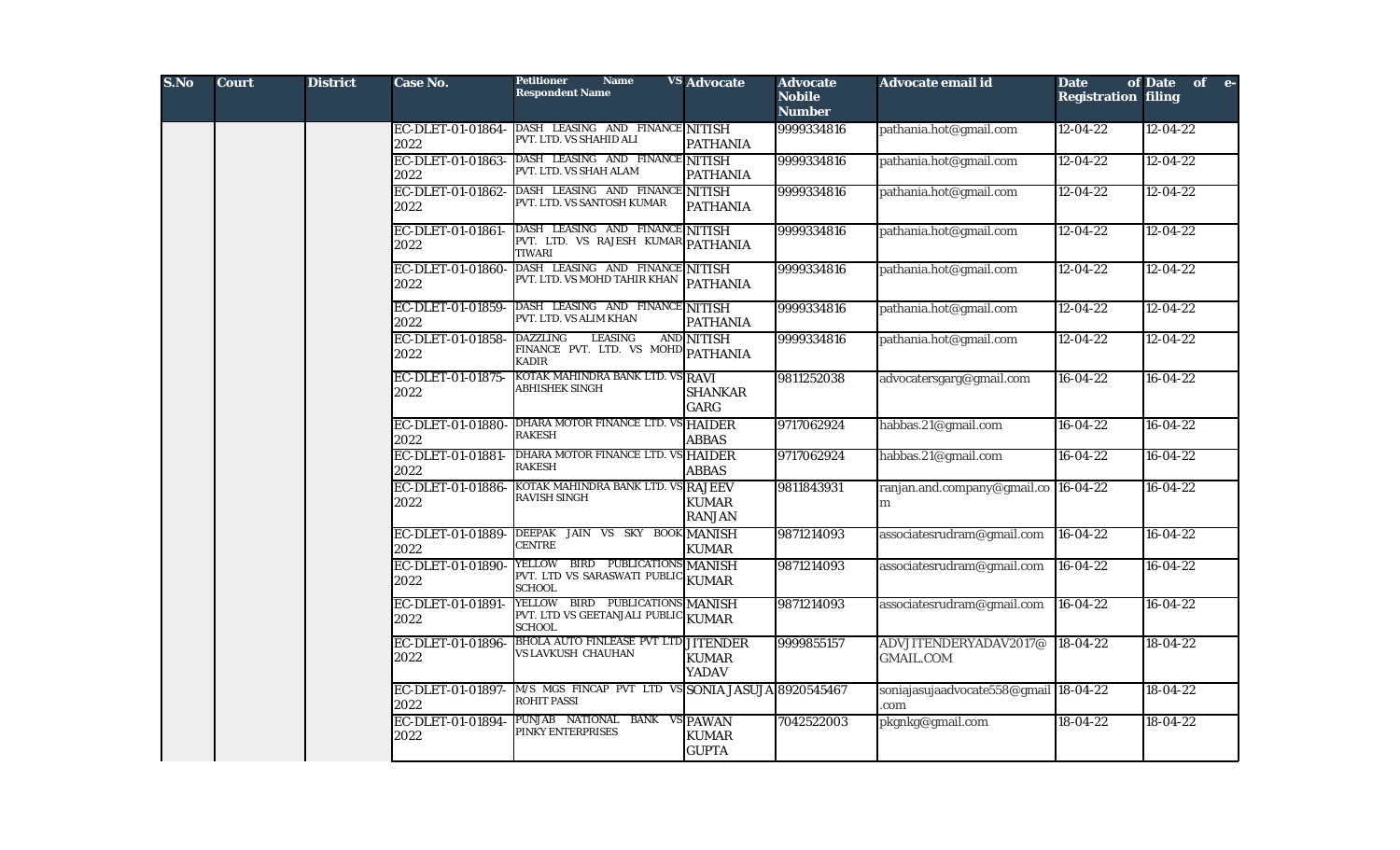| S.No | <b>Court</b> | <b>District</b> | Case No.                  | <b>Petitioner</b><br><b>Name</b><br><b>Respondent Name</b>                                      | <b>VS</b> Advocate           | <b>Advocate</b><br><b>Nobile</b><br><b>Number</b> | Advocate email id                                  | <b>Date</b><br><b>Registration filing</b> | of Date of e-  |
|------|--------------|-----------------|---------------------------|-------------------------------------------------------------------------------------------------|------------------------------|---------------------------------------------------|----------------------------------------------------|-------------------------------------------|----------------|
|      |              |                 | EC-DLET-01-01893-<br>2022 | PUNJAB NATIONAL BANK VS PAWAN<br>NISHA ENTERPRISES                                              | <b>KUMAR</b><br><b>GUPTA</b> | 7042522003                                        | pkgnkg@gmail.com                                   | $18-04-22$                                | 18-04-22       |
|      |              |                 | EC-DLET-01-01901-<br>2022 | SUNEET FINMAN PVT. LTD. VS B. B. SHARMA 9891887145<br><b>SACHIN PANCHAL</b>                     |                              |                                                   | Bankebiharisharma@rediffmai  19-04-22<br>l.com     |                                           | $19-04-22$     |
|      |              |                 | EC-DLET-01-01907-<br>2022 | SUJEET KUMAR SHARMA VS ASHWANI<br><b>DEEPAK BABBAR</b>                                          | <b>KUMAR</b>                 | 9212824112                                        | ADVOCATESASHWANIKUMA 20-04-22<br>RTANWAR@GMAIL.COM |                                           | 20-04-22       |
|      |              |                 | EC-DLET-01-01904-<br>2022 | ANKIT GUPTA VS HARJINDER SHUSSAIN<br><b>SINGH</b>                                               |                              | 9650016144                                        | s.hussainassociates@gmail.co<br>m                  | $20-04-22$                                | 20-04-22       |
|      |              |                 | EC-DLET-01-01905-<br>2022 | AP ASSOCIATES VS FCS SOLUTION S S DHIR<br>LTD.                                                  |                              | 9711409889                                        | dhirlawassociates@gmail.com                        | $20-04-22$                                | $20 - 04 - 22$ |
|      |              |                 | EC-DLET-01-01909-<br>2022 | <b>MYLES</b><br><b>AUTOMOTIVE</b> LALIT<br>TECHNOLOGY PVT LTD VS PANDEY<br><b>MANDEEP SINGH</b> |                              | 9717391663                                        | lalitpandeyadav@gmail.com                          | $21 - 04 - 22$                            | $21 - 04 - 22$ |
|      |              |                 | EC-DLET-01-01910-<br>2022 | SHREE ANK FINHOLD PVT LTD VS B. B. SHARMA 9891887145<br><b>DEEPAK YADAV</b>                     |                              |                                                   | Bankebiharisharma@rediffmai 21-04-22<br>l.com      |                                           | $21 - 04 - 22$ |
|      |              |                 | EC-DLET-01-01927-<br>2022 | DASH LEASING AND FINANCE NITISH<br>PVT. LTD. VS SONVEER SINGH                                   | <b>PATHANIA</b>              | 9999334816                                        | pathania.hot@gmail.com                             | 21-04-22                                  | $21 - 04 - 22$ |
|      |              |                 | EC-DLET-01-01925-<br>2022 | DASH LEASING AND FINANCE NITISH<br>PVT. LTD. VS SHIVAM                                          | <b>PATHANIA</b>              | 9999334816                                        | pathania.hot@gmail.com                             | $21-04-22$                                | $21 - 04 - 22$ |
|      |              |                 | EC-DLET-01-01924-<br>2022 | DASH LEASING AND FINANCE NITISH<br>PVT. LTD. VS MOHAMMAD NIZAM PATHANIA                         |                              | 9999334816                                        | pathania.hot@gmail.com                             | $\sqrt{21-04-22}$                         | $21 - 04 - 22$ |
|      |              |                 | EC-DLET-01-01923-<br>2022 | DASH LEASING AND FINANCE NITISH<br>PVT. LTD. VS MOHD AKRAM                                      | <b>PATHANIA</b>              | 9999334816                                        | pathania.hot@gmail.com                             | $21 - 04 - 22$                            | $21 - 04 - 22$ |
|      |              |                 | EC-DLET-01-01922-<br>2022 | DASH LEASING AND FINANCE NITISH<br>PVT. LTD. VS BAHAR MIYA                                      | <b>PATHANIA</b>              | 9999334816                                        | pathania.hot@gmail.com                             | $21 - 04 - 22$                            | $21 - 04 - 22$ |
|      |              |                 | EC-DLET-01-01926-<br>2022 | CAPITAL FINANCIAL LALIT<br><b>TATA</b><br>SERVICES PVT LTD VS RAJAT PANDEY<br><b>GOYAL</b>      |                              | 9717391663                                        | lalitpandeyadav@gmail.com                          | $21-04-22$                                | 21-04-22       |
|      |              |                 | EC-DLET-01-01921-<br>2022 | DASH LEASING AND FINANCE NITISH<br>PVT. LTD. VS ANIL KUMAR PATHANIA<br><b>PRASAD</b>            |                              | 9999334816                                        | pathania.hot@gmail.com                             | 21-04-22                                  | 21-04-22       |
|      |              |                 | EC-DLET-01-01919-<br>2022 | BALDEV FINLEASE PVT. LTD. VS NITISH<br><b>RAMPAL SINGH</b>                                      | <b>PATHANIA</b>              | 9999334816                                        | pathania.hot@gmail.com                             | $21-04-22$                                | $21 - 04 - 22$ |
|      |              |                 | EC-DLET-01-01918-<br>2022 | <b>BALDEV FINLEASE PVT. LTD. VS NITISH</b><br>RAJESH KUMAR JHA                                  | <b>PATHANIA</b>              | 9999334816                                        | pathania.hot@gmail.com                             | $\sqrt{21-04-22}$                         | $21 - 04 - 22$ |
|      |              |                 | EC-DLET-01-01917-<br>2022 | <b>BALDEV FINLEASE PVT. LTD. VS NITISH</b><br><b>SURENDER SHAH</b>                              | <b>PATHANIA</b>              | 9999334816                                        | pathania.hot@gmail.com                             | 21-04-22                                  | 21-04-22       |
|      |              |                 | EC-DLET-01-01808-<br>2022 | LEYLEND FINANCE LALIT<br><b>HINDUJA</b><br>LTD. VS MAHALAXMI STONE PANDEY<br><b>CRUSHER</b>     |                              | 9717391663                                        | lalitpandeyadav@gmail.com                          | $21-04-22$                                | $21 - 04 - 22$ |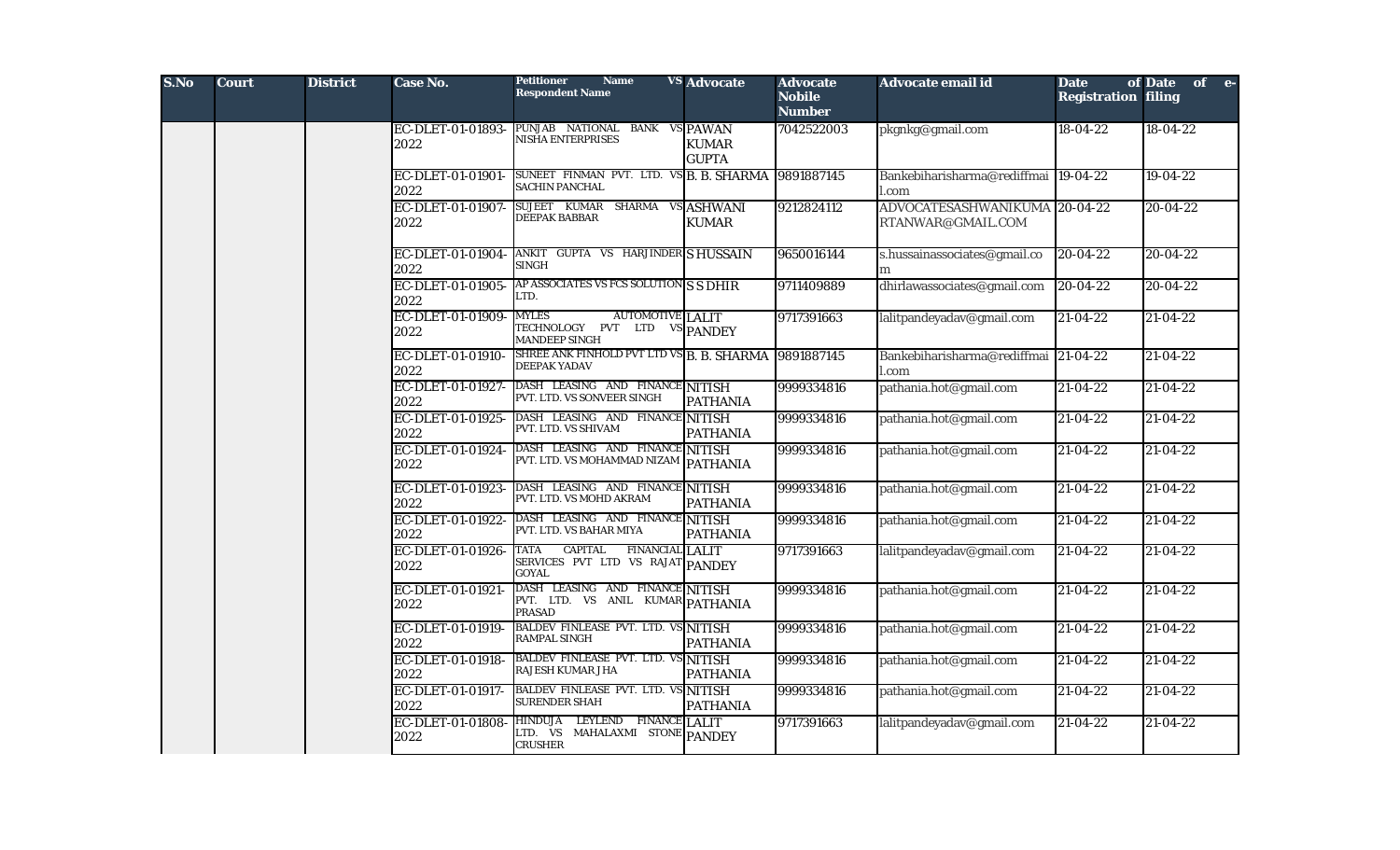| S.No | <b>Court</b> | <b>District</b> | Case No.                  | <b>Petitioner</b><br><b>Name</b><br><b>Respondent Name</b>                                  | <b>VS</b> Advocate              | <b>Advocate</b><br><b>Nobile</b><br><b>Number</b> | Advocate email id                              | <b>Date</b><br><b>Registration filing</b> | of Date of e-  |
|------|--------------|-----------------|---------------------------|---------------------------------------------------------------------------------------------|---------------------------------|---------------------------------------------------|------------------------------------------------|-------------------------------------------|----------------|
|      |              |                 | EC-DLET-01-01810-<br>2022 | <b>HINDUJA</b><br>LEYLEND FINANCE LALIT<br>LTD. VS MAHALAXMI STONE PANDEY<br><b>CRUSHER</b> |                                 | 9717391663                                        | lalitpandeyadav@gmail.com                      | 21-04-22                                  | $21 - 04 - 22$ |
|      |              |                 | EC-DLET-01-01812-<br>2022 | LEYLEND FINANCE LALIT<br>HINDUJA<br>LTD. VS MAHALAXMI STONE PANDEY<br><b>CRUSHER</b>        |                                 | 9717391663                                        | lalitpandeyadav@gmail.com                      | $21 - 04 - 22$                            | $21 - 04 - 22$ |
|      |              |                 | EC-DLET-01-01906-<br>2022 | SAI SHERDHA INTERNATION VSM. SHAKEEL 7861818185<br><b>M/S TITANIC DESIGN</b>                | <b>SAIFI</b>                    |                                                   | saifishakeel03@gmail.com                       | $21 - 04 - 22$                            | $21 - 04 - 22$ |
|      |              |                 | EC-DLET-01-01870-<br>2022 | PRAMOD KUMAR GUPTA VSR. N. TIWARI<br>INDIRAPURAM HABITAT CENTRE<br><b>PVT LTD</b>           |                                 | 9717326251                                        | lawyerrnt@gmail.com                            | 21-04-22                                  | $21 - 04 - 22$ |
|      |              |                 | EC-DLET-01-01928-<br>2022 | <b>SUNIT SHAH VS SUNSHINE FOOD SATISH</b><br><b>PRODUCTS</b>                                | <b>KUMAR</b>                    | 9811653833                                        | assoiateslalji@gmail.com                       | $21 - 04 - 22$                            | $21 - 04 - 22$ |
|      |              |                 | EC-DLET-01-01930-<br>2022 | M/S BANSAL CREDITS LIMITED RISHABH<br><b>VS DULLA</b>                                       | <b>GULATI</b>                   | 9873709995                                        | rishabh.g@live.in                              | 21-04-22                                  | $21 - 04 - 22$ |
|      |              |                 | EC-DLET-01-01931-<br>2022 | M/S BANSAL CREDITS LIMITED RISHABH<br>VS DILSHAD ALI ANSARI                                 | <b>GULATI</b>                   | 9873709995                                        | rishabh.g@live.in                              | $21 - 04 - 22$                            | $21 - 04 - 22$ |
|      |              |                 | EC-DLET-01-01932-<br>2022 | M/S BANSAL CREDITS LIMITED RISHABH<br><b>VS ARIF ALI</b>                                    | <b>GULATI</b>                   | 9873709995                                        | rishabh.g@live.in                              | $21 - 04 - 22$                            | $21 - 04 - 22$ |
|      |              |                 | EC-DLET-01-01933-<br>2022 | M/S BANSAL CREDITS LIMITED RISHABH<br><b>VS ARIF ALI</b>                                    | <b>GULATI</b>                   | 9873709995                                        | rishabh.g@live.in                              | 21-04-22                                  | $21 - 04 - 22$ |
|      |              |                 | EC-DLET-01-01929-<br>2022 | <b>INDIA</b><br><b>HALDIRAM</b><br>LIMITED VS A S FOODS AND ANR                             | PRIVATE SANJEEV<br><b>SINGH</b> | 9811129304                                        | sanjeev.singh@singnassociates. 21-04-22<br>com |                                           | $21 - 04 - 22$ |
|      |              |                 | EC-DLET-01-00339-<br>2022 | PUNJAB AND SIND BANK VS VIKRAM GOLA 9811244209<br><b>SATENDAR TOMER</b>                     |                                 |                                                   | vikramgola2010@gmail.com                       | $22 - 04 - 22$                            | $22 - 04 - 22$ |
|      |              |                 | EC-DLET-01-01934-<br>2022 | HDFC BANK LTD VS FRICTION RAJEEV<br>ENGINEERS PVT. LTD.                                     | <b>KUMAR</b><br><b>RANJAN</b>   | 9811843931                                        | ranjan.and.company@gmail.co 22-04-22<br>m      |                                           | 22-04-22       |
|      |              |                 | EC-DLET-01-01935-<br>2022 | BARSAAT INVESTMENT PVT. LTD. NITISH<br><b>VS RAJU DASS</b>                                  | <b>PATHANIA</b>                 | 9999334816                                        | pathania.hot@gmail.com                         | 22-04-22                                  | $22 - 04 - 22$ |
|      |              |                 | EC-DLET-01-01936-<br>2022 | PRATAP FINCON PVT. LTD VS SONIA JASUJA 8920545467<br>SITAMBAR LAL                           |                                 |                                                   | soniajasujaadvocate558@gmail 22-04-22<br>com   |                                           | 22-04-22       |
|      |              |                 | EC-DLET-01-01937-<br>2022 | DHANSHREE MOTOR FINANCE SONIA JASUJA 8920545467<br>PVT. LTD. VS BHARAT SINGH                |                                 |                                                   | soniajasujaadvocate558@gmail 22-04-22<br>.com  |                                           | $22 - 04 - 22$ |
|      |              |                 | EC-DLET-01-01938-<br>2022 | BANSAL CREDITS LTD.<br>SATYAVAN                                                             | VS RISHABH<br><b>GULATI</b>     | 9873709995                                        | rishabh.g@live.in                              | 22-04-22                                  | 22-04-22       |
|      |              |                 | EC-DLET-01-01939-<br>2022 | BANSAL CREDITS LTD. VS ARIF RISHABH<br>ALI                                                  | <b>GULATI</b>                   | 9873709995                                        | rishabh.g@live.in                              | $22 - 04 - 22$                            | 22-04-22       |
|      |              |                 | EC-DLET-01-01940-<br>2022 | CREDITS LTD.<br><b>BANSAL</b><br>KULDEEP KAJLA                                              | VS RISHABH<br><b>GULATI</b>     | 9873709995                                        | rishabh.g@live.in                              | 22-04-22                                  | 22-04-22       |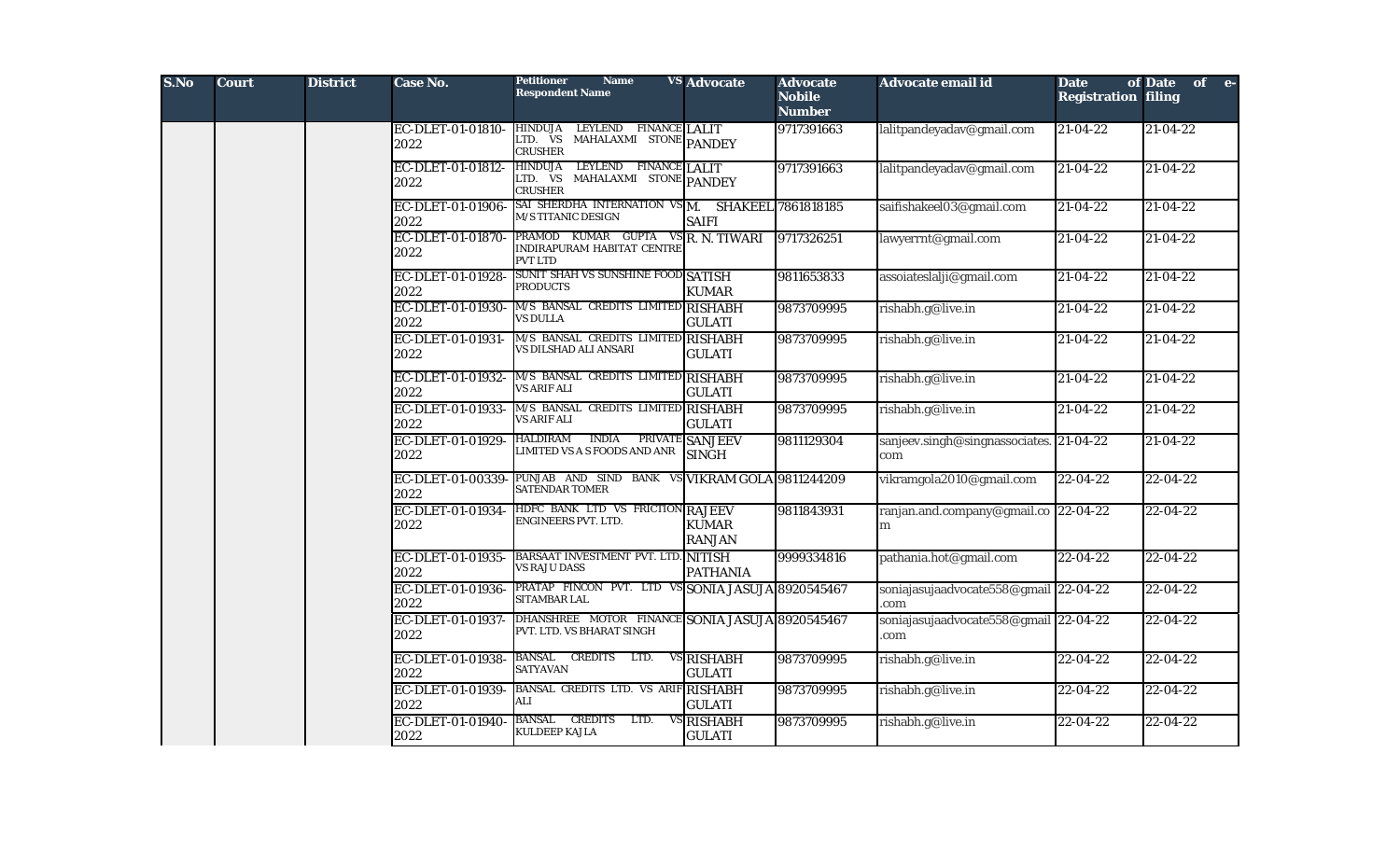| S.No | <b>Court</b> | <b>District</b> | Case No.                  | <b>Name</b><br><b>Petitioner</b><br><b>Respondent Name</b>                          | <b>VS</b> Advocate | <b>Advocate</b><br><b>Nobile</b><br><b>Number</b> | Advocate email id                             | <b>Date</b><br><b>Registration filing</b> | of Date of e-  |
|------|--------------|-----------------|---------------------------|-------------------------------------------------------------------------------------|--------------------|---------------------------------------------------|-----------------------------------------------|-------------------------------------------|----------------|
|      |              |                 | EC-DLET-01-01944-<br>2022 | SHREE ANK FINHOLD PVT LTD VS B. B. SHARMA<br>ANAND PAL SINGH                        |                    | 9891887145                                        | Bankebiharisharma@rediffmai 23-04-22<br>l.com |                                           | $23 - 04 - 22$ |
|      |              |                 | EC-DLET-01-01947-<br>2022 | M/S PRATAP FINCON PVT LTD VS SONIA JASUJA 8920545467<br><b>MOHAN KUMAR MAHTO</b>    |                    |                                                   | soniajasujaadvocate558@gmail 23-04-22<br>com  |                                           | 23-04-22       |
|      |              |                 | EC-DLET-01-01948-<br>2022 | M/S PRATAP FINCON PVT LTD VS SONIA JASUJA 8920545467<br>MOHAN PRABHU NATH TIWARI    |                    |                                                   | soniajasujaadvocate558@gmail 23-04-22<br>com  |                                           | 23-04-22       |
|      |              |                 | EC-DLET-01-01949-<br>2022 | BALDEV FINLEASE PVT. LTD. VS NITISH<br><b>JAMSHED</b>                               | <b>PATHANIA</b>    | 9999334816                                        | pathania.hot@gmail.com                        | $\sqrt{25-04-22}$                         | 25-04-22       |
|      |              |                 | EC-DLET-01-01950-<br>2022 | BALDEV FINLEASE PVT. LTD. VS NITISH<br>JITENDER KASHYAP                             | <b>PATHANIA</b>    | 9999334816                                        | pathania.hot@gmail.com                        | $25 - 04 - 22$                            | $25 - 04 - 22$ |
|      |              |                 | EC-DLET-01-01951-<br>2022 | BALDEV FINLEASE PVT. LTD. VS NITISH<br><b>SHAMSHAD</b>                              | <b>PATHANIA</b>    | 9999334816                                        | pathania.hot@gmail.com                        | $25 - 04 - 22$                            | 25-04-22       |
|      |              |                 | EC-DLET-01-01952-<br>2022 | DASH LEASING AND FINANCE NITISH<br>PVT. LTD. VS VARUN SHARMA                        | <b>PATHANIA</b>    | 9999334816                                        | pathania.hot@gmail.com                        | $25 - 04 - 22$                            | 25-04-22       |
|      |              |                 | EC-DLET-01-01953-<br>2022 | DASH LEASING AND FINANCE NITISH<br>PVT. LTD. VS ASHFAK ALI                          | <b>PATHANIA</b>    | 9999334816                                        | pathania.hot@gmail.com                        | $25 - 04 - 22$                            | $25 - 04 - 22$ |
|      |              |                 | EC-DLET-01-01954-<br>2022 | DASH LEASING AND FINANCE NITISH<br>PVT. LTD. VS DHANESHWAR PATHANIA<br><b>GUPTA</b> |                    | 9999334816                                        | pathania.hot@gmail.com                        | $25 - 04 - 22$                            | 25-04-22       |
|      |              |                 | EC-DLET-01-01956-<br>2022 | DASH LEASING AND FINANCE NITISH<br>PVT. LTD. VS MOHD RIYAZ KHAN                     | <b>PATHANIA</b>    | 9999334816                                        | pathania.hot@gmail.com                        | $25 - 04 - 22$                            | 25-04-22       |
|      |              |                 | EC-DLET-01-01957-<br>2022 | DASH LEASING AND FINANCE NITISH<br>PVT. LTD. VS MOHD SHAKIL                         | <b>PATHANIA</b>    | 9999334816                                        | pathania.hot@gmail.com                        | $25 - 04 - 22$                            | 25-04-22       |
|      |              |                 | EC-DLET-01-01958-<br>2022 | DASH LEASING AND FINANCE NITISH<br>PVT. LTD. VS NARESH KUMAR                        | <b>PATHANIA</b>    | 9999334816                                        | pathania.hot@gmail.com                        | $25 - 04 - 22$                            | $25 - 04 - 22$ |
|      |              |                 | EC-DLET-01-01959-<br>2022 | DASH LEASING AND FINANCE NITISH<br>PVT. LTD. VS NASIMA KHATUN                       | <b>PATHANIA</b>    | 9999334816                                        | pathania.hot@gmail.com                        | $25 - 04 - 22$                            | 25-04-22       |
|      |              |                 | EC-DLET-01-01960-<br>2022 | DASH LEASING AND FINANCE NITISH<br>PVT. LTD. VS SOMESH KUMAR                        | <b>PATHANIA</b>    | 9999334816                                        | pathania.hot@gmail.com                        | 25-04-22                                  | 25-04-22       |
|      |              |                 | EC-DLET-01-01961-<br>2022 | DASH LEASING AND FINANCE NITISH<br>PVT. LTD. VS SUKHDEV                             | <b>PATHANIA</b>    | 9999334816                                        | pathania.hot@gmail.com                        | 25-04-22                                  | 25-04-22       |
|      |              |                 | EC-DLET-01-01974-<br>2022 | DRISTI SECURITIES PVT LTD VS SONIA JASUJA 8920545467<br><b>BANTI</b>                |                    |                                                   | soniajasujaadvocate558@gmail 26-04-22<br>com  |                                           | $26 - 04 - 22$ |
|      |              |                 | EC-DLET-01-01975-<br>2022 | DRISTI SECURITIES PVT LTD VS SONIA JASUJA 8920545467<br><b>SANTOSH KUMAR</b>        |                    |                                                   | soniajasujaadvocate558@gmail 26-04-22<br>com  |                                           | 26-04-22       |
|      |              |                 | EC-DLET-01-01976-<br>2022 | DRISTI SECURITIES PVT LTD VS SONIA JASUJA 8920545467<br>YASIN                       |                    |                                                   | soniajasujaadvocate558@gmail 26-04-22<br>.com |                                           | $26 - 04 - 22$ |
|      |              |                 | EC-DLET-01-01977-<br>2022 | DRISTI SECURITIES PVT LTD VS SONIA JASUJA 8920545467<br><b>JAFRUDDIN</b>            |                    |                                                   | soniajasujaadvocate558@gmail 26-04-22<br>com  |                                           | $26 - 04 - 22$ |
|      |              |                 | EC-DLET-01-01978-<br>2022 | DRISTI SECURITIES PVT LTD VS SONIA JASUJA 8920545467<br><b>JAHENDER</b>             |                    |                                                   | soniajasujaadvocate558@gmail 26-04-22<br>.com |                                           | $26 - 04 - 22$ |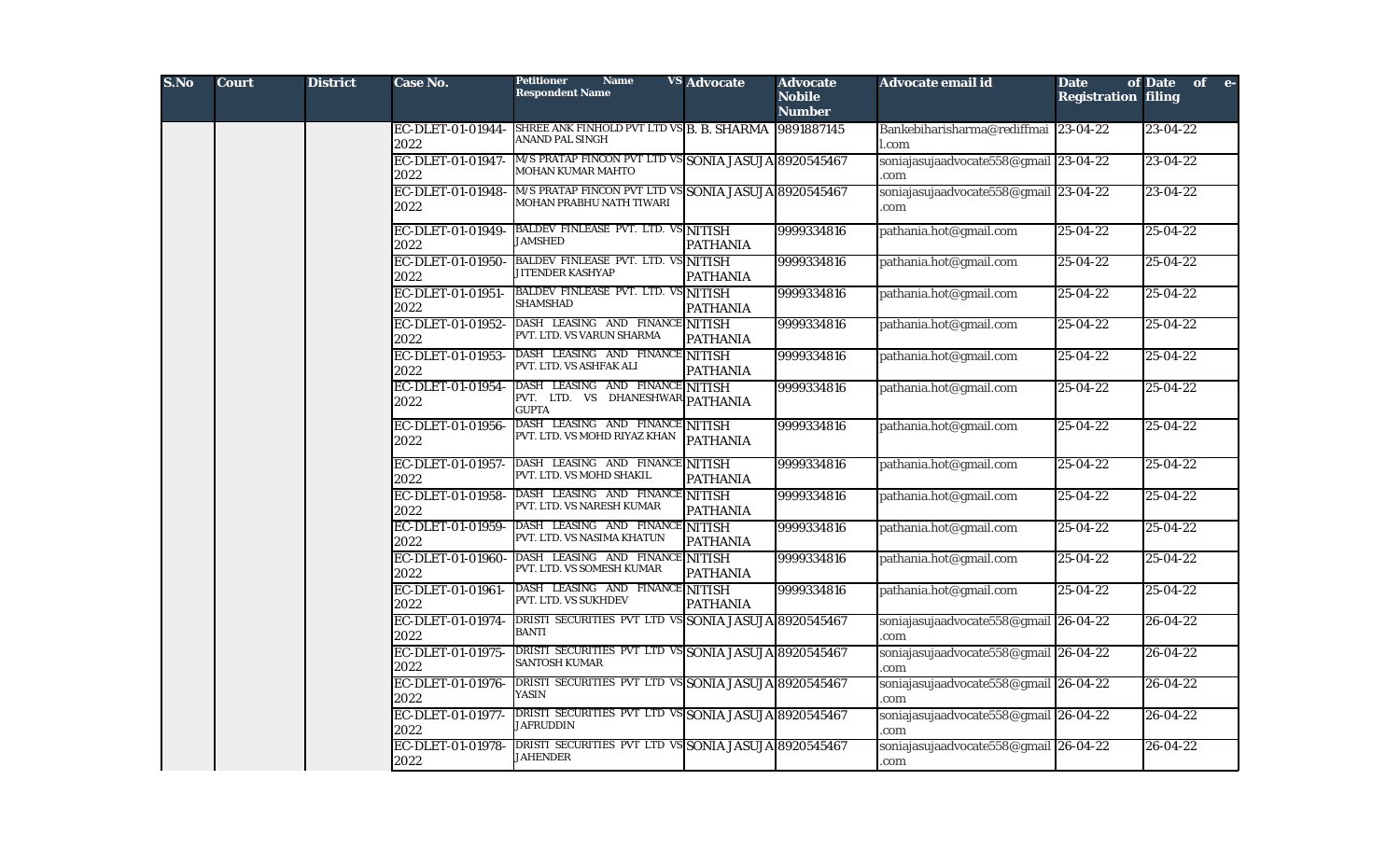| S.No | <b>Court</b> | <b>District</b> | Case No.                  | Petitioner<br><b>Name</b><br><b>Respondent Name</b>                            | <b>VS Advocate</b>               | <b>Advocate</b><br><b>Nobile</b><br><b>Number</b> | Advocate email id                             | <b>Date</b><br><b>Registration filing</b> | of Date of e-  |
|------|--------------|-----------------|---------------------------|--------------------------------------------------------------------------------|----------------------------------|---------------------------------------------------|-----------------------------------------------|-------------------------------------------|----------------|
|      |              |                 | EC-DLET-01-01979-<br>2022 | DRISTI SECURITIES PVT LTD VS SONIA JASUJA 8920545467<br><b>SUSHMA</b>          |                                  |                                                   | soniajasujaadvocate558@gmail 26-04-22<br>com  |                                           | 26-04-22       |
|      |              |                 | EC-DLET-01-01980-<br>2022 | DRISTI SECURITIES PVT LTD VS SONIA JASUJA 8920545467<br>ANITA                  |                                  |                                                   | soniajasujaadvocate558@gmail 26-04-22<br>com  |                                           | $26 - 04 - 22$ |
|      |              |                 | EC-DLET-01-01987-<br>2022 | <b>BALDEV FINLEASE PVT. LTD. VS NITISH</b><br>FIROJ KHAN                       | <b>PATHANIA</b>                  | 9999334816                                        | pathania.hot@gmail.com                        | $26 - 04 - 22$                            | $26 - 04 - 22$ |
|      |              |                 | EC-DLET-01-01986-<br>2022 | DASH LEASING AND FINANCE NITISH<br>PVT. LTD. VS DEEPAK KUMAR                   | <b>PATHANIA</b>                  | 9999334816                                        | pathania.hot@gmail.com                        | $26 - 04 - 22$                            | $26 - 04 - 22$ |
|      |              |                 | EC-DLET-01-01983-<br>2022 | DASH LEASING AND FINANCE NITISH<br>PVT. LTD. VS AKIL AHMAD                     | <b>PATHANIA</b>                  | 9999334816                                        | pathania.hot@gmail.com                        | 26-04-22                                  | 26-04-22       |
|      |              |                 | EC-DLET-01-01982-<br>2022 | DASH LEASING AND FINANCE NITISH<br>PVT. LTD. VS AAKASH                         | <b>PATHANIA</b>                  | 9999334816                                        | pathania.hot@gmail.com                        | $26 - 04 - 22$                            | $26 - 04 - 22$ |
|      |              |                 | EC-DLET-01-01988-<br>2022 | DASH LEASING AND FINANCE NITISH<br>PVT. LTD. VS FIROZ KHAN                     | <b>PATHANIA</b>                  | 9999334816                                        | pathania.hot@gmail.com                        | $26 - 04 - 22$                            | $26 - 04 - 22$ |
|      |              |                 | EC-DLET-01-01989-<br>2022 | DASH LEASING AND FINANCE NITISH<br>PVT. LTD. VS JAGWATI                        | <b>PATHANIA</b>                  | 9999334816                                        | pathania.hot@gmail.com                        | $26 - 04 - 22$                            | $26 - 04 - 22$ |
|      |              |                 | EC-DLET-01-01991-<br>2022 | DASH LEASING AND FINANCE<br>PVT. LTD. VS JITENDER KUMAR                        | <b>NITISH</b><br><b>PATHANIA</b> | 9999334816                                        | pathania.hot@gmail.com                        | 26-04-22                                  | 26-04-22       |
|      |              |                 | EC-DLET-01-01992-<br>2022 | DASH LEASING AND FINANCE NITISH<br>PVT. LTD. VS NAQUI HALDER                   | <b>PATHANIA</b>                  | 9999334816                                        | pathania.hot@gmail.com                        | $26 - 04 - 22$                            | 26-04-22       |
|      |              |                 | EC-DLET-01-01994-<br>2022 | DASH LEASING AND FINANCE NITISH<br>PVT. LTD. VS PRAMOD KUMAR                   | <b>PATHANIA</b>                  | 9999334816                                        | pathania.hot@gmail.com                        | $26 - 04 - 22$                            | $26 - 04 - 22$ |
|      |              |                 | EC-DLET-01-01995-<br>2022 | DASH LEASING AND FINANCE NITISH<br>PVT. LTD. VS RAHUL                          | <b>PATHANIA</b>                  | 9999334816                                        | pathania.hot@gmail.com                        | $26 - 04 - 22$                            | $26 - 04 - 22$ |
|      |              |                 | EC-DLET-01-01996-<br>2022 | DASH LEASING AND FINANCE NITISH<br>PVT. LTD. VS SURESH                         | <b>PATHANIA</b>                  | 9999334816                                        | pathania.hot@gmail.com                        | 26-04-22                                  | 26-04-22       |
|      |              |                 | EC-DLET-01-01997-<br>2022 | DASH LEASING AND FINANCE NITISH<br>PVT. LTD. VS VED PRAKASH                    | <b>PATHANIA</b>                  | 9999334816                                        | pathania.hot@gmail.com                        | 26-04-22                                  | $26 - 04 - 22$ |
|      |              |                 | EC-DLET-01-01984-<br>2022 | BALDEV FINLEASE PVT. LTD. VS NITISH<br><b>DANISH</b>                           | <b>PATHANIA</b>                  | 9999334816                                        | pathania.hot@gmail.com                        | $26 - 04 - 22$                            | $26 - 04 - 22$ |
|      |              |                 | EC-DLET-01-01993-<br>2022 | M/S PEEJAY FINANCE COMPANY B. B. SHARMA<br>PVT LTD VS ROHIN YADAV              |                                  | 9891887145                                        | Bankebiharisharma@rediffmai 27-04-22<br>l.com |                                           | 27-04-22       |
|      |              |                 | EC-DLET-01-02004-<br>2022 | KOTAK MAHINDRA BANK LTD. VS MAYANK<br>SHAILESH TIWARI                          | <b>MAHAJAN</b>                   | 9873347330                                        | mayank_mahajan05@yahoo.c<br>om                | $ 27-04-22 $                              | 27-04-22       |
|      |              |                 | EC-DLET-01-01999-<br>2022 | UNION BANK OF INDIA VS M/S SAMARENDRA 9999114922<br>ASHOKA STATIONARY MART     | <b>KUMAR</b>                     |                                                   | samarendrakradv@yahoo.com                     | $27-04-22$                                | 27-04-22       |
|      |              |                 | EC-DLET-01-01946-<br>2022 | EMURON TECHNOLOGIES PVT N. MAHABIR<br>TD VS LOHUM CLEANTECH<br>PRIVATE LIMITED |                                  | 9811694997                                        | contact@litmuslegal.com                       | $27-04-22$                                | $27 - 04 - 22$ |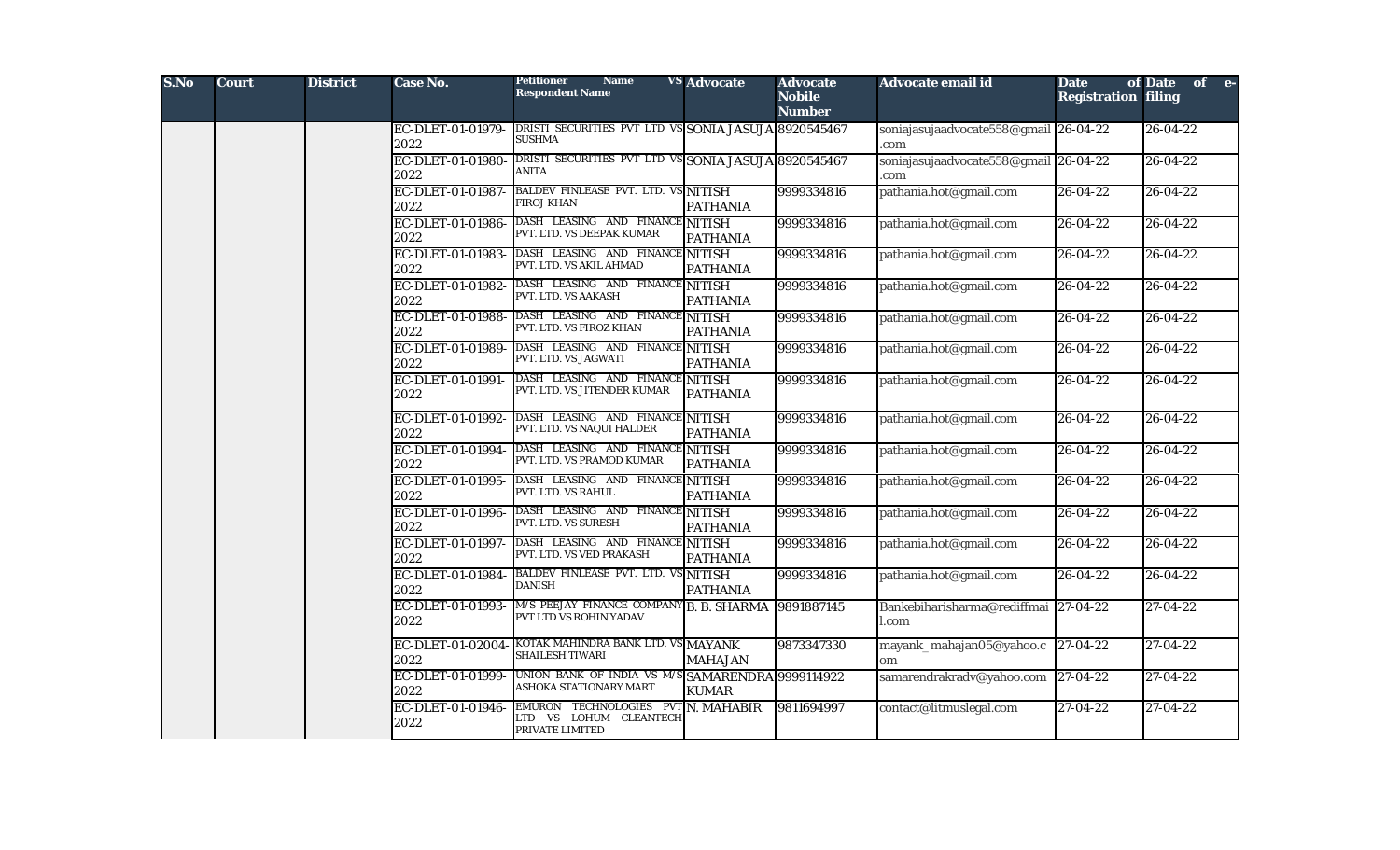| S.No | <b>Court</b> | <b>District</b> | Case No.                  | <b>Name</b><br><b>Petitioner</b><br><b>Respondent Name</b>                               | <b>VS Advocate</b>             | <b>Advocate</b><br><b>Nobile</b><br><b>Number</b> | Advocate email id                             | <b>Date</b><br><b>Registration filing</b> | of Date<br>of e- |
|------|--------------|-----------------|---------------------------|------------------------------------------------------------------------------------------|--------------------------------|---------------------------------------------------|-----------------------------------------------|-------------------------------------------|------------------|
|      |              |                 | EC-DLET-01-02017-<br>2022 | CARS24 FINANCIAL SERVICES PVT LALIT<br>LTD VS GULSHAN KUMAR SINGH                        | <b>PANDEY</b>                  | 9717391663                                        | lalitpandeyadav@gmail.com                     | 28-04-22                                  | 28-04-22         |
|      |              |                 | EC-DLET-01-02018-<br>2022 | <b>CARS24 FINANCIAL SERVICES PVT LALIT</b><br>LTD VS DEEPAK KUMAR                        | <b>PANDEY</b>                  | 9717391663                                        | lalitpandeyadav@gmail.com                     | 28-04-22                                  | 28-04-22         |
|      |              |                 | EC-DLET-01-02019-<br>2022 | <b>CARS24 FINANCIAL SERVICES PVT LALIT</b><br>TD VS MANOJ KUMAR                          | <b>PANDEY</b>                  | 9717391663                                        | lalitpandeyadav@gmail.com                     | $28-04-22$                                | 28-04-22         |
|      |              |                 | EC-DLET-01-02020-<br>2022 | <b>CARS24 FINANCIAL SERVICES PVT LALIT</b><br>LTD VS KARAN PANDEY                        | <b>PANDEY</b>                  | 9717391663                                        | lalitpandeyadav@gmail.com                     | 28-04-22                                  | 28-04-22         |
|      |              |                 | EC-DLET-01-02021-<br>2022 | CARS24 FINANCIAL SERVICES PVT LALIT<br>LTD VS DEEPAK KUMAR                               | <b>PANDEY</b>                  | 9717391663                                        | lalitpandeyadav@gmail.com                     | $28-04-22$                                | 28-04-22         |
|      |              |                 | EC-DLET-01-02023-<br>2022 | DRISTI SECURITIES PVT LTD VS SONIA JASUJA 8920545467<br><b>CHUNCHUN RAI</b>              |                                |                                                   | soniajasujaadvocate558@gmail 28-04-22<br>.com |                                           | $28 - 04 - 22$   |
|      |              |                 | EC-DLET-01-02025-<br>2022 | DRISTI SECURITIES PVT LTD VS SONIA JASUJA 8920545467<br>KRISHNA                          |                                |                                                   | soniajasujaadvocate558@gmail 28-04-22<br>.com |                                           | $28 - 04 - 22$   |
|      |              |                 | EC-DLET-01-02024-<br>2022 | TOYOTA FINANCIAL SERVICES ABHA<br>INDIA LTD VS RAJENDER PRASAD VIJAYAN<br><b>BANSAL</b>  |                                | 9953335792                                        | abhavijayan13@gmail.com                       | $28-04-22$                                | 28-04-22         |
|      |              |                 | EC-DLET-01-02026-<br>2022 | DRISTI SECURITIES PVT LTD VS SONIA JASUJA 8920545467<br><b>JAHENDER MISTRI</b>           |                                |                                                   | soniajasujaadvocate558@gmail 28-04-22<br>.com |                                           | 28-04-22         |
|      |              |                 | EC-DLET-01-02027-<br>2022 | DRISTI SECURITIES PVT LTD VS SONIA JASUJA 8920545467<br>RAJESH KASHYAP                   |                                |                                                   | soniajasujaadvocate558@gmail 28-04-22<br>.com |                                           | 28-04-22         |
|      |              |                 | EC-DLET-01-02029-<br>2022 | DRISTI SECURITIES PVT LTD VS SONIA JASUJA 8920545467<br>DEEPAK GUPTA                     |                                |                                                   | soniajasujaadvocate558@gmail 28-04-22<br>.com |                                           | 28-04-22         |
|      |              |                 | EC-DLET-01-02030-<br>2022 | DRISTI SECURITIES PVT LTD VS SONIA JASUJA 8920545467<br><b>PARVEZ</b>                    |                                |                                                   | soniajasujaadvocate558@gmail 28-04-22<br>.com |                                           | 28-04-22         |
|      |              |                 | EC-DLET-01-02031-<br>2022 | DRISTI SECURITIES PVT LTD VS SONIA JASUJA 8920545467<br>RAM MOHAN DIXIT                  |                                |                                                   | soniajasujaadvocate558@gmail 28-04-22<br>com  |                                           | 28-04-22         |
|      |              |                 | EC-DLET-01-02028-<br>2022 | TOYOTA FINANCIAL SERVICES ABHA<br>INDIA LTD VS PATEL VENNUS VIJAYAN<br><b>RAMBHAI</b>    |                                | 9953335792                                        | abhavijayan13@gmail.com                       | 28-04-22                                  | 28-04-22         |
|      |              |                 | EC-DLET-01-02032-<br>2022 | BALDEV FINLEASE PVT. LTD. VS SONIA JASUJA 8920545467<br><b>SHAHIN</b>                    |                                |                                                   | soniajasujaadvocate558@gmail 28-04-22<br>.com |                                           | 28-04-22         |
|      |              |                 | EC-DLET-01-02033-<br>2022 | TOYOTA FINANCIAL SERVICES ABHA<br>INDIA LTD VS GANDHI TRAVEL                             | <b>VIJAYAN</b>                 | 9953335792                                        | abhavijayan13@gmail.com                       | 28-04-22                                  | 28-04-22         |
|      |              |                 | EC-DLET-01-02034<br>2022  | TOYOTA FINANCIAL SERVICES ABHA<br>INDIA LTD VS PRIYANKA DILLIP VIJAYAN<br><b>BHOSALE</b> |                                | 9953335792                                        | abhavijayan13@gmail.com                       | $28-04-22$                                | 28-04-22         |
|      |              |                 | EC-DLET-01-02035-<br>2022 | <b>FINANCE</b><br><b>WALTON</b><br><b>LIMITED VS MAYARAM</b>                             | PRIVATE GAGAN<br><b>JINDAL</b> | 9871365547                                        | adv.gagan.jindal@gmail.com                    | $28 - 04 - 22$                            | 28-04-22         |
|      |              |                 | EC-DLET-01-02036-<br>2022 | <b>FINANCE</b><br>PRIVATE GAGAN<br>WALTON<br>LIMITED VS PRADEEP KUMAR                    | <b>JINDAL</b>                  | 9871365547                                        | adv.gagan.jindal@gmail.com                    | 28-04-22                                  | 28-04-22         |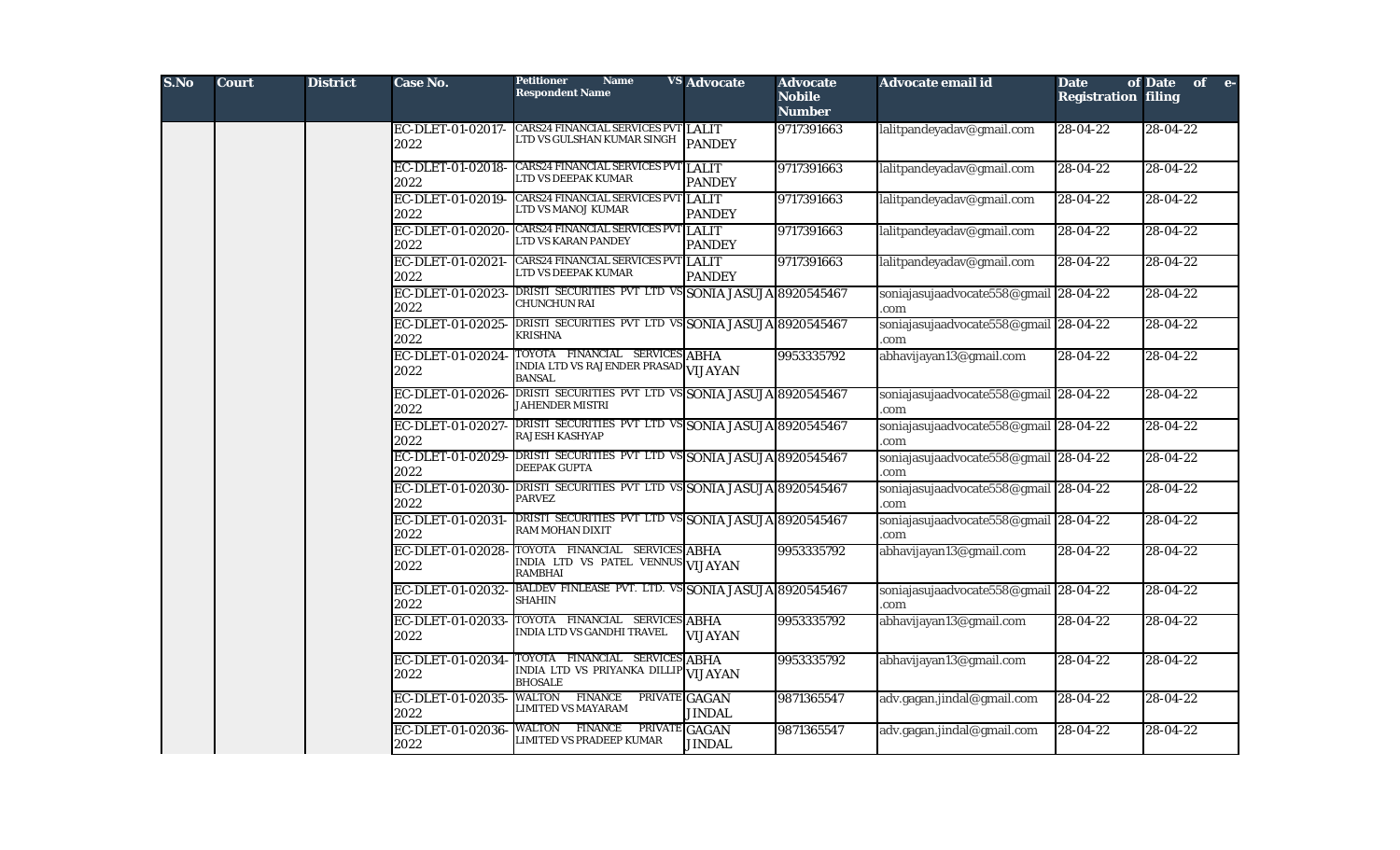| S.No | <b>Court</b> | <b>District</b> | Case No.                  | <b>Petitioner</b><br><b>Name</b><br><b>Respondent Name</b>                            | <b>VS Advocate</b>              | <b>Advocate</b><br><b>Nobile</b><br><b>Number</b> | Advocate email id              | <b>Date</b><br><b>Registration filing</b> | of Date<br>of e- |
|------|--------------|-----------------|---------------------------|---------------------------------------------------------------------------------------|---------------------------------|---------------------------------------------------|--------------------------------|-------------------------------------------|------------------|
|      |              |                 | EC-DLET-01-02037-<br>2022 | M/S BANSAL CREDITS LIMITED RISHABH<br>VS BAL KISHAN                                   | <b>GULATI</b>                   | 9873709995                                        | rishabh.g@live.in              | 28-04-22                                  | 28-04-22         |
|      |              |                 | EC-DLET-01-02038-<br>2022 | M/S ANRFINLEASE PVT LTD VS RISHABH<br><b>RAHISUDDIN</b>                               | <b>GULATI</b>                   | 9873709995                                        | rishabh.g@live.in              | 28-04-22                                  | 28-04-22         |
|      |              |                 | EC-DLET-01-02039-<br>2022 | M/S ANRFINLEASE PVT LTD VS RISHABH<br><b>MD PAPPU</b>                                 | <b>GULATI</b>                   | 9873709995                                        | rishabh.g@live.in              | 28-04-22                                  | 28-04-22         |
|      |              |                 | EC-DLET-01-02040-<br>2022 | M/S ANRFINLEASE PVT LTD VS<br><b>VIJAY KUMAR</b>                                      | <b>RISHABH</b><br><b>GULATI</b> | 9873709995                                        | rishabh.g@live.in              | 28-04-22                                  | 28-04-22         |
|      |              |                 | EC-DLET-01-02041-<br>2022 | M/S ANRFINLEASE PVT LTD VS RISHABH<br><b>MANOJ KUMAR</b>                              | <b>GULATI</b>                   | 9873709995                                        | rishabh.g@live.in              | $28-04-22$                                | $28 - 04 - 22$   |
|      |              |                 | EC-DLET-01-02021-<br>2022 | KOTAK MAHINDRA BANK LTD. VS MAYANK<br><b>ASIAD INFRAPROJECTS LTD</b>                  | <b>MAHAJAN</b>                  | 9873347330                                        | mayank_mahajan05@yahoo.c<br>om | 28-04-22                                  | 28-04-22         |
|      |              |                 | EC-DLET-01-02001-<br>2022 | KOTAK MAHINDRA BANK LTD. VS MAYANK<br>KARAN KALURAM PATILK                            | <b>MAHAJAN</b>                  | 9873347330                                        | mayank_mahajan05@yahoo.c<br>om | $28 - 04 - 22$                            | $28 - 04 - 22$   |
|      |              |                 | EC-DLET-01-02002-<br>2022 | KOTAK MAHINDRA BANK LTD. VS MAYANK<br><b>BAHADUR</b><br>VIJAY<br><b>MAURYA</b>        | RAJPATI MAHAJAN                 | 9873347330                                        | mayank_mahajan05@yahoo.c<br>om | $28-04-22$                                | 28-04-22         |
|      |              |                 | EC-DLET-01-02003-<br>2022 | KOTAK MAHINDRA BANK LTD. VS MAYANK<br>KARAN KALURAM PATILK                            | <b>MAHAJAN</b>                  | 9873347330                                        | mayank_mahajan05@yahoo.c<br>om | 28-04-22                                  | 28-04-22         |
|      |              |                 | EC-DLET-01-02005-<br>2022 | KOTAK MAHINDRA BANK LTD. VS MAYANK<br><b>SHAILESH TIWARI</b>                          | <b>MAHAJAN</b>                  | 9873347330                                        | mayank_mahajan05@yahoo.c<br>om | $28-04-22$                                | 28-04-22         |
|      |              |                 | EC-DLET-01-02006-<br>2022 | KOTAK MAHINDRA BANK LTD. VS MAYANK<br><b>BAHADUR</b><br>VIJAY<br><b>MAURYA</b>        | RAJPATI MAHAJAN                 | 9873347330                                        | mayank_mahajan05@yahoo.c<br>om | 28-04-22                                  | 28-04-22         |
|      |              |                 | EC-DLET-01-02007-<br>2022 | KOTAK MAHINDRA BANK LTD. VS MAYANK<br>KARAN KALURAM PATILK                            | <b>MAHAJAN</b>                  | 9873347330                                        | mayank_mahajan05@yahoo.c<br>om | $28 - 04 - 22$                            | 28-04-22         |
|      |              |                 | EC-DLET-01-02008-<br>2022 | KOTAK MAHINDRA BANK LTD. VS MAYANK<br>CHETANKUMAR MAURYA                              | <b>MAHAJAN</b>                  | 9873347330                                        | mayank_mahajan05@yahoo.c<br>om | $28 - 04 - 22$                            | 28-04-22         |
|      |              |                 | EC-DLET-01-02009-<br>2022 | KOTAK MAHINDRA BANK LTD. VS<br>MOHD AFTAB KHAN                                        | <b>MAYANK</b><br><b>MAHAJAN</b> | 9873347330                                        | mayank_mahajan05@yahoo.c<br>om | 28-04-22                                  | 28-04-22         |
|      |              |                 | EC-DLET-01-02010-<br>2022 | KOTAK MAHINDRA BANK LTD. VS MAYANK<br>VINAYKUMAR<br><b>LALMAN</b><br><b>CHAUDHARY</b> | <b>MAHAJAN</b>                  | 9873347330                                        | mayank_mahajan05@yahoo.c<br>om | 28-04-22                                  | 28-04-22         |
|      |              |                 | EC-DLET-01-02043-<br>2022 | M/S NAMAN ENTERPRISES VS SAHIBA<br><b>DEEPAK KUMAR</b>                                | <b>SINGH</b>                    | 9911440109                                        | contact@keylegal.in            | 29-04-22                                  | 29-04-22         |
|      |              |                 | EC-DLET-01-02044<br>2022  | M/S BANSAL CREDITS LIMITED VIKAS<br>VS BALLA QURESHI                                  | <b>SEHGAL</b>                   | 9873828306                                        | vikki.sehgal@gmail.com         | $29-04-22$                                | 29-04-22         |
|      |              |                 | EC-DLET-01-02045-<br>2022 | M/S BANSAL CREDITS LIMITED VIKAS<br>VS BALENDER KUMAR TOMAR                           | <b>SEHGAL</b>                   | 9873828306                                        | vikki.sehgal@gmail.com         | $29-04-22$                                | 29-04-22         |
|      |              |                 | EC-DLET-01-02046-<br>2022 | M/S BANSAL CREDITS LIMITED VIKAS<br><b>VS ARIF ALI</b>                                | <b>SEHGAL</b>                   | 9873828306                                        | vikki.sehgal@gmail.com         | 29-04-22                                  | 29-04-22         |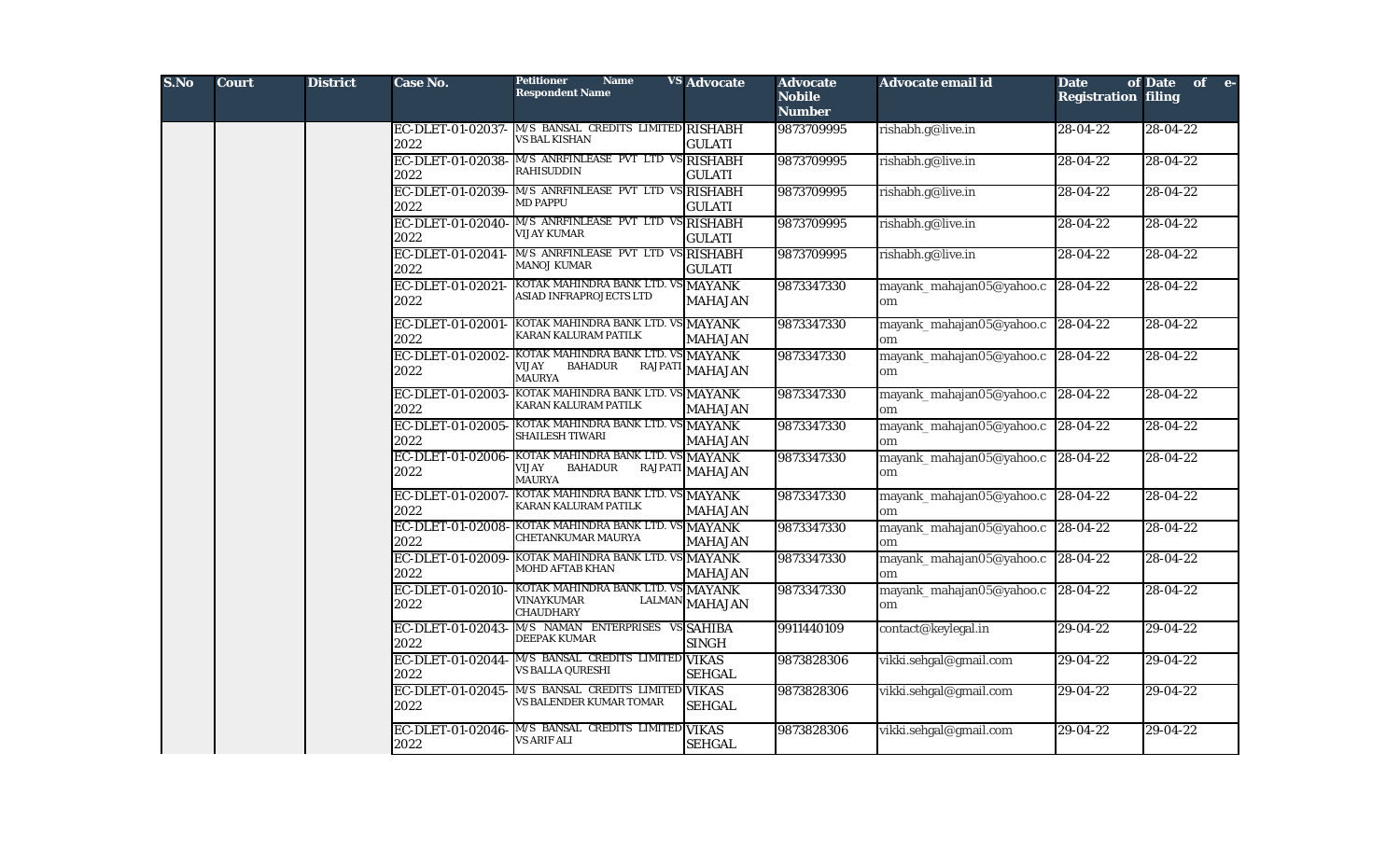| S.No | <b>Court</b>                                           | <b>District</b>                | Case No.                  | <b>Petitioner</b><br><b>Name</b><br><b>Respondent Name</b>                                 | <b>VS</b> Advocate           | <b>Advocate</b><br><b>Nobile</b><br><b>Number</b> | Advocate email id                                 | <b>Date</b><br><b>Registration filing</b> | of Date<br>of e- |
|------|--------------------------------------------------------|--------------------------------|---------------------------|--------------------------------------------------------------------------------------------|------------------------------|---------------------------------------------------|---------------------------------------------------|-------------------------------------------|------------------|
|      |                                                        |                                | EC-DLET-01-02047-<br>2022 | M/S BANSAL CREDITS LIMITED VIKAS<br>VS DILSHAD ALI ANSARI                                  | <b>SEHGAL</b>                | 9873828306                                        | vikki.sehgal@gmail.com                            | 29-04-22                                  | 29-04-22         |
|      |                                                        |                                | EC-DLET-01-02048-<br>2022 | M/S BANSAL CREDITS LIMITED VIKAS<br>VS DILSHAD ALI ANSARI                                  | <b>SEHGAL</b>                | 9873828306                                        | vikki.sehgal@gmail.com                            | 29-04-22                                  | 29-04-22         |
|      |                                                        |                                | EC-DLET-01-02049-<br>2022 | M/S BANSAL CREDITS LIMITED VIKAS<br><b>VS KULDEEP</b>                                      | <b>SEHGAL</b>                | 9873828306                                        | vikki.sehgal@gmail.com                            | 29-04-22                                  | $29 - 04 - 22$   |
|      |                                                        |                                | EC-DLET-01-02050-<br>2022 | M/S BANSAL CREDITS LIMITED VIKAS<br><b>VS SHYAM JATAV</b>                                  | <b>SEHGAL</b>                | 9873828306                                        | vikki.sehgal@gmail.com                            | $29-04-22$                                | $29 - 04 - 22$   |
|      |                                                        |                                | EC-DLET-01-02055-<br>2022 | MULTILINE SHARE MERCANTILE HAIDER<br>PVT LTD VS JOGINDER MEHTO                             | <b>ABBAS</b>                 | 9717062924                                        | habbas.21@gmail.com                               | $29-04-22$                                | $29-04-22$       |
|      |                                                        |                                | 2022                      | EC-DLET-01-02057- DHARA MOTOR FINANCE LTD. VS LALIT<br><b>RITU CHAUDHARY</b>               | <b>PANDEY</b>                | 9717391663                                        | lalitpandeyadav@gmail.com                         | 29-04-22                                  | $29-04-22$       |
|      |                                                        |                                | EC-DLET-01-02056-<br>2022 | DHARA MOTOR FINANCE LTD. VS LALIT<br>RITU CHAUDHARY                                        | <b>PANDEY</b>                | 9717391663                                        | lalitpandeyadav@gmail.com                         | $29-04-22$                                | $29-04-22$       |
|      |                                                        |                                | EC-DLET-01-02054-<br>2022 | DHANSHREE MOTOR FINANCE LALIT<br>PVT. LTD. VS HITESH SINGH                                 | <b>PANDEY</b>                | 9717391663                                        | lalitpandeyadav@gmail.com                         | $29-04-22$                                | $29-04-22$       |
|      |                                                        |                                | EC-DLET-01-02053-<br>2022 | DHARA MOTOR FINANCE LTD. VS LALIT<br><b>HITESH SINGH</b>                                   | <b>PANDEY</b>                | 9717391663                                        | lalitpandeyadav@gmail.com                         | 29-04-22                                  | 29-04-22         |
|      |                                                        |                                | EC-DLET-01-02061-<br>2022 | UDBHAV KANSAL VS ADARSH MANOJ<br>PRATAP SINGH                                              | <b>KUMAR</b>                 | 9899813888                                        | Advocatemanojkumar@gmail.c 30-04-22<br>om         |                                           | $30 - 04 - 22$   |
|      |                                                        |                                | EC-DLET-01-02065-<br>2022 | <b>BHOLA AUTO FINLEASE PVT LTD JITENDER</b><br><b>VS MOOLCHAND</b>                         | <b>KUMAR</b><br><b>YADAV</b> | 9999855157                                        | ADVJITENDERYADAV2017@<br><b>GMAIL.COM</b>         | $30-04-22$                                | $30 - 04 - 22$   |
|      |                                                        |                                | EC-DLET-01-02066-<br>2022 | <b>BHOLA AUTO FINLEASE PVT LTD JITENDER</b><br>VS HARUN                                    | <b>KUMAR</b><br><b>YADAV</b> | 9999855157                                        | ADVJITENDERYADAV2017@<br><b>GMAIL.COM</b>         | $30-04-22$                                | $30 - 04 - 22$   |
| 17   | <b>VACANT</b><br><b>COURT</b>                          | <b>NORTH</b><br><b>OF EAST</b> | EX(COMM)-5/2022           | KOTAK MAHINDRA BANK LTD. VS ANKUR<br>DHEERAJ SHARMA                                        | <b>KATYAL</b>                | 9811809439                                        | ankurkatyal@asklegal.com.in                       | 01.04.2022                                | 31.03.2022       |
|      | <b>MS. SARITA</b><br><b>BIRBAL,</b><br><b>DISTRICT</b> |                                | OMP(I)(COMM)-<br>5/2022   | KOTAK MAHINDRA BANK LTD. VS TANUJ<br><b>SATENDER SINGH &amp; OTHERS</b>                    | <b>AGRAWAL</b>               | 9599153502                                        | tagrawal.5@gmail.com                              | 07.04.2022                                |                  |
|      | <b>JUDGE,</b><br><b>(COMMERCI</b><br><b>AL COURT)</b>  |                                | EX(COMM)-6/2022           | M/S KOGTA FINANCIAL INDIA SHARWAN<br>LTD. VS BADRUL HASAN KHAN $\&$ KUMAR<br><b>OTHERS</b> | <b>TIWARI</b>                | 8010215314                                        | litigation@srcslegal.com                          | 11.04.2022                                | 08.04.2022       |
|      | $(w.e.f-$<br>20.07.2021)                               |                                | EX(COMM)-7/2022           | <b>IIFL FINANCE LTD VS DEV SANJEEV</b><br>PLASTIC WORKS                                    | <b>KUMAR</b>                 | 8285002845                                        | litigation@srcslegal.com                          | 11.04.2022                                | 08.04.2022       |
|      |                                                        |                                | CS(COMM)-24/2022          | RATI RAM VS HITACHI PAYMENT PRASHANT<br><b>SERVICES PVT LTD</b>                            | <b>SHARMA</b>                | 9811996757                                        | relocationoperationsteam@hit<br>achi-payments.com | 12.04.2022                                |                  |
|      |                                                        |                                | EX(COMM)-8/2022           | ADITYA BIRLA FINANCE LIMITED AMIT KUMAR<br><b>VS KABIR SHARMA</b>                          |                              | 9990659331                                        | kmpspartner@gmail.com                             | 12.04.2022                                | 11.04.2022       |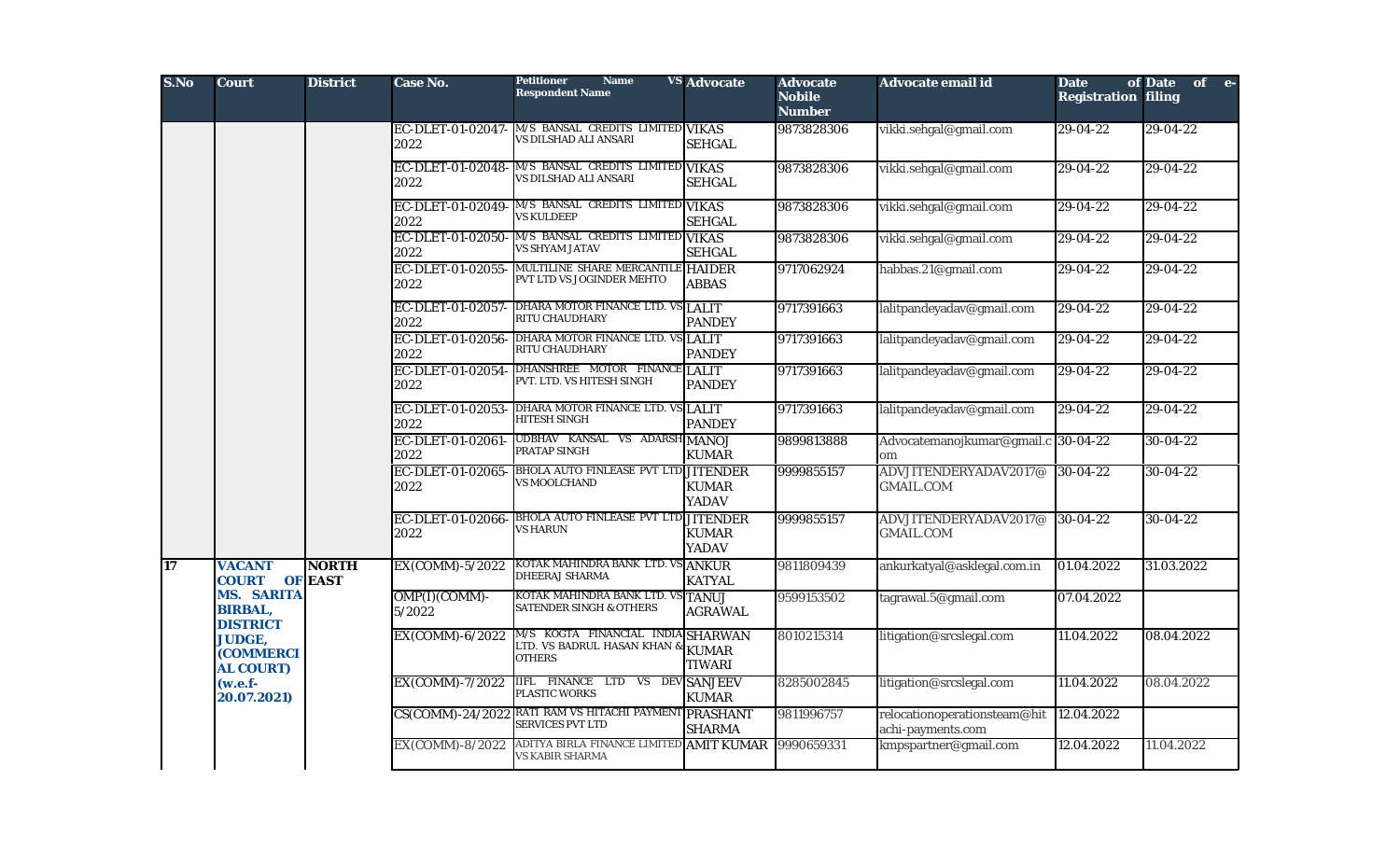| S.No | <b>Court</b> | <b>District</b> | <b>Case No.</b>                     | <b>Petitioner</b><br><b>Name</b><br><b>Respondent Name</b>                                                                                                                                       | <b>VS</b> Advocate                   | <b>Advocate</b><br><b>Nobile</b><br><b>Number</b> | Advocate email id                             | <b>Date</b><br><b>Registration filing</b> | of Date of e- |
|------|--------------|-----------------|-------------------------------------|--------------------------------------------------------------------------------------------------------------------------------------------------------------------------------------------------|--------------------------------------|---------------------------------------------------|-----------------------------------------------|-------------------------------------------|---------------|
|      |              |                 |                                     | CS(COMM)-25/2022 TODAY TEA LIMITED VS MANOJ UDIT TEWARI 8860888011<br><b>GARG &amp; OTHERS</b>                                                                                                   |                                      |                                                   | juaid@laljitm.in                              | 13.04.2022                                |               |
|      |              |                 | EX(COMM)-<br>09/2022                | SH. BITTU VS SH. BALLI @ BALLI MUKESH<br><b>BAGGI WALE</b>                                                                                                                                       | <b>KUMAR</b>                         | 9810176628                                        | advocatekkdskparihar@gmail.c 13.04.2022<br>om |                                           | 13.04.2022    |
|      |              |                 | EX(COMM)-<br>10/2022                | <b>IIFL FINANCE LTD. VS KAVIYA SANJEEV</b><br><b>FOAM HOUSE</b>                                                                                                                                  | <b>KUMAR</b>                         | 8285002845                                        | litigation@srcslegal.com                      | 13.04.2022                                | 13.04.2022    |
|      |              |                 | MISC DJ-93/2022                     | THE BSES YAMUNA POWER LTD PRAMOD<br><b>VS SUDESH</b>                                                                                                                                             | <b>KUMAR</b>                         | 9717472432                                        | naimanas95@gmail.com                          | 18.04.2022                                |               |
|      |              |                 | EX(COMM)-11/2022                    | <b>MAHINDRA</b><br><b>KOTAK</b><br>LIMITED VS SANOJ KUMAR                                                                                                                                        | PRIME ROHIT<br><b>BOHRA</b>          | 9911000651                                        | rohit@bambhaandandan.in                       | 18.04.2022                                | 16.04.2022    |
|      |              |                 | EX(COMM)-12/2022 TATA               | <b>CAPITAL</b><br><b>FINANCIAL SOURAV</b><br>SERVICE LTD. VS M/S YASH<br>MEDICOSREP.<br>BY<br><b>ITS</b><br><b>AUTHORISED</b><br><b>SIGNATORYMR</b><br>DARSHAN KUMAR PAHUJA AND<br><b>OTHERS</b> | $\left[\right]$ BAJAJ                | 9250062361                                        | bajajlawfirm1@gmail.com                       | 18.04.2022                                | 16.04.2022    |
|      |              |                 | CS(COMM)-26/2022 CANARA             | BANK VS GAURAV ANSHUMAN<br><b>KUMAR</b>                                                                                                                                                          | <b>SRIVASTAVA</b>                    | 9990042642                                        | sri.anshu83@gmail.com                         | 22.04.2022                                | 22.04.2022    |
|      |              |                 |                                     | CS(COMM)-27/2022 CANARA BANK VS SH. AJAY                                                                                                                                                         | <b>ANSHUMAN</b><br><b>SRIVASTAVA</b> | 9990042642                                        | sri.anshu83@gmail.com                         | 22.04.2022                                | 22.04.2022    |
|      |              |                 |                                     | CS(COMM)-28/2022 CANARA BANK VS KAVITA                                                                                                                                                           | <b>ANSHUMAN</b><br><b>SRIVASTAVA</b> | 9990042642                                        | sri.anshu83@gmail.com                         | 22.04.2022                                | 22.04.2022    |
|      |              |                 |                                     | CS(COMM)-29/2022 CANARA BANK VS SUBHADRA                                                                                                                                                         | <b>ANSHUMAN</b><br><b>SRIVASTAVA</b> | 9990042642                                        | sri.anshu83@gmail.com                         | 22.04.2022                                | 22.04.2022    |
|      |              |                 | EX(COMM)-13/2022 AXIS BANK VS ANIL  |                                                                                                                                                                                                  | <b>RAHUL</b><br><b>CHAUHAN</b>       | 9971891788                                        | info@aualegal.com                             | 19.04.2022                                | 19.04.2022    |
|      |              |                 | EX(COMM)-14/2022 AXIS BANK VS MADHU |                                                                                                                                                                                                  | <b>RAHUL</b><br><b>CHAUHAN</b>       | 9971891788                                        | info@aualegal.com                             | 19.04.2022                                | 19.04.2022    |
|      |              |                 |                                     | CS(COMM)-30/2022 BANK OF BARODA VS DEEPAK UMESH JOSHI 9717391663<br>GARG                                                                                                                         |                                      |                                                   | lalitpandeyadv@gmail.com                      | 25.04.2022                                | 25.04.2022    |
|      |              |                 |                                     | CS(COMM)-31/2022 BANK OF BARODA VS SHADMA & 1 UMESH JOSHI 9717391663<br><b>OTHERS</b>                                                                                                            |                                      |                                                   | lalitpandeyadv@gmail.com                      | 25.04.2022                                | 25.04.2022    |
|      |              |                 |                                     | CS(COMM)-32/2022 BANK OF BARODA VS MOHD UMESH JOSHI 9717391663<br><b>NADEEM</b>                                                                                                                  |                                      |                                                   | lalitpandeyadv@gmail.com                      | 25.04.2022                                | 25.04.2022    |
|      |              |                 | CS(COMM)-33/2022 HDFC LIMITED       | <b>VS</b><br><b>SHARMA</b>                                                                                                                                                                       | <b>ROHIT RAJEEV</b><br><b>KUMAR</b>  | 9268085583                                        | advocatevj9@gmail.com                         | 27.04.2022                                | 27.04.2022    |
|      |              |                 | EX(COMM)-15/2022                    | CAPITAL<br><b>TATA</b><br>FINANCIAL LALIT<br>SERVICES LTD VS ABHISHEK PANDEY<br><b>MISHRA</b>                                                                                                    |                                      | 9811809439                                        | ankurkatyal@asklegal.com.in                   | 27.04.2022                                | 27.04.2022    |
|      |              |                 |                                     | EX(COMM)-16/2022 BAJAJ FINANCE LIMTED<br>NEERAJ SHARMA                                                                                                                                           | <b>VS KESHAV</b><br><b>KUMAR</b>     | 8285002845                                        | litigation@srcslegal.com                      | 27.04.2022                                | 27.04.2022    |
|      |              |                 | EX(COMM)-17/2022                    | KOTAK MAHINDRA BANK VS ANKUR<br><b>RAMAKANT DUBEY</b>                                                                                                                                            | <b>KATYAL</b>                        | 9811809439                                        | ankurkatyal@asklegal.com.in                   | 27.04.2022                                | 26.04.2022    |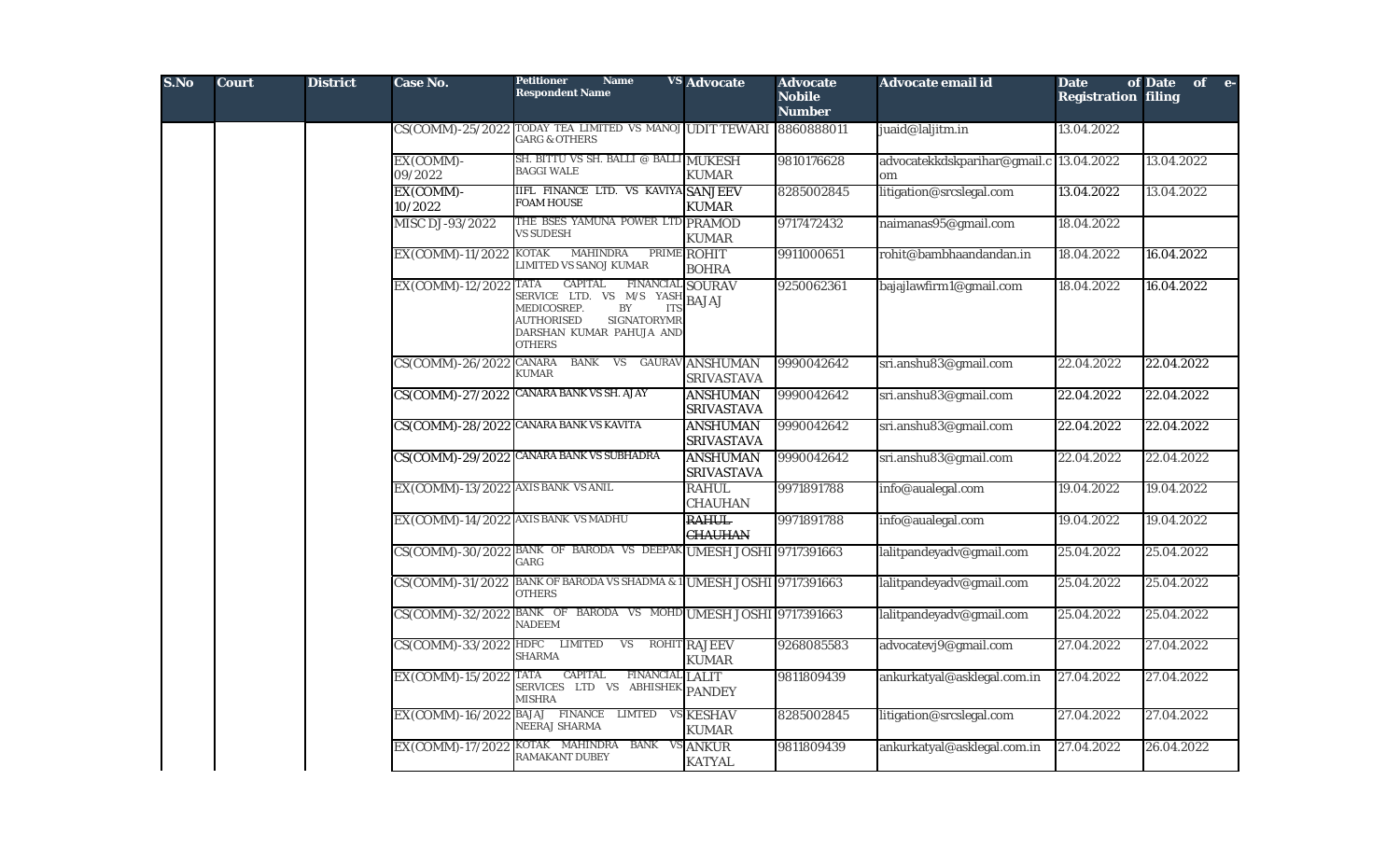| S.No      | <b>Court</b>                                      | <b>District</b> | <b>Case No.</b>                           | <b>Name</b><br><b>Petitioner</b><br><b>Respondent Name</b>                                                       | <b>VS</b> Advocate                  | <b>Advocate</b><br><b>Nobile</b><br><b>Number</b> | Advocate email id           | <b>Date</b><br><b>Registration filing</b> | of Date<br>of e- |
|-----------|---------------------------------------------------|-----------------|-------------------------------------------|------------------------------------------------------------------------------------------------------------------|-------------------------------------|---------------------------------------------------|-----------------------------|-------------------------------------------|------------------|
|           |                                                   |                 | EX(COMM)-18/2022 TATA                     | <b>CAPITAL</b><br><b>FINANCIAL LALIT</b><br>SERVICE LTD. VS MOHD SHOKEEL PANDEY                                  |                                     | 9717391663                                        | lalitpandeyadv@gmail.com    | 28.04.2022                                | 28.04.2022       |
|           |                                                   |                 |                                           | EX(COMM)-19/2022 AXIS BANK VS SUMIT KUMAR<br><b>SHARMA</b>                                                       | <b>JATIN ANAND 9871040589</b>       |                                                   | indolexlaw@gmail.com        | 28.04.2022                                | 28.04.2022       |
|           |                                                   |                 | EX(COMM)-<br>20/2022                      | AXIS BANK VS PAWAN KASHYAP                                                                                       | <b>JATIN ANAND 9871040589</b>       |                                                   | indolexlaw@gmail.com        | 29.04.2022                                | 29.04.2022       |
|           |                                                   |                 |                                           | EX(COMM)-21/2022 AXIS BANK VS RAHUL KUMAR                                                                        | <b>JATIN ANAND 9871040589</b>       |                                                   | indolexlaw@gmail.com        | 29.04.2022                                | 29.04.2022       |
|           |                                                   |                 |                                           | CS(COMM)-34/2022 CANARA BANK VS JAIDEV SINGH                                                                     | <b>ANKUR</b><br><b>AGGARWAL</b>     | 9990042642                                        | sri.anshu83@gmail.com       | 29.04.2022                                | 29.04.2022       |
| <b>18</b> | MS.<br><b>NIVEDITA</b><br><b>ANIL</b>             | <b>Shahdara</b> | $\overline{\text{CS}}$<br>(COMM)/241/2022 | M/S EVI FASHION Vs SN FASHION                                                                                    | SYED WASIF 9958154277<br>HAIDER(P), |                                                   | harssinghal14@gmail.com     | 02-04-2022                                | 02-04-2022       |
|           | <b>SHARMA,</b><br><b>DISTRICT</b><br><b>JUDGE</b> |                 | $\overline{\text{CS}}$<br>(COMM)/242/2022 | S K SHARMA Vs SANJAY JAIN                                                                                        | Raj<br>Join(P),                     | Kumar 9212388841                                  | jainrajadvocate@gmail.com   | 02-04-2022                                | 02-04-2022       |
|           | <b>(COMMERCI</b><br>AL)                           |                 | CS<br>(COMM)/239/2022                     | SMT SHOBHA BHARGAVA Vs V4 ADITYA<br>INFRASTRUCTURE PVT LTD                                                       | TREHAN(P),                          | 9810667858                                        | adityatrchan@gmail.com      | 02-04-2022                                | 02-04-2022       |
|           |                                                   |                 | CS<br>(COMM)/240/2022                     | PAWAN ENTERPRISES THROUGH PRITIKA<br><b>TIS PROPRIETOR PAWAN KUMAR</b> SACHDEV(P),<br><b>JAIN Vs RICKY GUPTA</b> |                                     | 9899787372                                        | abi.j.rai@gmail.com         | 02-04-2022                                | 02-04-2022       |
|           |                                                   |                 | CS<br>(COMM)/238/2022                     | SHUBHAM JAIN Vs RAJENDRA<br>KUMAR AGARWAL                                                                        | <b>Avadhesh</b><br>Kumar(P),        | 9810793583                                        | isha.aggarwal21@gmail.com   | 02-04-2022                                | 02-04-2022       |
|           |                                                   |                 | CS.<br>(COMM)/251/2022                    | M/S NATYANK AGRO PRIVATE DEVENDER<br>LIMITED Vs STATE BANK OF KUMAR<br><b>INDIA</b>                              | DHIRYAN(P),                         | 9811403534                                        | devdhiryan@yahoo.com        | 08-04-2022                                | 08-04-2022       |
|           |                                                   |                 | CS<br>(COMM)/256/2022                     | M/S M S CONTRACTOR Vs EAST NAGENDRA<br>DELHI<br>$\text{MUNICIPAL}$<br><b>CORPORATION</b>                         | <b>KUMAR</b><br>RATHI(P),           | 9210107303                                        | thejuralsolutions@gmail.com | 11-04-2022                                | 11-04-2022       |
|           |                                                   |                 | CS<br>(COMM)/259/2022                     | RAVI AGGARWAL Vs SHIVAM JAIN BHARAT<br>ANSH FAB 2                                                                | PRAKASH(P),                         | 9268300000                                        | bharat.gupta@rkca.net       | 12-04-2022                                | 12-04-2022       |
|           |                                                   |                 | CS.<br>(COMM)/260/2022                    | NITIN TYAGI Vs EAST DELHI SATYENDRA<br>MUNICIPAL CORPORATION                                                     | <b>KUMAR</b><br>SINGH(P),           | 9811161525                                        | skingh116@gmail.com         | 13-04-2022                                | 13-04-2022       |
|           |                                                   |                 | CS<br>(COMM)/266/2022                     | BANK OF BARODA Vs SANDEEP GEETANJALI<br><b>PANCHAL</b>                                                           | SHARMA(P),                          | 8447833470                                        | advocate.134@gmail.com      | 18-04-2022                                | 18-04-2022       |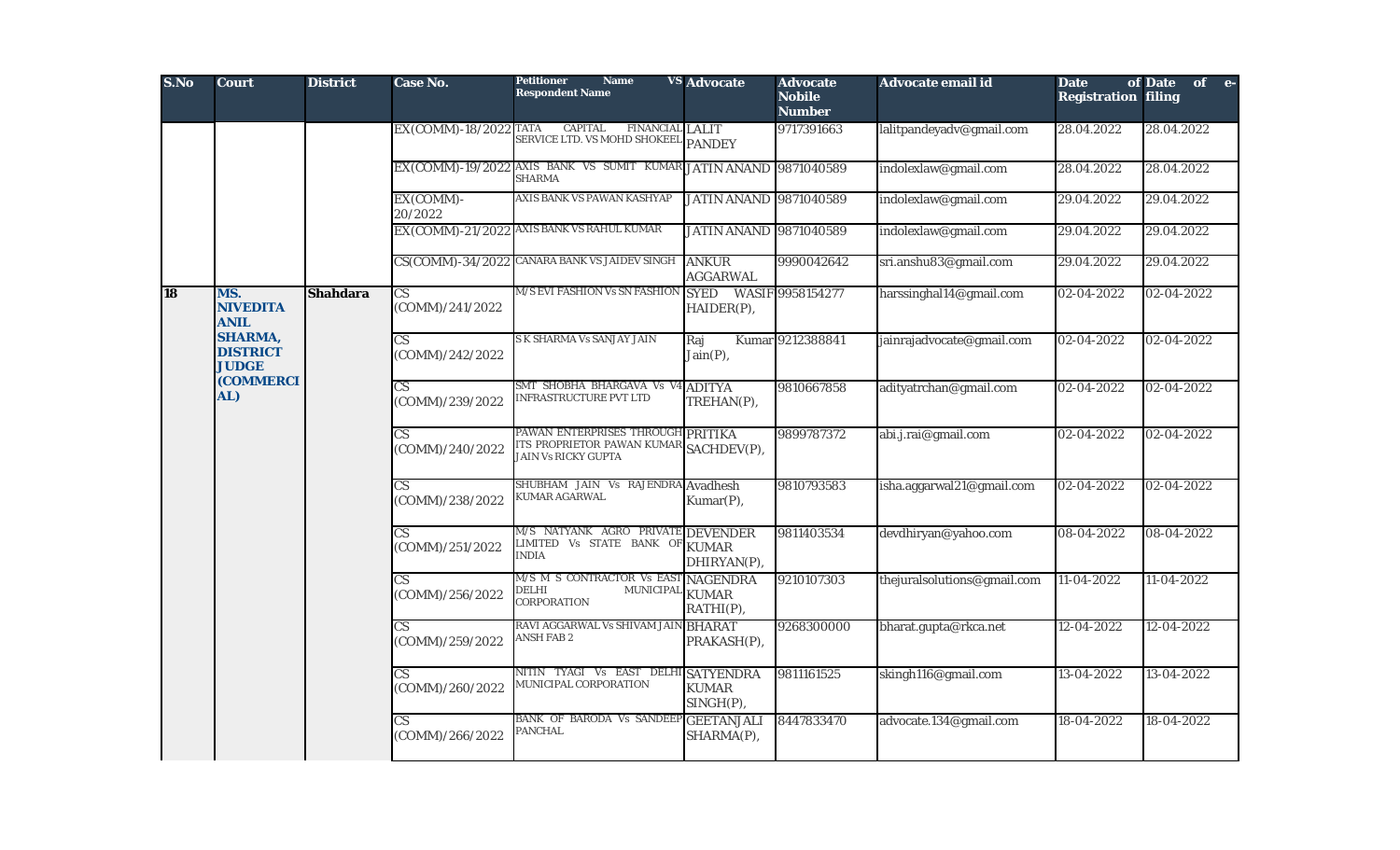| S.No | <b>Court</b> | <b>District</b> | Case No.                                      | <b>Petitioner</b><br><b>Name</b><br><b>Respondent Name</b>                                  | <b>VS</b> Advocate                                 | <b>Advocate</b><br><b>Nobile</b><br><b>Number</b> | Advocate email id                                 | <b>Date</b><br><b>Registration filing</b> | of Date<br>of e- |
|------|--------------|-----------------|-----------------------------------------------|---------------------------------------------------------------------------------------------|----------------------------------------------------|---------------------------------------------------|---------------------------------------------------|-------------------------------------------|------------------|
|      |              |                 | CS<br>(COMM)/265/2022                         | PRADEEP<br><b>KASHYAP</b><br>Vs<br>PARAMJEET                                                |                                                    | 9210107303                                        | thejuralsolutions@gmail.com                       | 18-04-2022                                | 18-04-2022       |
|      |              |                 | $\overline{\text{CS}}$<br>(COMM)/268/2022     | M/S CF COMPOSITES Vs MS SYED AJMAL 9999519189<br>STADD TECH ENGINEERING PVT<br>LTD          | HASAN(P),                                          |                                                   | fafarooguick11@gmail.com                          | 20-04-2022                                | 20-04-2022       |
|      |              |                 | $\overline{\text{CS}}$<br>(COMM)/269/2022     | M/S ROHAN BOOK COMPANY PVT SAMAMA<br>LTD Vs UNIQUE BROTHERS SUHAIL(P),<br><b>BOKARO ORS</b> |                                                    | 9717345345                                        | anzlawz@gmail.com                                 | 20-04-2022                                | 20-04-2022       |
|      |              |                 | $\mathbf{C}\mathbf{S}$<br>(COMM)/271/2022     | PUNJAB NATIONAL BANK Vs M/S<br>SHRI SHYAM ELECTRONICS                                       | <b>OMPRAKASH</b><br>PAHUJA(P),                     | 9717345345                                        | anzlawz@gmail.com                                 | 20-04-2022                                | 20-04-2022       |
|      |              |                 | $\overline{\text{CS}}$<br>(COMM)/270/2022     | K S AGGARWAL Vs EAST DELHI SATYENDRA<br><b>MUNICIPAL CORPORATION</b>                        | <b>KUMAR</b><br>SINGH(P),                          | 9811161525                                        | skingh116@gmail.com                               | 20-04-2022                                | 20-04-2022       |
|      |              |                 | $\overline{\text{CS}}$<br>(COMM)/284/2022     | NARENDER KUMAR Vs EAST SATYENDRA<br>DELHI<br><b>MUNICIPAL</b><br>CORPORATION                | <b>KUMAR</b><br>$SINGH(P)$ ,                       | 9811161525                                        | skingh116@gmail.com                               | 21-04-2022                                | 21-04-2022       |
|      |              |                 | $\mathbf{C}\mathbf{S}$<br>(COMM)/283/2022     | M/S RICH BAKERS Vs ARIF KHAN<br>FRADING AS M/S N M FOODS                                    | <b>DHARMENDR</b><br><b>KUMAR</b><br>A<br>YADAV(P), | 9811129304                                        | sanjeev.singh@singhnassociate 21-04-2022<br>s.com |                                           | 21-04-2022       |
|      |              |                 | $\overline{\text{CS}}$<br>(COMM)/288/2022     | NARENDER KUMAR Vs EAST SATYENDRA<br>DELHI<br>MUNICIPAL<br>CORPORATION                       | <b>KUMAR</b><br>SINGH(P),                          | 9811161525                                        | skingh116@gmail.com                               | 23-04-2022                                | 23-04-2022       |
|      |              |                 | $\overline{\text{CS}}$<br>(COMM)/289/2022     | NARENDER KUMAR Vs EAST SATYENDRA<br>DELHI<br>MUNICIPAL<br>CORPORATION                       | <b>KUMAR</b><br>$SINGH(P)$ ,                       | 9811161525                                        | skingh116@gmail.com                               | 23-04-2022                                | 23-04-2022       |
|      |              |                 | $\overline{\text{CS}}$<br>(COMM)/287/2022     | NARENDER KUMAR Vs EAST SATYENDRA<br>MUNICIPAL<br>DELHI<br>CORPORATION                       | <b>KUMAR</b><br>SINGH(P),                          | 9811161525                                        | skingh116@gmail.com                               | 23-04-2022                                | 23-04-2022       |
|      |              |                 | <b>OMP</b><br>$($ $\Gamma$<br>(COMM)/156/2022 | <b>BANK</b><br><b>LIMITED</b><br>AXIS<br>SUKHVINDER SINGH                                   | Vs RAJESH<br>KUMAR(P),                             | 9958726491                                        | jangraadvocate@gmail.com                          | 23-04-2022                                | 23-04-2022       |
|      |              |                 | <b>OMP</b><br>(I)<br>(COMM)/154/2022          | AXIS BANK LIMITED Vs VATAN<br>CHANDILA                                                      | <b>RAJESH</b><br>KUMAR(P),                         | 9958726491                                        | jangraadvocate@gmail.com                          | 23-04-2022                                | 23-04-2022       |
|      |              |                 | <b>OMP</b><br>(I)<br>(COMM)/153/2022          | AXIS BANK LIMITED Vs SANSKAR RAJESH<br>PUBLIC ACADEMY HS SCHOOL                             | KUMAR(P),                                          | 9958726491                                        | jangraadvocate@gmail.com                          | 23-04-2022                                | 23-04-2022       |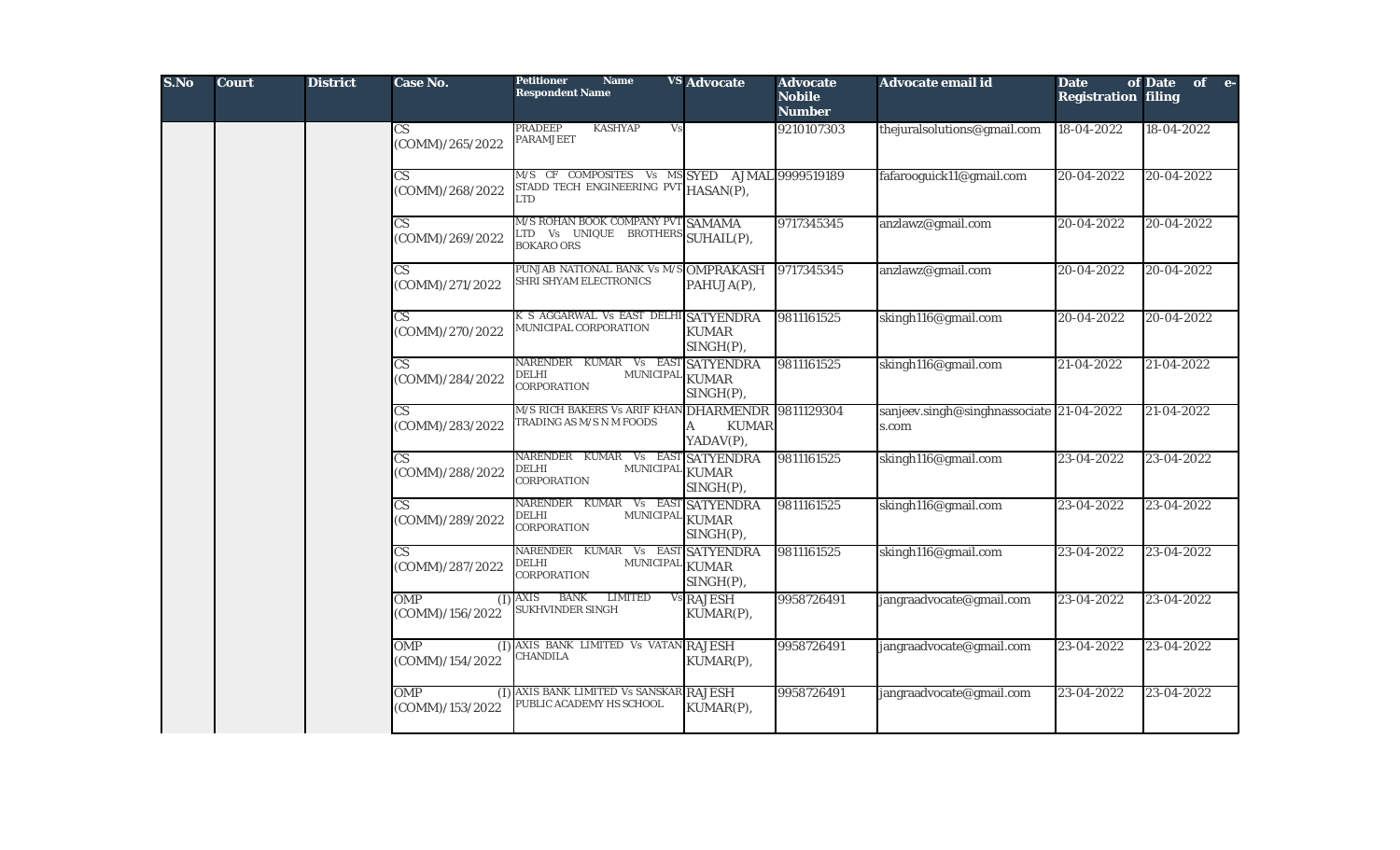| S.No | <b>Court</b>                                        | <b>District</b> | Case No.                                  | <b>Petitioner</b><br><b>Name</b><br><b>Respondent Name</b>                                                    | <b>VS</b> Advocate                | <b>Advocate</b><br><b>Nobile</b><br><b>Number</b> | Advocate email id         | <b>Date</b><br><b>Registration filing</b> | of Date<br>of e- |
|------|-----------------------------------------------------|-----------------|-------------------------------------------|---------------------------------------------------------------------------------------------------------------|-----------------------------------|---------------------------------------------------|---------------------------|-------------------------------------------|------------------|
|      |                                                     |                 | <b>OMP</b><br>(COMM)/155/2022             | (I) AXIS BANK LIMITED Vs AMRITA RAJESH<br><b>KAUR</b>                                                         | KUMAR(P),                         | 9958726491                                        | jangraadvocate@gmail.com  | 23-04-2022                                | 23-04-2022       |
|      |                                                     |                 | <b>OMP</b><br>(COMM)/151/2022             | (I) AXIS BANK LIMITED Vs PARGAN RAJESH<br><b>RAM</b>                                                          | KUMAR(P),                         | 9958726491                                        | jangraadvocate@gmail.com  | 23-04-2022                                | 23-04-2022       |
|      |                                                     |                 | <b>OMP</b><br>(I)<br>(COMM)/152/2022      | <b>BANK</b><br><b>AXIS</b><br><b>LIMITED</b><br><b>AMARJEET KAUR</b>                                          | Vs RAJESH<br>KUMAR(P),            | 9958726491                                        | jangraadvocate@gmail.com  | 23-04-2022                                | 23-04-2022       |
|      |                                                     |                 | <b>OMP</b><br>(COMM)/150/2022             | (I) AXIS BANK LIMITED Vs AMAR RAJESH<br><b>KUMAR</b>                                                          | KUMAR(P),                         | 9958726491                                        | jangraadvocate@gmail.com  | 23-04-2022                                | 23-04-2022       |
|      |                                                     |                 | CS.<br>(COMM)/295/2022                    | RAJDHANI FLOUR MILLS LTD Vs SANJAY<br>MOOL CHAND GUPTA                                                        | KUMAR(P),                         | 9818336108                                        | sanjay.advocate@gmail.com | 27-04-2022                                | 27-04-2022       |
|      |                                                     |                 | <b>OMP</b><br>(COMM)/163/2022             | (I) AXIS BANK LIMITED Vs JAGJIT RAJESH<br>SINGH                                                               | KUMAR(P),                         | 9958726491                                        | jangraadvocate@gmail.com  | 27-04-2022                                | 27-04-2022       |
|      |                                                     |                 | <b>OMP</b><br>(COMM)/164/2022             | (I) AXIS BANK LIMITED Vs ARVIND RAJESH<br><b>KUMAR SARAHIYA</b>                                               | KUMAR(P),                         | 9958726491                                        | jangraadvocate@gmail.com  | 27-04-2022                                | 27-04-2022       |
|      |                                                     |                 | $\overline{\text{CS}}$<br>(COMM)/294/2022 | MAMAN CHAND Vs EAST DELHI DEEPAK<br>MUNICIPAL CORP THROUGH ITS VUTTSYA(P),<br><b>EXECUTIVE ENGINEER M III</b> |                                   | 9811826000                                        | rrajive@gmail.com         | 27-04-2022                                | 27-04-2022       |
|      |                                                     |                 | CS.<br>(COMM)/298/2022                    | UNION BANK OF INDIA Vs SAIF PRIYA<br>HUSSAIN                                                                  | RANJAN(P),                        | 9999114922                                        | samarendrakradv@yaboo.com | 28-04-2022                                | 28-04-2022       |
|      |                                                     |                 | $\overline{\text{CS}}$<br>(COMM)/299/2022 | UNION BANK OF INDIA Vs MS PRIYA<br><b>GEETIKA KAIM</b>                                                        | RANJAN(P),                        | 9999114922                                        | samarendrakradv@yaboo.com | 28-04-2022                                | 28-04-2022       |
| 19   | MS.<br><b>SUKHVINDE</b><br>R KAUR DJ<br>$COMM - 02$ | <b>Shahdara</b> | OMP<br>(COMM)/145/2022                    | (I) SHARE INDIA FINCAP PVT LTD Vs SAJJAN<br><b>BIJENDER SINGH</b>                                             | <b>KUMAR</b><br><b>AGGARWAL(P</b> | 9911644330                                        | skaggarwal@gmail.com      | 04-04-2022                                | 04-04-2022       |
|      |                                                     |                 | <b>OMP</b><br>(COMM)/147/2022             | (I) KOTAK MAHINDRA BANK LTD Vs TANUJ<br><b>PARSHWA</b><br>SHRI<br>SHIKSHA PARISHAD                            | JINENDRA AGRAWAL(P),              | 9599153502                                        | tagrawal.5@gmail.com      | 07-04-2022                                | 07-04-2022       |
|      |                                                     |                 | <b>OMP</b><br>(COMM)/146/2022             | (I) KOTAK MAHINDRA BANK LTD Vs TANUJ<br>PARSHWA<br><b>JINENDRA</b><br>SHRI<br>SHIKSHA PARISHAD                | AGRAWAL(P),                       | 9599153502                                        | tagrawal.5@gmail.com      | 07-04-2022                                | 07-04-2022       |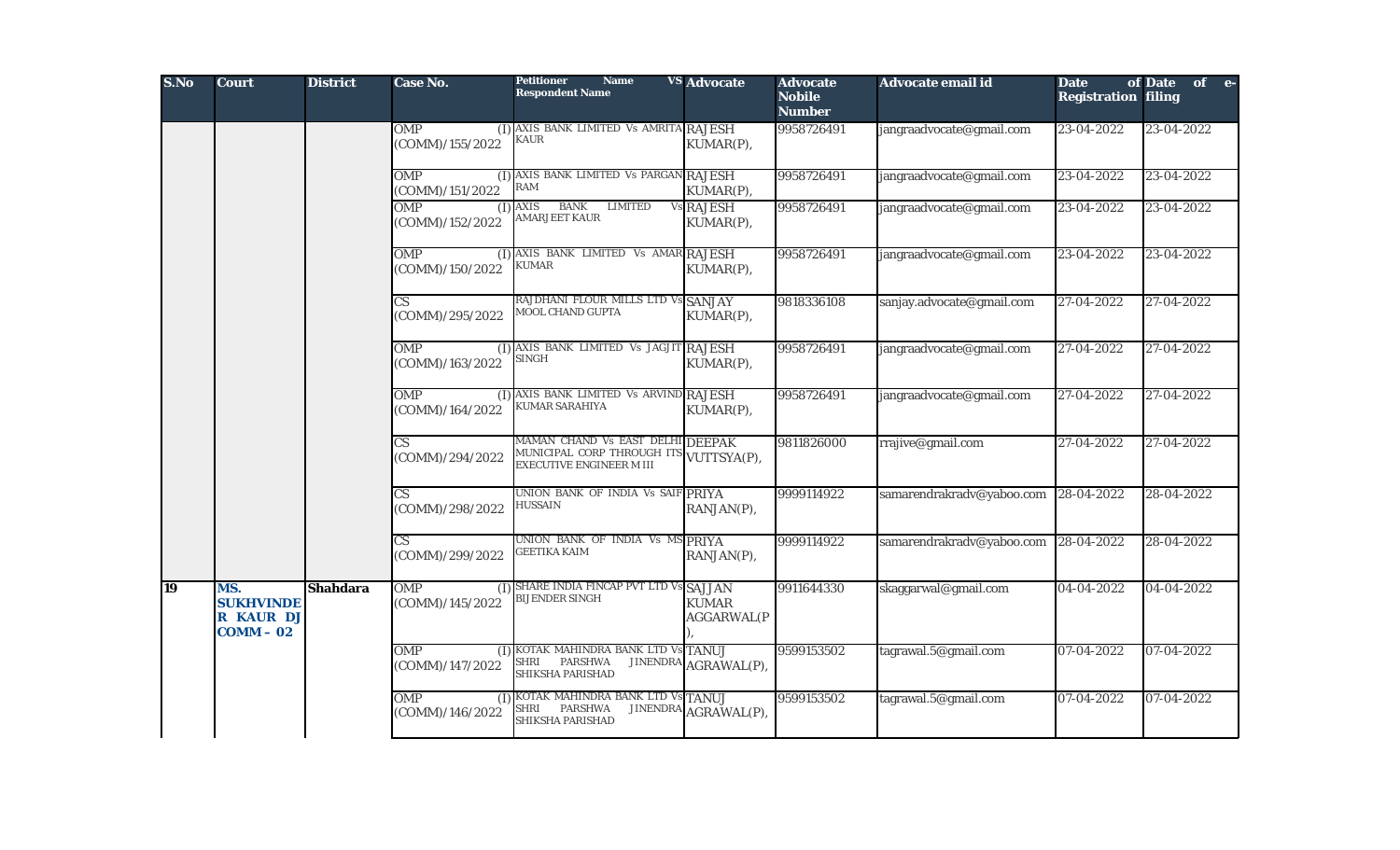| S.No | <b>Court</b> | <b>District</b> | <b>Case No.</b>                           | <b>Petitioner</b><br><b>Name</b><br><b>Respondent Name</b>                                                                                               | <b>VS Advocate</b>                        | <b>Advocate</b><br><b>Nobile</b><br><b>Number</b> | Advocate email id          | <b>Date</b><br><b>Registration filing</b> | of Date of e- |
|------|--------------|-----------------|-------------------------------------------|----------------------------------------------------------------------------------------------------------------------------------------------------------|-------------------------------------------|---------------------------------------------------|----------------------------|-------------------------------------------|---------------|
|      |              |                 | <b>OMP</b><br>(COMM)/2/2022               | <b>SUKHDEV</b><br><b>RANA</b><br>Vs<br>CHOLAMANDALAM INVESTMENT<br>AND FINANCE LTD                                                                       | M/S NAGENDRA<br><b>KUMAR</b><br>RATHI(P), | 8376049807                                        | advicateasgij.1@gmail.com  | 08-04-2022                                | 08-04-2022    |
|      |              |                 | <b>OMP</b><br>(COMM)/161/2022             | (I) AXIS BANK LIMITED Vs VISHAV RAJESH<br><b>VIJAY SINGH</b>                                                                                             | KUMAR(P),                                 | 958257354                                         | parth.sachdeva@tfsin.co.in | 25-04-2022                                | 25-04-2022    |
|      |              |                 | OMP<br>(COMM)/158/2022                    | (I) AXIS BANK LIMITED Vs JAGROOP RAJESH<br><b>SINGH</b>                                                                                                  | KUMAR(P),                                 | 958257354                                         | parth.sachdeva@tfsin.co.in | 25-04-2022                                | 25-04-2022    |
|      |              |                 | <b>OMP</b><br>(COMM)/160/2022             | <b>BANK</b><br><b>LIMITED</b><br>$(I)$ AXIS<br><b>SARABJEET KAUR</b>                                                                                     | Vs RAJESH<br>KUMAR(P),                    | 958257354                                         | parth.sachdeva@tfsin.co.in | 25-04-2022                                | 25-04-2022    |
|      |              |                 | <b>OMP</b><br>(COMM)/159/2022             | (I) AXIS BANK LIMITED Vs PARDEEP RAJESH<br><b>SINGH</b>                                                                                                  | KUMAR(P),                                 | 958257354                                         | parth.sachdeva@tfsin.co.in | 25-04-2022                                | 25-04-2022    |
|      |              |                 | OMP<br>(I)<br>(COMM)/157/2022             | AXIS BANK LIMITED Vs ANITA RAJESH<br><b>KUMARI</b>                                                                                                       | KUMAR(P),                                 | 958257354                                         | parth.sachdeva@tfsin.co.in | 25-04-2022                                | 25-04-2022    |
|      |              |                 | <b>OMP</b><br>(1)<br>(COMM)/162/2022      | AXIS BANK LIMITED Vs PRADEEP RAJESH<br><b>WALTER</b>                                                                                                     | KUMAR(P),                                 | 958257354                                         | parth.sachdeva@tfsin.co.in | 27-04-2022                                | 27-04-2022    |
|      |              |                 | $\mathbf{C}\mathbf{S}$<br>(COMM)/245/2022 | SK SYSTEMS PVT LTD Vs V<br>INFRASTRUCTURE PVT LTD                                                                                                        | <b>ADITYA</b><br>TREHAN(P),               | 9810667858                                        | aditya@advantlegal.com     | 02-04-2022                                | 02-04-2022    |
|      |              |                 | $\overline{\text{CS}}$<br>(COMM)/244/2022 | PAWAN ENTERPRISES THROUGH PRITIKA<br>ITS PROPRIETOR PAWAN KUMAR SACHDEV(P),<br>JAIN Vs GUPTA JI GARMENTS<br>THROUGH ITS PROPRIETOR<br><b>VIKAS GUPTA</b> |                                           | 9899787372                                        | abhi.j.rai@gmail.com       | 02-04-2022                                | 02-04-2022    |
|      |              |                 | $\overline{\text{CS}}$<br>(COMM)/243/2022 | PAWAN ENTERPRISES THROUGH PRITIKA<br>ITS PROPRIETOR Vs LAXMAN SACHDEV(P),<br><b>GUPTA</b>                                                                |                                           | 9899787372                                        | abhi.j.rai@gmail.com       | 02-04-2022                                | 02-04-2022    |
|      |              |                 | СS<br>(COMM)/247/2022                     | M/S GAYATRI HOSIERY Vs M/<br><b>SHREE GANESHAM SALES</b>                                                                                                 | SNARINDER<br><b>KUMAR</b><br>BHAMBRI(P),  | 8882684194                                        | advkaranbhambri@gmai.com   | 04-04-2022                                | 04-04-2022    |
|      |              |                 | $\overline{\text{CS}}$<br>(COMM)/249/2022 | M/S VPREALTORS PVT LTD Vs VIDIT<br>INDIABULLS HOUSING FINANCH<br>LTD                                                                                     | GUPTA(P),                                 | 9810038329                                        | d.k.gupta5758@yahoo.com    | 05-04-2022                                | 05-04-2022    |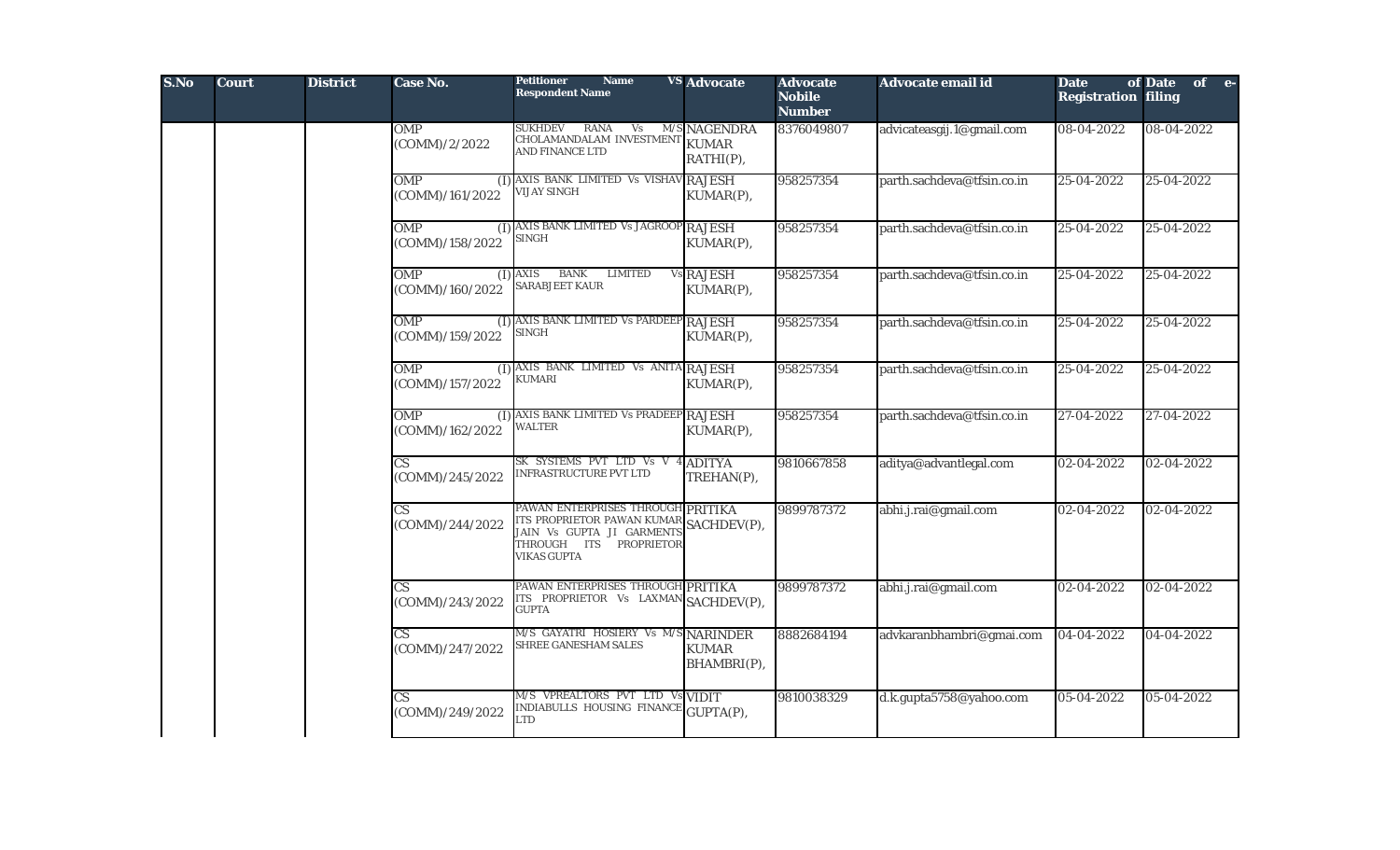| S.No | <b>Court</b> | <b>District</b> | Case No.                                  | <b>Petitioner</b><br><b>Name</b><br><b>Respondent Name</b>                                                   | <b>VS Advocate</b>                     | <b>Advocate</b><br><b>Nobile</b><br><b>Number</b> | Advocate email id                   | <b>Date</b><br><b>Registration filing</b> | of Date of e- |  |
|------|--------------|-----------------|-------------------------------------------|--------------------------------------------------------------------------------------------------------------|----------------------------------------|---------------------------------------------------|-------------------------------------|-------------------------------------------|---------------|--|
|      |              |                 | $\mathbf{C}\mathbf{S}$<br>(COMM)/248/2022 | M/S BERRY COTTS PRIVATE ABHISHEK<br>LIMITED Vs SHREE JAI GURUDEV<br><b>TEXTILE AGENCY</b>                    | <b>MALHOTRA(P</b>                      | 8800329799                                        | amalhotra@tintlaw.co.in             | 05-04-2022                                | 05-04-2022    |  |
|      |              |                 | $\mathbf{C}\mathbf{S}$<br>(COMM)/250/2022 | SURENDER KUMAR PRO MR<br>TRADERS Vs VISHAL GUPTA S/O<br>OMINDER KUMAR PRO VISHAL<br><b>TEXTILES</b>          | Jhinnoo Prasad 9868597296<br>Gupta(P), |                                                   | mailmejpgupta@gmail.com             | 07-04-2022                                | 07-04-2022    |  |
|      |              |                 | $\overline{\text{CS}}$<br>(COMM)/252/2022 | <b>SHYAM PRAKASH GOEL</b><br>PROP<br>OF<br>M/S<br><b>NISHANT</b><br>COLLECTION Vs SANJAY<br><b>PAMNANI</b>   | <b>RAVI</b><br>SHARMA(P),              | 9891475320                                        | pankajsinghaladvocate@gmail.<br>CO, | 08-04-2022                                | 08-04-2022    |  |
|      |              |                 | $\mathbf{C}\mathbf{S}$<br>(COMM)/254/2022 | SOURAV BANSAL Vs PS SPORTS VIPIN<br>THROUGH ITS<br><b>SHANTI BAMORYA</b>                                     | PROPRIETOR DILAWARI(P),                | 9312203957                                        | vipindalawari83@gmail.com           | 08-04-2022                                | 08-04-2022    |  |
|      |              |                 | $\overline{\text{CS}}$<br>(COMM)/253/2022 | <b>KAPOORI</b><br><b>CHITS</b><br>PRIVATE ANKIT<br>LIMITED Vs RAJ KUMAR SINGH GUPTA(P),<br><b>AND OTHERS</b> |                                        | 1149096709                                        | vakilankitgupta@gmail.com           | 08-04-2022                                | 08-04-2022    |  |
|      |              |                 | СS<br>(COMM)/257/2022                     | ADIDAS AG Vs ASHOK KUMAR                                                                                     | <b>AASTHA</b><br>SHARMA(P),            | 9810481016                                        | mail@theligist.com                  | 11-04-2022                                | 11-04-2022    |  |
|      |              |                 | $\overline{\text{CS}}$<br>(COMM)/261/2022 | VEEKAY ELECTRICALS Vs SHRI NITIN<br><b>SHYAM ENTERPRISES</b>                                                 | GARG(P),                               | 7838865967                                        | gargnitin.adv1310@gmail.com         | 16-04-2022                                | 16-04-2022    |  |
|      |              |                 | CS<br>(COMM)/262/2022                     | NITIN TYAGI Vs EAST DELHI SATYENDRA<br>MUNICIPAL CORPORATION                                                 | <b>KUMAR</b><br>SINGH(P),              | 9811161525                                        | sksingh116@gmail.com                | 16-04-2022                                | 16-04-2022    |  |
|      |              |                 | $\overline{\text{CS}}$<br>(COMM)/263/2022 | AADI POLYMERS PVT LTD V<br><b>COMFORT EVER</b>                                                               | Aditya Jain(P),                        | 8383953944                                        | jainadityaraj@yahoo.com             | 18-04-2022                                | 18-04-2022    |  |
|      |              |                 | $\overline{\text{CS}}$<br>(COMM)/264/2022 | JAI DURGA TRADERS PVT LTD Vs Aditya Jain(P),<br>DRISH EMBROIDERY                                             |                                        | 8383953944                                        | jainadityaraj@yahoo.com             | 18-04-2022                                | 18-04-2022    |  |
|      |              |                 | $\mathbf{C}\mathbf{S}$<br>(COMM)/267/2022 | ENTERPRISES Vs PINKY Aditya Jain(P),<br>NITIN<br>PARI                                                        |                                        | 8383953944                                        | jainadityaraj@yahoo.com             | 19-04-2022                                | 19-04-2022    |  |
|      |              |                 | СS<br>(COMM)/272/2022                     | ASHISH MUNDHRA Vs MUKESH MUKESH<br><b>SETHIA</b>                                                             | KUMAR(P),                              | 99115112311                                       | mk49advocate24@gmail.               | 20-04-2022                                | 20-04-2022    |  |
|      |              |                 | $\mathbf{C}\mathbf{S}$<br>(COMM)/275/2022 | NITIN TYAGI Vs EAST DELHI SATYENDRA<br>MUNICIPAL CORPORATION                                                 | <b>KUMAR</b><br>SINGH(P),              | 9811161525                                        | sksingh116@gmail.com                | 20-04-2022                                | 20-04-2022    |  |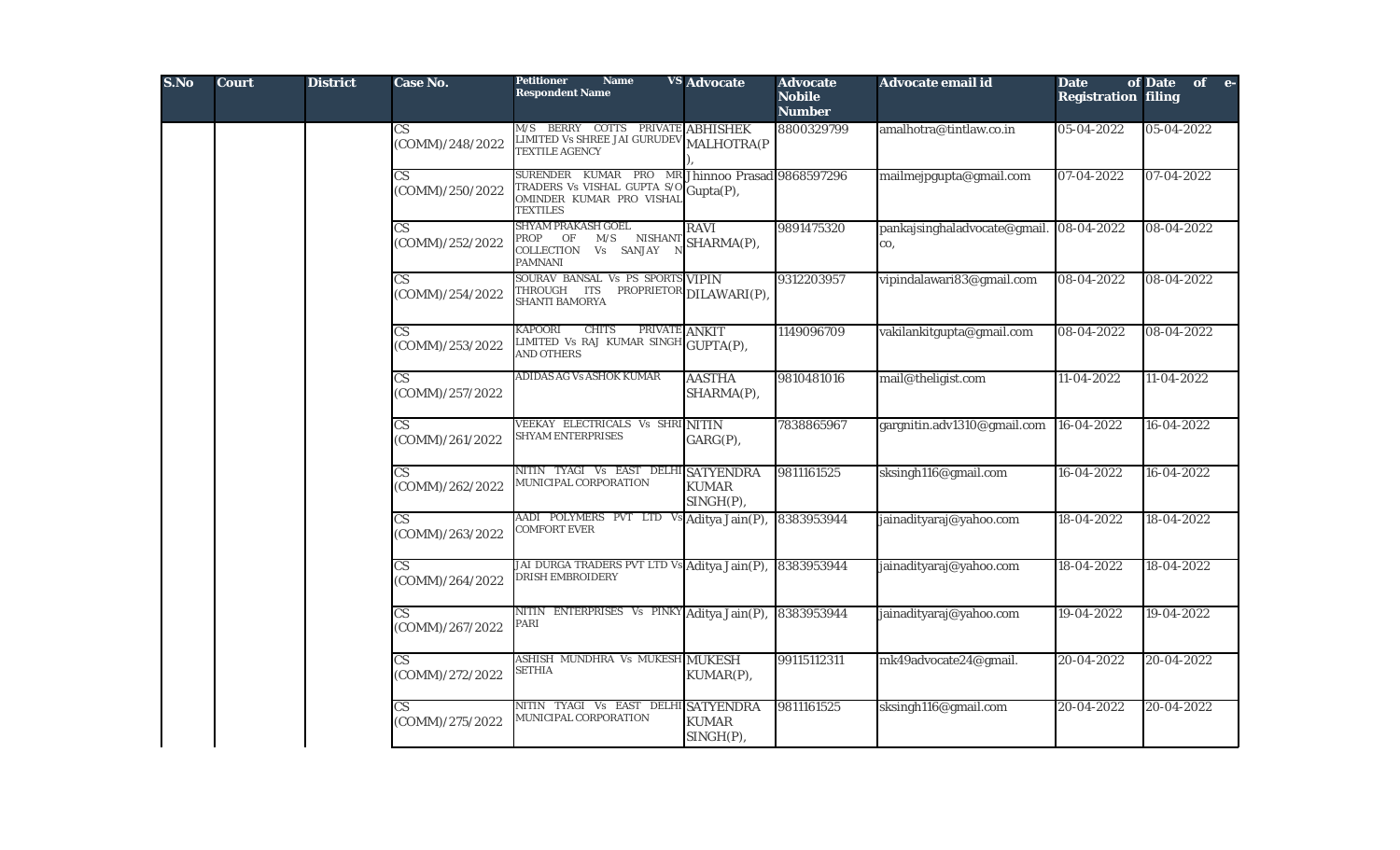| S.No | <b>Court</b> | <b>District</b> | <b>Case No.</b>                           | <b>Petitioner</b><br><b>Name</b><br><b>Respondent Name</b>                                                         | <b>VS</b> Advocate            | <b>Advocate</b><br><b>Nobile</b><br><b>Number</b> | Advocate email id                             | <b>Date</b><br><b>Registration filing</b> | of Date of e- |
|------|--------------|-----------------|-------------------------------------------|--------------------------------------------------------------------------------------------------------------------|-------------------------------|---------------------------------------------------|-----------------------------------------------|-------------------------------------------|---------------|
|      |              |                 | CS<br>(COMM)/276/2022                     | PUNJAB NATIONAL BANK Vs OMPRAKASH<br>CHARDI KALA CREATIONS<br>THROUGH ITS PROPRIETOR SH<br><b>KIRAT SINGH GILL</b> | PAHUJA(P),                    | 9810589235                                        | oppahuja@yahoo.co.in                          | 20-04-2022                                | 20-04-2022    |
|      |              |                 | $\overline{\text{CS}}$<br>(COMM)/273/2022 | RAJEEV GUPTA Vs EAST DELHI SATYENDRA<br>MUNICIPAL CORPORATION                                                      | <b>KUMAR</b><br>SINGH(P),     | 9810589235                                        | oppahuja@yahoo.co.in                          | 20-04-2022                                | 20-04-2022    |
|      |              |                 | $\overline{\text{CS}}$<br>(COMM)/274/2022 | NARENDER KUMAR Vs EAST<br>MUNICIPAL KUMAR<br>DELHI<br>CORPORATION                                                  | <b>SATYENDRA</b><br>SINGH(P), | 9810589235                                        | oppahuja@yahoo.co.in                          | 20-04-2022                                | 20-04-2022    |
|      |              |                 | $\overline{\text{CS}}$<br>(COMM)/279/2022 | KUMAR Vs EAST SATYENDRA<br>NARENDER<br>MUNICIPAL KUMAR<br>DELHI<br><b>CORPORATION</b>                              | SINGH(P),                     | 9810589235                                        | oppahuja@yahoo.co.in                          | 21-04-2022                                | 21-04-2022    |
|      |              |                 | $\overline{\text{CS}}$<br>(COMM)/282/2022 | NARENDER KUMAR Vs EAST SATYENDRA<br>DELHI<br>MUNICIPAL KUMAR<br><b>CORPORATION</b>                                 | SINGH(P),                     | 9810589235                                        | oppahuja@yahoo.co.in                          | 21-04-2022                                | 21-04-2022    |
|      |              |                 | $\mathbf{C}\mathbf{S}$<br>(COMM)/280/2022 | ANIL KUMAR GOYAL Vs GURU KAMAL<br>PRASHAD                                                                          | MEHTA(P),                     | 9868249232                                        | kamal77mehta@gmail.com                        | 21-04-2022                                | 21-04-2022    |
|      |              |                 | CS<br>(COMM)/281/2022                     | MS JAY AMBAY INDUSTRIES Vs Ankur(P),<br>MS DEEP JYOTI ELECTRICAL<br><b>DECOR</b>                                   |                               | 9990166848                                        | ankursingh983@gmail.com                       | 21-04-2022                                | 21-04-2022    |
|      |              |                 | $\overline{\text{CS}}$<br>(COMM)/277/2022 | BANK OF BARODA Vs JEETU RAJESH<br><b>MALHOTRA</b>                                                                  | <b>KUMAR</b><br>TIWARI(P),    | 98999130203                                       | advsudhashukla@gmail.com                      | 21-04-2022                                | 21-04-2022    |
|      |              |                 | $\overline{\text{CS}}$<br>(COMM)/278/2022 | BANK OF BARODA Vs SARITA RAJESH<br><b>BEGWANI</b>                                                                  | <b>KUMAR</b><br>TIWARI(P),    | 98999130203                                       | advsudhashukla@gmail.com                      | 21-04-2022                                | 21-04-2022    |
|      |              |                 | $\overline{\text{CS}}$<br>(COMM)/285/2022 | PUNJAB NATIONAL BANK Vs HRL Bijaya Mohan 9015893668<br>AND CO AND ANR                                              | Goswami(P),                   |                                                   | advbmg2016@gmail.com                          | 22-04-2022                                | 22-04-2022    |
|      |              |                 | CS.<br>(COMM)/291/2022                    | DHANANJAY DIXIT Vs RUDAL GARVIT<br>SINGH                                                                           | VINAYAK(P),                   | 9999985636                                        | garvit.vinayak@yahoo.co.in                    | 25-04-2022                                | 25-04-2022    |
|      |              |                 | $\overline{\text{CS}}$<br>(COMM)/292/2022 | SUNIL KUMAR BANSAL<br>PROP ANUSHKA OVERSEAS Vs<br><b>SUNIT KUMAR JAIN</b><br>PROP PARSVNATH ENTERPRISES            | pankaj(P),                    | 9818994947                                        | advpankaj.k.aggarwal@gmail.c 25-04-2022<br>om |                                           | 25-04-2022    |
|      |              |                 | CS<br>(COMM)/290/2022                     | LATA DEVI Vs SH NAVEEN KUMAR VIDIT<br><b>SHARMA</b>                                                                | GUPTA(P),                     | 9810038239                                        | dkgupta578@yahoo.com                          | 25-04-2022                                | 25-04-2022    |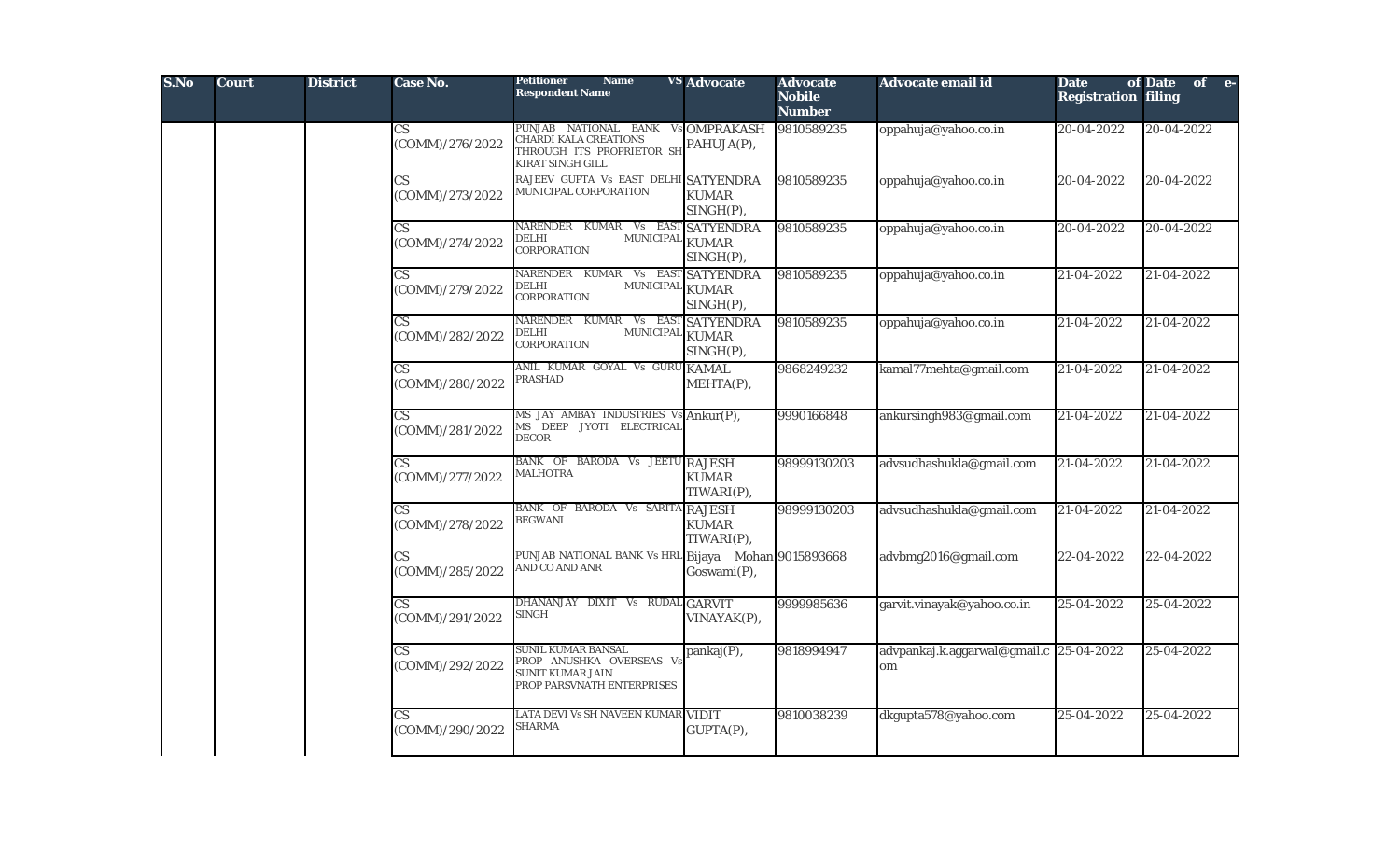| S.No | <b>Court</b>                                                                           | <b>District</b> | Case No.                                  | <b>Petitioner</b><br><b>Name</b><br><b>Respondent Name</b>                                                                               | <b>VS Advocate</b>                          | <b>Advocate</b><br><b>Nobile</b><br><b>Number</b> | <b>Advocate email id</b>                       | <b>Date</b><br><b>Registration filing</b> | of Date<br>of e- |
|------|----------------------------------------------------------------------------------------|-----------------|-------------------------------------------|------------------------------------------------------------------------------------------------------------------------------------------|---------------------------------------------|---------------------------------------------------|------------------------------------------------|-------------------------------------------|------------------|
|      |                                                                                        |                 | $\overline{\text{CS}}$<br>(COMM)/293/2022 | <b>MS ARUNA GUPTA</b><br>SOLE PROPRIETOR M/S AKG KHATTAR(P),<br>ENTERPRISES Vs M/S SHIV PRIYA<br>CABELS PVT LTD THROUGH ITS<br>DIRECTORS | <b>VISHAL</b>                               | 1147018254                                        | patinalawoffices@gmail.com                     | $27-04-2022$                              | 27-04-2022       |
|      |                                                                                        |                 | $\mathbf{C}\mathbf{S}$<br>(COMM)/302/2022 | RAVI GUPTA<br>Vs<br>PREMIUM                                                                                                              | ENGLISH SAMRIDHI(P),                        | 96547113565                                       | ckaushik11@gmail.com                           | 28-04-2022                                | 28-04-2022       |
|      |                                                                                        |                 | CS.<br>(COMM)/301/2022                    | <b>BANK OF BARODA Vs SATYENDRA RAJESH</b><br>KUMAR DHALL                                                                                 | <b>KUMAR</b><br>TIWARI(P),                  | 98999130203                                       | advsudhashukla@gmail.com                       | 28-04-2022                                | 28-04-2022       |
|      |                                                                                        |                 | $\overline{\text{CS}}$<br>(COMM)/300/2022 | BANK OF BARODA Vs DEEPALI<br>CHAWALA                                                                                                     | <b>RAJESH</b><br><b>KUMAR</b><br>TIWARI(P), | 98999130203                                       | advsudhashukla@gmail.com                       | 28-04-2022                                | 28-04-2022       |
|      |                                                                                        |                 | $\overline{\text{CS}}$<br>(COMM)/304/2022 | VERSHA BATLA PROPRIETOR OF HEMANT<br>TANU PRAKASHAN Vs SARAVJEET<br>ARORA PROPRIETOR OF KHALSA<br><b>AGENCY</b>                          | GOEL(P),                                    | 9818378180                                        | hement_sumdeha2001@yahoo 28-04-2022<br>.co.in  |                                           | 28-04-2022       |
|      |                                                                                        |                 | CS.<br>(COMM)/303/2022                    | <b>SINGH</b><br>V <sub>S</sub><br>VIRENDER<br>RETAIL HOLDINGS<br>AIRPLAZA<br>PVTLTD                                                      | $M/S$ A C Singhal(P),                       | 8800534053                                        | acsinghaladvocate@gmail.com                    | 28-04-2022                                | 28-04-2022       |
|      |                                                                                        |                 | <b>Execution</b><br>(Comm)/16/2022        | M/S KOTAK MAHINDRA BANK RAVI<br>LTD Vs M/S BHANDARI TRAVELZ<br>PVT LTD AND ORS                                                           | <b>SHANKAR</b><br>GARG(P),                  | 9611252038                                        | advocatersgarg@gmail.com                       | 21-04-2022                                | 21-04-2022       |
|      |                                                                                        |                 | <b>Execution</b><br>(Comm)/18/2022        | BAJAJ FINANCE LTD Vs NEHA KESHAV<br>GOYAL                                                                                                | KUMAR(P),                                   | 9990151720                                        | gloriouslawassociates@gmail.c 25-04-2022<br>om |                                           | 25-04-2022       |
|      |                                                                                        |                 | <b>Execution</b><br>(Comm)/19/2022        | <b>CAPITAL</b><br>FINANCIAL LALIT<br>TATA<br><b>SERVICES LTD Vs ANKIT JAIN</b>                                                           | PANDEY(P),                                  | 9717391663                                        | lalitpandeyadv@gmail.com                       | 27-04-2022                                | 27-04-2022       |
|      |                                                                                        |                 | <b>Execution</b><br>(Comm)/13/2022        | M/S YATHARTH ENTERPRISES Vs YASHPAL<br><b>SHRI LUCKY KINGER</b><br>PROP M/S MICRO ELECTRONIC                                             | SHARMA(P),                                  | 9811131539                                        | advocateyash76@yahoo.com                       | $08 - 04 - 2022$                          | 08-04-2022       |
| 20   | SH.<br><b>GURDEEP</b><br>SINGH,<br><b>DISTRICT</b><br><b>JUDGE</b><br>(COMMERCI<br>AL) | North-West      | <b>NIL</b>                                |                                                                                                                                          |                                             |                                                   |                                                |                                           |                  |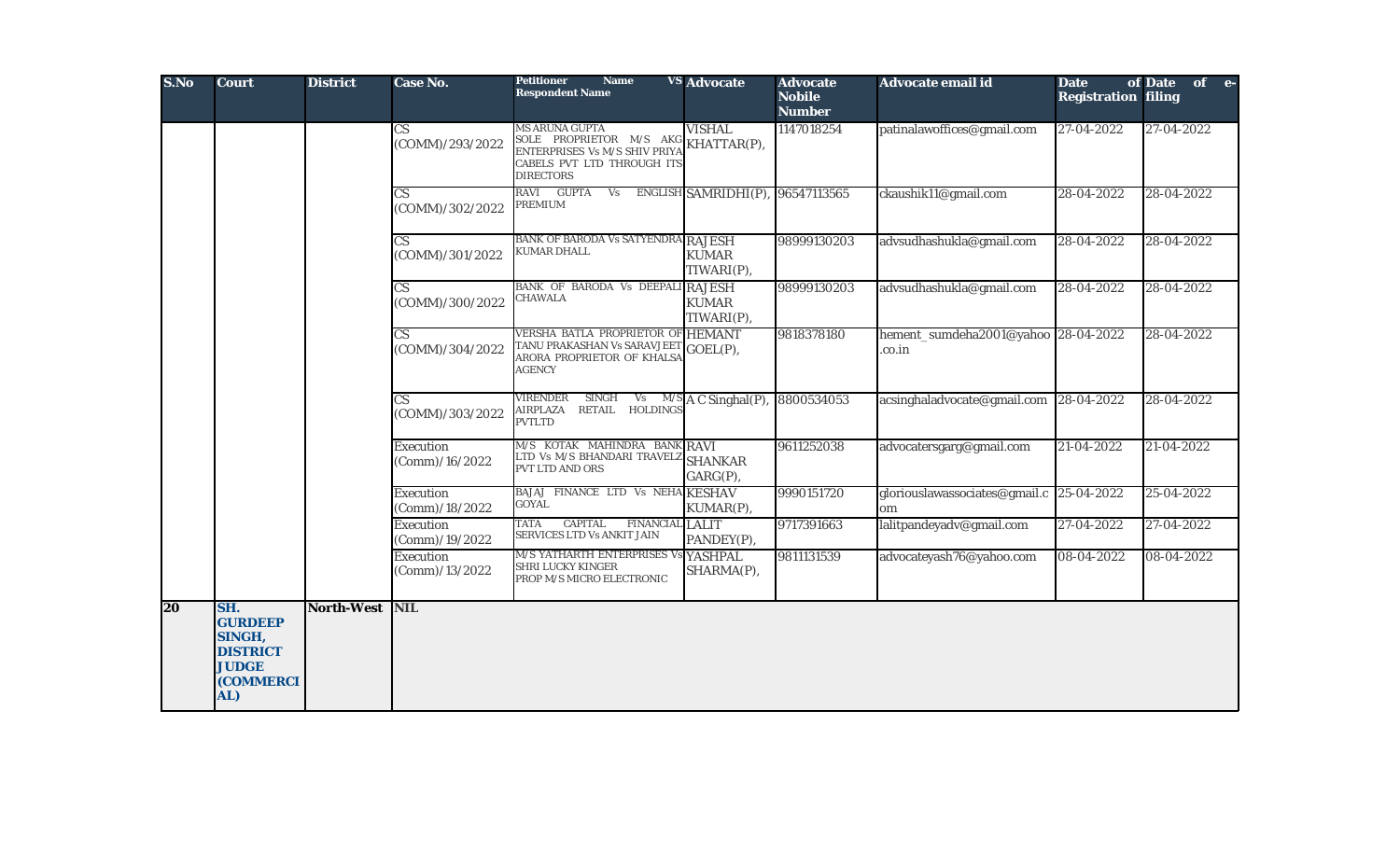| S.No | <b>Court</b>                                             | <b>District</b> | Case No.                                  | <b>Petitioner</b><br><b>Name</b><br><b>Respondent Name</b>                                     | <b>VS</b> Advocate                                                                               | <b>Advocate</b><br><b>Nobile</b><br><b>Number</b>                                             | <b>Advocate email id</b>                                                                                 | <b>Date</b><br><b>Registration filing</b> | of Date of e-                                                                                                                                |
|------|----------------------------------------------------------|-----------------|-------------------------------------------|------------------------------------------------------------------------------------------------|--------------------------------------------------------------------------------------------------|-----------------------------------------------------------------------------------------------|----------------------------------------------------------------------------------------------------------|-------------------------------------------|----------------------------------------------------------------------------------------------------------------------------------------------|
| 21   | MS.<br><b>BARKHA</b><br><b>GUPTA,</b><br><b>DJ(COMM)</b> | <b>NORTH</b>    | Execution<br>(Comm) / 17 / 2022           | DHANI LOANS AND SERVICES NOT<br>LIMITED Vs KHUSHI FOOTWEAR MENTIONED<br>THROUGH ITS PROPRIETOR | AS<br><b>PAGE</b><br><b>RECIEVED</b><br><b>THROUGH</b><br><b>MAIL</b>                            | <b>NOT</b><br><b>MENTIONED AS PAGE</b><br><b>IS RECIEVED</b><br><b>THROUGH</b><br><b>MAIL</b> | NOT MENTIONED AS SINGLE 04-04-2022<br>IS<br><b>RECIEVED</b><br>SINGLE SINGLE PAGE IS THROUGH MAIL        |                                           | <b>NOT</b><br><b>MENTIONED</b><br><b>SINGLE</b><br><b>AS</b><br><b>PAGE</b><br><b>IS</b><br><b>RECIEVED</b><br><b>THROUGH</b><br><b>MAIL</b> |
|      |                                                          |                 | Execution<br>(Comm)/18/2022               | DHANI LOANS AND SERVICES NOT<br><b>LIMITED Vs ROHIT ENTERPRISES</b>                            | <b>MENTIONED</b><br><b>AS</b><br><b>PAGE</b><br><b>RECIEVED</b><br><b>THROUGH</b><br><b>MAIL</b> | <b>NOT</b><br><b>MENTIONED AS PAGE</b><br><b>IS RECIEVED</b><br><b>THROUGH</b><br><b>MAIL</b> | NOT MENTIONED AS SINGLE 04-04-2022<br>IS<br><b>RECIEVED</b><br>SINGLE SINGLE PAGE IS THROUGH MAIL        |                                           | <b>NOT</b><br><b>MENTIONED</b><br><b>AS</b><br><b>SINGLE</b><br><b>PAGE</b><br><b>IS</b><br><b>RECIEVED</b><br><b>THROUGH</b><br><b>MAIL</b> |
|      |                                                          |                 | $\mathbf{C}\mathbf{S}$<br>(COMM)/168/2022 | UNION BANK OF INDIA Vs SHRI NOT<br><b>OM SHOES PALACE</b>                                      | <b>MENTIONED</b><br><b>AS</b><br><b>PAGE</b><br><b>RECIEVED</b><br><b>THROUGH</b><br><b>MAIL</b> | <b>NOT</b><br><b>MENTIONED AS PAGE</b><br><b>IS RECIEVED</b><br><b>THROUGH</b><br><b>MAIL</b> | NOT MENTIONED AS SINGLE 04-04-2022<br><b>IS</b><br><b>RECIEVED</b><br>SINGLE SINGLE PAGE IS THROUGH MAIL |                                           | <b>NOT</b><br><b>MENTIONED</b><br><b>AS</b><br><b>SINGLE</b><br><b>PAGE</b><br><b>IS</b><br><b>RECIEVED</b><br><b>THROUGH</b><br><b>MAIL</b> |
|      |                                                          |                 | Execution<br>(Comm)/19/2022               | KOTOK MAHINDRA PRIME LTD Vs NOT<br><b>KRISHAN BHARDWAJ</b>                                     | <b>MENTIONED</b><br><b>AS</b><br><b>PAGE</b><br><b>RECIEVED</b><br><b>THROUGH</b><br><b>MAIL</b> | <b>NOT</b><br><b>MENTIONED AS PAGE</b><br><b>IS RECIEVED</b><br><b>THROUGH</b><br><b>MAIL</b> | NOT MENTIONED AS SINGLE 04-04-2022<br>IS<br><b>RECIEVED</b><br>SINGLE SINGLE PAGE IS THROUGH MAIL        |                                           | <b>NOT</b><br><b>MENTIONED</b><br><b>AS</b><br><b>SINGLE</b><br><b>PAGE</b><br><b>IS</b><br><b>RECIEVED</b><br><b>THROUGH</b><br><b>MAIL</b> |
|      |                                                          |                 | $\overline{\text{CS}}$<br>(COMM)/171/2022 | LANCER FOOTWEAR INDIA PVT NOT<br>LTD Vs ANIL                                                   | <b>MENTIONED</b><br>AS<br><b>PAGE</b><br><b>RECIEVED</b><br><b>THROUGH</b><br><b>MAIL</b>        | <b>NOT</b><br><b>MENTIONED AS PAGE</b><br><b>IS RECIEVED</b><br><b>THROUGH</b><br><b>MAIL</b> | NOT MENTIONED AS SINGLE 05-04-2022<br><b>IS</b><br><b>RECIEVED</b><br>SINGLE SINGLE PAGE IS THROUGH MAIL |                                           | <b>NOT</b><br><b>MENTIONED</b><br><b>AS</b><br><b>SINGLE</b><br><b>PAGE</b><br><b>IS</b><br><b>RECIEVED</b><br><b>THROUGH</b><br><b>MAIL</b> |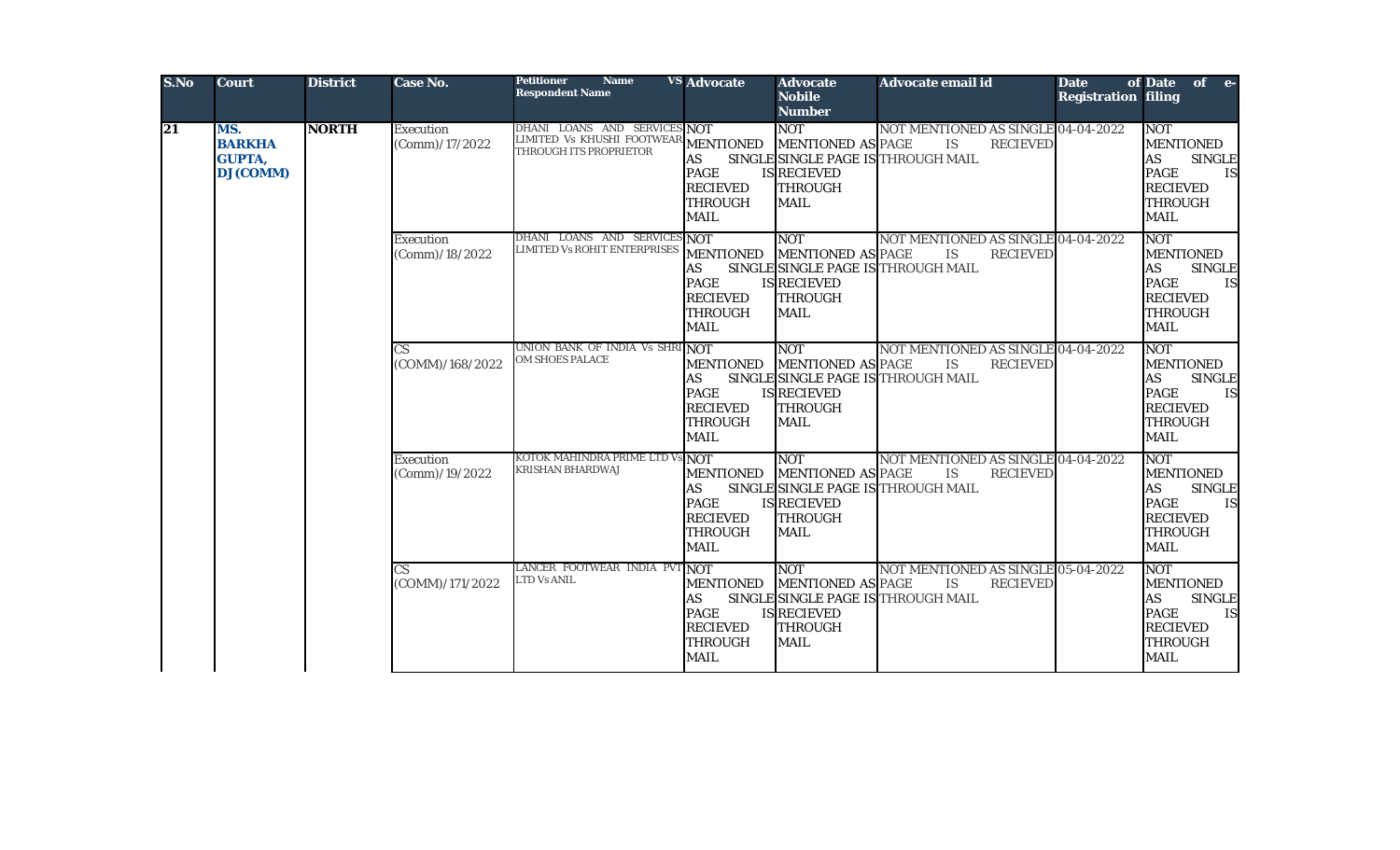| S.No | <b>Court</b> | <b>District</b> | <b>Case No.</b>                           | <b>Petitioner</b><br><b>Name</b><br><b>Respondent Name</b>                                                                                                               | <b>VS Advocate</b>                                                                                               | <b>Advocate</b><br><b>Nobile</b><br><b>Number</b>                                             | <b>Advocate email id</b>                                                                                 | <b>Date</b><br><b>Registration filing</b> | of Date of e-                                                                                                                                             |
|------|--------------|-----------------|-------------------------------------------|--------------------------------------------------------------------------------------------------------------------------------------------------------------------------|------------------------------------------------------------------------------------------------------------------|-----------------------------------------------------------------------------------------------|----------------------------------------------------------------------------------------------------------|-------------------------------------------|-----------------------------------------------------------------------------------------------------------------------------------------------------------|
|      |              |                 | CS<br>(COMM)/170/2022                     | BANK OF BARODA Vs ANIL NOT<br><b>KUMAR</b>                                                                                                                               | <b>MENTIONED</b><br>AS<br><b>PAGE</b><br><b>RECIEVED</b><br>THROUGH<br><b>MAIL</b>                               | <b>NOT</b><br><b>MENTIONED AS PAGE</b><br><b>IS RECIEVED</b><br><b>THROUGH</b><br>MAIL        | NOT MENTIONED AS SINGLE 05-04-2022<br><b>IS</b><br><b>RECIEVED</b><br>SINGLE SINGLE PAGE IS THROUGH MAIL |                                           | <b>NOT</b><br><b>MENTIONED</b><br><b>AS</b><br><b>SINGLE</b><br><b>PAGE</b><br><b>IS</b><br><b>RECIEVED</b><br><b>THROUGH</b><br><b>MAIL</b>              |
|      |              |                 | CS.<br>(COMM)/169/2022                    | STATE BANK OF INDIA Vs SACHIN<br>GARG                                                                                                                                    | $\sqrt{NOT}$<br><b>MENTIONED</b><br><b>AS</b><br><b>PAGE</b><br><b>RECIEVED</b><br><b>THROUGH</b><br><b>MAIL</b> | <b>NOT</b><br><b>MENTIONED AS PAGE</b><br><b>IS RECIEVED</b><br><b>THROUGH</b><br><b>MAIL</b> | NOT MENTIONED AS SINGLE 05-04-2022<br><b>IS</b><br><b>RECIEVED</b><br>SINGLE SINGLE PAGE IS THROUGH MAIL |                                           | <b>NOT</b><br><b>MENTIONED</b><br><b>AS</b><br><b>SINGLE</b><br><b>PAGE</b><br>IS<br><b>RECIEVED</b><br><b>THROUGH</b><br><b>MAIL</b>                     |
|      |              |                 | $\overline{\text{CS}}$<br>(COMM)/177/2022 | SATYA PARKASH AND BROTHERS NOT<br>PRIVATE LIMITED Vs NORTH MENTIONED<br><b>DELHI</b><br><b>MUNICIPAL</b><br>CORPORATION THROUGH ITS<br><b>EXECUTIVE DIRECTOR PROJECT</b> | <b>AS</b><br>PAGE<br><b>RECIEVED</b><br><b>THROUGH</b><br><b>MAIL</b>                                            | <b>NOT</b><br><b>MENTIONED AS PAGE</b><br><b>IS RECIEVED</b><br><b>THROUGH</b><br><b>MAIL</b> | NOT MENTIONED AS SINGLE 06-04-2022<br><b>IS</b><br><b>RECIEVED</b><br>SINGLE SINGLE PAGE IS THROUGH MAIL |                                           | <b>NOT</b><br><b>MENTIONED</b><br>AS<br><b>SINGLE</b><br><b>PAGE</b><br><b>IS</b><br><b>RECIEVED</b><br><b>THROUGH</b><br><b>MAIL</b>                     |
|      |              |                 | $\overline{\text{CS}}$<br>(COMM)/176/2022 | SATYA PARKASH AND BROTHERS NOT<br>PRIVATE LIMITED Vs NORTH MENTIONED<br><b>DELHI</b><br><b>MUNICIPAL</b><br>CORPORATION THROUGH ITS<br><b>EXECUTIVE ENGINEER PROJECT</b> | <b>AS</b><br>PAGE<br><b>RECIEVED</b><br><b>THROUGH</b><br><b>MAIL</b>                                            | NOT<br><b>MENTIONED AS PAGE</b><br><b>IS RECIEVED</b><br><b>THROUGH</b><br><b>MAIL</b>        | NOT MENTIONED AS SINGLE 06-04-2022<br>IS<br><b>RECIEVED</b><br>SINGLE SINGLE PAGE IS THROUGH MAIL        |                                           | <b>NOT</b><br><b>MENTIONED</b><br><b>SINGLE</b><br>AS<br><b>PAGE</b><br><b>IS</b><br><b>RECIEVED</b><br><b>THROUGH</b><br><b>MAIL</b>                     |
|      |              |                 | $\overline{\text{CS}}$<br>(COMM)/175/2022 | SATYA PARKASH AND BROTHERS NOT<br>PRIVATE LIMITED Vs NORTH MENTIONED<br>MUNICIPAL<br><b>DELHI</b><br>CORPORATION THROUGH ITS<br><b>EXECUTIVE ENGINEER M1</b>             | <b>AS</b><br><b>PAGE</b><br><b>RECIEVED</b><br><b>THROUGH</b><br><b>MAIL</b>                                     | <b>NOT</b><br><b>MENTIONED AS PAGE</b><br><b>IS RECIEVED</b><br><b>THROUGH</b><br><b>MAIL</b> | NOT MENTIONED AS SINGLE 06-04-2022<br><b>IS</b><br><b>RECIEVED</b><br>SINGLE SINGLE PAGE IS THROUGH MAIL |                                           | <b>NOT</b><br><b>MENTIONED</b><br>$\mathbf{A}\mathbf{S}$<br><b>SINGLE</b><br><b>PAGE</b><br><b>IS</b><br><b>RECIEVED</b><br><b>THROUGH</b><br><b>MAIL</b> |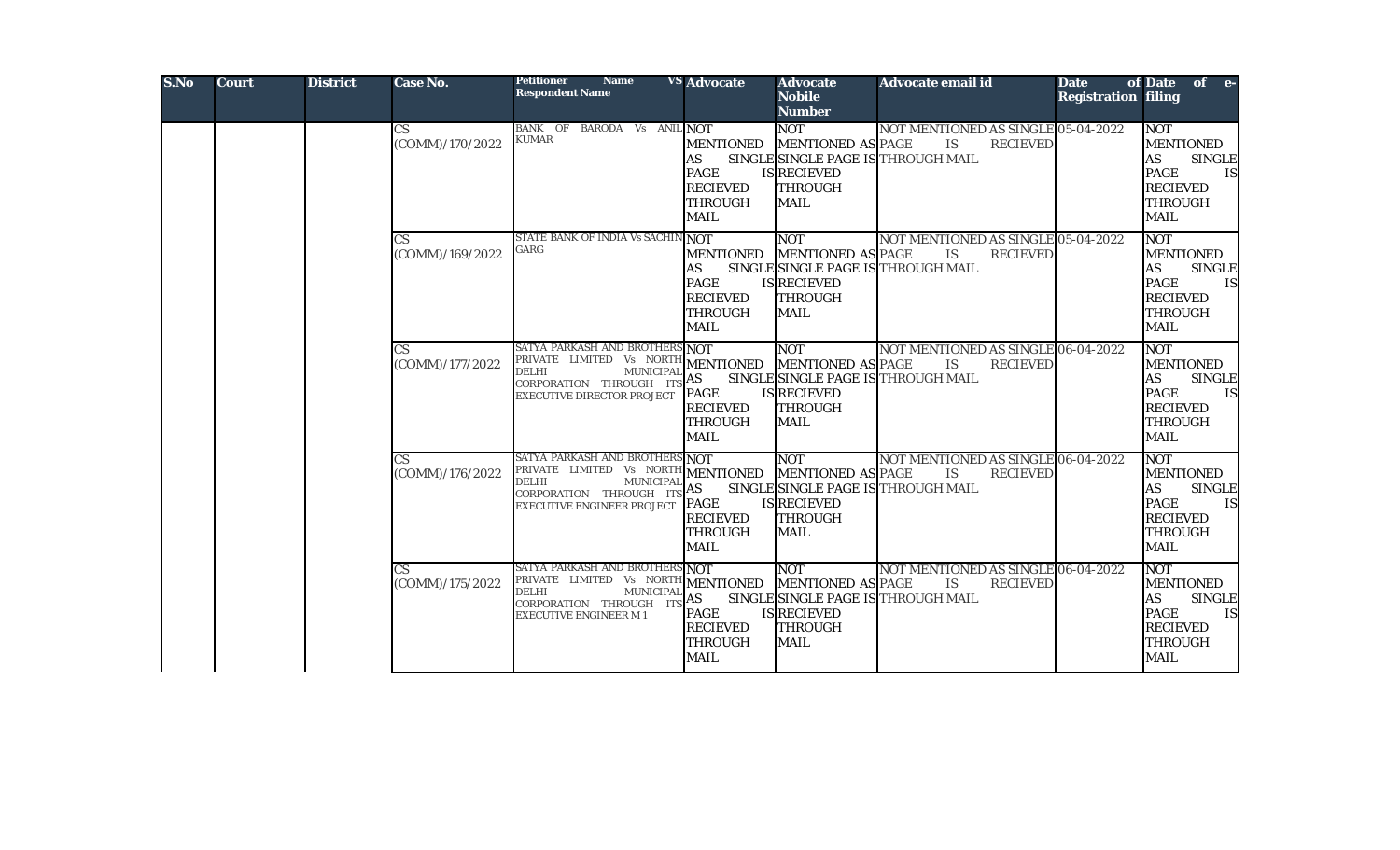| S.No | Court                                                    | <b>District</b>   | Case No.                                    | <b>Petitioner</b><br><b>Name</b><br><b>Respondent Name</b>                                                                                                                      | <b>VS</b> Advocate                                                                 | <b>Advocate</b><br><b>Nobile</b><br><b>Number</b>                                             | Advocate email id                                                                                                                | <b>Date</b><br><b>Registration filing</b> | of Date<br>of e-                                                                                                                             |
|------|----------------------------------------------------------|-------------------|---------------------------------------------|---------------------------------------------------------------------------------------------------------------------------------------------------------------------------------|------------------------------------------------------------------------------------|-----------------------------------------------------------------------------------------------|----------------------------------------------------------------------------------------------------------------------------------|-------------------------------------------|----------------------------------------------------------------------------------------------------------------------------------------------|
|      |                                                          |                   | $\overline{\text{CS}}$<br>(COMM)/174/2022   | <b>PRADEEP</b><br><b>KUMAR</b><br><b>MISHRA NOT</b><br>PROPRIETOR<br>$\mathop{\rm OF}\nolimits$<br>ELECTROCHEM Vs SERVOTECH<br><b>LIMITED</b><br>POWER<br>SYSTEMS<br>THROUGH MD | AG MENTIONED<br>AS<br><b>PAGE</b><br><b>RECIEVED</b><br>THROUGH<br>MAIL            | <b>NOT</b><br><b>MENTIONED AS PAGE</b><br>IS RECIEVED<br>THROUGH<br><b>MAIL</b>               | NOT MENTIONED AS SINGLE 06-04-2022<br>$\mathop{\hbox{\rm IS}}\nolimits$<br><b>RECIEVED</b><br>SINGLE SINGLE PAGE IS THROUGH MAIL |                                           | NOT<br><b>MENTIONED</b><br>AS<br><b>SINGLE</b><br><b>PAGE</b><br>IS<br><b>RECIEVED</b><br><b>THROUGH</b><br><b>MAIL</b>                      |
|      |                                                          |                   | CS<br>(COMM)/200/2022                       | GURMEET SINGH PROPRIETOR NOT<br>M/S CHOICE DECORATOR Vs MENTIONED<br>DURGA<br>MAHA<br>CHARITABLE<br><b>TRUST</b>                                                                | AS<br><b>PAGE</b><br><b>RECIEVED</b><br><b>THROUGH</b><br>MAIL                     | <b>NOT</b><br><b>MENTIONED AS PAGE</b><br>IS RECIEVED<br><b>THROUGH</b><br><b>MAIL</b>        | NOT MENTIONED AS SINGLE 20-04-2022<br>$\mathop{\hbox{\rm IS}}\nolimits$<br><b>RECIEVED</b><br>SINGLE SINGLE PAGE IS THROUGH MAIL |                                           | <b>NOT</b><br><b>MENTIONED</b><br><b>AS</b><br><b>SINGLE</b><br><b>PAGE</b><br><b>IS</b><br><b>RECIEVED</b><br><b>THROUGH</b><br><b>MAIL</b> |
|      |                                                          |                   | Execution<br>(Comm)/37/2022                 | HDFC BANK LTD Vs LATE MR NOT<br>ASHWANI KUMAR                                                                                                                                   | <b>MENTIONED</b><br>AS<br><b>PAGE</b><br><b>RECIEVED</b><br>THROUGH<br><b>MAIL</b> | <b>NOT</b><br><b>MENTIONED AS PAGE</b><br><b>IS RECIEVED</b><br><b>THROUGH</b><br><b>MAIL</b> | NOT MENTIONED AS SINGLE 22-04-2022<br>IS<br><b>RECIEVED</b><br>SINGLE SINGLE PAGE IS THROUGH MAIL                                |                                           | <b>NOT</b><br><b>MENTIONED</b><br><b>AS</b><br><b>SINGLE</b><br><b>PAGE</b><br>IS<br><b>RECIEVED</b><br><b>THROUGH</b><br><b>MAIL</b>        |
| 22   | <b>VACANT</b><br><b>COURT</b><br>OF<br><b>SH. HARISH</b> | <b>South-West</b> | <b>CS</b><br>139/2020                       | COMM. M/S TRISHUL REALCON P. LTD. JAY.K.BHARD<br>VS M/S DESIGN N DESIGN.                                                                                                        | <b>WAJ</b>                                                                         | 9999809802                                                                                    | gdclawyerschamber@gmail.co<br>m                                                                                                  | 01.04.2022                                | 29.03.2022                                                                                                                                   |
|      | <b>DUDANI, DJ</b><br><b>(COMMERCI</b>                    |                   | $\overline{\text{CS}}$<br>140/2022          | <b>COMM. PUNJAB NATIONAL BANK VS M/S SAURAV</b><br>ESS AAR ENGINEERS.                                                                                                           | <b>BHASIN</b>                                                                      | 9899331166                                                                                    | sauravbhasin10@gmail.com                                                                                                         | 01.04.2022                                | 23.03.2022                                                                                                                                   |
|      | AL)                                                      |                   | CS COMM. 141/2022                           | ADMISSION OVESEAS VS RAVI VARUN BEDI<br><b>NAIK</b>                                                                                                                             |                                                                                    | 8285672608                                                                                    | advocatevarunbedi@gmail.com 01.04.2022                                                                                           |                                           | 24.03.2022                                                                                                                                   |
|      |                                                          |                   | $\overline{\text{CS}}$<br>142/2022          | <b>COMM.</b> M/S GREEN PLANET VS DEEPIKA VINOD<br><b>VERMA</b>                                                                                                                  | <b>KUMAR</b>                                                                       | 9350999608                                                                                    | advocatevinod1969@gmail.co                                                                                                       | 01.04.2022                                | 25.03.2022                                                                                                                                   |
|      |                                                          |                   |                                             | CS COMM. 143/2022 CANARA BANK VS M/S DARSHAN SANDEEP<br><b>ENTERPRISES</b>                                                                                                      | <b>TYAGI</b>                                                                       | 9999886249                                                                                    | sktyagi@gmail.com                                                                                                                | 01.04.2022                                | 26.02.2022                                                                                                                                   |
|      |                                                          |                   | <b>CS</b><br>144/2022                       | COMM. CANARA BANK VS M/S ZAS SANDEEP<br><b>EXPORTS</b>                                                                                                                          | <b>TYAGI</b>                                                                       | 9999886249                                                                                    | sktyagi@gmail.com                                                                                                                | 01.04.2022                                | 26.02.2022                                                                                                                                   |
|      |                                                          |                   |                                             | CS COMM. 145/2022 CANARA BANK VS M/S VISHNU SANDEEP<br>ENT.                                                                                                                     | <b>TYAGI</b>                                                                       | 9999886249                                                                                    | sktyagi@gmail.com                                                                                                                | 01.04.2022                                | 26.02.2022                                                                                                                                   |
|      |                                                          |                   | $\overline{\text{CS}}$<br>COMM.<br>146/2022 | CANARA BANK VS M/S RAMA SANDEEP<br><b>SHANKAR</b>                                                                                                                               | <b>TYAGI</b>                                                                       | 9999886249                                                                                    | sktyagi@gmail.com                                                                                                                | 01.04.2022                                | 26.02.2022                                                                                                                                   |
|      |                                                          |                   | CS<br>147/2022                              | COMM. PRIYANSHU MITTAL VS M/S NIMISH CHIB<br>SHREE GANESH ENTERPRISES                                                                                                           |                                                                                    | 9810823566                                                                                    | nimishchib@gmail.com                                                                                                             | 01.04.2022                                | 28.03.2022                                                                                                                                   |
|      |                                                          |                   | CS.<br>148/2022                             | COMM. UNION BANK OF INDIA VS M/S RAJIV KUMAR 9899395409<br>GOYAL FOODS.                                                                                                         |                                                                                    |                                                                                               | rajivpathakadvocate@gmail.co<br>m                                                                                                | 01.04.20222                               | 24.03.2022                                                                                                                                   |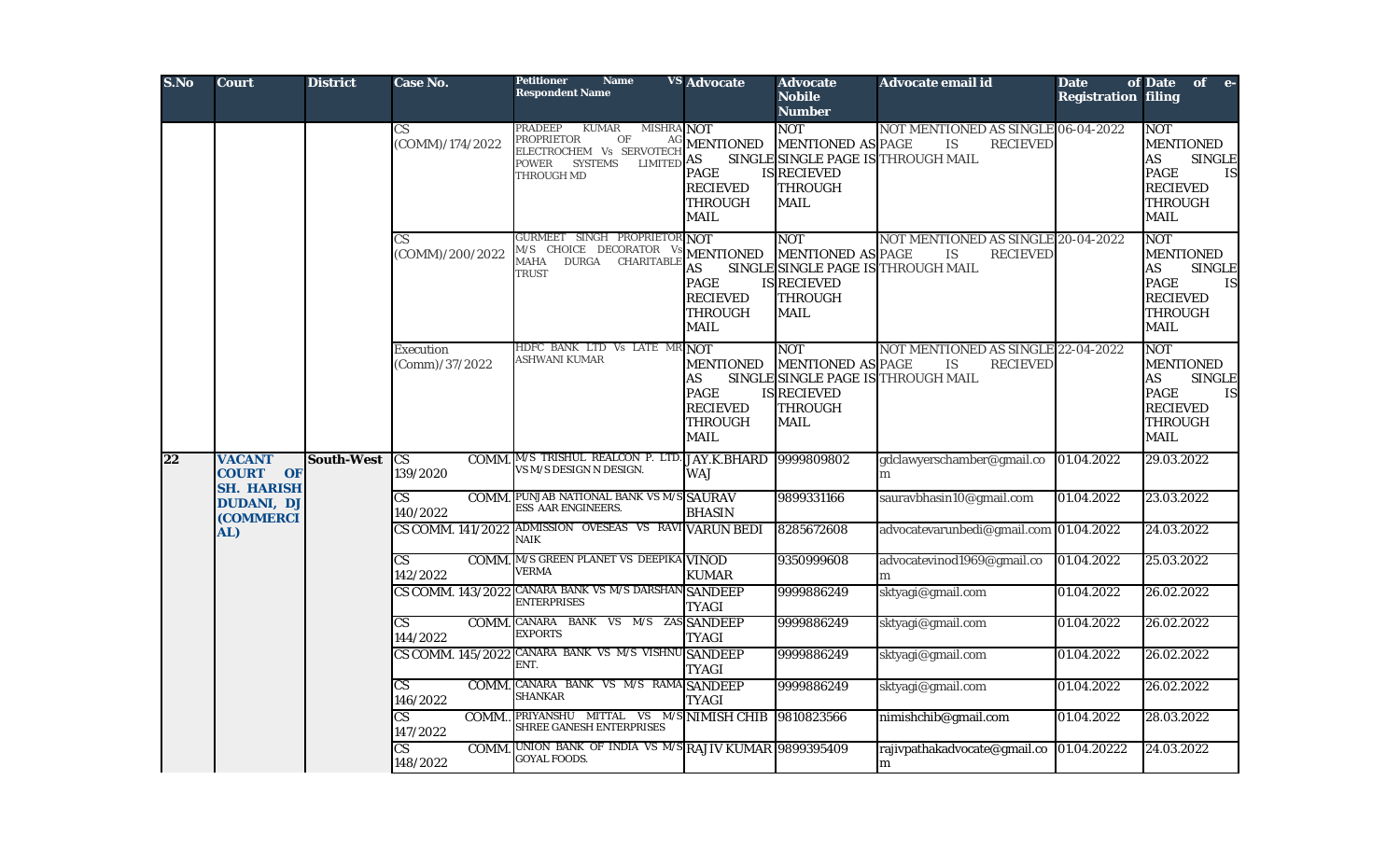| S.No | <b>Court</b> | <b>District</b> | Case No.                                          | <b>Petitioner</b><br><b>Name</b><br><b>Respondent Name</b>                                          | <b>VS</b> Advocate                          | <b>Advocate</b><br><b>Nobile</b><br><b>Number</b> | Advocate email id                                 | <b>Date</b><br><b>Registration filing</b> | of Date of e- |
|------|--------------|-----------------|---------------------------------------------------|-----------------------------------------------------------------------------------------------------|---------------------------------------------|---------------------------------------------------|---------------------------------------------------|-------------------------------------------|---------------|
|      |              |                 | CS<br>149/2022                                    | COMM. SOUTH INDIAN BANK VS DEEPAK KAMAL KANT 9810102211<br><b>SACHDEVA</b>                          | <b>CHHABRA</b>                              |                                                   | adckkc@gmail.com                                  | 01.04.2022                                | 26.03.2022    |
|      |              |                 | $\overline{\text{CS}}$<br>150/2022                | KUMAR VS<br>COMM. NEERAJ<br><b>GAHLOT</b>                                                           | <b>REENA HARPREET</b><br><b>SINGH UPPAL</b> | 9868312318                                        | uppal@lawyer.com                                  | 01.04.2022                                | 22.03.2022    |
|      |              |                 |                                                   | CS COMM. 151/2022 BANK OF BARODA VS NISHA SUDHA<br>KUSHIK                                           | <b>SHUKLA</b>                               | 9899913203                                        | advsushashukla@gmail.com                          | 01.04.2022                                | 28.03.2022    |
|      |              |                 |                                                   | CS COMM. 152/2022 BANK OF BARODA VS NEMWATI                                                         | <b>SUDHA</b><br><b>SHUKLA</b>               | 9899913203                                        | advsushashukla@gmail.com                          | 01.04.2022                                | 28.03.2022    |
|      |              |                 |                                                   | CS COMM. 153/2022 BANK OF BARODA VS RAJAN SUDHA<br><b>KALIA</b>                                     | <b>SHUKLA</b>                               | 9899913203                                        | advsushashukla@gmail.com                          | 01.04.2022                                | 28.03.2022    |
|      |              |                 |                                                   | CS COMM. 154/2022 NEERAJ KR. SINGH VS RAVINDRA R.S. SHARMA<br><b>SINGH</b>                          |                                             | 9968237976                                        | rssharmaadvocate5@gmail.co<br>m                   | 02.04.2022                                | 28.03.2022    |
|      |              |                 |                                                   | CS COMM. 155/2022 CANARA BANK VS VIKRAM SINGH SUBODH                                                | <b>SINGH</b>                                | KR. 9811375940                                    | advsubodhkumarsingh@gmail. 02.04.2022<br>com      |                                           | 25.03.2022    |
|      |              |                 |                                                   | CS COMM. 156/2022 M/S NAVYA TEXTILE VS M/S SAMEER<br><b>ADARESH OUTFIT</b>                          | <b>SIDHA</b>                                | 9444446565                                        | sameersidhar@metropolitianle 02.04.2022<br>gal.in |                                           | 28.03.2022    |
|      |              |                 | CS COMM. 157/2022 HOUSING                         | DEVELOPMENT MANDIRA<br>FINANCE VS SUVIG MOHAN MITRA<br><b>SHARMA</b>                                |                                             | 9810561149                                        | mandiramitra@gmail.com                            | 02.04.2022                                | 28.03.2022    |
|      |              |                 | COMM. $M/S$<br>$\overline{\text{CS}}$<br>158/2022 | WORTH<br>WORLDWIDE ASHOK<br>LOGISTICS VS M/S ORIENT CRAFT JHA<br>LTD.                               |                                             | KR. 8368931426                                    | akjha.akhil@gmail.com                             | 04.04.2022                                | 22.03.2022    |
|      |              |                 |                                                   | CS COMM. 159/2022 BANK OF BARODA VS BEAUTY SUNITA<br><b>MAKEOVER STUDIO</b>                         |                                             | 9873591509                                        | sunita.kashyap60@yahoo.com                        | 04.04.2022                                | 29.03.2022    |
|      |              |                 | $\overline{\text{CS}}$<br>160/2022                | <b>COMM. R.S. STEELS</b><br>$\overline{\mathbf{V}}$<br><b>UNITED YASH</b><br>CONCEPTS AND SOLUTIONS | <b>TANDON</b>                               | 9910979764                                        | yashtandan@live.com                               | 04.04.2022                                | 11.03.2022    |
|      |              |                 |                                                   | CS COMM. 161/2022 CANARA BANK VS M/S S.S. CHITRA<br><b>INTERNATIONAL</b>                            | <b>MALHOTRA</b>                             | 9212888057                                        | chitrasobti@gmail.com                             | 04.04.2022                                | 25.03.2022    |
|      |              |                 | $\overline{\text{CS}}$<br>162/2022                | <b>COMM.</b> SUN STAR ENTERPRISES VS M/S SAMEER<br><b>UMA ENTERPRISES</b>                           | <b>SIDHAR</b>                               | 9444446565                                        | sameersidhar@metropolitianle 04.04.2022<br>gal.in |                                           | 28.03.2022    |
|      |              |                 |                                                   | CS COMM. 163/2022 SUN STAR ENTERPRISES<br><b>TULSI APPARELS</b>                                     | VS SAMEER<br><b>SIDHAR</b>                  | 9444446565                                        | sameersidhar@metropolitianle 04.04.2022<br>gal.in |                                           | 28.03.2022    |
|      |              |                 | $\overline{\text{CS}}$<br>164/2022                | COMM. SUN STAR ENTERPRISES VS M/S SAMEER<br><b>ONYX ENTERPRISES</b>                                 | <b>SIDHAR</b>                               | 9444446565                                        | sameersidhar@metropolitianle 04.04.2022<br>gal.in |                                           | 28.03.2022    |
|      |              |                 |                                                   | CS COMM. 165/2022 SUN STAR ENTERPRISES VS M/S SAMEER<br><b>FUTURE SPORTS</b>                        | <b>SIDHAR</b>                               | 9444446565                                        | sameersidhar@metropolitianle 04.04.2022<br>gal.in |                                           | 28.03.2022    |
|      |              |                 | $\overline{\text{CS}}$<br>166/2022                | COMM. M/S ATA FREIGHT VS DZIRE DIPESH<br><b>FRIEIGHT SOLUTIONS</b>                                  | <b>SHARMA</b>                               | 9100933684                                        | dipesh.wittons@gmail.com                          | 04.04.2022                                | 22.03.2022    |
|      |              |                 |                                                   | CS COMM. 167/2022 CANARA BANK VS M/S KANHA SUMIT<br><b>TENT WORKS</b>                               | <b>VIRMANI</b>                              | 9873245548                                        | sumit.virmani12@gmail.com                         | 04.04.2022                                | 30.03.2022    |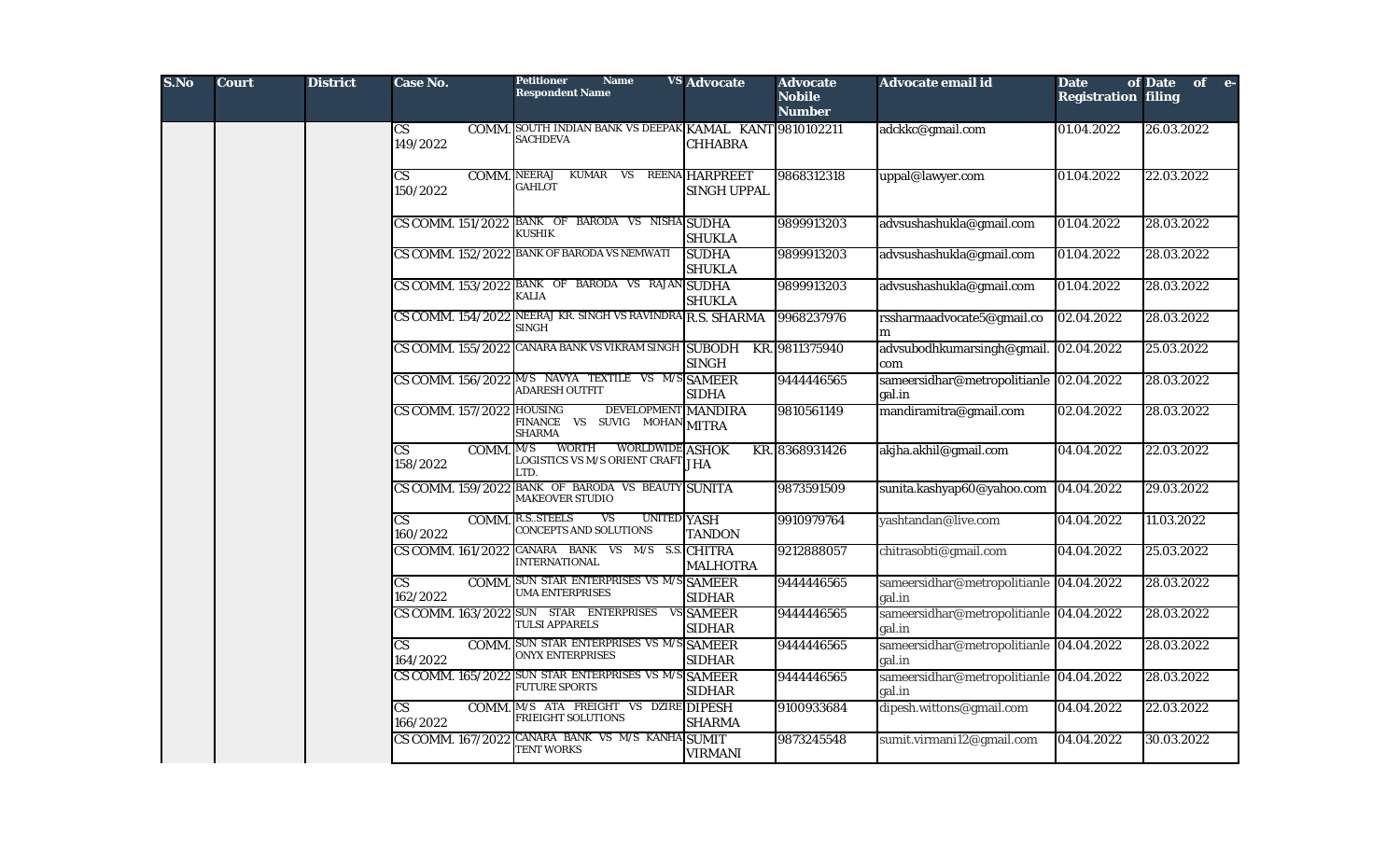| S.No | <b>Court</b> | <b>District</b> | Case No.                                    | <b>Petitioner</b><br><b>Name</b><br><b>Respondent Name</b>                                            | <b>VS</b> Advocate | <b>Advocate</b><br><b>Nobile</b><br><b>Number</b> | Advocate email id            | <b>Date</b><br><b>Registration filing</b> | of Date<br>of e- |
|------|--------------|-----------------|---------------------------------------------|-------------------------------------------------------------------------------------------------------|--------------------|---------------------------------------------------|------------------------------|-------------------------------------------|------------------|
|      |              |                 | $\mathbf{C}\mathbf{S}$<br>168/2022          | COMM. CANARA BANK VS BHAGYA SURBI<br><b>NARAYAN</b>                                                   | <b>SAXENA</b>      | 8860224184                                        | adv.surbhisaxena@gmail.com   | 04.04.2022                                | 30.03.2022       |
|      |              |                 | $\overline{\text{CS}}$<br>169/2022          | COMM. CANARA BANK VS M/S JAI MATA SURBI<br>VAISHNO CONSTRUCTION                                       | <b>SAXENA</b>      | 8860224184                                        | adv.surbhisaxena@gmail.com   | 04.04.2022                                | 30.03.2022       |
|      |              |                 | $\mathbf{C}\mathbf{S}$<br>170/2022          | COMM. PUNJAB NATIONAL BANK VS MS. PARIKSHIT<br>PRITI KUSHWAHA                                         | <b>MAHIPAL</b>     | 9868873986                                        | pmahipal09@gmail.com         | 05.04.2022                                | 26.03.2022       |
|      |              |                 |                                             | CS COMM. 171/2022 UNION BANK OF INDIA VS TARUN ARVIND<br><b>SURI</b>                                  | <b>SINHA</b>       | 9810618195                                        | arvindsingha1@gmail.com      | 05.04.2022                                | 31.03.2022       |
|      |              |                 |                                             | CS COMM. 172/2022 UNION BANK OF INDIA VS ARVIND<br><b>ISHANT AGGARWAL</b>                             | <b>SINHA</b>       | 9810618195                                        | arvindsingha1@gmail.com      | 05.04.2022                                | 31.03.2022       |
|      |              |                 |                                             | CS COMM. 173/2022 UNION BANK OF INDIA VS RAJ ARVIND<br><b>KUMAR</b>                                   | <b>SINGH</b>       | 9810618195                                        | arvindsingha1@gmail.com      | 05.04.2022                                | 31.03.2022       |
|      |              |                 |                                             | CS COMM. 174/2022 UNION BANK OF INDIA VS RICKY ARVIND<br><b>KUMAR</b>                                 | <b>SINHA</b>       | 9810618195                                        | arvindsingha1@gmail.com      | 05.04.2022                                | 31.03.2022       |
|      |              |                 | CS COMM. 175/2022                           | OM PARKASH PANWAR VS M/S AMIT<br><b>BOOK PALACE</b>                                                   | <b>PRASHER</b>     | 9811319114                                        | amitparashar71@gmail.com     | 11.04.2022                                | 01.04.2022       |
|      |              |                 |                                             | CS COMM. 176/2022 CANARA BANK VS M/S NEW SUMIT<br><b>KITCHEN</b>                                      | <b>VIRMANI</b>     | 9873245548                                        | sumit.virmani12@gmail.com    | 11.04.2022                                | 11.04.2022       |
|      |              |                 | CS COMM. 177/2022                           | M/S DURA BUILD P.LTD. VS RAJU AMIT KUMAR<br><b>DEDNATH</b>                                            |                    | 8383892949                                        | amit.mishra15551@gmail.com   | $\sqrt{11.04.2022}$                       | 05.04.2022       |
|      |              |                 |                                             | CS COMM. 178/2022 M/S PATANJALI AYURVED LTD. SIMRANJEET<br>VS M/S BMR DAIRY PRODUCT                   | <b>SINGH</b>       | 9373913424                                        | rudrakshi.deo@athenalegal.in | 11.04.2022                                | 06.04.2022       |
|      |              |                 |                                             | CS COMM. 179/2022 UNION BANK OF INDIA VS KESHAV<br><b>KRISHNA ENTERPRISES</b>                         | <b>KUMAR</b>       | 9999626126                                        | keshav.Adv1@gmail.com        | 12.04.2022                                | 25.03.2022       |
|      |              |                 | $\overline{\text{CS}}$<br>180/2022          | <b>COMM.</b> UNION BANK OF INDIA VS POWER KESHAV<br><b>GEN ENGG.</b>                                  | <b>KUMAR</b>       | 9999626126                                        | keshav.Adv1@gmail.com        | 12.04.2022                                | 24.03.2022       |
|      |              |                 |                                             | CS COMM. 181/2022 UNION BANK OF INDIA VS BULLS KESHAV<br><b>11 EQUIPMENTS</b>                         | <b>KUMAR</b>       | 9999626126                                        | keshav.Adv1@gmail.com        | 12.04.2022                                | 24.03.2022       |
|      |              |                 | $\mathbf{C}\mathbf{S}$<br>182/2022          | COMM. UNION BANK OF INDIA VS SAT KESHAV<br>KARTAR ENGG.                                               | <b>KUMAR</b>       | 9999626126                                        | keshav.Adv1@gmail.com        | 12.04.2022                                | 24.032022        |
|      |              |                 | $\overline{\text{CS}}$<br>COMM.<br>183/2022 | THE JAMMU & KASHMIR BANK VS UZMA<br>NAVEEN SINGH NEGI                                                 | ASHRAF             | 9953459952                                        | rauzlegal@gmail.com          | 18.04.2022                                | 06.04.2022       |
|      |              |                 | $\overline{\text{CS}}$<br>184/2022          | <b>COMM.</b> THE JAMMU & KASHMIR BANK VS UZMA<br><b>SHANTI NEGI</b>                                   | <b>ASHRAF</b>      | 9953459952                                        | rauzlegal@gmail.com          | 18.04.2022                                | 06.04.2022       |
|      |              |                 | $\overline{\text{CS}}$<br>185/2022          | COMM. M/S R.S. COMPONENTS AND RAHUL<br>CONTROLS VS M/S CUBICAL MALHOTRA<br><b>LABORATRIES P. LTD.</b> |                    |                                                   | rahulssmalhotra@gmail.com    | 18.04.2022                                | 04.04.2022       |
|      |              |                 | $\mathbf{C}\mathbf{S}$<br>186/2022          | COMM. ROHIT BANSAL VS M/S JASON VIKAS<br>INC.                                                         | <b>SHARMA</b>      | 9555333330                                        |                              | 18.04.2022                                | 06.04.2022       |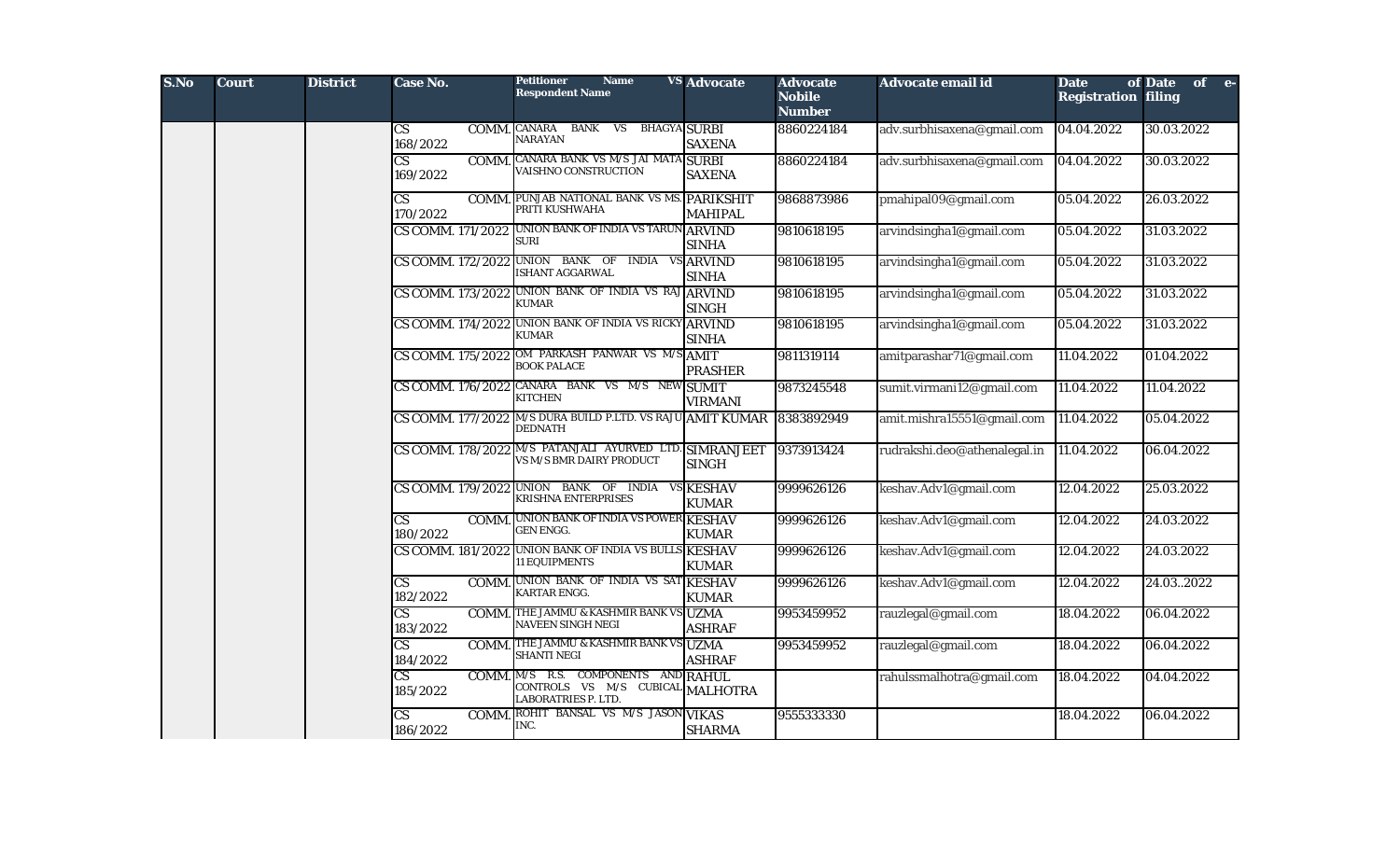| S.No | <b>Court</b> | <b>District</b> | Case No.                           | <b>Name</b><br><b>Petitioner</b><br><b>Respondent Name</b>                        | <b>VS</b> Advocate              | <b>Advocate</b><br><b>Nobile</b><br><b>Number</b> | Advocate email id                          | <b>Date</b><br><b>Registration filing</b> | of Date of e- |
|------|--------------|-----------------|------------------------------------|-----------------------------------------------------------------------------------|---------------------------------|---------------------------------------------------|--------------------------------------------|-------------------------------------------|---------------|
|      |              |                 |                                    | CS COMM. 187/2022 CHESA DENTAL CARGO SERRVICE BULBUL<br>VS J.K. DENTA VISION      | <b>YADAV</b>                    | 9313350568                                        | gk@cgk.legal                               | 18.04.2022                                | 11.04.2022    |
|      |              |                 | $\mathbf{C}\mathbf{S}$<br>188/2022 | COMM. UNION BANK OF INDIA VS M/S S.K. VASISHT<br>HIMANSHU ENTERPRISES             |                                 | 9868142331                                        | skvasisht623@gmail.com                     | 19.04.2022                                | 11.04.2022    |
|      |              |                 | $\overline{\text{CS}}$<br>189/2022 | COMM. UNION BANK OF INDIA VS M/S S.K. VASISHT<br><b>GAJRAJ FLOUR MILLS</b>        |                                 | 9868142331                                        | skvasisht623@gmail.com                     | 19.04.2022                                | 08.04.2022    |
|      |              |                 | 190/2022                           | <b>COMM.</b> UNION BANK OF INDIA VS M/S R S S.K. VASISHT<br><b>ENTERPRISES</b>    |                                 | 9868142331                                        | skvasisht623@gmail.com                     | 19.04.2022                                | 08.04.2022    |
|      |              |                 |                                    | CS COMM. 191/2022 UNION BANK OF INDIA VS ARVIND<br>SHANKAR LAL                    | <b>SINGHA</b>                   | 9810618195                                        | arvindsingha1@gmail.com                    | 19.04.2022                                | 13.04.2022    |
|      |              |                 | $\mathbf{C}\mathbf{S}$<br>192/2022 | COMM. UNION BANK OF INDIA VS ARVIND<br>MOHAN SINGH KUSHWAHA                       | <b>SINGHA</b>                   | 9810618195                                        | arvindsingha1@gmail.com                    | 19.04.2022                                | 13.04.2022    |
|      |              |                 |                                    | CS COMM. 193/2022 IDBI BANK VS DHEERPAL                                           | <b>DIVYA NANDA 9873507574</b>   |                                                   | divyananda605@gmail.com                    | 19.04.2022                                | 11.04.2022    |
|      |              |                 | $\overline{\text{CS}}$<br>194/2022 | <b>COMM. IDBI BANK VS SANJEEV KUMAR</b>                                           | <b>DIVYA NANDA 9873507574</b>   |                                                   | divyananda605@gmail.com                    | 19.04.2022                                | 11.04.2022    |
|      |              |                 |                                    | CS COMM. 195/2022 IDBI BANK LTD. VS HARISH DIVYA NANDA 9873507574<br><b>SINGH</b> |                                 |                                                   | divyananda605@gmail.com                    | 19.04.2022                                | 11.04.2022    |
|      |              |                 | $\overline{\text{CS}}$<br>196/2022 | COMM. IDBI BANK LTD. VS BAL BAHADUR DIVYA NANDA 9873507574                        |                                 |                                                   | divyananda605@gmail.com                    | 19.04.2022                                | 11.04.2022    |
|      |              |                 | <b>OMP</b><br>5/2022               | <b>COMM. PAWAN SHARMA</b><br><b>BALUSSERY BENEFIT</b>                             | VS THE S.S. JANGRA              | 9811083979                                        | legalsolutions550@gmail.com                | 01.04.2022                                | 24.03.2022    |
|      |              |                 | <b>OMP</b><br>6/2022               | <b>COMM.</b> AMIT GUPTA VS M/S HDFC BANK TUSHAR<br>LTD.                           | <b>SHARMA</b>                   | 9999592027                                        | tushar.sharma.atwork.1985@g<br>mail.com    | 04.04.2022                                | 30.03.2022    |
|      |              |                 | <b>OMP</b><br>7/2022               | COMM. PAWAN SHARMA VS THE S.S.JANGRA<br><b>BALUSSERY BENEFIT</b>                  |                                 | 9811083979                                        | legalsolutions550@gmail.com                | 18.04.2022                                | 24.03.2022    |
|      |              |                 | <b>OMP</b><br>8/2022               | COMM. SHILPA CHAWLA VS YES BANK ROHIT ARORA 9717949628<br>LTD.                    |                                 |                                                   | advrohitarora@gmail.com                    | 18.04.2022                                | 08.04.2022    |
|      |              |                 | ARB.A.COMM.<br>1/2022              | BOOK INSTITUTE P. LTD. VS SUNIL KUMAR 9717161215<br>NEOGROWTH CREDIT              | <b>TIWARI</b>                   |                                                   | sunilkumartiwari84@gmail.co<br>${\bf m}$   | 11.04.2022                                | 01.04.2022    |
|      |              |                 | ARB.A.COMM.<br>2/2022              | ADITYA RANA VS DR. SEEMA JANAK<br>PRASAD PANDEY                                   | <b>RANA</b>                     | RAJ 9871643754                                    | sunny2010advocate@gmail.co 18.04.2022<br>m |                                           | 13.04.2022    |
|      |              |                 | EX. 164/2022                       | AXIS FINANCE LTD. VS AMIT PANJAK<br><b>KUMAR</b>                                  | <b>KUMAR</b>                    | 9958732424                                        | ROYPANKAJ@YAHOO.CO.IN                      | 01.04.2022                                | 24.03.2022    |
|      |              |                 | EX 165/2022                        | HDFC BANK VS KANWAR VIKAS SANJEEV<br><b>SINGH</b>                                 | <b>PATHAK</b>                   | 8285002845                                        | sanjeev,pathak@srcslegal,com               | 01.04.2022                                | 09.12.2021    |
|      |              |                 | EX. 166/2022                       | HDFC BANK VS MANJEET SINGH                                                        | <b>SANJEEV</b><br><b>PATHAK</b> | 8285002845                                        | litigation@srcslegal.com                   | 01.04.2022                                | 09.03.2022    |
|      |              |                 | EX. 167/2022                       | HDFC BANK LTD. VS NAOREM SANJEEV<br><b>CHABBA SINGH</b>                           | <b>PATHAK</b>                   | 8285002845                                        | litigation@srcslegal.com                   | 01.04.2022                                | 11.03.2022    |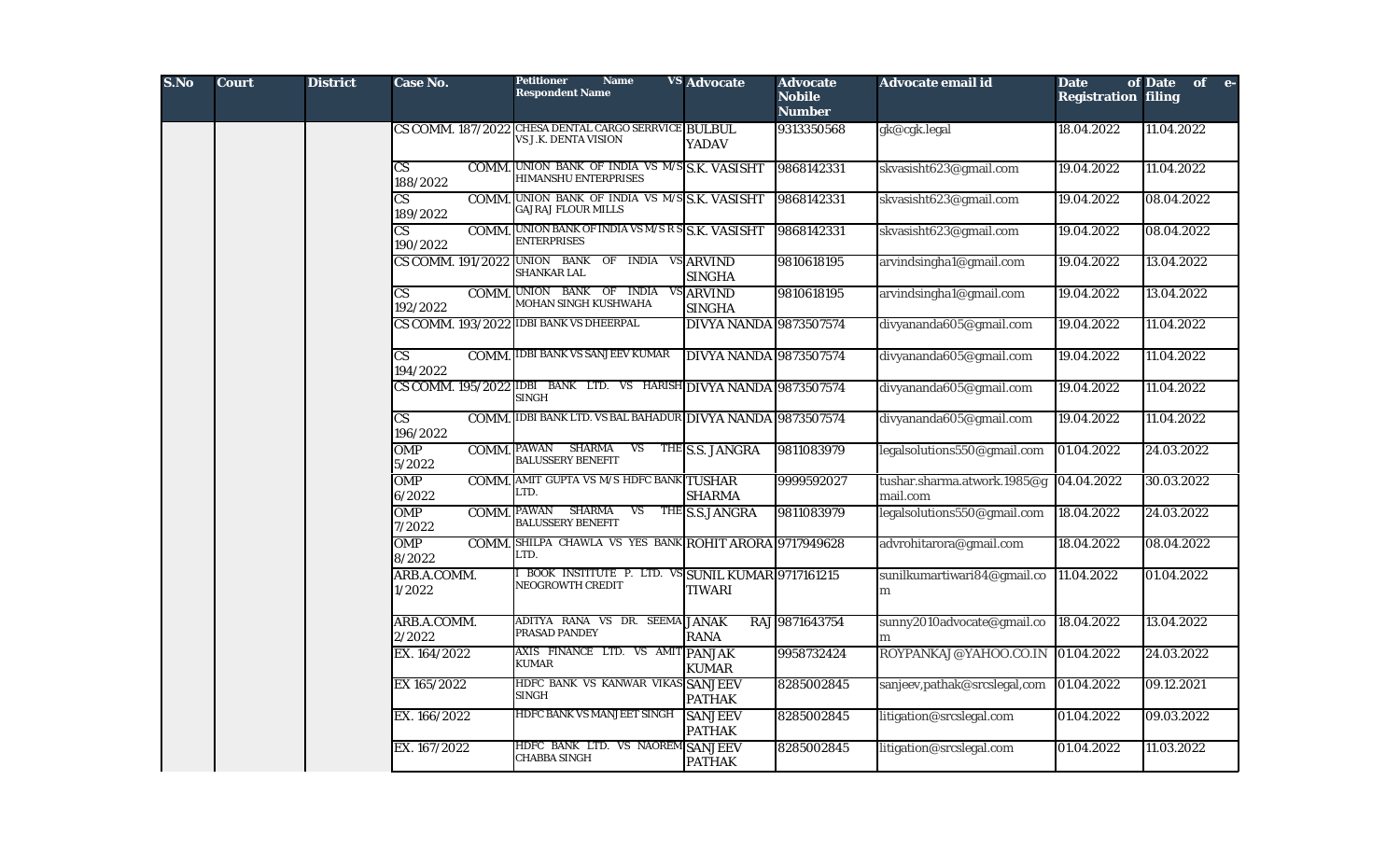| S.No | <b>Court</b> | <b>District</b> | Case No.      | <b>Petitioner</b><br><b>Name</b><br><b>Respondent Name</b>              | <b>VS</b> Advocate                      | <b>Advocate</b><br><b>Nobile</b><br><b>Number</b> | Advocate email id                     | <b>Date</b><br><b>Registration filing</b> | of Date of e- |
|------|--------------|-----------------|---------------|-------------------------------------------------------------------------|-----------------------------------------|---------------------------------------------------|---------------------------------------|-------------------------------------------|---------------|
|      |              |                 | EX. 169/2022  | HDFC BANK VS RAMESHWAR SANJEEV<br><b>DASS JAIN</b>                      | <b>PATHAK</b>                           | 8285002845                                        | litigation@srcslegal.com              | 01.04.2022                                | 11.03.2022    |
|      |              |                 | EX.170/2022   | HDFC BANK VS LOKESH KUMAR                                               | <b>SANJEEV</b><br><b>PATHAK</b>         | 8285002845                                        | litigation@srcslegal.com              | 01.04.2022                                | 28.01.2022    |
|      |              |                 | EX. 171/2022  | KAGTA FINANCIAL INDIA LTD., VS MANISHA<br>KISHOR SINGH                  | <b>BARUAH</b>                           | 8826750779                                        | Manishabaruaaaaaaaagal@gm<br>ail.com  | 01.04.2022                                | 29.03.2022    |
|      |              |                 | EX. 172/2022  | KAGTA FINANCIAL INDIA LTD., VS MANISHA<br>NITIN MEHRA                   | <b>BARUAH</b>                           | 8826750779                                        | Manishabaruaaaaaaaaagal@gm<br>ail.com | 01.04.2022                                | 30.03.2022    |
|      |              |                 | EX. 173/2022  | SBI CARDS AND PAYMENT VS S.K. PATHAK<br>ANIL KUMAR                      |                                         | 9910345439                                        | Subodhpalhaklegal@gmail.co<br>m       | 04.04.2022                                | 21.02.2022    |
|      |              |                 | EX. 190/2022  | M/S KOTAK MAHNDRA BANK VS RAVI<br>RENU MANOHAR                          | <b>SHANKAR</b>                          | 9811252038                                        | advocatersgarg@gmail.com              | 07.04.2022                                | 03.03.2022    |
|      |              |                 | EX. 191/2022  | <b>MAHINDRA</b><br>&<br>FINANCIAL VS SAI ENTERPRISES                    | MAHINDRA SONALI JOON 9810098154         |                                                   | s.sainiadssociates@gmail.com          | 07.04.2022                                | 03.03.2022    |
|      |              |                 | EX. 192/2022  | <b>BALUSSERY BENEFIT CHIT FUND Atul rathi</b><br><b>VS MANJU SHARMA</b> |                                         | 9810540219                                        | atulrathi@hotmail.com                 | 07.04.2022                                | 24.03.2022    |
|      |              |                 | EX. 194/2022  | <b>DHANI LOANS VS ANIL KUMAR</b>                                        | <b>RAHUL</b><br><b>BHARDWAJ</b>         | 8376049807                                        | AMARNATHABC@YAHOO.CO 11.04.2022<br>М  |                                           | 15.02.2022    |
|      |              |                 | EX. 174/2022  | M/S SHRIRAM TRANSPORT VS PRABHAT<br><b>MANOJ KUMAR</b>                  | <b>KUMAR</b>                            | 8059777501                                        | stfi.prabhat@gmail.com                | 11.04.2022                                | 23.03.2022    |
|      |              |                 | EX. 175/2022  | M/S SHRIRAM TRANSPORT VS PRABHAT<br><b>BALWAN SINGH</b>                 | <b>KUMAR</b>                            | 8059777501                                        | stfi.prabhat@gmail.com                | 11.04.2022                                | 23.03.2022    |
|      |              |                 | EX. 176/2022  | IIFL FINANCE LTD. VS TAYAL SANJEEV<br><b>ENTERPRISES</b>                | <b>PATHAK</b>                           | 8285002845                                        | litigation@srcslegal.com              | 04.04.2022                                | 28.01.2022    |
|      |              |                 | EX. 177/2022  | IIFL FINANCE LTD. VS ANIL SANJEEV<br><b>ENTERPRISES</b>                 | <b>PATHAK</b>                           | 8285002845                                        | litigation@srcslegal.com              | 04.04.2022                                | 28.01.2022    |
|      |              |                 | EX. 182/2022  | RBL BANK LTD. VS BLOCK BUDDY<br><b>CREATIONS</b>                        | <b>ASHISH</b><br><b>AGGARWAL</b>        | 8448727782                                        | ashishaggarwal&associates             | 05.04.2022                                | 22.02.2022    |
|      |              |                 | EX. 184/2022  | RBL BANK LTD. VS SIMANT<br><b>KUMAR</b>                                 | <b>ASHISH</b><br><b>AGGARWAL</b>        | 8448727782                                        | ashishaggarwal&associates             | 05.04.2022                                | 22.02.2022    |
|      |              |                 | EX. .185/2022 | <b>BANK</b><br>VS<br>SIDDHANT ASHISH<br>RBL<br><b>CHANDRA</b>           | <b>AGGARWAL</b>                         | 8448727782                                        | ashishaggarwal&associates             | 05.04.2022                                | 22.02.2022    |
|      |              |                 | EX. 186/2022  | <b>BANK</b><br><b>VS</b><br>RBL<br><b>CHAUDHARY</b>                     | <b>HARISH ASHISH</b><br><b>AGGARWAL</b> | 8448727782                                        | ashishaggarwal&associates             | 05.04.2022                                | 22.02.2022    |
|      |              |                 | EX. 187/2022  | RBL BANK VS SHUBRAKANT<br><b>SHADANGI</b>                               | <b>ASHISH</b><br><b>AGGARWAL</b>        | 8448727782                                        | ashishaggarwal&associates             | 05.04.2022                                | 22.02.2022    |
|      |              |                 | EX. 188/2022  | RBL BANK LTD. VS MAN MOHAN ASHISH<br><b>SINGH</b>                       | <b>AGGARWAL</b>                         | 8448727782                                        | ashishaggarwal&associates             | 05.04.2022                                | 22.02.2022    |
|      |              |                 | EX. 178/2022  | IIFL FINANCE LTD. VS TARUN SANJEEV<br><b>SHARMA</b>                     | <b>PATHAK</b>                           | 8285002845                                        | litigation@srcslegal.com              | 21.04.2022                                | 28.01.2022    |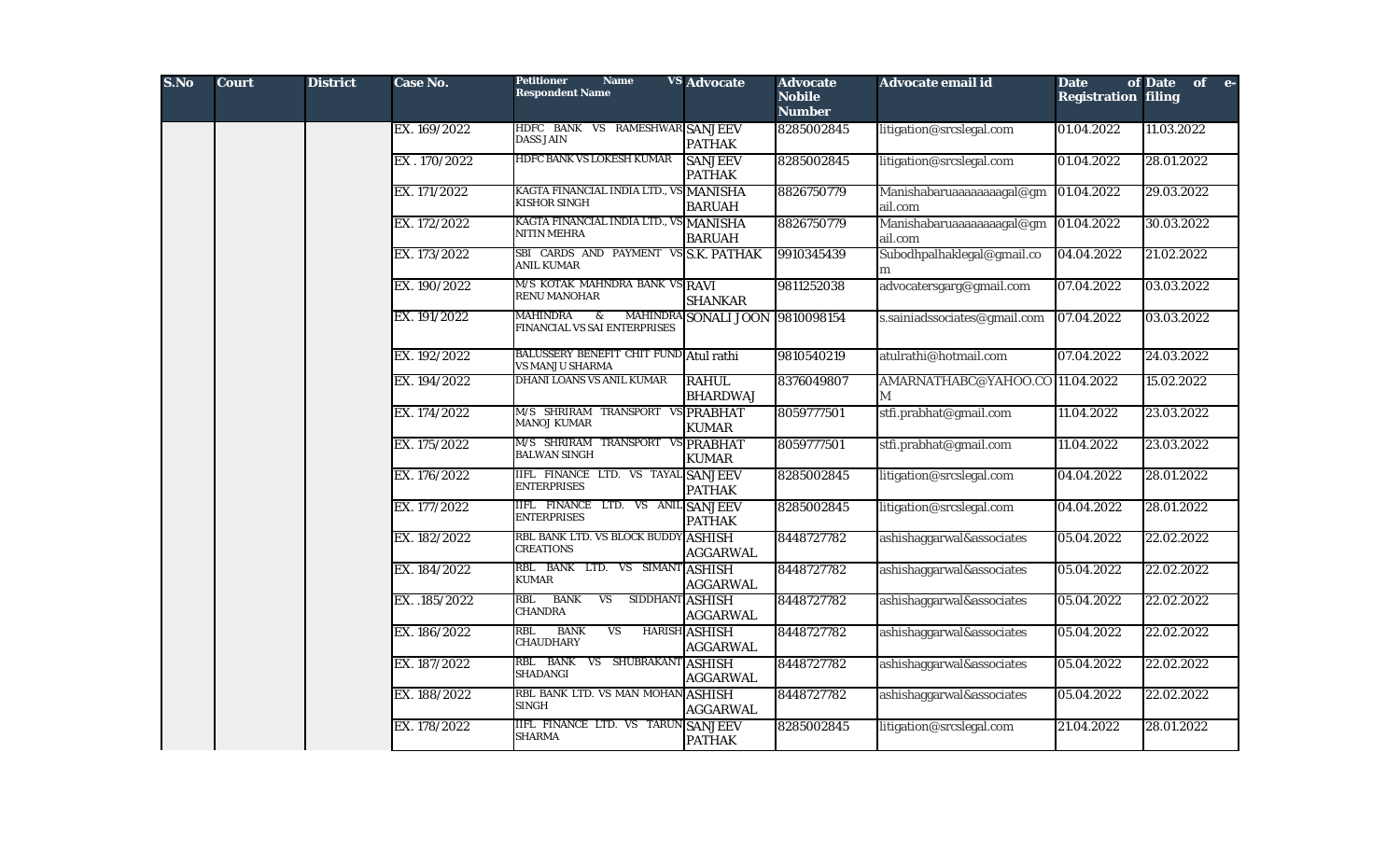| S.No | <b>Court</b> | <b>District</b> | Case No.     | <b>Petitioner</b><br><b>Name</b><br><b>Respondent Name</b>    | <b>VS Advocate</b> | <b>Advocate</b><br><b>Nobile</b><br><b>Number</b> | Advocate email id        | <b>Date</b><br><b>Registration filing</b> | of Date<br>$of$ $e$ |
|------|--------------|-----------------|--------------|---------------------------------------------------------------|--------------------|---------------------------------------------------|--------------------------|-------------------------------------------|---------------------|
|      |              |                 | EX. 179/2022 | <b>IIFL FINANCE LTD. VS SAINI SANJEEV</b><br><b>BATTERY</b>   | <b>PATHAK</b>      | 8285002845                                        | litigation@srcslegal.com | 21.04.2022                                | 29.01.2022          |
|      |              |                 | EX. 180/2022 | <b>IIFL FINANCE L TD. VS THAPAR SANJEEV</b><br><b>TRADERS</b> | <b>PATHAK</b>      | 8285002845                                        | litigation@srcslegal.com | 21.04.2022                                | 08.03.2022          |
|      |              |                 | EX. 181/2022 | M/S HDFC BANK VS KAMALJEET SUMIT<br><b>SINGH</b>              | AGGARWAL           | 9953518347                                        | lawconnect@hotmail.com   | 07.04.2022                                | 26.03.2022          |
|      |              |                 |              | Total                                                         |                    |                                                   |                          | 1191                                      |                     |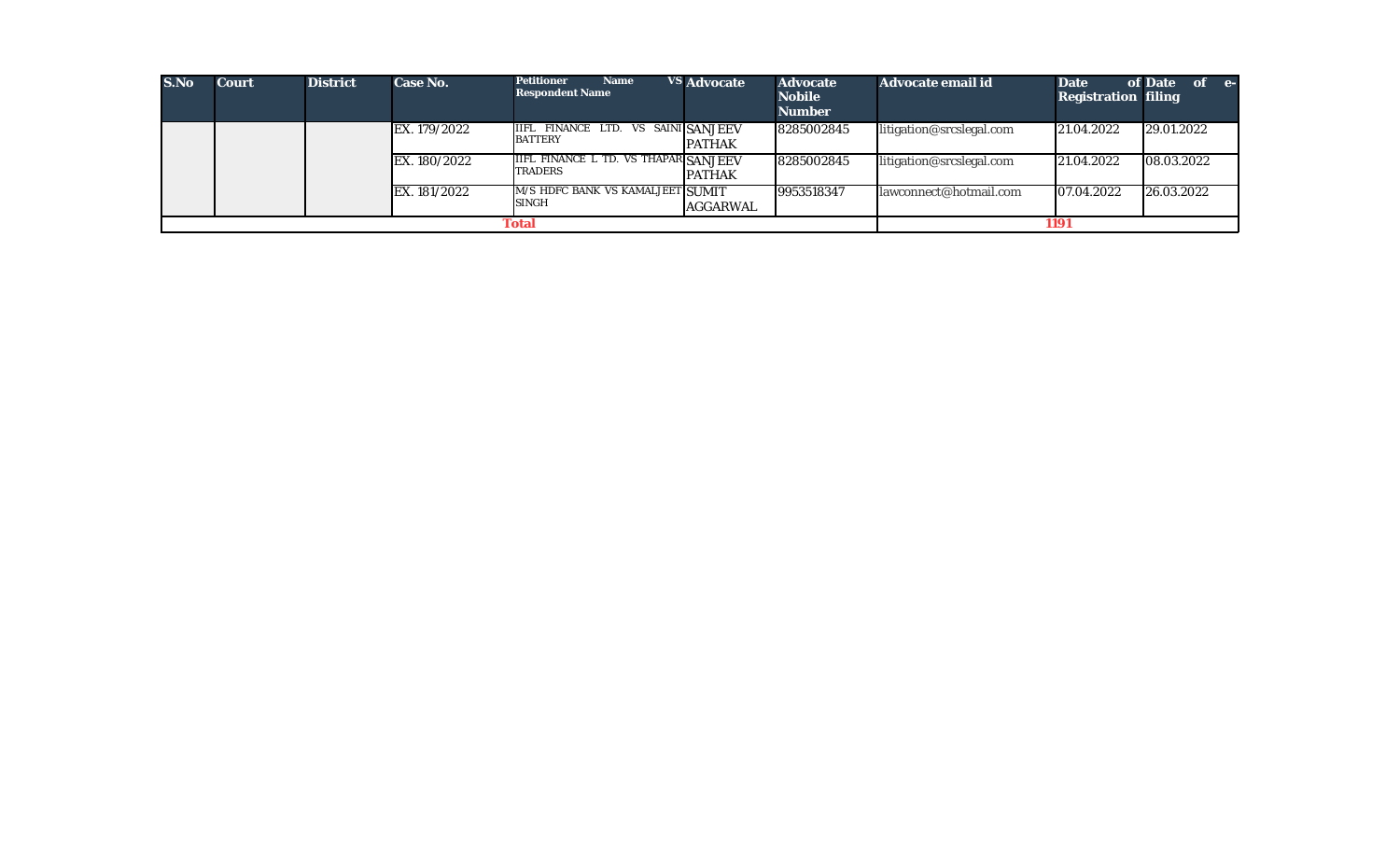**List of cases where e-Payment of Court fees was made during the month of April-2022.**

|         | <b>Court</b>                                              | <b>District</b> | Case No.                           | List of cases where e-payment of Court lees was made during the month of April-2022.<br><b>Petitioner</b><br><b>Name</b> | <b>VS Advocate</b>                          | <b>Date</b>              | of Date of e-                             |
|---------|-----------------------------------------------------------|-----------------|------------------------------------|--------------------------------------------------------------------------------------------------------------------------|---------------------------------------------|--------------------------|-------------------------------------------|
| N<br>o. |                                                           |                 |                                    | <b>Respondent Name</b>                                                                                                   |                                             | <b>Registration</b>      | <b>Payment</b><br>of<br><b>Court Fees</b> |
| 1       | <b>VACANCT</b><br><b>COURT</b><br>OF<br><b>SH. BHARAT</b> | <b>Central</b>  | CS (COMM) - 985/22                 | MUKESH GOEL VS. NORTHA.K. TRIVEDI<br><b>MUNICIPAL</b><br>DELHI<br>CORPORATION                                            |                                             | 01.04.2022               | 29.03.2022                                |
|         | PRASHAR,<br><b>DISTRICT</b>                               |                 | CS COMM-993/22                     | <b>ICICI BANK VS. MAHBOOB</b>                                                                                            | <b>CHETNA BHALLA</b>                        | 02.04.2022               | 29.03.2022                                |
|         | <b>JUDGE</b><br><b>(COMMERCIA)</b><br><b>L COURT)-01</b>  |                 | CS COMM-1000/22                    | TIMES INTERNET VS. KRIS RAJEEV AGGARWAL 04.04.2022<br><b>MEDIA WORKS</b>                                                 |                                             |                          | 31.03.2022                                |
|         |                                                           |                 | <b>CS COMM-1001/22</b>             | ICICI BANK VS. BIMAL KUMAR HEMANT GUPTA<br><b>JHUNJHUNWALA</b>                                                           |                                             | 04.04.2022               | 09.02.2022                                |
|         |                                                           |                 | CS COMM-1002/22                    | VINEY KANT DUBEY VS. MANOJ ANANT BHUSHAN<br>SETH                                                                         |                                             | 04.04.2022               | 31.03.2022                                |
|         |                                                           |                 | CS COMM-1003/22                    | PUNJAB NATIONAL BANK VS. MAYANK SHARMA<br>TRINDENT EXHIBITORS                                                            |                                             | 04.04.2022               | 30.03.2022                                |
|         |                                                           |                 | CS COMM-1011/22                    | OP AND SONS TRADERS VS. ZARA MANJU JAIN<br><b>TEXTILES</b>                                                               |                                             | 05.04.2022               | 31.03.2022                                |
|         |                                                           |                 | CS COMM-1012/22                    | S. VIPIN SINGH CHADHA VS. RAJEEV KUMAR<br><b>BEENA GUPTA</b>                                                             |                                             | 05.04.2022               | 02.04.2022                                |
|         |                                                           |                 | CS COMM-1013/22                    | NOVA POLYCHEM VS. CHEM ASHWANI BHATIA<br><b>SEALERS PVT. LTD.</b>                                                        |                                             | 05.04.2022               | 10.03.2022                                |
|         |                                                           |                 | CS COMM-1021/22                    | KULBHUSHAN GUPTA VS. DHAN SANJAY<br><b>SINGH</b>                                                                         | AGGARWAL                                    | KUMAR 06.04.2022         | 29.03.2022                                |
|         |                                                           |                 | CS COMM-1022/22                    | ICICI BANK VS. ASIAN CABS LTD. CHETNA BHALLA                                                                             |                                             | 06.04.2022               | 29.03.2022                                |
|         |                                                           |                 | CS COMM-1035/22                    | DUKAAN RESOURCES VS. V.S. AJAY MALVIYA<br><b>ENTERPRISES</b>                                                             |                                             | 07.04.2022               | 04.04.2022                                |
|         |                                                           |                 | CS COMM-1038/22                    | ICICI BANK VS. ISLAM AHMAD                                                                                               | <b>DEEPAK KAUSHIK</b>                       | 08.04.2022               | 02.04.2022                                |
|         |                                                           |                 | CS COMM-1039/22                    | ICICI BANK VS. SHANTANU DEEPAK KAUSHIK<br><b>SHANDILYA</b>                                                               |                                             | 08.04.2022               | 02.04.2022                                |
|         |                                                           |                 | CS COMM-1071/22                    | ICICI BANK VS. SANJEEV KUMAR SATISH KUMAR<br><b>GUPTA</b>                                                                |                                             | 12.04.2022               | 30.03.2022                                |
|         |                                                           |                 | CS COMM-1072/22                    | ICICI BANK VS. SANJEEV KUMAR SATISH KUMAR<br><b>GUPTA</b>                                                                |                                             | 12.04.2022               | 30.03.2022                                |
|         |                                                           |                 | CS COMM-1073/22                    | NIRAJ KUMAR VS. NEW MAMTA NEELAM MALIK<br><b>SAREE CENTER</b>                                                            |                                             | 12.04.2022               | 16.03.2022                                |
|         |                                                           |                 | CS COMM-1074/22                    | ICICI BANK VS. HEMANT KUMAR DEEPAK KAUSHIK                                                                               |                                             | 13.04.2022               | 07.04.2022                                |
|         |                                                           |                 | CS COMM-1075/22                    | RANJITA HALDER VS. SAHIB JI NAVDEEP SINGH<br>TRAVELS LTD.                                                                |                                             | 13.04.2022               | 24.03.2022                                |
|         |                                                           |                 | CS COMM-1121/22                    | ICICI BANK VS. RAM KISHAN                                                                                                | <b>DEEPAK KAUSHIK</b>                       | 13.04.2022               | 16.04.2022                                |
|         |                                                           |                 | CS COMM-1122/22                    | ICICI BANK VS. LALIT KUMAR                                                                                               | DEEPAK KAUSHIK                              | 13.04.2022               | 16.04.2022                                |
|         |                                                           |                 | CS COMM-1091/22                    | TAG HEUER S.A. VS. VJ TRADERS K.G. BANSAL                                                                                |                                             | 18.04.2022               | 12.04.2022                                |
|         |                                                           |                 | CS COMM-1093/22                    | ICICI BANK VS. SUSHILA DEVI                                                                                              | <b>SATISH KUMAR</b>                         | 18.04.2022               | 12.02.2022                                |
|         |                                                           |                 | CS COMM-1094/22                    | <b>ICICI BANK VS. DHARMENDER</b>                                                                                         | <b>SATISH KUMAR</b>                         | 18.04.2022               | 30.03.2022                                |
|         |                                                           |                 | CS COMM-1095/22<br>CS COMM-1096/22 | ICICI BANK VS., HARISH<br>ICICI BANK<br>VS.<br>NARAIN                                                                    | <b>VIKAS CHOPRA</b><br>RUCHIKA VIKAS CHOPRA | 18.04.2022<br>18.04.2022 | 08.04.2022<br>08.04.2022                  |
|         |                                                           |                 | CS COMM-1116/22                    | WRAPWELL PACKAGING<br><b>GREENBERRY RG HEALTHCARE</b>                                                                    | VS. RAKESH KUMAR                            | 20.04.2022               | 18.04.2022                                |
|         |                                                           |                 | CS COMM-1117/22                    | ICICI BANK VS. PRANAV MITTAL RAJEEV SAGAR                                                                                |                                             | 20.04.2022               | 17.02.2022                                |
|         |                                                           |                 | CS COMM-1123/22                    | MINDA INDUSTRIES VS. SHRI SIMRANJIT SINGH<br>PERFECT AUTO PRODUCT                                                        |                                             | 21.04.2022               | 12.04.2022                                |
|         |                                                           |                 | CS COMM-1132/22                    | ICICI BANK VS. MOHD. NADEEM RANJAN COMPANY<br>QURESHI                                                                    |                                             | 22.04.2022               | 08.04.2022                                |
|         |                                                           |                 | CS COMM-1136/22                    | TRANSLUMINA THERAPEUTICS D.C. AKARNIYA<br>VS. VIRAT PHARMACY                                                             |                                             | 23.04.2022               | 24.03.2022                                |
|         |                                                           |                 | CS COMM-1137/22                    | STATE BANK OF INDIA VS. NAND VIJAY PRAKASH<br>RAM NAGAR                                                                  |                                             | 25.04.2022               | 19.04.2022                                |
|         |                                                           |                 | CS COMM-1138/22                    | SANJAY KUMAR GOEL VS. ADYANT LEGAL<br>GRAVITA METAL INC                                                                  |                                             | 25.04.2022               | 22.04.2022                                |
|         |                                                           |                 | CS COMM-1146/22                    | SHAILJA PAPERS VS. ANDERSON PRANAY TRIVEDI<br>PRINTING HOUSE LTD.                                                        |                                             | 26.04.2022               | 31.03.2022                                |
|         |                                                           |                 | CS COMM-1147/22                    | SHAILJA PAPERS VS. HIMANSHU PRANAY TRIVEDI<br>GUPTA                                                                      |                                             | 26.04.2022               | 31.03.2022                                |
|         |                                                           |                 | CS COMM-1148/22                    | ICICI BANK VS. RAKESH KUMAR VIKAS CHOPRA                                                                                 |                                             | 26.04.2022               | 21.04.2022                                |
|         |                                                           |                 | CS COMM-1149/22                    | ICICI BANK VS. SATYA PRAKASH VIKAS CHOPRA                                                                                |                                             | 26.04.2022               | 08.04.2022                                |
|         |                                                           |                 | <b>CS COMM-1150/22</b>             | <b>ICICI BANK VS. SUNEEL KUMAR</b>                                                                                       | <b>VIKAS CHOPRA</b>                         | 26.04.2022               | 08.04.2022                                |
|         |                                                           |                 | CS COMM-1151/22                    | <b>ICICI BANK VS. RAJ PANWAR</b>                                                                                         | <b>VIKAS CHOPRA</b>                         | 26.04.2022               | 21.04.2022                                |
|         |                                                           |                 | CS COMM-1167/22                    | RAJEEV BHATIA VS. VAN INKS PRADEEP RANA<br>CHEMICALS PVT. LTD.                                                           |                                             | 28.04.2022               | 11.04.2022                                |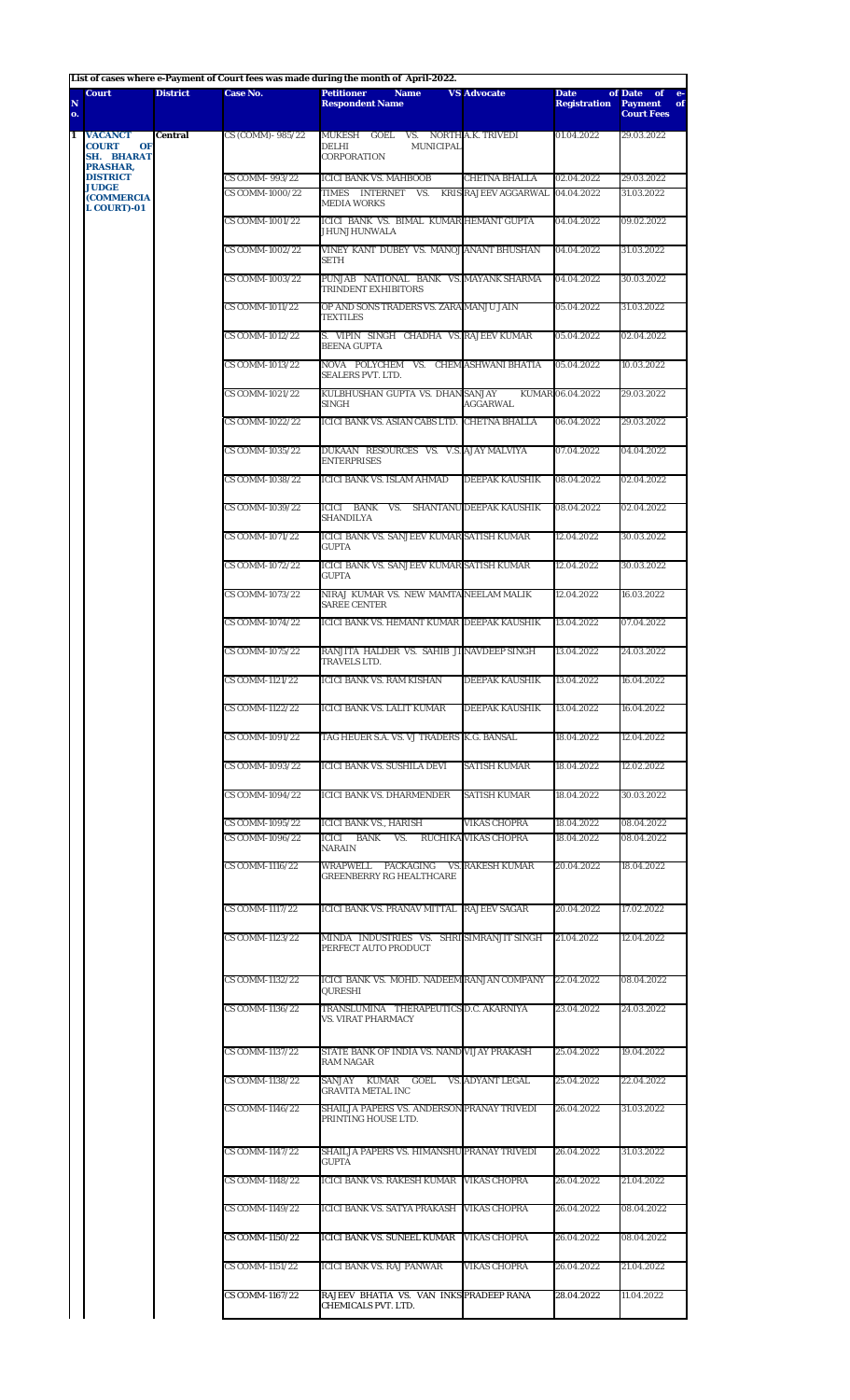| N<br>o.        | <b>Court</b>                                                                                                         | <b>District</b> | Case No.                | Petitioner<br><b>Name</b><br><b>Respondent Name</b>                                                                                                             | <b>VS Advocate</b>                                                                                 | <b>Date</b><br><b>Registration</b> | of Date<br>of<br>$e-$<br><b>Payment</b><br>of<br><b>Court Fees</b> |            |  |  |  |  |                                                                                                                           |  |  |            |  |  |  |  |                                                    |  |  |            |
|----------------|----------------------------------------------------------------------------------------------------------------------|-----------------|-------------------------|-----------------------------------------------------------------------------------------------------------------------------------------------------------------|----------------------------------------------------------------------------------------------------|------------------------------------|--------------------------------------------------------------------|------------|--|--|--|--|---------------------------------------------------------------------------------------------------------------------------|--|--|------------|--|--|--|--|----------------------------------------------------|--|--|------------|
|                |                                                                                                                      |                 | CS COMM-1176/22         | AASHISH MEHRA VS. MOHD.JALAJ AGGARWAL<br><b>USMAN</b>                                                                                                           |                                                                                                    | 29.04.2022                         | 27.04.2022                                                         |            |  |  |  |  |                                                                                                                           |  |  |            |  |  |  |  |                                                    |  |  |            |
|                |                                                                                                                      |                 | <b>CS COMM-1177/22</b>  | SUKESH KUMAR CHAUHAN VS. SATYENDRA<br><b>MUNICIPAL SINGH</b><br>SOUTH<br>DELHI<br>CORPORATION                                                                   |                                                                                                    | KR. 29.04.2022                     | 23.03.2022                                                         |            |  |  |  |  |                                                                                                                           |  |  |            |  |  |  |  |                                                    |  |  |            |
| $\overline{2}$ | SH.<br><b>RAJNEESH</b><br><b>KUMAR</b><br><b>GUPTA</b><br>DJ<br><b>COMMERCIA</b><br>L<br><b>COURT,</b><br><b>THC</b> | <b>Central</b>  | CS<br>(COMM)/1006/2022  | M/S AYAM WELDMESH PRIVATE RAJEEV<br>LIMITED Vs M/S VIVA CONCRETE SHRIVASTAVA(P),<br><b>TECHNOLOGIES</b><br><b>PRIVATE</b><br><b>LIMITED</b>                     |                                                                                                    | 05-04-2022                         | 01-04-2022                                                         |            |  |  |  |  |                                                                                                                           |  |  |            |  |  |  |  |                                                    |  |  |            |
|                |                                                                                                                      |                 |                         | CS (COMM)/1047/2022 ICICI BANK Vs PRAKASH PANDEY DEEPAK                                                                                                         | KAUSHIK(P),                                                                                        | 08-04-2022                         | 02-04-2022                                                         |            |  |  |  |  |                                                                                                                           |  |  |            |  |  |  |  |                                                    |  |  |            |
|                |                                                                                                                      |                 |                         | CS (COMM)/1059/2022 ICICI BANK Vs ABID KHAN                                                                                                                     | <b>PRASHANT</b><br>KUMAR(P),                                                                       | 11-04-2022                         | 07-04-2022                                                         |            |  |  |  |  |                                                                                                                           |  |  |            |  |  |  |  |                                                    |  |  |            |
|                |                                                                                                                      |                 | CS.<br>(COMM)/1060/2022 | <b>ICICI BANK Vs AMIT KUMAR</b>                                                                                                                                 | <b>DEEPAK</b><br>KAUSHIK(P),                                                                       | 11-04-2022                         | 07-04-2022                                                         |            |  |  |  |  |                                                                                                                           |  |  |            |  |  |  |  |                                                    |  |  |            |
|                |                                                                                                                      |                 |                         | CS (COMM)/1063/2022 MR MUKESH GOEL Vs NORTH AVINASH<br><b>DELHI</b><br>CORPORATION                                                                              | MUNICIPAL TRIVEDI(P),                                                                              | KUMAR 12-04-2022                   | 05-04-2022                                                         |            |  |  |  |  |                                                                                                                           |  |  |            |  |  |  |  |                                                    |  |  |            |
|                |                                                                                                                      |                 |                         | CS (COMM)/1101/2022 ICICI BANK Vs VISAKHA                                                                                                                       | VISHAL RAO(P).                                                                                     | 18-04-2022                         | 08-04-2022                                                         |            |  |  |  |  |                                                                                                                           |  |  |            |  |  |  |  |                                                    |  |  |            |
|                |                                                                                                                      |                 |                         | CS (COMM)/1114/2022 CENTRAL BANK OF INDIA Vs SHAILESH<br>DHARMENDRA                                                                                             | KUMAR(P),                                                                                          | 20-04-2022                         | 18-04-2022                                                         |            |  |  |  |  |                                                                                                                           |  |  |            |  |  |  |  |                                                    |  |  |            |
|                |                                                                                                                      |                 |                         | CS (COMM)/1119/2022 M/S NS DYE CHEM THROUGH ADV.PALLAVI<br>AUTHORISED NEERU(P),<br>ITS<br>REPRESENTATIVE Vs M/S RAMA<br>PAPER MILLS LTD THROUGH ITS<br>DIRECTOR |                                                                                                    | 20-04-2022                         | 08-04-2022                                                         |            |  |  |  |  |                                                                                                                           |  |  |            |  |  |  |  |                                                    |  |  |            |
|                |                                                                                                                      |                 |                         | CS (COMM)/1145/2022 GOODONE INFOTECH Vs JWALA UMANG MITTAL(P),<br><b>ELECTRICALS</b><br><b>AND</b><br><b>HOME</b><br><b>APPLIANCES</b>                          |                                                                                                    | 26-04-2022                         | 22-04-2022                                                         |            |  |  |  |  |                                                                                                                           |  |  |            |  |  |  |  |                                                    |  |  |            |
|                |                                                                                                                      |                 |                         | CS (COMM)/1158/2022 HELLO VERIFY INDIA PVT LTD Vs AJEET KUMAR(P),<br>ADECCO<br><b>PRIVATE</b><br><b>INDIA</b><br><b>LIMITED</b>                                 |                                                                                                    | 27-04-2022                         | 12-04-2022                                                         |            |  |  |  |  |                                                                                                                           |  |  |            |  |  |  |  |                                                    |  |  |            |
| 3              | SH.<br><b>PAWAN</b> Central<br>KR.<br><b>JAIN,</b><br><b>DISTRICT</b><br><b>JUDGE,</b><br><b>(COMMERCIA</b>          |                 | CS(COMM) 990/2022       | M/S DPZ INTERNATIONAL & ORS. SH. BHAVYA SETHI<br>V/S<br>M/S RAJENDRA GEARS & ORS.                                                                               |                                                                                                    | 02.04.2022                         | 30.03.2022                                                         |            |  |  |  |  |                                                                                                                           |  |  |            |  |  |  |  |                                                    |  |  |            |
|                | L COURT)-03,<br><b>TIS HAZARI</b><br><b>COURT,</b><br>DELHI                                                          |                 |                         | CS(COMM) 1014/2022   M/S NAROMA TEXTILES IMPEX MS. MANJU JAIN<br>PVT. LTD. V/S<br><b>M/S ANKUR TEXTILES</b>                                                     |                                                                                                    | 05.04.2022                         | 31.03.2022                                                         |            |  |  |  |  |                                                                                                                           |  |  |            |  |  |  |  |                                                    |  |  |            |
|                |                                                                                                                      |                 |                         |                                                                                                                                                                 | CS(COMM) 1015/2022 M/S OP AND SONS TRADERS PVT. MS. MANJU JAIN<br>LTD. V/S<br>M/S DAKSH FAB & ANR. |                                    | 05.04.2022                                                         | 31.03.2022 |  |  |  |  |                                                                                                                           |  |  |            |  |  |  |  |                                                    |  |  |            |
|                |                                                                                                                      |                 |                         | CS(COMM) 1026/2022 BOSCH LIMITED V/S WAZIR SH. NAQEEB NAWAB 06.04.2022<br><b>SINGH PROP. OF</b><br>PRITAM AUTOMOTIVE                                            |                                                                                                    |                                    | 02.04.2022                                                         |            |  |  |  |  |                                                                                                                           |  |  |            |  |  |  |  |                                                    |  |  |            |
|                |                                                                                                                      |                 |                         | CS(COMM) 1027/2022 ADITYA GUPTA V/S DHAN SINGH SH. SANJAY KUMAR 06.04.2022                                                                                      | AGGARWAL                                                                                           |                                    | 29.03.2022                                                         |            |  |  |  |  |                                                                                                                           |  |  |            |  |  |  |  |                                                    |  |  |            |
|                |                                                                                                                      |                 |                         |                                                                                                                                                                 |                                                                                                    |                                    |                                                                    |            |  |  |  |  | CS(COMM) 1028/2022 TARUN KUMAR JAIN V/S NORTH SH. HEMANT GUPTA 06.04.2022<br><b>DELHI MUNICIPAL</b><br><b>CORPORATION</b> |  |  | 31.03.2022 |  |  |  |  |                                                    |  |  |            |
|                |                                                                                                                      |                 |                         | CS(COMM) 1036/2022 ICICI BANK LTD. V/S LOKENDER MS.<br>ATTARI                                                                                                   | <b>BHALLA</b>                                                                                      | <b>CHETNA 07.04.2022</b>           | 29.03.2022                                                         |            |  |  |  |  |                                                                                                                           |  |  |            |  |  |  |  |                                                    |  |  |            |
|                |                                                                                                                      |                 |                         |                                                                                                                                                                 |                                                                                                    |                                    |                                                                    |            |  |  |  |  |                                                                                                                           |  |  |            |  |  |  |  | LTD. V/S M/S V.S.<br><b>ENTERPRISES &amp; ANR.</b> |  |  | 04.04.2022 |
|                |                                                                                                                      |                 |                         | CS(COMM) 1049/2022 ICICI BANK LTD. V/S MANOJMS.<br><b>KUMAR</b>                                                                                                 | BHALLA                                                                                             | CHETNA 08.04.2022                  | 29.03.2022                                                         |            |  |  |  |  |                                                                                                                           |  |  |            |  |  |  |  |                                                    |  |  |            |
|                |                                                                                                                      |                 |                         | CS(COMM) 1050/2022 NAVEEN GOYAL V/S ONKAR SH, LAJPAT RAI<br>SINGH                                                                                               |                                                                                                    | 08.04.2022                         | 04.04.2022                                                         |            |  |  |  |  |                                                                                                                           |  |  |            |  |  |  |  |                                                    |  |  |            |
|                |                                                                                                                      |                 | CS(COMM) 1051/2022      | ICICI BANK LTD. V/S ANKIT SH.<br>BAJAJ                                                                                                                          | <b>KAUSHIK</b>                                                                                     | DEEPAK 08.04.2022                  | 02.04.2022                                                         |            |  |  |  |  |                                                                                                                           |  |  |            |  |  |  |  |                                                    |  |  |            |
|                |                                                                                                                      |                 |                         | CS(COMM) 1052/2022 ICICI BANK LTD. V/S VINOD                                                                                                                    | SH.<br><b>KAUSHIK</b>                                                                              | DEEPAK 08.04.2022                  | 02.04.2022                                                         |            |  |  |  |  |                                                                                                                           |  |  |            |  |  |  |  |                                                    |  |  |            |
|                |                                                                                                                      |                 |                         | CS(COMM) 1053/2022 ICICI BANK LTD. V/S ANJU RANI SH.                                                                                                            | <b>KAUSHIK</b>                                                                                     | DEEPAK 08.04.2022                  | 02.04.2022                                                         |            |  |  |  |  |                                                                                                                           |  |  |            |  |  |  |  |                                                    |  |  |            |
|                |                                                                                                                      |                 |                         | CS(COMM) 1054/2022 ICICI BANK LTD. V/S GAURAVSH.<br><b>NATH GOSWAMI</b>                                                                                         | <b>KAUSHIK</b>                                                                                     | DEEPAK 08.04.2022                  | 02.04.2022                                                         |            |  |  |  |  |                                                                                                                           |  |  |            |  |  |  |  |                                                    |  |  |            |
|                |                                                                                                                      |                 |                         | CS(COMM) 1068/2022 NARESH UPPAL V/S NORTH SH.<br><b>DELHI MUNICIPAL</b><br><b>CORPORATION</b>                                                                   | <b>SATYENDRA 12.04.2022</b><br><b>KUMAR SINGH</b>                                                  |                                    | 28.03.2022                                                         |            |  |  |  |  |                                                                                                                           |  |  |            |  |  |  |  |                                                    |  |  |            |
|                |                                                                                                                      |                 |                         | CS(COMM) 1069/2022 ICICI BANK LTD. V/S BASANT BSH.<br><b>KHATRI</b>                                                                                             | <b>KAUSHIK</b>                                                                                     | DEEPAK 12.04.2022                  | 07.04.2022                                                         |            |  |  |  |  |                                                                                                                           |  |  |            |  |  |  |  |                                                    |  |  |            |
|                |                                                                                                                      |                 |                         | CS(COMM) 1070/2022 ICICI BANK LTD. V/S AJAYSH.<br>KUMAR RANA                                                                                                    | KAUSHIK                                                                                            | DEEPAK 12.04.2022                  | 02.04.2022                                                         |            |  |  |  |  |                                                                                                                           |  |  |            |  |  |  |  |                                                    |  |  |            |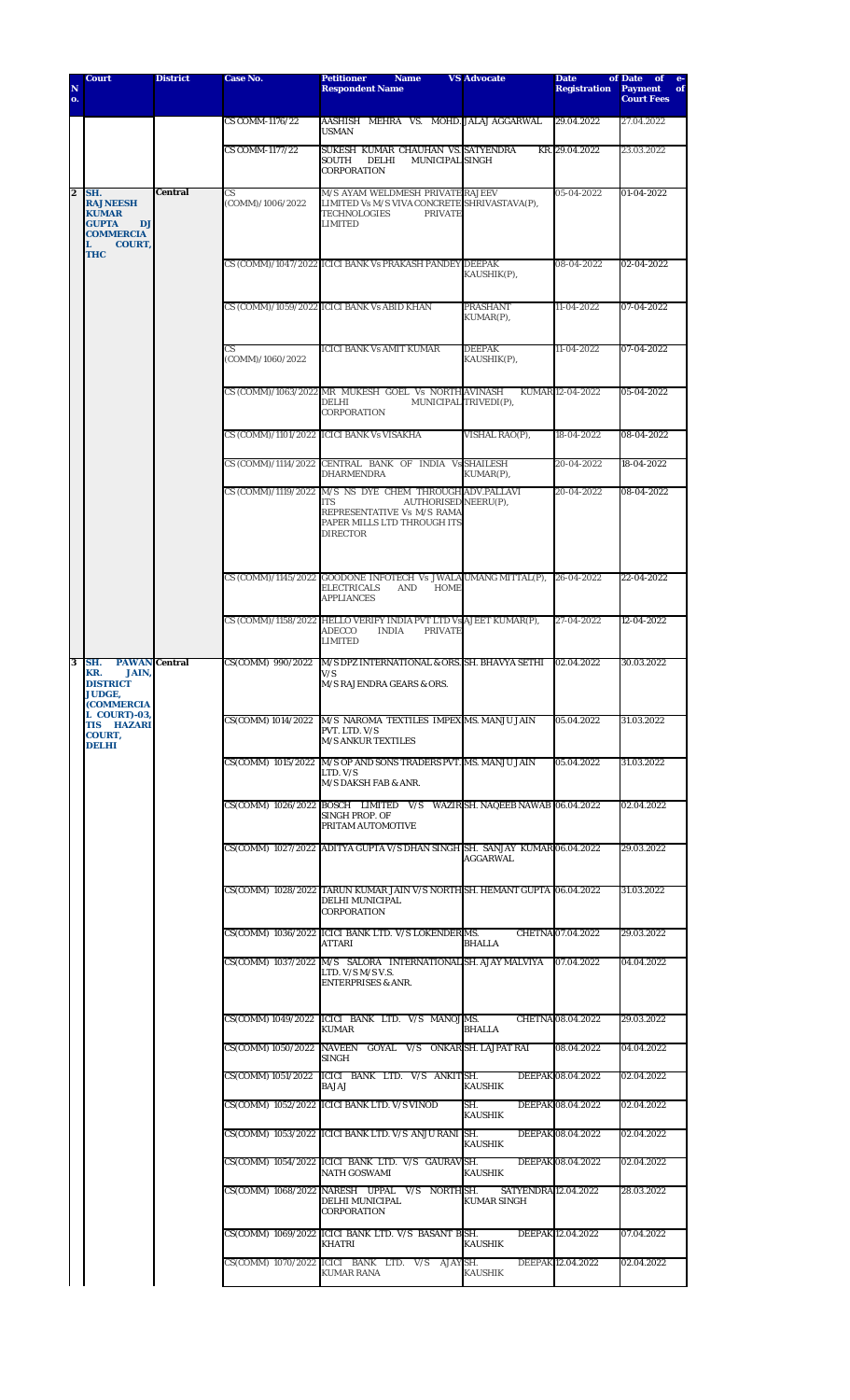| N                       | <b>Court</b>                                                    | <b>District</b>      | Case No.                  | <b>Petitioner</b><br><b>Name</b><br><b>Respondent Name</b>                                                                         | <b>VS Advocate</b>                           | <b>Date</b><br><b>Registration</b> | of Date<br>of<br>$e-$<br><b>Payment</b><br>of |
|-------------------------|-----------------------------------------------------------------|----------------------|---------------------------|------------------------------------------------------------------------------------------------------------------------------------|----------------------------------------------|------------------------------------|-----------------------------------------------|
| o.                      |                                                                 |                      |                           |                                                                                                                                    |                                              |                                    | <b>Court Fees</b>                             |
|                         |                                                                 |                      |                           | CS(COMM) 1084/2022 LEVI STRAUSS & COMPANY V/S SH. PRAMOD KUMAD 13.04.2022<br>ASHOK KUMAR<br>(UNKOWN)                               | SINGH                                        |                                    | 02.04.2022                                    |
|                         |                                                                 |                      |                           | CS(COMM) 1087/2022 M/S PLAZA WIRES PVT. LTD. V/S SH.<br><b>URBAN</b><br>DEVELOPMENT ENVIRONMENT<br><b>DEPARTMENT &amp;</b><br>ANR. | <b>DUSHYANT 18.04.2022</b><br><b>SWAROOP</b> |                                    | 11.04.2022                                    |
|                         |                                                                 |                      |                           | CS(COMM) 1088/2022 ICICI BANK LTD. V/S VIJAY                                                                                       | SH. VIKAS CHOPRA                             | 18.04.2022                         | 08.04.2022                                    |
|                         |                                                                 |                      |                           | CS(COMM) 1089/2022 SMT, SHEELA DEVI & ANR. V/S SH, PUJYA KUMAR 18.04.2022<br>M/S AMBUJ HOTEL<br>AND REAL ESTATE PVT. LTD.          | SINGH                                        |                                    | 06.04.2022                                    |
|                         |                                                                 |                      |                           | CS(COMM) 1118/2022 CENTRAL BANK OF INDIA V/SSH.<br><b>MOHD. FARAHIM</b>                                                            | <b>KUMAR</b>                                 | <b>SHAILESH 20.04.2022</b>         | 18.04.2022                                    |
|                         |                                                                 |                      |                           | CS(COMM) 1129/2022 IICICI BANK LTD, V/S GAJENDRAISH.<br>SINGH                                                                      | KAUSHIK                                      | DEEPAK 22.04.2022                  | 16.04.2022                                    |
|                         |                                                                 |                      |                           | CS(COMM) 1130/2022 ICICI BANK LTD. V/S RAHUL RAJISH. R.K. RANJAN                                                                   |                                              | 22.04.2022                         | 08.04.2022                                    |
|                         |                                                                 |                      |                           | CS(COMM) 1131/2022 ICICI BANK LTD. V/S<br><b>ENTERPRISES</b>                                                                       | K.K. SH.<br><b>KAUSHIK</b>                   | DEEPAK 22.04.2022                  | 16.04.2022                                    |
|                         |                                                                 |                      | CS(COMM) 1141/2022        | ICICI BANK LTD. V/S SANDEEP SH. VIKAS CHOPRA<br><b>BHARDWAJ</b>                                                                    |                                              | 26.04.2022                         | 21.04.2022                                    |
|                         |                                                                 |                      |                           | CS(COMM) 1142/2022 MUKESH GOEL V/S NORTH SH. A.K. TRIVEDI<br>DELHI MUNICIPAL<br>CORPORATION                                        |                                              | 26.04.2022                         | 19.04.2022                                    |
|                         |                                                                 |                      |                           | CS(COMM) 1143/2022 ICICI BANK LTD. V/S SACHIN SH. VIKAS CHOPRA<br><b>KUMAR SINGH</b>                                               |                                              | 26.04.2022                         | 21.04.2022                                    |
|                         |                                                                 |                      | CS(COMM) 1159/2022        | STATE BANK OF INDIA V/SSH. HONEY JAIN<br>MOMOZONE FOOD AND<br><b>BEVERAGES</b>                                                     |                                              | 27.04.2022                         | 23.04.2022                                    |
|                         |                                                                 |                      | CS(COMM) 1170/2022        | M/S SHAGUN ENTERPRISES PVT. SH. ASHOK KUMAR 28.04.2022<br>LTD. V/S<br>M/S MAHALAXMI ENTERPRISES<br>& ANR.                          | SINGH                                        |                                    | 30.03.2022                                    |
|                         |                                                                 |                      | CS(COMM) 1171/2022        | SMT. SHILPA KHANNA<br><b>MOHD. FIROZ ALAM</b>                                                                                      | $V/S$ SH.<br><b>TRIPATHI</b>                 | <b>SUSHIL 28.04.2022</b>           | 20.04.2022                                    |
|                         |                                                                 |                      | CS(COMM) 1172/2022        | BANK OF INDIA V/S M/S SANGAMMS. DEEPA GUPTA<br>ZARI CENTRE &<br>ORS.                                                               |                                              | 28.04.2022                         | 23.04.2022                                    |
|                         |                                                                 |                      | CS(COMM) 1181/2022        | AASHISH MEHRA V/S MS. REHNASH. JALAJ AGARWAL 29.04.2022<br>BABY                                                                    |                                              |                                    | 27.04.2022                                    |
|                         |                                                                 |                      |                           | CS(COMM) 1182/2022 AMARJEET SINGH V/S SHRISH. PRAVEEN SURI<br>MOHAN DASS TALREJA                                                   |                                              | 29.04.2022                         | 21.04.2022                                    |
|                         |                                                                 |                      |                           | CS(COMM) 1183/2022 MUKUL MITTAL V/S GHAN SH. ANIL KUMAR 29.04.2022<br>SHYAM                                                        | CHANDEL                                      |                                    | 27.04.2022                                    |
| $\overline{\mathbf{4}}$ | <b>MS</b><br><b>SAXENA,</b><br><b>DISTRICT</b><br><b>JUDGE,</b> | <b>NISHA</b> Central | CS (COMM) 999/2022        | M/S JINDAL ENTERPRISES VS. AVINASH<br>NORTH DELHI MUNICIPAL TRIVEDI<br>CORPORATION                                                 |                                              | KR 02.04.2022                      | 23.03.2022                                    |
|                         | <b>COMMERCIA</b><br><b>L COURT-04</b>                           |                      |                           | CS (COMM)-983/2020 ANIL GOEL VS. NDMC & ANR                                                                                        | SATYENDER KUMAR 01.04.2022<br>SINGH          |                                    | 22.03.2022                                    |
|                         |                                                                 |                      | CS (COMM)-984/2020 CANARA | BANK V/S<br><b>BHAGWATI AUTO &amp; ANR</b>                                                                                         | <b>M/S PRANAY SHARMA</b>                     | 01.04.2022                         | 22.03.2022                                    |
|                         |                                                                 |                      |                           | CS (COMM) 1004/2022 HINDUSTAN DRUG HOUSE TUSHAR<br>VS. ASIAN HOTEL NORTH AGARWAL<br><b>LTD &amp; ANR</b>                           |                                              | 04.04.2022                         | 14.01.2022                                    |
|                         |                                                                 |                      |                           | CS (COMM) 1009/2022 ICICI BANK LTD VS. SUBHASH HEMANT GUPTA<br>CHAND                                                               |                                              | 05.04.2022                         | 10.12.2022                                    |
|                         |                                                                 |                      |                           | CS (COMM) 1010/2022 ICICI BANK LTD VS. RAGHAVHEMANT GUPTA<br>ENTERPRISES                                                           |                                              | 05.04.2022                         | 12.02.2022                                    |
|                         |                                                                 |                      |                           | CS (COMM) 1030/2022 M/S WESTON ALUMINIUM VS. ABHINAV TYAGI<br>M/S SFMS FURNITURE PVT LTD                                           |                                              | 06.04.2022                         | 04.04.2022                                    |
|                         |                                                                 |                      |                           | CS (COMM) 1031/2022 M/S AKS IMPEX VS M/S NEERU RADHEY SHYAM<br>TRADING CO                                                          |                                              | 06.04.2022                         | 25.03.2022                                    |
|                         |                                                                 |                      |                           | CS (COMM) 1056/2022 ICICI BANK LTD VS. ANKIT SHAH DEEPAK KAUSHIK                                                                   |                                              | 08.04.2022                         | 02.04.2022                                    |
|                         |                                                                 |                      |                           | CS (COMM) 1078/2022 M/S GRIPPERS INDIA VS M/S RAHUL KUMAR<br>NIRMAL CARS PVT LTD                                                   |                                              | 13-04-2022                         | 05.04.2022                                    |
|                         |                                                                 |                      |                           | CS (COMM)/1110/2022 M/S AGGARWAL INDUSTRIES Vs SHUBHAM<br><b>M/S PM AND COMPANY</b>                                                | VISHWAKARMA(P),                              | 19.04.2022                         | 07.04.2022                                    |
|                         |                                                                 |                      |                           | CS (COMM)/1107/2022 ICICI BANK LIMITED Vs ANKIT VISHAL RAO(P),<br><b>KUMAR GOEL</b>                                                |                                              | 19.04.2022                         | 08.04.2022                                    |
|                         |                                                                 |                      |                           | CS (COMM)/1109/2022 ICICI BANK LIMITED<br>SHAKEEL CHAUDHARY                                                                        | Vs VISHAL RAO(P),                            | 19.04.2022                         | 08.04.2022                                    |
|                         |                                                                 |                      |                           | CS (COMM)/1108/2022 ICICI BANK LIMITED Vs KAPIL VISHAL RAO(P),<br>TYAGI                                                            |                                              | 19.04.2022                         |                                               |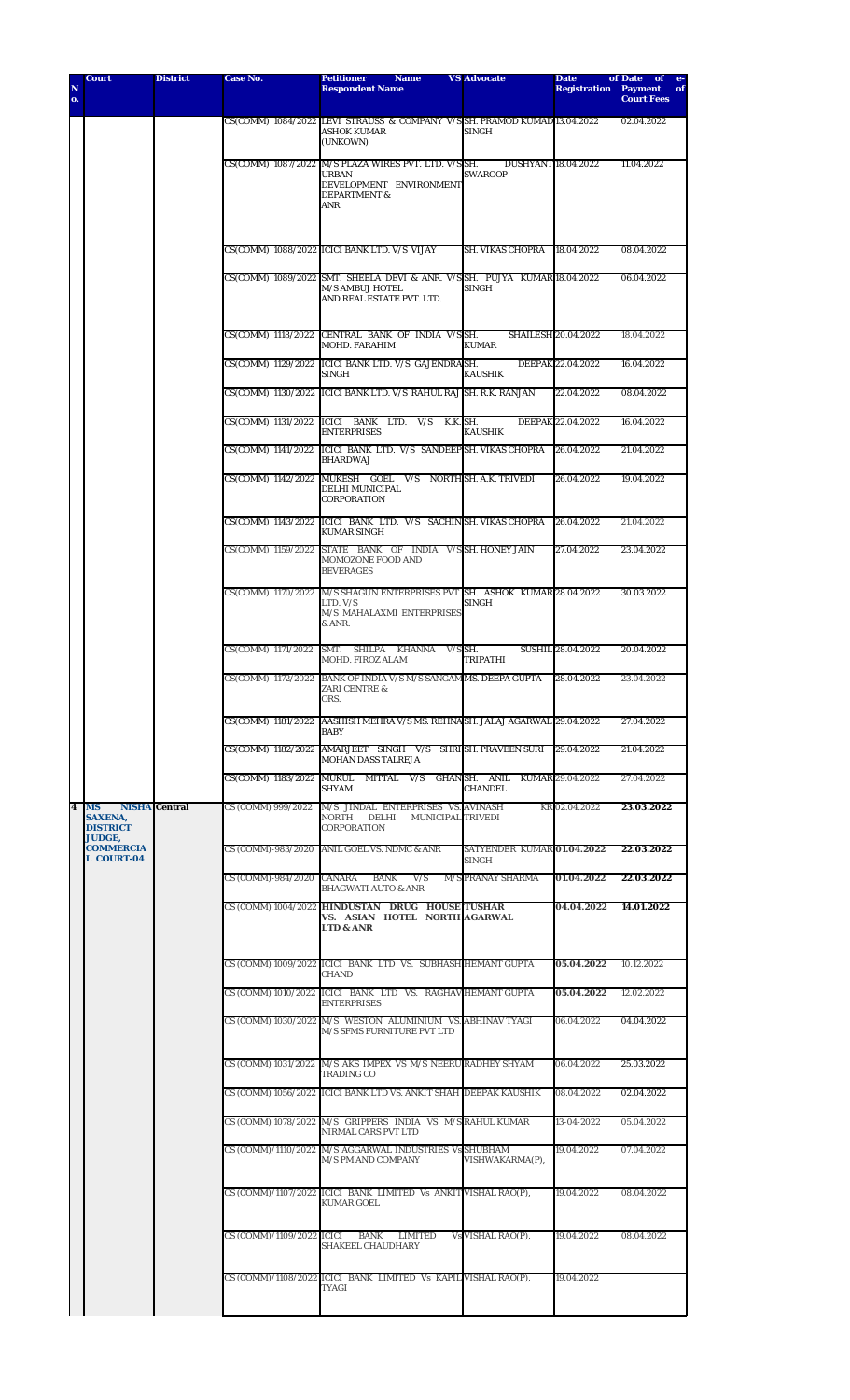| N<br>0.                 | <b>Court</b>                                                              | <b>District</b> | Case No.                           | <b>Petitioner</b><br><b>Name</b><br><b>Respondent Name</b>                                                                                     | <b>VS Advocate</b>            | <b>Date</b><br><b>Registration</b> | of Date<br>of <b>of</b><br>$-e-$<br><b>Payment</b><br>of<br><b>Court Fees</b> |
|-------------------------|---------------------------------------------------------------------------|-----------------|------------------------------------|------------------------------------------------------------------------------------------------------------------------------------------------|-------------------------------|------------------------------------|-------------------------------------------------------------------------------|
|                         |                                                                           |                 |                                    |                                                                                                                                                | <b>VJ SHRAVAN</b>             | KUMAR 19.04.2022                   | 08.04.2022                                                                    |
|                         |                                                                           |                 | CS (COMM)/1106/2022 RADO URHREN    | $_{\rm RG}$<br>Vs<br><b>TRADERS</b>                                                                                                            | BANSAL(P),                    |                                    |                                                                               |
|                         |                                                                           |                 |                                    | CS (COMM)/1108/2022 ICICI BANK LIMITED Vs KAPIL VISHAL RAO(P),<br>TYAGI                                                                        |                               | 19.04.2022                         | 08.04.2022                                                                    |
|                         |                                                                           |                 | CS (COMM)/1115/2022 NOKIA          | CORPORATION<br><b>SHARAFAZ AHMAD</b>                                                                                                           | VS, HIMANSHU DEORA            | 20.04.2022                         | 12.04.2022                                                                    |
|                         |                                                                           |                 |                                    | CS (COMM)/1133/2022 ICICI BANK LIMITED Vs ANIL PRASHANT<br><b>SIKARWAR</b>                                                                     | $KUMAR(P)$ ,                  | 22.04.2022                         | 16.04.2022                                                                    |
|                         |                                                                           |                 |                                    | CS (COMM)/1135/2022 ICICI BANK LIMITED VS. M/SSATISH KUMAR<br>NAV RATNA ELECTRONICS PVT<br>LTD                                                 |                               | 23.04.2022                         | 30.03.2022                                                                    |
|                         |                                                                           |                 |                                    | CS (COMM)/1140/2022 PUNJAB NATIONAL BANK VS. SHIVAM TYAGI<br><b>OMKARNATH &amp; ORS.</b>                                                       |                               | 26.04.2022                         | 19.04.2022                                                                    |
|                         |                                                                           |                 |                                    | CS (COMM)/1155/2022 ICICI BANK LIMITED<br><b>ROVINSH KUMAR</b>                                                                                 | <b>VS. VIKAS CHOPRA</b>       | 26.04.2022                         | 21.04.2022                                                                    |
|                         |                                                                           |                 |                                    | CS (COMM)/1156/2022 M/S RAM NIWAS GOEL VS. A.K.TRIVEDI<br>SOUTH DELHI<br><b>MUNICIPAL</b><br><b>CORPORATION</b>                                |                               | 27.04.2022                         | 20.04.2022                                                                    |
|                         |                                                                           |                 |                                    | CS (COMM)/1157/2022 M/S PLATINEX DB VALVES INDIA STUTI WASON<br>PVT LTD VS. MR. NEMARAM<br>PROPRIETOR OF M/S SHRI<br><b>BALAJI ENTERPRISES</b> |                               | 27.04.2022                         | 06.04.2022                                                                    |
|                         |                                                                           |                 |                                    | CS (COMM)/1166/2022 MOHD. NADEEM VS. UMESH PRADUMAN<br><b>KUMAR SINGH &amp; OTHERS</b>                                                         | <b>SHARMA</b>                 | 28.04.2022                         | 10.09.2022                                                                    |
|                         |                                                                           |                 |                                    | CS (COMM)/1168/2022 TARUN KUMAR JAIN VS. NORTH HEMANT GUPTA<br><b>DELHI</b><br>MUNICIPAL<br>CORPORATION                                        |                               | 28.04.2022                         | 31.03.2022                                                                    |
| $\overline{\mathbf{5}}$ | SH.<br><b>ASHWANI</b><br><b>KUMAR</b><br><b>SARPAL,</b>                   | <b>Central</b>  | CS COMM-986/22                     | SUPER CASSETTES V/S<br><b>RENDERLIVE</b><br><b>FILMS</b><br>&<br><b>ENTERMENENT</b>                                                            | <b>M/S BADRI DASS</b>         | 01.04.2022                         | 26.03.2022                                                                    |
|                         | <b>DISTRICT</b><br><b>JUDGE.</b><br><b>COMMERCIA</b><br><b>L COURT-05</b> |                 | CS COMM - 991/22                   | <b>ICICI BANK LTD V/S VINOD KR</b>                                                                                                             | <b>CHETNA BHALLA</b>          | 02.04.2022                         | 29.03.2022                                                                    |
|                         |                                                                           |                 | CS COMM - 992/22                   | ICICI BANK LTD V/S PARAMJEET MANISH DIWAN<br><b>SINGH</b>                                                                                      |                               | 02.04.2022                         | ON LINE                                                                       |
|                         |                                                                           |                 | OMPM(I)<br>240/22                  | COMM - M/S ELECTRONICA FIN V/S RAHUL BHARDWAJ 04.04.2022<br>RIDDI INDUSTRIES 9191                                                              |                               |                                    | 01.04.2022                                                                    |
|                         |                                                                           |                 | $OMP$ (I)<br>COMM<br>241/22        | $-M/S$ ELECTRONICA FIN<br><b>RIDDI INDUSTRIES 0612</b>                                                                                         | V/S RAHUL BHARDWAJ 04.04.2022 |                                    | 01.04.2022                                                                    |
|                         |                                                                           |                 | CS COMM - 999/22                   | <b>SBI V/S NEELAM DHAWAN</b>                                                                                                                   | <b>GOPAL</b><br><b>SHARMA</b> | CHAND 04.04.2022                   | 02.04.2022                                                                    |
|                         |                                                                           |                 | $EX - 276/22$                      | <b>MAINSH SUKHAJA V/S SDMC</b>                                                                                                                 | S K SINGH                     | 04.04.2022                         | 22.03.2022                                                                    |
|                         |                                                                           |                 | $EX - 277/22$                      | NEERAJ NATH SHARMA V/SMEENAKSHINATH<br><b>RAJENDER PRASAD</b>                                                                                  |                               | 04.04.2022                         | ON LINE                                                                       |
|                         |                                                                           |                 | $EX - 282/22$<br>CS COMM - 1016/22 | ICICI BANK LTD V/S RAJ KUMAR  AMRENDRA KUMAR  04.04.2022<br>UJJWAL GANDHI V/S ASHOK DIVYANSHU                                                  |                               |                                    | 11.03.2022                                                                    |
|                         |                                                                           |                 | CS COMM - 1017/22                  | MAKHIJA<br>O P & SONS TRADER P LTD V/S MANJU JAIN                                                                                              | SRIVASTAVA                    | 05.04.2022<br>05.04.2022           | ON LINE<br>31.03.2022                                                         |
|                         |                                                                           |                 | $EX - 284/22$                      | <b>ARORA FABRICS</b><br><b>MANISH SAKUJA V/S SDMC</b>                                                                                          | S K SINGH                     | 06.04.2022                         | ON LINE                                                                       |
|                         |                                                                           |                 | CS COMM - 1024/22                  | ADITYA GUPTA V/S AMIT BAJAJ                                                                                                                    | <b>SK AGGARWAL</b>            | 06.04.2022                         | 29.03.2022                                                                    |
|                         |                                                                           |                 | CS COMM - 1025/22                  | VIPIN VADHVA V/S NDMC                                                                                                                          | <b>S K SINGH</b>              | 06.04.2022                         | 23.03.2022                                                                    |
|                         |                                                                           |                 | CS COMM - 1041/22                  | SURIYA ROSHNI LTD V/S RAJEEV SHRIHAR TRIPATHI 08.04.2022<br><b>KR SINGH</b>                                                                    |                               |                                    | 01.04.2022                                                                    |
|                         |                                                                           |                 | CS COMM - 1042/22                  | REEMA MANOCHA V/S N D M C                                                                                                                      | S K SING                      | 08.04.2022                         | 23.03.2022                                                                    |
|                         |                                                                           |                 | CS COMM - 1043/22                  | ICICI BANK LTD V/S RINKU DEEPAK KAUSHIK<br><b>PANDEY</b>                                                                                       |                               | 08.04.2022                         | 02.04.2022                                                                    |
|                         |                                                                           |                 | $OMP$ (I)<br>COMM<br>251/22        | - KOTAK MAHINDRA BANK V/S S K ASHISH KR MOHAR   08.04.2022<br><b>ENTERPRISES</b>                                                               |                               |                                    | 14.03.2022                                                                    |
|                         |                                                                           |                 | 256/22                             | OMP (I) COMM - KOTAK MAHINDRA BANK V/S ASHISH KRMOHAR  11.04.2022<br><b>HIGHWAY TRANS SERVICES</b>                                             |                               |                                    | 05.04.2022                                                                    |
|                         |                                                                           |                 | $OMP$ (I)<br>257/22                | COMM - KOTAK MAHINDRA BANK V/S ASHISH KR MOHAR 11.04.2022<br>DIVYA PAPPADAM                                                                    |                               |                                    | 05.04.2022                                                                    |
|                         |                                                                           |                 | OMP (I)<br>258/22                  | COMM - TATA CAPITAL FIN V/S PIRU LAL VIKAS SHARMA                                                                                              |                               | 11.04.2022                         | 08.02.2022                                                                    |
|                         |                                                                           |                 | CS COMM - 1066/22                  | <b>UMESH GUPTA V/S SDMC</b>                                                                                                                    | S K SING                      | 12.04.2022                         | 08.04.2022                                                                    |
|                         |                                                                           |                 | CS COMM - 1067/22                  | ICICI BANK LTD V/S REYAZ PRASHANT KR<br>AHMED                                                                                                  |                               | 12.04.2022                         | 02.04.2022                                                                    |
|                         |                                                                           |                 | $OMP$ (I)<br>COMM -<br>269/22      | KOTAK MAHINDRA BANK V/SASHISH KR MOHAR 12.04.2022<br><b>SANJAY KUMAR</b>                                                                       |                               |                                    | 06.04.2022                                                                    |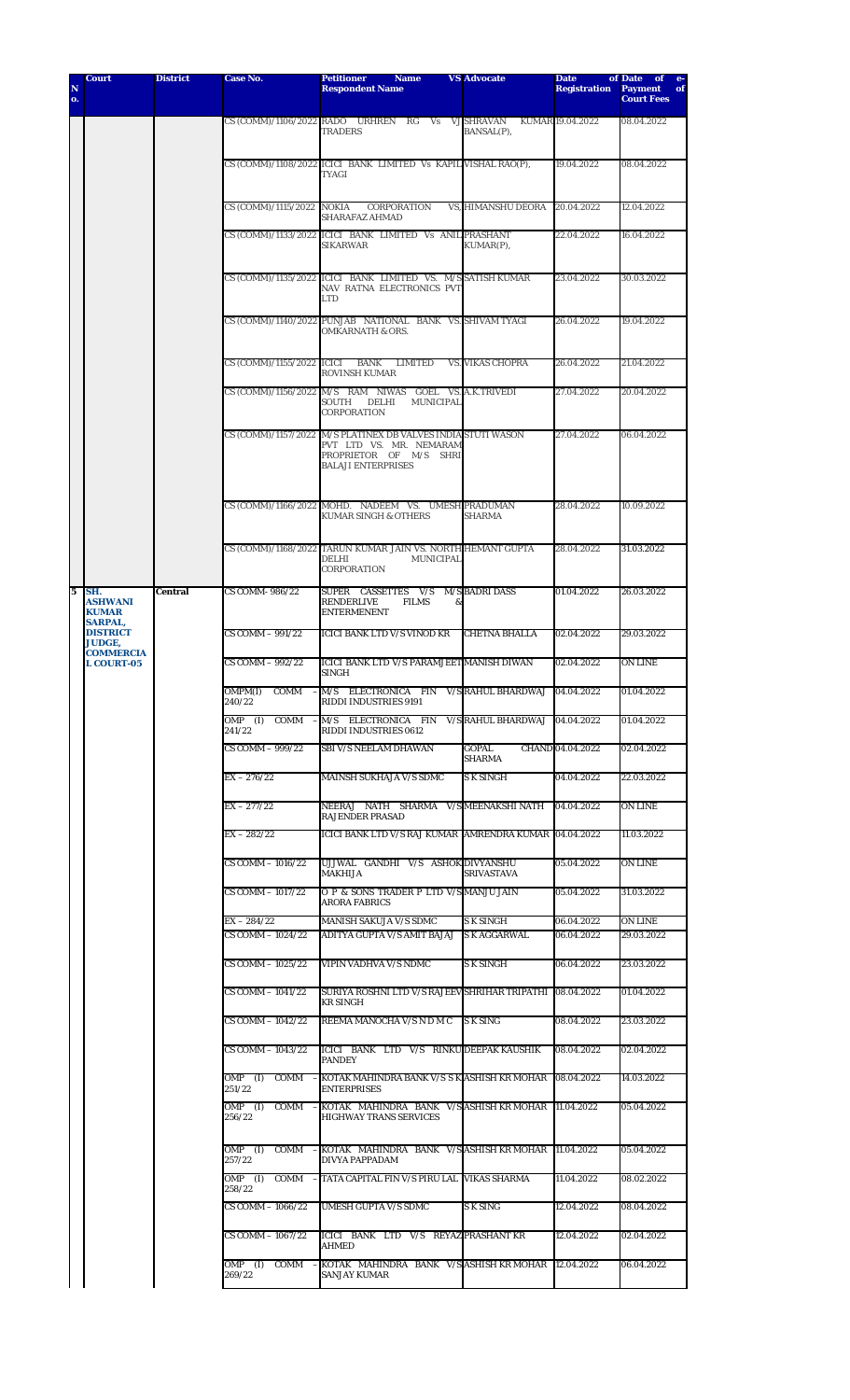|                 | <b>Court</b> | <b>District</b> | Case No.                    | <b>Petitioner</b><br><b>Name</b>                                                                                  | <b>VS Advocate</b>   | <b>Date</b>         | of Date of e-                             |
|-----------------|--------------|-----------------|-----------------------------|-------------------------------------------------------------------------------------------------------------------|----------------------|---------------------|-------------------------------------------|
| ${\bf N}$<br>о. |              |                 |                             | <b>Respondent Name</b>                                                                                            |                      | <b>Registration</b> | <b>Payment</b><br>of<br><b>Court Fees</b> |
|                 |              |                 | 270/22                      | OMP (I) COMM - KOTAK MAHINDRA BANK V/S ASHISH KR MOHAR 12.04.2022<br>TARUN LOGISTICS PACKERS AND<br><b>MOVERS</b> |                      |                     | 06.04.2022                                |
|                 |              |                 | COMM<br>OMP (I)<br>271/2022 | - KOTAK MAHINDRA BANK V/SASHISH KRMOHAR 12.04.2022<br>SIDDHI LOGISTICS                                            |                      |                     | 05.04.2022                                |
|                 |              |                 | $Ex - 298/22$               | <b>MANISH SAKUJA V/S SDMC</b>                                                                                     | <b>S K SINGH</b>     | 13.04.2022          | 13.04.2022                                |
|                 |              |                 | CS COMM - 1086/22           | KAPIL COREPACKS P LTD V/SGURVINDER SINGH 16.04.2022<br>ARUN SHARMA                                                |                      |                     | 29.11.2014                                |
|                 |              |                 | CS COMM - 1097/22           | TARUN KR JAIN V/S NDMC                                                                                            | <b>HEMANT GUPTA</b>  | 18.04.2022          | 31.03.2022                                |
|                 |              |                 | CS COMM - 1098/22           | ICICI BANK LTD V/S RAJ KR VISHAL RAO<br><b>CHAUHAN</b>                                                            |                      | 18.04.2022          | 08.04.2022                                |
|                 |              |                 | CS COMM - 1099/22           | ICICI BANK LTD V/S JAWED VISHAL RAO<br><b>KHAN SAIFI</b>                                                          |                      | 18.04.2022          | 08.04.2022                                |
|                 |              |                 | MISC DJ $-261/22$           | ICICI BANK LTD V/S OM MANISH DIWAN<br><b>PRAKASH</b>                                                              |                      | 18.04.2022          | 07.02.2022                                |
|                 |              |                 | MISC DJ - 262/22            | ICICI BANK LTD V/S FATHEHVAR MANISH DIWAN<br><b>TRADING CO</b>                                                    |                      | 18.04.2022          | 02.11.2021                                |
|                 |              |                 | MISC DJ - 263/22            | ICICI BANK LTD V/S RAGHU PURI MANISH DIWAN                                                                        |                      | 18.04.2022          | 07.02.2022                                |
|                 |              |                 | $EX - 312/22$               | ICICI BANK LTD V/S ALOK KR CHARANJEET SINGH 18.04.2022<br><b>DIWADI</b>                                           |                      |                     | 01.04.2022                                |
|                 |              |                 | $EX - 313/22$               | ICICI BANK LTD V/S PRASHUK CHARANJEET SINGH 18.04.2022<br><b>JAIN</b>                                             |                      |                     | 01.04.2022                                |
|                 |              |                 | CS COMM - 1105/22           | BANK OF BARODA V/S PSA AATREYA SINGH<br><b>IMPEX</b>                                                              |                      | 19.04.2022          | ON LINE                                   |
|                 |              |                 | OMP COMM - 48/22            | <b>LAXMI DEVI V/S AXIS BANK</b>                                                                                   | <b>AJAY KUMAR</b>    | 20.04.2022          | 23.09.2021                                |
|                 |              |                 | CS COMM - 1120/22           | MD FAISAL KHAN V/S NOVUS SARTHAK SHARMA<br><b>TECHNOLOGIES P LTD</b>                                              |                      | 21.04.2022          | 05.04.2022                                |
|                 |              |                 | CS COMM - 1126/22           | ICICI BANK LTD V/S PRABHAT RAJEEV<br><b>KAMAL GOEL</b>                                                            | <b>RANJAN</b>        | KUMAR 22.04.2022    | 08.04.2022                                |
|                 |              |                 | CS COMM - 1127/22           | ICICI BANK LTD V/S MOHIT PRASHANT KR<br><b>GOVIL</b>                                                              |                      | 22.04.2022          | 16.04.2022                                |
|                 |              |                 | CS COMM - 1128/22           | ICICI BANK LTD V/S ADITI PRASHANT KR<br><b>RAWAT</b>                                                              |                      | 22.04.2022          | 16.04.2022                                |
|                 |              |                 | CS COMM - 1134/22           | LALIT KR CHHARI V/S ARVIND PIYUSH GAUR<br>YADAV                                                                   |                      | 23.04.2022          | 15.04.2022                                |
|                 |              |                 | 53/2022                     | OMP (COMM p - PURAN SINGH VISHWAKARMA SUBHASH<br><b>V/S KOTAK MAHINDRA PRIME</b>                                  | <b>SHARMA</b>        | CHAND 25.04.2022    | <b>ON LINE</b>                            |
|                 |              |                 | CS COMM - 1153/22           | RAM NIWAS GOEL V/S SDMC                                                                                           | <b>A K TRIVEDI</b>   | 26.04.2022          | 19.04.2022                                |
|                 |              |                 | CS COMM - 1152/22           | ICICI BANK LTD V/S SACHIN KR                                                                                      | <b>VISHAL RAO</b>    | 26.04.2022          | 21.04.2022                                |
|                 |              |                 | CS COMM - 1154/22           | ICICI BANK LTD V/S VIPIN KR VISHAL RAO<br>KATIYAR                                                                 |                      | 26.04.2022          | 21.04.2022                                |
|                 |              |                 | CS COMM - 1161/22           | <b>ADIDAS AG V/S ASHOK KR</b>                                                                                     | <b>AASTHA SHARMA</b> | 27.04.2022          | 08.04.2022                                |
|                 |              |                 | CS COMM - 1162/22           | <b>SBI V/S M/S A V PACKERS</b>                                                                                    | <b>ASHISH BATRA</b>  | 27.04.2022          | 25.04.2022                                |
|                 |              |                 | EX-07/22                    | BPT INFRA PROJ P LTD V/S AKSHUJAIN<br>UNION BANK OF INDIA                                                         |                      | 28.04.2022          | <b>ON LINE</b>                            |
|                 |              |                 | CS COMM - 1179/22           | AASHISH MEHRA V/S MOHD JALAJ AGGARWAL<br><b>MEHARBAN</b>                                                          |                      | 29.04.2022          | 27.04.2022                                |
|                 |              |                 | CS COMM - 1180/22           | RAVINDER KR WADHWA V/SSK SINGH<br>SDMC                                                                            |                      | 29.04.2022          | 25.04.2022                                |
|                 |              |                 | CS COMM - 1187/22           | ICICI BANK LTD V/S GAURAV JOGINDER<br><b>SUBHASH JAIN</b>                                                         | <b>SUKHIJA</b>       | KR 02.05.2022       | ON LINE                                   |
|                 |              |                 | MISC DJ - 305/22            | ICICI BANK LTD V/S ATUL MANISH DEWAN<br>SHARMA                                                                    |                      | 02.05.2022          | ON LINE                                   |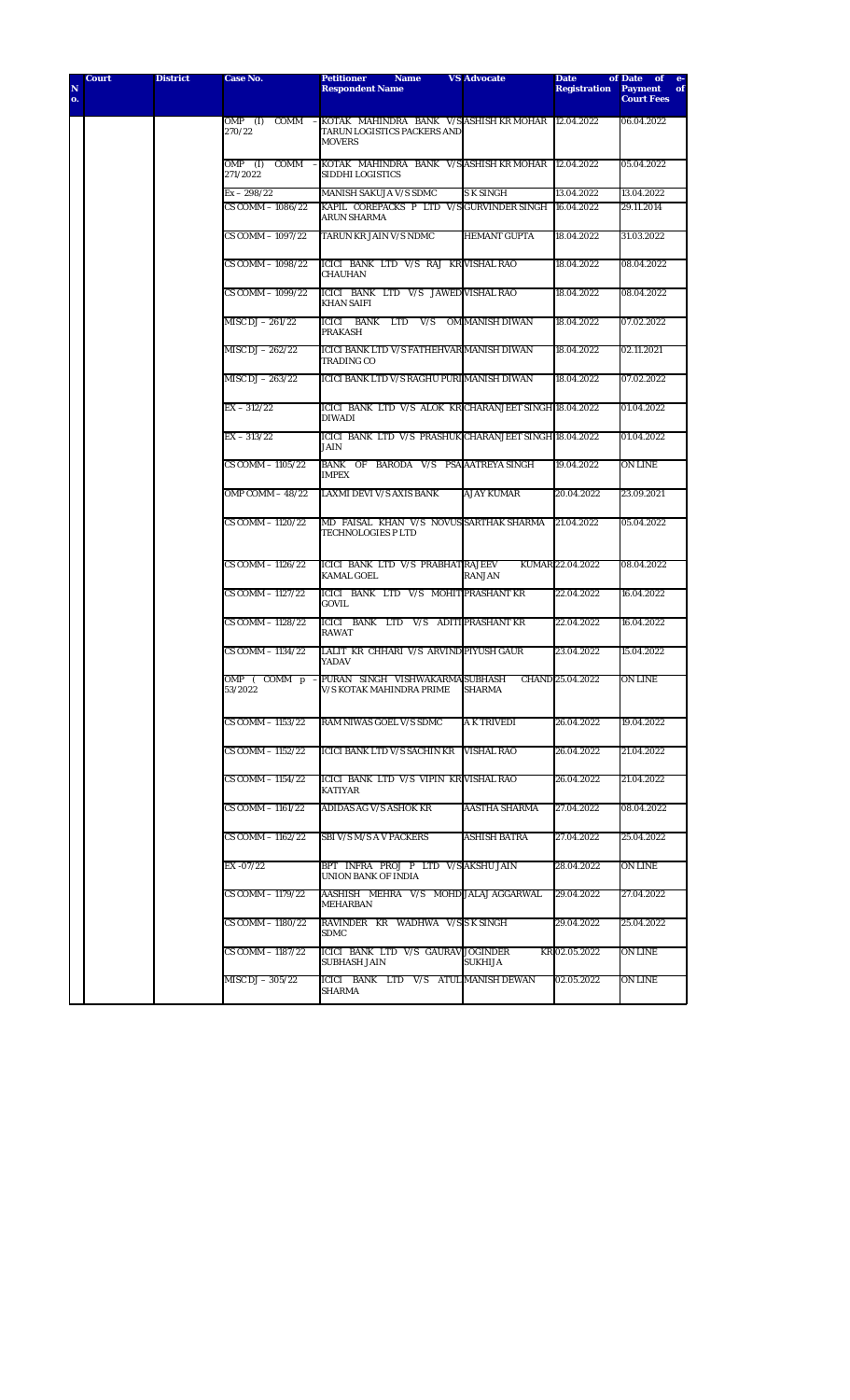| N<br>o. | <b>Court</b>                                        | <b>District</b> | Case No.   | <b>Petitioner</b><br><b>Name</b><br><b>Respondent Name</b>                      | <b>VS Advocate</b>               | <b>Date</b><br><b>Registration</b> | of Date<br>of<br>$e-$<br><b>Payment</b><br>of<br><b>Court Fees</b> |
|---------|-----------------------------------------------------|-----------------|------------|---------------------------------------------------------------------------------|----------------------------------|------------------------------------|--------------------------------------------------------------------|
|         |                                                     |                 |            |                                                                                 |                                  |                                    |                                                                    |
| 6       | SH.<br><b>PARAMJIT</b><br>SINGH,<br><b>DISTRICT</b> | Central         | 987/2022   | ROMANA HERBAL CARE PVT.<br>LTD. VS.RAKESH CHANDNA                               |                                  | 01-04-2022                         | 08-03-2022                                                         |
|         | <b>JUDGE(COM</b><br><b>MERCIAL)-</b><br>06, CENTRAL |                 | 234/2022   | KOTAK MAHINDRA BANK LTD.<br><b>VS. MANGAL SHAH</b>                              |                                  | 01-04-2022                         |                                                                    |
|         |                                                     |                 | 233/2022   | KOTAK MAHINDRA BANK LTD.<br>VS. GURMEET SINGH                                   |                                  | $01 - 04 - 2022$                   |                                                                    |
|         |                                                     |                 | 994/2022   | naresh uppal vs ndmc                                                            | <b>SATYENDRA</b><br><b>SINGH</b> | KR 02-04-2022                      | 28-03-2022                                                         |
|         |                                                     |                 | 995/2022   | m/s ram niwas goel vs ndmc                                                      | aninash kr trivedi               | 02-04-2022                         | 22-03-2022                                                         |
|         |                                                     |                 | 1008/2022  | icici bank mr. Abubhav singh                                                    | hemant gupta                     | 05-04-2022                         | 03-02-2022                                                         |
|         |                                                     |                 | 1008/2022  | icici bank vs manas ranjan sahoo                                                | hemant gupta                     | 05-04-2022                         | 12-02-2022                                                         |
|         |                                                     |                 | 283/2022   | kotak mahindra bank vs<br>mumbai                                                | east abhishek kaushik            | 05-04-2022                         |                                                                    |
|         |                                                     |                 | 1018/2022  | gauatari hosietry vs m/s b.r. sons                                              | karan bhambri                    | 05-04-2022                         | 16-02-2022                                                         |
|         |                                                     |                 | 1023/2022  | SATURN<br><b>INSFITUTE</b><br>MANAGEMENT VS VARDHMAN<br><b>HOME</b>             | OF ABHINAV TYAGI                 | 06-04-2022                         | 16-03-2022                                                         |
|         |                                                     |                 | 1032/2022  | M/S. NAVEEM IMPEX VS. M/S.<br>HMS<br><b>METAL</b><br>PVT.<br>LTD.<br>9711996530 |                                  | 06.04.2022                         | 24.03.2022                                                         |
|         |                                                     |                 | 1029/2022  | polo vs galaxy caps                                                             | k.g. bansal &<br>bansal          | s.k. 06-04-2022                    |                                                                    |
|         |                                                     |                 | 254/2022   | KOTAK MAHINDRA BANK<br><b>ARVIND ROAD CARRIERS</b>                              | VS A.K. MAHOR                    | 08-04-2022                         |                                                                    |
|         |                                                     |                 | 1048/2022  | M/S LAMONEA SRIL VS AMIT SUMIT KULKARNI<br><b>BAHUGUNA</b>                      |                                  | 08-04-2022                         | 15-12-2021                                                         |
|         |                                                     |                 | 1045/2022  | RAM NIWAS GOEL VS NDMC                                                          | <b>AVINASH</b><br><b>TRIVEDI</b> | KR. 08-04-2022                     | 28-03-2022                                                         |
|         |                                                     |                 | 1044/2022  | SHREE ORGANICS VS KUNTAL S. ANKIT MIGLANI<br><b>JAIN</b>                        |                                  | 08-04-2022                         | 25-03-2022                                                         |
|         |                                                     |                 | 1062/2022  | icici bank vs rishi pal                                                         | deepak kaushik                   | 11-04-2022                         | 02-04-2022                                                         |
|         |                                                     |                 | 1061/2022  | icici bank vs kuldeep kumar                                                     | deepak kaushik                   | 11-04-2022                         | 02-04-2022                                                         |
|         |                                                     |                 | 1065/2022  | icici bank vs amit kumar                                                        | deepak kaushik                   | 12-04-2022                         | 07-04-2022                                                         |
|         |                                                     |                 | 1064/20222 | ICICI BANK VS NARENDERA deepak kaushik<br><b>KUMAR</b>                          |                                  | 12-04-2022                         | 07-04-2022                                                         |
|         |                                                     |                 | 285/2022   | kotak mahidra vs hansraj                                                        | ak mahor                         | 13-04-2022                         |                                                                    |
|         |                                                     |                 | 284/2022   | koak mahndra vs divya papadam                                                   | ak mahor                         | 13-04-2022                         |                                                                    |
|         |                                                     |                 | 283/2022   | kotak mahindra vs om prakash ak mahor<br>jaiswal                                |                                  | 13-04-2022                         |                                                                    |
|         |                                                     |                 | 282/2022   | kotak mahindra vs raj kishore                                                   | ak mahor                         | 13-04-2022                         |                                                                    |
|         |                                                     |                 | 1082/2022  | icici bank vs kunwar pal singh                                                  | deepak kaushik                   | 13-04-2022                         | 02-04-2022                                                         |
|         |                                                     |                 | 1078/2022  | icici bank vs bharat bhusan sondhi                                              | deepak kaushik                   | 13-04-2022                         | 02-04-2022                                                         |
|         |                                                     |                 | 1080/2022  | Gupta & compnay vs baijnath prashant jain<br>prasad                             |                                  | 13-04-2022                         | 13-01-2022                                                         |
|         |                                                     |                 | 1081/2022  | suhubham enterprises                                                            | prashant jain                    | 13-04-2022                         |                                                                    |
|         |                                                     |                 | 1085/2022  | surender kumar vs sushil                                                        | jai ram garg                     | 13-04-2022                         | 08-02-2022                                                         |
|         |                                                     |                 | 1083/2022  | mohd faheem vs shriram general                                                  | erudite legal                    | 13-04-2022                         |                                                                    |
|         |                                                     |                 | 1090/2022  | B.R. Creamics Vs. Kanta Suresh Kr.<br>Jan.                                      |                                  | 18-04-2022                         | 22-03-2022                                                         |
|         |                                                     |                 | 1092/2022  | ICICI BANK LTD. VS. VEERPAL<br>SINGH                                            |                                  | 18-04-2022                         | 11-02-2022                                                         |
|         |                                                     |                 | 309/2022   | M/s.<br>Cholomandalam<br>Invest.&<br>Finance Co. Vs. Krishana Kr.               |                                  | 18-04-2022                         |                                                                    |
|         |                                                     |                 | 1104/2022  | icici bank vs roshni malik                                                      | vikas chopra                     | 19-04-2022                         | 08-04-2022                                                         |
|         |                                                     |                 | 1103/2022  | icici bank vs ashu pandey                                                       | vikas chopra                     | 19-04-2022                         | 08-04-20222                                                        |
|         |                                                     |                 | 1102/2022  | icici bank vs vijay gupta                                                       | vikas chopra                     | 19-04-2022                         | 08-04-2022                                                         |
|         |                                                     |                 | 1113/2022  | <b>ICICI BANK VS RAJ KUMAR</b>                                                  | <b>SATISH KUMAR</b>              | 20-04-2022                         | 02-02-2022                                                         |
|         |                                                     |                 | 329/2022   | Dhani Loans and Services Ltd. Vs.<br>Padam Shri Creadtions Pvt. Ltd.            |                                  | 25-04-2022                         |                                                                    |
|         |                                                     |                 | 56/2022    | Anil Kr. Aggarwal Vs. M/s.<br>Mahindra & Mahindra finance<br>services Ltd.      |                                  | 25-04-2022                         |                                                                    |
|         |                                                     |                 | 1139/2022  | anurag singhal vs smot anith parveen kumar garg<br>aggarwal                     |                                  | 25-04-2022                         | 13-04-2022                                                         |
|         |                                                     |                 | 1164/2022  | PUNJAB<br>VS M/S<br><b>FASHION &amp; ANR</b>                                    | KRISHNA CHITRA MALHOTRA          | 27-04-2022                         | 20-02-2022                                                         |
|         |                                                     |                 | 1169/20222 | <b>CHATUEVEDI</b><br>SANJAY<br><b>MANISH RAI</b>                                | <b>VS J.K.A ASSOCIATES</b>       | 28-04-2022                         | 04-04-2022                                                         |
|         |                                                     |                 | 1173/2022  | cbs publishers vs seekay publishers aditya prakash arora                        |                                  | 28-04-2022                         | 08-04-2022                                                         |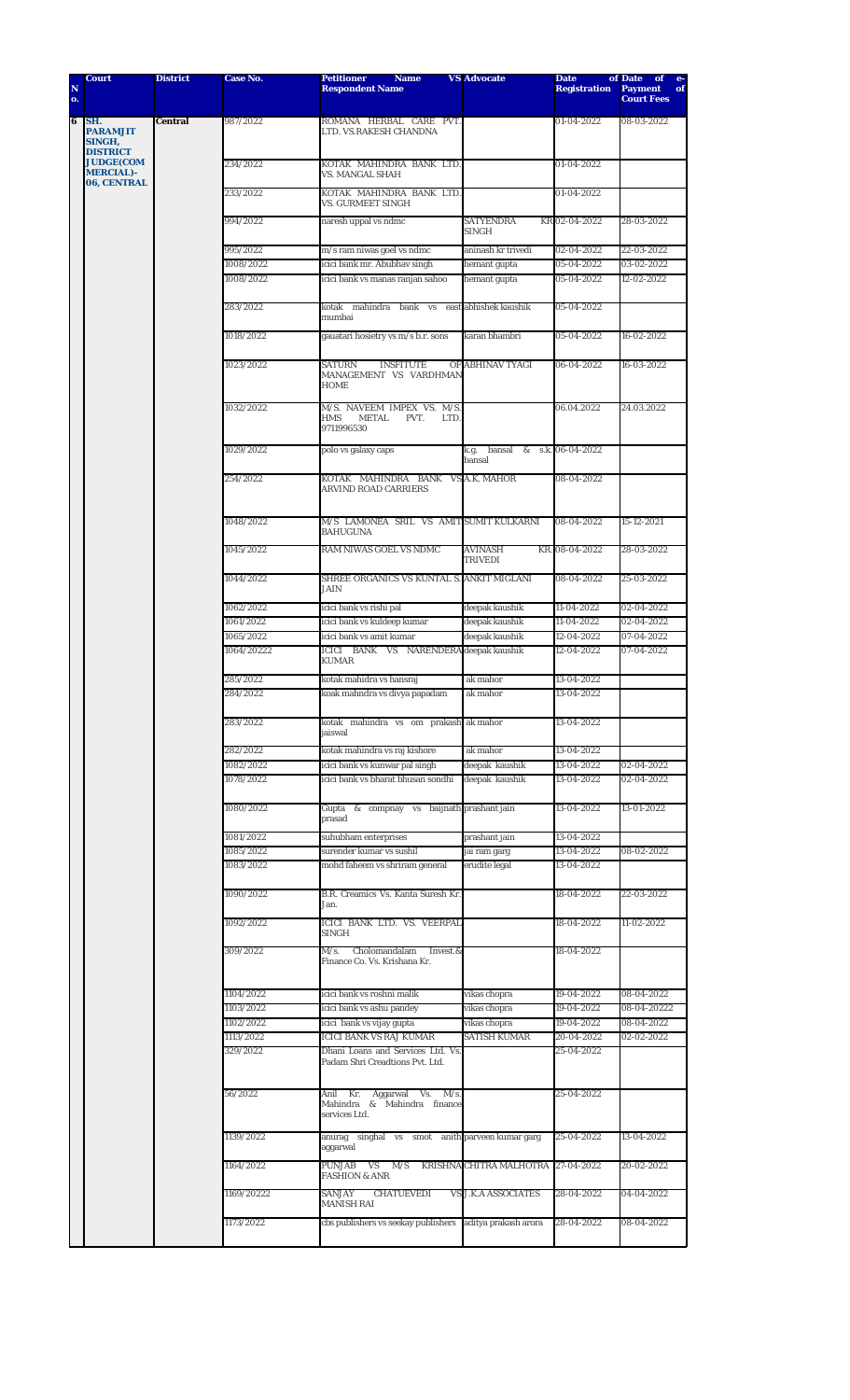| N                | <b>Court</b>                                                                                  | <b>District</b>  | Case No.                    | <b>Petitioner</b><br><b>Name</b><br><b>Respondent Name</b>                                                                                                    | <b>VS Advocate</b>                           | <b>Date</b><br><b>Registration</b> | of Date<br>of<br>$e-$<br><b>Payment</b><br>of |
|------------------|-----------------------------------------------------------------------------------------------|------------------|-----------------------------|---------------------------------------------------------------------------------------------------------------------------------------------------------------|----------------------------------------------|------------------------------------|-----------------------------------------------|
| o.               |                                                                                               |                  |                             |                                                                                                                                                               |                                              |                                    | <b>Court Fees</b>                             |
| $\boldsymbol{7}$ | <b>SH. DINESH West</b><br><b>BHATT</b> , <b>DJ</b><br><b>(COMMERCIA</b><br><b>L COURT)-01</b> |                  | NIL                         |                                                                                                                                                               |                                              |                                    |                                               |
| 8                | <b>VACANT</b><br><b>COURT</b><br><b>OF</b><br><b>SH. GURDEEP</b><br>SINGH,<br>LD.             | West             | NIL                         |                                                                                                                                                               |                                              |                                    |                                               |
|                  | <b>DISTRICT</b><br><b>JUDGE</b><br>(COMM)-02,<br>WEST, THC,<br><b>DELHI</b>                   |                  |                             |                                                                                                                                                               |                                              |                                    |                                               |
| 9                | <b>MS. SANTOSH NEW DELHI</b>                                                                  |                  |                             | CS (COMM.)/379/2022 VARUN JAYASWAL Vs MANOJ MANU MINOCHA                                                                                                      |                                              | 26.04.2022                         | 28.03.2022                                    |
|                  | <b>SNEHI</b><br><b>MANN,</b><br><b>DISTRICT</b>                                               |                  | CS (COMM.)/382/2022 M/S     | <b>SARDANA</b><br>PVR LIMITED Vs M/SSARANG SURENDAR 27.04.2022                                                                                                |                                              |                                    | 19.03.2022                                    |
|                  | <b>JUDGE</b><br><b>(COMMERCIA</b><br><b>L COURT)-01</b>                                       |                  |                             | COUNTRY CLUB HOSPITALITY KUMAR CHOWDHRY<br><b>AND HOLIDAYS LTD</b>                                                                                            |                                              |                                    |                                               |
|                  |                                                                                               |                  |                             | CS (COMM.)/406/2022 KAPIL CHANDRA JAIN Vs M/SABHINAV JAIN<br><b>SHREE SATYAIN FOODS</b>                                                                       |                                              | 28.4.2022                          | 31.03.2022                                    |
|                  |                                                                                               |                  |                             | CS (COMM.)/386/2022 CLEAR MEDIA INDIA PRIVATE ABHAY SAHAI<br><b>KINDLE</b><br><b>LIMITED</b><br>Vs<br><b>INFRAHEIGHTS</b><br><b>PRIVATE</b><br><b>LIMITED</b> |                                              | 29.04.2022                         | 25.04.2022                                    |
|                  | 10 SH.<br><b>GURVINDER</b><br>PAL SINGH,<br><b>DISTRICT</b>                                   | <b>NEW DELHI</b> | CS<br>(COMM.)<br>317/2022   | NO. M/S. PROGRASSIVE LCD VISIONS SH. AKASH OJHA<br><b>VS. AJAY TANWAR</b>                                                                                     |                                              | 01.04.2022                         | 29.03.2022                                    |
|                  | <b>JUDGE</b><br><b>(COMMERCIA</b><br><b>L COURT)-02</b>                                       |                  | OMP<br>MISC.<br>01/2022     | COMM DHARA RAIL PROJECT PVT. LTD. SH.<br>VS. UNION OF INDIA                                                                                                   | MADHUMITTA 01.04.2022<br><b>BHATACHARJEE</b> |                                    | 02.03.2022                                    |
|                  |                                                                                               |                  | CS.<br>(COMM.)<br>315/2022  | <b>NO. WESTEND</b><br><b>GREEN</b><br>SOCIETY Vs KAPIL KUMARIA                                                                                                | <b>FARMS FIDELEGAL</b><br><b>ASSOCIATES</b>  | 01.04.2022                         | 29.03.2022                                    |
|                  |                                                                                               |                  | (COMM.)<br>CS<br>314/2022   | NO. MATRIX GUARDTECH PVT LTD Vs JOBY P. VERGHESE<br>MIST DIRECT SALES PVT LTD                                                                                 |                                              | 01.04.2022                         | 24.03.2022                                    |
|                  |                                                                                               |                  | (COMM.)<br>CS<br>323/2022   | NO. INDRAPRASTHA GAS LTD Vs AFP SH. KARAN SETHI 02.04.2022<br>MANUFACTURING CO PVT LTD                                                                        | <b>VIJAY SETHI</b>                           |                                    | 09.03.2022                                    |
|                  |                                                                                               |                  | CS (COMM.)<br>321/2022      | NO. DELHIVERY LTD. Vs MOHIT SH. VINIT TREHEN<br><b>POLYTECH PVT LTD</b>                                                                                       |                                              | 02.04.2022                         | 19.02.2022                                    |
|                  |                                                                                               |                  | $CS$ $(COMM.)$<br>322/2022  | NO. DELHIVERY LTD Vs MS RKSH. VINIT TREHEN 02.04.2022<br><b>ENERGY</b>                                                                                        |                                              |                                    | 19.02.2022                                    |
|                  |                                                                                               |                  | CS (COMM.)<br>328/2022      | NO. TUSHAR KANTI BHUNIA Vs M/S SH.<br>ECHHA EXPORTS AND ANOTHER SINGH                                                                                         | <b>BHUPENDER 05.04.2022</b>                  |                                    | 16.03.2022                                    |
|                  |                                                                                               |                  | OMP (I)<br>61/2022          | COMM-M/S GOPAL DAS ESTATES AND SH.<br>HOUSING PRIVATE LIMITED Vs SHEKHAR<br><b>MR AMAN ANAND</b>                                                              | BIMLENDU 05.04.2022                          |                                    | 25.09.2021                                    |
|                  |                                                                                               |                  | $CS$ $(COMM.)$<br>327/2022  | NO. MR. ANIL MEHTA Vs THE SH.<br>GENERAL MANAGERNORTHERN KUMAR TRIVEDI<br><b>RAILWAY</b>                                                                      | AVINASH 05.04.2022                           |                                    | 03.03.2022                                    |
|                  |                                                                                               |                  | CS (COMM.)<br>330/2022      | NO. REVEX PLASTICISERS PVT LTD SH. BHARAT GUPTA 06.04.2022<br>THR AR RAJIV VERMA Vs SHREE<br>SHYAM<br>SURAKSHA UDYOG<br>PARTNERSHIP FIRM                      |                                              |                                    | 24.03.2022                                    |
|                  |                                                                                               |                  | CS (COMM.)<br>336/2022      | NO. VERMILLION COMMUNICATION SH. VISHWENDRA 07.04.2022<br>PVT LTD Vs NYSA RETAIL PVTVERMA<br><b>LTD</b>                                                       |                                              |                                    | 30.03.2022                                    |
|                  |                                                                                               |                  |                             | OMP-COMM-56/2022 PURAMUFTI SCHOOL Vs SH.<br>EDUSMART SERVICES PVT. LTD. CHITRAVANSHI                                                                          |                                              | AMOL 08.04.2022                    | 26.03.2022                                    |
|                  |                                                                                               |                  | $CS$ (COMM.)<br>340/2022    | NO. NARENDER TUBE HOUSE Vs MS. SHWETA GOEL 11.04.2022<br><b>AGTECH INDUSTRIES PVT LTD</b>                                                                     |                                              |                                    | 23.03.2022                                    |
|                  |                                                                                               |                  | CS (COMM.)<br>341/2022      | NO. AURIGAIN CONSULTANTS PVT. SH. M. K. BANSAL<br>LTD. Vs AKASH VIJAY KABRA                                                                                   |                                              | 11.04.2022                         | 30.03.2022                                    |
|                  |                                                                                               |                  |                             | OMP COMM-60/2022 ABHIMANYU DHAWAN Vs AXISSH, GAURAV PURI<br><b>BANK LTD</b>                                                                                   |                                              | 12.04.2022                         | 01.04.2022                                    |
|                  |                                                                                               |                  | CS (COMM.)<br>362/2022      | NO. RAJASTHAN ANTIBIOTICS LTD. SH. MUKESH SINHA 19.04.2022<br><b>Vs NITYAM PHARMA</b>                                                                         |                                              |                                    | 14.02.2022                                    |
|                  |                                                                                               |                  | (COMM.)<br>CS —<br>363/2022 | NO. M/S PRAKASH MASALA CO. PVT. M/S.<br>LTD. Vs DEVENDER KUMAR ASSOCIATES<br><b>CHANCHAN</b>                                                                  | А.                                           | K. 19.04.2022                      | 04.03.2022                                    |
|                  |                                                                                               |                  | $CS$ (COMM.)<br>356/2022    | NO. CANARA BANK Vs AMJAD ALI                                                                                                                                  | SH. RISHI CHAWLA 18.04.2022                  |                                    | 22.03.2022                                    |
|                  |                                                                                               |                  | CS (COMM.)<br>358/2022      | NO. CANARA BANK Vs RAJESH SH. RISHI CHAWLA 18.04.2022<br><b>KUMAR</b>                                                                                         |                                              |                                    | 22.03.2022                                    |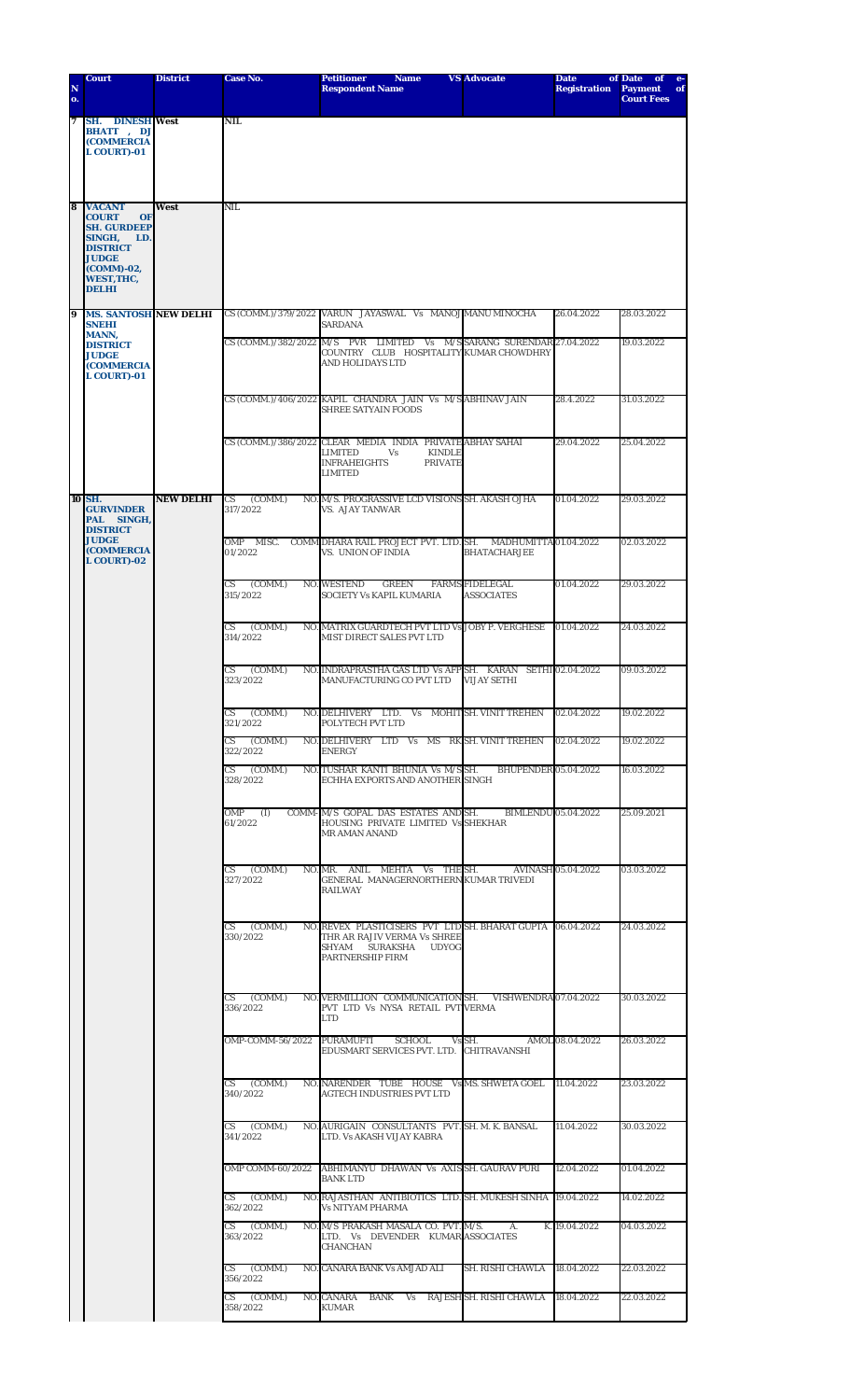| N<br>o. | <b>Court</b>                                                               | <b>District</b>         | Case No.                                      | <b>Petitioner</b><br><b>Name</b><br><b>Respondent Name</b>                                                               | <b>VS Advocate</b>                           | <b>Date</b><br><b>Registration</b> | of Date<br>of e-<br><b>Payment</b><br>of |
|---------|----------------------------------------------------------------------------|-------------------------|-----------------------------------------------|--------------------------------------------------------------------------------------------------------------------------|----------------------------------------------|------------------------------------|------------------------------------------|
|         |                                                                            |                         |                                               |                                                                                                                          |                                              |                                    | <b>Court Fees</b>                        |
|         |                                                                            |                         | (COMM.)<br>CS<br>359/2022                     | NO. CANARA BANK Vs SUNIL KUMAR SH. RISHI CHAWLA<br>TANWAR                                                                |                                              | 18.04.2022                         | 22.03.2022                               |
|         |                                                                            |                         | $CS$ (COMM.)<br>357/2022                      | NO. CANARA BANK Vs SUDARSHAN                                                                                             | SH. RISHI CHAWLA                             | 18.04.2022                         | 22.03.2022                               |
|         |                                                                            |                         | OMP COMM-62/2022                              | <b>RPS</b><br>MANAGEMENT<br>CONSULTANCY PVT LTD Vs                                                                       | AND MS. RIT ARORA                            | 19.04.2022                         | 07.05.202                                |
|         |                                                                            |                         |                                               | <b>MONEYWISE</b><br><b>FINANCIAL</b><br><b>SERVICES PVT. LTD.</b>                                                        |                                              |                                    |                                          |
|         |                                                                            |                         | EX-COMM14/2022                                | HANDLOOM MS.<br>U.P.<br><b>STATE</b><br>CORPORATION Vs UNION OF CHURIWAL                                                 |                                              | SMRITI 19.04.2022                  | 07.04.2022                               |
|         |                                                                            |                         |                                               | INDIATHROUGH DIRECTORATE<br>GENERAL<br><b>ORDNANCE</b><br>OF<br><b>SERVICES</b>                                          |                                              |                                    |                                          |
|         |                                                                            |                         | (COMM.)<br>CS<br>367/2022                     | NO. M/S UNFREIGHT MOVERS PVT. MS. MAHIMA RATHI 20.04.2022<br>LTD. Vs M/S WINSOME YARNS<br>PVT LTD LIMITED AND ANR        |                                              |                                    | 17.03.2022                               |
|         |                                                                            |                         | (COMM.)<br>CS<br>368/2022                     | NO. PUNJAB NATIONAL BANK Vs MS.<br><b>CHET RAM MEENA</b>                                                                 | <b>GEETANJLI 21.04.2022</b><br><b>SHARMA</b> |                                    | 12.04.2022                               |
|         |                                                                            |                         | CS<br>(COMM.)<br>369/2022                     | NO. S.K. AGARWAL AND CO Vs SUPER MR. RAJIV BAKSHI<br><b>DISCO ISPAT</b>                                                  |                                              | 21.04.2022                         | 07.04.2022                               |
|         |                                                                            |                         | (COMM.)<br>CS<br>370/2022                     | NO. VINAIK UPMANYU, TRADING AS MS. SHILPI MEHTA 21.04.2022<br><b>ENTERPRISES</b><br><b>VINSON</b><br>EATBUD FOOD PVT LTD | <b>Vs NANDA</b>                              |                                    | 08.04.2022                               |
|         |                                                                            |                         | CS.<br>(COMM.)<br>373/2022                    | <b>NO. PUMA SE Vs ASHOK KUMAR</b>                                                                                        | MS. SHASHI OJHA                              | 22.04.2022                         | 20.04.2022                               |
|         |                                                                            |                         | (COMM.)<br>CS<br>374/2022                     | NO. CANARA BANK Vs FEDELITYMR. YUDHISHTER 22.04.2022<br><b>INFRASTRUCTURE</b><br>DEVELOPEMENT PVT LTD                    | <b>SHARMA</b>                                |                                    | 18.04.2022                               |
|         |                                                                            |                         | (COMM.)<br>$\mathbf{C}\mathbf{S}$<br>373/2022 | NO. MR. GULSHAN VERMA Vs MR. SH. ADITYA TREHAN 23.04.2022<br><b>SANJAY SAREEN</b>                                        |                                              |                                    | 04.04.2022                               |
|         |                                                                            |                         | CS.<br>(COMM.)<br>378/2022                    | NO. PRAKASH MASALA CO PVT LTD MR.<br><b>BHARAT</b><br><b>FOOD</b><br>Vs<br><b>BEVERAGES PVT LTD</b>                      | <b>AND CHAUDHARY</b>                         | VIPIN 25.04.2022                   | 04.03.2022                               |
|         |                                                                            |                         | (COMM.)<br>CS<br>377/2022                     | NO. M/S PRAKASH MASALA CO. PVT. MR.<br>LTD. Vs M/S NANAJI NAMKEEN CHAUDHARY<br>UDYOG PVT LTD AND ORS                     |                                              | VIPIN 25.04.2022                   | 04.03.2022                               |
|         |                                                                            |                         | CS<br>(COMM.)<br>385/2022                     | NO. FOSROC<br><b>CHEMICALS</b><br><b>PRIVATE</b><br>LTD.<br>N.S.<br>Vs<br>CONCRETES PVT LTD                              | INDIA SH. KAPIL RUSTAGI 28.04.2022           |                                    | 10.02.2022                               |
|         |                                                                            |                         | OMP COMM-68/2022 FOSROC                       | <b>CHEMICALS</b><br>PRIVATE<br>LTD.<br>N.S.<br>Vs<br><b>CONCRETES PVT LTD</b>                                            | <b>INDIA SH. VEERU PAL</b>                   | 28.04.2022                         | 23.10.2021                               |
|         |                                                                            |                         | CS (COMM.)<br>384/2022                        | MEDIA LTD Vs NAC SH. PUNEET BAJAJ<br>NO. HT<br>ADVERTISING INDIA PRIVATE<br><b>LIMITED</b>                               |                                              | 28.04.2022                         | 23.04.2022                               |
|         |                                                                            |                         | CS (COMM.)<br>389/2022                        | NO. DAGA<br>TRADING<br>PRIVATE LIMITED Vs CSM<br><b>ECOGREENS INFRASTRUCTURES</b><br>PVT LTD                             | COMAPNY SH. SANJAY KUMAR 29.04.2022          |                                    | 16.04.2022                               |
|         | 11 SH.<br>JAIN,                                                            | <b>SANJIV NEW DELHI</b> |                                               | CS (COMM)/319/2022 AMOL SETHI Vs MASTER GAGAN KATARIA(P), 01-04-2022<br><b>CAPITAL SERVICES LTD</b>                      |                                              |                                    | 17-12-2021                               |
|         | <b>DISTRICT</b><br><b>JUDGE</b><br><b>(COMMERCIA</b><br><b>L COURT)-03</b> |                         |                                               | CS (COMM)/318/2022 GRAPHX TECHSTUDIO PVT LTD f(P),<br>Vs NETWORK 18 MEDIA AND<br><b>INVESTMENT LTD</b>                   |                                              | 01-04-2022                         | 29-03-2022                               |
|         |                                                                            |                         | CS (COMM)/316/2022 WESTEND                    | <b>GREEN</b><br>FARMS h(P),<br><b>SOCIETY Vs MANU</b>                                                                    |                                              | 01-04-2022                         | 29-03-2022                               |
|         |                                                                            |                         | CS (COMM)/313/2022                            | <b>GREEN</b><br><b>WESTEND</b><br>FARMS $hj(P)$ ,<br>SOCIETY Vs PRATYUSH KANTH                                           |                                              | 01-04-2022                         | 29-03-2022                               |
|         |                                                                            |                         |                                               | OMP (COMM)/54/2022 VIJAY SINGH SUNDA Vs METSO UDAY<br>INDIA PVT LTD                                                      | CHAUHAAN(P),                                 | 04-04-2022                         | 01-04-2022                               |
|         |                                                                            |                         |                                               | CS (COMM)/324/2022 ADVANI AND CO Vs MAN AZRA REHMAN(P),<br><b>INDUSTRIES</b>                                             |                                              | 04-04-2022                         | 29-03-2022                               |
|         |                                                                            |                         |                                               | CS (COMM)/326/2022 PERFECT IMPACT DESIGNING Deepak Sharma(P),<br>AND PRINTING PVT LTD Vs<br>COROMONDEL AGRICO PVT LTD    |                                              | 04-04-2022                         | 23-03-2022                               |
|         |                                                                            |                         | OMP (COMM)/55/2022 RAJIV GANDHI               | <b>MATRICULATION</b><br><b>HIGHER</b><br>SECONDARY SCHOOL Vs M/S<br>EDU SMART SERVICE PVT LTD                            | NATIONAL Kapil Kumar(P),                     | 05-04-2022                         | 02-04-2022                               |
|         |                                                                            |                         |                                               | CS (COMM)/329/2022 AXIS BANK LTD Vs CHANDER Rahul Chauhan(P),<br><b>SHEKHAR AND ANR</b>                                  |                                              | 06-04-2022                         | 27-09-2021                               |
|         |                                                                            |                         |                                               | CS (COMM)/334/2022 THE AIR CARGO AGENTS MUDIT GUPTA(P),<br>ASSOCIATION OF INDIA Vs M/S<br>DAGA AIR AGENTS                |                                              | 07-04-2022                         | 04-04-2022                               |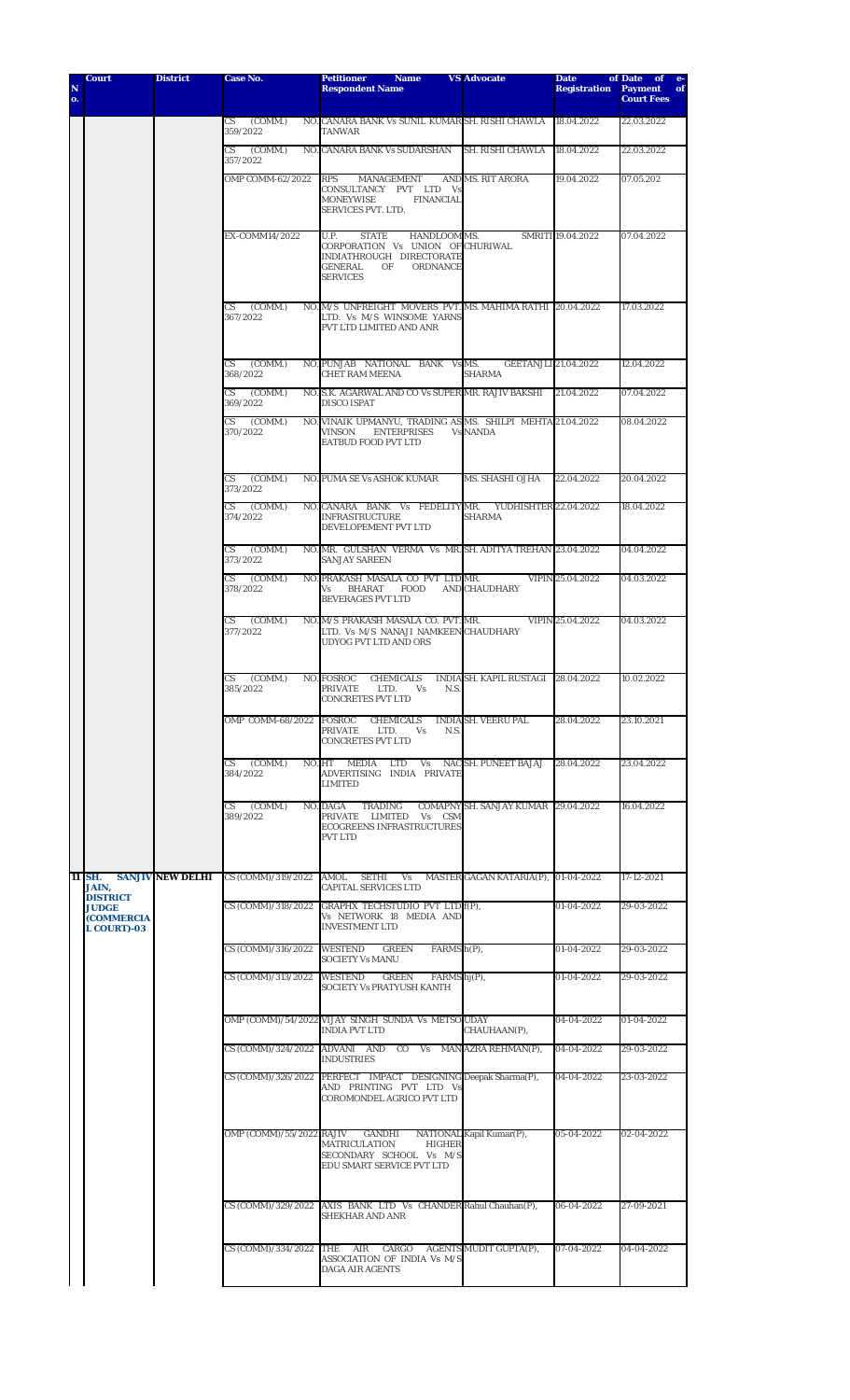| N<br>o. | <b>Court</b> | <b>District</b> | Case No.                     | Petitioner<br><b>Name</b><br><b>Respondent Name</b>                                                                                  | <b>VS Advocate</b>                | <b>Date</b><br><b>Registration</b> | of Date<br>of<br>$e-$<br><b>Payment</b><br>of<br><b>Court Fees</b> |
|---------|--------------|-----------------|------------------------------|--------------------------------------------------------------------------------------------------------------------------------------|-----------------------------------|------------------------------------|--------------------------------------------------------------------|
|         |              |                 |                              | CS (COMM)/332/2022 BRITISH MOTOR CAR COMPANY Nishtha Ganesh(P),<br>1934 PVT LTD Vs TRIVENI MOTOR<br><b>STORE</b>                     |                                   | 07-04-2022                         | 25-03-2022                                                         |
|         |              |                 | CS (COMM)/331/2022           | I BROAD 7 COMMUNICATION PVT VISHWENDRA<br>LTD<br><b>XRBIA</b><br>Vs<br>PROPERTIES LLP                                                | MIRTH VERMA(P),                   | 07-04-2022                         | 30-03-2022                                                         |
|         |              |                 |                              | CS (COMM)/333/2022 SAS ENGINEERING PPRODUCTS Mani Solanki(P),<br>Vs M/S PRIMA<br><b>TELECOM</b><br><b>LIMITED AND OTHERS</b>         |                                   | 07-04-2022                         | 25-03-2022                                                         |
|         |              |                 |                              | CS (COMM)/335/2022 ADD MARK COMMUNICATION Vs DEVESH<br>PRADEEP KHANNA                                                                | MISHRA(P),                        | KUMAR 07-04-2022                   | 31-03-2022                                                         |
|         |              |                 |                              | CS (COMM)/337/2022 PUMA SE Vs MADAAN TRADERS                                                                                         | Shashi Pratap Ojha(P), 11-04-2022 |                                    | 02-03-2022                                                         |
|         |              |                 |                              | CS (COMM)/338/2022 M /S GAURI ENTERPRISES Vs kl(P),<br><b>VARUN PURI</b>                                                             |                                   | 11-04-2022                         | 02-03-2022                                                         |
|         |              |                 | CS (COMM)/339/2022           | GAURAV<br><b>CHHIBBER</b><br><b>SINGAPORE AIRLINES LIMITED</b>                                                                       | Vs SHUBHI SINGH(P),               | 11-04-2022                         | 02-03-2022                                                         |
|         |              |                 |                              | CS (COMM)/342/2022 M/S AHUJA BUILDERS Vs M/S Shivam Malhotra(P),<br><b>AIMS GOLF TOWN DEVELOPERS</b><br><b>PVT LTD</b>               |                                   | 12-04-2022                         | 28-03-2022                                                         |
|         |              |                 |                              | CS (COMM)/343/2022 RAKESH MALIK Vs KARVY STOCK RAJIV BAKSHI(P),<br><b>BROKING LTD</b>                                                |                                   | 12-04-2022                         | 31-03-2022                                                         |
|         |              |                 | OMP (COMM)/57/2022 KAMARAJ   | HIGHER SECONDARY SCHOOL Vs<br>EDU SMART SERVICES PVT LTD                                                                             | MATRICULATION MAYIL SAMY.K(P),    | 12-04-2022                         | 08-04-2022                                                         |
|         |              |                 | OMP<br>(COMM)/58/2022        | UNION OF INDIA Vs NEHAL Kamal<br><b>ENTERPRISES</b>                                                                                  | Digpaul(P),                       | Rattan 12-04-2022                  | 07-04-2022                                                         |
|         |              |                 | OMP (COMM)/59/2022 KAMARAJ   | SPECIAL SCHOOL Vs EDU SMART<br><b>SERVICES PVT LTD</b>                                                                               | MATRICULATION MAYIL SAMY.K(P),    | 12-04-2022                         | 08-04-2022                                                         |
|         |              |                 |                              | CS (COMM)/344/2022 COMPUTECH SYSTEMS Vs UJAAS Ritesh Khatri(P),<br><b>ENERGY LIMITED</b>                                             |                                   | 13-04-2022                         | 23-03-2022                                                         |
|         |              |                 | CS (COMM)/346/2022           | ARTEK SURFIN CHEMCIALS LTD GINNI(P),<br><b>Vs ARUN KUMAR BAGGA</b>                                                                   |                                   | 16-04-2022                         | 29-03-2022                                                         |
|         |              |                 |                              | CS (COMM)/349/2022 RAJASTHAN ANTIBIOTICS LTD Vs MUKESH<br>NITYAM PHARMA                                                              | $SIMHA(P)$ ,                      | KUMAR 16-04-2022                   | 14-02-2022                                                         |
|         |              |                 |                              | CS (COMM)/347/2022 CANARA BANK Vs ARUN KUMAR RISHI CHAWLA(P),                                                                        |                                   | 16-04-2022                         | 22-03-2022                                                         |
|         |              |                 |                              | CS (COMM)/348/2022 CANARA BANK Vs ANIL KUORISHI CHAWLA(P),<br>PRASAD                                                                 |                                   | 16-04-2022                         | 22-03-2022                                                         |
|         |              |                 |                              | CS (COMM)/350/2022 CANARA BANK Vs KAMAL SINGH RISHI CHAWLA(P),<br>NEGI                                                               |                                   | 16-04-2022                         | 16-03-2022                                                         |
|         |              |                 |                              | CS (COMM)/351/2022 M/S PRAKASH MASALA CO PVT VIPIN<br>LTD Vs ASTRON MULTIGRAIN CHAUDHARY(P),<br>PRIVATE LTD                          |                                   | KUMAR 16-04-2022                   | 04-03-2022                                                         |
|         |              |                 |                              | CS (COMM)/354/2022 UNION BANK OF INDIA Vs SHAGUN<br><b>SURESH KUMAR</b>                                                              | BHARGAVA(P),                      | 18-04-2022                         | 30-03-2022                                                         |
|         |              |                 |                              | CS (COMM)/361/2022 PUMA SE Vs JS FASHION MART                                                                                        | Shashi Pratap Ojha(P), 19-04-2022 |                                    | 29-03-2022                                                         |
|         |              |                 | CS (COMM)/365/2022 GOLDMEDAL | PRIVATE LIMITED Vs PARI<br><b>ENTERPRISES</b>                                                                                        | ELECTRICALS Shravan Bansal(P),    | 20-04-2022                         | 08-04-2022                                                         |
|         |              |                 |                              | CS (COMM)/364/2022 SANJEET SHARMA Vs ADS CIVIL SATISH KUMAR(P), 20-04-2022<br>AND INTERIOR PVT LTD                                   |                                   |                                    | 04-02-2022                                                         |
|         |              |                 |                              | CS (COMM)/371/2022 KAPIL ELECTRIC CO Vs RADICON SAMRIDHI<br>INFRASTRUCTURE<br>HOUSING PVT LTD AND ORS                                | AND ARORA(P),                     | 22-04-2022                         | 02-03-2022                                                         |
|         |              |                 |                              | CS (COMM)/375/2022 UNION BANK OF INDIA Vs M/S ROHTAS<br><b>SPCREATION</b>                                                            | JAJORIA(P),                       | KUMAR 23-04-2022                   | 20-04-2022                                                         |
|         |              |                 |                              | OMP (COMM)/65/2022 UNION OF INDIA Vs MB RUBBER Saurav singh yadav(P), 23-04-2022<br><b>PVT LTD</b>                                   |                                   |                                    | 20-04-2022                                                         |
|         |              |                 | OMP<br>(COMM)/66/2022        | SANJEEV KUMAR YADAV Vs AXIS VIPUL KUMAR(P),<br><b>BANK LTD</b>                                                                       |                                   | 25-04-2022                         | 20-04-2022                                                         |
|         |              |                 | CS (COMM)/381/2022           | PUNJAB NATIONAL BANK Vs Sunil Kumar(P),<br><b>SEEMA AGGARWAL</b>                                                                     |                                   | 27-04-2022                         | 08-04-2022                                                         |
|         |              |                 |                              | Counter Claim/13/2022 CONDOR AIR SERVICES PVT LTD ANIRUDDHA<br>Vs GOPAL DAS ESTATES AND PURUSHOTHAM(P),<br><b>HOUSING PVT LTD</b>    |                                   | 28-04-2022                         | 12-04-2022                                                         |
|         |              |                 |                              | CS (COMM)/383/2022 M/S FORSOC CHEMICALS INDIA KAPIL RUSTAGI(P), 28-04-2022<br>PVT LTD Vs M/S NS CONCRETE<br><b>SOLUTIONS PVT LTD</b> |                                   |                                    | 10-02-2021                                                         |
|         |              |                 |                              |                                                                                                                                      |                                   |                                    |                                                                    |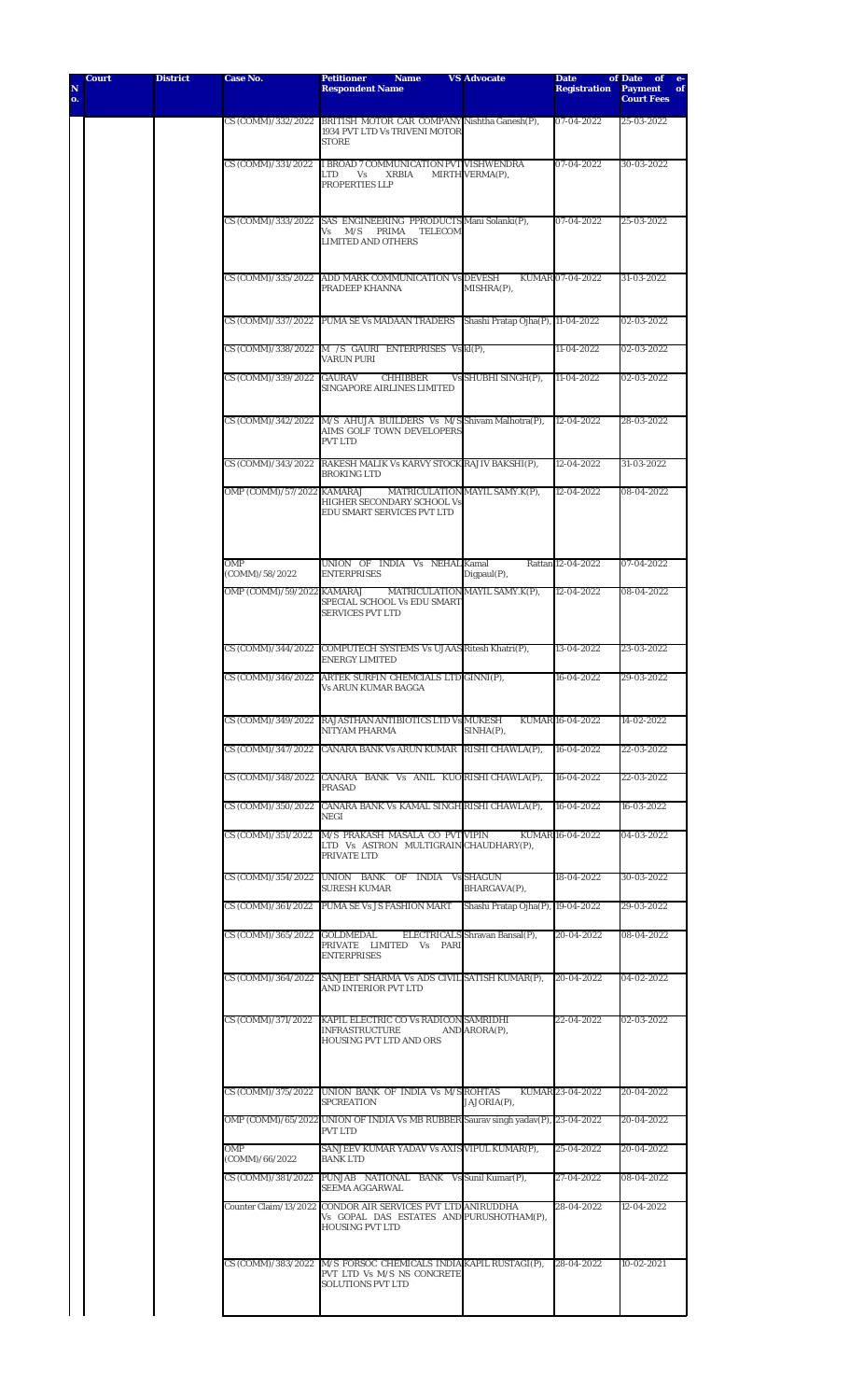| N<br>o. | <b>Court</b>                                                                                                                                         | <b>District</b>    | <b>Case No.</b>            | <b>Petitioner</b><br><b>Name</b><br><b>Respondent Name</b>                                                                                            | <b>VS Advocate</b>            | <b>Date</b><br><b>Registration</b> | of Date<br>of<br><b>Payment</b><br>of<br><b>Court Fees</b> |
|---------|------------------------------------------------------------------------------------------------------------------------------------------------------|--------------------|----------------------------|-------------------------------------------------------------------------------------------------------------------------------------------------------|-------------------------------|------------------------------------|------------------------------------------------------------|
|         |                                                                                                                                                      |                    |                            | OMP (COMM)/67/2022 KARBI ANGLONG AUTONOMOUS Veeru pal(P),<br><b>COUNCIL Vs WAPCOS LTD</b>                                                             |                               | 28-04-2022                         | 25-04-2022                                                 |
|         |                                                                                                                                                      |                    | CS (COMM)/387/2022         | M/S NORTHERN STEEL AND SANJAY KUMAR(P),<br>GENERAL MILLS PVT LTD Vs<br><b>NEENA SHARMA</b>                                                            |                               | 29-04-2022                         | 16-04-2022                                                 |
|         |                                                                                                                                                      |                    | CS (COMM)/388/2022         | M/S<br>INTERARCH<br>PRODUCTS PVT LTD Vs M/S<br><b>ALLIED NIPPON PVT LTD</b>                                                                           | BUILDING Kajal Kumari(P),     | 29-04-2022                         | 27-10-2021                                                 |
|         | 12 SH.                                                                                                                                               | <b>PREM SOUTH</b>  | <b>NIL</b>                 |                                                                                                                                                       |                               |                                    |                                                            |
|         | <b>KUMAR</b><br><b>BHARTWAL</b><br><b>DISTRICT</b><br><b>JUDGE</b><br><b>(COMMERCIA</b><br><b>L COURT)-01</b>                                        |                    |                            |                                                                                                                                                       |                               |                                    |                                                            |
|         | 13 SH.<br><b>KUMAR</b>                                                                                                                               | <b>VINAY SOUTH</b> | CS(COMM)/224/22            | <b>KRBL</b><br>Ltd<br>Vs.<br>Lekh<br><b>International &amp; Anr.</b>                                                                                  | Raj K.G. Bansal               | 02.04.2022                         | 28.03.2022                                                 |
|         | <b>KHANNA,</b><br><b>dISTRICT</b><br><b>JUDGE(COM</b>                                                                                                |                    | CS(COMM)/245/22            | RPRP & Associates Vs. MAG Filters Pankaj Gupta<br>& Equiptments Pvt Ltd                                                                               |                               | 18.04.2022                         | 08.03.2022                                                 |
|         | <b>MERCIAL</b><br><b>COURT)-03</b>                                                                                                                   |                    | CS(COMM)/255/22            | ICICI Bank Ltd Vs. Shakti Rastogi                                                                                                                     | C Parkash                     | 21.04.2022                         | 26.02.2022                                                 |
|         |                                                                                                                                                      |                    | CS(COMM)/256/22            | <b>ICICI Bank Ltd Vs. HemanshulC Parkash</b><br>Sharma                                                                                                |                               | 21.04.2022                         | 24.02.2022                                                 |
|         |                                                                                                                                                      |                    | CS(COMM)/257/22            | <b>ICICI Bank Ltd Vs. Product Players C Parkash</b><br>& Ors.                                                                                         |                               | 21.04.2022                         | 24.02.2022                                                 |
|         |                                                                                                                                                      |                    | CS(COMM)/258/22            | ICICI Bank Ltd Vs. Debendra C Parkash<br>Kumar Rath                                                                                                   |                               | 21.04.2022                         | 24.02.2022                                                 |
|         |                                                                                                                                                      |                    | CS(COMM)/259/22            | ICICI Bank Ltd Vs. Surender Kumar C Parkash<br>Aggarwal                                                                                               |                               | 21.04.2022                         | 24.02.2022                                                 |
|         |                                                                                                                                                      |                    | CS(COMM)/269/22            | Noxell Corporation and Anr. Vs. K.G. Bansal<br><b>Bennet Coleman and Company Ltd</b>                                                                  |                               | 22.04.2022                         | 16.04.2022                                                 |
|         |                                                                                                                                                      |                    | CS(COMM)/282/22            | Metro Life Styles India Pvt. Ltd. Vs. Ashim Sridhar<br>Yes Bank Ltd.                                                                                  |                               | 27.04.2022                         | 20.04.2022                                                 |
|         | 14 VACANT<br><b>COURT</b><br><b>OF</b>                                                                                                               | <b>SOUTH-EAST</b>  | <b>NIL</b>                 |                                                                                                                                                       |                               |                                    |                                                            |
|         | SH.<br><b>RAJ</b><br><b>KUMAR</b><br><b>CHAUHAN.</b><br><b>LD. DISTRICT</b><br><b>JUDGE</b><br><b>(COMMERCIA)</b><br>L-COURT),<br><b>SOUTH-EAST,</b> |                    |                            |                                                                                                                                                       |                               |                                    |                                                            |
|         | <b>15 VACANT</b><br><b>COURT</b><br><b>OF</b><br><b>MS. RAJ RANI</b><br><b>MITRA,</b><br><b>DISTRICT</b>                                             | <b>SOUTH-EAST</b>  | CS (COMM)/319/2022         | MRJ STEELS PRIVATE LIMITED RISHI SEHGAL(P),<br>Vs<br>M/S<br>DEWAN<br><b>CHAND</b><br><b>THROUGH ITS PARTNERS</b>                                      |                               | 02-04-2022                         | 03-03-2022                                                 |
|         | <b>JUDGE</b><br>(COMM-02),<br><b>SOUTH EAST</b><br><b>DISTRICT,</b><br><b>SAKET</b><br><b>COURTS,</b>                                                |                    |                            | CS (COMM)/321/2022 SSIPL LIFESTYLE PVT LTD Vs IMAN<br>VISHWANANDA<br><b>VIDYA</b><br>KATHAVEERANAHALLI<br><b>AND OTHERS</b>                           | NAQVI(P),                     | ABBAS 02-04-2022                   | 02-03-2022                                                 |
|         | <b>NEW DELHI</b>                                                                                                                                     |                    |                            | CS (COMM)/320/2022 PUNJAB NATIONAL BANK Vs SURUCHI<br><b>SUNIL RAWAT</b>                                                                              | KUMARI(P),                    | 02-04-2022                         | 22-03-2022                                                 |
|         |                                                                                                                                                      |                    |                            | CS (COMM)/332/2022 ISSGF INDIA PVT LTD Vs LLOYD Sajal Jain(P),<br><b>INSULATION INDIA LTD</b>                                                         |                               | 04-04-2022                         | 20-07-2021                                                 |
|         |                                                                                                                                                      |                    | CS (COMM)/329/2022 HOUSING | FINANCE CORPORATION LTD Vs<br><b>VINEET KUMAR SINGH</b>                                                                                               | DEVELOPMENT KARNAIL SINGH(P), | 04-04-2022                         | 04-03-2022                                                 |
|         |                                                                                                                                                      |                    |                            | CS (COMM)/331/2022 M/S IMPEX SERVICES INDIAK.V.<br>PRIVATE LIMITED Vs M/S DBA BALAKRISHNAN(P),<br><b>ENTERPRISES LLP</b>                              |                               | 04-04-2022                         | 03-01-2022                                                 |
|         |                                                                                                                                                      |                    |                            | CS (COMM)/330/2022 PARAMOUNT SURGIMED LTD Vs BHUVANESH<br>BHAVYAM PHARMACY PVT LTD                                                                    | SEHGAL(P),                    | 04-04-2022                         | 22-03-2022                                                 |
|         |                                                                                                                                                      |                    |                            | CS (COMM)/334/2022   MS MEENU SHARMA (PROP OF S.K. SRIVASTAVA<br>M/S MSENTERPRISES) Vs NINE<br><b>CAFFE 9 HOSPITALITY SERVICES</b><br><b>PVT LTD</b>  |                               | 05-04-2022                         | N/A                                                        |
|         |                                                                                                                                                      |                    |                            | CS (COMM)/336/2022 M/S MAJA HEALTH CARE JASPREET SINGH(P), 06-04-2022<br>DIVISION Vs M/S HAPAG LLOYD<br>INDIA PVT LTD THROUGH ITS<br><b>DIRECTORS</b> |                               |                                    | 08-03-2022                                                 |
|         |                                                                                                                                                      |                    |                            | CS (COMM)/335/2022 DRHL INDIA SERVICES PVT LTD K K MUKHIJA(P),<br>Vs M/S JAKS INTERNATIONAL<br>AND ANR                                                |                               | 06-04-2022                         | 25-03-2022                                                 |
|         |                                                                                                                                                      |                    | CS (COMM)/337/2022 SANTOSH | KUMARI<br>VARDHMAN<br><b>PROPERTIES</b><br><b>LIMITED</b>                                                                                             | Vs NITIN GARG(P),             | 06-04-2022                         | 21-03-2022                                                 |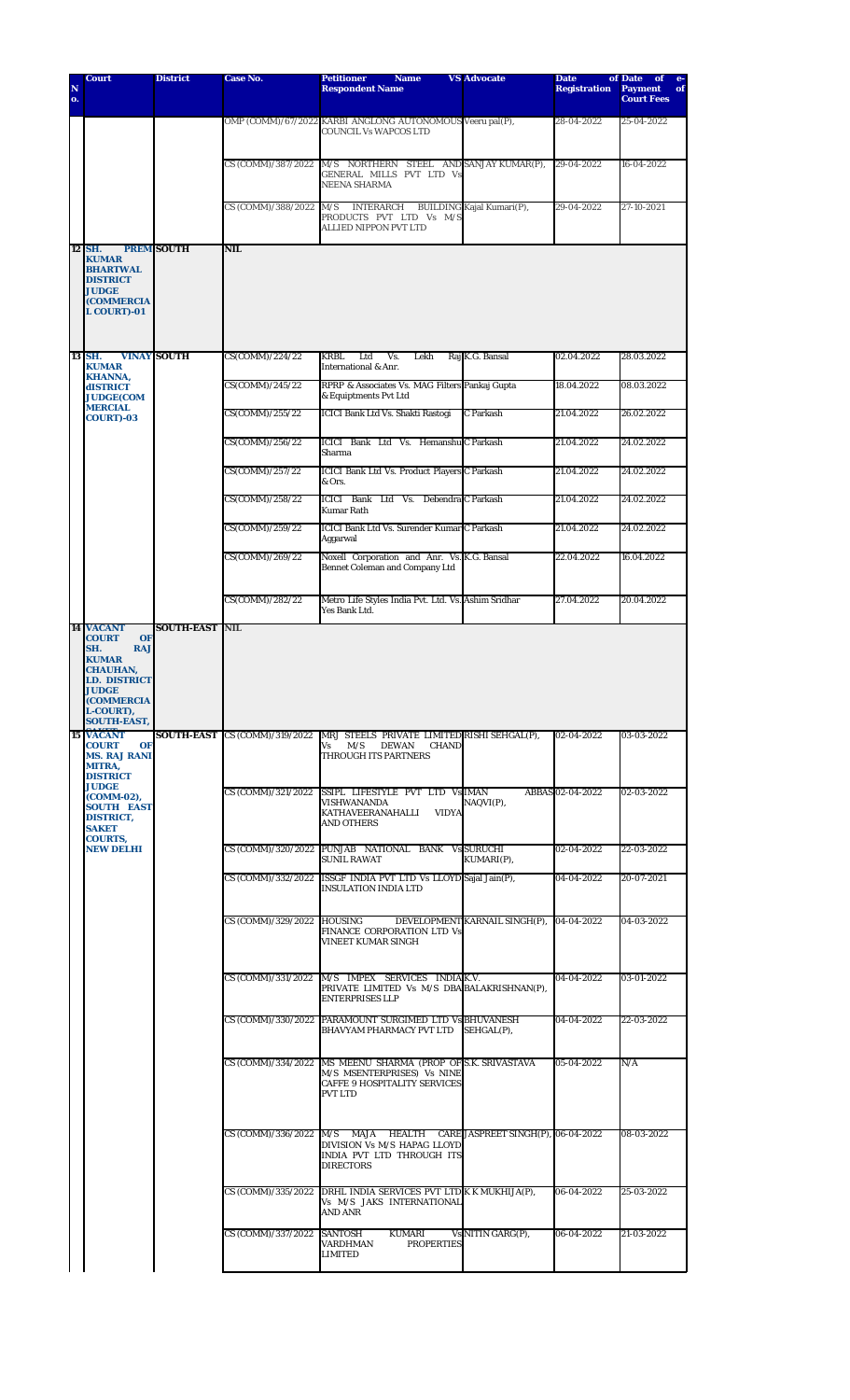| N<br>o. |  |                             | <b>Respondent Name</b>                                                                                                                                                                                                      |                       | <b>Registration</b> | <b>Payment</b><br>of<br><b>Court Fees</b> |
|---------|--|-----------------------------|-----------------------------------------------------------------------------------------------------------------------------------------------------------------------------------------------------------------------------|-----------------------|---------------------|-------------------------------------------|
|         |  |                             | CS (COMM)/347/2022 PARAMOUNT SURGIMED LTD Vs BHUVANESH<br>SANJAY KUMAR SHARMA (PROP SEHGAL(P),<br>OF SIDDHI VINAYAK SALES)                                                                                                  |                       | 07-04-2022          | 31-03-2022                                |
|         |  |                             | CS (COMM)/346/2022 THE NAINITAL BANK LIMITED Vs MANOJ KUMAR(P),<br><b>RENU KALRA</b>                                                                                                                                        |                       | 07-04-2022          | 25-03-2022                                |
|         |  |                             | CS (COMM)/350/2022 BANWARI GINODIA Vs M/SSHIVOM GARG(P),<br><b>BOMBAY RAYON FASHIONS LTD</b>                                                                                                                                |                       | 08-04-2022          | 29-03-2022                                |
|         |  |                             | CS (COMM)/351/2022 AXIS BANK LTD Vs SANTOSH Rahul Chauhan(P),<br><b>KUMAR SINGH</b>                                                                                                                                         |                       | 08-04-2022          | 27-09-2021                                |
|         |  |                             | CS (COMM)/349/2022 ESP SAFETY PVT LTD Vs VISHAL HIMANSHU<br><b>KAUSHAL</b>                                                                                                                                                  | GUPTA(P),             | 08-04-2022          | 10-03-2022                                |
|         |  |                             | CS (COMM)/348/2022 INDIAN OVERSEAS BANK Vs UMA MUNISH CHANDER 08-04-2022<br>PRAKASH                                                                                                                                         | $JOSHI(P)$ ,          |                     | 31-03-2022                                |
|         |  |                             | CS (COMM)/352/2022 MR TITU KUMAR @ TITOO manoj mittal(P),<br>KUMAR PROPRIETOR OF M/S VB<br>COMPUTERS Vs ZIA INFRA<br><b>ENGINEERING</b><br><b>PVT</b><br><b>LTD</b><br>THROUGH<br>ITS<br><b>MANAGING</b><br><b>DIRECTOR</b> |                       | 11-04-2022          | 29-03-2022                                |
|         |  |                             | CS (COMM)/353/2022 M/S McCOY SILICONES LTD Vs ABHISHEK<br>M/S<br><b>PROFENSTER</b><br><b>LIMITED</b>                                                                                                                        | INDIA AGGARWAL(P),    | 12-04-2022          | 04-04-2022                                |
|         |  |                             | CS (COMM)/354/2022 MRS NISHI GUPTA PROPRIETOR ABHISHEK<br>OF M/S ANCHIT MARKETING AGGARWAL(P),<br>ASSOCIATES Vs M/S GH PRINTS<br><b>PVT LTD</b>                                                                             |                       | 12-04-2022          | 07-04-2022                                |
|         |  |                             | CS (COMM)/357/2022 INDRA PRAKASH PATHAK Vs SUMAN GUPTA(P),<br>WAPCOS AND NPCC LTD (A GOVT<br>OF INDIA ENTERPRISES)                                                                                                          |                       | 13-04-2022          | 28-03-2022                                |
|         |  | CS (COMM)/356/2022 M/S      | E<br>S<br><b>ELECTRICALS RAJEEV</b><br>SWITCHGEARS AND CONTROLS PTEWARI(P),<br>LTD Vs SH AMAR SINGH PROP OF<br>M/S AMAR ELECTRIC CO                                                                                         |                       | KUMAR 13-04-2022    | 16-03-2022                                |
|         |  |                             | CS (COMM)/355/2022 AXIS BANK LTD Vs SANDEEP Rahul Chauhan(P),<br><b>KUMAR SAINI</b>                                                                                                                                         |                       | 13-04-2022          | 27-09-2021                                |
|         |  |                             | CS (COMM)/361/2022 STATE BANK OF INDIA Vs VIKAS VARUN<br><b>JASMERA</b>                                                                                                                                                     | CHANDIOK(P),          | 16-04-2022          | N/A                                       |
|         |  |                             | CS (COMM)/360/2022 STATE BANK OF INDIA Vs VARUN<br><b>ARVIND SINGH</b>                                                                                                                                                      | CHANDIOK(P),          | 16-04-2022          | N/A                                       |
|         |  |                             | CS (COMM)/358/2022 BERGER PAINTS INDIA LTD Vs Rohit Kumar(P),<br>M/S RUDRA BUILDWELL INFRA<br><b>PVT LTD</b>                                                                                                                |                       | 16-04-2022          | 23-12-2021                                |
|         |  |                             | CS (COMM)/359/2022 BERGER PAINTS INDIA LTD Vs Rohit Kumar(P),<br>CHANDRASHEKHAR PROP OF<br><b>LALANA ENTERPRISES</b>                                                                                                        |                       | 16-04-2022          | 24-12-2021                                |
|         |  |                             | CS (COMM)/364/2022 PUNJAB NATIONAL BANK Vs Sheepali Patial(P),<br><b>SAZIA JAVEED</b>                                                                                                                                       |                       | 18-04-2022          | 28-03-2022                                |
|         |  |                             | CS (COMM)/362/2022 M/S TSG ASHTECH MOVERS PVT MOHIT KUMAR(P),<br>LTD Vs M/S UNIQUE INDIA<br>ENTERPRISES PROP SH RAJESH<br><b>KUMAR</b>                                                                                      |                       | 18-04-2022          | 11-04-2022                                |
|         |  |                             | CS (COMM)/363/2022 PUNJAB NATIONAL BANK Vs Sheepali Patial(P),<br>SABINA GUPTA                                                                                                                                              |                       | 18-04-2022          | 08-04-2022                                |
|         |  | CS (COMM)/369/2022 M/S      | SHARMA<br>INTERNATIONAL PVT LTD Vs M/S GARG(P),<br>MAHARISHI PUBLIC SCHOOL                                                                                                                                                  | <b>BOOKS HARISH</b>   | KUMAR 19-04-2022    | 22-03-2022                                |
|         |  |                             | CS (COMM)/368/2022 M/S ARTHEON ELECTRONIC PVT LAKSHAY<br>LTD<br>Vs<br>M/S<br><b>SOLUTIONS PVT LTD</b>                                                                                                                       | LENSKART MANGLA(P),   | 19-04-2022          | 13-01-2022                                |
|         |  |                             | CS (COMM)/372/2022  M/S SUKRITI CONSTRUCTIONS SAURABH<br>(THROUGH<br><b>ITS</b><br>PROPRIETOR MR SURENDER<br>SINGH)<br><b>AHLUWALIA</b><br>Vs<br><b>CONTRACTS INDIA LTD</b>                                                 | SOLE UPADHYAY(P),     | 20-04-2022          | 30-03-2022                                |
|         |  | CS (COMM)/370/2022 INTEGRIS | <b>HEALTH</b><br>LTDTHROUGH ITS AUTHORISED<br>REPRESENTATIVE Vs M/S P M<br><b>MEDICARE AND ORS</b>                                                                                                                          | PVT Sakshi Mehley(P), | 20-04-2022          | 18-02-2022                                |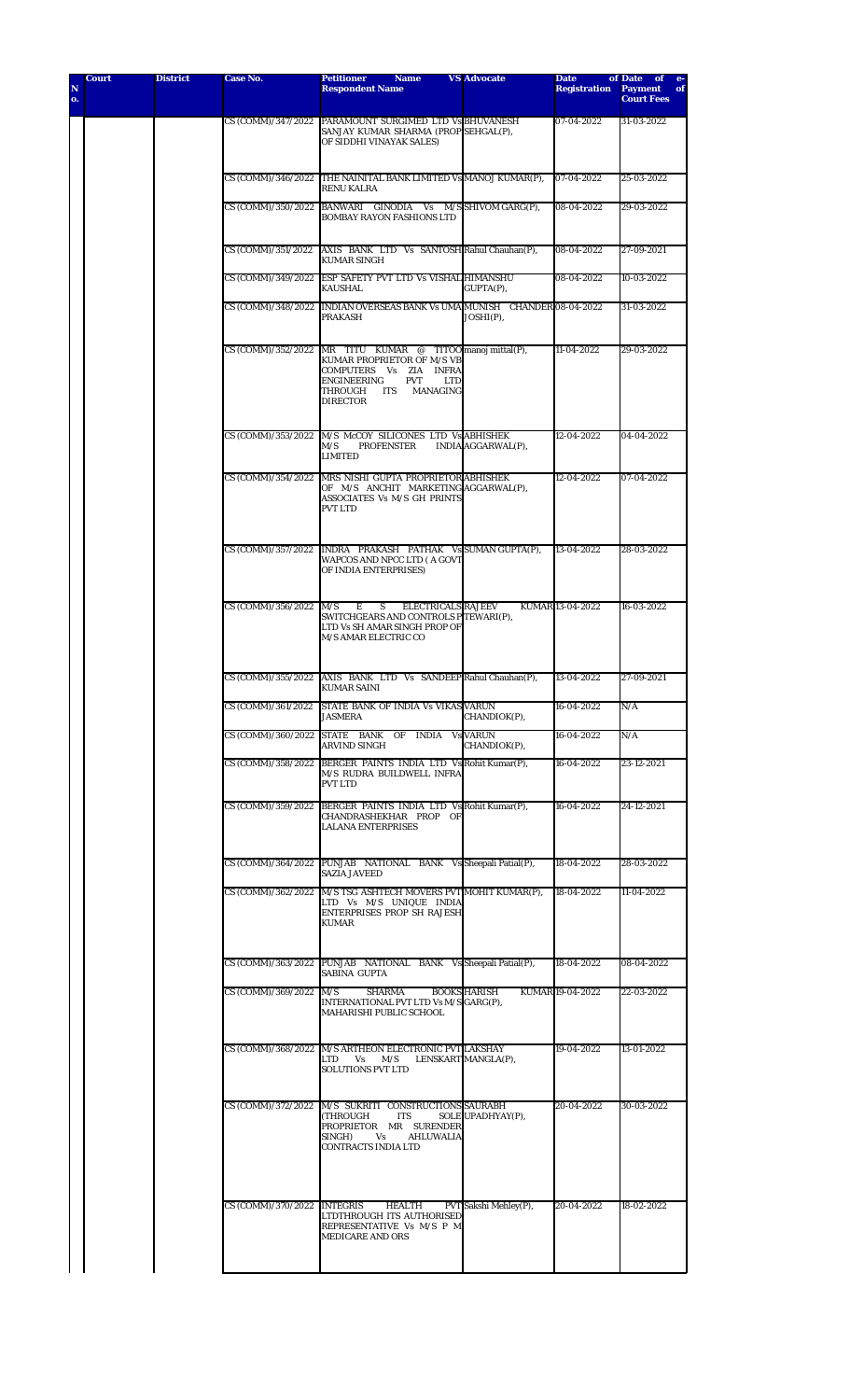| N<br>o. | <b>Court</b>                                                     | <b>District</b>   | <b>Case No.</b>                                   | <b>Petitioner</b><br><b>Name</b><br><b>Respondent Name</b>                                                                                               | <b>VS Advocate</b>                   | <b>Date</b><br><b>Registration</b> | of Date<br>of<br>$e-$<br><b>Payment</b><br>of<br><b>Court Fees</b>   |
|---------|------------------------------------------------------------------|-------------------|---------------------------------------------------|----------------------------------------------------------------------------------------------------------------------------------------------------------|--------------------------------------|------------------------------------|----------------------------------------------------------------------|
|         |                                                                  |                   |                                                   | CS (COMM)/371/2022 M/S GULSHAN LAMEE PACK PVT ARVIND KUMAR(P),<br>LTD Vs M/S EUROLIFE HEALTH<br><b>CARE PVT LTD</b>                                      |                                      | 20-04-2022                         | 08-04-2022                                                           |
|         |                                                                  |                   | CS (COMM)/385/2022 SHREE                          | SOMNATH MD.<br>BABA<br>LOGISTICS Vs ROOTS COOLING AHMAD(P),<br><b>SYSTEMS PVT LTD</b>                                                                    |                                      | ABSAR 21-04-2022                   | 13-04-2022                                                           |
|         |                                                                  |                   |                                                   | CS (COMM)/386/2022 MR SANJAY BANSAL Vs THE VISHAL BANSAL(P), 22-04-2022<br><b>ASSISTANT</b><br><b>DEVELOPMENT</b><br><b>COMMISSIONER</b>                 |                                      |                                    | 05-04-2022                                                           |
|         |                                                                  |                   | CS (COMM)/387/2022                                | MR SANJAY BANSAL Vs CENTRAL VISHAL BANSAL(P),<br>RESEARCH INSTITUTE FOR JUTE<br><b>AND ALLIED FIBRES</b>                                                 |                                      | 22-04-2022                         | 05-04-2022                                                           |
|         |                                                                  |                   |                                                   | CS (COMM)/388/2022 PUNJAB NATIONAL BANK Vs MOHAMMAD<br><b>SHIV BATHLA</b>                                                                                | DANISH(P),                           | 23-04-2022                         | 31-03-2022,25-<br>11-2021 and 17-<br>03-2021                         |
|         |                                                                  |                   | $\mathbf{c}\mathbf{s}$<br>(COMM)/389/2022<br>(TM) | ALLAHABAD LAW AGENCY Vs ROUNAK NAYAK(P), 23-04-2022<br>AMAZON RETAIL INDIA PRIVATE<br><b>LIMITED AND ORS</b>                                             |                                      |                                    | 07-04-2022                                                           |
|         | 16 SH.<br><b>SANJAY EAST</b><br><b>SHARMA-I</b>                  |                   | <b>CS</b><br>COMM<br>116/2022                     | NO. MONTAGE ENTERPRISES PVT. DEVESH<br>LTD. VS. CANARA BANK                                                                                              | <b>MALAN</b>                         | KUMAR 12-04-2022                   | 05-04-2022                                                           |
|         |                                                                  |                   | COMM<br>CS<br>132/2022                            | NO. UNION BANK OF INDIA VS. M/S PRIYA RANJAN<br>ASHOKA STATIONARY MART                                                                                   |                                      | 27-04-2022                         | 23-04-2022                                                           |
|         |                                                                  |                   | COMM<br><b>CS</b><br>131/2022                     | NO. EMURON TECHNOLOGIES PVT. YASH CHATURVEDI 27-04-2022<br>LTD. VS. LOHUM CLEANTECH<br>PVT. LTD.                                                         |                                      |                                    | 21-04-2022                                                           |
|         | 17 VACANT<br><b>COURT</b><br><b>OF</b><br><b>SARITA</b><br>MS.   | <b>North-East</b> | EX(COMM)-5/2022                                   | KOTAK MAHINDRA BANK LTD. ANKURKATYAL<br><b>VS DHEERAJ SHARMA</b>                                                                                         |                                      | 01.04.2022                         | COURT<br>FEES<br><b>NOT FILED</b>                                    |
|         | <b>BIRBAL,</b><br><b>DISTRICT</b><br><b>JUDGE,</b>               |                   | OMP(I)(COMM)-<br>5/2022                           | KOTAK MAHINDRA BANK LTD. VSTANUJ AGRAWAL<br><b>SATENDER SINGH &amp; OTHERS</b>                                                                           |                                      | 07.04.2022                         | COURT FEES<br><b>NOT FILED</b>                                       |
|         | <b>(COMMERCIA</b><br><b>L COURT)</b><br>$(w.e.f-$<br>20.07.2021) |                   | EX(COMM)-6/2022                                   | M/S KOGTA FINANCIAL INDIASHARWAN<br>LTD. VS BADRUL HASAN KHAN & TIWARI<br><b>OTHERS</b>                                                                  |                                      | KUMAR 11.04.2022                   | COURT FEES<br><b>NOT FILED</b>                                       |
|         |                                                                  |                   | EX(COMM)-7/2022                                   | IIFL FINANCE LTD VS DEV SANJEEV KUMAR<br><b>PLASTIC WORKS</b>                                                                                            |                                      | 11.04.2022                         | COURT FEES<br><b>NOT FILED</b>                                       |
|         |                                                                  |                   | CS(COMM)-24/2022                                  | RATI RAM VS HITACHI PAYMENT PRASHANT SHARMA 12.04.2022<br><b>SERVICES PVT LTD</b>                                                                        |                                      |                                    | <b>FEES</b><br>COURT<br>FILED<br><b>OFFLINE</b><br>11.02.2022        |
|         |                                                                  |                   | EX(COMM)-8/2022                                   | ADITYA BIRLA FINANCE LIMITED AMIT KUMAR<br><b>VS KABIR SHARMA</b>                                                                                        |                                      | 12.04.2022                         | COURT FEES<br><b>NOT FILED</b>                                       |
|         |                                                                  |                   | CS(COMM)-25/2022                                  | TODAY TEA LIMITED VS MANOJ UDIT TEWARI<br><b>GARG &amp; OTHERS</b>                                                                                       |                                      | 13.04.2022                         | COURT FEES<br>FILED<br><b>OFFLINE</b><br>11.04.2022                  |
|         |                                                                  |                   | EX(COMM)-09/2022                                  | SH. BITTU VS SH. BALLI @ BALLI MUKESH KUMAR<br><b>BAGGI WALE</b>                                                                                         |                                      | 13.04.2022                         | COURT FEES<br><b>NOT FILED</b>                                       |
|         |                                                                  |                   | EX(COMM)-10/2022                                  | IIFL FINANCE LTD. VS KAVIYA SANJEEV KUMAR<br><b>FOAM HOUSE</b>                                                                                           |                                      | 13.04.2022                         | COURT FEES<br><b>NOT FILED</b>                                       |
|         |                                                                  |                   | MISC DJ-93/2022                                   | THE BSES YAMUNA POWER LTD PRAMOD KUMAR<br><b>VS SUDESH</b>                                                                                               |                                      | 18.04.2022                         | COURT FEES<br><b>NOT FILED</b>                                       |
|         |                                                                  |                   | EX(COMM)-11/2022                                  | <b>KOTAK</b><br>MAHINDRA<br><b>LIMITED VS SANOJ KUMAR</b>                                                                                                | PRIME ROHIT BOHRA                    | 18.04.2022                         | COURT FEES<br><b>NOT FILED</b>                                       |
|         |                                                                  |                   | EX(COMM)-12/2022                                  | CAPITAL<br>TATA<br>SERVICE LTD. VS M/S YASH<br>MEDICOSREP.<br>BY<br><b>ITS</b><br>SIGNATORYMR<br>AUTHORISED<br>DARSHAN KUMAR PAHUJA AND<br><b>OTHERS</b> | <b>FINANCIAL SOURAV BAJAJ</b>        | 18.04.2022                         | COURT FEES<br><b>NOT FILED</b>                                       |
|         |                                                                  |                   | CS(COMM)-26/2022                                  | CANARA BANK VS GAURAVANSHUMAN<br>KUMAR                                                                                                                   | SRIVASTAVA                           | 22.04.2022                         | COURT<br><b>FEES</b><br><b>FILED</b><br><b>OFFLINE</b><br>18.04.2022 |
|         |                                                                  |                   | CS(COMM)-27/2022                                  | <b>CANARA BANK VS SH. AJAY</b>                                                                                                                           | <b>ANSHUMAN</b><br>SRIVASTAVA        | 22.04.2022                         | COURT<br>FEES<br><b>FILED</b><br><b>OFFLINE</b><br>18.04.2022        |
|         |                                                                  |                   | CS(COMM)-28/2022                                  | <b>CANARA BANK VS KAVITA</b>                                                                                                                             | <b>ANSHUMAN</b><br><b>SRIVASTAVA</b> | 22.04.2022                         | COURT<br><b>FEES</b><br><b>FILED</b><br><b>OFFLINE</b><br>18.04.2022 |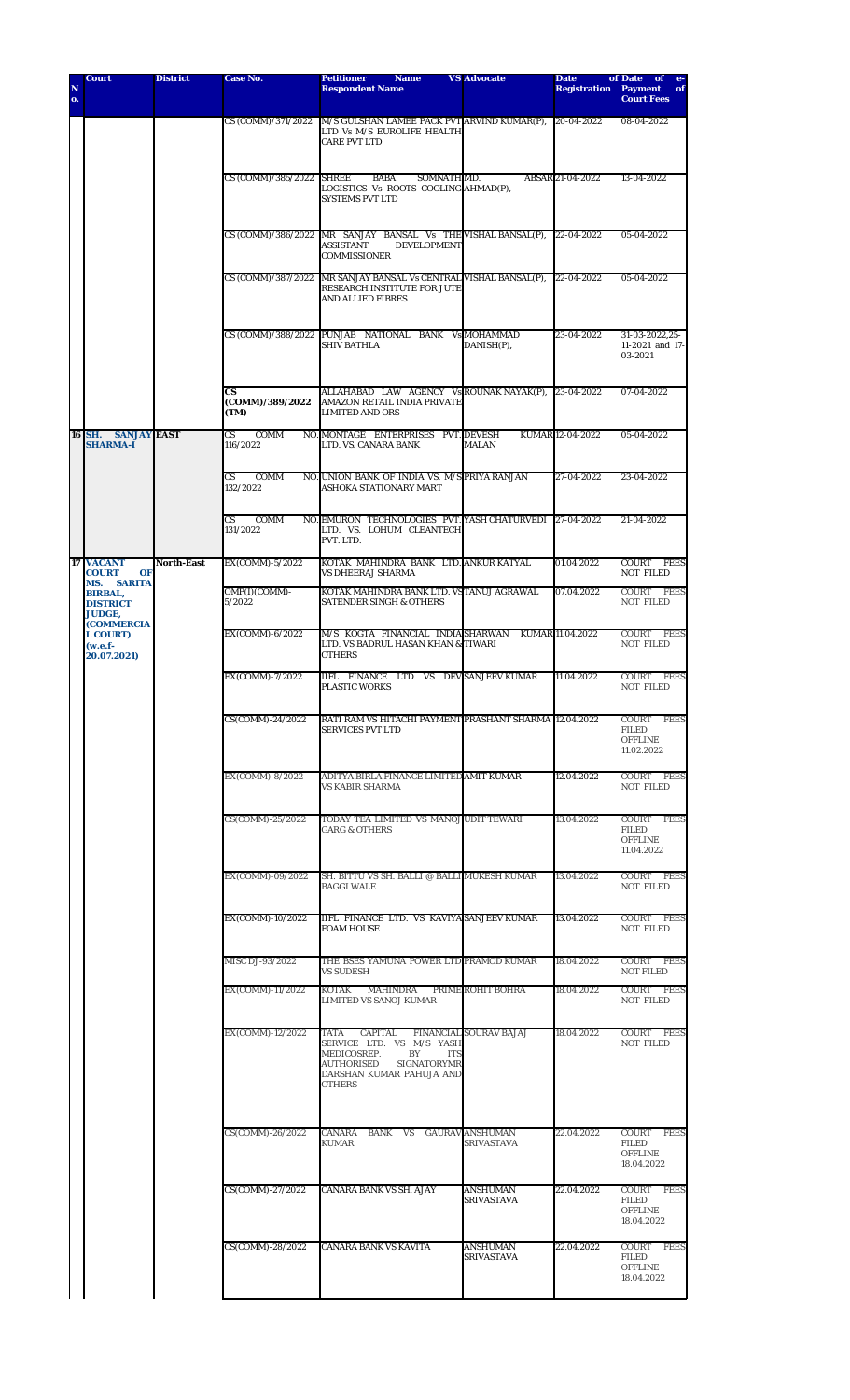| N<br>o. | <b>Court</b>                             | <b>District</b> | <b>Case No.</b>            | <b>Petitioner</b><br><b>Name</b><br><b>Respondent Name</b>                                                                    | <b>VS Advocate</b>                   | <b>Date</b><br><b>Registration</b> | of Date of<br>$-e-$<br><b>Payment</b><br>of<br><b>Court Fees</b>            |
|---------|------------------------------------------|-----------------|----------------------------|-------------------------------------------------------------------------------------------------------------------------------|--------------------------------------|------------------------------------|-----------------------------------------------------------------------------|
|         |                                          |                 | CS(COMM)-29/2022           | <b>CANARA BANK VS SUBHADRA</b>                                                                                                | <b>ANSHUMAN</b><br><b>SRIVASTAVA</b> | 22.04.2022                         | COURT FEES<br><b>FILED</b><br><b>OFFLINE</b><br>18.04.2022                  |
|         |                                          |                 | EX(COMM)-13/2022           | <b>AXIS BANK VS ANIL</b>                                                                                                      | RAHUL CHAUHAN                        | 19.04.2022                         | COURT FEES<br><b>NOT FILED</b>                                              |
|         |                                          |                 | EX(COMM)-14/2022           | <b>AXIS BANK VS MADHU</b>                                                                                                     | <b>RAHUL CHAUHAN</b>                 | 19.04.2022                         | COURT<br><b>FEES</b><br><b>NOT FILED</b>                                    |
|         |                                          |                 | CS(COMM)-30/2022           | BANK OF BARODA VS DEEPAK UMESH JOSHI<br>GARG                                                                                  |                                      | 25.04.2022                         | <b>COURT</b><br><b>FEES</b><br><b>FILED</b><br>0 <sub>N</sub><br>18.04.2022 |
|         |                                          |                 | CS(COMM)-31/2022           | BANK OF BARODA VS SHADMA & UMESH JOSHI<br><b>1 OTHERS</b>                                                                     |                                      | 25.04.2022                         | COURT<br><b>FEES</b><br><b>FILED</b><br>0 <sub>N</sub><br>18.04.2022        |
|         |                                          |                 | CS(COMM)-32/2022           | BANK OF BARODA VS MOHD UMESH JOSHI<br><b>NADEEM</b>                                                                           |                                      | 25.04.2022                         | <b>FEES</b><br><b>COURT</b><br><b>FILED</b><br>0 <sub>N</sub><br>18.04.2022 |
|         |                                          |                 | CS(COMM)-33/2022           | HDFC LIMITED<br><b>VS</b><br><b>SHARMA</b>                                                                                    | <b>ROHIT RAJEEV KUMAR</b>            | 27.04.2022                         | <b>COURT</b><br><b>FEES</b><br><b>FILED</b><br>0 <sub>N</sub><br>17.02.2022 |
|         |                                          |                 | EX(COMM)-15/2022           | <b>TATA</b><br>CAPITAL<br>SERVICES LTD VS ABHISHEK<br><b>MISHRA</b>                                                           | <b>FINANCIAL LALIT PANDEY</b>        | 27.04.2022                         | COURT FEES<br><b>NOT FILED</b>                                              |
|         |                                          |                 | EX(COMM)-16/2022           | BAJAJ FINANCE LIMTED VSKESHAVKUMAR<br>NEERAJ SHARMA                                                                           |                                      | 27.04.2022                         | COURT<br>FEES<br><b>NOT FILED</b>                                           |
|         |                                          |                 | EX(COMM)-17/2022           | KOTAK MAHINDRA BANK VSANKURKATYAL<br><b>RAMAKANT DUBEY</b>                                                                    |                                      | 27.04.2022                         | COURT FEES<br><b>NOT FILED</b>                                              |
|         |                                          |                 | EX(COMM)-18/2022           | <b>TATA</b><br><b>CAPITAL</b><br><b>SERVICE</b><br><b>MOHD</b><br>LTD.<br>VS<br><b>SHOKEEL</b>                                | <b>FINANCIAL LALIT PANDEY</b>        | 28.04.2022                         | COURT FEES<br><b>NOT FILED</b>                                              |
|         |                                          |                 | EX(COMM)-19/2022           | AXIS BANK VS SUMIT KUMAR JATIN ANAND<br><b>SHARMA</b>                                                                         |                                      | 28.04.2022                         | <b>FEES</b><br>COURT<br><b>NOT FILED</b>                                    |
|         |                                          |                 | EX(COMM)-20/2022           | AXIS BANK VS PAWAN KASHYAP                                                                                                    | <b>JATIN ANAND</b>                   | 29.04.2022                         | COURT FEES<br><b>NOT FILED</b>                                              |
|         |                                          |                 | EX(COMM)-21/2022           | AXIS BANK VS RAHUL KUMAR                                                                                                      | <b>JATIN ANAND</b>                   | 29.04.2022                         | COURT FEES<br><b>NOT FILED</b>                                              |
|         |                                          |                 | CS(COMM)-34/2022           | CANARA BANK VS JAIDEV SINGH ANKUR AGGARWAL                                                                                    |                                      | 29.04.2022                         | COURT<br><b>FEES</b><br><b>FILED</b><br>0N<br>27.04.2022                    |
|         | <b>18 MS.</b><br><b>NIVEDITA</b><br>ANIL | <b>SHAHDARA</b> | CS (COMM)/241/2022         | M/S EVI<br><b>FASHION</b><br>Vs<br><b>FASHION</b>                                                                             | <b>SN SYED</b><br>HAIDER(P),         | WASIF 02-04-2022                   | 01-04-2022                                                                  |
|         | <b>SHARMA</b>                            |                 |                            | CS (COMM)/242/2022 S K SHARMA Vs SANJAY JAIN                                                                                  | Raj Kumar Jain(P),                   | 02-04-2022                         | 01-04-2022                                                                  |
|         |                                          |                 |                            | CS (COMM)/238/2022 SHUBHAM JAIN Vs RAJENDRA Avadhesh Kumar(P),<br>KUMAR AGARWAL                                               |                                      | 02-04-2022                         | 02-04-2022                                                                  |
|         |                                          |                 |                            | CS (COMM)/251/2022 M/S NATYANK AGRO PRIVATE DEVENDER KUMAR 08-04-2022<br>LIMITED Vs STATE BANK OF DHIRYAN(P),<br><b>INDIA</b> |                                      |                                    | 08-04-2022                                                                  |
|         |                                          |                 |                            | CS (COMM)/256/2022 M/S M S CONTRACTOR Vs EAST NAGENDRA KUMAR 11-04-2022<br>DELHI<br>MUNICIPAL RATHI(P),<br>CORPORATION        |                                      |                                    | 11-04-2022                                                                  |
|         |                                          |                 |                            | CS (COMM)/259/2022 RAVI AGGARWAL Vs SHIVAM BHARAT<br><b>JAIN ANSH FAB 2</b>                                                   | PRAKASH(P),                          | 12-04-2022                         | 12-04-2022                                                                  |
|         |                                          |                 |                            | CS (COMM)/260/2022 NITIN TYAGI Vs EAST DELHISATYENDRA KUMAR13-04-2022<br>MUNICIPAL CORPORATION                                | $SINGH(P)$ ,                         |                                    | 13-04-2022                                                                  |
|         |                                          |                 |                            | CS (COMM)/266/2022 BANK OF BARODA Vs SANDEEP GEETANJALI<br>PANCHAL                                                            | SHARMA(P),                           | 18-04-2022                         | 15-04-2022                                                                  |
|         |                                          |                 | CS (COMM)/265/2022 PRADEEP | <b>KASHYAP</b><br>Vs<br><b>PARAMJEET</b>                                                                                      |                                      | 18-04-2022                         | 18-04-2022                                                                  |
|         |                                          |                 |                            | CS (COMM)/286/2022 ANIL ARORA Vs CHAIRMAN CUM FAROOQ AHMED(P), 18-04-2022<br>MANAGING DIRECTOR AND ORS                        |                                      |                                    | 16-04-2022                                                                  |
|         |                                          |                 |                            | CS (COMM)/268/2022 M/S CF COMPOSITES Vs MS SYED<br>STADD TECH ENGINEERING PVT HASAN(P),<br>LTD                                |                                      | AJMAL 20-04-2022                   | 20-04-2022                                                                  |
|         |                                          |                 |                            | CS (COMM)/269/2022 M/S ROHAN BOOK COMPANY SAMAMA SUHAIL(P), 20-04-2022<br>PVT LTD Vs UNIQUE BROTHERS<br><b>BOKARO ORS</b>     |                                      |                                    | 20-04-2022                                                                  |
|         |                                          |                 |                            | CS (COMM)/271/2022 PUNJAB NATIONAL BANK Vs M/S OMPRAKASH<br>SHRI SHYAM ELECTRONICS                                            | PAHUJA(P),                           | 20-04-2022                         | 18-04-2022                                                                  |
|         |                                          |                 |                            | CS (COMM)/270/2022 K S AGGARWAL Vs EAST DELHI SATYENDRA KUMAR 20-04-2022<br>MUNICIPAL CORPORATION                             | $SINGH(P)$ ,                         |                                    | 20-04-2022                                                                  |
|         |                                          |                 |                            | CS (COMM)/284/2022 NARENDER KUMAR Vs EAST SATYENDRA KUMAR 21-04-2022<br>DELHI<br>MUNICIPAL SINGH(P),<br><b>CORPORATION</b>    |                                      |                                    | 18-04-2022                                                                  |
|         |                                          |                 |                            | CS (COMM)/283/2022 M/S RICH BAKERS Vs ARIF KHAN DHARMENDRA<br>TRADING AS M/S N M FOODS                                        | KUMAR YADAV(P),                      | 21-04-2022                         | 21-04-2022                                                                  |
|         |                                          |                 |                            |                                                                                                                               |                                      |                                    |                                                                             |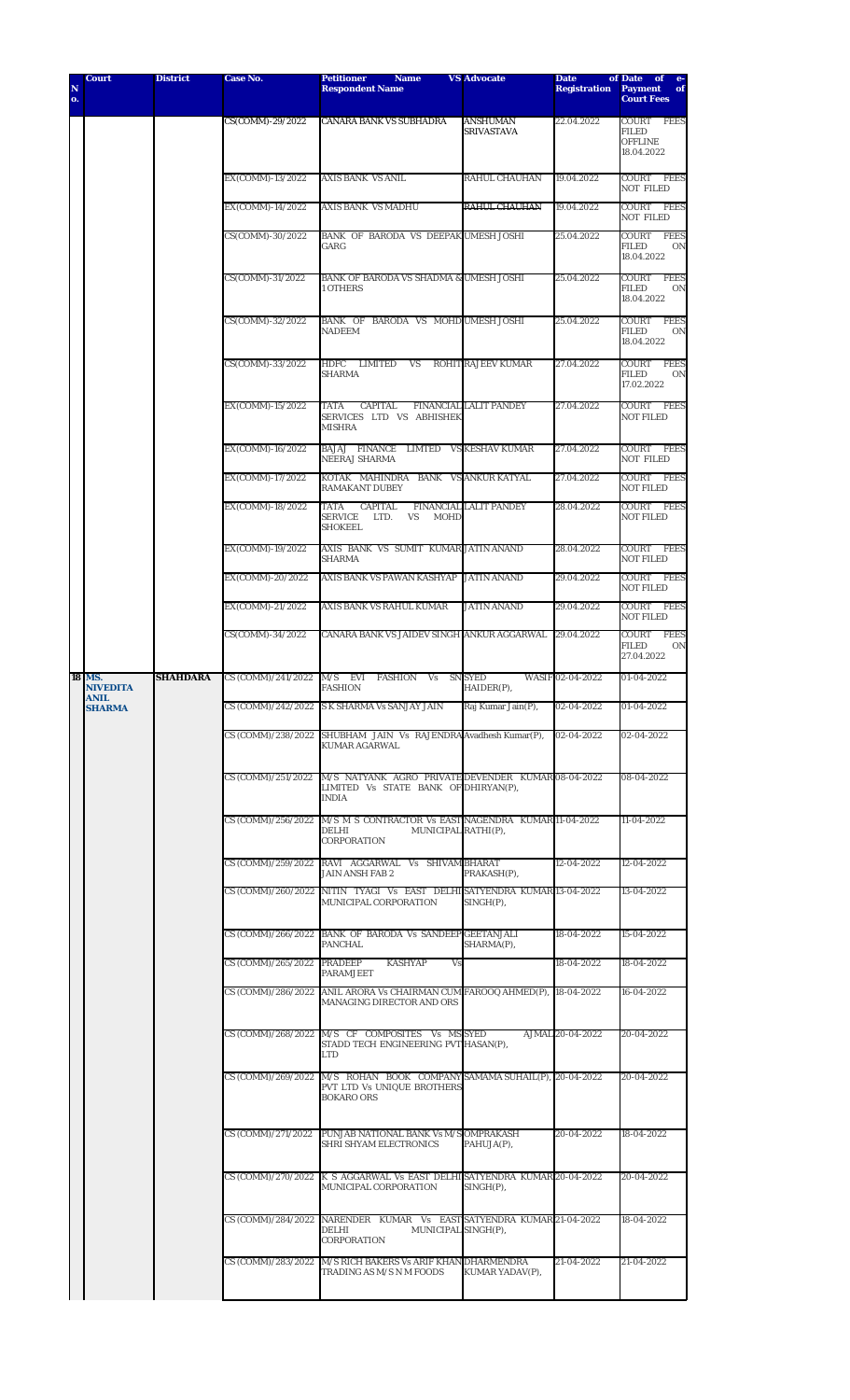| N<br>0. | <b>Court</b>                                      | <b>District</b> | <b>Case No.</b> | <b>Petitioner</b><br><b>Name</b><br><b>Respondent Name</b>                                                                                                                  | <b>VS Advocate</b>           | <b>Date</b><br><b>Registration</b> | of Date of<br><b>Payment</b><br>of<br><b>Court Fees</b> |
|---------|---------------------------------------------------|-----------------|-----------------|-----------------------------------------------------------------------------------------------------------------------------------------------------------------------------|------------------------------|------------------------------------|---------------------------------------------------------|
|         |                                                   |                 |                 | CS (COMM)/288/2022 NARENDER KUMAR Vs EASTSATYENDRA KUMAR 23-04-2022<br>DELHI<br>MUNICIPAL SINGH(P),<br>CORPORATION                                                          |                              |                                    | 19-04-2022                                              |
|         |                                                   |                 |                 | CS (COMM)/289/2022 NARENDER KUMAR Vs EAST SATYENDRA KUMAR 23-04-2022<br>DELHI<br>MUNICIPAL SINGH(P),<br>CORPORATION                                                         |                              |                                    | 23-04-2022                                              |
|         |                                                   |                 |                 | CS (COMM)/287/2022 NARENDER KUMAR Vs EAST SATYENDRA KUMAR 23-04-2022<br>DELHI<br>MUNICIPAL SINGH(P),<br>CORPORATION                                                         |                              |                                    | 19-04-2022                                              |
|         |                                                   |                 |                 | CS (COMM)/294/2022 MAMAN CHAND Vs EAST DELHI DEEPAK<br>MUNICIPAL CORP THROUGH ITS VUTTSYA(P),<br><b>EXECUTIVE ENGINEER M III</b>                                            |                              | 27-04-2022                         | 27-04-2022                                              |
|         |                                                   |                 |                 | CS (COMM)/298/2022 UNION BANK OF INDIA Vs SAIF PRIYA RANJAN(P),<br><b>HUSSAIN</b>                                                                                           |                              | 28-04-2022                         | 25-04-2022                                              |
|         |                                                   |                 |                 | CS (COMM)/299/2022 UNION BANK OF INDIA Vs MS PRIYA RANJAN(P),<br><b>GEETIKA KAIM</b>                                                                                        |                              | 28-04-2022                         | 25-04-2022                                              |
|         | <b>19 MS.</b><br><b>SUKHVINDER</b><br><b>KAUR</b> | <b>SHAHDARA</b> |                 | CS (COMM)/245/2022 SK SYSTEMS PVT LTD Vs V 4 ADITYA TREHAN(P), 02-04-2022<br><b>INFRASTRUCTURE PVT LTD</b>                                                                  |                              |                                    | 23.03.2022                                              |
|         |                                                   |                 |                 | CS (COMM)/244/2022 PAWAN ENTERPRISES THROUGH PRITIKA<br>ITS PROPRIETOR PAWAN KUMAR SACHDEV(P),<br>JAIN Vs GUPTA JI GARMENTS<br>THROUGH ITS PROPRIETOR<br><b>VIKAS GUPTA</b> |                              | 02-04-2022                         | 29.03.2022                                              |
|         |                                                   |                 |                 | CS (COMM)/243/2022 PAWAN ENTERPRISES THROUGH PRITIKA<br>ITS PROPRIETOR Vs LAXMAN SACHDEV(P),<br><b>GUPTA</b>                                                                |                              | 02-04-2022                         | 29.03.2022                                              |
|         |                                                   |                 |                 | CS (COMM)/247/2022 M/S GAYATRI HOSIERY Vs M/S NARINDER KUMAR 04-04-2022<br>SHREE GANESHAM SALES                                                                             | BHAMBRI(P),                  |                                    | 16.03.2022                                              |
|         |                                                   |                 |                 | CS (COMM)/249/2022 M/S VPREALTORS PVT LTD Vs VIDIT GUPTA(P),<br>INDIABULLS HOUSING FINANCE<br>LTD                                                                           |                              | 05-04-2022                         | 04.04.2022                                              |
|         |                                                   |                 |                 | CS (COMM)/248/2022 M/S BERRY COTTS PRIVATE ABHISHEK<br>LIMITED<br>Vs<br>SHREE<br><b>GURUDEV TEXTILE AGENCY</b>                                                              | JAI MALHOTRA(P),             | 05-04-2022                         | 21.03.2022                                              |
|         |                                                   |                 |                 | CS (COMM)/250/2022 SURENDER KUMAR PRO MR Jhinnoo<br>TRADERS Vs VISHAL GUPTA S/O Gupta(P),<br>OMINDER KUMAR PRO VISHAL<br>TEXTILES                                           |                              | Prasad 07-04-2022                  | 04.04.2022                                              |
|         |                                                   |                 |                 | CS (COMM)/252/2022 SHYAM PRAKASH GOEL<br>PROP<br>M/S NISHANT<br>OF<br>COLLECTION Vs SANJAY N<br>PAMNANI                                                                     | RAVI SHARMA(P),              | 08-04-2022                         | 16.12.2021                                              |
|         |                                                   |                 |                 | CS (COMM)/254/2022 SOURAV BANSAL Vs PS SPORTS VIPIN DILAWARI(P), 08-04-2022<br>THROUGH ITS PROPRIETOR<br><b>SHANTI BAMORYA</b>                                              |                              |                                    | 06.04.2022                                              |
|         |                                                   |                 |                 | CS (COMM)/253/2022 KAPOORI CHITS<br>LIMITED Vs RAJ KUMAR SINGH<br><b>AND OTHERS</b>                                                                                         | PRIVATE ANKIT GUPTA(P),      | 08-04-2022                         | 05.04.2022                                              |
|         |                                                   |                 |                 | CS (COMM)/257/2022 ADIDAS AG Vs ASHOK KUMAR                                                                                                                                 | AASTHA SHARMA(P), 11-04-2022 |                                    | 05.04.2022                                              |
|         |                                                   |                 |                 | CS (COMM)/261/2022 VEEKAY ELECTRICALS Vs SHRI NITIN GARG(P),<br><b>SHYAM ENTERPRISES</b>                                                                                    |                              | 16-04-2022                         | 04.04.2022                                              |
|         |                                                   |                 |                 | CS (COMM)/262/2022 NITIN TYAGI Vs EAST DELHISATYENDRA KUMAR16-04-2022<br>MUNICIPAL CORPORATION                                                                              | $SINGH(P)$ ,                 |                                    | 12.04.2022                                              |
|         |                                                   |                 |                 | CS (COMM)/263/2022 AADI POLYMERS PVT LTD Vs Aditya Jain(P),<br><b>COMFORT EVER</b>                                                                                          |                              | 18-04-2022                         | 29.04.2022                                              |
|         |                                                   |                 |                 | CS (COMM)/264/2022 JAI DURGA TRADERS PVT LTD Vs Aditya Jain(P),<br><b>DRISH EMBROIDERY</b>                                                                                  |                              | 18-04-2022                         | 29.04.2022                                              |
|         |                                                   |                 |                 | CS (COMM)/267/2022 NITIN ENTERPRISES Vs PINKY Aditya Jain(P),<br>PARI                                                                                                       |                              | 19-04-2022                         | 29.04.2022                                              |
|         |                                                   |                 |                 | CS (COMM)/272/2022 ASHISH MUNDHRA Vs MUKESH MUKESH KUMAR(P), 20-04-2022<br><b>SETHIA</b>                                                                                    |                              |                                    | 27.12.2021                                              |
|         |                                                   |                 |                 | CS (COMM)/275/2022 NITIN TYAGI Vs EAST DELHISATYENDRA KUMAR 20-04-2022<br>MUNICIPAL CORPORATION                                                                             | $SINGH(P)$ ,                 |                                    | 12.04.2022                                              |
|         |                                                   |                 |                 | CS (COMM)/276/2022 PUNJAB NATIONAL BANK Vs OMPRAKASH<br><b>CHARDI KALA CREATIONS</b><br>THROUGH ITS PROPRIETOR SH<br><b>KIRAT SINGH GILL</b>                                | PAHUJA(P),                   | 20-04-2022                         | 18.04.2022                                              |
|         |                                                   |                 |                 | CS (COMM)/273/2022 RAJEEV GUPTA Vs EAST DELHISATYENDRA KUMAR 20-04-2022<br>MUNICIPAL CORPORATION                                                                            | $SINGH(P)$ ,                 |                                    | 12.04.2022                                              |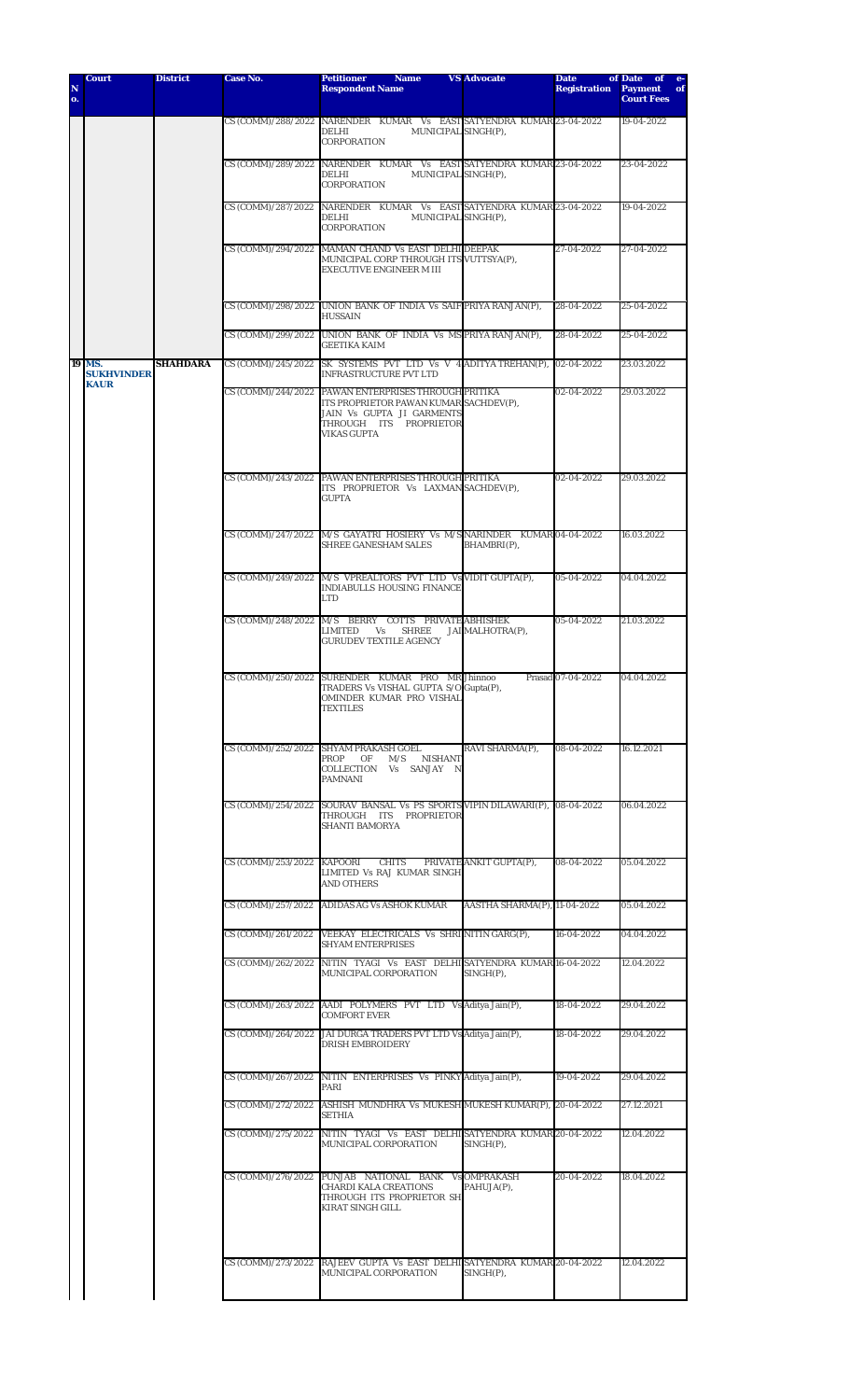| N  | <b>Court</b>                                                         | <b>District</b> | <b>Case No.</b>                   | <b>Petitioner</b><br><b>Name</b><br><b>Respondent Name</b>                                                                                 | <b>VS Advocate</b>             | <b>Date</b><br><b>Registration</b> | of Date<br>of e-<br><b>Payment</b><br>of |
|----|----------------------------------------------------------------------|-----------------|-----------------------------------|--------------------------------------------------------------------------------------------------------------------------------------------|--------------------------------|------------------------------------|------------------------------------------|
| о. |                                                                      |                 |                                   |                                                                                                                                            |                                |                                    | <b>Court Fees</b>                        |
|    |                                                                      |                 |                                   | CS (COMM)/274/2022 NARENDER KUMAR Vs EAST SATYENDRA KUMAR 20-04-2022<br><b>DELHI</b><br>MUNICIPAL SINGH(P),<br>CORPORATION                 |                                |                                    | 13.04.2022                               |
|    |                                                                      |                 |                                   | CS (COMM)/279/2022 NARENDER KUMAR Vs EAST SATYENDRA KUMAR 21-04-2022<br><b>DELHI</b><br>MUNICIPAL SINGH(P),<br>CORPORATION                 |                                |                                    | 13.04.2022                               |
|    |                                                                      |                 |                                   | CS (COMM)/282/2022 NARENDER KUMAR Vs EAST SATYENDRA KUMAR 21-04-2022<br><b>DELHI</b><br>MUNICIPAL SINGH(P),<br><b>CORPORATION</b>          |                                |                                    | 13.04.2022                               |
|    |                                                                      |                 |                                   | CS (COMM)/280/2022 ANIL KUMAR GOYAL Vs GURU KAMAL MEHTA(P),<br><b>PRASHAD</b>                                                              |                                | 21-04-2022                         | 09.02.2022                               |
|    |                                                                      |                 | CS (COMM)/281/2022                | MS JAY AMBAY INDUSTRIES Vs Ankur(P),<br>MS DEEP JYOTI ELECTRICAL<br><b>DECOR</b>                                                           |                                | 21-04-2022                         | 19.04.202                                |
|    |                                                                      |                 |                                   | CS (COMM)/277/2022 BANK OF BARODA Vs JEETURAJESH<br>MALHOTRA                                                                               | TIWARI(P),                     | KUMAR 21-04-2022                   | 05.04.2022                               |
|    |                                                                      |                 |                                   | CS (COMM)/278/2022 BANK OF BARODA Vs SARITA RAJESH<br><b>BEGWANI</b>                                                                       | TIWARI(P),                     | KUMAR 21-04-2022                   | 05.04.2022                               |
|    |                                                                      |                 |                                   | CS (COMM)/285/2022 PUNJAB NATIONAL BANK Vs HRL Bijaya<br>AND CO AND ANR                                                                    | $Goswami(P)$ ,                 | Mohan 22-04-2022                   | 12.04.2022                               |
|    |                                                                      |                 |                                   | CS (COMM)/291/2022 DHANANJAY DIXIT Vs RUDAL GARVIT VINAYAK(P), 25-04-2022<br>SINGH                                                         |                                |                                    | 30.03.2022                               |
|    |                                                                      |                 |                                   | CS (COMM)/292/2022 SUNIL KUMAR BANSAL<br>PROP ANUSHKA OVERSEAS Vs<br><b>SUNIT KUMAR JAIN</b><br>PROP PARSVNATH ENTERPRISES                 | $pankaj(P)$ ,                  | 25-04-2022                         | 21.04.2022                               |
|    |                                                                      |                 |                                   | CS (COMM)/290/2022 LATA DEVI Vs SH NAVEEN VIDIT GUPTA(P),<br><b>KUMAR SHARMA</b>                                                           |                                | 25-04-2022                         | 22.04.2022                               |
|    |                                                                      |                 | CS (COMM)/293/2022 MS ARUNA GUPTA | SOLE PROPRIETOR M/S AKG KHATTAR(P),<br>ENTERPRISES Vs M/S SHIV<br>PRIYA CABELS<br>PVT<br><b>LTD</b><br>THROUGH ITS DIRECTORS               | <b>VISHAL</b>                  | 27-04-2022                         | 13.04.2022                               |
|    |                                                                      |                 | CS (COMM)/302/2022 RAVI GUPTA     | <b>Vs</b><br><b>PREMIUM</b>                                                                                                                | ENGLISH SAMRIDHI(P),           | 28-04-2022                         | 26.04.2022                               |
|    |                                                                      |                 | CS (COMM)/301/2022 BANK           | OF<br><b>BARODA</b><br>SATYENDRA KUMAR DHALL                                                                                               | <b>Vs RAJESH</b><br>TIWARI(P), | KUMAR 28-04-2022                   | 18.04.2022                               |
|    |                                                                      |                 |                                   | CS (COMM)/300/2022 BANK OF BARODA Vs DEEPALI RAJESH<br><b>CHAWALA</b>                                                                      | TIWARI(P),                     | KUMAR 28-04-2022                   | 18.04.2022                               |
|    |                                                                      |                 |                                   | CS (COMM)/304/2022 VERSHA BATLA PROPRIETOR OF HEMANT GOEL(P),<br>TANU<br>PRAKASHAN<br>Vs<br>SARAVJEET ARORA PROPRIETOR<br>OF KHALSA AGENCY |                                | 28-04-2022                         | 05.04.2022                               |
|    |                                                                      |                 |                                   | $CS (COMM)/303/2022$ VIRENDER SINGH Vs $M/SAC$ Singhal(P),<br>AIRPLAZA RETAIL HOLDINGS<br><b>PVTLTD</b>                                    |                                | 28-04-2022                         | 17.02.2022                               |
|    | <b>20 VACANT</b><br><b>COURT</b><br><b>OF</b><br>SH.<br><b>VINOD</b> | North-West      | 230/22                            | VISHAL PIPES LTD VS JAIN ENG VIKRAM KR<br><b>WORKS</b>                                                                                     |                                | 02.04.22                           | 28.03.22                                 |
|    | <b>KUMAR,</b><br><b>DISTRICT</b>                                     |                 | 231/22                            | KAMAL<br>AGGARWAL<br>DREAMCHART INC.                                                                                                       | <b>VS SAURABH TYAGI</b>        | 02.04.22                           | 07.01.22                                 |
|    | <b>JUDGE</b><br><b>(COMMERCIA</b><br>L)                              |                 | 232/22                            | KAMAL AGGARWAL VS COPRISE SAURABH TYAGI<br><b>FIN. SERVICE</b>                                                                             |                                | 02.04.22                           | 07.01.22                                 |
|    |                                                                      |                 | 233/22                            | ANJILA AGGARWAL VS COPRISE SAURABH TYAGI<br><b>FIN SERVICE</b>                                                                             |                                | 02.04.22                           | 07.01.22                                 |
|    |                                                                      |                 | 234/22                            | SUMAN KANAK SEED P LTD VS SANJEEV<br><b>MANGAL SINGH</b>                                                                                   | AGGARWAL                       | 05.04.22                           | 22.03.22                                 |
|    |                                                                      |                 | 235/22                            | RAM<br>NIKKU<br><b>VS</b><br><b>CREATION P LTD</b>                                                                                         | <b>CHARVI RITESH GUPTA</b>     | 05.04.22                           | 04.04.22                                 |
|    |                                                                      |                 | 236/22                            | ASHUTOSH SAJJAN AGG VS\SANJAYAGGARWAL\05.04.22<br><b>CAPTAIN STEEL</b>                                                                     |                                |                                    | 30.03.22                                 |
|    |                                                                      |                 | 237/22                            | BHAGAT<br><b>ENTERPRISES</b><br><b>AAHAN PHARMA</b>                                                                                        | <b>VS DILIP KR</b>             | 05.04.22                           | 24.03.22                                 |
|    |                                                                      |                 | 239/22                            | <b>TECHNOLOGIES</b><br>STB<br>MAHENDRA ELECTRONICS                                                                                         | <b>VS J J TYAGI</b>            | 08.04.22                           | 30.03.22                                 |
|    |                                                                      |                 | 240/22                            | STB TECHNOLOGIES VS B RJJTYAGI<br><b>TRADERS</b>                                                                                           |                                | 08.04.22                           | 30.03.22                                 |
|    |                                                                      |                 | 241/22                            | STB TECHNOLOGIES VS PRIYAJJTYAGI<br><b>ELECTRONICS</b>                                                                                     |                                | 08.04.22                           | 30.03.22                                 |
|    |                                                                      |                 | 242/22                            | <b>STB</b><br><b>TECHNOLOGIES</b><br><b>ARABIAN GEN TRADERS</b>                                                                            | <b>VS J J TYAGI</b>            | 08.04.22                           | 30.03.22                                 |
|    |                                                                      |                 | 243/22                            | STB TECHNOLOGIES VS SAI JJTYAGI<br>TRADING                                                                                                 |                                | 08.04.22                           | 30.03.22                                 |
|    |                                                                      |                 | 244/22                            | STB TECHNOLOGIES VS AFTAB J J TYAGI<br>CABLE                                                                                               |                                | 08.04.22                           | 30.03.22                                 |
|    |                                                                      |                 | 245/22                            | STB TECHNOLOGIES VS CABLE J J TYAGI<br><b>NEW MEDIA P LTD</b>                                                                              |                                | 08.04.22                           | 30.03.22                                 |
|    |                                                                      |                 | 246/22                            | STB TECHNOLOGIES VS SRISTILL J TYAGI<br>CABLE                                                                                              |                                | 08.04.22                           | 30.03.22                                 |
|    |                                                                      |                 | 247/22                            | STB TECHNOLOGIES VS SUNDER J J TYAGI<br><b>DIGTAL CABLE</b>                                                                                |                                | 08.04.22                           | 30.03.22                                 |
|    |                                                                      |                 |                                   |                                                                                                                                            |                                |                                    |                                          |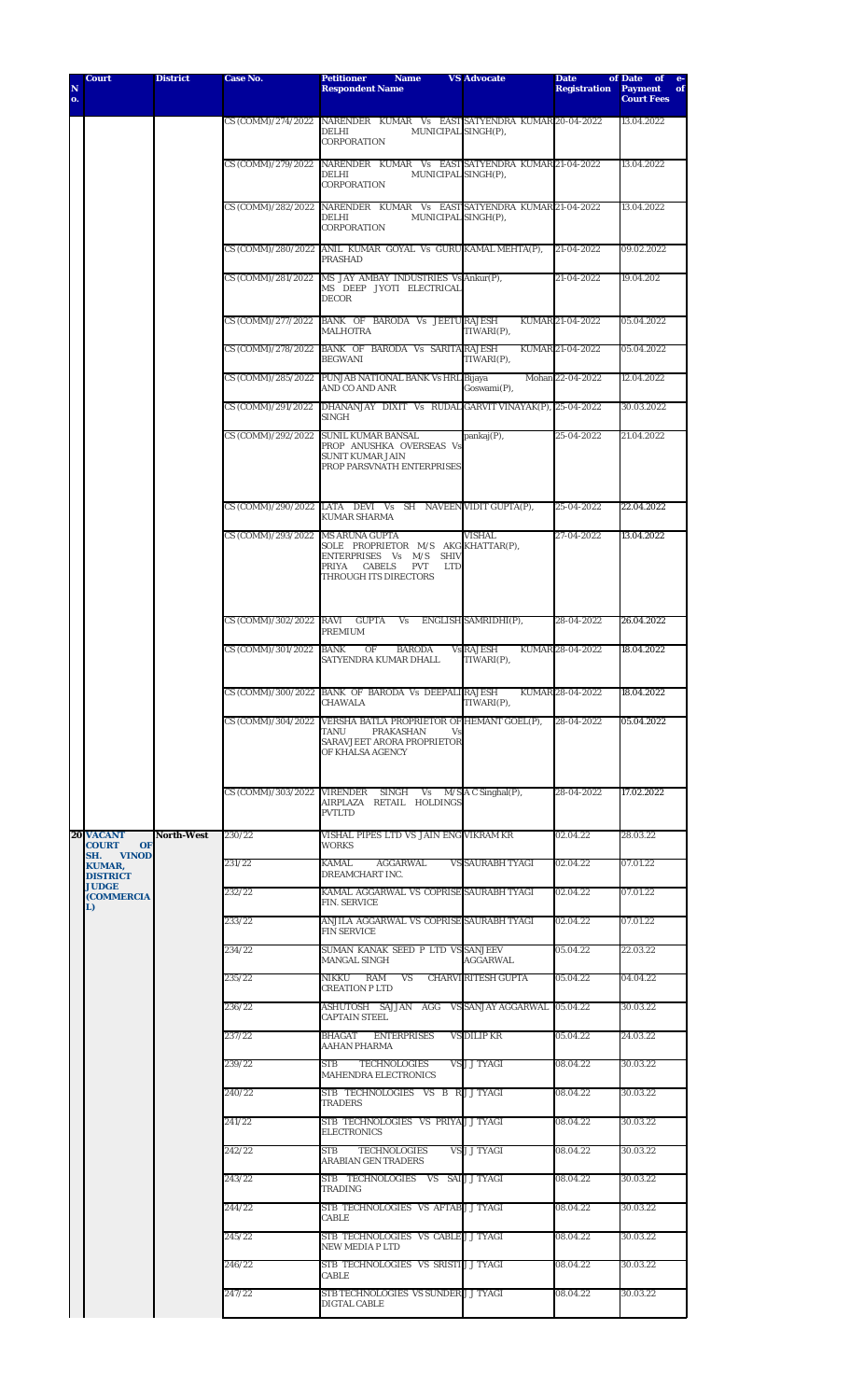| N  | <b>Court</b>                                      | <b>District</b> | Case No.                                    | <b>Petitioner</b><br><b>Name</b><br><b>Respondent Name</b>                            | <b>VS Advocate</b>      | <b>Date</b><br><b>Registration</b> | of Date of e-<br><b>Payment</b><br>of |
|----|---------------------------------------------------|-----------------|---------------------------------------------|---------------------------------------------------------------------------------------|-------------------------|------------------------------------|---------------------------------------|
| о. |                                                   |                 |                                             |                                                                                       |                         |                                    | <b>Court Fees</b>                     |
|    |                                                   |                 | 248/22                                      | STB TECHNOLOGIES VS DHUBRI J J TYAGI<br><b>CABLE TV</b>                               |                         | 08.04.22                           | 30.03.22                              |
|    |                                                   |                 | 249/22                                      | ICICI HOME FIN VS AYUSH KR SHIV<br>GARG                                               |                         | 11.04.22                           | 30.03.22                              |
|    |                                                   |                 | 250/22                                      | HITECH PIPES LTD VS ANIL RAHUL SHARMA<br><b>SRIVASTAV</b>                             |                         | 08.04.22                           | 02.02.22                              |
|    |                                                   |                 | 251/22                                      | PARAS PACKAGING VS VOLVO ARUN SANJAY<br><b>WHITE PAINTS</b>                           |                         | 12.04.22                           | 02.02.22                              |
|    |                                                   |                 | 252/22                                      | BANK OF BARODA VS PARVEEN AATREYA SINGH<br><b>KR JAIN</b>                             |                         | 23.04.22                           | 22.02.22                              |
|    |                                                   |                 | 253/22                                      | GAURAV GUPTA VS HEMANT RAJEEV SAINI<br><b>GROVER</b>                                  |                         | 16.04.22                           | 12.11.21                              |
|    |                                                   |                 | 254/22                                      | SHREE KARNAGAR TEXTILES VS U K SINGHAL<br>ASHOK BAG                                   |                         | 23.04.22                           | 18.04.22                              |
|    |                                                   |                 | 259/22                                      | MITTAL POLYMER INDIA VS RAJNEESH GAUTAM 18.04.22<br>PATEL FOOTWEAR                    |                         |                                    | 13.04.22                              |
|    |                                                   |                 | 258/22                                      | MITTAL POLYMER INDIA VS R R RAJNEESH GAUTAM 18.04.22<br><b>AGENCY</b>                 |                         |                                    | 13.04.22                              |
|    |                                                   |                 | 257/22                                      | DELIGHT FILTERATION P LTD VS RAKHI<br><b>BLUE MOUNT</b>                               |                         | 18.04.22                           | 08.04.22                              |
|    |                                                   |                 | 256/22                                      | DELIGHT FILTERATION P LTD VS RAKHI<br><b>SIRI MARKETING</b>                           |                         | 18.04.22                           | 08.04.22                              |
|    |                                                   |                 | 255/22                                      | INDU WAHI VS RITESH HANDA                                                             | A ALAM                  | 18.04.22                           | 12.04.22                              |
|    |                                                   |                 | 262/22                                      | PUNJAB NATIONAL ANK VSNITINGARG<br>PRANAV JASHNANI                                    |                         | 25.04.22                           | 23.03.22                              |
|    |                                                   |                 | 260/22                                      | PUNJAB NATIONAL ANK VSNITINGARG<br><b>DHEERAJ GARG</b>                                |                         | 25.04.22                           | 23.03.22                              |
|    |                                                   |                 | 261/22                                      | PUNJAB NATIONAL ANK VSNITINGARG<br>HRIDYA JASHNANI                                    |                         | 25.04.22                           | 23.03.22                              |
|    |                                                   |                 | 265/22                                      | S K PLAST VS. PARAS TYPE VIKAS SAGWAN<br><b>FOUNDARY</b>                              |                         | 19.04.22                           | 12.04.22                              |
|    |                                                   |                 | 269/22                                      | M/S WONDER CHEMICALS & PRAKASH<br>COATINGS LTD. VS. M/S VIAP KAPOOR<br><b>CONCERN</b> |                         | CHAND 20.04.22                     | 26.02.21                              |
|    |                                                   |                 | 267/22                                      | M/S JAY KAY ENTERPRISES VS. PAWAN KAPOOR<br>SHRI SATYA BIR SINGH                      |                         | 20.04.22                           | 13.04.22                              |
|    |                                                   |                 | 270/22                                      | BHARAT BHUSHAN SINGHAL VS. ANUJ JAIN<br>SAURABH KUMAR                                 |                         | 21.04.22                           | 18.04.22                              |
|    |                                                   |                 | 272/22                                      | NARESH KUMAR VS. MD. TUFAIL RAKESH KUMAR 30.04.22                                     |                         |                                    | 04.04.22                              |
|    |                                                   |                 | 273/22                                      | PRAMOD KUMAR MATHUR VS. SYNERGY LEGAL<br><b>MARTIN INTERNATIONAL</b>                  |                         | 25.04.22                           | 21.04.22                              |
|    |                                                   |                 | 277/22                                      | VEDIKA AGGARWAL VS. CAPRISE R. P. TYAGI<br>FIN. SERVICE & ORS.                        |                         | 26.04.22                           | 07.01.22                              |
|    |                                                   |                 | 276/22                                      | VEDIKA<br>AGGARWAL.<br>DRAMCHART INC. & ORS.                                          | VS. R. P. TYAGI         | 26.04.22                           | 07.01.22                              |
|    |                                                   |                 | 280/22                                      | SRG METAL CRAFTS P. LTD. VS. YOGESH<br><b>MCGEO INDUSTRIES</b>                        | <b>VERMA</b>            | KUMAR 27.04.22                     | 20.04.22                              |
|    |                                                   |                 | 281/22                                      | SAMSONITE SOUTH ASIA P. LTD. BHARAT GUPTA<br><b>VS. ASHOK KUMAR</b>                   |                         | 27.04.22                           | 25.04.22                              |
|    |                                                   |                 | 279/22                                      | MINDA INDUSTRIES LTD. VS. SIMRANJIT SINGH<br>SHRI PERFECT AUTO PRODUCT                |                         | 26.04.22                           | 25.04.22                              |
|    |                                                   |                 | 287/22                                      | M/S MAHAJAN INTERNATIONAL ANISH SARNA<br><b>VS. M/S ACE INDIA</b>                     |                         | 28.04.22                           | 18.04.22                              |
|    |                                                   |                 | 286/22                                      | INFERNO<br><b>HOLIDAYS</b><br>JETSERVE AVIATION P. LTD.                               | <b>VS. RAHUL MANGLA</b> | 28.04.22                           | 15.04.22                              |
|    |                                                   |                 | 285/22                                      | M/S JRS INFRASTRUCTURE VS. VIJAY MISHRA<br>M/S HYRDROAIR TECTONICS<br>PCD LTD.        |                         | 28.04.22                           | 26.04.22                              |
|    |                                                   |                 | 283/22                                      | SEVEN<br>SEAS BEAUTY G. G. GUPTA<br>M/S<br>PRODUCTS VS. M/S AROCHEM                   |                         | 28.04.22                           | 26.04.22                              |
|    |                                                   |                 | 288/22                                      | RATLAM P. LTD.<br>ICICI BANK VS. JANGBOBO TOUR KUSHAL KUMAR                           |                         | 04.05.22                           | 23.02.22                              |
|    |                                                   |                 | 289/22                                      | INDIA P. LTD.<br>OFB TECH P. LTD. VS. UDIT PRATEEK JAIN<br>FRESH FOODS . LTD.         |                         | 30.4.22                            | 30.03.22                              |
| 21 | <b>MS. BARKHA North</b><br><b>GUPTA, DJ(COMM)</b> |                 | <b>NIL</b>                                  |                                                                                       |                         |                                    |                                       |
|    |                                                   |                 | 22 SH. GURDEEP SOUTH-WEST CS COMM. 139/2020 | M/S TRISHUL REALCON P. LTD. JAY.K.BHARDWAJ                                            |                         | 01.04.2022                         | 25.03.2022                            |
|    | SINGH,<br><b>DISTRICT</b><br><b>JUDGE</b>         |                 |                                             | VS M/S DESIGN N DESIGN.                                                               |                         |                                    |                                       |
|    | <b>(COMMERCIA</b><br>L)                           |                 | CS COMM. 140/2022                           | PUNJAB NATIONAL BANK VS M/S SAURAV BHASIN<br><b>ESS AAR ENGINEERS.</b>                |                         | 01.04.2022                         | 09.03.2022                            |
|    |                                                   |                 | CS COMM. 141/2022                           | ADMISSION OVESEAS VS RAVIVARUN BEDI<br>NAIK                                           |                         | 01.04.2022                         | 10.03.2022                            |
|    |                                                   |                 |                                             |                                                                                       |                         |                                    |                                       |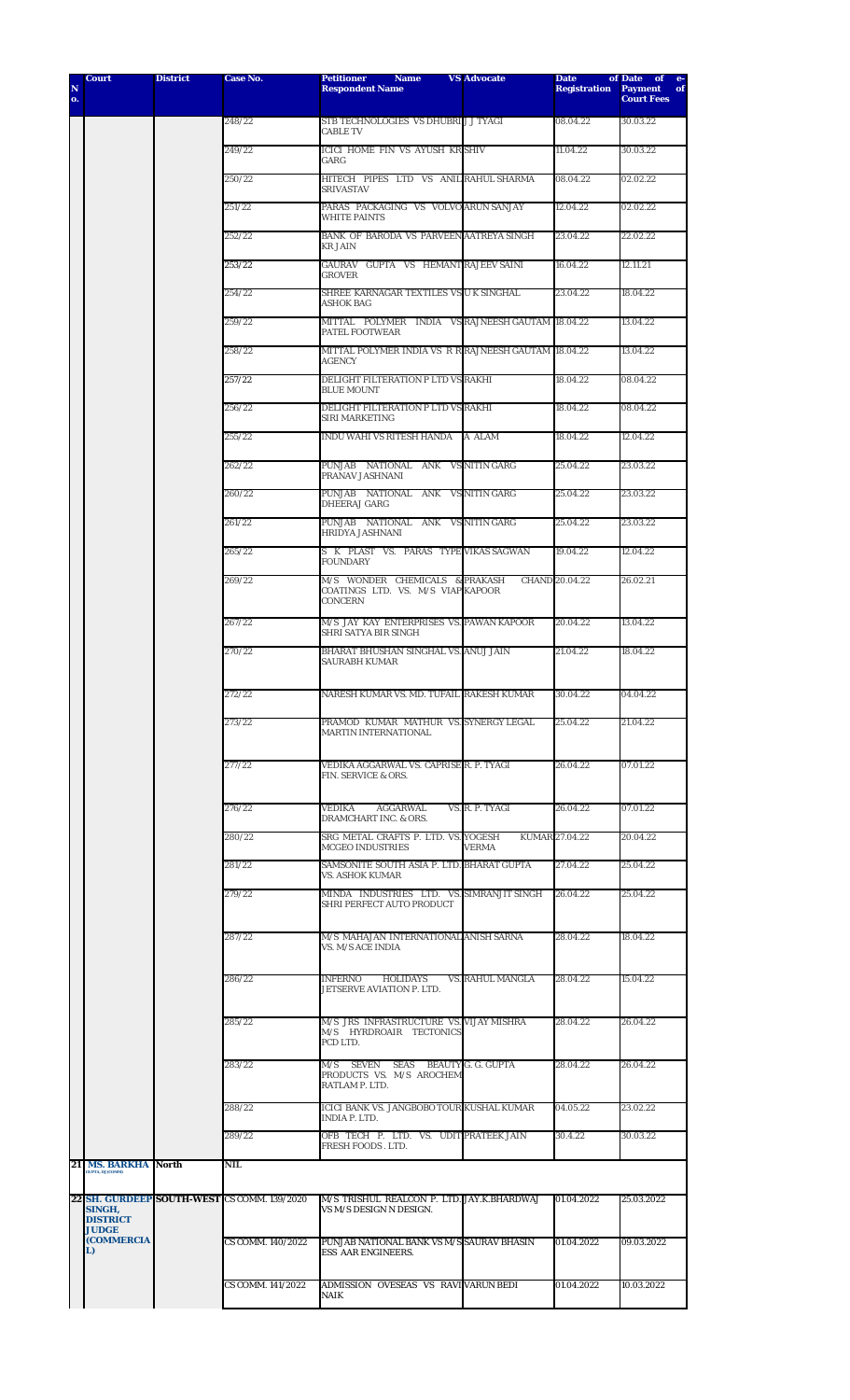| N<br>o. | Court | <b>District</b> | Case No.          | <b>Petitioner</b><br><b>Name</b><br><b>Respondent Name</b>                         | <b>VS Advocate</b>                    | <b>Date</b><br><b>Registration</b> | of Date of<br>$e-$<br><b>Payment</b><br>of<br><b>Court Fees</b> |
|---------|-------|-----------------|-------------------|------------------------------------------------------------------------------------|---------------------------------------|------------------------------------|-----------------------------------------------------------------|
|         |       |                 | CS COMM. 142/2022 | M/S GREEN PLANET VS DEEPIKA VINOD KUMAR<br><b>VERMA</b>                            |                                       | 01.04.2022                         | 21.03.2022                                                      |
|         |       |                 | CS COMM 147/2022  | PRIYANSHU MITTAL VS M/S NIMISH CHIB<br>SHREE GANESH ENTERPRISES                    |                                       | 01.04.2022                         | 23.03.2022                                                      |
|         |       |                 | CS COMM. 148/2022 | UNION BANK OF INDIA VS M/SRAJIV KUMAR<br><b>GOYAL FOODS.</b>                       |                                       | 01.04.2022                         | 03.03.2022                                                      |
|         |       |                 | CS COMM. 149/2022 | SOUTH INDIAN BANK VS DEEPAK KAMAL<br><b>SACHDEVA</b>                               | <b>CHHABRA</b>                        | KANT 01.04.2022                    | 24.03.2022                                                      |
|         |       |                 | CS COMM. 150/2022 | NEERAJ KUMAR VS<br><b>GAHLOT</b>                                                   | <b>REENA HARPREET</b><br><b>UPPAL</b> | SINGH 01.04.2022                   | 05.03.2022                                                      |
|         |       |                 | CS COMM. 151/2022 | BANK OF BARODA VS NISHA SUDHA SHUKLA<br>KUSHIK                                     |                                       | 01.04.2022                         | 24.03.2022                                                      |
|         |       |                 | CS COMM. 152/2022 | BANK OF BARODA VS NEMWATI SUDHA SHUKLA                                             |                                       | 01.04.2022                         | 24.03.2022                                                      |
|         |       |                 | CS COMM. 153/2022 | BANK OF BARODA VS RAJANSUDHA SHUKLA<br>KALIA                                       |                                       | 01.04.2022                         | 24.03.2022                                                      |
|         |       |                 | CS COMM. 154/2022 | <b>NEERAJ</b><br>KR.<br><b>SINGH</b><br><b>RAVINDRA SINGH</b>                      | <b>VS R.S. SHARMA</b>                 | 02.04.2022                         | 11.03.2022                                                      |
|         |       |                 | CS COMM. 155/2022 | CANARA BANK<br><b>VS</b><br><b>SINGH</b>                                           | VIKRAM SUBODH KR. SINGH               | 02.04.2022                         | 11.03.2022                                                      |
|         |       |                 | CS COMM. 156/2022 | M/S NAVYA TEXTILE VS M/SSAMEER SIDHA<br><b>ADARESH OUTFIT</b>                      |                                       | 02.04.2022                         | 25.03.2022                                                      |
|         |       |                 | CS COMM. 157/2022 | <b>HOUSING</b><br>FINANCE VS SUVIG MOHAN<br><b>SHARMA</b>                          | DEVELOPMENT MANDIRA MITRA             | 02.04.2022                         | 04.03.2022                                                      |
|         |       |                 | CS COMM. 158/2022 | M/S<br><b>WORTH</b><br>LOGISTICS VS M/S ORIENT<br><b>CRAFT LTD.</b>                | WORLDWIDE ASHOK KR. JHA               | 04.04.2022                         | 03.03.2022                                                      |
|         |       |                 | CS COMM. 159/2022 | BANK OF BARODA VS BEAUTY SUNITA<br><b>MAKEOVER STUDIO</b>                          |                                       | 04.04.2022                         | 03.03.2022                                                      |
|         |       |                 | CS COMM. 160/2022 | <b>R.S. STEELS</b><br><b>VS</b><br><b>CONCEPTS AND SOLUTIONS</b>                   | <b>UNITED YASH TANDON</b>             | 04.04.2022                         | 18.01.2022                                                      |
|         |       |                 | CS COMM. 161/2022 | CANARA BANK VS M/S S.S. CHITRA MALHOTRA 04.04.2022<br><b>INTERNATIONAL</b>         |                                       |                                    | 17.02.2022                                                      |
|         |       |                 | CS COMM. 162/2022 | SUN STAR ENTERPRISES VS M/S SAMEER SIDHAR<br><b>UMA ENTERPRISES</b>                |                                       | 04.04.2022                         | 28.03.2022                                                      |
|         |       |                 | CS COMM. 163/2022 | SUN STAR ENTERPRISES VS SAMEER SIDHAR<br>TULSI APPARELS                            |                                       | 04.04.2022                         | 24.03.2022                                                      |
|         |       |                 | CS COMM. 164/2022 | SUN STAR ENTERPRISES VS M/S SAMEER SIDHAR<br><b>ONYX ENTERPRISES</b>               |                                       | 04.04.2022                         | 22.03.2022                                                      |
|         |       |                 | CS COMM. 165/2022 | SUN STAR ENTERPRISES VS M/S SAMEER SIDHAR<br><b>FUTURE SPORTS</b>                  |                                       | 04.04.2022                         | 22.03.2022                                                      |
|         |       |                 | CS COMM. 166/2022 | M/S ATA FREIGHT VS DZIRE DIPESH SHARMA<br><b>FRIEIGHT SOLUTIONS</b>                |                                       | 04.04.2022                         | 05.03.2022                                                      |
|         |       |                 | CS COMM. 167/2022 | CANARA BANK VS M/S KANHA SUMIT VIRMANI<br><b>TENT WORKS</b>                        |                                       | 04.04.2022                         | 24.03.2022                                                      |
|         |       |                 | CS COMM. 168/2022 | CANARA BANK VS BHAGYA SURBI SAXENA<br>NARAYAN                                      |                                       | 04.04.2022                         | 30.03.2022                                                      |
|         |       |                 | CS COMM. 169/2022 | CANARA BANK VS M/S JAI MATA SURBI SAXENA<br><b>VAISHNO CONSTRUCTION</b>            |                                       | 04.04.2022                         | 30.03.2022                                                      |
|         |       |                 | CS COMM. 170/2022 | PUNJAB NATIONAL BANK VS MS. PARIKSHIT<br>PRITI KUSHWAHA                            | MAHIPAL                               | 05.04.2022                         | 21.03.2022                                                      |
|         |       |                 | CS COMM. 171/2022 | UNION BANK OF INDIA VS ARVIND SINHA<br><b>TARUN SURI</b>                           |                                       | 05.04.2022                         | 29.03.2022                                                      |
|         |       |                 | CS COMM. 172/2022 | UNION BANK OF INDIA VS ARVIND SINHA<br><b>ISHANT AGGARWAL</b>                      |                                       | 05.04.2022                         | 29.03.2022                                                      |
|         |       |                 | CS COMM. 173/2022 | UNION BANK OF INDIA VS RAJ ARVIND SINGH<br><b>KUMAR</b>                            |                                       | 05.04.2022                         | 29.03.2022                                                      |
|         |       |                 | CS COMM. 174/2022 | UNION BANK OF INDIA VS RICKY ARVIND SINHA<br><b>KUMAR</b>                          |                                       | 05.04.2022                         | 29.03.2022                                                      |
|         |       |                 | CS COMM. 175/2022 | OM PARKASH PANWAR VS M/S AMIT PRASHER<br><b>BOOK PALACE</b>                        |                                       | 11.04.2022                         | 22.03.2022                                                      |
|         |       |                 | CS COMM. 176/2022 | CANARA BANK VS M/S NEW SUMIT VIRMANI<br><b>KITCHEN</b>                             |                                       | 11.04.2022                         | 15.01.2022                                                      |
|         |       |                 | CS COMM. 177/2022 | M/S DURA BUILD P.LTD. VS RAJU AMIT KUMAR<br><b>DEDNATH</b>                         |                                       | 11.04.2022                         | 25.03.2022                                                      |
|         |       |                 | CS COMM. 178/2022 | M/S PATANJALI AYURVED LTD. SIMRANJEET SINGH 11.04.2022<br>VS M/S BMR DAIRY PRODUCT |                                       |                                    | 12.02.2022                                                      |
|         |       |                 | CS COMM. 179/2022 | UNION BANK OF INDIA VSKESHAVKUMAR<br><b>KRISHNA ENTERPRISES</b>                    |                                       | 12.04.2022                         | 08.03.2022                                                      |
|         |       |                 | CS COMM. 180/2022 | UNION BANK OF INDIA VSKESHAVKUMAR<br>POWER GEN ENGG.                               |                                       | 12.04.2022                         | 08.03.2022                                                      |
|         |       |                 | CS COMM. 181/2022 | UNION BANK OF INDIA VS BULLS KESHAV KUMAR<br><b>11 EQUIPMENTS</b>                  |                                       | 12.04.2022                         | 08.03.2022                                                      |
|         |       |                 | CS COMM. 182/2022 | UNION BANK OF INDIA VS SATKESHAVKUMAR<br>KARTAR ENGG.                              |                                       | 12.04.2022                         | 08.03.2022                                                      |
|         |       |                 |                   |                                                                                    |                                       |                                    |                                                                 |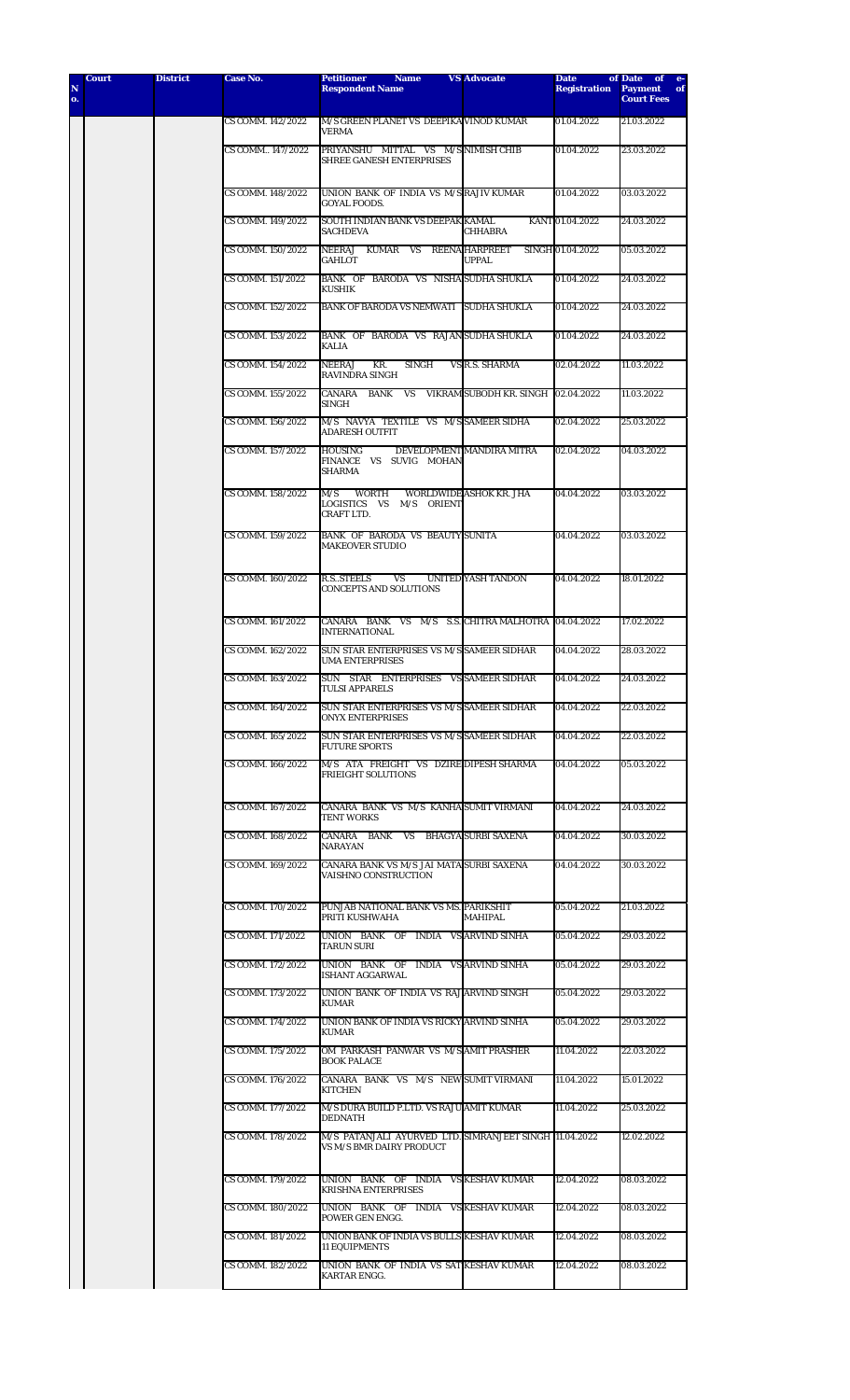| N<br>0. | <b>Court</b> | <b>District</b> | <b>Case No.</b>   | <b>Petitioner</b><br><b>Name</b><br><b>Respondent Name</b>                                      | <b>VS</b> Advocate        | <b>Date</b><br><b>Registration</b> | of Date of e-<br><b>Payment</b><br>of<br><b>Court Fees</b> |
|---------|--------------|-----------------|-------------------|-------------------------------------------------------------------------------------------------|---------------------------|------------------------------------|------------------------------------------------------------|
|         |              |                 | CS COMM. 183/2022 | THE JAMMU & KASHMIR BANK UZMA ASHRAF<br>VS NAVEEN SINGH NEGI                                    |                           | 18.04.2022                         | 24.03.2022                                                 |
|         |              |                 | CS COMM. 184/2022 | THE JAMMU & KASHMIR BANK UZMA ASHRAF<br><b>VS SHANTI NEGI</b>                                   |                           | 18.04.2022                         | 24.03.2022                                                 |
|         |              |                 | CS COMM. 185/2022 | M/S R.S. COMPONENTS AND RAHUL MALHOTRA<br>CONTROLS VS M/S CUBICAL<br><b>LABORATRIES P. LTD.</b> |                           | 18.04.2022                         | 02.04.2022                                                 |
|         |              |                 | CS COMM. 186/2022 | ROHIT BANSAL VS M/S JASON VIKAS SHARMA<br>INC.                                                  |                           | 18.04.2022                         | 30.03.2022                                                 |
|         |              |                 | CS COMM. 187/2022 | <b>CHESA</b><br><b>DENTAL</b><br>SERRVICE VS J.K. DENTA VISION                                  | <b>CARGO BULBUL YADAV</b> | 18.04.2022                         | 16.03.2022                                                 |
|         |              |                 | CS COMM. 188/2022 | UNION BANK OF INDIA VS M/SS.K. VASISHT<br><b>HIMANSHU ENTERPRISES</b>                           |                           | 19.04.2022                         | 05.04.2022                                                 |
|         |              |                 | CS COMM. 189/2022 | UNION BANK OF INDIA VS M/SS.K. VASISHT<br><b>GAJRAJ FLOUR MILLS</b>                             |                           | 19.04.2022                         | 05.04.2022                                                 |
|         |              |                 | CS COMM. 190/2022 | UNION BANK OF INDIA VS M/S R S.K. VASISHT<br><b>S ENTERPRISES</b>                               |                           | 19.04.2022                         | 05.04.2022                                                 |
|         |              |                 | CS COMM. 191/2022 | UNION BANK OF INDIA VS ARVIND SINGHA<br><b>SHANKAR LAL</b>                                      |                           | 19.04.2022                         | 12.04.2022                                                 |
|         |              |                 | CS COMM. 192/2022 | UNION BANK OF INDIA VS ARVIND SINGHA<br><b>MOHAN SINGH KUSHWAHA</b>                             |                           | 19.04.2022                         | 12.04.2022                                                 |
|         |              |                 | CS COMM. 193/2022 | <b>IDBI BANK VS DHEERPAL</b>                                                                    | <b>DIVYA NANDA</b>        | 19.04.2022                         | 07.04.2022                                                 |
|         |              |                 | CS COMM. 194/2022 | <b>IDBI BANK VS SANJEEV KUMAR DIVYA NANDA</b>                                                   |                           | 19.04.2022                         | 07.04.2022                                                 |
|         |              |                 | CS COMM. 195/2022 | IDBI BANK LTD. VS HARISH DIVYA NANDA<br><b>SINGH</b>                                            |                           | 19.04.2022                         | 07.04.2022                                                 |
|         |              |                 | CS COMM. 196/2022 | IDBI BANK LTD.<br>VS<br><b>BAHADUR</b>                                                          | <b>BAL DIVYA NANDA</b>    | 19.04.2022                         | 07.04.2022                                                 |
|         |              |                 | <b>Total</b>      |                                                                                                 |                           | 537                                |                                                            |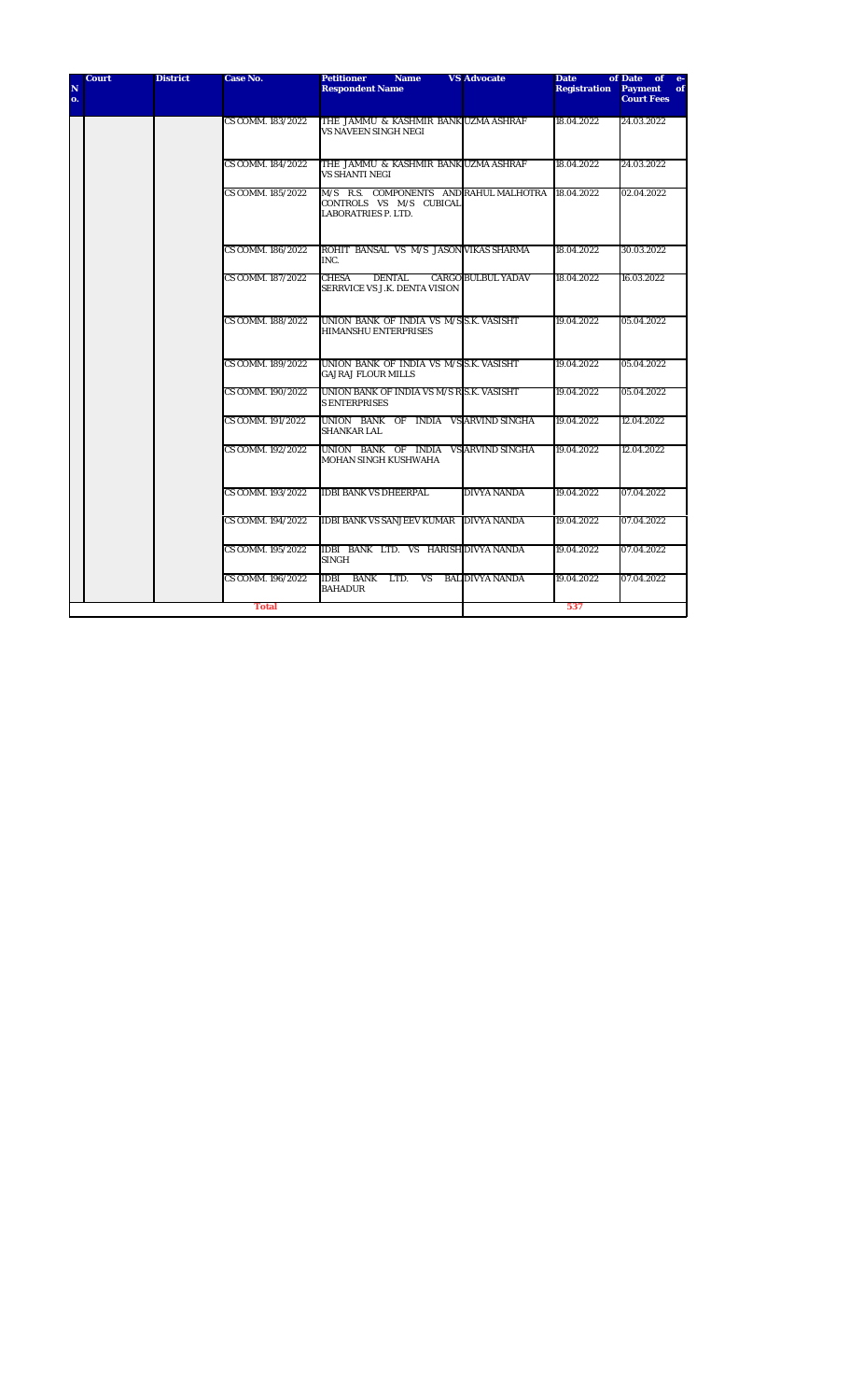## **List of cases in which Electronic Service of process has taken place during the month of April 2022**

|                         | List of cases in which Electronic Service of process has taken place during the month of April 2022                                  |                 |                                  |                                                                                             |                    |                                               |                                                         |
|-------------------------|--------------------------------------------------------------------------------------------------------------------------------------|-----------------|----------------------------------|---------------------------------------------------------------------------------------------|--------------------|-----------------------------------------------|---------------------------------------------------------|
| Sr.<br>No.              | <b>Court</b>                                                                                                                         | <b>District</b> | Case No.                         | <b>Petitioner Name</b><br><b>Respondent Name</b>                                            | <b>VS Advocate</b> | <b>Date</b><br><b>Registration Electronic</b> | of Date<br>of<br><b>Service</b><br>of<br><b>Process</b> |
| 1                       | VACANT COURT OF SH. BHARAT CENTRAL<br>PRASHAR,<br><b>DISTRICT</b><br><b>JUDGE</b><br>(COMMERCIAL COURT)-01<br>$(w.e.f - 20.07.2021)$ |                 | <b>NIL</b>                       |                                                                                             |                    |                                               |                                                         |
| $\overline{2}$          | SH. RAJNEESH KUMAR GUPTA DJ CENTRAL<br><b>COMMERCIAL COURT, THC</b>                                                                  |                 | <b>NIL</b>                       |                                                                                             |                    |                                               |                                                         |
| 3                       | SH. PAWAN KR. JAIN, DISTRICT CENTRAL<br>JUDGE, (COMMERCIAL COURT)-                                                                   |                 | NIL                              |                                                                                             |                    |                                               |                                                         |
| $\overline{\mathbf{4}}$ | 03, TIS HAZARI COURT, DELHI<br>MS NISHA SAXENA, DISTRICT CENTRAL<br><b>JUDGE, COMMERCIAL COURT-04</b>                                |                 | <b>NIL</b>                       |                                                                                             |                    |                                               |                                                         |
| $\bf{5}$                | SH. ASHWANI KUMAR SARPAL, CENTRAL<br>DISTRICT JUDGE, COMMERCIAL<br><b>COURT-05</b>                                                   |                 | <b>NIL</b>                       |                                                                                             |                    |                                               |                                                         |
| 6                       | SH. PARAMJIT SINGH, DISTRICT CENTRAL<br>JUDGE(COMMERCIAL)-06,<br><b>CENTRAL</b>                                                      |                 | <b>NIL</b>                       |                                                                                             |                    |                                               |                                                         |
| 7                       | SH. DINESH BHATT<br>(COMMERCIAL COURT)-01                                                                                            | DJ West         | NIL                              |                                                                                             |                    |                                               |                                                         |
| 8                       | <b>VACANT COURT OF SH. GURDEEP West</b><br>SINGH, LD. DISTRICT JUDGE<br>(COMM)-02, WEST, THC, DELHI                                  |                 | <b>NIL</b>                       |                                                                                             |                    |                                               |                                                         |
| 9                       | MS. SANTOSH SNEHI MANN, NEW<br>DISTRICT JUDGE (COMMERCIAL DELHI<br><b>COURT)-01</b>                                                  |                 | NIL.                             |                                                                                             |                    |                                               |                                                         |
| 10                      | SH. GURVINDER PAL SINGH, NEW<br>DISTRICT JUDGE, COMMERCIAL DELHI                                                                     |                 | 317/2022                         | CS (COMM.) NO. M/S. PROGRESSIVE LCD -<br>VISION P. LTD VS. AJAY                             |                    | 01.04.2022                                    | 05.04.2022                                              |
|                         | <b>COURT-02</b>                                                                                                                      |                 |                                  | TANWAR AND ANR.                                                                             |                    |                                               |                                                         |
|                         |                                                                                                                                      |                 | 317/22                           | CS (COMM.) NO. M/S. PROGRESSIVE LCD.<br>VISION P. LTD VS. AJAY<br>TANWAR AND ANR.           |                    | 01.04.2022                                    | 05.04.2022                                              |
|                         |                                                                                                                                      |                 | 330/2022                         | CS (COMM.) NO. REVEX PLASTICIANS PVT.<br>LTD. VS SHREE SHYAM<br>SURAKSHA UDYOG AND<br>ORS.  |                    | 06.04.2022                                    | 08.03.2022                                              |
|                         |                                                                                                                                      |                 | 330/2022                         | CS (COMM.) NO. REVEX PLASTICIANS PVT.<br>LTD. VS SHREE SHYAM<br>SURAKSHA UDYOG AND<br>ORS.  |                    | 06.04.2022                                    | 08.03.2022                                              |
|                         |                                                                                                                                      |                 | 330/2022                         | CS (COMM.) NO. REVEX PLASTICIANS PVT.<br>LTD. VS SHREE SHYAM<br>SURAKSHA UDYOG AND<br>ORS.  |                    | 06.04.2022                                    | 08.04.2022                                              |
|                         |                                                                                                                                      |                 | 315/2022                         | CS (COMM.) NO. WESTEND GREEN FARM<br><b>SOCIETY</b><br>VS.<br>KAPII.<br>KUMAR & ANR.        |                    | 01.04.2022                                    | 08.04.2022                                              |
|                         |                                                                                                                                      |                 | 315/2022                         | CS (COMM.) NO. WESTEND GREEN FARM-<br><b>SOCIETY</b><br><b>KAPIL</b><br>VS.<br>KUMAR & ANR. |                    | 01.04.2022                                    | 08.04.2022                                              |
|                         |                                                                                                                                      |                 | 358/2021                         | CS (COMM.) NO. VIRENDER SAHLOT VS-<br>ADITYA<br><b>MONOHAR</b><br><b>BHIDE</b>              |                    | 08.09.2021                                    | 08.04.2022                                              |
|                         |                                                                                                                                      |                 | 109/2022                         | CS (COMM.) NO. M/S. KMB PAPERS PVT.<br>LTD. VS. M/S. JSONS<br>PRINTS INDIA PVT. LTD.        |                    | 17.01.2022                                    | 11.04.2022                                              |
|                         |                                                                                                                                      |                 | MISC. $DJ - 15$ / CANARA<br>2022 | <b>BANK</b><br>VS.<br><b>GANESH ENTERPRISES</b>                                             |                    | 04.02.2022                                    | 18.04.2022                                              |
|                         |                                                                                                                                      |                 | MISC. $DJ - 15$ / CANARA<br>2022 | <b>BANK</b><br>VS.<br><b>GANESH ENTERPRISES</b>                                             |                    | 04.02.2022                                    | 18.04.2022                                              |
|                         |                                                                                                                                      |                 | CS (COMM.) NO. M/S.<br>583/2021  | <b>DIGIROVERS</b><br><b>SOLUTIONS</b><br>VS.<br><b>AVINASH OJHA</b>                         |                    | 08.12.2021                                    | 18.04.2022                                              |
|                         |                                                                                                                                      |                 | CS (COMM.) NO. M/S.<br>399/2021  | <b>MOHAN</b><br>RAM<br>TRADING P. LTD.<br>VS.<br><b>M/S. GURU KRIPA STORE</b>               |                    | 24.09.2021                                    | 18.04.2022                                              |
|                         |                                                                                                                                      |                 | CS (COMM.) NO. M/S.<br>399/2021  | <b>MOHAN</b><br>RAM<br>TRADING P. LTD.<br>VS.<br>M/S. GURU KRIPA STORE                      |                    | 24.09.2021                                    | 18.04.2022                                              |
|                         |                                                                                                                                      |                 | 301/2022                         | CS (COMM.) NO. UNION BANK OF INDIA<br><b>VS. SHABNAM PRAVEEN</b>                            |                    | 26.03.2022                                    | 18.04.2022                                              |
|                         |                                                                                                                                      |                 | 260/2022                         | CS (COMM.) NO. KRIPA SHANKAR SINGH<br>VS. AYURVEDA FARMS<br><b>INDIA PVT. LTD.</b>          |                    | 03.03.2022                                    | 18.04.2022                                              |
|                         |                                                                                                                                      |                 | 260/2022                         | CS (COMM.) NO. KRIPA SHANKAR SINGH-<br>VS. AYURVEDA FARMS<br><b>INDIA PVT. LTD.</b>         |                    | 03.03.2022                                    | 18.04.2022                                              |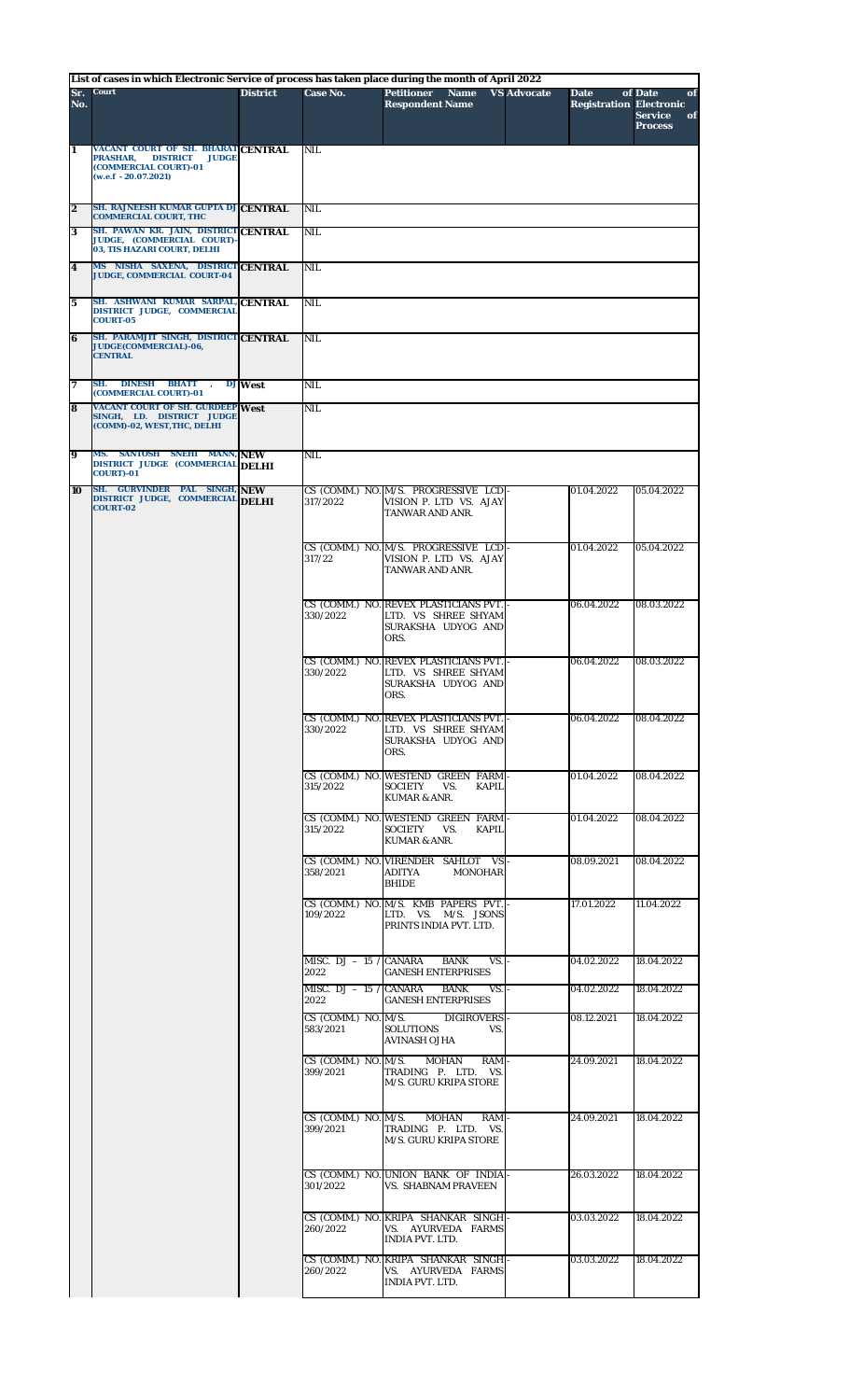| Sr.<br>No. | Court | <b>District</b> | Case No.                                                   | <b>Petitioner</b><br><b>Name</b><br><b>Respondent Name</b>                                              | <b>VS Advocate</b><br><b>Date</b> | of Date<br>of<br><b>Registration Electronic</b><br><b>Service</b><br>of<br><b>Process</b> |
|------------|-------|-----------------|------------------------------------------------------------|---------------------------------------------------------------------------------------------------------|-----------------------------------|-------------------------------------------------------------------------------------------|
|            |       |                 | 260/2022                                                   | CS (COMM.) NO. KRIPA SHANKAR SINGH-<br>VS. AYURVEDA FARMS<br>INDIA PVT. LTD.                            | 03.03.2022                        | 18.04.2022                                                                                |
|            |       |                 | 260/2022                                                   | CS (COMM.) NO. KRIPA SHANKAR SINGH<br>VS. AYURVEDA FARMS<br><b>INDIA PVT. LTD.</b>                      | 03.03.2022                        | 18.04.2022                                                                                |
|            |       |                 | 260/2022                                                   | CS (COMM.) NO. KRIPA SHANKAR SINGH<br>VS. AYURVEDA FARMS<br>INDIA PVT. LTD.                             | 03.03.2022                        | 18.04.2022                                                                                |
|            |       |                 | 260/2022                                                   | CS (COMM.) NO. KRIPA SHANKAR SINGH<br>VS. AYURVEDA FARMS<br><b>INDIA PVT. LTD.</b>                      | 03.03.2022                        | 18.04.2022                                                                                |
|            |       |                 | 114/2022                                                   | CS (COMM.) NO. ANSHUMAN GUPTA VS.  -<br><b>REDICON</b><br><b>INFRASTRUCTURE</b><br>&<br>HOUSING P. LTD. | 21.01.2022                        | 18.04.2022                                                                                |
|            |       |                 | 114/2022                                                   | CS (COMM.) NO. ANSHUMAN GUPTA<br>VS.<br><b>REDICON</b><br><b>INFRASTRUCTURE</b><br>&<br>HOUSING P. LTD. | 21.01.2022                        | 18.04.2022                                                                                |
|            |       |                 | 114/2022                                                   | CS (COMM.) NO. ANSHUMAN GUPTA<br>VS.<br><b>REDICON</b><br><b>INFRASTRUCTURE</b><br>&<br>HOUSING P. LTD. | 21.01.2022                        | 18.04.2022                                                                                |
|            |       |                 | 114/2022                                                   | CS (COMM.) NO. ANSHUMAN GUPTA<br>VS.<br><b>REDICON</b><br><b>INFRASTRUCTURE</b><br>&<br>HOUSING P. LTD. | 21.01.2022                        | 18.04.2022                                                                                |
|            |       |                 | CS (COMM.) NO. TOUCHWOOD<br>312/2022                       | <b>ENTERTAINMENT</b><br><b>LTD</b><br>VS. SIGMA TRADE WING<br><b>LLP</b>                                | 31.03.2022                        | 18.04.2022                                                                                |
|            |       |                 | CS (COMM.) NO. TOUCHWOOD<br>312/2022                       | <b>ENTERTAINMENT</b><br>LTD.<br>VS. SIGMA TRADE WING<br><b>LLP</b>                                      | 31.03.2022                        | 18.04.2022                                                                                |
|            |       |                 | CS (COMM.) NO. TOUCHWOOD<br>312/2022                       | <b>ENTERTAINMENT</b><br><b>LTD</b><br>VS. SIGMA TRADE WING<br><b>LLP</b>                                | 31.03.2022                        | 18.04.2022                                                                                |
|            |       |                 | CS (COMM.) NO. TOUCHWOOD<br>312/2022                       | ENTERTAINMENT<br>LTD.<br><b>VS. SIGMA TRADE WING</b><br><b>LLP</b>                                      | 31.03.2022                        | 18.04.2022                                                                                |
|            |       |                 | 446/2021                                                   | CS (COMM.) NO. STELLA INDUSTRIES LTD.<br>VS. M/S. SPRAY GRANCES<br>PVT. LTD.                            | 27.10.2021                        | 20.04.2022                                                                                |
|            |       |                 | CS (COMM.) NO. CANARA<br>357/2022                          | <b>BANK</b><br>$VS. -$<br><b>SUDARSHAN</b><br>CS (COMM.) NO. CANARA BANK VS. SUNIL-                     | 18.04.2022<br>18.04.2022          | 21.04.2022                                                                                |
|            |       |                 | 359/2022                                                   | <b>KUMAR TANWAR</b>                                                                                     |                                   | 21.04.2022                                                                                |
|            |       |                 | CS (COMM.) NO. CANARA<br>358/2022<br>CS (COMM.) NO. CANARA | <b>BANK</b><br>VS.<br><b>RAJESH KUMAR</b><br>VS.<br><b>BANK</b>                                         | 18.04.2022<br>18.04.2022          | 21.04.2022<br>21.04.2022                                                                  |
|            |       |                 | 356/2022                                                   | AMJAD ALI<br>CS (COMM.) NO. M/S. PRAKASH MASALA                                                         | 19.04.2022                        | 21.04.2022                                                                                |
|            |       |                 | 363/2022                                                   | CO.<br><b>P.</b><br>LTD.<br>VS.<br><b>DEVENDER</b><br>KR.<br><b>CHACHAN</b>                             |                                   |                                                                                           |
|            |       |                 | EX-COMM-<br>02/2022                                        | M/S. INFRASTRUCTURE-<br>ADVISORS PVT. LTD. VS.<br>M/S.<br><b>FAIRWEALTH</b><br>HOUSING PVT. LTD.        | 08.04.2022                        | 22.04.2022                                                                                |
|            |       |                 | 319/2021                                                   | CS (COMM.) NO. H. T. MEDIA VS. UNIT 83-<br><b>ADVERTISING</b>                                           | 23.08.2021                        | 23.04.2022                                                                                |
|            |       |                 | 319/2021                                                   | CS (COMM.) NO. H. T. MEDIA VS. UNIT 83-<br><b>ADVERTISING</b>                                           | 23.08.2021                        | 23.04.2022                                                                                |
|            |       |                 | 319/2021                                                   | CS (COMM.) NO. H. T. MEDIA VS. UNIT 83-<br><b>ADVERTISING</b><br>CS (COMM.) NO. UNFRIEGHT MOVERS P.     | 23.08.2021<br>20.04.2022          | 23.04.2022<br>23.04.2022                                                                  |
|            |       |                 | 367/2022                                                   | LTD.<br>VS.<br><b>WINSOME</b><br>YARNS LTD.                                                             |                                   |                                                                                           |
|            |       |                 | 367/2022                                                   | CS (COMM.) NO. UNFRIEGHT MOVERS P.<br>LTD.<br>VS.<br><b>WINSOME</b><br>YARNS LTD.                       | 20.04.2022                        | 23.04.2022                                                                                |
|            |       |                 | CS (COMM.) NO. PNB VS.<br>368/2022                         | <b>CHET</b><br>$RAM -$<br><b>MEENA</b>                                                                  | 21.04.2022                        | 23.04.2022                                                                                |
|            |       |                 | CS (COMM.) NO. PNB VS.<br>368/2022                         | CHET<br>RAM -<br><b>MEENA</b>                                                                           | 21.04.2022                        | 23.04.2022                                                                                |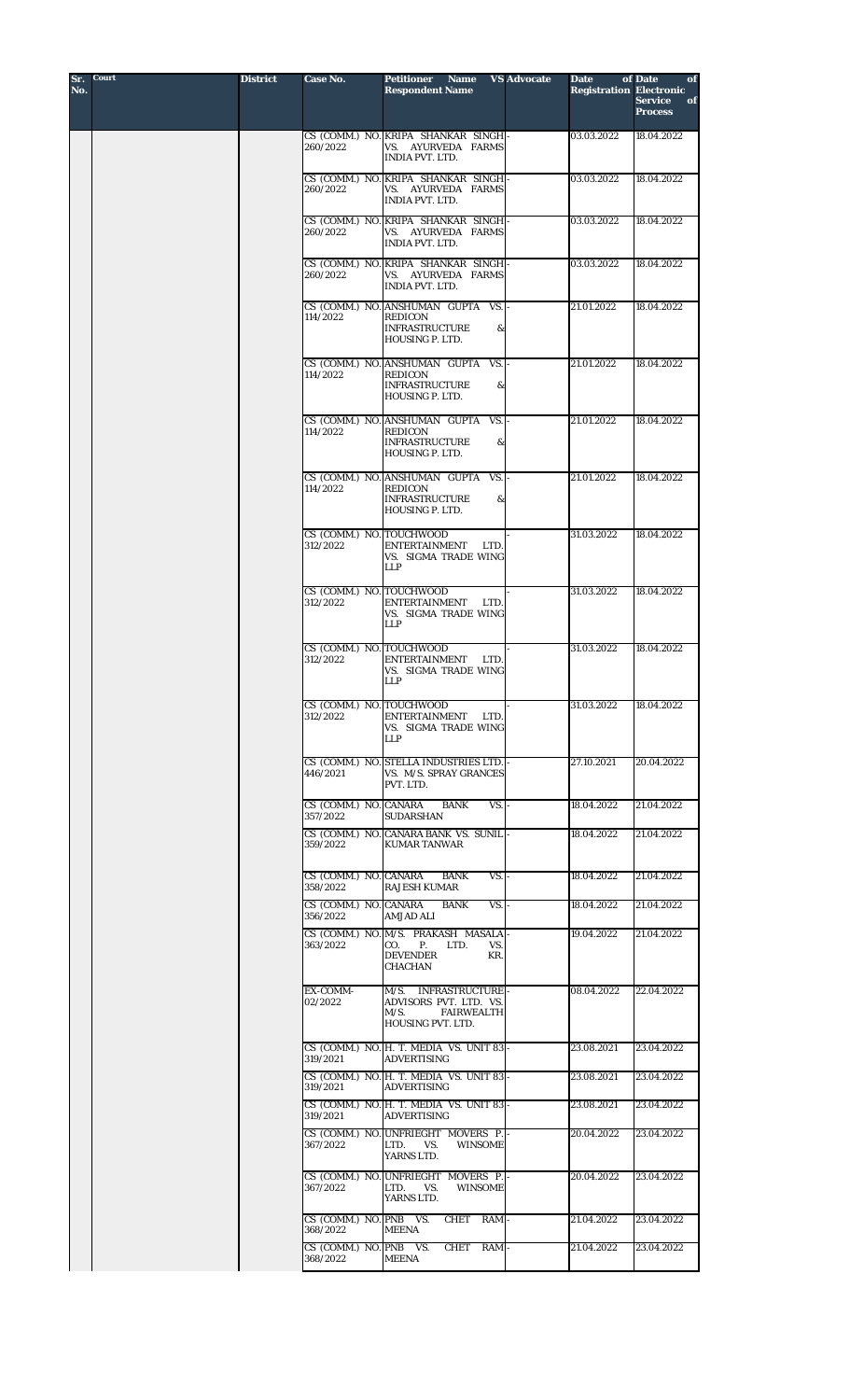| Sr.<br>No.      | Court                                                                                   | <b>District</b> | Case No.                          | <b>Petitioner Name</b><br><b>Respondent Name</b>                                                   | <b>VS Advocate</b>                 | <b>Date</b><br><b>Registration Electronic</b> | of Date<br>of<br><b>Service</b><br>of<br><b>Process</b> |
|-----------------|-----------------------------------------------------------------------------------------|-----------------|-----------------------------------|----------------------------------------------------------------------------------------------------|------------------------------------|-----------------------------------------------|---------------------------------------------------------|
|                 |                                                                                         |                 | CS (COMM.) NO. CANARA<br>374/2022 | VS.<br><b>BANK</b><br><b>FIDELITY</b><br><b>INFRASTRUCTURE</b><br>AND<br><b>DEVELOPMENT</b>        |                                    | 22.04.2022                                    | 25.04.2022                                              |
|                 |                                                                                         |                 | CS (COMM.) NO. CANARA<br>374/2022 | VS.<br><b>BANK</b><br><b>FIDELITY</b><br><b>INFRASTRUCTURE</b><br><b>AND</b><br><b>DEVELOPMENT</b> |                                    | 22.04.2022                                    | 25.04.2022                                              |
|                 |                                                                                         |                 | CS (COMM.) NO. CANARA<br>374/2022 | <b>BANK</b><br>VS.<br><b>FIDELITY</b><br>INFRASTRUCTURE<br>AND<br><b>DEVELOPMENT</b>               |                                    | 22.04.2022                                    | 25.04.2022                                              |
|                 |                                                                                         |                 | 314/2022                          | CS (COMM.) NO. MATRIX GUARDTECH P.<br>LTD. VS. MIST DIRECT<br><b>SALES</b>                         |                                    | 01.04.2022                                    | 26.04.2022                                              |
|                 |                                                                                         |                 | 232/2022                          | CS (COMM.) NO. T. V. TODAY NETWORK-<br>VS. PROFILIAD MEDIA P.<br>LTD.                              |                                    | 21.02.2022                                    | 26.04.2022                                              |
|                 |                                                                                         |                 | 93/2022                           | CS (COMM.) NO. TAPINDU EDUCATIONAL<br>SOCIETY VS. YES BANK<br>LTD.                                 |                                    | 06.01.2022                                    | 29.04.2022                                              |
|                 |                                                                                         |                 | 251/2022                          | CS (COMM.) NO. M/S. DELHI CABZ AND<br>SERVICES VS. RAHEJA<br>DEVELOPER PVT. LTD.                   |                                    | 02.03.2022                                    | 29.04.2022                                              |
|                 |                                                                                         |                 | 251/2022                          | CS (COMM.) NO. M/S. DELHI CABZ AND<br>SERVICES VS. RAHEJA<br>DEVELOPER PVT. LTD.                   |                                    | 02.03.2022                                    | 29.04.2022                                              |
| $\overline{11}$ | SH. SANJIV JAIN, LD. DISTRICT NEW<br><b>JUDGE (COMM.)-03</b>                            | <b>DELHI</b>    | <b>NIL</b>                        |                                                                                                    |                                    |                                               |                                                         |
| 12              | SH. PREM KUMAR BHARTWAL, SOUTH<br><b>DISTRICT JUDGE (COMMERCIAL</b><br><b>COURT)-01</b> |                 | NIL                               |                                                                                                    |                                    |                                               |                                                         |
| 13              | SH. VINAY KUMAR KHANNA, SOUTH<br>DISTRICT JUDGE (COMMERCIAL<br><b>COURT)-02</b>         |                 | $CS(COMM)425/2$ A&B<br>021        | PROMOTER<br>VS<br>LTD.<br>KR.<br>VIJAY<br><b>SRIVASTAVA</b>                                        | <b>PVT. RAM SINGH 20.12.2021</b>   |                                               | 01.04.2022                                              |
|                 |                                                                                         |                 | OMP(I)(COMM)3 TOYOTA<br>29/2022   | <b>FINANCIAL RAHUL</b><br>SERVICES INDIA LTD. VS BHARDWAJ<br>NIRMALA SARHADI                       |                                    | 25.03.2022                                    | 04.04.2022                                              |
|                 |                                                                                         |                 |                                   | CS(COMM)141/19 SYNDICATE BANK VS K.N. PANDEY 11.07.2019<br>AMIT SATISH ANAND / NIDHI<br>AND ANR.   | <b>PANDEY</b>                      |                                               | 04.04.2022                                              |
|                 |                                                                                         |                 |                                   | CS(COMM)111/22 ROLI MEHRA VS UNISON VISHAL<br><b>ADVERTISING</b><br>LTD. AND ORS                   | PRIVATE RANJAN                     | 07.02.2022                                    | 08.04.2022                                              |
|                 |                                                                                         |                 | CS(COMM)112/2                     | M/S. CEE DEE AAR KAY IMRAN<br>AND CO. VS M/S. AARI KHAN<br>CASE INDIA PVT. LTD.                    |                                    | 08.02.2022                                    | 12.04.2022                                              |
|                 |                                                                                         |                 |                                   | CS(COMM)129/2 ICICI BANK LTD.<br><b>MEERA DEVI</b>                                                 | <b>VS DEEPAK</b><br><b>KAUSHIK</b> | 26.02.2020                                    | 13.04.2022                                              |
|                 |                                                                                         |                 | $\mathbf{2}$                      | CS(COMM)122/2 ICICI BANK LTD.<br><b>HARIHAR TRIVEDI</b>                                            | <b>VS C.PARKASH</b>                | 10.02.2022                                    | 13.04.2022                                              |
|                 |                                                                                         |                 | CS(COMM)121/2                     | ICICI BANK LTD.<br><b>VINOD KUMAR</b>                                                              | <b>VS C.PARKASH</b>                | 10.02.2022                                    | 13.04.2022                                              |
|                 |                                                                                         |                 | CS(COMM)257/2 HERBALIFE<br>020    | INTERNATIONAL INC. VS<br><b>HERBALIFE</b><br>HEALTHCARE PVT. LTD.<br>AND ANR.                      | S.K. BANSAL                        | 22.09.2020                                    | 16.04.2022                                              |
|                 |                                                                                         |                 | $CS(COMM)10/20$ INDIAN<br>21      | <b>BANK</b><br><b>BABBAN</b><br><b>HOME</b><br><b>APPLIANCES</b>                                   | V/S R.K. SINHA                     | 05.01.2021                                    | 16.04.2022                                              |
|                 |                                                                                         |                 | 2                                 | CS(COMM)139/2 SYSTEMAIR INDIA PVT. SUNIL<br>LTD. VS SAI COOLING KUMAR<br>POINT PVT. LTD.           | <b>SHARMA</b>                      | 17.02.2022                                    | 16.04.2022                                              |
|                 |                                                                                         |                 | $\mathbf{2}$                      | CS(COMM)225/2 SIDDHARTH NEWAR VS. SUBHASH<br>WWHITE METALLIC AND CHAWLA<br>ANR.                    |                                    | 05.04.2022                                    | 18.04.2022                                              |
|                 |                                                                                         |                 |                                   | CS(COMM)115/22 CANARA BANK VS RAM ANSHUMAN<br><b>SUNDER</b>                                        | <b>SRIVASTAVA</b>                  | 09.02.2022                                    | 18.04.2022                                              |
|                 |                                                                                         |                 | CS(COMM)114/2                     | <b>CANARA BANK VS PRINCE ANSHUMAN</b><br>JEWELLERS AND ORS.                                        | <b>SRIVASTAVA</b>                  | 09.02.2022                                    | 18.04.2022                                              |
|                 |                                                                                         |                 |                                   | CS(COMM)282/2 IDBI BANK VS SANTOSH DEEPAK<br><b>KUMAR AND ANR.</b>                                 | <b>VERMA</b>                       | 26.08.2021                                    | 18.04.2022                                              |
|                 |                                                                                         |                 | $CS(COMM)87/20$ MR.<br>21         | <b>DEEPAK</b><br><b>GORAIN</b><br>VS.<br>SHESHPAL SINGH                                            | <b>KUMAR NIMESH</b><br>MR. CHIB    | 20.02.2021                                    | 19.04.2022                                              |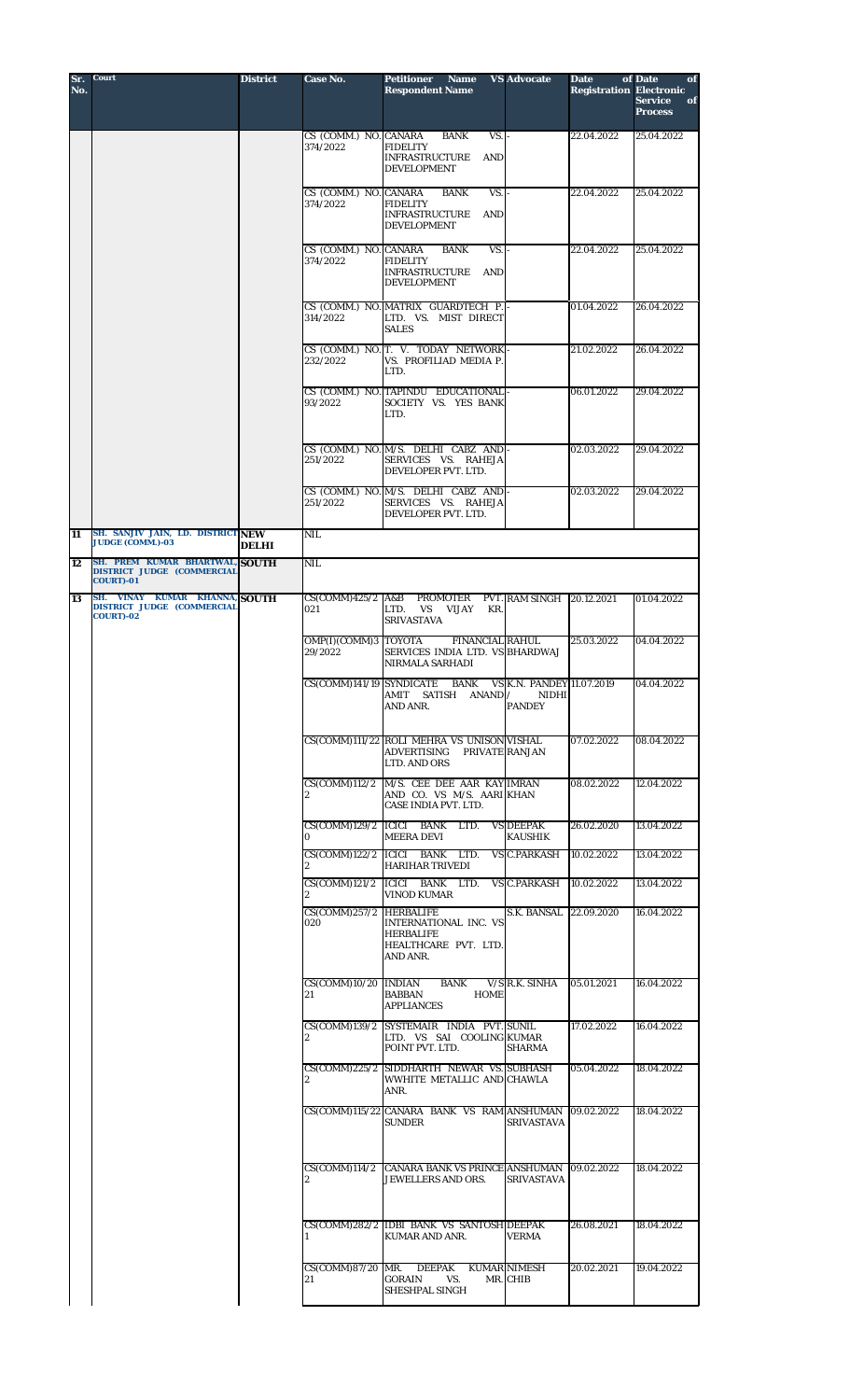| <b>Court</b> | <b>District</b> | <b>Case No.</b>                        | Petitioner<br><b>Name</b><br><b>Respondent Name</b>                                                                                  | <b>VS Advocate</b>                                 | <b>Date</b><br><b>Registration Electronic</b> | of Date<br>of<br><b>Service</b><br>of<br><b>Process</b> |
|--------------|-----------------|----------------------------------------|--------------------------------------------------------------------------------------------------------------------------------------|----------------------------------------------------|-----------------------------------------------|---------------------------------------------------------|
|              |                 | 2                                      | OMP(COMM.)4/2 ARSH ASSOCIATES PVT. KUMAR<br>AHLUWALIA BHAWANI<br>LTD.<br>VS<br>CONTRACTS (I) LTD.                                    | <b>SHANKAR</b>                                     | 14.01.2022                                    | 19.04.2022                                              |
|              |                 |                                        | CS(COMM)42/22 M/S. SUKH SAGAR SILK PRAVEEN<br>AND SAREE VS. M/S. KUMAR<br><b>HARI OM TEXTILE</b>                                     | <b>AGGARWAL</b>                                    | 13.01.2022                                    | 19.04.2022                                              |
|              |                 |                                        | CS(COMM)179/2 NEWAR CARBONS AND SUBHASH<br>CERAMICS PVT. LTD. VS. CHAWLA<br><b>BALLS AND CYLPEBS LTD.</b><br>AND ORS.                |                                                    | 05.03.2022                                    | 19.04.2022                                              |
|              |                 | 22                                     | OMP(COMM.)17/ MR. AISHWARYA PANDEY VIBHOR<br>AND ANR.<br>VS.<br><b>FINANCE LTD.</b>                                                  | <b>IIFL VERDHAN</b>                                | 11.04.2022                                    | 21.04.2022                                              |
|              |                 |                                        | CS(COMM)409/2 STATE BANK OF INDIA VS. SUNIL<br>M/S.<br>SAI<br><b>CONTROLS</b>                                                        | POWER SEHRAWAT                                     | 08.12.2021                                    | 21.04.2022                                              |
|              |                 |                                        | CS(COMM)203/2 SH. SHAILESH SINGH VS TUSHAR<br>M/S. KBPL INFRAS PVT. PARASHAR<br>LTD.                                                 |                                                    | 24.03.2022                                    | 22.04.2022                                              |
|              |                 |                                        | CS(COMM)216/2 IFFCO-MC CROP SCIENCE SHUBHAM<br>PVT. LTD. VS POLBA SAIGAL<br><b>SAMABAY</b><br><b>KRISHI</b><br>UNNAYAN SAMITY LTD.   |                                                    | 31.03.2022                                    | 25.04.2022                                              |
|              |                 | $CS(COMM)152/2$ CANARA<br>$\mathbf{2}$ | BANK<br><b>HARBHAJAN SINGH</b>                                                                                                       | <b>VS ANSHUMAN</b> 25.02.2022<br><b>SRIVASTAVA</b> |                                               | 25.04.2022                                              |
|              |                 |                                        | CS(COMM)151/22 CANARA BANK VS KUMAR ANSHUMAN 25.02.2022<br><b>GYANDEO AND ANR.</b>                                                   | <b>SRIVASTAVA</b>                                  |                                               | 25.04.2022                                              |
|              |                 | 2                                      | CS(COMM)128/2 M/S. C.P. WORLD LINES ARVIND<br>PVT.<br>LTD. VS<br>AVANTIKA ELCON PVT.<br>LTD.                                         | M/S. CHADHA                                        | 14.02.2022                                    | 25.04.2022                                              |
|              |                 |                                        | CS(COMM)335/2 PNB VS SH. SARJEET RANJANA<br>SINGH GADWAL AND PATHAK<br>ANR.                                                          |                                                    | 01.10.2021                                    | 25.04.2022                                              |
|              |                 | 021                                    | CS(COMM)412/2 IFFCO-MC CROP SCIENCE SHUBHAM<br>PVT. LTD. VS LALGANJ SAIGAL<br><b>SAMABAY</b><br><b>KRISHI</b><br>UNNAYAN SAMITI LTD. |                                                    | 08.12.2021                                    | 25.04.2022                                              |
|              |                 |                                        | CS(COMM)406/2 IFFCO-MC CROP SCIENCE SHUBHAM<br>PVT. LTD. VS M.P. KISAN SAIGAL<br><b>BAZAR</b>                                        |                                                    | 06.12.2021                                    | 25.04.2022                                              |
|              |                 | 21                                     | OMP(COMM.)49/ GOLDEN SAFAR PVT. LTD. KUNAL<br>VS TOYOTA FINANCIAL CHATTERJI<br>SERVICES INDIA LTD.                                   |                                                    | 07.08.2021                                    | 25.04.2022                                              |
|              |                 | 21                                     | OMP(COMM.)48/ GOLDEN SAFAR PVT. LTD. KUNAL<br>VS TOYOTA FINANCIAL CHATTERJI<br><b>SERVICES INDIA LTD.</b>                            |                                                    | 07.08.2021                                    | 25.04.2022                                              |
|              |                 | OMP(I)(COMM)4 TOYOTA<br>03/22          | <b>FINANCIAL RAJESH</b><br>SERVICES INDIA LTD. VS JANGRA<br><b>SOURAV VERMA</b>                                                      |                                                    | 11.04.2022                                    | 27.04.2022                                              |
|              |                 | OMP(I)(COMM)4 TOYOTA<br>04/22          | <b>FINANCIAL RAJESH</b><br>SERVICES INDIA LTD. VS JANGRA<br><b>DADAN KR. PANDEY</b>                                                  |                                                    | 11.04.2022                                    | 27.04.2022                                              |
|              |                 | OMP(I)(COMM)4 TOYOTA<br>05/22          | <b>FINANCIAL RAJESH</b><br>SERVICES INDIA LTD. VS JANGRA<br><b>SAHIL MALHOTRA</b>                                                    |                                                    | 11.04.2022                                    | 27.04.2022                                              |
|              |                 | OMP(I)(COMM)4 TOYOTA<br>06/22          | <b>FINANCIAL RAJESH</b><br>SERVICES INDIA LTD. VS JANGRA<br><b>AJAY JAIN</b>                                                         |                                                    | 11.04.2022                                    | 27.04.2022                                              |
|              |                 | OMP(I)(COMM)4 TOYOTA<br>07/22          | <b>FINANCIAL RAJESH</b><br>SERVICES INDIA LTD. VS JANGRA<br><b>RAMESH</b><br><b>CHANDRA</b><br>SINGH                                 |                                                    | 11.04.2022                                    | 27.04.2022                                              |
|              |                 | 2                                      | CS(COMM)159/2 TOMAR ELECCTRICAL VS R.S. SASAN<br>WITS INTERIOR PVT. LTD.<br>AND ORS.                                                 |                                                    | 26.02.2022                                    | 28.04.2022                                              |
|              |                 | 0                                      | CS(COMM)387/2 PNB VS SUDHIR KUMAR                                                                                                    | <b>ARUN</b><br><b>KUMAR</b><br><b>SHUKLA</b>       | 14.12.2020                                    | 28.04.2022                                              |
|              |                 | CS(COMM)82/22 OUTLOOK                  | INDIA PVT. LTD. VS<br>SHARDA INSTITUTIONS<br>AND ANR.                                                                                | PUBLISHING SETU NIKET 25.01.2022                   |                                               | 28.04.2022                                              |
|              |                 |                                        |                                                                                                                                      |                                                    |                                               |                                                         |

**Sr. No.**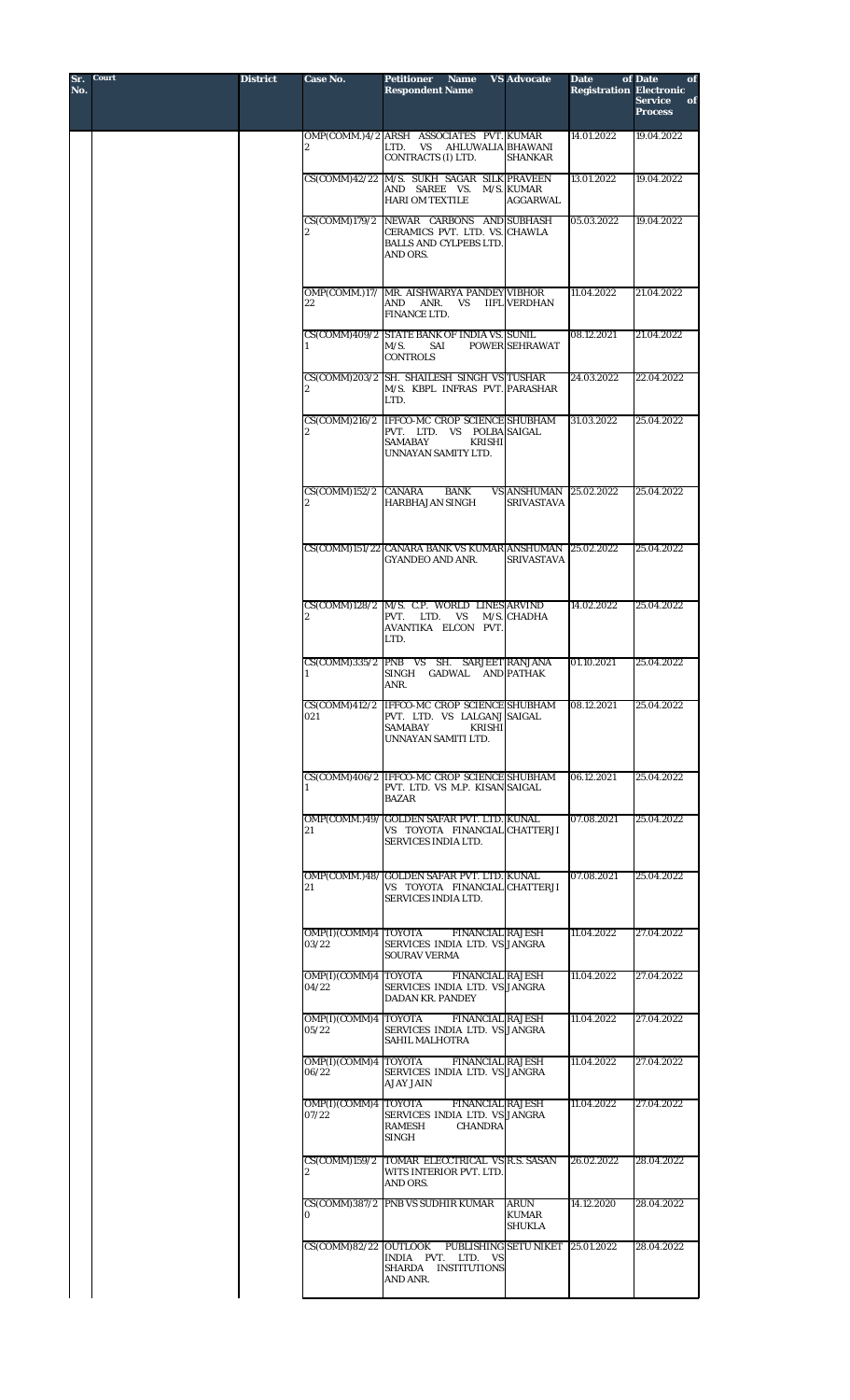| Sr.<br>No. | Court                                                                                                                                      | <b>District</b> | Case No.                                  | Petitioner<br><b>Name</b><br><b>Respondent Name</b>                                              | <b>VS Advocate</b>           | <b>Date</b><br><b>Registration Electronic</b> | of Date<br>of<br><b>Service</b><br>of<br><b>Process</b> |
|------------|--------------------------------------------------------------------------------------------------------------------------------------------|-----------------|-------------------------------------------|--------------------------------------------------------------------------------------------------|------------------------------|-----------------------------------------------|---------------------------------------------------------|
|            |                                                                                                                                            |                 | CS(COMM)157/2<br>2                        | M/S. BIHARI LAL DEVIKAPIL<br>PRASAD AND COMPANY YADAV<br><b>VS M/S. MOHIT TRADERS</b>            |                              | 25.02.2022                                    | 29.04.2022                                              |
|            |                                                                                                                                            |                 |                                           | CS(COMM)158/2 M/S. BIHARI LAL DEVI KAPIL<br>PRASAD AND COMPANY YADAV<br>VS M/S. BIHARI           |                              | 25.02.2022                                    | 29.04.2022                                              |
|            |                                                                                                                                            |                 |                                           | CS(COMM)171/22 EMU LINES PVT. LTD. VS UDAY<br><b>SUKRA LOGISTICS</b>                             | <b>KUMAR</b>                 | 02.03.2022                                    | 29.04.2022                                              |
| 14         | VACANT COURT OF SH. RAJ SOUTH-<br>KUMAR CHAUHAN, LD. DISTRICT EAST<br>(COMMERCIAL-COURT)<br><b>JUDGE</b><br><b>SOUTH-EAST, SAKET COURT</b> |                 | <b>NIL</b>                                |                                                                                                  |                              |                                               |                                                         |
| 15         | VACANT COURT OF MS. RAJ RANI SOUTH-<br>MITRA, DISTRICT JUDGE (COMM-<br>02), SOUTH EAST DISTRICT<br><b>SAKET COURTS, NEW DELHI</b>          | <b>EAST</b>     | <b>NIL</b>                                |                                                                                                  |                              |                                               |                                                         |
| 16         | <b>SH. SANJAY SHARMA-I</b>                                                                                                                 | <b>EAST</b>     | NIL                                       |                                                                                                  |                              |                                               |                                                         |
| 17         | VACANT COURT OF MS. SARITA NORTH-<br><b>BIRBAL,</b><br><b>DISTRICT</b><br><b>JUDGE,</b><br>(COMMERCIAL COURT)<br>(w.e.f. 20.07.2021)       | <b>EAST</b>     | NIL                                       |                                                                                                  |                              |                                               |                                                         |
| 18         | <b>MS. NIVEDITA ANIL SHARMA</b>                                                                                                            | <b>Shahdara</b> | CS(COMM)<br>137/2022                      | BALAJI FOODS VS M.G. AMIT<br><b>FOOD PRODUCTS</b>                                                | <b>TOMAR</b>                 | 22.02.2022                                    | 11.04.2022                                              |
|            |                                                                                                                                            |                 | $\overline{\text{CS}}$ (COMM)<br>138/2022 | - M/S EASYRIP PLANNERS ANJUJ GOEL 04.03.2022<br>VS M/S ISHITA HOLIDAYS                           |                              |                                               | 21.04.2022                                              |
|            |                                                                                                                                            |                 | CS(COMM)<br>180/2022                      | $-$ M/S MAHALAXMI VS M/S SAGAR<br><b>SLY INDUSTRIES</b>                                          | <b>DWIVEDI</b>               | 07.03.2022                                    | 26.04.2022                                              |
|            |                                                                                                                                            |                 | CS(COMM)<br>181/2022                      | M/S MEENAKSHI VS M/S MAJOJ<br><b>BHARAT MILAP &amp; ORS</b>                                      | <b>SHARMA</b>                | 07.03.2022                                    | 28.04.2022                                              |
|            |                                                                                                                                            |                 | CS(COMM)<br>191/2019                      | <b>NIKE</b><br><b>INNOVATE</b><br><b>ANUPAMADRESS</b>                                            | <b>VS PRIYA</b><br>NAGPAL    | 21.09.2022                                    | 25.04.2022                                              |
|            |                                                                                                                                            |                 | CS(COMM)<br>192/2022                      | $-$ UNDER<br><b>URMOUR</b><br><b>ANUPAM DRESS</b>                                                | <b>VS PRIYA</b><br>NAGPAL    | 21.09.2022                                    | 25.04.2022                                              |
|            |                                                                                                                                            |                 | CS(COMM)<br>155/2022                      | - AGILENT TECHNOLOGIES SAURABH<br><b>STANDARA KUMAR</b><br>VS<br>ANALYLICEL<br><b>LABORATORY</b> |                              | 02.03.2022                                    | 23.04.2022                                              |
|            |                                                                                                                                            |                 | CS(COMM)<br>336/2020                      | $ M/S$ RAKA ELECTRICALS NITISH<br>VS M/S SOFTEL PVT. LTD                                         | <b>KUMAR</b><br><b>SINGH</b> | 16.07.2018                                    | 26.04.2022                                              |
|            |                                                                                                                                            |                 | CS(COMM)<br>187/2022                      | $-$ MI ELECTRICAL VS MR RAKESH<br><b>HARDESH KUMAR</b>                                           | <b>GUPTA</b>                 | 11.03.2022                                    | 28.04.2022                                              |
|            |                                                                                                                                            |                 | CS(COMM)<br>422/2022                      | - ATS BUSINESS VS PRV NEERAJ<br>ALLOYS                                                           | <b>KUMAR JHA</b>             | 27.04.2022                                    | 27.04.2022                                              |
| 19         | <b>MS. SUKHVINDER KAUR</b>                                                                                                                 | Shahdara        | <b>NIL</b>                                |                                                                                                  |                              |                                               |                                                         |
| 20         | SH. GURDEEP SINGH, DISTRICT North-West<br><b>JUDGE (COMMERCIAL)</b>                                                                        |                 | <b>NIL</b>                                |                                                                                                  |                              |                                               |                                                         |
| 21         | <b>MS. BARKHA</b><br><b>GUPTA, DJ(COMM)</b>                                                                                                | North           | <b>NIL</b>                                |                                                                                                  |                              |                                               |                                                         |
| 22         | VACANT COURT OF SH. HARISH SOUTH<br><b>DUDANI, DJ (COMMERCIAL)</b>                                                                         | <b>WEST</b>     | NIL                                       |                                                                                                  |                              |                                               |                                                         |
|            |                                                                                                                                            | <b>Total</b>    |                                           |                                                                                                  |                              | 100                                           |                                                         |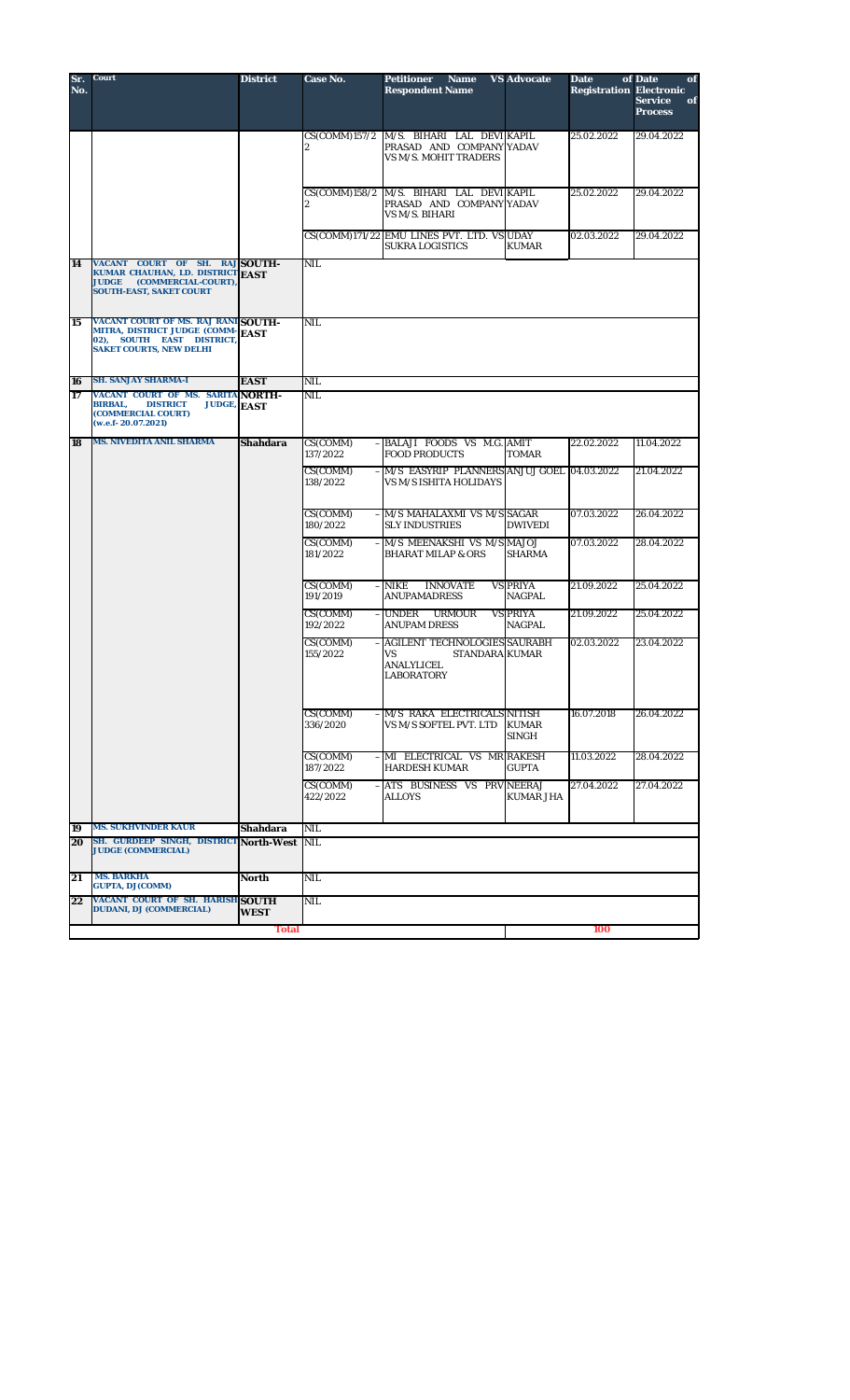|                    | <b>S.NO. COURT</b>      | <b>DISTRICT</b>        | List of total no. of cases randomly allocated during the month of April-2022 | <b>COURT</b><br>NO. | <b>CASE TYPE</b>                    | <b>CASE COUNT</b><br>(No. of cases<br>randomly<br>allocated) |
|--------------------|-------------------------|------------------------|------------------------------------------------------------------------------|---------------------|-------------------------------------|--------------------------------------------------------------|
| 1                  | <b>TIS HAZARI COURT</b> | <b>CENTRAL</b>         | <b>VACANT COURT OF 784</b><br>SH.<br><b>BHARAT</b>                           |                     | CS(GOMM)                            | 44                                                           |
|                    |                         |                        | PRASHAR, DISTRICT                                                            |                     | OMP (I)(COMM)                       | $\overline{2}$                                               |
|                    |                         |                        | <b>JUDGE</b><br><b>(COMMERCIAL</b>                                           |                     | OMP(T)(COMM)<br>OMP(E)(COMM)        | 14<br>$\mathbf{1}$                                           |
|                    |                         |                        | <b>COURT)-01</b>                                                             |                     | OMP<br>MISC.                        | $\overline{2}$                                               |
|                    |                         |                        |                                                                              |                     | (COMM)                              |                                                              |
|                    |                         |                        |                                                                              |                     | OMP (COMM)                          | $\overline{4}$                                               |
| $\boldsymbol{2}$   | <b>TIS HAZARI COURT</b> | <b>CENTRAL</b>         | <b>SH.RAJNESH</b>                                                            | 785                 | Execution<br>CS (COMM)              | 5<br>26                                                      |
|                    |                         |                        | <b>KR.GUPTA, DISTRICT</b>                                                    |                     | OMP (I)(COMM)                       | 9                                                            |
|                    |                         |                        | <b>JUDGE(COMMERCIA</b><br>L)                                                 |                     | OMP(T)(COMM)                        | $\overline{4}$                                               |
|                    |                         |                        |                                                                              |                     | OMP(E)(COMM)                        | 4                                                            |
|                    |                         |                        |                                                                              |                     | OMP<br>MISC.                        | $\mathbf{1}$                                                 |
|                    |                         |                        |                                                                              |                     | (COMM)                              |                                                              |
|                    |                         |                        |                                                                              |                     | <b>OMP (COMM)</b><br>ARB. A. (COMM) | $\mathbf{1}$<br>$\bf{0}$                                     |
| 3                  | <b>TIS HAZARI COURT</b> | <b>CENTRAL</b>         | <b>SH. PAWAN KR, JAIN</b>                                                    | 786                 | CS (COMM)                           | 35                                                           |
|                    |                         |                        |                                                                              |                     | OMP (I)(COMM)                       | 10                                                           |
|                    |                         |                        |                                                                              |                     | OMP(T)(COMM)                        | $\overline{4}$                                               |
|                    |                         |                        |                                                                              |                     | OMP(E)(COMM)                        | $\overline{2}$                                               |
|                    |                         |                        |                                                                              |                     | OMP<br>MISC.<br>(COMM)              | $\overline{4}$                                               |
|                    |                         |                        |                                                                              |                     |                                     |                                                              |
|                    |                         |                        |                                                                              |                     | OMP (COMM)<br>ARB. A. (COMM)        | $\bf{0}$<br>$\bf{0}$                                         |
| 4                  | <b>TIS HAZARI COURT</b> | <b>CENTRAL</b>         | <b>MS.NISHA SAXENA</b>                                                       | 787                 | CS (COMM)                           | 26                                                           |
|                    |                         |                        |                                                                              |                     | OMP (I)(COMM)                       | 3                                                            |
|                    |                         |                        |                                                                              |                     | OMP(T)(COMM)                        | 10                                                           |
|                    |                         |                        |                                                                              |                     | OMP(E)(COMM)                        | $\mathbf{1}$                                                 |
|                    |                         |                        |                                                                              |                     | OMP<br>MISC.<br>(COMM)              | $\mathbf{1}$                                                 |
|                    |                         |                        |                                                                              |                     | OMP (COMM)                          | $\Omega$                                                     |
|                    |                         |                        |                                                                              |                     | ARB. A. (COMM)                      | $\mathbf{0}$                                                 |
| $\mathbf 5$        | <b>TIS HAZARI COURT</b> | <b>CENTRAL</b>         | <b>SH.A.K.SARPAL</b>                                                         | 788                 | CS (COMM)                           | 31                                                           |
|                    |                         |                        |                                                                              |                     | OMP (I)(COMM)                       | $\boldsymbol{2}$                                             |
|                    |                         |                        |                                                                              |                     | OMP(T)(COMM)                        | $\overline{2}$                                               |
|                    |                         |                        |                                                                              |                     | OMP(E)(COMM)                        | 11                                                           |
|                    |                         |                        |                                                                              |                     | OMP<br>MISC.<br>(COMM)              | $\Omega$                                                     |
|                    |                         |                        |                                                                              |                     | OMP (COMM)                          | 4                                                            |
|                    |                         |                        |                                                                              |                     | ARB. A. (COMM)                      | 8                                                            |
| 6                  | <b>TIS HAZARI COURT</b> | <b>CENTRAL</b>         | SH.<br>PARAMJIT 789                                                          |                     | CS (COMM)                           | 38                                                           |
|                    |                         |                        | SINGH.<br><b>DISTRICT</b><br><b>JUDGE(COMMERCIA</b>                          |                     | Misc DJ                             | $\overline{7}$                                               |
|                    |                         |                        | L)-06, CENTRAL                                                               |                     | Execution<br>ARB (COM)              | 3<br>$\mathbf{2}^{\prime}$                                   |
|                    |                         |                        |                                                                              |                     | <b>COUNTER</b>                      | $\Omega$                                                     |
|                    |                         |                        |                                                                              |                     | <b>CLAIM/CONTEMP</b><br>т           |                                                              |
|                    |                         |                        |                                                                              |                     | OMP (COMM)                          | $\bf{0}$                                                     |
|                    |                         |                        |                                                                              |                     | ARB. A. (COMM)                      | $\Omega$                                                     |
| <b>TOTAL</b>       |                         |                        |                                                                              |                     |                                     | 321                                                          |
| 7                  | <b>TIS HAZARI COURT</b> | <b>WEST</b>            | <b>Bhatt</b> 789<br>Sh.<br><b>Dinesh</b>                                     |                     | Cs comm                             | 38                                                           |
|                    |                         |                        | <b>District</b><br><b>Judge</b><br><b>(Commercial</b><br><b>Court-</b>       |                     | OMP                                 | 20                                                           |
|                    |                         |                        | 01)                                                                          |                     | Ex                                  | 17                                                           |
|                    |                         |                        |                                                                              |                     | <b>Contempt Petition</b><br>Misc    | $\bf{0}$<br>$\Omega$                                         |
| 8                  |                         |                        | Vacant Court of Sh. 790                                                      |                     | OMP<br>(COMM.)                      | 23                                                           |
|                    |                         |                        | <b>Gurdeep singh District</b>                                                |                     | CS (COMM.)                          | 31                                                           |
|                    |                         |                        | Judge<br><b>(Commercial</b><br>$Court-02)$                                   |                     | EX                                  | $\tau$                                                       |
|                    |                         |                        |                                                                              |                     | Misc DJ                             | 3                                                            |
| <b>TOTAL</b><br>9  | <b>PATIALA</b>          |                        |                                                                              |                     |                                     | 139<br>$\overline{4}$                                        |
|                    | <b>COURT</b>            | <b>HOUSE NEW DELHI</b> | <b>MS. SANTOSH SNEHI</b> <sup>4</sup><br><b>MANN,</b><br><b>DISTRICT</b>     |                     | CS COMM<br>OMP(I) (COMM)            | $\Omega$                                                     |
|                    |                         |                        | <b>JUDGE</b>                                                                 |                     | OMP(COMM)                           | $\Omega$                                                     |
|                    |                         |                        | <b>(COMMERCIAL</b><br><b>COURT)-01</b>                                       |                     | ARB(A)(COMM)                        | $\Omega$                                                     |
| 10                 |                         |                        | <b>SH. GURVINDER PAL 24</b>                                                  |                     | <b>CS COMM</b>                      | 34                                                           |
|                    |                         |                        | <b>SINGH, LD. DISTRICT</b><br><b>JUDGE (COMM.)-02</b>                        |                     | OMP(I) (COMM)                       | 3                                                            |
|                    |                         |                        |                                                                              |                     | ARB(A)(COMM)                        | $\mathbf{1}$<br>$\overline{7}$                               |
| 11                 |                         |                        | SH. SANJIV JAIN, LD.                                                         | 25                  | OMP(COMM)<br><b>CS COMM</b>         | 43                                                           |
|                    |                         |                        | <b>DISTRICT</b><br><b>JUDGE</b>                                              |                     | OMP(T) (COMM)                       | $\Omega$                                                     |
|                    |                         |                        | (COMM.)-03                                                                   |                     | OMP(I) (COMM)                       | $\overline{\mathbf{4}}$                                      |
|                    |                         |                        |                                                                              |                     | OMP(COMM)                           | $\overline{7}$                                               |
|                    |                         |                        |                                                                              |                     | ARB(A)(COMM)                        | $\bf{0}$                                                     |
| <b>TOTAL</b><br>12 | <b>SAKET COURT</b>      | <b>SOUTH</b>           | SH.<br><b>PREM</b><br><b>KUMAR</b> 614                                       |                     | CS (COMM)                           | 103<br>36                                                    |
|                    |                         |                        | <b>BARTHWAL.</b><br>DJ-                                                      | 614                 | OMP (COMM)                          | 5                                                            |
|                    |                         |                        | <b>COMM-01</b>                                                               | 614                 | OMP (I) COMM.                       | 36                                                           |
|                    |                         |                        |                                                                              |                     |                                     |                                                              |
|                    |                         |                        |                                                                              | 614                 | OMP (E) COMM.                       | $\Omega$                                                     |
|                    |                         |                        |                                                                              | 614                 | ARB A (COMM)                        | 0                                                            |
| 13                 | <b>SAKET COURT</b>      | <b>SOUTH</b>           | SH. V. KKHANNA, DJ 503<br><b>COMM-02</b>                                     |                     | CS (COMM)                           | 26                                                           |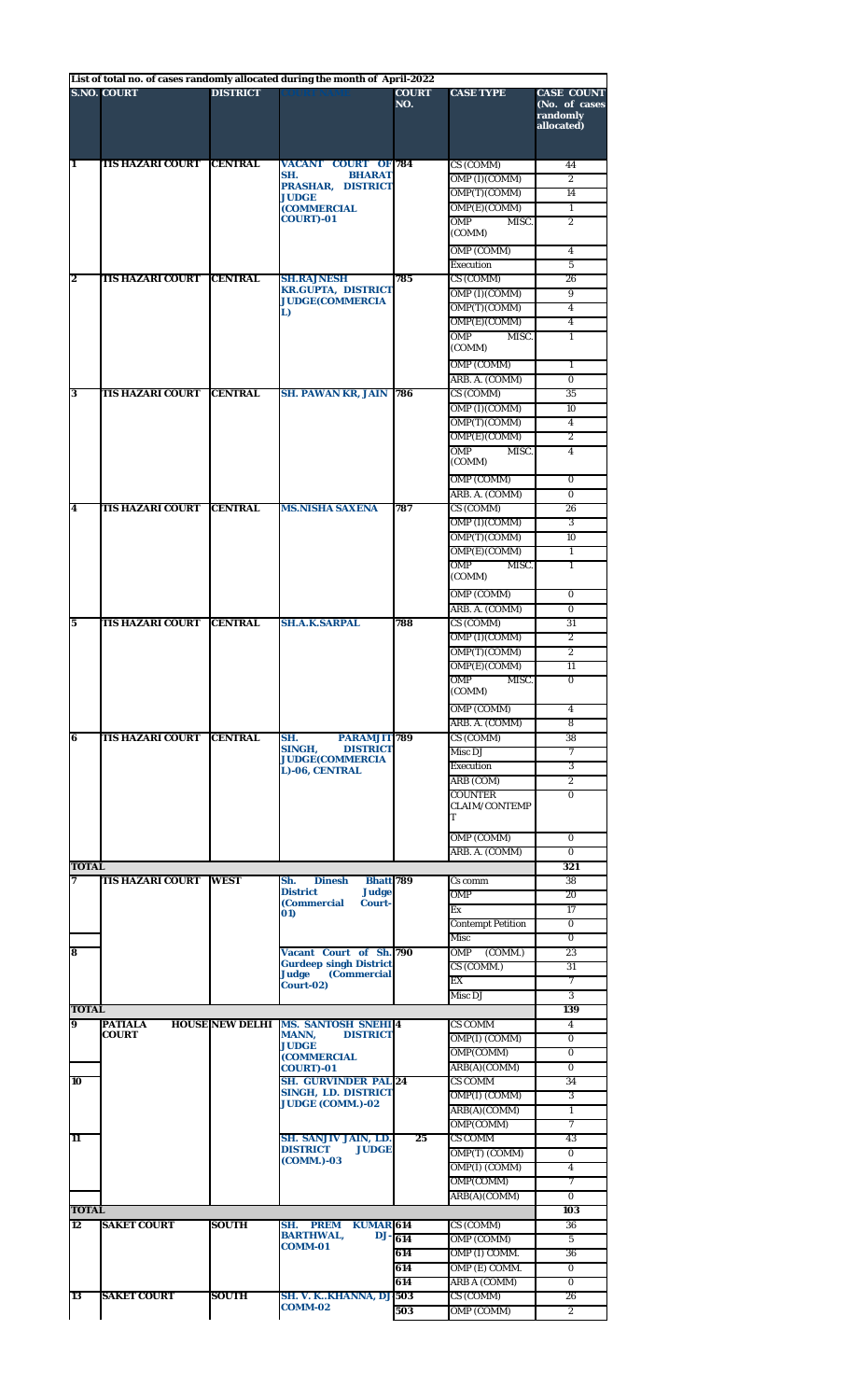|              |                    |                   |                                                                                                                                                                                                                 | 503       | OMP (I) COMM.       | 47             |
|--------------|--------------------|-------------------|-----------------------------------------------------------------------------------------------------------------------------------------------------------------------------------------------------------------|-----------|---------------------|----------------|
|              |                    |                   |                                                                                                                                                                                                                 | 503       | OMP (E) COMM.       | $\bf{0}$       |
|              |                    |                   |                                                                                                                                                                                                                 | 503       | <b>ARB A (COMM)</b> | $\Omega$       |
| <b>TOTAL</b> |                    |                   |                                                                                                                                                                                                                 |           |                     | 152            |
| 14           | <b>DWARKA</b>      |                   | <b>SOUTH-EAST VACANT COURT OF 502</b><br><b>RAJ</b><br><b>KUMAR</b><br>SH.<br><b>CHAUHAN,</b><br>LD.<br><b>DISTRICT</b><br><b>JUDGE</b><br>(COMMERCIAL-<br>COURT),<br><b>SOUTH-</b><br><b>EAST, SAKET COURT</b> |           | (COMM)              | 81             |
| 15           |                    |                   | <b>VACANT COURT OF 613</b><br><b>MS. RAJ RANI MITRA,</b><br><b>DISTRICT</b><br><b>JUDGE</b><br><b>SOUTH</b><br><b>(COMM-02),</b><br><b>EAST</b><br><b>DISTRICT.</b><br><b>SAKET COURTS, NEW</b><br>DELHI        |           | (COMM)              | 40             |
| <b>TOTAL</b> |                    |                   |                                                                                                                                                                                                                 |           |                     | 121            |
| 16           | <b>KARKARDOOMA</b> | <b>EAST</b>       | <b>SH</b><br><b>SANJAY</b> 12                                                                                                                                                                                   |           | CS (COMM)-74        | 25             |
|              |                    |                   | <b>SHARMA, DISTRICT</b><br><b>JUDGE, (CC)</b>                                                                                                                                                                   | <b>12</b> | OMP (COMM)-73       | 217            |
|              |                    |                   |                                                                                                                                                                                                                 | 12        | OMP (COMM)-78       | $\mathbf{0}$   |
| <b>TOTAL</b> |                    |                   |                                                                                                                                                                                                                 |           |                     | 242            |
| 17           | <b>KARKARDOOMA</b> | <b>North-East</b> | <b>VACANT COURT OF 74</b><br><b>MS. SARITA BIRBAL,</b><br><b>DISTRICT</b><br><b>JUDGE.</b><br>(COMMERCIAL<br><b>COURT)</b>                                                                                      |           | CS(COMM)            | 283            |
| <b>Total</b> |                    |                   |                                                                                                                                                                                                                 |           |                     | $\bf{0}$       |
| 18           | <b>KARKARDOOMA</b> | <b>SHAHDARA</b>   | <b>MS. NIVEDITA ANIL 57</b>                                                                                                                                                                                     |           | CS(COMM)            | 28             |
|              |                    |                   | <b>SHARMA</b>                                                                                                                                                                                                   | 57        | OMP(COMM)           | $\bf{0}$       |
|              |                    |                   |                                                                                                                                                                                                                 | 57        | <b>OMP(I) COMM</b>  | 12             |
|              |                    |                   |                                                                                                                                                                                                                 | 57        | Misc                | 4              |
|              |                    |                   |                                                                                                                                                                                                                 | 57        | Ex                  | 14             |
| 19           |                    |                   | MS.<br><b>SUKHVINDER</b> <sub>56</sub>                                                                                                                                                                          |           | CS(COMM)            | 37             |
|              |                    |                   | <b>KAUR</b>                                                                                                                                                                                                     | 56        | <b>ARB A(COMM)</b>  | $\mathbf{1}$   |
|              |                    |                   |                                                                                                                                                                                                                 | 56        | <b>OMP(I) COMM</b>  | 10             |
|              |                    |                   |                                                                                                                                                                                                                 | 56        | Ex                  | $\overline{5}$ |
|              |                    |                   |                                                                                                                                                                                                                 | 56        | Misc                | $\mathbf{0}$   |
| <b>Total</b> |                    |                   |                                                                                                                                                                                                                 |           |                     | 111            |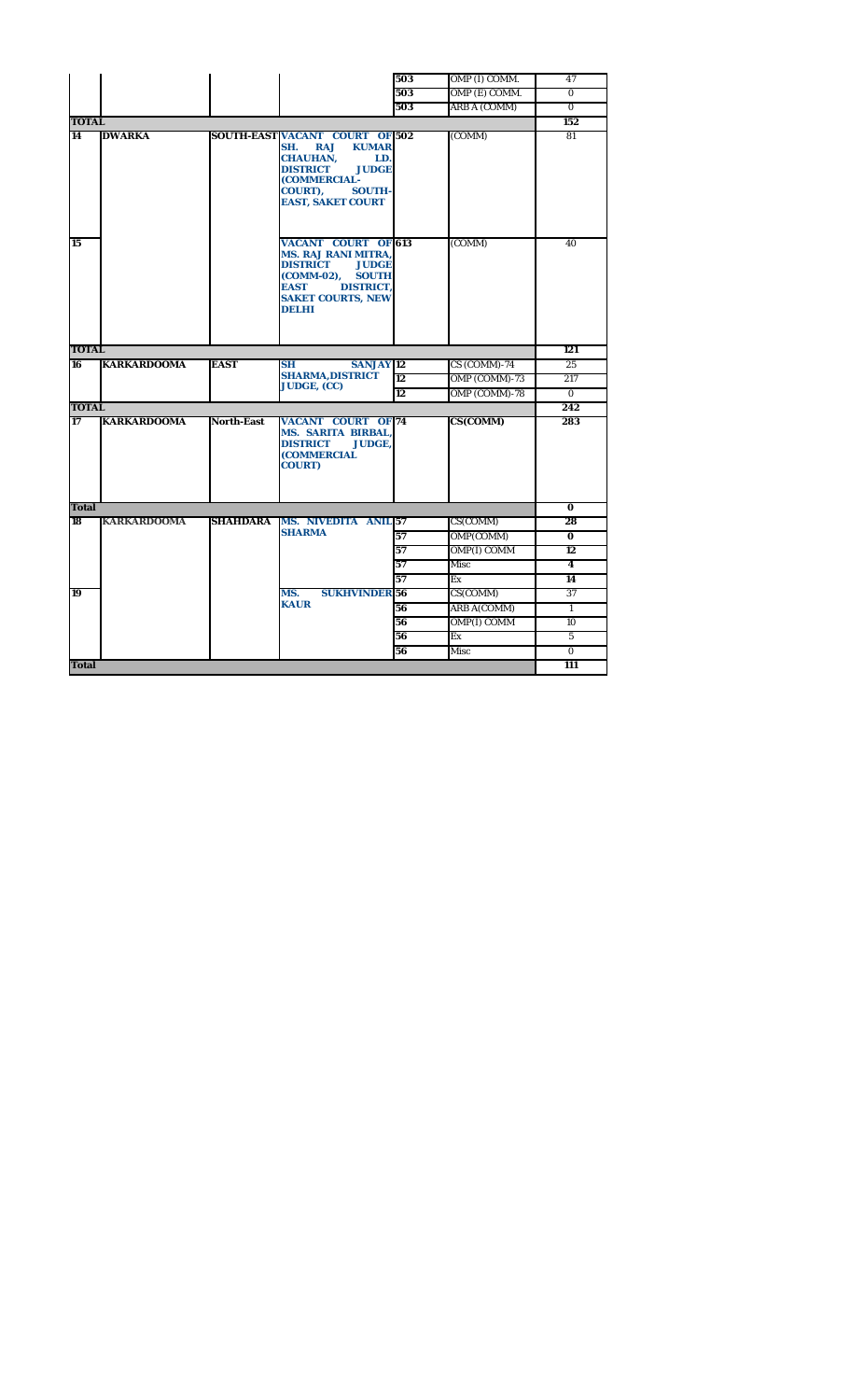| 20           | <b>Rohini Court</b>  | <b>North-West</b> | <b>SH. GURDEEP SINGH, 758</b><br><b>DISTRICT</b><br><b>JUDGE</b> |     | CS (COMM)                    | 63               |
|--------------|----------------------|-------------------|------------------------------------------------------------------|-----|------------------------------|------------------|
|              |                      |                   | (COMMERCIAL)                                                     |     | OMP (COMM)<br>OMP (I) (COMM) | 42               |
|              |                      |                   |                                                                  |     | OMP (T) (COMM)               |                  |
|              |                      |                   |                                                                  |     | ARB.A(COMM)                  | 11               |
|              |                      |                   |                                                                  |     |                              | 0 <sub>0</sub>   |
|              |                      |                   |                                                                  |     |                              |                  |
| <b>Total</b> |                      |                   |                                                                  |     |                              | 116              |
| 21           | <b>Rohini Court</b>  | <b>North</b>      | <b>MS. BARKHA</b><br><b>GUPTA, DJ(COMM)</b>                      | 760 | CS (COMM)                    | 63               |
|              |                      |                   |                                                                  |     | OMP(COMM)<br>OMP (I)(COMM)   | 03               |
|              |                      |                   |                                                                  |     |                              |                  |
|              |                      |                   |                                                                  |     |                              | 17               |
|              |                      |                   |                                                                  |     |                              |                  |
|              |                      |                   |                                                                  |     |                              |                  |
|              |                      |                   |                                                                  |     |                              |                  |
| <b>Total</b> |                      |                   |                                                                  |     |                              | 83               |
| 22           | <b>DWARKA COURTS</b> | <b>SOUTH</b>      | <b>SH. HARISH DUDANI,</b>                                        |     | CS (COM)                     | 38               |
|              |                      | <b>WEST</b>       | <b>DJ (COMMERCIAL)</b>                                           |     | OMP (COM)                    | 10               |
|              |                      |                   |                                                                  |     | ARB (COM)                    | $\boldsymbol{2}$ |
|              |                      |                   |                                                                  |     | OMP (I) (COMM.)              | 22               |
|              |                      |                   |                                                                  |     |                              |                  |
|              |                      |                   |                                                                  |     | OMP (T) (COMM)               | $\mathbf{0}$     |
|              |                      |                   |                                                                  |     | OMP<br>(MISC)<br><b>COMM</b> | $\overline{0}$   |
|              |                      |                   |                                                                  |     |                              |                  |
|              |                      |                   |                                                                  |     | OMP (E) (COMM)               | $\mathbf{0}$     |
|              |                      |                   |                                                                  |     |                              |                  |
| <b>TOTAL</b> |                      |                   |                                                                  |     |                              | 72               |
|              |                      |                   | <b>GRAND TOTAL</b>                                               |     |                              | 1460             |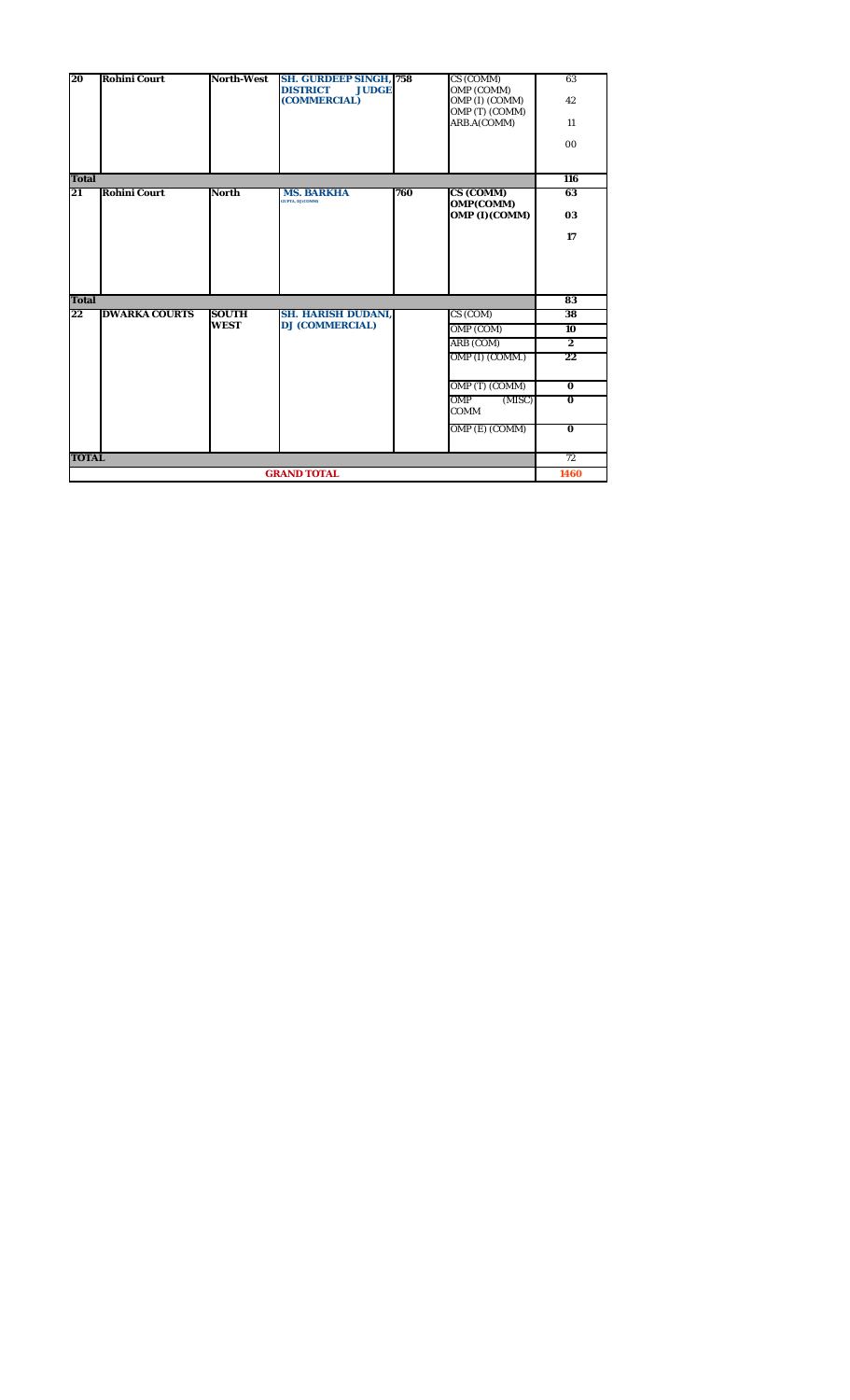|                  |                                                                                                     |                              |                                                           | List of cases where Case Management Hearing was held during the month of April-2022                              |                                                    |                                    |                                                        |  |
|------------------|-----------------------------------------------------------------------------------------------------|------------------------------|-----------------------------------------------------------|------------------------------------------------------------------------------------------------------------------|----------------------------------------------------|------------------------------------|--------------------------------------------------------|--|
| N <sub>o</sub>   | <b>Sr. Court</b>                                                                                    | <b>District</b>              | Case No.                                                  | <b>Petitioner Name VS Advocate</b><br><b>Respondent Name</b>                                                     |                                                    | <b>Date</b><br><b>Registration</b> | of Date of Case<br><b>Management</b><br><b>Hearing</b> |  |
| 1                | <b>VACANT</b><br>OF SH. BHARAT<br>PRASHAR,                                                          | <b>COURT CENTRAL</b>         | CS.<br>143/21                                             | COMM-LAKHI RAM KASHI RAM PRAVEEN<br>VS. HALDIRAM BHUJIA CHAUHAN<br><b>WALA</b>                                   |                                                    | 12.01.2021                         | 06.04.2022                                             |  |
|                  | <b>DISTRICT JUDGE</b><br><b>(COMMERCIAL</b><br><b>COURT)-01</b>                                     |                              | $\overline{\text{CS}}$<br>3043/19                         | COMM-UFLEX LTD. VS. R.P VIVEK MUNSHI<br>FOAM HOME PVT. LTD.                                                      |                                                    | 24.12.2019                         | 08.04.2022                                             |  |
|                  |                                                                                                     |                              | $\mathbf{C}\mathbf{S}$<br>3031/19                         | <b>COMM-ICICI BANK VS. HARSH VAGEESH</b>                                                                         | <b>KUMAR</b>                                       | 24.12.2019                         | 12.04.2022                                             |  |
|                  |                                                                                                     |                              | CS.<br>1615/20                                            | COMM-ALTSTONE INDUSTRIES MS. MANSHA<br>VS. KARUR VYSYA BANK                                                      |                                                    | 28.10.2020                         | 26.04.2022                                             |  |
| $\boldsymbol{2}$ | Sh.<br><b>Kumar</b><br>Gupta,<br>Judge,<br><b>District</b><br><b>Commercial Court-</b><br>02        | <b>Rajneesh CENTRAL</b>      | CS.<br>(COMM)/2812/<br>2019                               | M/S GOYAL TEXTILE Vs SH<br><b>INFINITY GUPTA</b><br>M/S<br><b>APPEREALS</b><br><b>AND</b><br><b>OTHERS</b>       |                                                    | ANKIT 28-11-2019                   | 29-04-2022                                             |  |
| 3                | Sh. Pawan Kr. Jain, CENTRAL<br><b>District</b><br>Judge,<br><b>Commercial Court-</b><br>03          |                              | CS(COMM)<br>682/2019                                      | SANYOGITA SACHDEVA SH.<br>V/S M/S MALTI<br><b>ENGINEERS</b>                                                      | <b>KUMAR</b><br><b>TEWARI</b>                      | RAJEEV 08.05.2019                  | 07.04.2022                                             |  |
|                  |                                                                                                     |                              | CS(COMM)<br>1163/2020                                     | ORIENTAL<br>TERIMEX SH.<br>LTD. V/S<br>KUMAR B. @ HARISH<br><b>NAKODA</b>                                        | <b>HARISH LAKHERA</b>                              | SRIKANT 29.08.2018                 | 20.04.2022                                             |  |
|                  |                                                                                                     |                              | CS(COMM)<br>2803/2019                                     | PANKAJ VIJ V/S NORTH MS.<br>DELHI MUNICIPAL<br><b>CORPORATION &amp; ANR.</b>                                     | <b>TRIPATI</b>                                     | <b>SWENKA 26.11.2019</b>           | 21.04.2022                                             |  |
|                  |                                                                                                     |                              | CS(COMM)<br>171/2019                                      | JAGDISH AND SH. RAJESH JHA 02.02.2019<br>M/S<br>SONS PVT. LTD.V/S<br><b>RIZUL CREATIONS</b>                      |                                                    |                                    | 22.04.2022                                             |  |
|                  |                                                                                                     |                              | CS(COMM)<br>1299/2019                                     | <b>DIGITAL</b><br>RADIO SH.<br>(MUMBAI)<br><b>BROADCASTING</b><br>LTD. V/S PRABHATAM<br>ADVERTISING PVT,<br>LTD. | <b>MANOHARAN</b>                                   | V.V. 23.07.2019                    | 28.04.2022                                             |  |
| 4                | Ms Nisha Saxena, CENTRAL<br><b>District</b><br>Judge,                                               |                              | CS.<br>337/2021                                           | (COMM)-SURYA PRAKASH VSSATYENDER<br><b>NDMC &amp; ANR</b>                                                        | <b>KUMAR SINGH</b>                                 | 27.01.2022                         | 04.04.2022                                             |  |
|                  | <b>Commercial Court-</b><br>04                                                                      |                              | $\mathbf{C}\mathbf{S}$<br>$(COMM)$ -<br>3943/2020         | M/S<br><b>ADITYA RAVI</b><br>PROMOTERS LTD VS. GARG<br>M/S JNB MARKETING<br>INDIA PRIVATE LTD                    |                                                    | CHAND 28.10.2020                   | 08.04.2022                                             |  |
|                  |                                                                                                     |                              | <b>CS</b><br>765/2021                                     | (COMM) ICICI BANK LTD VS. RAJ HEMANT GUPTA 04.03.2022<br><b>SINGH</b>                                            |                                                    |                                    | 21.04.2022                                             |  |
|                  |                                                                                                     |                              | $(COMM) - PUNJAB$<br>CS.<br>939/2021                      | NATIONAL PAWAN<br>BANK VS. AJAY KHATRI KUMAR GUPTA                                                               |                                                    | 17.03.2022                         | 21.04.2022                                             |  |
|                  |                                                                                                     |                              | (COMM) - SATNAM<br>CS<br>1689/2021                        | COMPANY VS. ICICI ADV.<br><b>BANK LIMITED</b>                                                                    | AND ASHNA BHAGAT 06.11.2021                        |                                    | 11.04.2022                                             |  |
|                  |                                                                                                     |                              | (COMM) - SHREE<br>CS.<br>2636/2021                        | SHYAM MS.<br><b>CREATION</b><br>JITENDER GOYAL                                                                   | <b>VS. BALAJI</b>                                  | APRAJITA 02.08.2021                | 25.04.2022                                             |  |
|                  |                                                                                                     |                              | <b>CS</b><br>1649/2021                                    | (COMM)-KASABARAM DEWASI MUKESH<br><b>VS. SACHIN GUPTA</b>                                                        | AGGARWAL                                           | 13.05.2021                         | 29.04.2022                                             |  |
| 5                | Ashwani Kr. CENTRAL<br>Sh.<br>Sarpal,<br><b>District</b><br><b>Commercial</b><br>Indoo              |                              |                                                           |                                                                                                                  |                                                    |                                    |                                                        |  |
| 6                | <b>PARAMJIT CENTRAL</b><br>SH.<br>SINGH, DISTRICT<br><b>JUDGE(COMMERC</b><br>IAL)-06, CENTRAL       |                              |                                                           |                                                                                                                  |                                                    |                                    |                                                        |  |
| 7                | Sh. Dinesh Bhatt, West<br>(Commercial<br>DJ<br>Court)-01                                            |                              |                                                           |                                                                                                                  |                                                    |                                    |                                                        |  |
| 8                | <b>Vacant Court of Sh. West</b><br><b>Gurdeep Singh, DJ</b><br>(Commercial<br>Court)-02             |                              |                                                           |                                                                                                                  |                                                    |                                    |                                                        |  |
| 9                | MS.<br>SNEHI<br><b>MANN.</b><br><b>DISTRICT JUDGE</b><br><b>(COMMERCIAL</b><br><b>COURT)-01</b>     | <b>SANTOSH NEW DELHI NIL</b> |                                                           |                                                                                                                  |                                                    |                                    |                                                        |  |
|                  | 10 SH.<br><b>PAL</b><br>SINGH.<br><b>DISTRICT JUDGE.</b><br><b>COMMERCIAL</b><br><b>COURT-02</b>    |                              | <b>GURVINDER NEW DELHI CS - COMM-VORTEX</b><br>669 / 2021 | <b>MANAGEMENT</b><br>PVT LTD Vs SADHNA<br><b>KUMAR</b>                                                           | <b>FACILITIES MR. SANJAY</b><br><b>CHRISTOPHER</b> | 24.12.2021                         | 01.04.2022                                             |  |
| 11               | <b>SH. SANJIV JAIN, NEW DELHI CS</b><br>LD.<br><b>DISTRICT</b><br><b>JUDGE</b><br>$(COMM.) -$<br>03 |                              | (COMM.)/527/<br>2021                                      | SHRI ANDREAS SINGH S C Singhal<br>WADHWA<br>Vs<br><b>TEXTILE</b><br><b>NATIONAL</b><br><b>CORPORATION LTD</b>    |                                                    | 23-11-2021                         | 21-04-2022                                             |  |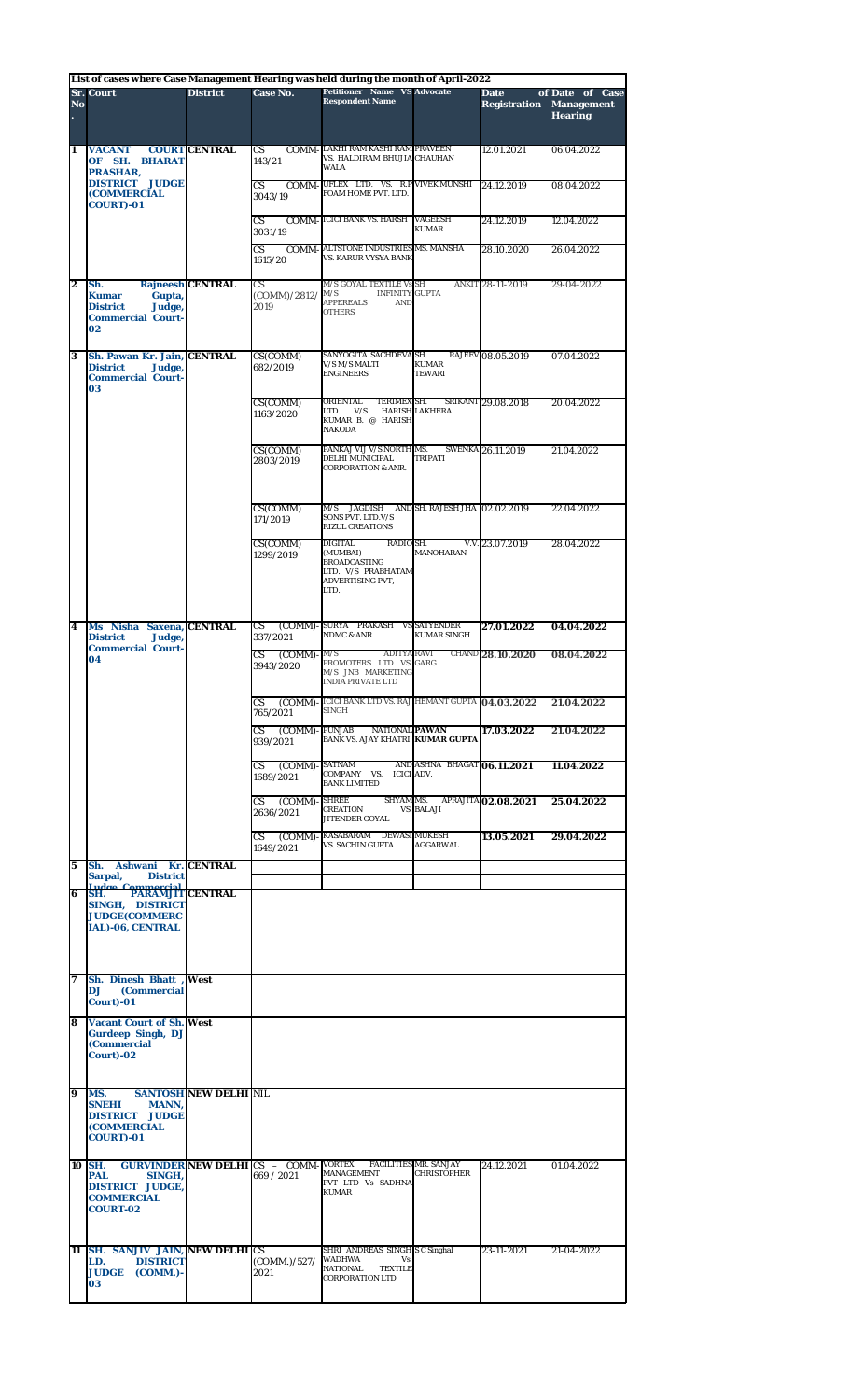| No | <b>Sr. Court</b>                                                                                                                                                           | <b>District</b>                        | Case No.                                   | Petitioner Name VS Advocate<br><b>Respondent Name</b>                                                                                                                                   |                                                 | <b>Date</b><br><b>Registration</b> | of Date of Case<br><b>Management</b><br><b>Hearing</b> |
|----|----------------------------------------------------------------------------------------------------------------------------------------------------------------------------|----------------------------------------|--------------------------------------------|-----------------------------------------------------------------------------------------------------------------------------------------------------------------------------------------|-------------------------------------------------|------------------------------------|--------------------------------------------------------|
|    | <b>12 SH. PREM KUMAR SOUTH</b><br><b>BHARTWAL.</b><br><b>DISTRICT JUDGE</b><br><b>(COMMERCIAL</b><br><b>COURT)-01</b>                                                      |                                        | CS DJ 868/18                               | M/S<br>AA<br>CONSULTING PVT. LTD.<br>Vs.<br><b>PAPERCATS</b><br>CREATIVE SOLUTION<br>PVT. LTD.                                                                                          | STUDIO Sh RN Yadav                              | 15.09.2018                         | 26.04.2022                                             |
|    |                                                                                                                                                                            |                                        | <b>CS</b><br>377/21                        | (COMM) SH BHIM SAIN MITTAL Sh.<br>Vs. PYARELAL AND Raghuvanshi<br><b>SONS JEWELLERS</b>                                                                                                 |                                                 | Manas 16.11.2021                   | 30.04.2022                                             |
|    |                                                                                                                                                                            |                                        | CS<br>65/21                                | (COMM) SANJAY RELAN<br>COSMETIC<br><b>KITCHEN</b> Kumar<br>PVT LTD THROUGH<br><b>PARTNER</b>                                                                                            | Vs. Sh.                                         | Rishabh 02.02.2021                 | 01.04.2022                                             |
|    |                                                                                                                                                                            |                                        | CS<br>126/22                               | (COMM) ICICI BANK Vs. ANUSh. Aditya Nath<br>MALIK                                                                                                                                       |                                                 | 14.02.2022                         | 08.04.2022                                             |
|    |                                                                                                                                                                            |                                        | (COMM) VRINDA<br>CS<br>42/21               | SALES Sh.<br><b>CORPORATION</b><br><b>NAVRANG</b><br><b>INFRASTRUCTURE INC</b>                                                                                                          | Vs. Kumar                                       | Manish 15.01.2021                  | 30.04.2022                                             |
|    | <b>13 SH. VINAY KUMAR SOUTH</b><br><b>KHANNA,</b><br><b>DISTRICT JUDGE</b><br><b>(COMMERCIAL</b>                                                                           |                                        | CS(COMM)/18<br>/2020                       | COTY BEAUTY GMBH S.K. BANSAL<br>LYLA<br><b>BLANC</b><br>VS<br>PRIVATE LIMITED AND<br>ANR.                                                                                               |                                                 | 18.01.2020                         | 31.03.2022                                             |
|    | <b>COURT)-02</b>                                                                                                                                                           |                                        | $CS(\overline{COMM})/22$ COMPASS<br>1/2020 | <b>INDIA SUPPORT INDIA</b><br>PVT. LTD. VS KERAN<br><b>PERSHAD</b>                                                                                                                      | (GROUP) P.K. MITTAL                             | 14.08.2020                         | 06.04.2022                                             |
|    |                                                                                                                                                                            |                                        | CS(COMM)/14<br>6/2021                      | ROYAL ENGINEERING SRIDHARAN<br>CONSULTANCY<br>LTD. VS ROYALSHIELD<br>TECHNOLOGIES INDIA<br>PVT. LTD.                                                                                    | <b>PVT. RAM KUMAR</b>                           | R. 27.03.2021                      | 26.04.2022                                             |
|    |                                                                                                                                                                            |                                        | 21                                         | CS(COMM)/17/ NASIR HUSSAIN VS ASHUTOSH<br>RAJENDRA GUPTA AND SHUKLA<br>ORS.                                                                                                             |                                                 | 06.01.2021                         | 26.04.2022                                             |
|    |                                                                                                                                                                            |                                        | CS(COMM)/57<br>/2021                       | CHIRANGE LAL<br><b>IFFCO-TOKIO</b><br><b>INSURANCE CO. LTD.</b>                                                                                                                         | VS PALAK MUNJAL 27.01.2021                      |                                    | 27.04.2022                                             |
|    | 14 VACANT<br>OF<br>SH.<br><b>KIMAD</b>                                                                                                                                     | <b>COURT SOUTH-</b><br><b>RAJ EAST</b> |                                            |                                                                                                                                                                                         |                                                 |                                    |                                                        |
|    | OF MS. RAJ RANI EAST<br><b>MITRA, DISTRICT</b><br><b>JUDGE</b><br>(COMM-<br>02), SOUTH EAST<br><b>DISTRICT, SAKET</b><br><b>COURTS, NEW</b><br>DELHI<br>16 SH. SANJAY EAST |                                        |                                            |                                                                                                                                                                                         |                                                 |                                    | 05.04.2022                                             |
|    | <b>SHARMA-I</b>                                                                                                                                                            |                                        | NO. 375/209                                | CS (COMM) KUNAL ENTRPRISES VS AMIT KUMAR 11,10.2019<br>NO 375/209 UNIVERSAL SOMPO AND ACHIN<br>GENERAL INSURANCE GOYAL<br>CO. LTD<br>CS (COMM) DEEPAK GUPTA VS SANDEEP SINGH 22.02.2021 |                                                 |                                    |                                                        |
|    |                                                                                                                                                                            |                                        | NO. 51/2011                                | <b>BABA BILLIARDS AND</b><br><b>ACADEMY</b>                                                                                                                                             | <b>VISHAL</b><br><b>SHARMA</b>                  |                                    | 06.04.2022                                             |
|    |                                                                                                                                                                            |                                        | NO. 217/2020                               | CS (COMM) NITIN CLOTH RAVI KUMAR 11.11.2020<br>MERCHANT VS M/S AND RAJENDER<br>PATRORNA APPARELS SINGH                                                                                  |                                                 |                                    | 06.04.2022                                             |
|    |                                                                                                                                                                            |                                        | $\mathbf{CS}$<br>NO. 70/2020               | (COMM) RST ELECTRICALS PVTSS<br>LTD VS HABITECH ANIRUDDH<br><b>INFRASTRUCTURE LTD SINGH</b>                                                                                             | AND<br><b>NITIN</b><br><b>BHARDWAJ</b>          | DHIR 31.10.2018                    | 05.04.2022                                             |
|    |                                                                                                                                                                            |                                        | CS (COMM) HABITECH<br>NO. 46/2021          | INFRASTRUCTUREVS SINGH AND SS<br>RST ELECTRICALS PVT DHIR                                                                                                                               | ANIRUDDH                                        | 12.04.2021                         | 05.04.2022.                                            |
|    |                                                                                                                                                                            |                                        | NO. 66/2021                                | CS (COMM) M/S EURO TOYS PVT. SACHET<br>LTD. VS. KAMLESH SHARMA AND<br><b>JAIN</b>                                                                                                       | <b>ASHISH</b><br>AGGARWAL                       | 22-03-2021                         | 18-04-2022                                             |
|    |                                                                                                                                                                            |                                        | NO. 373/2019                               | CS (COMM) ISHRAIL KHAN VS. TRILOK CHAND 04-10-2019<br>PARVEEN JAIN<br>CS (COMM) HABITECH                                                                                                | VS.<br><b>AMIT</b><br><b>TANWAR</b><br>ANIRUDDH | 15-02-2021                         | 18-04-2022<br>05-04-2022                               |
|    |                                                                                                                                                                            |                                        | NO. 46/2021                                | INFRASTRUCTUREVS SINGH AND SS<br>RST ELECTRICALS PVT DHIR                                                                                                                               |                                                 |                                    |                                                        |
|    |                                                                                                                                                                            |                                        | NO. 88/2021                                | CS (COMM) SHIVAM MINERAL ABHISHEK<br>SUPPLIERS VS. GROVER VS.<br>SHAPOORJI PALLONJI BABIT JAMWAL<br>& CO. LTD.                                                                          |                                                 | 07-04-2021                         | 08-04-2022                                             |
|    |                                                                                                                                                                            |                                        | NO. 375/2019                               | CS (COMM) KUNAL ENTRPRISES VS MOHIT AND 11-10-2019<br>UNIVERSAL SOMPO ACHIN GOYAL<br>GENERAL INSURANCE<br>CO. LTD                                                                       |                                                 |                                    | 05-04-2022                                             |
|    |                                                                                                                                                                            |                                        | NO. 70/2020                                | CS (COMM) M/S RST ELECTRICALS ANIRUDDH<br>PVT. LTD VS M/S SINGH VS. NITIN<br><b>HABITECH</b><br>INFRASTRUCTURE LTD.                                                                     | <b>BHARDWAJ</b>                                 | 31-10-2018                         | 05-04-2022                                             |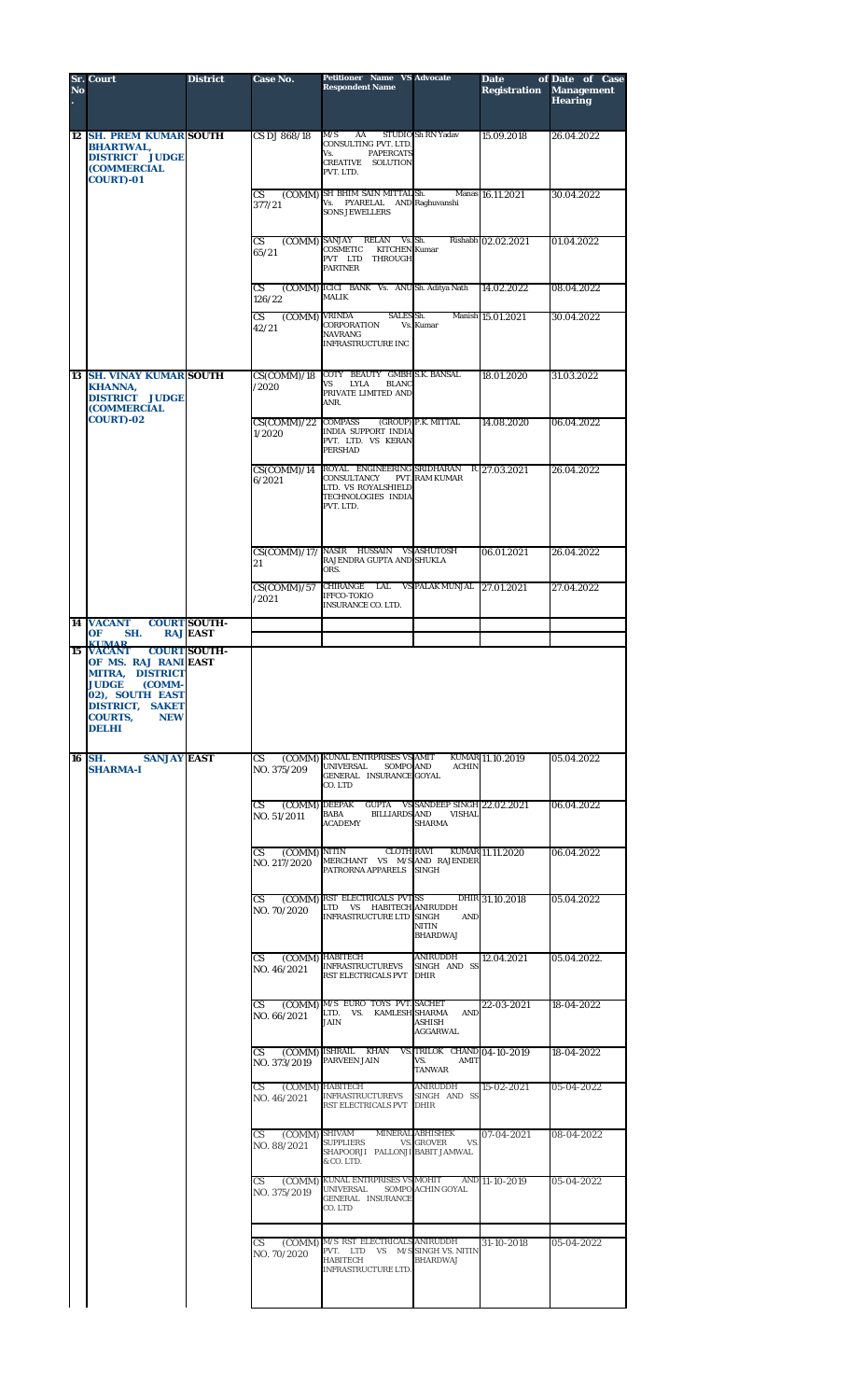| $\overline{\mathbf{N}}$ o | <b>Sr. Court</b>                                                                                                                       | <b>District</b>           | <b>Case No.</b>                            | <b>Petitioner Name VS Advocate</b><br><b>Respondent Name</b>                                                 |                                                                                         | Date<br>Registration | of Date of Case<br><b>Management</b><br><b>Hearing</b> |
|---------------------------|----------------------------------------------------------------------------------------------------------------------------------------|---------------------------|--------------------------------------------|--------------------------------------------------------------------------------------------------------------|-----------------------------------------------------------------------------------------|----------------------|--------------------------------------------------------|
|                           |                                                                                                                                        |                           | CS<br>NO. 136/2020                         | (COMM) KAILESH PANDIT VS PARIKSHIT<br><b>BUILDWAY SINGH</b><br>M/S<br>CONSTRUCTION PVT. ABHISHEK JHA<br>LTD. | VS.                                                                                     | 24-01-2019           | 11-04-2022                                             |
|                           |                                                                                                                                        |                           | (COMM)<br>CS<br>NO. 89/2021                | M/S R.S. PAPER VS. M/S MS SHARMA VS. 09-04-2021<br>SEASTAR<br>LOGISTIC PVT. LTD.                             | <b>GLOBAL NITIN SINGH</b>                                                               |                      | 08-04-2022                                             |
|                           |                                                                                                                                        |                           | CS.<br>NO. 109/2020                        | (COMM) VIVEK TRAVELS VS. RAKESH KUMAR 20-02-2020<br>NATIONAL INSURANCE VS.<br>CO. LTD.                       | <b>SEEMA</b><br><b>CHHABRA</b>                                                          |                      | 12-04-2022                                             |
|                           |                                                                                                                                        |                           | $(COMM)$ M/S<br>CS<br>NO. 454/2019         | <b>INTERNATIONAL</b><br><b>TRIVENI</b><br>ENGINEERING<br>INUDUS. LTD.                                        | SSR ABHAY KUMAR 26-11-2019<br><b>VS SINGHAL</b><br>VS.<br><b>ATUL</b><br>AND CHATURVEDI |                      | 07-04-2022                                             |
|                           |                                                                                                                                        |                           | CS<br>NO. 124/2021                         | (COMM) MANISH SINGHAL VS. GANESH KUMAR 26-08-2021<br><b>EDMC</b>                                             | VS.<br>PK<br><b>CHAUHAN</b>                                                             |                      | 16-04-2022                                             |
|                           |                                                                                                                                        |                           | CS<br>NO. 195/2021                         | (COMM) JYOTI VOEL VS. M/S NAVEEN<br><b>VARDHMAN</b>                                                          | THAKUR<br>VS.<br><b>NAVEEN DABAS</b>                                                    | 29-10-2021           | 22-04-2022                                             |
|                           |                                                                                                                                        |                           | (COMM) NITIN<br>СS<br>NO. 60/2021<br>CS    | TYAGI<br>INSURANCE COMPANY VS.<br>LTD.<br>(COMM) M/S SSS TRADE ZONE PRATEEK                                  | VS. HK DHARIWAL 10-03-2021<br>AMIT<br><b>SHARMA</b>                                     | 01-10-2018           | 25-04-2022<br>25-04-2022                               |
| 17                        | <b>VACANT</b>                                                                                                                          | <b>COURT North-East</b>   | NO. 209/2019<br><b>NIL</b>                 | VS. UNITED INDIA TEWARI VS. S.<br><b>INSURANCE</b>                                                           | <b>GHOSH</b>                                                                            |                      |                                                        |
|                           | MS.<br><b>SARITA</b><br>OF.<br><b>BIRBAL, DISTRICT</b><br><b>JUDGE,</b><br><b>(COMMERCIAL</b><br><b>COURT</b> )<br>(w.e.f. 20.07.2021) |                           |                                            |                                                                                                              |                                                                                         |                      |                                                        |
|                           | <b>NIVEDITA</b> Shahdara<br>18 MS.<br><b>ANIL SHARMA</b>                                                                               |                           | $CS(COMM)$ -<br>548/2020                   | ORIENTAL INSURANCE MOHIT ARORA<br>CO. LTD. VS. HAVELLS<br><b>INDIA LTD.</b>                                  |                                                                                         | 21.11.2020           | 19.04.2022                                             |
|                           |                                                                                                                                        |                           | CS(COMM)-<br>311/2019                      | <b>EXTRAMILE</b><br>MOVERS VS. SIGMA<br><b>SUPPLY</b><br><b>CHAIN</b><br><b>SOLUTIONS</b>                    | <b>CARGO G.L.VERMA</b>                                                                  | 17.12.2019           | 29.04.2022                                             |
|                           |                                                                                                                                        |                           | CS(COMM)-<br>202/2019                      | AMAN SINGHAL VS. ROBIN TYAGI<br>M/S<br><b>SHYAM</b><br><b>ENTERPRISES</b>                                    |                                                                                         | 27.09.2019           | 13.04.2022                                             |
|                           |                                                                                                                                        |                           | $CS$ (COMM) $-$<br>40/2021                 | <b>CAPITAL</b><br>CAR<br>ELEGANT CARS PVT. MISHRA<br>LTD.                                                    | VS. MANISH                                                                              | 23.01.2021           | 30.03.2022                                             |
|                           |                                                                                                                                        |                           | CS(COMM)-<br>41/2021                       | GOVIND AGENCIES VS. RAHUL SHARMA 23.01.2021<br>M/S<br><b>ADITYA</b><br><b>COLLECTION</b>                     |                                                                                         |                      | 25.04.2022                                             |
|                           |                                                                                                                                        |                           | $CS(COMM)$ -<br>526/2020                   | DELHI<br>SHELTER VS. SHUSHIL<br><b>KUMAR SINGH</b>                                                           | <b>URBAN R.K. ALAGH</b>                                                                 | 07.11.2020           | 13.04.2022                                             |
|                           | 19 MS. SUKHVINDER Shahdara<br><b>KAUR</b>                                                                                              |                           |                                            |                                                                                                              |                                                                                         |                      |                                                        |
|                           | <b>20 SH.</b><br>SINGH, DISTRICT<br><b>JUDGE</b><br>(COMMERCIAL)                                                                       | <b>GURDEEP North-West</b> |                                            |                                                                                                              |                                                                                         |                      |                                                        |
| 21                        | <b>MS. BARKHA</b><br><b>GUPTA, DJ(COMM)</b>                                                                                            | <b>North</b>              |                                            |                                                                                                              |                                                                                         |                      |                                                        |
|                           | <b>22 VACANT</b><br>OF SH. HARISH WEST<br>DUDANI,<br><b>DJ</b><br>(COMMERCIAL)                                                         | <b>COURT SOUTH</b>        | CS<br>99/2019                              | (COMM) BIKON ENGINEERING HANSRAJ YADAV 20.07.2019<br>VS ALPRO CONSUMER<br><b>PRODUCT</b>                     |                                                                                         |                      | 04.04.2022                                             |
|                           |                                                                                                                                        |                           | CS.<br>63/2019                             | (COMM) KRISHAN VS VINOD KRISHAN<br><b>KAPUR</b>                                                              | <b>SINHA</b>                                                                            | KR. 07.05.2019       | 05.04.2022                                             |
|                           |                                                                                                                                        |                           | CS.<br>164/2019                            | (COMM) ASHISH<br><b>PIPES</b><br><b>SHARMA SALES</b>                                                         | VS AMRESH ANAND 01.10.2019                                                              |                      | 06.04.2022                                             |
|                           |                                                                                                                                        |                           | <b>CS</b><br>54/2018                       | (COMM) RAJ GANGWANI VS S.K. SIWAL<br><b>NEHA CHOPRA</b>                                                      |                                                                                         | 11.12.2018           | 08.04.2022                                             |
|                           |                                                                                                                                        |                           | $CS$ (COMM)- $M/S$<br>12/2019              | $\mathbf{J}$<br><b>EXPRESS ARVIND</b><br>LOGISTICS VS M/S J S<br>FURNISHING P. LTD.                          |                                                                                         | 15.02.2019           | 12.04.2022                                             |
|                           |                                                                                                                                        |                           | <b>COUNTER</b><br><b>CLAIM-</b><br>11/2019 | M/S J S FURNISHING P. ARVIND<br>LTD. VS M/S J.V.<br><b>EXPRESS LOGISTICS</b>                                 |                                                                                         | 22.03.2019           | 12.04.2022                                             |
|                           |                                                                                                                                        |                           | CS.<br>153/2019                            | (COMM) PANKAJ PURI VS S N NITIN MITTAL<br><b>GANDHI</b>                                                      |                                                                                         | 21.09.2019           | 16.04.2022                                             |
|                           |                                                                                                                                        |                           | CS.<br>(COMM)188/2<br>019                  | <b>NAVEEN</b><br><b>VS</b> CARE KAUSHIK<br><b>SHARMA</b><br>HEALTH INSURANCE<br>LTD.                         | <b>KUMAR BHANU</b>                                                                      | 20.11.2019           | 18.04.2022                                             |
|                           |                                                                                                                                        |                           | CS<br>47/2020                              | (COMM). M/S S P REPCON VS A.K. PANDEY<br>UNITED COLD CHAIN                                                   |                                                                                         | 23.01.2020           | 19.04.2022                                             |
|                           |                                                                                                                                        |                           | CS<br>259/2021                             | (COMM) RAKESH KUMAR VS A.K. PANDEY<br><b>GYAN SHAKTI</b>                                                     |                                                                                         | 21.10.2021           | 19.04.2022                                             |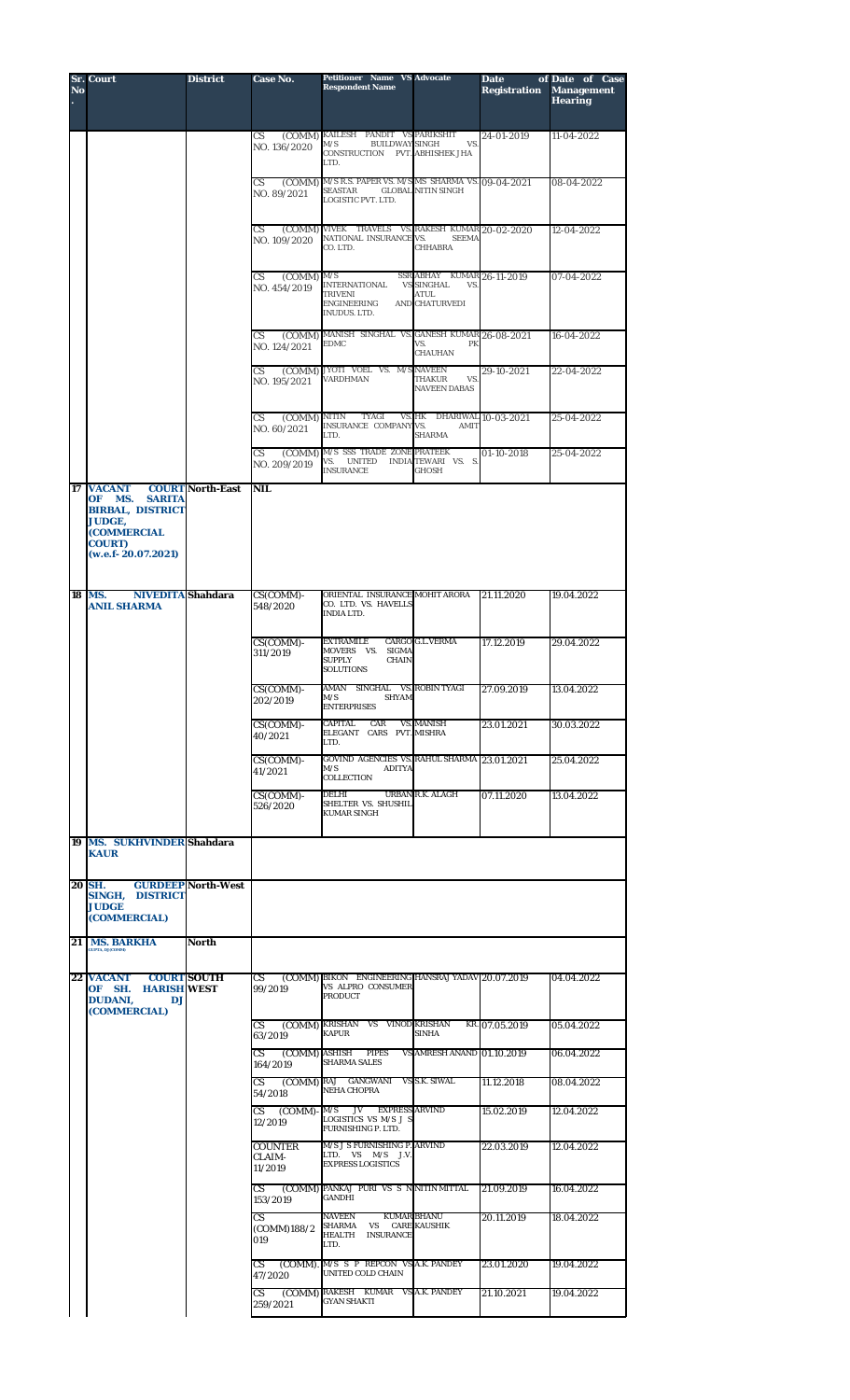| <b>No</b> | <b>Sr. Court</b> | <b>District</b> | Case No.             | <b>Petitioner Name VS Advocate</b><br><b>Respondent Name</b>             |                          | <b>Date</b><br><b>Registration Management</b> | of Date of Case<br><b>Hearing</b> |
|-----------|------------------|-----------------|----------------------|--------------------------------------------------------------------------|--------------------------|-----------------------------------------------|-----------------------------------|
|           |                  |                 | <b>CS</b><br>15/2018 | (COMM) M/S SPRINT SEDAN VS SADHNA<br><b>RELIANCE</b><br><b>INSURANCE</b> | <b>CAPITAL CHOUDHARY</b> | 27.10.2018                                    | 20.04.2022                        |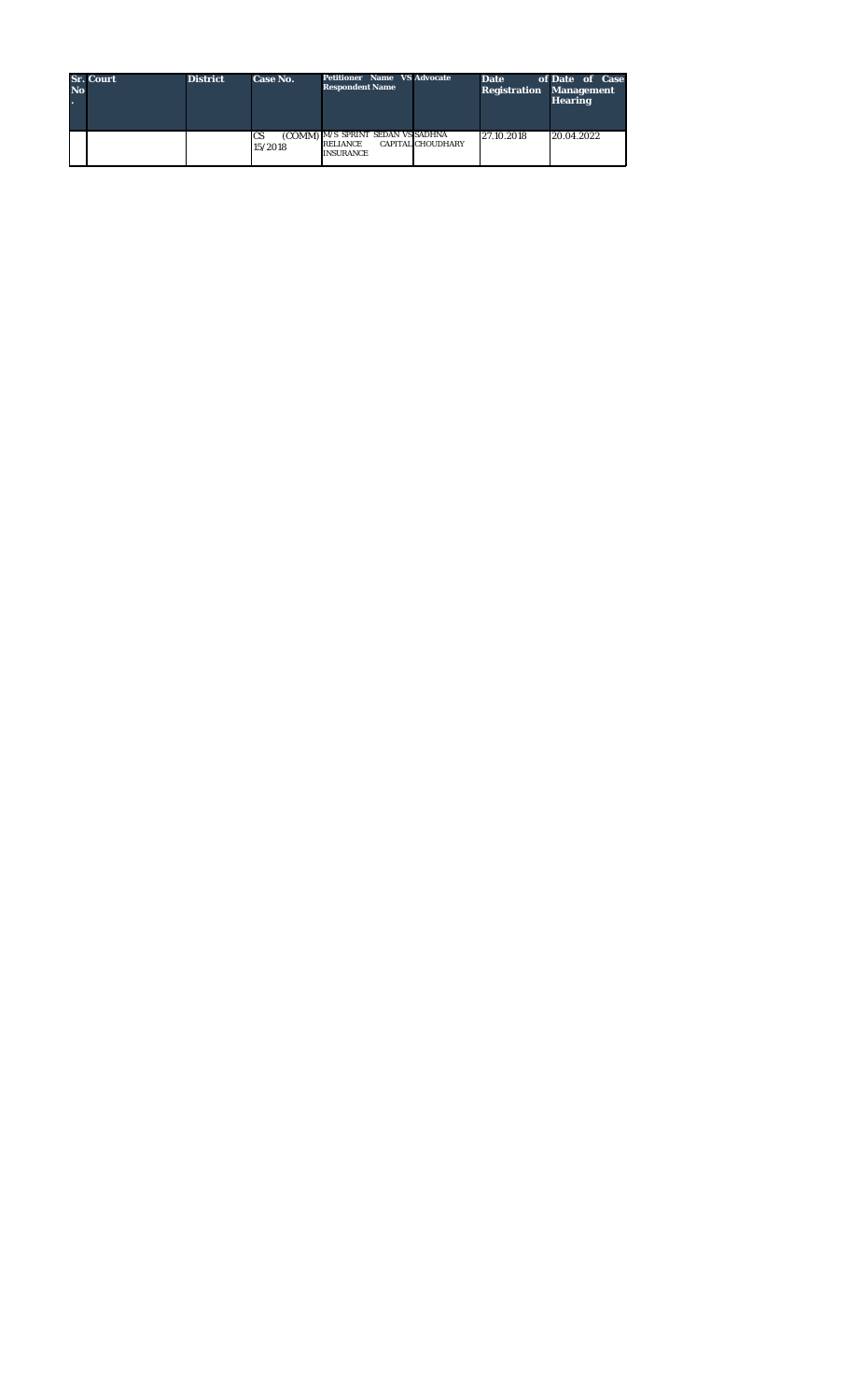|              | List of cases received for Pre-Institution Mediation and Settlement during the month April 2022 |                                                                                                  |                                                |                                                                                              |                                                     |                                                                                       |                           |  |  |  |  |  |  |
|--------------|-------------------------------------------------------------------------------------------------|--------------------------------------------------------------------------------------------------|------------------------------------------------|----------------------------------------------------------------------------------------------|-----------------------------------------------------|---------------------------------------------------------------------------------------|---------------------------|--|--|--|--|--|--|
|              | Sr. Delhi<br><b>No Mediation</b><br><b>Centre</b>                                               | <b>Total number Total</b><br>of<br>applications<br>pending<br>the 1st day of during<br>the month | number<br>applications<br>on received<br>month | <b>Total</b><br>of number of number<br>cases<br>settled<br>the during the the month<br>month | <b>Total</b><br>non-starter<br>cases during pending | <b>Total number Remarks</b><br>of of<br>applications<br>at<br>the end of the<br>month |                           |  |  |  |  |  |  |
| $\mathbf{1}$ | <b>Central</b>                                                                                  | 652                                                                                              | 107                                            | 0                                                                                            | 430                                                 | 326                                                                                   | 3                         |  |  |  |  |  |  |
| 2            | <b>West</b>                                                                                     | 233                                                                                              | 113                                            | $\it 2$                                                                                      | 138                                                 | 206                                                                                   | $\boldsymbol{\theta}$     |  |  |  |  |  |  |
| 3            | <b>East</b>                                                                                     | 44                                                                                               | 46                                             | 1                                                                                            | 47                                                  | 42                                                                                    | $\boldsymbol{\theta}$     |  |  |  |  |  |  |
| 4            | North-East                                                                                      | 27                                                                                               | 12                                             | $\boldsymbol{\theta}$                                                                        | 24                                                  | 14                                                                                    | 1                         |  |  |  |  |  |  |
| 5            | <b>Shahdara</b>                                                                                 | 109                                                                                              | $79\,$                                         | $\mathcal O$                                                                                 | 99                                                  | 88                                                                                    | $\boldsymbol{\mathit{1}}$ |  |  |  |  |  |  |
| 6            | South                                                                                           | 275                                                                                              | 52                                             | 0                                                                                            | 64                                                  | 263                                                                                   | 0                         |  |  |  |  |  |  |
| 7            | <b>South-East</b>                                                                               | 372                                                                                              | 123                                            | 0                                                                                            | 171                                                 | 324                                                                                   | 0                         |  |  |  |  |  |  |
| 8            | New Delhi                                                                                       | 302                                                                                              | 130                                            | $\sqrt{5}$                                                                                   | 128                                                 | 296                                                                                   | $\boldsymbol{\beta}$      |  |  |  |  |  |  |
| 9            | <b>North</b>                                                                                    | 181                                                                                              | 95                                             | $\boldsymbol{\mathit{1}}$                                                                    | 107                                                 | 168                                                                                   | 0                         |  |  |  |  |  |  |
| 10           | <b>North-West</b>                                                                               | 68                                                                                               | 68                                             | 1                                                                                            | 65                                                  | 70                                                                                    | 0                         |  |  |  |  |  |  |
| 11           | South-West                                                                                      | 129                                                                                              | 60                                             | $\mathbf{I}$                                                                                 | 108                                                 | 78                                                                                    | z                         |  |  |  |  |  |  |
|              | <b>Total</b>                                                                                    | 2392                                                                                             | 885                                            | 11                                                                                           | 1381                                                | 1875                                                                                  | 10                        |  |  |  |  |  |  |
| 12           | <b>DHCLSC</b>                                                                                   | 77                                                                                               | 20                                             | $\overline{4}$                                                                               | 20                                                  | 71                                                                                    | $\mathcal Z$              |  |  |  |  |  |  |
|              | <b>Overall</b><br><b>Total</b>                                                                  | 2469                                                                                             | 905                                            | 15                                                                                           | 1401                                                | 1946                                                                                  | 12                        |  |  |  |  |  |  |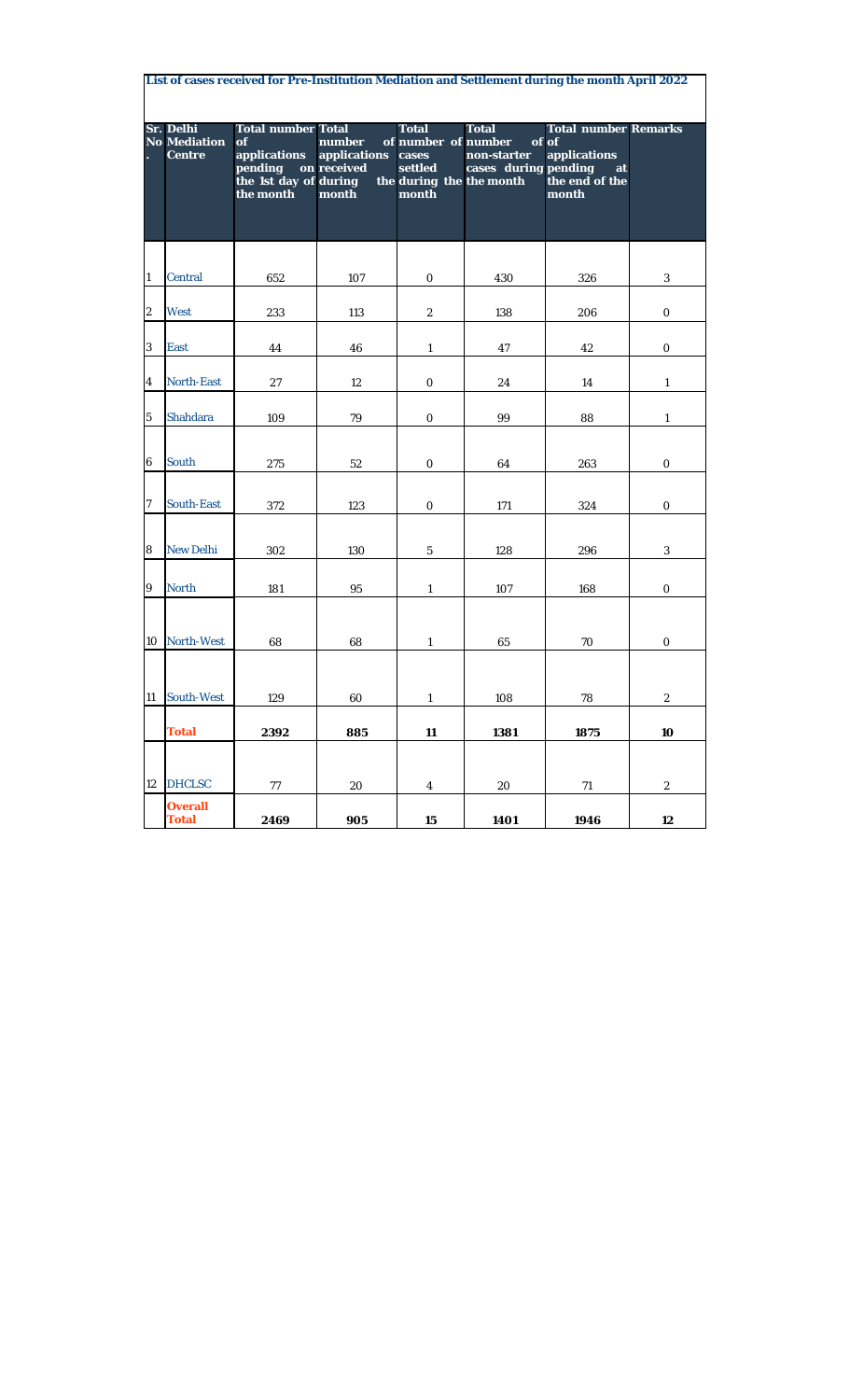|                         | Contested commercial cases disposed during the month of April-2022                                                                           |                        |                                    |                                                                                                       |                                                      |                                    |                                                                                                                                                          |             |                      |                                                                      |        |                                                                                                       |                                                               |
|-------------------------|----------------------------------------------------------------------------------------------------------------------------------------------|------------------------|------------------------------------|-------------------------------------------------------------------------------------------------------|------------------------------------------------------|------------------------------------|----------------------------------------------------------------------------------------------------------------------------------------------------------|-------------|----------------------|----------------------------------------------------------------------|--------|-------------------------------------------------------------------------------------------------------|---------------------------------------------------------------|
| No.                     | Sr. Court                                                                                                                                    | <b>District</b>        | <b>Case No.</b>                    | <b>Petitioner Name VS Advocate</b><br><b>Respondent Name</b>                                          |                                                      | <b>Date</b><br><b>Registration</b> | of Whether<br><b>Urgent Relief Decision</b><br>was<br>sought<br>and<br>Pre-<br><b>Insitution</b><br><b>Mediation did</b><br>not take place<br>(Yes / No) | <b>Date</b> | of Days<br>for<br>al | <b>Nature</b><br><b>Disposal</b><br>dispos (Contested n<br>/Settled) | decree | executio of days<br>of for<br>executio<br>$\mathbf{n}$<br>of<br>decree<br>from<br>date of<br>decision | of Date of Number Act Section                                 |
|                         | <b>VACANT COURT OF SH. CENTRAL</b><br><b>PRASHAR,</b><br><b>BHARAT</b><br><b>DISTRICT</b><br><b>JUDGE</b><br>(COMMERCIAL COURT)-01           |                        | <b>NIL</b>                         |                                                                                                       |                                                      |                                    |                                                                                                                                                          |             |                      |                                                                      |        |                                                                                                       |                                                               |
| 2                       | SH. RAJNEESH KUMAR CENTRAL<br><b>GUPTA DJ COMMERCIAL</b><br><b>COURT, THC</b>                                                                |                        | NIL                                |                                                                                                       |                                                      |                                    |                                                                                                                                                          |             |                      |                                                                      |        |                                                                                                       |                                                               |
| $\overline{\mathbf{3}}$ | <b>KR. JAIN, CENTRAL</b><br><b>SH. PAWAN</b><br><b>JUDGE,</b><br><b>DISTRICT</b><br>(COMMERCIAL COURT)-03,<br><b>TIS HAZARI COURT, DELHI</b> |                        | <b>CS(COMM)</b><br>670/2020        | <b>MOHAMMAD</b><br><b>JUBAIR &amp; ANR.</b><br>V/S<br><b>ORIENTAL</b><br><b>INSURANCE</b><br>CO. LTD. | SH.<br><b>KUMAR</b>                                  | <b>AMIT 20.03.2020</b>             | N <sub>O</sub>                                                                                                                                           | 30.04.2022  | 800                  | <b>CONTESTE NIL</b><br>D                                             |        | NIL                                                                                                   | <b>SUIT FOR RECOVERY</b>                                      |
| 4                       | <b>NISHA</b><br><b>MS</b><br><b>DISTRICT</b><br><b>JUDGE.</b><br><b>COMMERCIAL COURT-04</b>                                                  | <b>SAXENA, CENTRAL</b> | 1633/2020                          | CS (COMM)-ICICI BANK LIMITED SH<br>VS.                                                                | <b>KUMAR</b>                                         | ALOK 02.11.2020                    | N <sub>O</sub>                                                                                                                                           | 13.04.2022  | 527<br><b>DAYS</b>   | <b>CONTESTED NIL</b>                                                 |        | NIL                                                                                                   | <b>RECOVERY OF MONEY</b>                                      |
|                         |                                                                                                                                              |                        | CS (COMM)-UMESH GUPTA<br>2826/2019 | VS.<br>NORTH<br><b>DELHI</b><br><b>MUNCIPAL</b><br>CORPORATION                                        | SH.<br><b>KUMAR</b>                                  | VINAY 30.11.2019                   | N <sub>O</sub>                                                                                                                                           | 22.04.2022  | 874<br><b>DAYS</b>   | <b>CONTESTED NIL</b>                                                 |        | NIL                                                                                                   | <b>RECOVERY OF MONEY</b>                                      |
|                         |                                                                                                                                              |                        | CS (COMM)-<br>5422/2021            | PRABHOD TIWARI<br>VS.                                                                                 | SH.<br><b>SINGH</b>                                  | S.K 20.12.2021                     | N <sub>O</sub>                                                                                                                                           | 26.04.2022  | 127<br><b>DAYS</b>   | <b>CONTESTED NIL</b>                                                 |        | NIL                                                                                                   | <b>RECOVERY OF MONEY</b>                                      |
|                         |                                                                                                                                              |                        | OMP (COMM) M/S<br>31/2022          | J<br>$\boldsymbol{\&}$<br><b>CONTRACTORS</b><br>VS.                                                   | $C$ <sub>SH.</sub><br><b>UPENDER</b><br><b>GUPTA</b> | 04.03.2022                         | N <sub>O</sub>                                                                                                                                           | 29.07.2022  | 56<br><b>DAYS</b>    | <b>CONTESTED NIL</b>                                                 |        | NIL                                                                                                   | <b>PETITION</b><br>U/S<br>34<br>ARBITRATION ACT.              |
|                         |                                                                                                                                              |                        | OMP (COMM) VS.<br>14/2022          | KOTAK MAHINDRA DHANAJNAY<br><b>BANK</b>                                                               | SH.<br><b>SEHRAWAT</b>                               | 11.01.2022                         | $\overline{N}$                                                                                                                                           | 29.04.2022  | 108<br><b>DAYS</b>   | <b>CONTESTED NIL</b>                                                 |        | NIL                                                                                                   | PETITION<br>U/S<br>34<br>ARBITRATION ACT.                     |
|                         |                                                                                                                                              |                        | OMP<br>(COMM)<br>3/2021            | (T) KULDEEP MINOCHA SH. MAYANK 06.02.2021<br>VS.                                                      | <b>AGGARWAL</b>                                      |                                    | NO                                                                                                                                                       | 30.04.2022  | 448<br><b>DAYS</b>   | <b>CONTESTED NIL</b>                                                 |        | NIL                                                                                                   | <b>PETITION</b><br>U/S<br>$\overline{14}$<br>ARBITRATION ACT. |
| $\sqrt{5}$              | <b>ASHWANI KUMAR CENTRAL</b><br>SH.<br><b>SARPAL, DISTRICT JUDGE,</b><br><b>COMMERCIAL COURT-05</b>                                          |                        | NIL                                |                                                                                                       |                                                      |                                    |                                                                                                                                                          |             |                      |                                                                      |        |                                                                                                       |                                                               |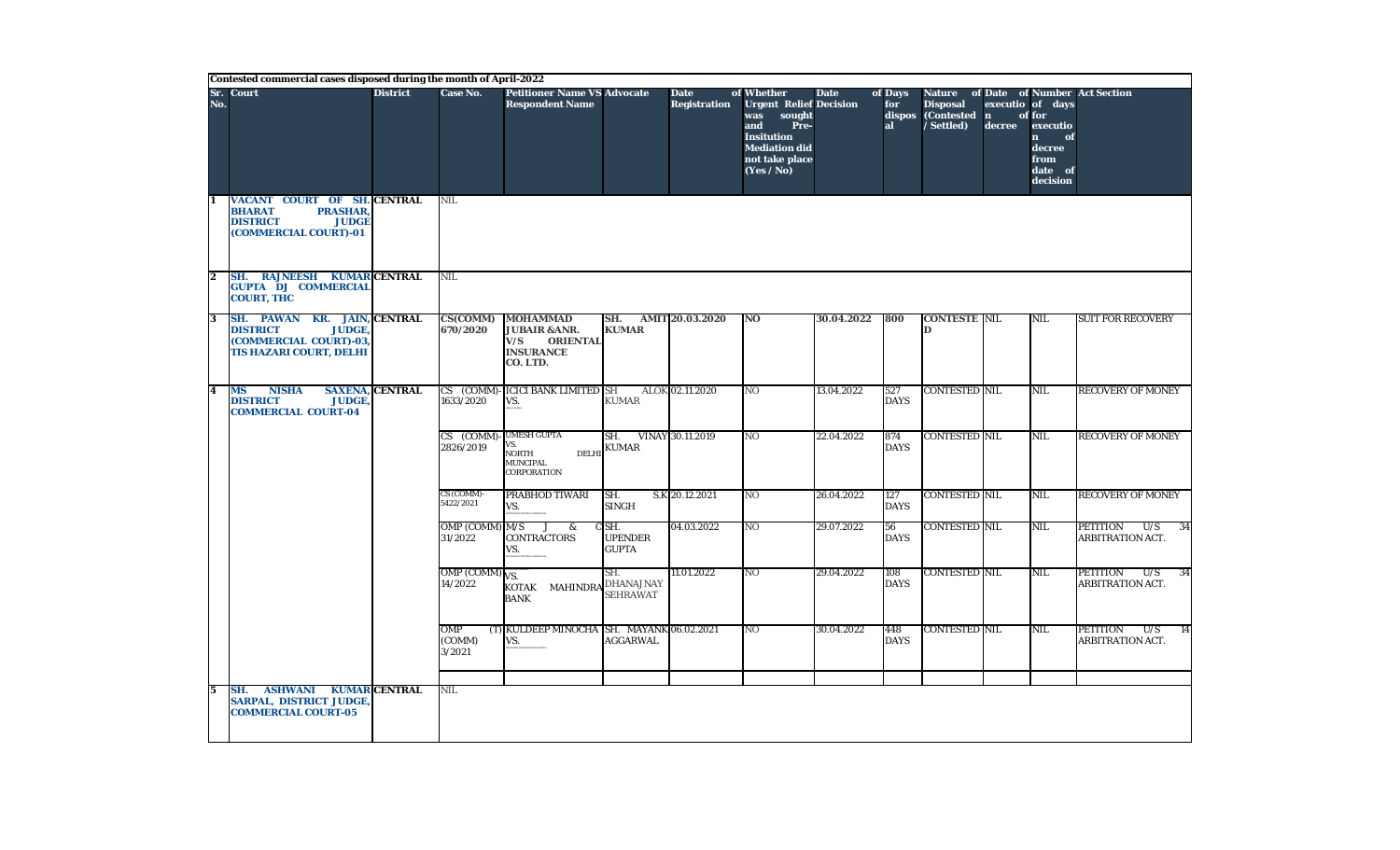| No.                     | Sr. Court                                                                                                                  | <b>District</b>            | <b>Case No.</b> | <b>Petitioner Name VS Advocate</b><br><b>Respondent Name</b>                                                                       |                                   | <b>Date</b><br><b>Registration</b> | of Whether<br><b>Urgent Relief Decision</b><br>sought<br>was<br>Pre-<br>and<br><b>Insitution</b><br><b>Mediation did</b><br>not take place<br>(Yes / No) | <b>Date</b> | of Days<br>for<br>dispos<br>al | <b>Disposal</b><br>(Contested n<br>/ Settled) | decree    | executio of days<br>of for<br>executio<br>$\mathbf{n}$<br>of<br>decree<br>from<br>date of<br>decision | Nature of Date of Number Act Section                                                                              |
|-------------------------|----------------------------------------------------------------------------------------------------------------------------|----------------------------|-----------------|------------------------------------------------------------------------------------------------------------------------------------|-----------------------------------|------------------------------------|----------------------------------------------------------------------------------------------------------------------------------------------------------|-------------|--------------------------------|-----------------------------------------------|-----------|-------------------------------------------------------------------------------------------------------|-------------------------------------------------------------------------------------------------------------------|
| 6                       | <b>PARAMJIT SINGH, CENTRAL</b><br>SH.<br><b>DISTRICT</b><br>JUDGE(COMMERCIAL)-06,<br><b>CENTRAL</b>                        |                            | <b>NIL</b>      |                                                                                                                                    |                                   |                                    |                                                                                                                                                          |             |                                |                                               |           |                                                                                                       |                                                                                                                   |
| 7                       | SH. DINESH BHATT, DJ West<br>(COMMERCIAL COURT)-01                                                                         |                            | <b>NIL</b>      |                                                                                                                                    |                                   |                                    |                                                                                                                                                          |             |                                |                                               |           |                                                                                                       |                                                                                                                   |
| $\overline{\mathbf{8}}$ | <b>VACANT COURT OF SH. West</b><br><b>GURDEEP</b><br>SINGH,<br>LD.<br><b>DISTRICT JUDGE (COMM)</b><br>02, WEST, THC, DELHI |                            | <b>NIL</b>      |                                                                                                                                    |                                   |                                    |                                                                                                                                                          |             |                                |                                               |           |                                                                                                       |                                                                                                                   |
| $\overline{9}$          | <b>SANTOSH</b><br>MS.<br><b>MANN, DISTRICT JUDGE</b><br>(COMMERCIAL COURT)-01                                              | <b>SNEHI NEW DELHI NIL</b> |                 |                                                                                                                                    |                                   |                                    |                                                                                                                                                          |             |                                |                                               |           |                                                                                                       |                                                                                                                   |
| 10                      | SH.<br><b>GURVINDER</b><br><b>PAL</b><br><b>SINGH, DISTRICT JUDGE</b><br>(COMMERCIAL COURT)-02                             |                            | OMP<br>/2019    | <b>CRAFTS</b><br>(COMM.) 190 HOMES AND ORS. BHARDWAJ<br>$M/S$ .<br>VS.<br><b>BHILANGANA</b><br><b>HYDRO POWER LTD.</b>             | <b>INDIA SH.</b> NIPUN 15.10.2019 |                                    | NA                                                                                                                                                       | 11.04.2022  | 910                            | <b>DISMISSED NA</b>                           |           | NA                                                                                                    | OF<br>U/S<br>34<br>$\sim$<br><b>ARBIRATION</b><br><b>AND</b><br><b>CONCILIATION ACT 1996</b>                      |
|                         |                                                                                                                            |                            | OMP<br>/2019    | UNION OF INDIA VS. SH. MANISH 23.07.2019<br>(COMM.) 136 M/S. INDIAN AGRO KUMAR<br><b>MARKETING</b><br>CO-<br>OPERATIVE LTD.        |                                   |                                    | <b>NA</b>                                                                                                                                                | 28.04.2022  | 1011                           | <b>DISMISSED NA</b>                           |           | NA                                                                                                    | $\overline{OF}$<br>U/S<br>34<br>$\overline{a}$<br><b>ARBIRATION</b><br><b>AND</b><br><b>CONCILIATION ACT 1996</b> |
|                         |                                                                                                                            |                            | OMP<br>/2019    | UNION OF INDIA VS. SH. MANISH 23.07.2019<br>(COMM.) 137 M/S. INDIAN AGRO KUMAR<br><b>MARKETING</b><br>CO-<br>OPERATIVE LTD.        |                                   |                                    | $\overline{\text{NA}}$                                                                                                                                   | 28.04.2022  | 1011                           | DISMISSED NA                                  |           | NA                                                                                                    | U/S<br>34<br>$\overline{OF}$<br>$\sim$<br><b>ARBIRATION</b><br><b>AND</b><br><b>CONCILIATION ACT 1996</b>         |
|                         |                                                                                                                            |                            | OMP<br>'2019    | UNION OF INDIA VS. SH. MANISH 23.07.2019<br>(COMM.) 138 M/S. INDIAN AGRO KUMAR<br><b>MARKETING</b><br>CO-<br><b>OPERATIVE LTD.</b> |                                   |                                    | $\overline{\text{NA}}$                                                                                                                                   | 28.04.2022  | 1011                           | <b>DISMISSED NA</b>                           |           | NA                                                                                                    | 34<br>$\overline{OF}$<br>U/S<br>$\sim$<br><b>ARBIRATION</b><br><b>AND</b><br><b>CONCILIATION ACT 1996</b>         |
| 11                      | SANJIV JAIN, LD.<br>SH.<br><b>DISTRICT JUDGE (COMM.)</b><br>03                                                             |                            | OMP<br>020      | M/S AYUB ALI AND RAJESH<br>(COMM)/51/2 SONS Vs UNION OF PANDEY<br><b>INDIA</b>                                                     |                                   | $14 - 07 - 2020$                   | NA                                                                                                                                                       | 02-04-2022  | 627                            | <b>DISPOSED</b>                               | <b>NA</b> | NA                                                                                                    | 34<br>$\boldsymbol{\&}$<br>Arbitration<br><b>Conciliation Act</b>                                                 |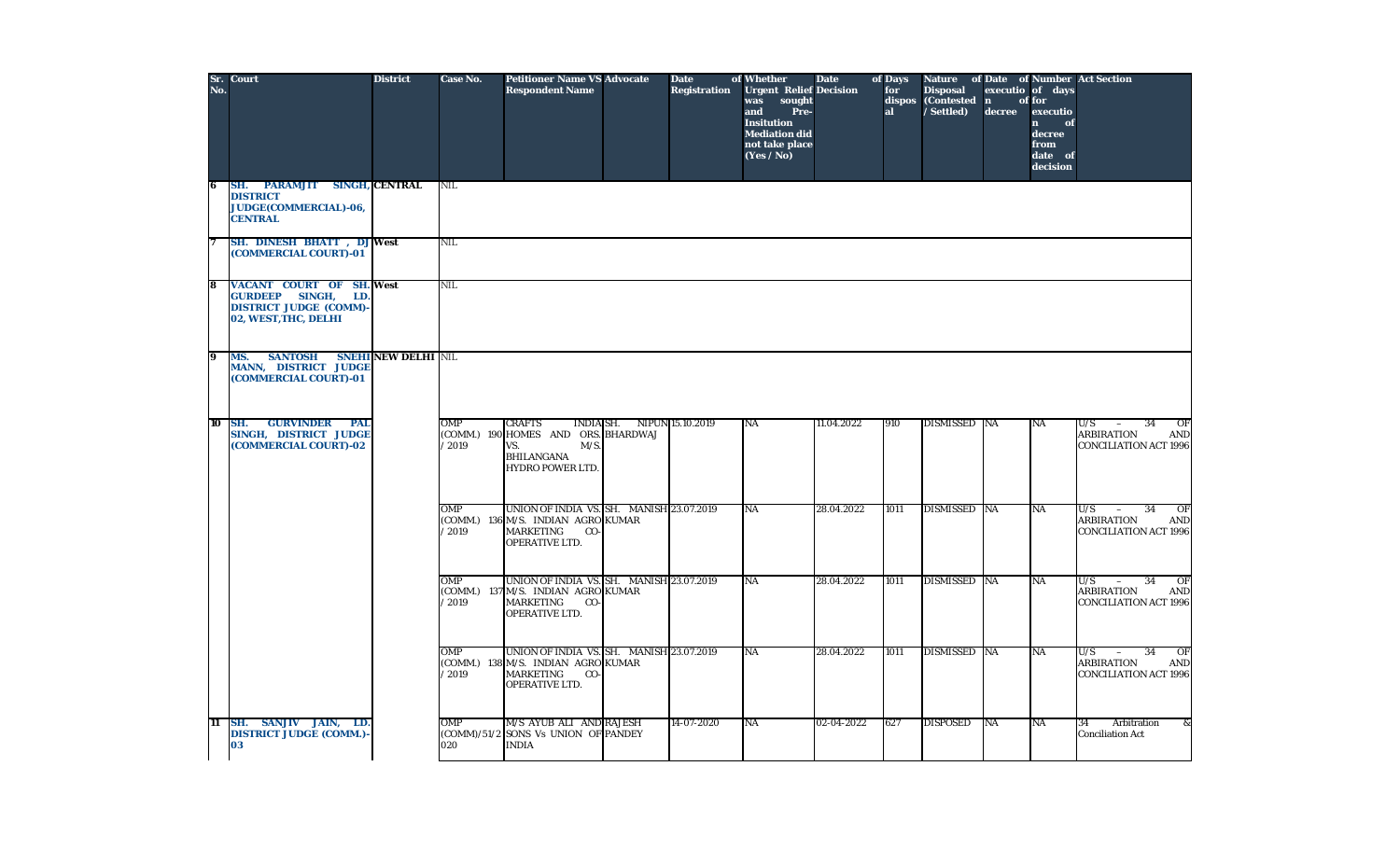| No. | Sr. Court                                                                                                                                | <b>District</b> | Case No.                        | <b>Petitioner Name VS Advocate</b><br><b>Respondent Name</b>                                                            |                    | <b>Date</b><br><b>Registration</b> | of Whether<br><b>Urgent Relief Decision</b><br>was<br>sought<br>and<br>Pre-<br><b>Insitution</b><br><b>Mediation did</b><br>not take place<br>(Yes / No) | <b>Date</b> | of Days<br>for<br>dispos<br>al | Nature of Date of Number Act Section<br><b>Disposal</b><br>(Contested n<br>/ Settled) | executio of days<br>decree | of for<br>executio<br>$\mathbf{n}$<br>of<br>decree<br>from<br>date of<br>decision |                                                                              |
|-----|------------------------------------------------------------------------------------------------------------------------------------------|-----------------|---------------------------------|-------------------------------------------------------------------------------------------------------------------------|--------------------|------------------------------------|----------------------------------------------------------------------------------------------------------------------------------------------------------|-------------|--------------------------------|---------------------------------------------------------------------------------------|----------------------------|-----------------------------------------------------------------------------------|------------------------------------------------------------------------------|
|     |                                                                                                                                          |                 | OMP<br>(COMM)/64/<br>2019       | <b>NORTHERN</b><br>RAILWAYS Vs M/S<br><b>KIRAN</b><br><b>INFRA</b><br><b>ENGINEERS</b><br>LIMITED(OBJ-34)               | <b>RK GOEL</b>     | 01-04-2019                         | NA                                                                                                                                                       | 08-04-2022  | 1103                           | <b>DISPOSED</b>                                                                       | NA                         | NA                                                                                | 34<br>Arbitration<br>&<br><b>Conciliation Act</b>                            |
|     |                                                                                                                                          |                 | OMP<br>(COMM)/118/<br>2021      | ARUN KUMAR AND Mohammad<br>ANOTHER Vs PNB Aftab<br>HOUSING FINANCE<br><b>LTD</b>                                        |                    | 04-12-2021                         | NA                                                                                                                                                       | 20-04-2022  | 137                            | <b>ALLOWED</b>                                                                        | NA                         | NA                                                                                | 34<br>Arbitration<br>&<br><b>Conciliation Act</b>                            |
|     |                                                                                                                                          |                 | CS/940/2018                     | CANARA BANK Vs MEENU<br>LALIT KUMAR AND SHARMA<br>ANR                                                                   |                    | $01 - 10 - 2018$                   | NA                                                                                                                                                       | 20-04-2022  | 1297                           | <b>DISMISSED NA</b>                                                                   |                            | <b>NA</b>                                                                         | Suit for recovery                                                            |
|     |                                                                                                                                          |                 | OMP<br>(COMM)/205<br>/2019      | EAM FRUITS LLP RISHABH<br>AND OTHERS Vs KAPOOR<br><b>INDIA</b><br><b>BULLS</b><br><b>CONSUMER</b><br><b>FINANCE LTD</b> |                    | 25-11-2019                         | NA                                                                                                                                                       | 26-04-2022  | 883                            | <b>DISPOSED</b>                                                                       | <b>NA</b>                  | <b>NA</b>                                                                         | 34<br>Arbitration<br>&<br><b>Conciliation Act</b>                            |
|     |                                                                                                                                          |                 | Misc<br>DJ/1/2020               | STATE BANK OF MOHINDER<br>INDIA Vs SARITA MANGLA<br><b>BESOYA</b>                                                       |                    | 06-01-2020                         | NA                                                                                                                                                       | 27-04-2022  | 842                            | DISMISSED NA                                                                          |                            | NA                                                                                | Suit for recovery                                                            |
|     |                                                                                                                                          |                 | OMP<br>(COMM)/95/<br>2021       | KAMLESH BHADANA AAKAR<br><b>Vs AXIS BANK LTD.</b>                                                                       | <b>BHARDWAJ</b>    | 06-10-2021                         | NA                                                                                                                                                       | 30-04-2022  | 206                            | <b>ALLOWED/S NA</b><br><b>ET ASIDE</b>                                                |                            | NA                                                                                | 34<br>Arbitration<br>&<br><b>Conciliation Act</b>                            |
|     |                                                                                                                                          |                 | 2018                            | ARBTN/5204/ UNION OF INDIA Vs. V K RAI AND 17-09-2018<br>KIRAN INFRA LTD.                                               | <b>ASSOCIATES</b>  |                                    | <b>NA</b>                                                                                                                                                | 30-04-2022  | 1321                           | DISMISSED NA                                                                          |                            | <b>NA</b>                                                                         | Arbitration<br>&<br>34<br><b>Conciliation Act</b>                            |
| 12  | <b>KUMAR SOUTH</b><br>SH.<br><b>PREM</b><br><b>DISTRICT</b><br><b>BHARTWAL</b><br><b>JUDGE</b><br><b>(COMMERCIAL</b><br><b>COURT)-01</b> |                 | <b>CS</b><br>(COMM)/69/<br>2019 | STATE BANK OF Ms<br><b>INDIA</b><br>ASHVINDER SINGH<br><b>SAINI</b>                                                     | <b>Vs</b> Upadhyay | Shalini 08.05.2019                 | No                                                                                                                                                       | 04.04.2022  | 1052                           | Contested                                                                             | <b>NIL</b>                 | NIL                                                                               | <b>Suit for Recovery</b>                                                     |
|     |                                                                                                                                          |                 | <b>ARBTN/20/2</b><br>019        | <b>ANITHA</b><br>M.<br>Vs Ms<br><b>FIITJEE</b><br>FOUNDATION FOR<br><b>EDUCATION</b><br><b>AND</b><br>ANS.              | aristotle          | Priya 25.05.2019                   | No                                                                                                                                                       | 21-04-2022  | 1062                           | Contested                                                                             | <b>NIL</b>                 | NIL                                                                               | Petition<br>U/s<br>34<br>of<br>Arbitration<br>and<br><b>Conciliation Act</b> |
|     |                                                                                                                                          |                 | OMP<br>(COMM.)/29<br>2021       | ALL<br>INDIA Sh<br><b>INSTITUTE</b><br>MEDICAL SCIENCES<br><b>INDIA</b><br>ALL<br>Vs<br><b>MEDICOS</b>                  | OF Pandey          | Rahul 02.03.2021                   | No.                                                                                                                                                      | 28-04-2022  | 423                            | Contested                                                                             | <b>NIL</b>                 | NIL                                                                               | Petition<br>U/s<br>$34$ of<br>Arbitration<br>and<br><b>Conciliation Act</b>  |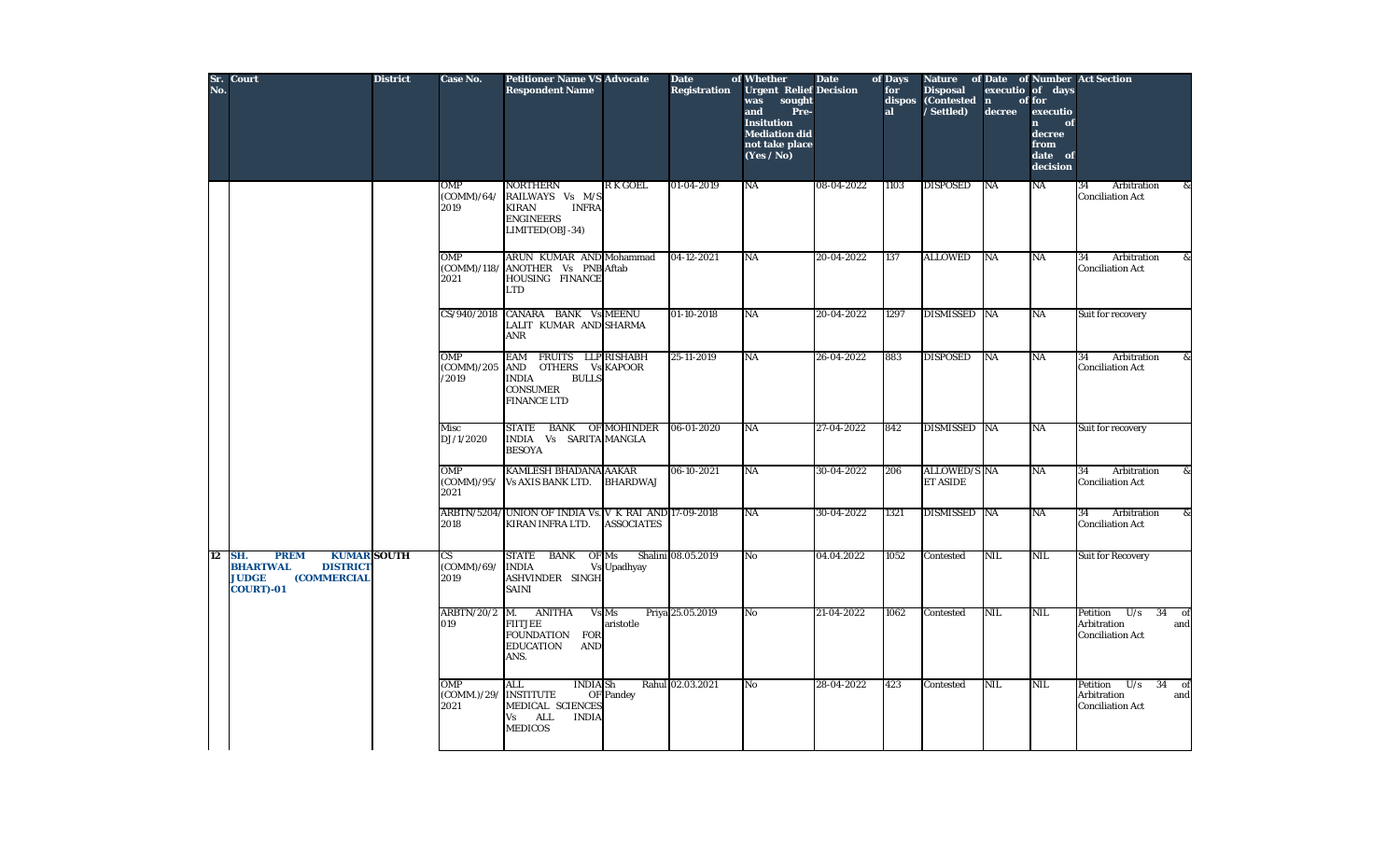| No. | Sr. Court                                                                                                                                                                        | <b>District</b> | Case No.                  | <b>Petitioner Name VS Advocate</b><br><b>Respondent Name</b>                                                                                                          | <b>Date</b><br><b>Registration</b> | of Whether<br><b>Urgent Relief Decision</b><br>sought<br>was<br>and<br>Pre-<br><b>Insitution</b><br><b>Mediation did</b><br>not take place<br>(Yes / No) | <b>Date</b> | of Days<br>for<br>dispos<br>al | <b>Disposal</b><br>(Contested n<br>/Settled) | decree     | executio of days<br>of for<br>executio<br>$\mathbf{n}$<br>of<br>decree<br>from<br>date of<br>decision | <b>Nature of Date of Number Act Section</b>                                  |
|-----|----------------------------------------------------------------------------------------------------------------------------------------------------------------------------------|-----------------|---------------------------|-----------------------------------------------------------------------------------------------------------------------------------------------------------------------|------------------------------------|----------------------------------------------------------------------------------------------------------------------------------------------------------|-------------|--------------------------------|----------------------------------------------|------------|-------------------------------------------------------------------------------------------------------|------------------------------------------------------------------------------|
|     |                                                                                                                                                                                  |                 | ARBTN/254/2 SOUTH<br>018  | <b>DELHI</b> Ms<br><b>MUNICIPAL</b><br>Kapoor<br>CORPORATION<br>Vs<br>M/S<br><b>MILESTONE</b><br><b>SECURITY</b><br><b>AND</b><br><b>PLACEMENT</b><br><b>SERVICES</b> | Promila 25.09.2018                 | No                                                                                                                                                       | 29-04-2022  | 1313                           | Contested                                    | <b>NIL</b> | NIL                                                                                                   | U/s<br>Petition<br>34<br>of<br>Arbitration<br>and<br><b>Conciliation Act</b> |
| 13  | <b>KUMAR SOUTH</b><br><b>VINAY</b><br>SH.<br><b>KHANNA, DISTRICT JUDGE</b><br>(COMMERCIAL COURT)-02                                                                              |                 | 3/2021                    | $CS(COMM)/4$ ECO Coatings<br>Raheja Developers Ltd                                                                                                                    | Vs. Idresh Ahmed 16.01.2021        | <b>YES</b>                                                                                                                                               | 04.04.2022  | 443                            | Contested                                    | N/A        | N/A                                                                                                   | <b>SUIT FOR RECOVERY</b>                                                     |
|     |                                                                                                                                                                                  |                 | 8/2021                    | CS(COMM)/5 Meghraj Singh Vs. M.A. Inayati<br>Ummeed Housing Fin<br>Pvt Ltd                                                                                            | 06.09.2021                         | N/A                                                                                                                                                      | 04.04.2022  | 211                            | Contested                                    | N/A        | N/A                                                                                                   | N/A                                                                          |
|     |                                                                                                                                                                                  |                 | OMP(COMM)<br>/13/2021     | Jai Prakash Narayan Kaushal<br>Apex Trauma Centre Gautam<br><b>Vs. Sparkle Associates</b>                                                                             | 04.02.2021                         | N/A                                                                                                                                                      | 18.04.2022  | 439                            | Contested                                    | N/A        | N/A                                                                                                   | N/A                                                                          |
|     |                                                                                                                                                                                  |                 | 25/2019                   | $CS(COMM)/3$ Anurag Jain<br>Prop Aditya Jain<br>Innovative<br>India<br>Vs.<br>Illuminations<br><b>Bawa</b><br>Taranjeet<br>Proprietor intermac                        | 09.10.2019                         | <b>YES</b>                                                                                                                                               | 29.04.2022  | 934                            | Contested                                    |            | 22                                                                                                    | 29.04.202 29.04.20 SUIT FOR RECOVERY                                         |
| 14  | <b>VACANT COURT OF SH. RAJ SOUTH-</b><br>KUMAR CHAUHAN, LD. EAST<br><b>JUDGE</b><br><b>DISTRICT</b><br>(COMMERCIAL-COURT),<br><b>SOUTH-EAST,</b><br><b>SAKET</b><br><b>COURT</b> |                 | <b>NIL</b>                |                                                                                                                                                                       |                                    |                                                                                                                                                          |             |                                |                                              |            |                                                                                                       |                                                                              |
| 15  | Vacant Court of Ms. Raj Rani SOUTH-<br>Mitra,<br><b>District Judge (Commercial)</b><br>02                                                                                        | <b>EAST</b>     | <b>NIL</b>                |                                                                                                                                                                       |                                    |                                                                                                                                                          |             |                                |                                              |            |                                                                                                       |                                                                              |
| 16  | <b>SH. SANJAY SHARMA-I</b>                                                                                                                                                       | <b>EAST</b>     | CS(COMM)N<br>0.220/2020   | ANIL KUMR GOYAL RITU GUPTA<br><b>VS. RAJEEV GUPTA</b>                                                                                                                 | 18-11-2020                         |                                                                                                                                                          | 30-04-2022  | 527                            | <b>CONTESTED</b>                             |            |                                                                                                       | <b>SUIT FOR RECOVERY</b>                                                     |
|     |                                                                                                                                                                                  |                 | <b>CS</b><br>NO. 149/2019 | (COMM) PUNIT GUPTA VS. KULWANT<br><b>CELEBRATIONS</b><br><b>KAUR</b><br>EVENTS PVT. LTD.<br>&ORS.                                                                     | 23-08-2018                         |                                                                                                                                                          | 23-04-2022  | 1335                           | <b>CONTESTED</b>                             |            |                                                                                                       | <b>SUIT FOR RECOVERY</b>                                                     |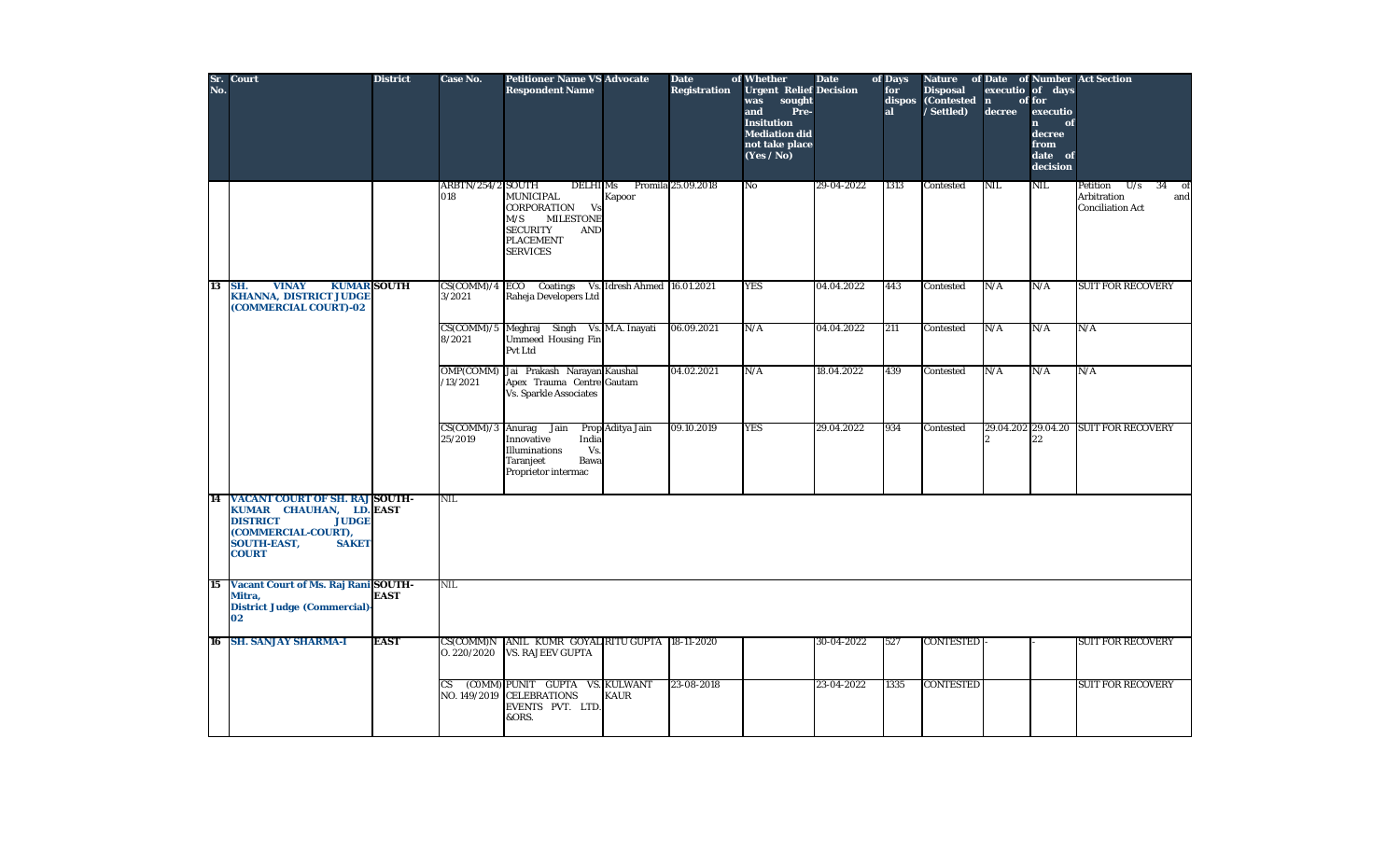| No.    | Sr. Court                                                                                                                                       | <b>District</b>      | <b>Case No.</b> | <b>Petitioner Name VS Advocate</b><br><b>Respondent Name</b>                 |               | <b>Date</b><br><b>Registration</b> | of Whether<br><b>Urgent Relief Decision</b><br>was sought<br>and<br>Pre-<br><b>Insitution</b><br><b>Mediation did</b><br>not take place<br>(Yes / No) | <b>Date</b> | of Days<br>for<br>dispos<br>al | Nature of Date of Number Act Section<br><b>Disposal</b><br>(Contested n<br>/ Settled) | decree | executio of days<br>of for<br>executio<br>of<br>$\mathbf{n}$<br>decree<br>from<br>date of<br>decision |                                                     |
|--------|-------------------------------------------------------------------------------------------------------------------------------------------------|----------------------|-----------------|------------------------------------------------------------------------------|---------------|------------------------------------|-------------------------------------------------------------------------------------------------------------------------------------------------------|-------------|--------------------------------|---------------------------------------------------------------------------------------|--------|-------------------------------------------------------------------------------------------------------|-----------------------------------------------------|
| 17     | VACANT COURT OF MS. NORTH<br><b>SARITA BIRBAL, DISTRICT EAST</b><br><b>(COMMERCIAL</b><br><b>JUDGE,</b><br><b>COURT)</b><br>(w.e.f. 20.07.2021) |                      | <b>NIL</b>      |                                                                              |               |                                    |                                                                                                                                                       |             |                                |                                                                                       |        |                                                                                                       |                                                     |
| 18 MS. | <b>NIVEDITA</b><br><b>DISTRICT</b><br><b>SHARMA,</b><br><b>JUDGE,</b><br><b>(COMMERCIAL</b><br><b>COURT)</b>                                    | <b>ANIL</b> Shahdara | <b>NIL</b>      |                                                                              |               |                                    |                                                                                                                                                       |             |                                |                                                                                       |        |                                                                                                       |                                                     |
| 19     | <b>MS. SUKHVINDER KAUR</b>                                                                                                                      | <b>Shahdara</b>      | <b>NIL</b>      |                                                                              |               |                                    |                                                                                                                                                       |             |                                |                                                                                       |        |                                                                                                       |                                                     |
|        | <b>20 SH. GURDEEP</b><br><b>DISTRICT</b><br><b>JUDGE WEST</b><br>(COMMERCIAL)                                                                   | <b>SINGH, NORTH-</b> | <b>NIL</b>      |                                                                              |               |                                    |                                                                                                                                                       |             |                                |                                                                                       |        |                                                                                                       |                                                     |
| 21     | <b>MS. BARKHA</b><br><b>GUPTA, DJ(COMM)</b>                                                                                                     | <b>North</b>         | <b>NIL</b>      |                                                                              |               |                                    |                                                                                                                                                       |             |                                |                                                                                       |        |                                                                                                       |                                                     |
| 22     | <b>VACANT COURT OF SH. SOUTH</b><br><b>HARISH</b><br><b>DUDANI,</b><br>(COMMERCIAL)                                                             | <b>DJ WEST</b>       | 08/2020         | OMP (COMM) SONAL TIWARI VS SH.<br>KOTAK MAHINDRA GAUTAM<br>PRIME LTD.        |               | L.S. 19.11.2018                    | N <sub>O</sub>                                                                                                                                        | 28.01.2020  | 452                            | <b>CONTESTED NIL</b>                                                                  |        | <b>NIL</b>                                                                                            | ABITRATION &<br>34<br><b>CONCILIATION ACT</b>       |
|        |                                                                                                                                                 |                      | 30/2019         | OMP (COMM) RAJ KUMAR VS LALIT<br>HINDUJA HOSING KUMAR<br><b>FINANCE LTD.</b> |               | 14.08.2019                         | N <sub>O</sub>                                                                                                                                        | 22.04.2022  | 981<br><b>DAYS</b>             | <b>CONTESTED NIL</b>                                                                  |        | NIL                                                                                                   | U/S 34 ARBITRATION<br>AND CONCILIATION ACT<br>1996. |
|        |                                                                                                                                                 |                      | 17/2020         | OMP (COMM) SADHANA DEVI VS ANURADHA<br><b>HDFC BANK</b>                      | <b>MITTRA</b> | 06.10.2020                         | N <sub>O</sub>                                                                                                                                        | 22.04.2022  | 564<br><b>DAYS</b>             | <b>CONTESTED NIL</b>                                                                  |        | NIL                                                                                                   | U/S 34 ARBITRATION<br>AND CONCILIATION ACT<br>1996. |